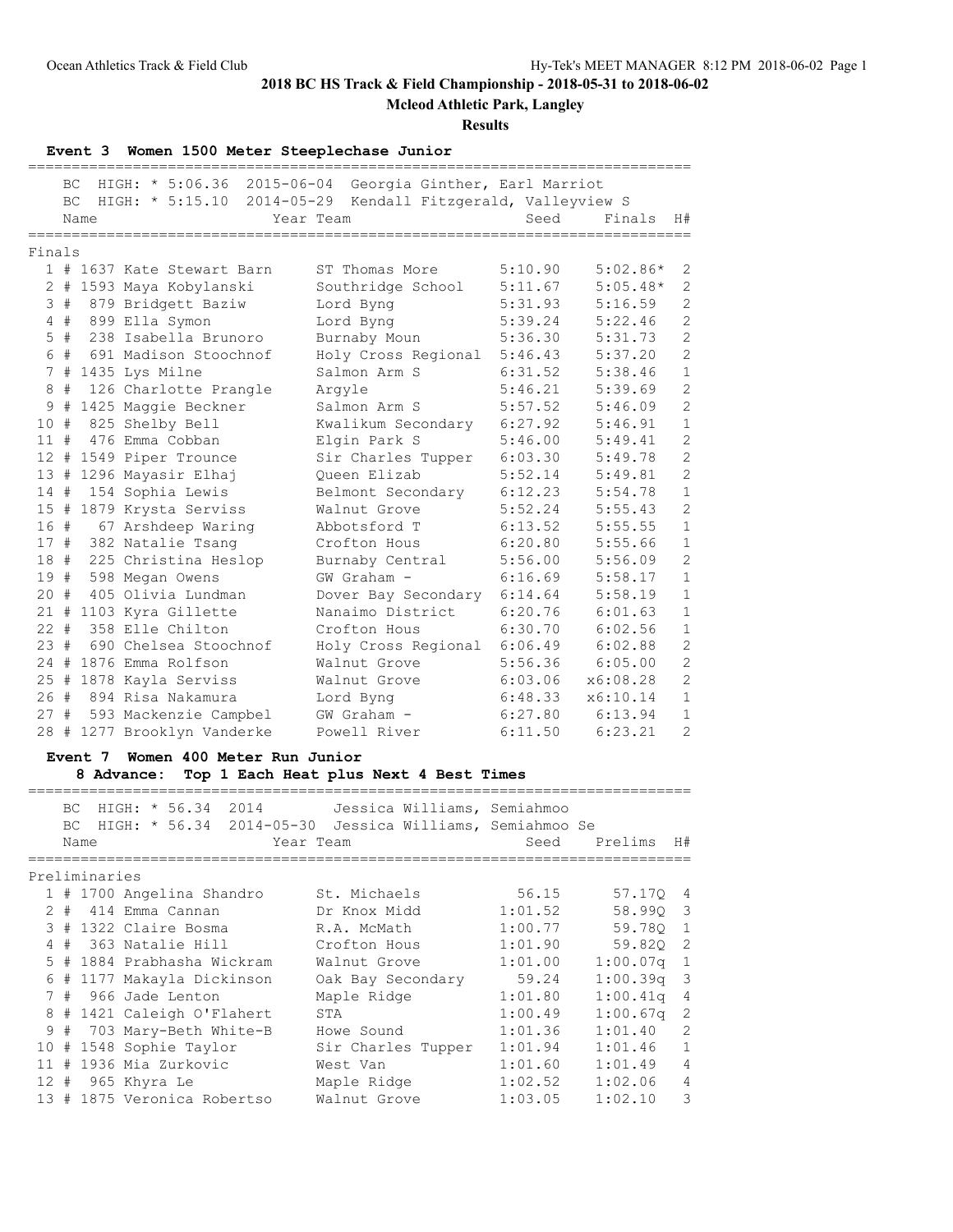**Mcleod Athletic Park, Langley**

## **Results**

|        |       | Event 7 Women 400 Meter Run Junior |                                                            |         |          |                |
|--------|-------|------------------------------------|------------------------------------------------------------|---------|----------|----------------|
|        |       | 14 # 1817 Gabi Kinnis              | Victoria High                                              | 1:02.50 | 1:02.13  | $\mathcal{E}$  |
|        |       | 15 # 1545 Freya Savage             | Sir Charles Tupper 1:02.93                                 |         | 1:02.51  | $\overline{4}$ |
|        |       | 16 # 451 Angela Peters             | Earl Marriot                                               | 1:02.41 | 1:02.57  | $\overline{c}$ |
|        |       | 17 # 980 Meghan Sheehan            | Mark Isfled                                                | 1:01.88 | 1:02.78  | 3              |
|        |       | 18 # 202 Camryn Cline              | Brooks Secondary                                           | 1:02.10 | 1:03.19  | $\overline{1}$ |
|        |       | 19 # 367 Amanda Lee                | Crofton Hous                                               | 1:03.90 | 1:03.21  | 3              |
|        |       | 20 # 757 Patricia Humer            | Kelowna Secondar                                           | 1:04.93 | 1:03.99  | $\overline{4}$ |
|        |       | 21 # 1477 Ava Mitchell             | Semiahmoo Secondary 1:03.40                                |         | 1:04.14  | $\overline{c}$ |
|        |       | 22 # 1474 Deja Lee                 | Semiahmoo Secondary 1:03.41                                |         | 1:04.26  | $\mathbf{1}$   |
|        |       | 23 # 994 Serena Bath               | Meadowridge                                                | 1:04.77 | 1:04.91  | $\overline{4}$ |
|        |       | 24 # 1389 Olivia McDonell          | Riverside Se                                               | 1:03.71 | 1:05.26  | $\overline{c}$ |
|        |       | 25 # 1438 Gabriella Torrie         | Salmon Arm S                                               | 1:05.82 | 1:05.43  | $\overline{c}$ |
|        |       | 26 # 943 Avi Waterfall             | LV Rogers                                                  |         | 1:06.73  | $\overline{4}$ |
|        |       | 27 # 1433 Meaghan Kujat            | Salmon Arm S                                               | 1:08.41 | 1:07.19  | $\mathbf{1}$   |
|        |       | 28 # 385 Christine Le              | David Thomps                                               | 1:05.21 | 1:07.50  | 3              |
|        |       | 29 # 1119 Lauren Dyck              | Nechako Valley                                             | 1:13.03 | 1:10.33  | $\overline{c}$ |
|        |       | Event 7 Women 400 Meter Run Junior |                                                            |         |          |                |
|        |       |                                    | BC HIGH: * 56.34 2014 Jessica Williams, Semiahmoo          |         |          |                |
|        |       |                                    | BC HIGH: * 56.34 2014-05-30 Jessica Williams, Semiahmoo Se |         |          |                |
|        | Name  |                                    | Year Team                                                  | Prelims | Finals   |                |
|        |       |                                    |                                                            |         |          |                |
| Finals |       |                                    |                                                            |         |          |                |
|        |       | 1 # 1700 Angelina Shandro          | St. Michaels                                               | 57.17   | $56.30*$ |                |
|        | $2 +$ | 414 Emma Cannan                    | Dr Knox Midd                                               | 58.99   | 57.89    |                |

|  |               |                       |                                                                                                                                        | 56.30 |
|--|---------------|-----------------------|----------------------------------------------------------------------------------------------------------------------------------------|-------|
|  |               |                       |                                                                                                                                        |       |
|  |               |                       |                                                                                                                                        |       |
|  |               |                       |                                                                                                                                        |       |
|  |               |                       | 5 # 966 Jade Lenton Maple Ridge 1:00.41 59.72                                                                                          |       |
|  |               |                       | 6 # 1884 Prabhasha Wickram Walnut Grove 1:00.07 1:00.54                                                                                |       |
|  |               |                       | 7 # 1421 Caleigh O'Flahert STA 1:00.67 1:03.83<br>8 # 1322 Claire Bosma R.A. McMath 59.78 1:06.58                                      |       |
|  |               |                       |                                                                                                                                        |       |
|  | Preliminaries |                       |                                                                                                                                        |       |
|  |               |                       | 9 # 703 Mary-Beth White-B Howe Sound 1:01.40                                                                                           |       |
|  |               |                       | 10 # 1548 Sophie Taylor Sir Charles Tupper 1:01.46<br>11 # 1936 Mia Zurkovic West Van 1:01.49                                          |       |
|  |               |                       |                                                                                                                                        |       |
|  |               |                       | 12 # 965 Khyra Le Maple Ridge 1:02.06<br>13 # 1875 Veronica Robertso Walnut Grove 1:02.10                                              |       |
|  |               |                       |                                                                                                                                        |       |
|  |               |                       | 14 # 1817 Gabi Kinnis Victoria High 1:02.13                                                                                            |       |
|  |               |                       | 15 # 1545 Freya Savage Sir Charles Tupper 1:02.51<br>16 # 451 Angela Peters Earl Marriot 1:02.57                                       |       |
|  |               |                       |                                                                                                                                        |       |
|  |               |                       | 17 # 980 Meghan Sheehan Mark Isfled 1:02.78                                                                                            |       |
|  |               |                       | 18 # 202 Camryn Cline Brooks Secondary 1:03.19                                                                                         |       |
|  |               |                       | 19 # 367 Amanda Lee Crofton Hous 1:03.21                                                                                               |       |
|  |               |                       | 20 # 757 Patricia Humer Kelowna Secondar 1:03.99                                                                                       |       |
|  |               |                       | 21 # 1477 Ava Mitchell Semiahmoo Secondary 1:04.14<br>22 # 1474 Deja Lee Semiahmoo Secondary 1:04.26                                   |       |
|  |               |                       |                                                                                                                                        |       |
|  |               |                       | 23 # 994 Serena Bath Meadowridge 1:04.91                                                                                               |       |
|  |               |                       | 24 # 1389 Olivia McDonell Riverside Se 1:05.26                                                                                         |       |
|  |               |                       | 25 # 1438 Gabriella Torrie Salmon Arm S 1:05.43                                                                                        |       |
|  |               |                       | 26 # 943 Avi Waterfall LV Rogers 1:06.73                                                                                               |       |
|  |               |                       |                                                                                                                                        |       |
|  |               |                       | 27 # 1433 Meaghan Kujat            Salmon Arm S            1:07.19<br>28 # 385 Christine Le             David Thomps           1:07.50 |       |
|  |               | 29 # 1119 Lauren Dyck | Nechako Valley 1:10.33                                                                                                                 |       |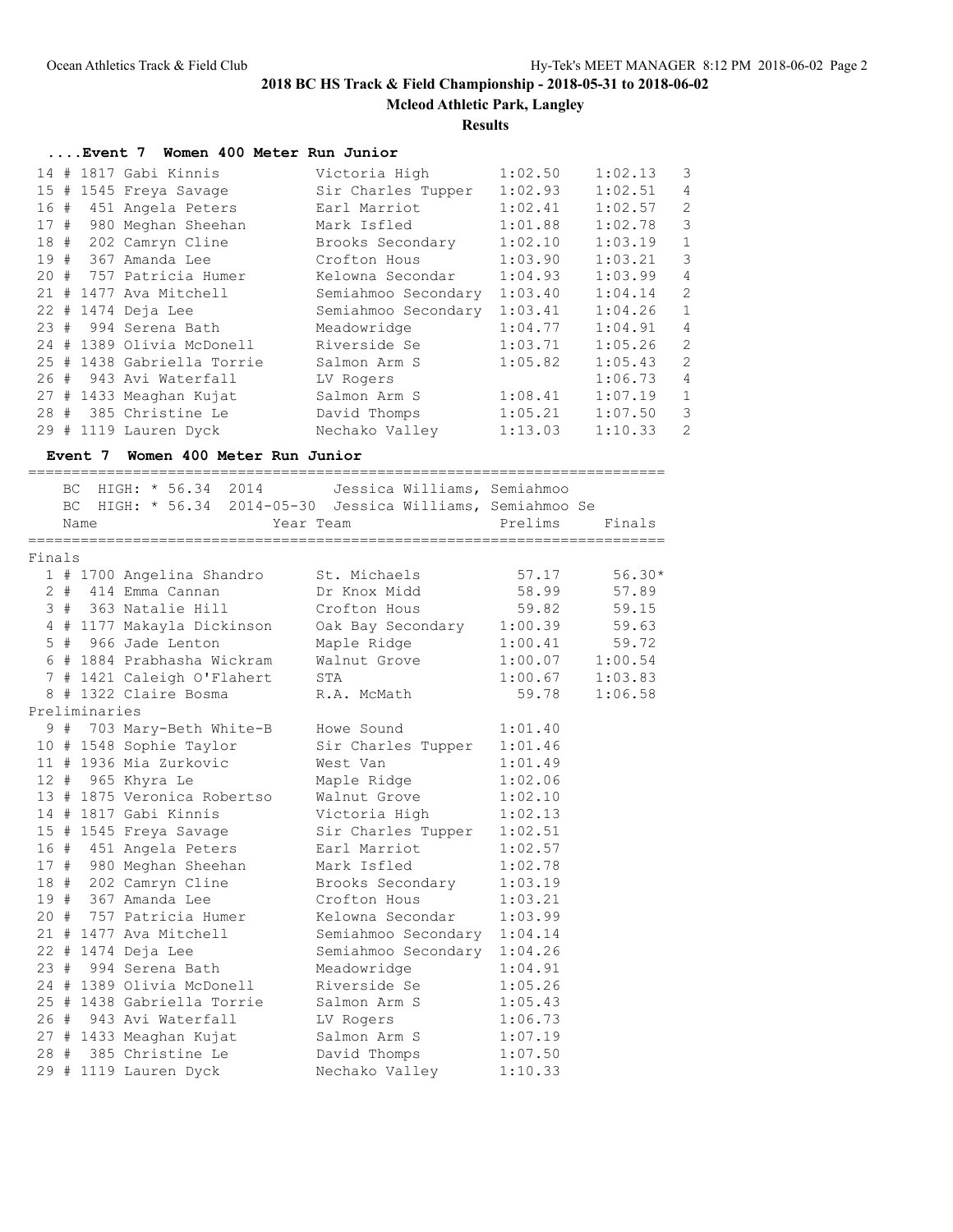## **Mcleod Athletic Park, Langley**

### **Results**

### **Event 8 Men 400 Meter Run Junior**

**8 Advance: Top 1 Each Heat plus Next 4 Best Times** ============================================================================

|        | ВC                         | HIGH: * 48.76 2014-05-30 Dean Ellenwood, Langley Seco |                                    |                |         |                |
|--------|----------------------------|-------------------------------------------------------|------------------------------------|----------------|---------|----------------|
|        | Name                       |                                                       | Year Team                          | Seed           | Prelims | H#             |
|        |                            |                                                       | ==============                     |                |         |                |
|        |                            | 1 # 1757 Wiltosso Neufeld                             | Unity Christian                    | 52.79          | 50.760  | 2              |
|        |                            | 2 # 1585 Conor Loughnane                              | South Island                       | 51.49          | 51.420  | $\overline{4}$ |
|        |                            | 3 # 627 Sascha Sweatman                               | Handsworth                         | 52.34          | 51.490  | $\mathbf{3}$   |
|        | 4#                         | 956 Nico Aron                                         | Maple Ridge                        | 50.36          | 53.51Q  | $\mathbf{1}$   |
|        |                            | 5 # 1866 David Midgley                                | Walnut Grove                       | 50.79          | 51.07q  | $\sqrt{2}$     |
|        |                            | 6 # 767 Nolan Ulm                                     | Kelowna Secondar                   | 54.65          | 51.35q  | 2              |
|        |                            | 7 # 1838 Cameron Calbick                              | Walnut Grove                       | 52.38          | 51.73q  | $\overline{4}$ |
|        |                            | 8 # 1345 Felix Allen                                  | RE Mountain                        | 52.33          | 52.12q  | $\mathcal{S}$  |
|        |                            | 9 # 577 Josh Laughlin                                 | Gleneagle Secondary                | 54.22          | 52.58   | 4              |
|        |                            | 10 # 1895 Miller Cumming                              | West Point G                       | 53.98          | 52.90   | $\mathbf{2}$   |
|        |                            | 11 # 1868 Nicholas Monro                              | Walnut Grove                       | 54.30          | 53.19   | $\mathsf 3$    |
|        |                            | 12 # 1193 Ryan Kettlewell                             | Oak Bay Secondary                  | 54.22          | 53.28   | $\mathcal{S}$  |
|        |                            | 13 # 1886 Evan Wright                                 | Walnut Grove                       | 53.82          | 53.68   | $\mathbf{1}$   |
|        |                            | 14 # 1120 Ethan Floris                                | Nechako Valley                     | 58.53          | 53.76   | $\overline{4}$ |
|        |                            | 15 # 1579 Alex Lamyin                                 | South Delta School                 | 53.97          | 54.15   | $\mathbf{1}$   |
|        |                            | 16 # 979 Ty Stevenson                                 | Maple Ridge                        | 54.41          | 54.30   | $\overline{4}$ |
|        |                            | 17 # 1428 Evan Goldman                                | Salmon Arm S                       | 55.18          | 54.79   | 4              |
|        |                            | 18 # 1920 Jake Vrlak                                  | West Point G                       | 55.06          | 54.91   | 2              |
|        |                            | 19 # 132 Spencer Bradbury                             | Ballenas Secondary                 | 56.34          | 54.98   | $\overline{4}$ |
|        |                            | 20 # 1104 Brandon Groot                               | Nanaimo District                   | 55.41          | 55.37   | $\mathsf 3$    |
|        |                            | 21 # 481 Byron Brampton                               | Elphinstone                        | 55.49          | 55.49   | $\mathbf{2}$   |
|        |                            | 22 # 783 Paul Landa-ahn                               | Killarney                          | 56.32          | 55.50   | $\overline{c}$ |
|        |                            | 23 # 1490 Ethan Chao                                  | Sentinel                           | 55.47          | 55.57   | $\overline{4}$ |
| 24#    |                            | 214 Stan Vishek                                       | Brooks Secondary                   | 54.85          | 55.58   | $\mathbf{1}$   |
| 25#    |                            | 893 Zack Mullin                                       | Lord Byng                          | 54.99          | 56.13   | $\mathbf{1}$   |
| 26#    |                            | 430 Owen MacDonald                                    | Duchess Park                       | 1:00.08        | 56.31   | $\overline{c}$ |
| 27#    |                            | 233 Sebastyan Szymans                                 | Burnaby Central                    | 55.34          | 56.39   | $\mathcal{S}$  |
|        |                            | 28 # 1126 Karl Arcadi                                 | New Westmins                       | 56.08          | 56.55   | $\mathbf{1}$   |
|        | 29 #                       | 756 Trevor Hope                                       | Kelowna Secondar                   | 56.58          | 56.60   | $\mathfrak{Z}$ |
| 30#    |                            | 941 Jasper Ander                                      | LV Rogers                          |                | 57.10   | $\mathbf{1}$   |
| 31#    |                            | 470 Aiden Vint                                        | Klo Middle                         | 56.58          | 57.84   | $\mathcal{E}$  |
|        |                            |                                                       |                                    |                |         |                |
|        |                            | Event 8 Men 400 Meter Run Junior                      |                                    |                |         |                |
|        | ВC                         | HIGH: * 48.76 2014-05-30 Dean Ellenwood, Langley Seco |                                    |                |         |                |
|        |                            |                                                       |                                    | Prelims        |         |                |
|        | Name<br>================== |                                                       | Year Team<br>===================== | ============== | Finals  |                |
| Finals |                            |                                                       |                                    |                |         |                |
|        |                            | 1 # 956 Nico Aron                                     | Maple Ridge                        | 53.51          | 49.52   |                |
|        |                            | 2 # 1585 Conor Loughnane                              | South Island                       | 51.42          | 50.75   |                |
|        |                            | 3 # 1757 Wiltosso Neufeld                             | Unity Christian                    | 50.76          | 50.78   |                |
|        |                            | 4 # 1345 Felix Allen                                  | RE Mountain                        | 52.12          | 51.23   |                |
|        |                            | 5 # 627 Sascha Sweatman                               | Handsworth                         | 51.49          | 51.43   |                |
|        |                            | 6 # 1838 Cameron Calbick                              | Walnut Grove                       | 51.73          | 51.93   |                |
|        |                            | 7 # 1866 David Midgley                                | Walnut Grove                       | 51.07          | 52.43   |                |
|        |                            | 8 # 767 Nolan Ulm                                     | Kelowna Secondar                   | 51.35          | 52.66   |                |
|        | Preliminaries              |                                                       |                                    |                |         |                |
|        |                            | 9 # 577 Josh Laughlin                                 | Gleneagle Secondary                | 52.58          |         |                |
|        |                            | 10 # 1895 Miller Cumming                              | West Point G                       | 52.90          |         |                |
|        |                            | 11 # 1868 Nicholas Monro                              | Walnut Grove                       | 53.19          |         |                |
|        |                            |                                                       |                                    |                |         |                |

12 # 1193 Ryan Kettlewell Oak Bay Secondary 53.28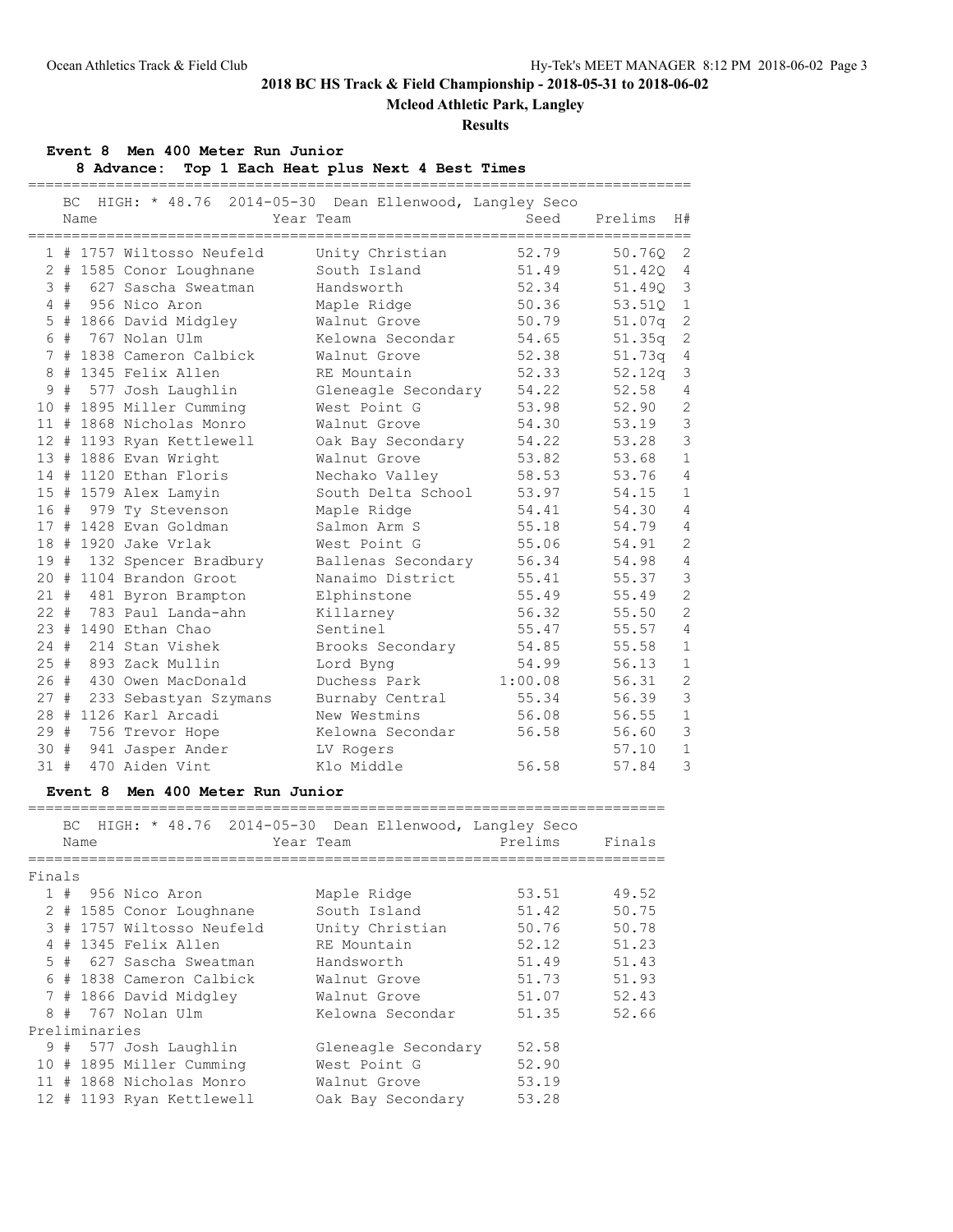### **Mcleod Athletic Park, Langley**

#### **Results**

**....Event 8 Men 400 Meter Run Junior**

|     |  | 13 # 1886 Evan Wright      | Walnut Grove       | 53.68 |
|-----|--|----------------------------|--------------------|-------|
|     |  | 14 # 1120 Ethan Floris     | Nechako Valley     | 53.76 |
|     |  | 15 # 1579 Alex Lamyin      | South Delta School | 54.15 |
|     |  | 16 # 979 Ty Stevenson      | Maple Ridge        | 54.30 |
|     |  | 17 # 1428 Evan Goldman     | Salmon Arm S       | 54.79 |
|     |  | 18 # 1920 Jake Vrlak       | West Point G       | 54.91 |
|     |  | 19 # 132 Spencer Bradbury  | Ballenas Secondary | 54.98 |
|     |  | 20 # 1104 Brandon Groot    | Nanaimo District   | 55.37 |
|     |  | 21 # 481 Byron Brampton    | Elphinstone        | 55.49 |
|     |  | 22 # 783 Paul Landa-ahn    | Killarney          | 55.50 |
|     |  | 23 # 1490 Ethan Chao       | Sentinel           | 55.57 |
|     |  | 24 # 214 Stan Vishek       | Brooks Secondary   | 55.58 |
|     |  | 25 # 893 Zack Mullin       | Lord Byng          | 56.13 |
|     |  | 26 # 430 Owen MacDonald    | Duchess Park       | 56.31 |
|     |  | 27 # 233 Sebastyan Szymans | Burnaby Central    | 56.39 |
|     |  | 28 # 1126 Karl Arcadi      | New Westmins       | 56.55 |
|     |  | 29 # 756 Trevor Hope       | Kelowna Secondar   | 56.60 |
| 30# |  | 941 Jasper Ander           | LV Rogers          | 57.10 |
| 31# |  | 470 Aiden Vint             | Klo Middle         | 57.84 |

### **Event 9 Women 400 Meter Run Senior**

#### **8 Advance: Top 1 Each Heat plus Next 4 Best Times**

============================================================================ BC HIGH: \* 55.60 2015-06-05 Zion Corrales Nelson, St Thomas More Name Year Team Seed Prelims H# ============================================================================ 1 # 1298 Jasneet Nijjar Queen Elizab 57.42 57.42Q 4 2 # 924 Amanda Moore Lord Tweedsmuir 58.94 59.25Q 2 3 # 1594 Cayla Smith Southridge School 59.85 59.48Q 1 4 # 964 Aaryanna Kurucz Maple Ridge 58.35 59.94Q 3 5 # 1990 Meagan Loland WL Seaton 1:01.81 1:00.12q 2 6 # 1021 Cassidy Hutchison Mei Secondar 1:01.62 1:00.39q 1 7 # 747 Ava Bakala Kelowna Secondar 1:06.84 1:00.91q 1 8 # 1997 Mayci Falk Yale Secondary 1:04.36 1:01.81q 1 9 # 408 Sophia Scobie Dover Bay Secondary 1:02.23 J1:01.81 4 10 # 1986 Annika Ariano WL Seaton 1:04.52 1:01.97 1 11 # 1718 Alyssa Terry Sullivan Heights 1:01.98 1:02.54 3 12 # 1535 Maya Friesen Sir Charles Tupper 1:03.73 1:02.92 4 13 # 421 Amara Duncan Dr. Charles Best 1:02.54 1:03.87 4 14 # 368 Cynthia Lo Crofton Hous 1:03.90 1:04.14 4 15 # 1523 Marley Grayson Seycove 1:02.68 1:04.15 3 16 # 397 Paige Finlay Dover Bay Secondary 1:03.58 1:04.23 1 17 # 376 Amanda Papic Crofton Hous 1:03.60 1:04.27 2 18 # 1445 Xiao Carson Sardis School 1:04.35 1:04.49 2 19 # 1087 Madi Renner Mulgrave 1:06.45 1:05.23 2 20 # 1704 Cordel Tromp St. Michaels 1:03.32 1:05.62 1 21 # 108 Lauren Sidhu Alpha Second 1:06.15 1:05.98 3 22 # 319 Quinn Matthews Claremont 1:04.74 1:06.05 3 23 # 986 Maiah Tanner Mark R. Isfe 1:06.14 1:06.82 4 24 # 1553 Hazel Barthel Sir Winston 1:04.67 1:07.31 2 25 # 1439 Madeline Wiebe Salmon Arm S 1:11.58 1:07.96 1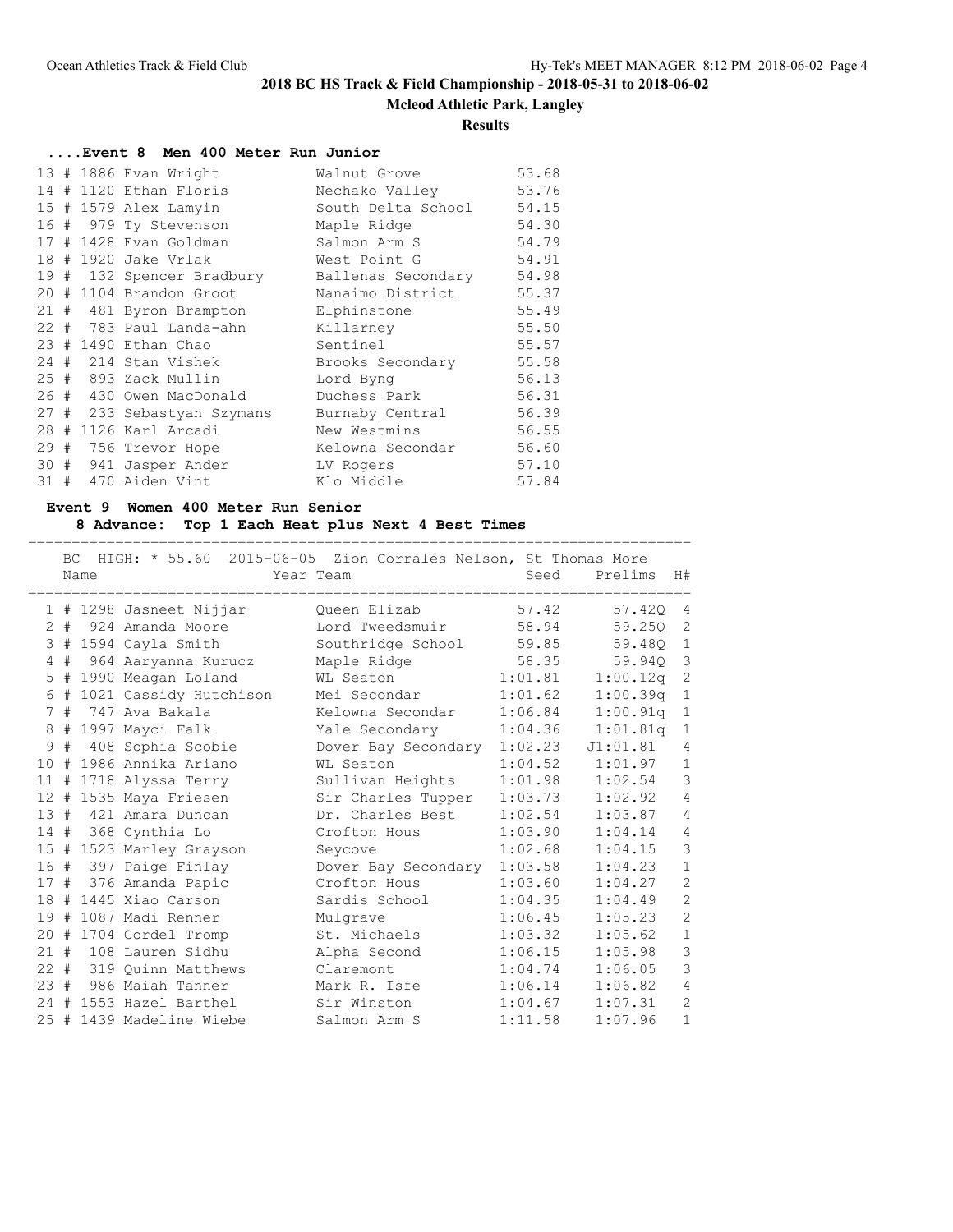**Mcleod Athletic Park, Langley**

**Results**

### **Event 9 Women 400 Meter Run Senior**

|        |               | BC HIGH: * 55.60 2015-06-05 Zion Corrales Nelson, St Thomas More |                               |                     |        |
|--------|---------------|------------------------------------------------------------------|-------------------------------|---------------------|--------|
|        | Name          |                                                                  | Year Team                     | Prelims             | Finals |
| Finals |               |                                                                  |                               |                     |        |
|        |               | 1 # 1298 Jasneet Nijjar                                          | Queen Elizab                  | 57.42 55.71         |        |
|        |               | 2 # 964 Aaryanna Kurucz                                          | Maple Ridge 59.94 57.52       |                     |        |
|        |               | 3 # 1594 Cayla Smith                                             | Southridge School 59.48 57.72 |                     |        |
|        |               | 4 # 924 Amanda Moore                                             | Lord Tweedsmuir 59.25 58.53   |                     |        |
|        |               | 5 # 1990 Meagan Loland                                           | WL Seaton 1:00.12 59.64       |                     |        |
|        |               | 6 # 747 Ava Bakala                                               | Kelowna Secondar              | $1:00.91$ $1:01.01$ |        |
|        |               |                                                                  | Mei Secondar                  |                     |        |
|        |               | 7 # 1021 Cassidy Hutchison                                       |                               | $1:00.39$ $1:01.23$ |        |
|        | Preliminaries | 8 # 1997 Mayci Falk                                              | Yale Secondary                | $1:01.81$ $1:01.98$ |        |
|        |               |                                                                  |                               |                     |        |
|        |               | 9 # 408 Sophia Scobie                                            | Dover Bay Secondary 1:01.81   |                     | J      |
|        |               | 10 # 1986 Annika Ariano                                          | WL Seaton                     | 1:01.97             |        |
|        |               | 11 # 1718 Alyssa Terry                                           | Sullivan Heights              | 1:02.54             |        |
|        |               | 12 # 1535 Maya Friesen                                           | Sir Charles Tupper 1:02.92    |                     |        |
|        |               | 13 # 421 Amara Duncan                                            | Dr. Charles Best 1:03.87      |                     |        |
|        |               | 14 # 368 Cynthia Lo                                              | Crofton Hous                  | 1:04.14             |        |
|        |               | 15 # 1523 Marley Grayson                                         | Seycove                       | 1:04.15             |        |
|        |               | 16 # 397 Paige Finlay                                            | Dover Bay Secondary 1:04.23   |                     |        |
|        |               | 17 # 376 Amanda Papic                                            | Crofton Hous                  | 1:04.27             |        |
|        |               | 18 # 1445 Xiao Carson                                            | Sardis School                 | 1:04.49             |        |
|        |               | 19 # 1087 Madi Renner                                            | Mulgrave                      | 1:05.23             |        |
|        |               | 20 # 1704 Cordel Tromp                                           | St. Michaels 1:05.62          |                     |        |
|        |               | 21 # 108 Lauren Sidhu                                            | Alpha Second                  | 1:05.98             |        |
|        |               | 22 # 319 Quinn Matthews                                          | Claremont                     | 1:06.05             |        |
|        |               | 23 # 986 Maiah Tanner                                            | Mark R. Isfe                  | 1:06.82             |        |
|        |               | 24 # 1553 Hazel Barthel                                          | Sir Winston                   | 1:07.31             |        |
|        |               | 25 # 1439 Madeline Wiebe                                         | Salmon Arm S                  | 1:07.96             |        |

### **Event 10 Men 400 Meter Run Senior**

## **8 Advance: Top 1 Each Heat plus Next 4 Best Times**

============================================================================

| BC. |      |                            | HIGH: * 47.52 2015-06-04 Michael Aono, Seaquam Seah |       |                    |                         |
|-----|------|----------------------------|-----------------------------------------------------|-------|--------------------|-------------------------|
|     | Name |                            | Year Team                                           | Seed  | Prelims H#         |                         |
|     |      | 1 # 870 Kevin Hughes       | Langley Secondary                                   | 50.12 | 49.840             | $\overline{\mathbf{3}}$ |
|     |      | 2 # 1323 Carson Bradley    | R.A. McMath                                         | 51.71 | 50.100 2           |                         |
|     |      | 3 # 1773 Egidio Cantarella | Vancouver College                                   | 50.81 | 50.390 1           |                         |
|     |      | 4 # 453 Sajjan Sarai       | Earl Marriot                                        | 50.00 | 51.020 4           |                         |
|     |      | 5 # 1236 Joel Runkel       | Pacific Christian                                   | 49.74 | $50.70q$ 2         |                         |
|     |      | $6$ # 1534 Paul Fisher     | Sir Charles Tupper                                  | 50.58 | $50.94q$ 1         |                         |
|     |      | 7 # 1938 Kelsy Bentz       | Westsyde Secondary                                  | 52.96 | 51.09 <sub>q</sub> | 2                       |
|     |      | 8 # 501 Sam Prevost        | Eric Hamber                                         | 51.96 | 51.28 <sub>q</sub> | $\mathcal{E}$           |
|     |      | 9 # 1657 Michael Keane     | St. Andrews'                                        | 51.25 | 51.40              | $\overline{4}$          |
|     |      | 10 # 1240 Ben Sammons      | Parkland Sec                                        | 51.20 | 51.77              | 3                       |
|     |      | 11 # 1822 Nathan Hauserman | W.J Mouat                                           | 52.71 | 52.08              | $\mathbf{1}$            |
|     |      | 12 # 1447 Diego Eraso      | Sardis School                                       | 52.39 | 52.30              | $\mathbf{1}$            |
|     |      | 13 # 236 Daniel Yu         | Burnaby Central                                     | 52.93 | 52.62              | $\overline{4}$          |
|     |      | 14 # 1489 Adam Bluekens    | Sentinel                                            | 52.76 | 52.83              | 3                       |
|     |      | 15 # 403 Linden Kaps       | Dover Bay Secondary                                 | 51.81 | 53.16              | $\overline{4}$          |
|     |      | 16 # 39 James Kehler       | Abbotsford C                                        | 53.22 | 53.36              | $\mathbf{1}$            |
|     |      | 17 # 1867 Richard Midgley  | Walnut Grove                                        | 53.15 | 53.37              | $\overline{4}$          |
|     |      | 18 # 1410 Josh Cox         | STA                                                 | 53.17 | 53.42              | 3                       |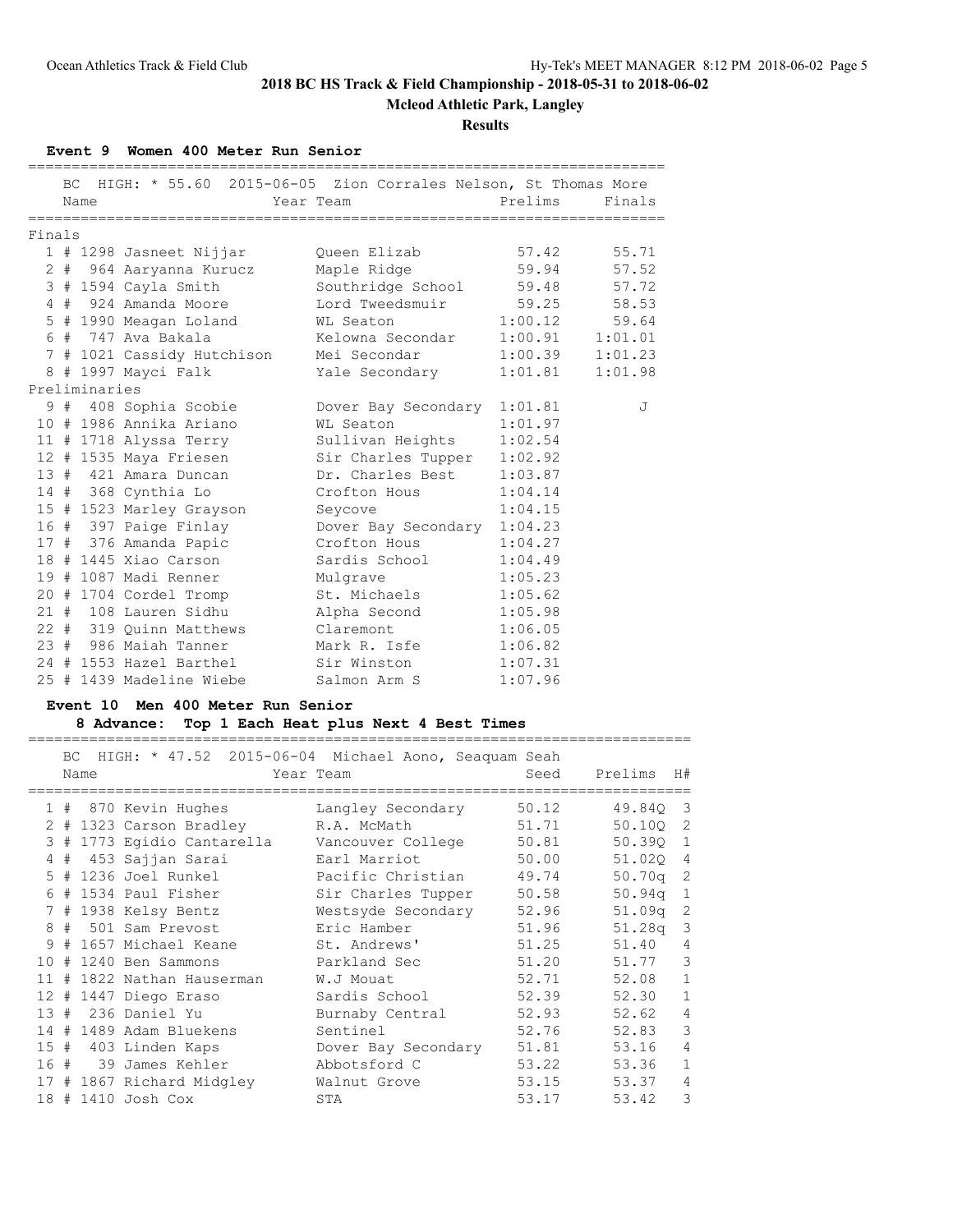**Mcleod Athletic Park, Langley**

#### **Results**

#### **....Event 10 Men 400 Meter Run Senior**

| 19# | 958 Cole Deakin             | Maple Ridge         | 52.96 | 53.55 | -2                      |
|-----|-----------------------------|---------------------|-------|-------|-------------------------|
| 20# | 23 Evan Castellani          | Abbotsford C        | 53.67 | 53.90 | 2                       |
| 21# | 821 Ben Ross                | Kitsilano           | 53.50 | 53.99 | 4                       |
|     | 22 # 1185 Graeme Getty      | Oak Bay Secondary   | 53.24 | 54.02 | $\overline{1}$          |
|     | 23 # 763 Maxim Sprenger     | Kelowna Secondar    | 55.86 | 54.05 | $\overline{1}$          |
|     | 24 # 342 Bazil Spencer      | Correlieu           | 53.98 | 54.06 | - 2                     |
|     | 25 # 1610 Justin Scott      | St. George's School | 54.33 | 54.21 | $\overline{\mathbf{3}}$ |
|     | 26 # 1933 Dom Ruttan        | West Van            | 54.05 | 54.35 | $\overline{4}$          |
|     | 27 # 302 Cody Shaeffer      | Charles Hays        | 57.90 | 55.18 | -2                      |
|     | 28 # 1148 Aiden Craig Steel | North Peace Scho    | 57.11 | 55.75 | 1                       |
|     | 29 # 1401 Jarod Johannesson | Rutland Senior S    | 57.43 | 58.61 | -3                      |

### **Event 10 Men 400 Meter Run Senior**

========================================================================= BC HIGH: \* 47.52 2015-06-04 Michael Aono, Seaquam Seah Name Tear Team Prelims Finals ========================================================================= Finals 1 # 870 Kevin Hughes Langley Secondary 49.84 49.31 2 # 453 Sajjan Sarai Earl Marriot 51.02 49.73 3 # 1323 Carson Bradley R.A. McMath 50.10 49.75 4 # 1534 Paul Fisher Sir Charles Tupper 50.94 50.18 5 # 1773 Egidio Cantarella Vancouver College 50.39 50.35 6 # 1938 Kelsy Bentz Westsyde Secondary 51.09 50.51 7 # 1236 Joel Runkel Pacific Christian 50.70 50.93 8 # 501 Sam Prevost Eric Hamber 51.28 51.25 Preliminaries 9 # 1657 Michael Keane St. Andrews' 51.40 10 # 1240 Ben Sammons Parkland Sec 51.77 11 # 1822 Nathan Hauserman W.J Mouat 52.08 12 # 1447 Diego Eraso Sardis School 52.30 13 # 236 Daniel Yu Burnaby Central 52.62 14 # 1489 Adam Bluekens Sentinel 52.83 15 # 403 Linden Kaps Dover Bay Secondary 53.16 16 # 39 James Kehler Abbotsford C 53.36 17 # 1867 Richard Midgley Walnut Grove 53.37 18 # 1410 Josh Cox STA 53.42 19 # 958 Cole Deakin Maple Ridge 53.55 20 # 23 Evan Castellani Abbotsford C 53.90 21 # 821 Ben Ross Kitsilano 53.99 22 # 1185 Graeme Getty Oak Bay Secondary 54.02 23 # 763 Maxim Sprenger Kelowna Secondar 54.05 24 # 342 Bazil Spencer Correlieu 54.06 25 # 1610 Justin Scott St. George's School 54.21 26 # 1933 Dom Ruttan West Van 54.35 27 # 302 Cody Shaeffer Charles Hays 55.18 28 # 1148 Aiden Craig Steel North Peace Scho 55.75 29 # 1401 Jarod Johannesson Rutland Senior S 58.61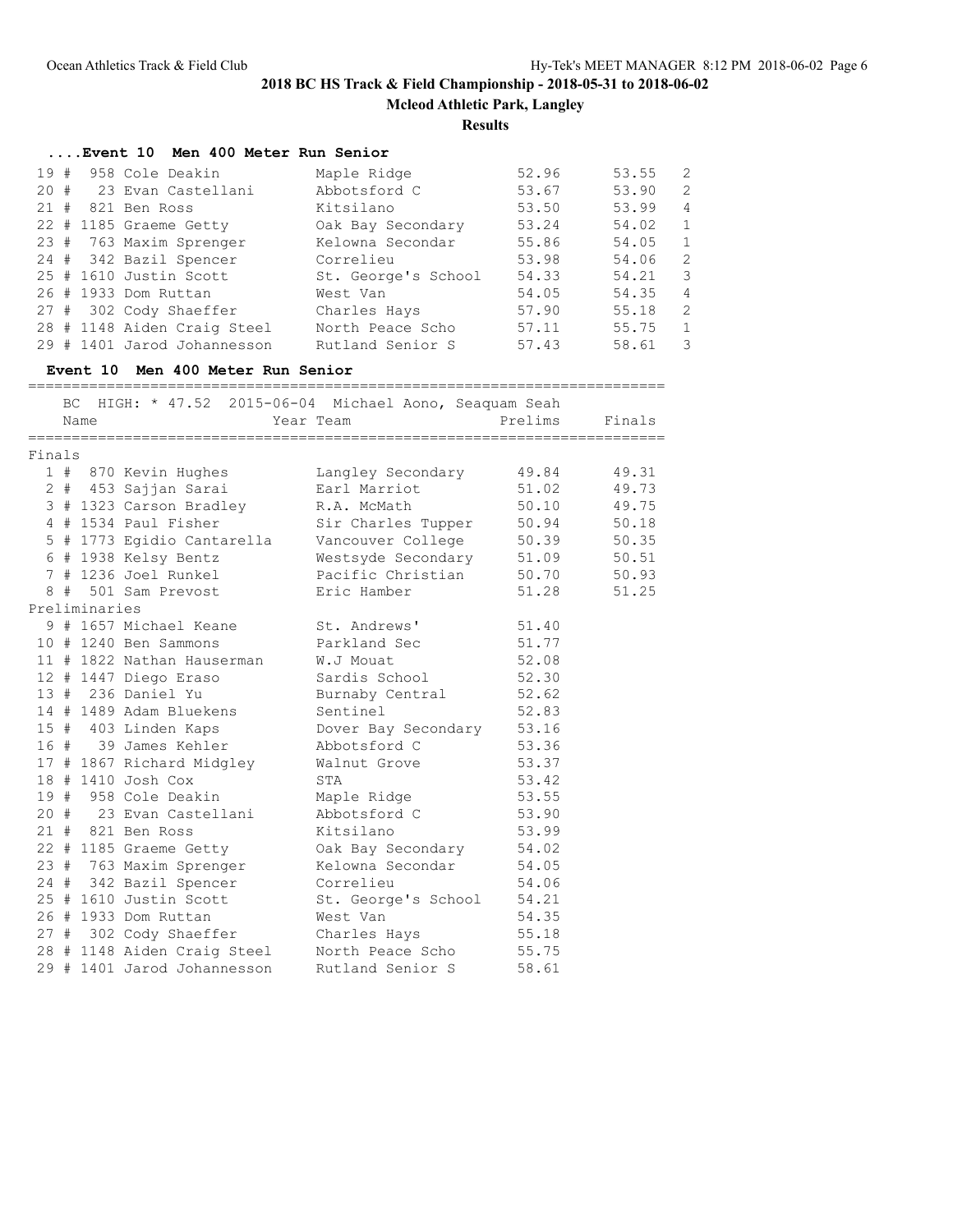# **Mcleod Athletic Park, Langley**

### **Results**

### **Event 11 Women 1500 Meter Run Junior**

**12 Advance: Top 4 Each Heat plus Next 4 Best Times**

============================================================================

|        | ВC | Name          | HIGH: * 4:38.73 2015-06-05 Megan Roxby, West Van    | Year Team           | Seed    | Prelims    | H#             |
|--------|----|---------------|-----------------------------------------------------|---------------------|---------|------------|----------------|
|        |    |               |                                                     |                     |         |            |                |
|        |    |               | 1 # 1801 Kendra Lewis                               | Vancouver Technical | 4:37.52 | 4:44.72Q   | $\mathbf{1}$   |
|        |    |               | 2 # 1890 Karly Dickenson                            | Wellington S        | 5:11.27 | 5:01.01Q   | $\mathbf{2}$   |
|        |    |               | 3 # 1507 Emmajean Neal                              | Sentinel            | 4:58.34 | 5:00.05Q   | $\mathbf{1}$   |
|        |    |               | 4 # 851 Leah Bakker                                 | Langley Chri        | 4:53.75 | 5:01.660   | 2              |
|        |    |               | 5 # 1629 Milena Kalisch                             | ST Thomas More      | 4:56.60 | 5:02.41Q   | $\mathbf 1$    |
|        |    |               | 6 # 1575 Madelyn Bonikowsk                          | South Delta School  | 4:51.96 | 5:02.65Q   | $\mathbf{2}$   |
|        |    |               | 7 # 1402 Jaxon Slaney                               | Rutland Senior S    | 5:08.34 | 5:03.000   | $\mathbf{1}$   |
|        |    |               | 8 # 1173 Delaney Chan                               | Oak Bay Secondary   | 5:08.84 | 5:05.60Q   | $\overline{2}$ |
|        |    |               | 9 # 1099 Kate Cameron                               | Nanaimo District    | 5:12.34 | 5:06.30q   | $\mathbf{1}$   |
|        |    |               | 10 # 1450 Andrena Johnson                           | Sardis School       | 5:02.26 | 5:07.53q   | $\mathbf{2}$   |
|        |    |               | 11 # 1200 Isabella Murphy                           | Oak Bay Secondary   | 5:10.25 | 5:07.71q   | $\mathbf{1}$   |
|        |    |               | 12 # 1157 Alessia Giammaria                         | Notre Dame R        | 5:15.40 | 5:08.09q   | $\mathbf{1}$   |
|        |    |               | 13 # 609 Ericka Edgell                              | Handsworth          | 5:08.82 | 5:08.48    | $\overline{c}$ |
|        |    |               | 14 # 1365 Emily Macleod                             | Revelstoke          | 5:24.22 | 5:09.34    | $\overline{2}$ |
| 15#    |    |               | 329 Alicia Ranahan                                  | Collingwood         | 5:11.02 | 5:10.91    | $\overline{c}$ |
|        |    |               | 16 # 1435 Lys Milne                                 | Salmon Arm S        | 5:12.53 | 5:13.70    | $\overline{2}$ |
|        |    |               | 17 # 398 Emily Friesen                              | Dover Bay Secondary | 5:12.68 | 5:14.08    | $\overline{2}$ |
|        |    |               | 18 # 344 Jessica Castle                             | Cowichan Secondary  | 5:11.91 | 5:14.28    | $\mathbf{1}$   |
|        |    |               | 19 # 1730 Kylie Heffring                            | Sutherland          | 5:09.07 | 5:14.95    | $\mathbf{1}$   |
|        |    |               | 20 # 1461 Sydney Wilson                             | Selkirk             | 5:27.44 | 5:16.56    | $\mathbf{1}$   |
|        |    |               | 21 # 899 Ella Symon                                 | Lord Byng           | 5:06.79 | 5:16.71    | $\mathbf{1}$   |
|        |    |               | 22 # 1253 Emma Graydon                              | Pitt Meadows        | 5:08.81 | 5:16.97    | $\mathbf{1}$   |
|        |    |               | 23 # 1342 Selin Tasdemir                            | R.A. McMath         | 5:35.61 | 5:17.58    | $\overline{2}$ |
|        |    |               | 24 # 1717 Jasleen Grewal                            | Sullivan Heights    | 5:15.65 | 5:19.03    | $\mathbf{1}$   |
|        |    |               | 25 # 126 Charlotte Prangle                          | Argyle              | 5:08.21 | 5:21.23    | $\overline{2}$ |
|        |    |               | 26 # 1281 Brynn Witwicki                            | Prince George SC    | 5:46.26 | 5:21.76    | $\overline{2}$ |
|        |    |               | 27 # 1254 Maggie Graydon                            | Pitt Meadows        | 5:06.43 | 5:23.93    | $\mathbf{1}$   |
|        |    |               | 28 # 1389 Olivia McDonell                           | Riverside Se        | 5:07.70 | 5:28.20    | $\overline{2}$ |
|        |    |               | 29 # 1318 Megan Strand                              | Quesnel JR School   | 5:41.76 | 5:34.21    | $\mathbf{1}$   |
|        |    |               | 30 # 1460 Darah Clarke                              | Selkirk             | 6:15.00 | 5:37.69    | $\overline{c}$ |
| 31 #   |    |               | 225 Christina Heslop                                | Burnaby Central     | 5:38.27 | 5:47.07    | $\mathbf{1}$   |
|        |    |               | Event 11 Women 1500 Meter Run Junior                |                     |         |            |                |
|        |    |               |                                                     |                     |         |            |                |
|        |    |               | BC HIGH: * 4:38.73 2015-06-05 Megan Roxby, West Van |                     |         |            |                |
|        |    | Name          |                                                     | Year Team           | Prelims | Finals     |                |
|        |    |               |                                                     |                     |         |            |                |
| Finals |    |               |                                                     |                     |         |            |                |
|        |    |               | 1 # 1801 Kendra Lewis                               | Vancouver Technical | 4:44.72 | $4:31.26*$ |                |
|        |    |               | 2 # 1575 Madelyn Bonikowsk                          | South Delta School  | 5:02.65 | 4:44.78    |                |
|        |    |               | 3 # 1507 Emmajean Neal                              | Sentinel            | 5:00.05 | 4:50.15    |                |
|        |    |               | 4 # 851 Leah Bakker                                 | Langley Chri        | 5:01.66 | 4:53.53    |                |
|        |    |               | 5 # 1402 Jaxon Slaney                               | Rutland Senior S    | 5:03.00 | 4:55.24    |                |
|        |    |               | 6 # 1173 Delaney Chan                               | Oak Bay Secondary   | 5:05.60 | 4:56.16    |                |
|        |    |               | 7 # 1629 Milena Kalisch                             | ST Thomas More      | 5:02.41 | 4:56.83    |                |
|        |    |               | 8 # 1099 Kate Cameron                               | Nanaimo District    | 5:06.30 | 5:00.64    |                |
|        |    |               | 9 # 1157 Alessia Giammaria                          | Notre Dame R        | 5:08.09 | 5:00.99    |                |
|        |    |               | 10 # 1450 Andrena Johnson                           | Sardis School       | 5:07.53 | 5:03.80    |                |
|        |    |               | 11 # 1200 Isabella Murphy                           | Oak Bay Secondary   | 5:07.71 | 5:04.88    |                |
|        |    |               | -- # 1890 Karly Dickenson                           | Wellington S        | 5:01.01 | DNF        |                |
|        |    | Preliminaries |                                                     |                     |         |            |                |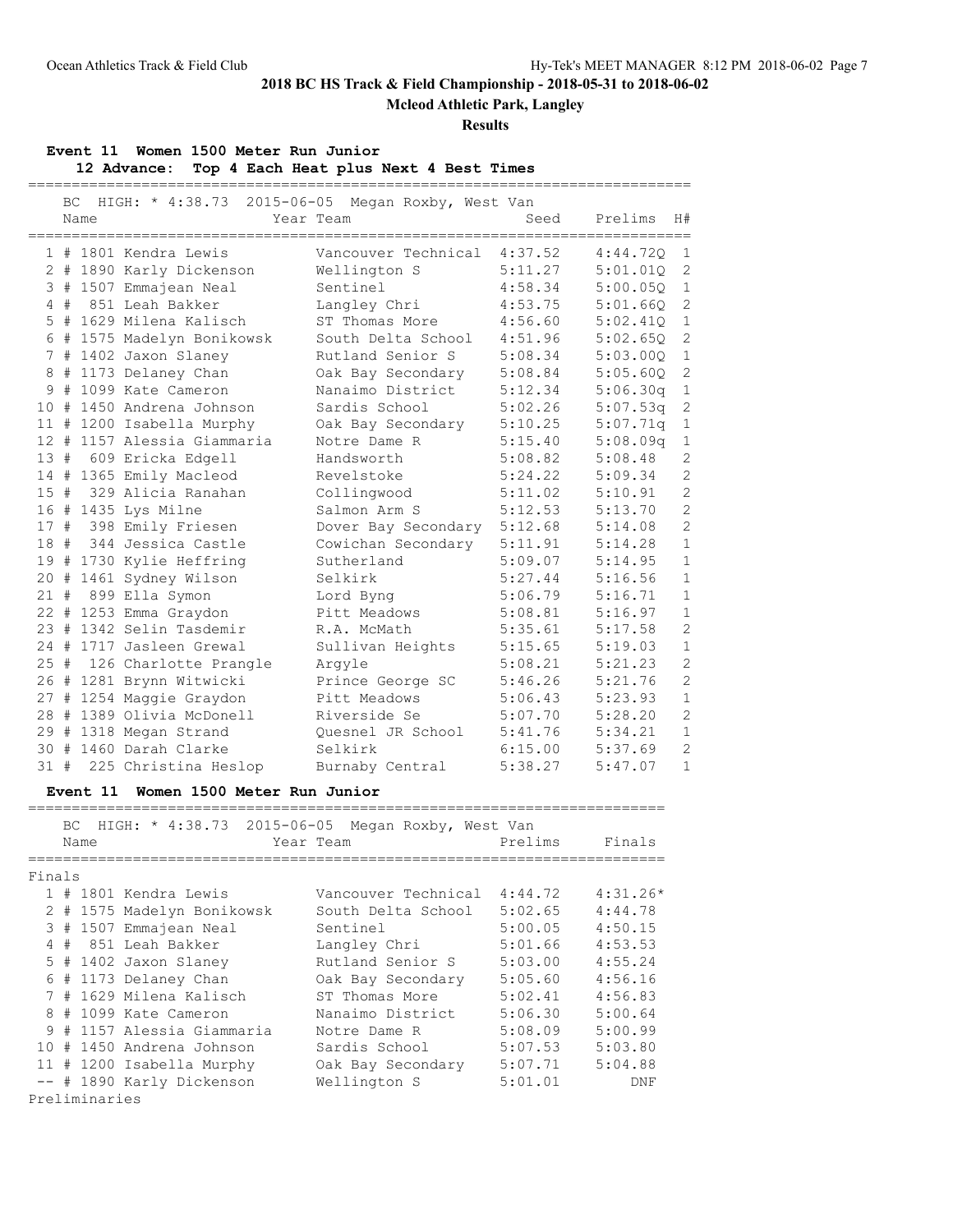# **Mcleod Athletic Park, Langley**

### **Results**

| Event 11 Women 1500 Meter Run Junior |  |  |                            |                     |         |  |  |  |  |
|--------------------------------------|--|--|----------------------------|---------------------|---------|--|--|--|--|
|                                      |  |  | 13 # 609 Ericka Edgell     | Handsworth          | 5:08.48 |  |  |  |  |
|                                      |  |  | 14 # 1365 Emily Macleod    | Revelstoke          | 5:09.34 |  |  |  |  |
|                                      |  |  | 15 # 329 Alicia Ranahan    | Collingwood         | 5:10.91 |  |  |  |  |
|                                      |  |  | 16 # 1435 Lys Milne        | Salmon Arm S        | 5:13.70 |  |  |  |  |
|                                      |  |  | 17 # 398 Emily Friesen     | Dover Bay Secondary | 5:14.08 |  |  |  |  |
|                                      |  |  | 18 # 344 Jessica Castle    | Cowichan Secondary  | 5:14.28 |  |  |  |  |
|                                      |  |  | 19 # 1730 Kylie Heffring   | Sutherland          | 5:14.95 |  |  |  |  |
|                                      |  |  | 20 # 1461 Sydney Wilson    | Selkirk             | 5:16.56 |  |  |  |  |
|                                      |  |  | 21 # 899 Ella Symon        | Lord Byng           | 5:16.71 |  |  |  |  |
|                                      |  |  | 22 # 1253 Emma Graydon     | Pitt Meadows        | 5:16.97 |  |  |  |  |
|                                      |  |  | 23 # 1342 Selin Tasdemir   | R.A. McMath         | 5:17.58 |  |  |  |  |
|                                      |  |  | 24 # 1717 Jasleen Grewal   | Sullivan Heights    | 5:19.03 |  |  |  |  |
|                                      |  |  | 25 # 126 Charlotte Prangle | Arqyle              | 5:21.23 |  |  |  |  |
|                                      |  |  | 26 # 1281 Brynn Witwicki   | Prince George SC    | 5:21.76 |  |  |  |  |
|                                      |  |  | 27 # 1254 Maggie Graydon   | Pitt Meadows        | 5:23.93 |  |  |  |  |
|                                      |  |  | 28 # 1389 Olivia McDonell  | Riverside Se        | 5:28.20 |  |  |  |  |
|                                      |  |  | 29 # 1318 Megan Strand     | Ouesnel JR School   | 5:34.21 |  |  |  |  |
|                                      |  |  | 30 # 1460 Darah Clarke     | Selkirk             | 5:37.69 |  |  |  |  |
|                                      |  |  | 31 # 225 Christina Heslop  | Burnaby Central     | 5:47.07 |  |  |  |  |

## **Event 12 Men 1500 Meter Run Junior**

## **12 Advance: Top 4 Each Heat plus Next 4 Best Times**

|              |     | Name | BC HIGH: * 4:01.38 2014-05-30 Brendan Hoff, Carihi Secon | Year Team                   | Seed    | Prelims      | H#             |
|--------------|-----|------|----------------------------------------------------------|-----------------------------|---------|--------------|----------------|
|              | 1#  |      | 411 Fraser Van Allen                                     | Dover Bay Secondary 4:04.19 |         | 4:22.210     | 2              |
|              |     |      | $2$ # 1709 Jonah Brost                                   | Stellys                     | 4:29.81 | 4:25.27Q     | $\mathbf{1}$   |
|              |     |      | $3$ # 297 Joe Curtis                                     | Centennial S                | 4:22.65 | 4:22.81Q     | $\mathbf{2}$   |
|              |     |      | 4 # 182 Keaton Heisterman                                | Brentwood Co                | 4:04.14 | 4:27.080     | $\mathbf{1}$   |
|              |     |      | 5 # 1476 Michael Miller                                  | Semiahmoo Secondary 4:19.02 |         | 4:22.840     | $\overline{2}$ |
|              | 6 # |      | 942 Matti Erickson                                       | LV Rogers                   |         | 4:27.20Q     | $\mathbf{1}$   |
|              |     |      | 7 # 1721 Keagan Ingram                                   | Summerland                  | 4:22.91 | 4:22.890     | $\mathbf{2}$   |
| 8            |     |      | # 606 Jack Dannatt                                       | Handsworth                  | 4:21.26 | 4:27.650     | $\mathbf{1}$   |
| $\mathsf 9$  | #   |      | 939 Tyler Wilson                                         | Lord Tweedsmuir             | 4:30.46 | 4:22.91q     | $\mathbf{2}$   |
| 10           | #   |      | 731 Ethan Hart                                           | John Barsby                 | 4:26.71 | 4:24.45q     | $\mathbf{2}$   |
|              |     |      | 11 # 1083 Kevin Song                                     | Mount Dougla                | 4:30.02 | $4:26.72q$ 2 |                |
|              |     |      | 12 # 1574 Jacob Bonikowsky                               | South Delta School          | 4:22.37 | 4:27.73q     | $\mathbf{1}$   |
| 13#          |     |      | 556 Teagan Cross                                         | Garibaldi Secondary 4:27.12 |         | 4:29.39      | $\mathbf{2}$   |
|              |     |      | 14 # 2001 Amardeep Mann                                  | Yale Secondary              | 4:30.90 | 4:29.41      | $\mathbf{1}$   |
| 15#          |     |      | 237 Kosta Adzic                                          | Burnaby Moun                | 4:33.53 | 4:29.58      | $\,1\,$        |
|              |     |      | 16 # 1175 Brodie Cote                                    | Oak Bay Secondary           | 4:29.68 | 4:32.09      | $\mathbf{1}$   |
| 17#          |     |      | 409 Cyrus Urbanowicz                                     | Dover Bay Secondary         | 4:33.81 | 4:32.99      | $\overline{c}$ |
|              |     |      | 18 # 818 Riordan Miya                                    | Kitsilano                   | 4:33.76 | 4:33.04      | $\overline{2}$ |
|              |     |      | 19 # 350 Jared De Haan                                   | Credo Christ                | 4:26.24 | 4:33.21      | $\,1\,$        |
|              |     |      | 20 # 578 Darius Mawji                                    | Gleneagle Secondary 4:25.80 |         | 4:35.95      | $\mathbf{1}$   |
|              |     |      | 21 # 1123 Nolan McCleary                                 | Nechako Valley              | 4:45.69 | 4:37.10      | $\overline{c}$ |
| $22^{\circ}$ |     |      | # 607 Jackson Davies                                     | Handsworth                  | 4:34.53 | 4:37.33      | $\mathbf{1}$   |
|              |     |      | 23 # 1124 Lachlan Pedersen                               | Nechako Valley              | 4:45.87 | 4:37.42      | $\mathbf{1}$   |
|              |     |      | 24 # 1518 Luis Vazquez                                   | Sentinel                    | 4:39.26 | 4:37.91      | $\mathbf{2}$   |
|              |     |      | 25 # 1917 Davis Timko                                    | West Point G                | 4:45.10 | 4:39.15      | $\overline{c}$ |
|              |     |      | 26 # 1257 Sam Manke                                      | Pitt Meadows                | 4:39.67 | 4:39.19      | $\,1\,$        |
|              |     |      | 27 # 1815 Brody Wright                                   | Vernon                      | 4:45.95 | 4:39.64      | $\mathbf{1}$   |
|              |     |      | 28 # 1906 Matthew Lee-Mocke                              | West Point G                | 4:41.90 | 4:41.10      | $\mathbf{1}$   |
| 29#          |     |      | 822 Ben Thompson                                         | Kitsilano                   | 4:38.37 | 4:41.39      | $\overline{2}$ |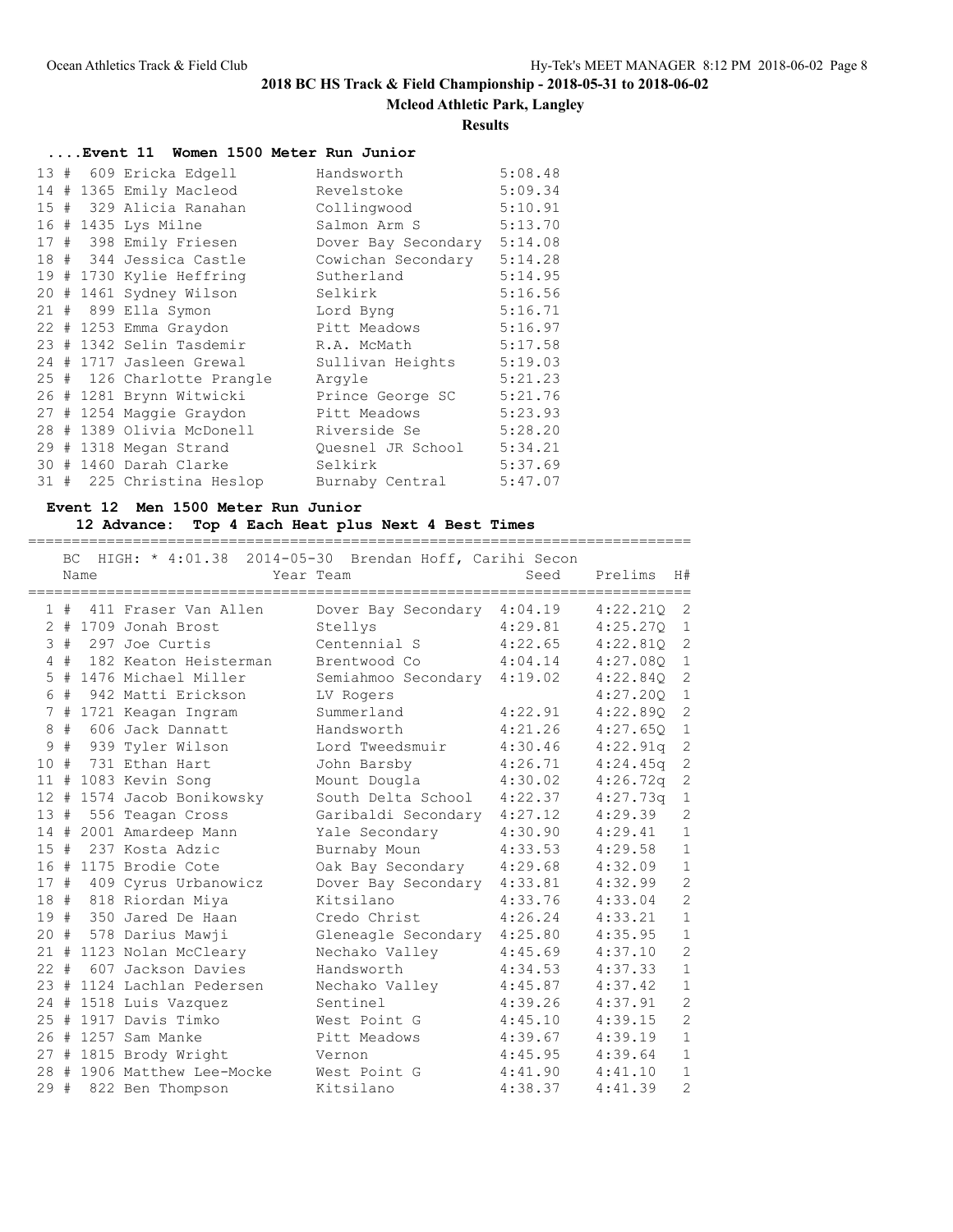|        |     |               |                                                                                | <b>Mcleod Athletic Park, Langley</b><br><b>Results</b>                                                 |                                            |         |   |  |  |
|--------|-----|---------------|--------------------------------------------------------------------------------|--------------------------------------------------------------------------------------------------------|--------------------------------------------|---------|---|--|--|
|        |     |               | Event 12 Men 1500 Meter Run Junior                                             |                                                                                                        |                                            |         |   |  |  |
|        |     |               | 30 # 1995 Gage Stoll                                                           | WL Seaton                                                                                              | $4:46.57$ $4:47.20$                        |         | 2 |  |  |
|        |     |               |                                                                                | 31 # 106 Henry Ruckman-Utt Alpha Second 4:38.24 4:48.74 1                                              |                                            |         |   |  |  |
|        |     |               | Event 12 Men 1500 Meter Run Junior                                             |                                                                                                        |                                            |         |   |  |  |
|        | BC. |               |                                                                                | HIGH: * 4:01.38 2014-05-30 Brendan Hoff, Carihi Secon                                                  |                                            |         |   |  |  |
|        |     | Name          | Year Team                                                                      |                                                                                                        | Prelims Finals                             |         |   |  |  |
| Finals |     |               |                                                                                |                                                                                                        |                                            |         |   |  |  |
|        |     |               | 1 # 942 Matti Erickson                                                         | LV Rogers 4:27.20 4:01.36*                                                                             |                                            |         |   |  |  |
|        |     |               |                                                                                |                                                                                                        |                                            | 4:02.51 |   |  |  |
|        |     |               |                                                                                | 2 # 411 Fraser Van Allen Dover Bay Secondary 4:22.21<br>3 # 182 Keaton Heisterman Brentwood Co 4:27.08 |                                            | 4:10.58 |   |  |  |
|        |     |               | 4 # 1476 Michael Miller                                                        | Semiahmoo Secondary 4:22.84                                                                            |                                            | 4:13.39 |   |  |  |
|        |     |               | 5 # 1574 Jacob Bonikowsky                                                      | South Delta School 4:27.73 4:15.04                                                                     |                                            |         |   |  |  |
|        |     |               | 5 # 1574 Jacob 2.<br>6 # 1721 Keagan Ingram Summeriano<br>- Antie Centennial S | Summerland                                                                                             | 4:22.89                                    | 4:16.24 |   |  |  |
|        |     |               |                                                                                |                                                                                                        | 4:22.81                                    | 4:18.67 |   |  |  |
|        |     |               | 8 # 1709 Jonah Brost Stellys                                                   |                                                                                                        | $4:25.27$ $4:19.16$                        |         |   |  |  |
|        |     |               | 9 # 731 Ethan Hart                                                             |                                                                                                        |                                            |         |   |  |  |
|        |     |               | 10 # 606 Jack Dannatt                                                          | John Barsby<br>Handsworth                                                                              | $4:24.45$ $4:19.90$<br>$4:27.65$ $4:23.30$ |         |   |  |  |
|        |     |               | 11 # 1083 Kevin Song                                                           | Mount Dougla 4:26.72 4:24.19                                                                           |                                            |         |   |  |  |
|        |     |               | 12 # 939 Tyler Wilson                                                          | Lord Tweedsmuir 4:22.91 4:25.11                                                                        |                                            |         |   |  |  |
|        |     | Preliminaries |                                                                                |                                                                                                        |                                            |         |   |  |  |
|        |     |               |                                                                                | 13 # 556 Teagan Cross Garibaldi Secondary 4:29.39                                                      |                                            |         |   |  |  |
|        |     |               |                                                                                | 14 # 2001 Amardeep Mann Yale Secondary 4:29.41                                                         |                                            |         |   |  |  |
|        |     |               | 15 # 237 Kosta Adzic                                                           | Burnaby Moun 4:29.58                                                                                   |                                            |         |   |  |  |
|        |     |               | 16 # 1175 Brodie Cote                                                          | Oak Bay Secondary 4:32.09                                                                              |                                            |         |   |  |  |
|        |     |               | 17 # 409 Cyrus Urbanowicz                                                      | Dover Bay Secondary 4:32.99                                                                            |                                            |         |   |  |  |
|        |     |               | 18 # 818 Riordan Miya                                                          | Kitsilano                                                                                              | 4:33.04                                    |         |   |  |  |
|        |     |               | 19 # 350 Jared De Haan                                                         | Credo Christ                                                                                           | 4:33.21                                    |         |   |  |  |
|        |     |               | 20 # 578 Darius Mawji                                                          | Gleneagle Secondary 4:35.95                                                                            |                                            |         |   |  |  |
|        |     |               |                                                                                | 21 # 1123 Nolan McCleary Mechako Valley 4:37.10                                                        |                                            |         |   |  |  |
|        |     |               | 22 # 607 Jackson Davies                                                        | Handsworth<br>4:37.33                                                                                  |                                            |         |   |  |  |
|        |     |               | 23 # 1124 Lachlan Pedersen                                                     | Nechako Valley                                                                                         | 4:37.42                                    |         |   |  |  |
|        |     |               | 24 # 1518 Luis Vazquez                                                         | Sentinel                                                                                               | 4:37.91                                    |         |   |  |  |
|        |     |               | 25 # 1917 Davis Timko                                                          | West Point G 4:39.15                                                                                   |                                            |         |   |  |  |
|        |     |               | 26 # 1257 Sam Manke                                                            | Pitt Meadows                                                                                           | 4:39.19                                    |         |   |  |  |
|        |     |               | 27 # 1815 Brody Wright                                                         | Vernon                                                                                                 | 4:39.64                                    |         |   |  |  |
|        |     |               | 28 # 1906 Matthew Lee-Mocke West Point G                                       |                                                                                                        | 4:41.10                                    |         |   |  |  |
|        |     |               | 29 # 822 Ben Thompson                                                          | Kitsilano                                                                                              | 4:41.39                                    |         |   |  |  |
|        |     |               | 30 # 1995 Gage Stoll                                                           | WL Seaton                                                                                              | 4:47.20                                    |         |   |  |  |

# 31 # 106 Henry Ruckman-Utt Alpha Second 4:48.74

# **Event 13 Women 1500 Meter Run Senior**

## **12 Advance: Top 4 Each Heat plus Next 4 Best Times**

|  | Name |  |                          | BC HIGH: * 4:27.63 2015-06-05 Nicole Hutchinson, Sentinel<br>Year Team |                  |  | Seed    | Prelims      | H# |
|--|------|--|--------------------------|------------------------------------------------------------------------|------------------|--|---------|--------------|----|
|  |      |  |                          |                                                                        |                  |  |         |              |    |
|  |      |  |                          | 1 # 1130 Grace Fetherstonh                                             | New Westmins     |  | 4:44.11 | $4:52.130$ 1 |    |
|  |      |  | $2$ # 561 Taryn O'Neill  |                                                                        | George Elliot    |  | 4:32.97 | $4:53.750$ 2 |    |
|  |      |  |                          | 3 # 183 Madison Heisterma                                              | Brentwood Co     |  | 4:38.83 | $4:52.390$ 1 |    |
|  |      |  | 4 # 1293 Baneet Bains    |                                                                        | Princess Mar     |  | 4:50.04 | $4:54.640$ 2 |    |
|  |      |  | 5 # 291 Sophie Konrad    |                                                                        | Carson Graham    |  | 5:01.43 | $4:52.680$ 1 |    |
|  |      |  | 6 # 1828 Rachel Mortimer |                                                                        | W.J Mouat        |  | 4:50.32 | $4:54.910$ 2 |    |
|  |      |  | 7 # 1457 Hannah Milic    |                                                                        | Seaguam Seahawks |  | 4:55.04 | $4:52.790$ 1 |    |
|  |      |  |                          |                                                                        |                  |  |         |              |    |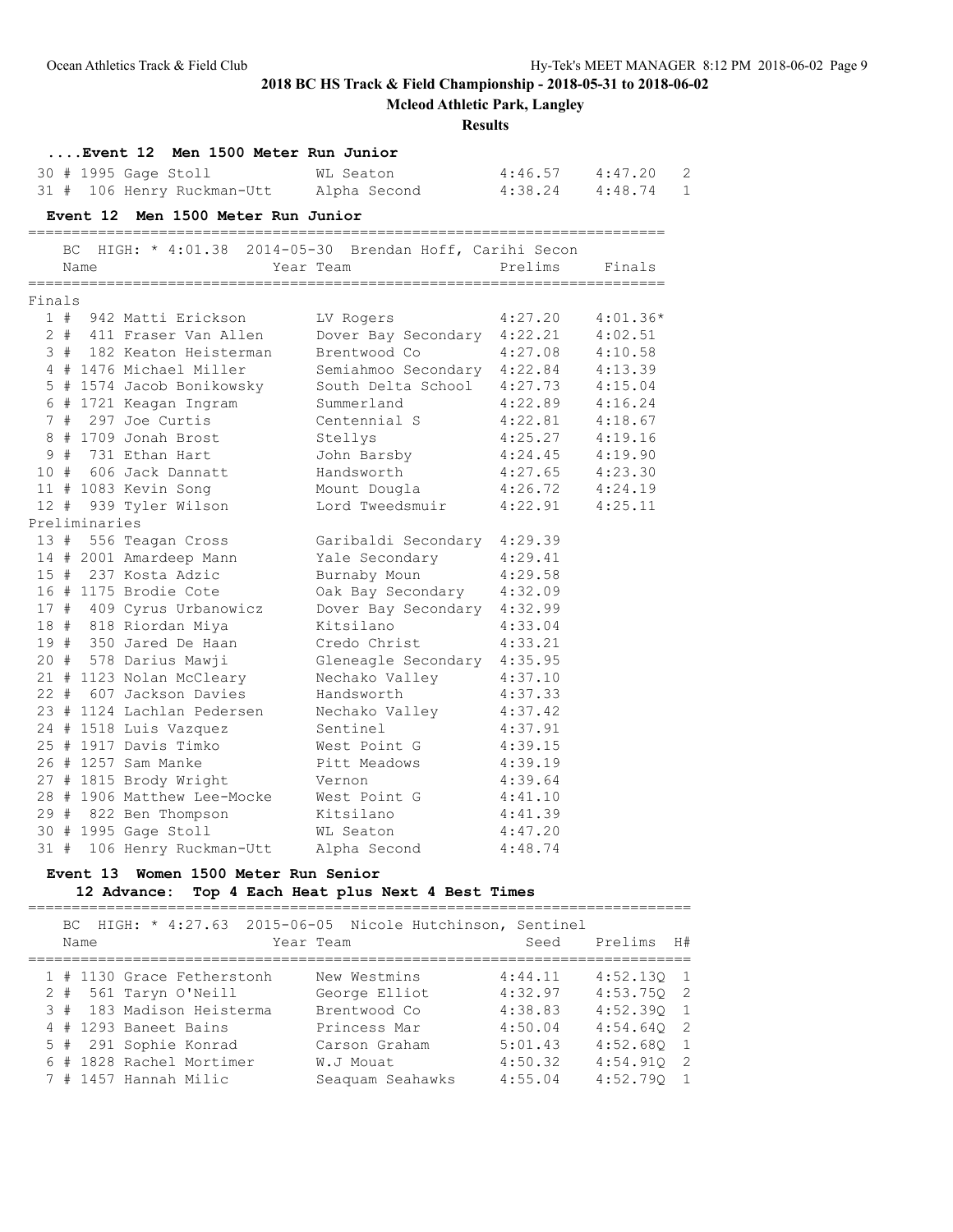### **Mcleod Athletic Park, Langley**

#### **Results**

|    | Event 13 Women 1500 Meter Run Senior |                     |         |              |                |
|----|--------------------------------------|---------------------|---------|--------------|----------------|
|    | 8 # 1932 Megan Roxby                 | West Van            | 4:57.83 | $4:55.010$ 2 |                |
| 9# | 968 Mina Lilleheier                  | Maple Ridge         | 5:02.90 | 4:54.61q     | $\mathbf{1}$   |
|    | 10 # 1354 Alana Brittin              | Revelstoke          | 5:17.65 | $4:55.58q$ 1 |                |
|    | 11 # 1568 Eliyah Brawdy              | Smithers Sec        | 5:00.85 | 4:55.66q     | 2              |
|    | 12 # 814 Annika Austin               | Kitsilano           | 4:56.83 | $4:56.69q$ 1 |                |
|    | 13 # 820 Manon Plouvier              | Kitsilano           | 5:00.85 | 4:57.87      | $\mathbf{1}$   |
|    | 14 # 1393 Natalie Sokol-Sny          | Rockridge           | 5:01.77 | 4:59.68      | 2              |
|    | 15 # 1170 Sarah Bryan                | Oak Bay Secondary   | 5:05.67 | 5:00.55      | $\sqrt{2}$     |
|    | 16 # 1502 Sarah Lavallee             | Sentinel            | 5:03.62 | 5:01.25      | $\sqrt{2}$     |
|    | 17 # 1987 Natalya Ariano             | WL Seaton           | 5:08.30 | 5:02.49      | $\mathbf{2}$   |
|    | 18 # 736 Hope Stewart                | John Barsby         | 5:08.47 | 5:03.20      | $\overline{c}$ |
|    | 19 # 1659 Bridget Mateyko            | St. Andrews'        | 5:13.35 | 5:08.05      | $\mathbf{2}$   |
|    | 20 # 1841 Grace Chalk                | Walnut Grove        | 5:07.35 | 5:08.36      | $\mathbf{1}$   |
|    | 21 # 625 Erica Smith                 | Handsworth          | 5:01.96 | 5:09.02      | $\mathbf{1}$   |
|    | 22 # 298 Natasha Smiqelski           | Centennial S        | 5:11.38 | 5:09.02      | $\mathbf{1}$   |
|    | 23 # 1358 Kate Granstrom             | Revelstoke          | 5:24.05 | 5:09.63      | 2              |
|    | 24 # 977 Ilse Rafter                 | Maple Ridge         | 5:11.80 | 5:09.95      | $\mathbf{2}$   |
|    | 25 # 1965 Elizabeth Gin              | White Rock C        | 5:07.49 | 5:10.92      | $\mathbf{1}$   |
|    | 26 # 1706 Maia Watson                | St. Michaels        | 5:01.65 | 5:16.38      | $\mathbf{2}$   |
|    | 27 # 407 Sofia Robinson              | Dover Bay Secondary | 5:11.24 | 5:18.99      | $1\,$          |
|    | 28 # 2007 Emily Macqowen             | York House School   | 5:37.40 | 5:23.46      | $\mathbf{1}$   |
|    | 29 # 1144 Harnett Gill               | North Delta         | 5:18.37 | 5:44.78      | $\mathbf{1}$   |
|    | 30 # 554 Kyla Vanwerkhoven           | Fraser Lake         | 6:44.78 | 6:18.55      | $\overline{2}$ |

### **Event 13 Women 1500 Meter Run Senior**

## ========================================================================= BC HIGH: \* 4:27.63 2015-06-05 Nicole Hutchinson, Sentinel Name Tear Team Prelims Finals ========================================================================= Finals 1 # 561 Taryn O'Neill George Elliot 4:53.75 4:23.02\* 2 # 1130 Grace Fetherstonh New Westmins 4:52.13 4:34.13 3 # 183 Madison Heisterma Brentwood Co 4:52.39 4:38.66 4 # 1293 Baneet Bains Princess Mar 4:54.64 4:43.40 5 # 1828 Rachel Mortimer W.J Mouat 4:54.91 4:43.92 6 # 1932 Megan Roxby West Van 4:55.01 4:46.78 7 # 291 Sophie Konrad Carson Graham 4:52.68 4:47.21 8 # 1568 Eliyah Brawdy Smithers Sec 4:55.66 4:49.76 9 # 1457 Hannah Milic Seaquam Seahawks 4:52.79 4:54.47 10 # 1354 Alana Brittin Revelstoke 4:55.58 4:58.45 11 # 968 Mina Lilleheier Maple Ridge 4:54.61 5:01.18 12 # 814 Annika Austin Kitsilano 4:56.69 5:07.85 Preliminaries

| Preliminaries |  |                             |                   |         |  |  |  |  |
|---------------|--|-----------------------------|-------------------|---------|--|--|--|--|
|               |  | 13 # 820 Manon Plouvier     | Kitsilano         | 4:57.87 |  |  |  |  |
|               |  |                             |                   |         |  |  |  |  |
|               |  | 14 # 1393 Natalie Sokol-Sny | Rockridge         | 4:59.68 |  |  |  |  |
|               |  | 15 # 1170 Sarah Bryan       | Oak Bay Secondary | 5:00.55 |  |  |  |  |
|               |  | 16 # 1502 Sarah Lavallee    | Sentinel          | 5:01.25 |  |  |  |  |
|               |  | 17 # 1987 Natalya Ariano    | WL Seaton         | 5:02.49 |  |  |  |  |
|               |  | 18 # 736 Hope Stewart       | John Barsby       | 5:03.20 |  |  |  |  |
|               |  | 19 # 1659 Bridget Mateyko   | St. Andrews'      | 5:08.05 |  |  |  |  |
|               |  | $20$ # 1841 Grace Chalk     | Walnut Grove      | 5:08.36 |  |  |  |  |
|               |  | 21 # 625 Erica Smith        | Handsworth        | 5:09.02 |  |  |  |  |
|               |  | 22 # 298 Natasha Smigelski  | Centennial S      | 5:09.02 |  |  |  |  |
|               |  | 23 # 1358 Kate Granstrom    | Revelstoke        | 5:09.63 |  |  |  |  |
|               |  | 24 # 977 Ilse Rafter        | Maple Ridge       | 5:09.95 |  |  |  |  |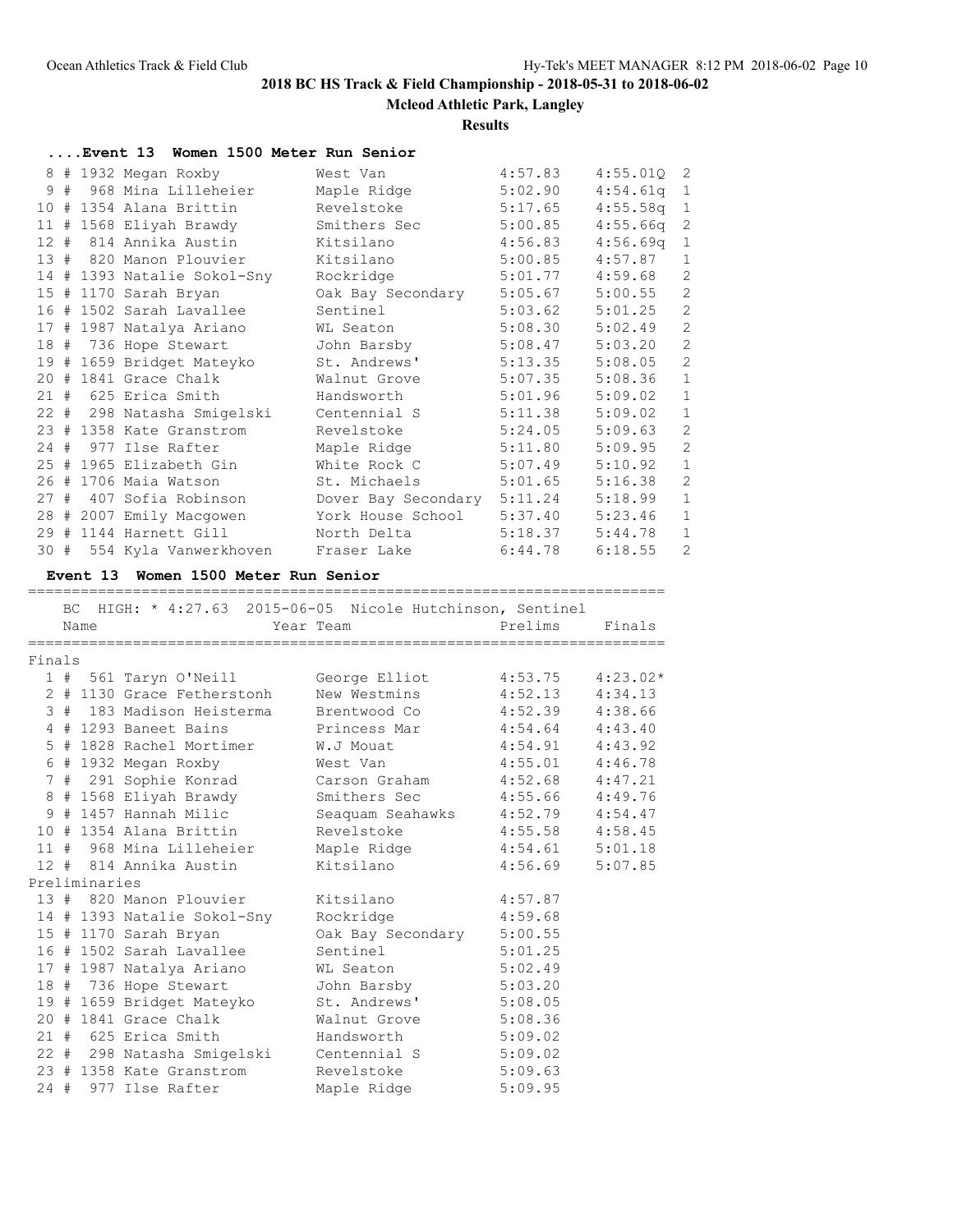**Mcleod Athletic Park, Langley**

#### **Results**

|  |                          | Event 13 Women 1500 Meter Run Senior |         |
|--|--------------------------|--------------------------------------|---------|
|  | 25 # 1965 Elizabeth Gin  | White Rock C                         | 5:10.92 |
|  | 26 # 1706 Maia Watson    | St. Michaels                         | 5:16.38 |
|  | 27 # 407 Sofia Robinson  | Dover Bay Secondary                  | 5:18.99 |
|  | 28 # 2007 Emily Macqowen | York House School                    | 5:23.46 |
|  |                          |                                      |         |

|  | 29 # 1144 Harnett Gill     | North Delta | 5:44.78 |
|--|----------------------------|-------------|---------|
|  | 30 # 554 Kyla Vanwerkhoven | Fraser Lake | 6:18.55 |

### **Event 14 Men 1500 Meter Run Senior**

### **12 Advance: Top 4 Each Heat plus Next 4 Best Times**

============================================================================

|        | ВC    | Name | HIGH: * 3:55.15 2015-06-05 Nathan Tadesse, North Surrey | Year Team           | Seed    | Prelims  | H#             |
|--------|-------|------|---------------------------------------------------------|---------------------|---------|----------|----------------|
|        | 1#    |      | 687 Riley Miller                                        | Holy Cross Regional | 4:06.62 | 4:09.07Q | $\overline{2}$ |
|        | $2 +$ |      | 283 Antoine Minfray                                     | Carihi Secon        | 4:07.59 | 4:14.060 | $\mathbf{1}$   |
|        |       |      | 3 # 1922 Aidan Doherty                                  | West Van            | 4:31.20 | 4:09.570 | 2              |
|        |       |      | 4 # 289 Cameron Bates                                   | Carson Graham       | 4:03.36 | 4:14.17Q | $\mathbf{1}$   |
|        |       |      | 5 # 1924 Alexander Farling                              | West Van            | 4:09.21 | 4:09.60Q | $\overline{c}$ |
|        |       |      | 6 # 1946 Graeme Roberts                                 | Westview Secondary  | 4:12.75 | 4:14.180 | $\mathbf{1}$   |
| 7      |       |      | # 1586 Calum Carrigan                                   | South Kam           | 4:10.41 | 4:09.61Q | $\mathbf{2}$   |
| 8      |       |      | # 1944 Logan Hwang                                      | Westsyde Secondary  | 4:16.98 | 4:14.22Q | $\mathbf{1}$   |
| 9      | #     |      | 1378 Gabe Van Hezewijk                                  | Reynolds Sec        | 4:07.30 | 4:09.71q | $\overline{c}$ |
| 10     | #     |      | 446 Jaxon Mackie                                        | Earl Marriot        | 4:14.20 | 4:10.04q | 2              |
|        |       |      | 11 # 1386 Joshua Woolgar                                | Richmond Christian  | 4:16.47 | 4:11.19q | 2              |
| $12 +$ |       |      | 206 Chris Fisher                                        | Brooks Secondary    | 4:14.33 | 4:14.25q | $\mathbf{1}$   |
|        |       |      | 13 # 1239 Cooper Langard                                | Parkland Sec        | 4:07.62 | 4:14.39  | $\mathbf{1}$   |
|        |       |      | 14 # 1169 Jack Boden                                    | Oak Bay Secondary   | 4:13.42 | 4:15.40  | $\mathbf{2}$   |
|        |       |      | 15 # 402 Jackson Isnor                                  | Dover Bay Secondary | 4:12.46 | 4:16.65  | $\mathbf{1}$   |
|        |       |      | 16 # 1528 Ouinton Braziller                             | Sir Charles Tupper  | 4:19.17 | 4:18.59  | $\overline{c}$ |
| 17#    |       |      | 657 Abdiwahid Qays                                      | Heritage Woo        | 4:21.12 | 4:19.93  | $\mathbf{1}$   |
|        |       |      | 18 # 295 Connor Block                                   | Centennial C        | 4:28.17 | 4:20.13  | $\mathbf{1}$   |
|        |       |      | 19 # 511 Matt Hobson                                    | Fleetwood Pa        | 4:21.18 | 4:21.20  | $\overline{c}$ |
|        |       |      | 20 # 1453 Owen Wright                                   | Sardis School       | 4:16.04 | 4:23.29  | $\overline{c}$ |
|        |       |      | 21 # 1722 Jason Scherban                                | Summerland          | 4:17.56 | 4:24.31  | $\mathbf{1}$   |
| $22 +$ |       |      | 789 Philip Ngo                                          | Killarney           | 4:19.22 | 4:26.78  | $\mathbf{1}$   |
|        |       |      | 23 # 311 Carter Proudfoot                               | Chilliwack S        | 4:24.31 | 4:29.61  | $\mathbf{2}$   |
| $24 +$ |       |      | 412 Jordan Bax                                          | DP Todd             | 4:37.45 | 4:31.31  | $1\,$          |
|        |       |      | 25 # 1260 Evan Querengesser                             | Pitt Meadows        | 4:25.31 | 4:34.02  | $\mathbf{1}$   |
| 26#    |       |      | 990 Stephan Kalnin                                      | McBride Seco        | 4:41.07 | 4:34.03  | $\mathbf{1}$   |
|        |       |      | 27 # 1595 Gage Paskiewich                               | Sparwood            |         | 4:38.38  | $\mathbf{1}$   |
| 28     | #     |      | 539 Harrison Almrud                                     | Fraser Academy      | 4:48.90 | 4:40.99  | $\overline{c}$ |
|        |       |      | 29 # 1977 Alex Campbell                                 | Windsor - No        | 4:34.29 | 4:49.03  | $\overline{c}$ |
|        |       |      | 30 # 1631 Yousef Mian                                   | ST Thomas More      | 4:52.20 | 4:53.55  | $\overline{2}$ |

## **Event 14 Men 1500 Meter Run Senior**

=========================================================================  $3015.06B$  Nathan  $F$ 

| Name                    | BC $HIGH: * 3:55.15 2015-06-05$ Nathan Tadesse, North Surrey<br>Year Team | Prelims | Finals  |
|-------------------------|---------------------------------------------------------------------------|---------|---------|
| Finals                  |                                                                           |         |         |
| 1 # 1922 Aidan Doherty  | West Van                                                                  | 4:09.57 | 4:10.96 |
| 2 # 289 Cameron Bates   | Carson Graham                                                             | 4:14.17 | 4:11.74 |
| 3 # 687 Riley Miller    | Holy Cross Regional                                                       | 4:09.07 | 4:13.07 |
| 4 # 283 Antoine Minfray | Carihi Secon                                                              | 4:14.06 | 4:13.98 |
| 5 # 1586 Calum Carrigan | South Kam                                                                 | 4:09.61 | 4:14.26 |
|                         |                                                                           |         |         |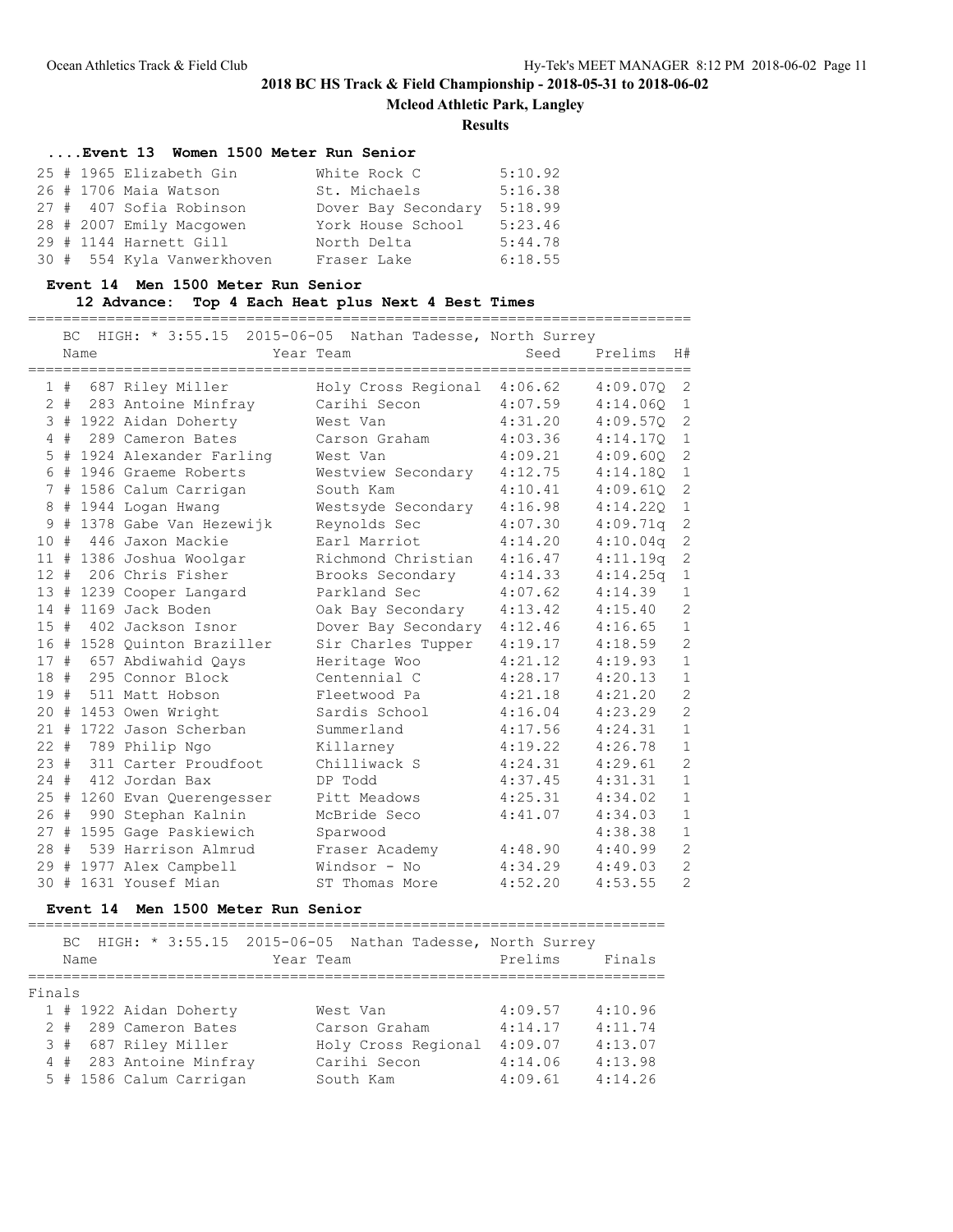# **Mcleod Athletic Park, Langley**

### **Results**

# **....Event 14 Men 1500 Meter Run Senior**

|  |               | 6 # 1944 Logan Hwang Mestsyde Secondary 4:14.22 4:14.46 |                            |         |         |
|--|---------------|---------------------------------------------------------|----------------------------|---------|---------|
|  |               | 7 # 446 Jaxon Mackie                                    | Earl Marriot 4:10.04       |         | 4:15.18 |
|  |               | 8 # 1386 Joshua Woolgar                                 | Richmond Christian 4:11.19 |         | 4:15.99 |
|  |               | 9 # 1378 Gabe Van Hezewijk Reynolds Sec 4:09.71         |                            |         | 4:16.44 |
|  |               | 10 # 206 Chris Fisher                                   | Brooks Secondary 4:14.25   |         | 4:18.56 |
|  |               | 11 # 1924 Alexander Farling                             | West Van 4:09.60           |         | 4:18.80 |
|  |               | 12 # 1946 Graeme Roberts                                | Westview Secondary 4:14.18 |         | 4:22.31 |
|  | Preliminaries |                                                         |                            |         |         |
|  |               | 13 # 1239 Cooper Langard Parkland Sec                   |                            | 4:14.39 |         |
|  |               | 14 # 1169 Jack Boden                                    | Oak Bay Secondary 4:15.40  |         |         |
|  |               | 15 # 402 Jackson Isnor Dover Bay Secondary 4:16.65      |                            |         |         |
|  |               | 16 # 1528 Quinton Braziller Sir Charles Tupper 4:18.59  |                            |         |         |
|  |               | 17 # 657 Abdiwahid Qays                                 | Heritage Woo 4:19.93       |         |         |
|  |               | 18 # 295 Connor Block Centennial C 4:20.13              |                            |         |         |
|  |               | 19 # 511 Matt Hobson Fleetwood Pa 4:21.20               |                            |         |         |
|  |               | 20 # 1453 Owen Wright Sardis School 4:23.29             |                            |         |         |
|  |               | 21 # 1722 Jason Scherban Summerland                     |                            | 4:24.31 |         |
|  |               | 22 # 789 Philip Ngo Killarney 4:26.78                   |                            |         |         |
|  |               | 23 # 311 Carter Proudfoot Chilliwack S                  |                            | 4:29.61 |         |
|  |               | 24 # 412 Jordan Bax                                     | DP Todd 4:31.31            |         |         |
|  |               | 25 # 1260 Evan Querengesser Pitt Meadows 4:34.02        |                            |         |         |
|  |               | 26 # 990 Stephan Kalnin                                 | McBride Seco               | 4:34.03 |         |
|  |               | 27 # 1595 Gage Paskiewich Sparwood                      |                            | 4:38.38 |         |
|  |               | 28 # 539 Harrison Almrud Fraser Academy 4:40.99         |                            |         |         |
|  |               | 29 # 1977 Alex Campbell Mindsor - No 4:49.03            |                            |         |         |
|  |               | 30 # 1631 Yousef Mian                                   | ST Thomas More             | 4:53.55 |         |
|  |               |                                                         |                            |         |         |

## **Event 19 Women 4x100 Meter Relay Junior**

## **8 Advance: Top 1 Each Heat plus Next 4 Best Times**

| BC HIGH: * 51.14 2015-06-05 Semiahmoo Secondary, Semiahmoo Se |  |                        |                           |            |                |
|---------------------------------------------------------------|--|------------------------|---------------------------|------------|----------------|
| Team                                                          |  |                        | Seed                      | Prelims    | H#             |
|                                                               |  |                        |                           |            |                |
| 1 Langley Fundamental 'A'                                     |  |                        | 51.95                     | 51.620     | -1             |
| 2 New Westminster Secondary Scho 'A'                          |  |                        | 52.34                     | 51.860     | $\mathcal{E}$  |
| 3 Walnut Grove Secondary 'A'                                  |  |                        | 52.29                     | 52.030 2   |                |
| 4 Earl Marriott Secondary 'A'                                 |  |                        | 52.22                     | 52.060 4   |                |
| 5 West Point Grey Academy 'A'                                 |  |                        | 52.46                     | 52.33q     | $\mathcal{E}$  |
| 6 Crofton House School 'A'                                    |  |                        | 52.54                     | $52.57q$ 2 |                |
| 7 Pacific Academy 'A'                                         |  |                        | 53.04                     | 52.58q     | $\mathcal{E}$  |
| 8 Heritage Woods Secondary 'A'                                |  |                        | 52.60                     | 52.58q     | 4              |
| 9 Lord Tweedsmuir 'A'                                         |  |                        | 52.93                     | 52.83      | $\overline{4}$ |
| 10 Duchess Park Secondary School 'A'                          |  |                        | 54.01                     | 52.90      | 3              |
| 1) #432 Alison Mooreside                                      |  |                        | 2) #427 Emmelin Leclerc   |            |                |
| 3) #435 Erica Turgeon                                         |  | 4) #431 Sophia Mahmoud |                           |            |                |
| 11 ST Thomas More<br>$\mathsf{I} \wedge \mathsf{I}$           |  |                        | 53.24                     | 52.91      | $\mathbf{1}$   |
| 12 St. Andrews' Regional High Sch 'A'                         |  |                        | 53.23                     | 52.95      | 4              |
| 13 Oak Bay Secondary 'A'                                      |  |                        | 53.22                     | 52.96      | $\mathbf{2}$   |
| 14 Notre Dame Regional School 'A'                             |  |                        | 52.98                     | 53.03      | 2              |
| 15 Semiahmoo Secondary 'A'                                    |  |                        |                           | 53.15      | $\mathbf{1}$   |
| 16 Handsworth 'A'                                             |  |                        | 53.21                     | 53.34      | $\mathcal{S}$  |
| 17 Frances Kelsey Secondary 'A'                               |  |                        | 54.32                     | 53.63      | $\overline{4}$ |
| 18 Kelowna Secondary School<br>' A'                           |  |                        | 53.92                     | 53.72      | $\overline{4}$ |
| 1) #749 Ashley Berg                                           |  | 2) #760 Kianna Mcrae   |                           |            |                |
| 3) #757 Patricia Humer                                        |  |                        | 4) #750 Selina Bortolotto |            |                |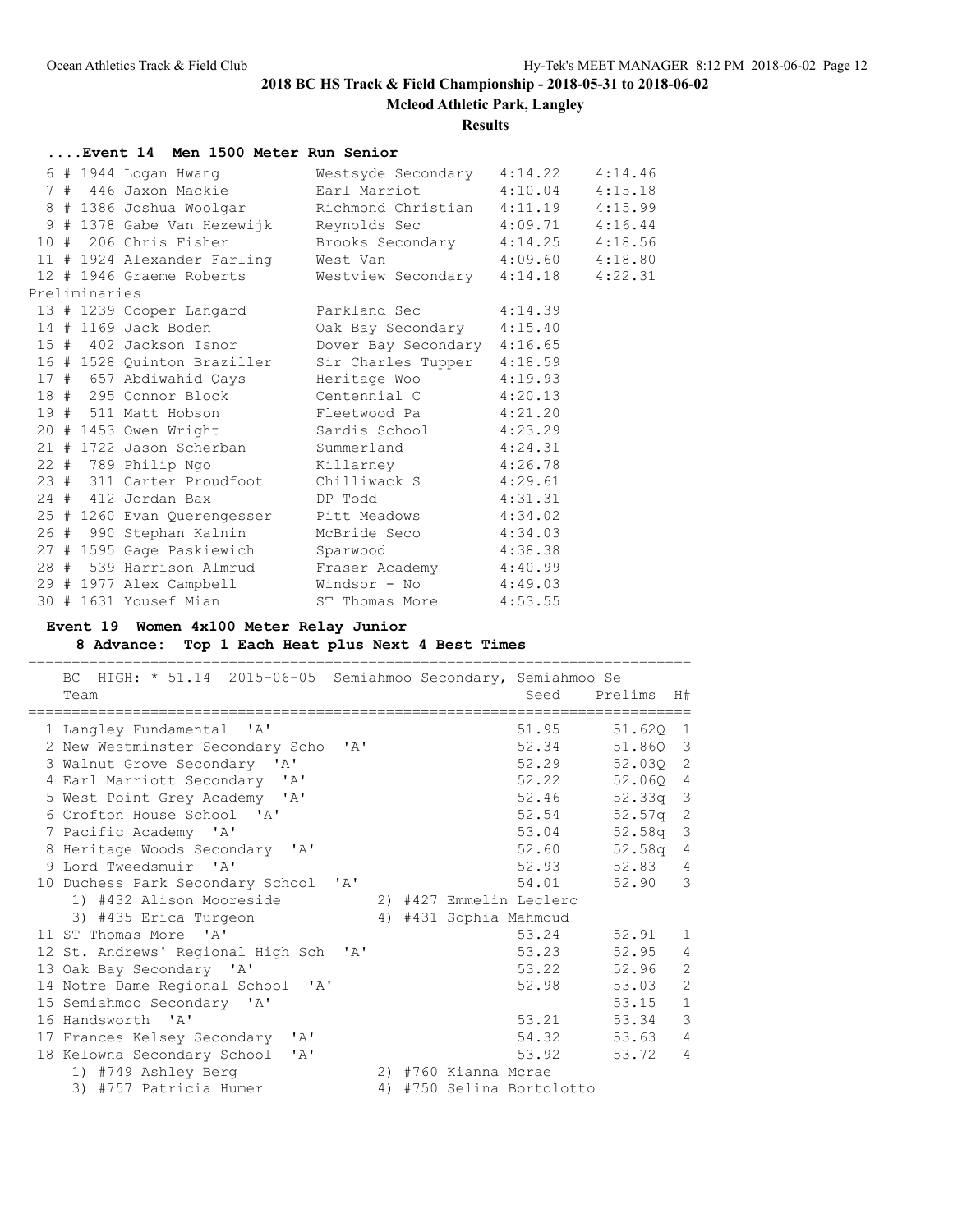# **Mcleod Athletic Park, Langley**

### **Results**

# **....Event 19 Women 4x100 Meter Relay Junior**

| 19 Ballenas Secondary 'A'             | 54.12                  | 53.72<br>4                  |
|---------------------------------------|------------------------|-----------------------------|
| 20 R.A. McMath Secondary 'C'          | 54.05                  | 53.97<br>2                  |
| 21 Eric Hamber 'A'                    | 54.16                  | $\mathbf{1}$<br>54.62       |
| 22 West Van 'A'                       | 55.11                  | 3<br>54.94                  |
| 23 Nechako Valley Secondary 'A'       | 56.83 55.29            | $\overline{4}$              |
| 24 Walnut Grove Secondary 'B'         |                        | $\mathbf{1}$<br>52.71 55.35 |
| 25 École Klo Middle School 'A'        |                        | 2<br>54.70 55.81            |
| 1) #462 Presley Johnstone             | 2) #466 Talia Russouw  |                             |
| 3) #469 Adrainna Van de Leest         | 4) #464 Abbey McCann   |                             |
| 26 Salmon Arm Secondary 'A'           | 53.93                  | 56.00 2                     |
| 1) #1438 Gabriella Torrie             | 2) #1433 Meaghan Kujat |                             |
| 3) #1437 Braidy Parkes                | 4) #1432 Jordan King   |                             |
| 27 Brockton 'A'                       | 55.18                  | $56.05$ 3                   |
| 28 Killarney 'A'                      | 52.85                  | 56.68<br>$\mathbf{1}$       |
| 29 Lord Tweedsmuir 'B'                | 53.94                  | 3<br>56.70                  |
| 30 Alberni District Secondary Sch 'A' | 55.67 57.39            | 2                           |
| 31 King's Christian School 'A'        | 57.84                  | $\mathbf{1}$<br>57.83       |
| 32 R.A. McMath Secondary 'B'          | 53.37                  | 1:02.61<br>$\mathbf{1}$     |

## **Event 19 Women 4x100 Meter Relay Junior**

|        | BC HIGH: * 51.14 2015-06-05 Semiahmoo Secondary, Semiahmoo Se<br>Team |  | Prelims          | Finals   |
|--------|-----------------------------------------------------------------------|--|------------------|----------|
| Finals |                                                                       |  |                  |          |
|        | 1 Langley Fundamental 'A'                                             |  | $51.62$ $50.54*$ |          |
|        | 2 Walnut Grove Secondary 'A'                                          |  | $52.03$ $50.84*$ |          |
|        | 3 Earl Marriott Secondary 'A'                                         |  | 52.06            | $50.94*$ |
|        | 4 New Westminster Secondary Scho 'A'                                  |  | 51.86            | $50.96*$ |
|        | 5 Crofton House School 'A'                                            |  | 52.57 51.83      |          |
|        | 6 Heritage Woods Secondary 'A'                                        |  | 52.58 52.21      |          |
|        | 7 West Point Grey Academy 'A'                                         |  | 52.33 52.21      |          |
|        | 8 Pacific Academy 'A'                                                 |  | 52.58 52.22      |          |
|        | Preliminaries                                                         |  |                  |          |
|        | 9 Lord Tweedsmuir 'A'                                                 |  | 52.83            |          |
|        | 10 Duchess Park Secondary School 'A'                                  |  | 52.90            |          |
|        | 11 ST Thomas More 'A'                                                 |  | 52.91            |          |
|        | 12 St. Andrews' Regional High Sch 'A'                                 |  | 52.95            |          |
|        | 13 Oak Bay Secondary 'A'                                              |  | 52.96            |          |
|        | 14 Notre Dame Regional School 'A'                                     |  | 53.03            |          |
|        | 15 Semiahmoo Secondary 'A'                                            |  | 53.15            |          |
|        | 16 Handsworth 'A'                                                     |  | 53.34            |          |
|        | 17 Frances Kelsey Secondary 'A'                                       |  | 53.63            |          |
|        | 18 Kelowna Secondary School 'A'                                       |  | 53.72            |          |
|        | 19 Ballenas Secondary 'A'                                             |  | 53.72            |          |
|        | 20 R.A. McMath Secondary 'C'                                          |  | 53.97            |          |
|        | 21 Eric Hamber 'A'                                                    |  | 54.62            |          |
|        | 22 West Van 'A'                                                       |  | 54.94            |          |
|        | 23 Nechako Valley Secondary 'A'                                       |  | 55.29            |          |
|        | 24 Walnut Grove Secondary 'B'                                         |  | 55.35            |          |
|        | 25 École Klo Middle School 'A'                                        |  | 55.81            |          |
|        | 26 Salmon Arm Secondary 'A'                                           |  | 56.00            |          |
|        | 27 Brockton<br>$\mathsf{A}$                                           |  | 56.05            |          |
|        | 28 Killarney 'A'                                                      |  | 56.68            |          |
|        | 29 Lord Tweedsmuir 'B'                                                |  | 56.70            |          |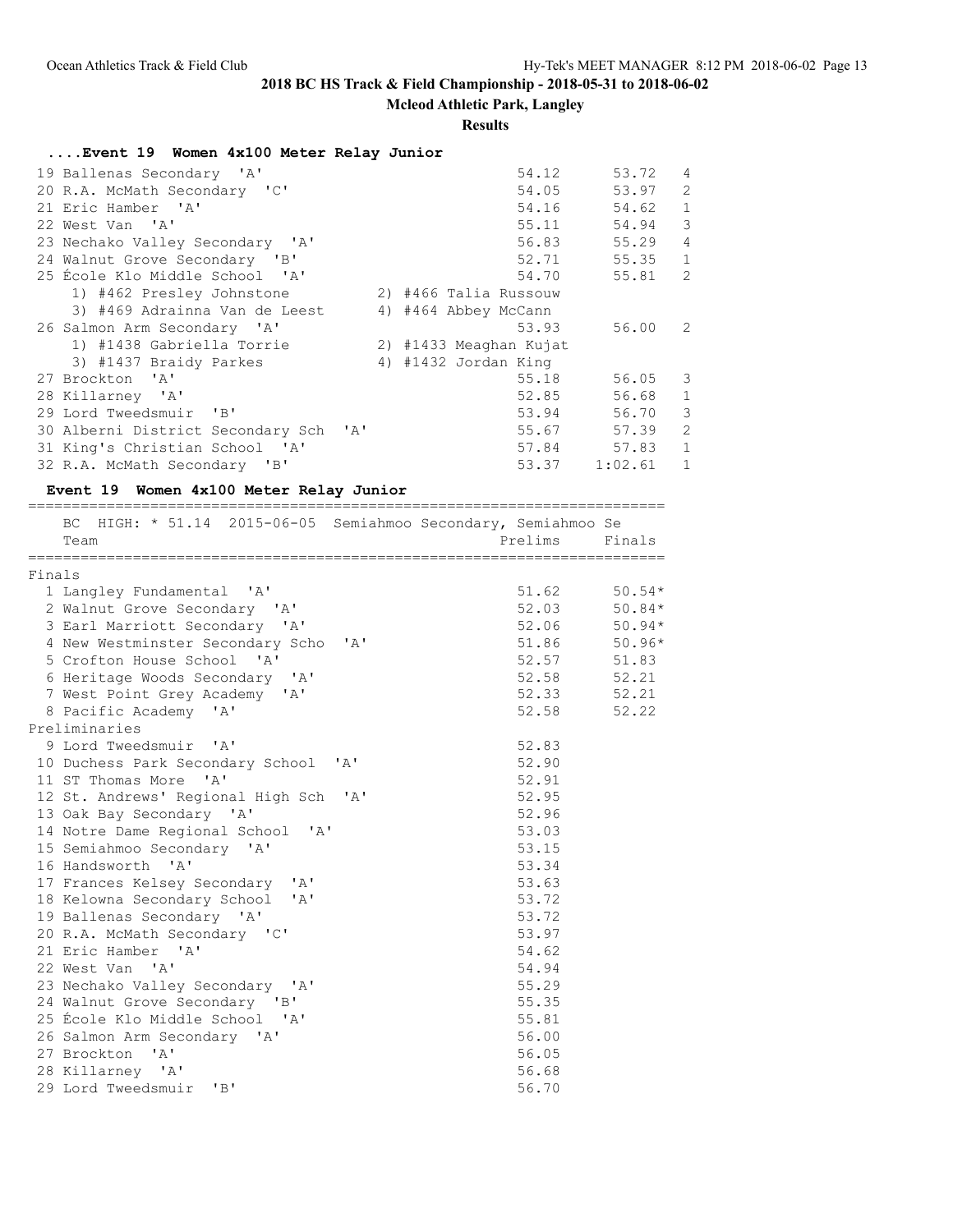**Mcleod Athletic Park, Langley**

**Results**

## **....Event 19 Women 4x100 Meter Relay Junior**

| 30 Alberni District Secondary Sch 'A' | 57.39   |
|---------------------------------------|---------|
| 31 King's Christian School 'A'        | 57.83   |
| 32 R.A. McMath Secondary 'B'          | 1:02.61 |

### **Event 20 Men 4x100 Meter Relay Junior**

**8 Advance: Top 1 Each Heat plus Next 4 Best Times**

============================================================================

| 45.37<br>$* 44.63Q 3$<br>1 Kelowna Secondary School 'A'<br>1) #769 Chris West<br>2) #748 Jonathan Bender<br>3) #764 Makafui Tettey<br>4) #767 Nolan Ulm<br>2 Walnut Grove Secondary 'A'<br>44.79Q 2<br>45.04<br>3 Vancouver College 'A'<br>45.40<br>46.10Q 4<br>4 South Delta School 'A'<br>46.22Q 1<br>45.96<br>5 Eric Hamber 'A'<br>45.11q 2<br>46.78<br>6 Vancouver College 'A'<br>46.55<br>$45.93q$ 3<br>7 ST Thomas More 'A'<br>46.37<br>$46.16q$ 4<br>8 Burnaby Mountain Secondary 'A'<br>46.96<br>$46.30q$ 1<br>9 Pacific Academy 'A'<br>46.60<br>46.30<br>2<br>10 Mission Secondary 'A'<br>46.26<br>46.32<br>$\mathbf{1}$<br>11 Unity Christian 'A'<br>$\overline{\mathbf{3}}$<br>46.81<br>46.72<br>12 Maple Ridge Secondary 'A'<br>46.84 3<br>47.23<br>13 West Point Grey Academy 'A'<br>47.92<br>46.86 1<br>46.89 1<br>14 Mount Douglas High School 'A'<br>46.95<br>15 École Klo Middle School 'A'<br>47.98<br>47.03 1<br>1) #470 Aiden Vint<br>2) #467 Caeleb Schlachter<br>3) #468 Nick Tonagai<br>4) #465 Ricardo Powell<br>16 Nanaimo District 'A'<br>47.27<br>47.06<br>2<br>17 Heritage Woods Secondary 'A'<br>46.83<br>47.27 4<br>18 Lord Tweedsmuir 'C'<br>47.21<br>47.66 4<br>19 Holy Cross Regional<br>47.40<br>47.88 2<br>' A'<br>3<br>20 Prince of Wales 'A'<br>48.32<br>48.06<br>48.26 4<br>21 Burnaby Central 'A'<br>47.84<br>22 Highroad Academy 'A'<br>48.31<br>48.37 4<br>48.39<br>23 St. Patrick's School<br>48.70<br>2<br>$^{\prime}$ A $^{\prime}$<br>24 Sentinel 'A'<br>49.37<br>49.05<br>4<br>1) #1490 Ethan Chao<br>2)<br>25 West Van 'A'<br>49.95<br>49.59<br>$\mathbf{1}$<br>49.64<br>26 Alberni District Secondary Sch 'A'<br>49.53<br>$\overline{1}$<br>27 Revelstoke Secondary School 'A'<br>50.47<br>50.71 4<br>28 Quesnel JR School 'A'<br>3<br>52.71<br>51.14<br>1) #1312 Rylan Murphy<br>2) #1315 Ryan Pugh<br>3) #1304 Andrew Armstrong<br>4)<br>-- St. Andrews' Regional High Sch<br>' A'<br>47.69<br>DNF<br>3 | BC HIGH: * 44.67 2015-06-05 St. Thomas More, St Thomas More<br>Team | Seed  | Prelims H# |              |  |
|-----------------------------------------------------------------------------------------------------------------------------------------------------------------------------------------------------------------------------------------------------------------------------------------------------------------------------------------------------------------------------------------------------------------------------------------------------------------------------------------------------------------------------------------------------------------------------------------------------------------------------------------------------------------------------------------------------------------------------------------------------------------------------------------------------------------------------------------------------------------------------------------------------------------------------------------------------------------------------------------------------------------------------------------------------------------------------------------------------------------------------------------------------------------------------------------------------------------------------------------------------------------------------------------------------------------------------------------------------------------------------------------------------------------------------------------------------------------------------------------------------------------------------------------------------------------------------------------------------------------------------------------------------------------------------------------------------------------------------------------------------------------------------------------------------------------------------------------------------------------------------------------------------------------------------------------------------------|---------------------------------------------------------------------|-------|------------|--------------|--|
|                                                                                                                                                                                                                                                                                                                                                                                                                                                                                                                                                                                                                                                                                                                                                                                                                                                                                                                                                                                                                                                                                                                                                                                                                                                                                                                                                                                                                                                                                                                                                                                                                                                                                                                                                                                                                                                                                                                                                           |                                                                     |       |            |              |  |
|                                                                                                                                                                                                                                                                                                                                                                                                                                                                                                                                                                                                                                                                                                                                                                                                                                                                                                                                                                                                                                                                                                                                                                                                                                                                                                                                                                                                                                                                                                                                                                                                                                                                                                                                                                                                                                                                                                                                                           |                                                                     |       |            |              |  |
|                                                                                                                                                                                                                                                                                                                                                                                                                                                                                                                                                                                                                                                                                                                                                                                                                                                                                                                                                                                                                                                                                                                                                                                                                                                                                                                                                                                                                                                                                                                                                                                                                                                                                                                                                                                                                                                                                                                                                           |                                                                     |       |            |              |  |
|                                                                                                                                                                                                                                                                                                                                                                                                                                                                                                                                                                                                                                                                                                                                                                                                                                                                                                                                                                                                                                                                                                                                                                                                                                                                                                                                                                                                                                                                                                                                                                                                                                                                                                                                                                                                                                                                                                                                                           |                                                                     |       |            |              |  |
|                                                                                                                                                                                                                                                                                                                                                                                                                                                                                                                                                                                                                                                                                                                                                                                                                                                                                                                                                                                                                                                                                                                                                                                                                                                                                                                                                                                                                                                                                                                                                                                                                                                                                                                                                                                                                                                                                                                                                           |                                                                     |       |            |              |  |
|                                                                                                                                                                                                                                                                                                                                                                                                                                                                                                                                                                                                                                                                                                                                                                                                                                                                                                                                                                                                                                                                                                                                                                                                                                                                                                                                                                                                                                                                                                                                                                                                                                                                                                                                                                                                                                                                                                                                                           |                                                                     |       |            |              |  |
|                                                                                                                                                                                                                                                                                                                                                                                                                                                                                                                                                                                                                                                                                                                                                                                                                                                                                                                                                                                                                                                                                                                                                                                                                                                                                                                                                                                                                                                                                                                                                                                                                                                                                                                                                                                                                                                                                                                                                           |                                                                     |       |            |              |  |
|                                                                                                                                                                                                                                                                                                                                                                                                                                                                                                                                                                                                                                                                                                                                                                                                                                                                                                                                                                                                                                                                                                                                                                                                                                                                                                                                                                                                                                                                                                                                                                                                                                                                                                                                                                                                                                                                                                                                                           |                                                                     |       |            |              |  |
|                                                                                                                                                                                                                                                                                                                                                                                                                                                                                                                                                                                                                                                                                                                                                                                                                                                                                                                                                                                                                                                                                                                                                                                                                                                                                                                                                                                                                                                                                                                                                                                                                                                                                                                                                                                                                                                                                                                                                           |                                                                     |       |            |              |  |
|                                                                                                                                                                                                                                                                                                                                                                                                                                                                                                                                                                                                                                                                                                                                                                                                                                                                                                                                                                                                                                                                                                                                                                                                                                                                                                                                                                                                                                                                                                                                                                                                                                                                                                                                                                                                                                                                                                                                                           |                                                                     |       |            |              |  |
|                                                                                                                                                                                                                                                                                                                                                                                                                                                                                                                                                                                                                                                                                                                                                                                                                                                                                                                                                                                                                                                                                                                                                                                                                                                                                                                                                                                                                                                                                                                                                                                                                                                                                                                                                                                                                                                                                                                                                           |                                                                     |       |            |              |  |
|                                                                                                                                                                                                                                                                                                                                                                                                                                                                                                                                                                                                                                                                                                                                                                                                                                                                                                                                                                                                                                                                                                                                                                                                                                                                                                                                                                                                                                                                                                                                                                                                                                                                                                                                                                                                                                                                                                                                                           |                                                                     |       |            |              |  |
|                                                                                                                                                                                                                                                                                                                                                                                                                                                                                                                                                                                                                                                                                                                                                                                                                                                                                                                                                                                                                                                                                                                                                                                                                                                                                                                                                                                                                                                                                                                                                                                                                                                                                                                                                                                                                                                                                                                                                           |                                                                     |       |            |              |  |
|                                                                                                                                                                                                                                                                                                                                                                                                                                                                                                                                                                                                                                                                                                                                                                                                                                                                                                                                                                                                                                                                                                                                                                                                                                                                                                                                                                                                                                                                                                                                                                                                                                                                                                                                                                                                                                                                                                                                                           |                                                                     |       |            |              |  |
|                                                                                                                                                                                                                                                                                                                                                                                                                                                                                                                                                                                                                                                                                                                                                                                                                                                                                                                                                                                                                                                                                                                                                                                                                                                                                                                                                                                                                                                                                                                                                                                                                                                                                                                                                                                                                                                                                                                                                           |                                                                     |       |            |              |  |
|                                                                                                                                                                                                                                                                                                                                                                                                                                                                                                                                                                                                                                                                                                                                                                                                                                                                                                                                                                                                                                                                                                                                                                                                                                                                                                                                                                                                                                                                                                                                                                                                                                                                                                                                                                                                                                                                                                                                                           |                                                                     |       |            |              |  |
|                                                                                                                                                                                                                                                                                                                                                                                                                                                                                                                                                                                                                                                                                                                                                                                                                                                                                                                                                                                                                                                                                                                                                                                                                                                                                                                                                                                                                                                                                                                                                                                                                                                                                                                                                                                                                                                                                                                                                           |                                                                     |       |            |              |  |
|                                                                                                                                                                                                                                                                                                                                                                                                                                                                                                                                                                                                                                                                                                                                                                                                                                                                                                                                                                                                                                                                                                                                                                                                                                                                                                                                                                                                                                                                                                                                                                                                                                                                                                                                                                                                                                                                                                                                                           |                                                                     |       |            |              |  |
|                                                                                                                                                                                                                                                                                                                                                                                                                                                                                                                                                                                                                                                                                                                                                                                                                                                                                                                                                                                                                                                                                                                                                                                                                                                                                                                                                                                                                                                                                                                                                                                                                                                                                                                                                                                                                                                                                                                                                           |                                                                     |       |            |              |  |
|                                                                                                                                                                                                                                                                                                                                                                                                                                                                                                                                                                                                                                                                                                                                                                                                                                                                                                                                                                                                                                                                                                                                                                                                                                                                                                                                                                                                                                                                                                                                                                                                                                                                                                                                                                                                                                                                                                                                                           |                                                                     |       |            |              |  |
|                                                                                                                                                                                                                                                                                                                                                                                                                                                                                                                                                                                                                                                                                                                                                                                                                                                                                                                                                                                                                                                                                                                                                                                                                                                                                                                                                                                                                                                                                                                                                                                                                                                                                                                                                                                                                                                                                                                                                           |                                                                     |       |            |              |  |
|                                                                                                                                                                                                                                                                                                                                                                                                                                                                                                                                                                                                                                                                                                                                                                                                                                                                                                                                                                                                                                                                                                                                                                                                                                                                                                                                                                                                                                                                                                                                                                                                                                                                                                                                                                                                                                                                                                                                                           |                                                                     |       |            |              |  |
|                                                                                                                                                                                                                                                                                                                                                                                                                                                                                                                                                                                                                                                                                                                                                                                                                                                                                                                                                                                                                                                                                                                                                                                                                                                                                                                                                                                                                                                                                                                                                                                                                                                                                                                                                                                                                                                                                                                                                           |                                                                     |       |            |              |  |
|                                                                                                                                                                                                                                                                                                                                                                                                                                                                                                                                                                                                                                                                                                                                                                                                                                                                                                                                                                                                                                                                                                                                                                                                                                                                                                                                                                                                                                                                                                                                                                                                                                                                                                                                                                                                                                                                                                                                                           |                                                                     |       |            |              |  |
|                                                                                                                                                                                                                                                                                                                                                                                                                                                                                                                                                                                                                                                                                                                                                                                                                                                                                                                                                                                                                                                                                                                                                                                                                                                                                                                                                                                                                                                                                                                                                                                                                                                                                                                                                                                                                                                                                                                                                           |                                                                     |       |            |              |  |
|                                                                                                                                                                                                                                                                                                                                                                                                                                                                                                                                                                                                                                                                                                                                                                                                                                                                                                                                                                                                                                                                                                                                                                                                                                                                                                                                                                                                                                                                                                                                                                                                                                                                                                                                                                                                                                                                                                                                                           |                                                                     |       |            |              |  |
|                                                                                                                                                                                                                                                                                                                                                                                                                                                                                                                                                                                                                                                                                                                                                                                                                                                                                                                                                                                                                                                                                                                                                                                                                                                                                                                                                                                                                                                                                                                                                                                                                                                                                                                                                                                                                                                                                                                                                           |                                                                     |       |            |              |  |
|                                                                                                                                                                                                                                                                                                                                                                                                                                                                                                                                                                                                                                                                                                                                                                                                                                                                                                                                                                                                                                                                                                                                                                                                                                                                                                                                                                                                                                                                                                                                                                                                                                                                                                                                                                                                                                                                                                                                                           |                                                                     |       |            |              |  |
|                                                                                                                                                                                                                                                                                                                                                                                                                                                                                                                                                                                                                                                                                                                                                                                                                                                                                                                                                                                                                                                                                                                                                                                                                                                                                                                                                                                                                                                                                                                                                                                                                                                                                                                                                                                                                                                                                                                                                           |                                                                     |       |            |              |  |
|                                                                                                                                                                                                                                                                                                                                                                                                                                                                                                                                                                                                                                                                                                                                                                                                                                                                                                                                                                                                                                                                                                                                                                                                                                                                                                                                                                                                                                                                                                                                                                                                                                                                                                                                                                                                                                                                                                                                                           |                                                                     |       |            |              |  |
|                                                                                                                                                                                                                                                                                                                                                                                                                                                                                                                                                                                                                                                                                                                                                                                                                                                                                                                                                                                                                                                                                                                                                                                                                                                                                                                                                                                                                                                                                                                                                                                                                                                                                                                                                                                                                                                                                                                                                           |                                                                     |       |            |              |  |
|                                                                                                                                                                                                                                                                                                                                                                                                                                                                                                                                                                                                                                                                                                                                                                                                                                                                                                                                                                                                                                                                                                                                                                                                                                                                                                                                                                                                                                                                                                                                                                                                                                                                                                                                                                                                                                                                                                                                                           |                                                                     |       |            |              |  |
|                                                                                                                                                                                                                                                                                                                                                                                                                                                                                                                                                                                                                                                                                                                                                                                                                                                                                                                                                                                                                                                                                                                                                                                                                                                                                                                                                                                                                                                                                                                                                                                                                                                                                                                                                                                                                                                                                                                                                           |                                                                     |       |            |              |  |
|                                                                                                                                                                                                                                                                                                                                                                                                                                                                                                                                                                                                                                                                                                                                                                                                                                                                                                                                                                                                                                                                                                                                                                                                                                                                                                                                                                                                                                                                                                                                                                                                                                                                                                                                                                                                                                                                                                                                                           |                                                                     |       |            |              |  |
|                                                                                                                                                                                                                                                                                                                                                                                                                                                                                                                                                                                                                                                                                                                                                                                                                                                                                                                                                                                                                                                                                                                                                                                                                                                                                                                                                                                                                                                                                                                                                                                                                                                                                                                                                                                                                                                                                                                                                           |                                                                     |       |            |              |  |
|                                                                                                                                                                                                                                                                                                                                                                                                                                                                                                                                                                                                                                                                                                                                                                                                                                                                                                                                                                                                                                                                                                                                                                                                                                                                                                                                                                                                                                                                                                                                                                                                                                                                                                                                                                                                                                                                                                                                                           |                                                                     |       |            |              |  |
|                                                                                                                                                                                                                                                                                                                                                                                                                                                                                                                                                                                                                                                                                                                                                                                                                                                                                                                                                                                                                                                                                                                                                                                                                                                                                                                                                                                                                                                                                                                                                                                                                                                                                                                                                                                                                                                                                                                                                           | -- Fort Nelson Secondary 'A'                                        | 53.37 | DO         | 2 rule 170.7 |  |
| 1) #527 Dean Bennett<br>2) #526 Bryson Bennett                                                                                                                                                                                                                                                                                                                                                                                                                                                                                                                                                                                                                                                                                                                                                                                                                                                                                                                                                                                                                                                                                                                                                                                                                                                                                                                                                                                                                                                                                                                                                                                                                                                                                                                                                                                                                                                                                                            |                                                                     |       |            |              |  |
| 3) #531 Troy Reed<br>4) #530 Tyler Kendell                                                                                                                                                                                                                                                                                                                                                                                                                                                                                                                                                                                                                                                                                                                                                                                                                                                                                                                                                                                                                                                                                                                                                                                                                                                                                                                                                                                                                                                                                                                                                                                                                                                                                                                                                                                                                                                                                                                |                                                                     |       |            |              |  |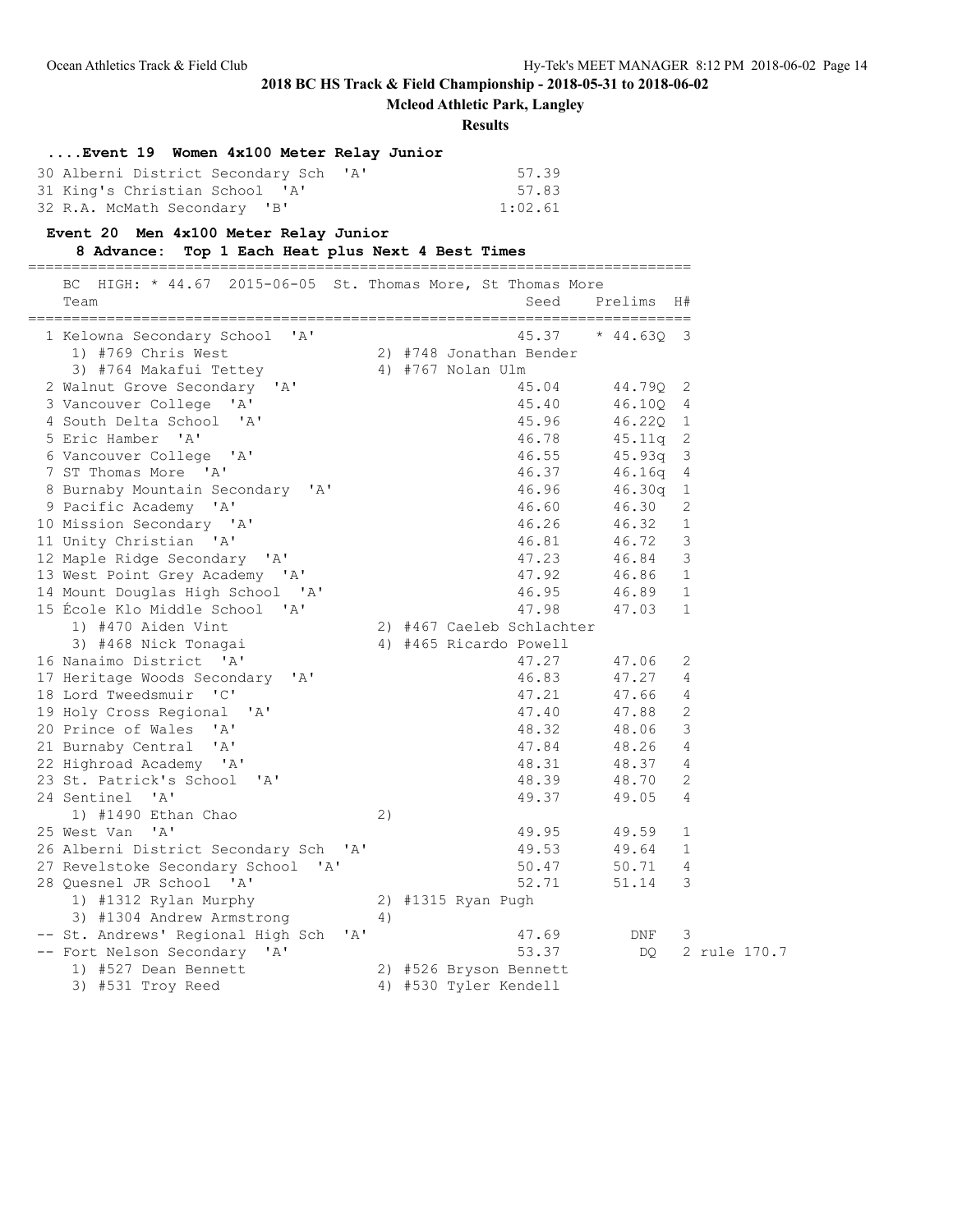**Mcleod Athletic Park, Langley**

### **Results**

## **Event 20 Men 4x100 Meter Relay Junior**

|        | BC HIGH: * 44.67 2015-06-05 St. Thomas More, St Thomas More<br>Team |       | Prelims Finals   |       |
|--------|---------------------------------------------------------------------|-------|------------------|-------|
|        |                                                                     |       |                  |       |
| Finals |                                                                     |       |                  |       |
|        | 1 Walnut Grove Secondary 'A'                                        |       | $44.79$ $44.62*$ |       |
|        | 2 Eric Hamber 'A'                                                   |       | 45.11 45.24      |       |
|        | 3 Vancouver College 'A'                                             |       | 46.10 45.32      |       |
|        | 4 South Delta School 'A'                                            |       | 46.22 45.32      |       |
|        | 5 Vancouver College 'A'                                             |       | 45.93 45.83      |       |
|        | 6 ST Thomas More 'A'                                                |       | 46.16 46.56      |       |
|        | -- Kelowna Secondary School 'A'                                     | 44.63 | DQ               | 162.7 |
|        | -- Burnaby Mountain Secondary 'A'                                   | 46.30 | DQ.              | 170.7 |
|        | Preliminaries                                                       |       |                  |       |
|        | 9 Pacific Academy 'A'                                               | 46.30 |                  |       |
|        | 10 Mission Secondary 'A'                                            | 46.32 |                  |       |
|        | 11 Unity Christian 'A'                                              | 46.72 |                  |       |
|        | 12 Maple Ridge Secondary 'A'                                        | 46.84 |                  |       |
|        | 13 West Point Grey Academy 'A'                                      | 46.86 |                  |       |
|        | 14 Mount Douglas High School 'A'                                    | 46.89 |                  |       |
|        | 15 École Klo Middle School 'A'                                      | 47.03 |                  |       |
|        | 16 Nanaimo District 'A'                                             | 47.06 |                  |       |
|        | 17 Heritage Woods Secondary 'A'                                     | 47.27 |                  |       |
|        | 18 Lord Tweedsmuir 'C'                                              | 47.66 |                  |       |
|        | 19 Holy Cross Regional 'A'                                          | 47.88 |                  |       |
|        | 20 Prince of Wales 'A'                                              | 48.06 |                  |       |
|        | 21 Burnaby Central 'A'                                              | 48.26 |                  |       |
|        | 22 Highroad Academy 'A'                                             | 48.37 |                  |       |
|        | 23 St. Patrick's School 'A'                                         | 48.70 |                  |       |
|        | 24 Sentinel 'A'                                                     | 49.05 |                  |       |
|        | 25 West Van 'A'                                                     | 49.59 |                  |       |
|        | 26 Alberni District Secondary Sch 'A'                               | 49.64 |                  |       |
|        | 27 Revelstoke Secondary School 'A'                                  | 50.71 |                  |       |
|        | 28 Quesnel JR School 'A'                                            | 51.14 |                  |       |
|        | -- St. Andrews' Regional High Sch<br>$\mathsf{A}$                   | DNF   |                  |       |
|        | -- Fort Nelson Secondary 'A'                                        | DO    |                  |       |

### **Event 21 Women 4x100 Meter Relay Senior**

**8 Advance: Top 1 Each Heat plus Next 4 Best Times**

============================================================================ BC HIGH: \* 48.27 2015-06-05 Cowichan Secondary, Cowichan Sec

| BU HIGH; ^ 40.27 ZUID-00-0D COWICHAN SECONDALY, COWICHAN SEC<br>Team | Seed  | Prelims    | H# |
|----------------------------------------------------------------------|-------|------------|----|
| 1 Oak Bay Secondary 'A'                                              | 51.12 | 50.640 2   |    |
| 2 Maple Ridge Secondary 'A'                                          | 51.32 | 50.780 1   |    |
| 3 Lord Tweedsmuir 'A'                                                | 51.74 | 51.840 4   |    |
| 4 Heritage Woods Secondary 'A'                                       | 51.09 | 51.880 3   |    |
| 5 Killarney 'A'                                                      | 52.12 | 51.85q 4   |    |
| 6 Little Flower 'A'                                                  | 52.65 | $52.11q$ 1 |    |
| 7 Crofton House School 'B'                                           | 52.47 | $52.30q$ 3 |    |
| 8 W.J Mouat 'A'                                                      | 52.59 | $52.41q$ 2 |    |
| 9 Abbotsford Christian School 'A'                                    | 52.22 | 52.48 1    |    |
| 10 Earl Marriott Secondary 'A'                                       | 52.38 | $52.63$ 3  |    |
| 11 Burnaby Central 'A'                                               | 52.73 | 52.66 4    |    |
| 12 Mei Secondary School 'A'                                          | 52.35 | 52.67      | 2  |
| 13 Eric Hamber 'A'                                                   | 52.69 | 52.79      | 4  |
|                                                                      |       |            |    |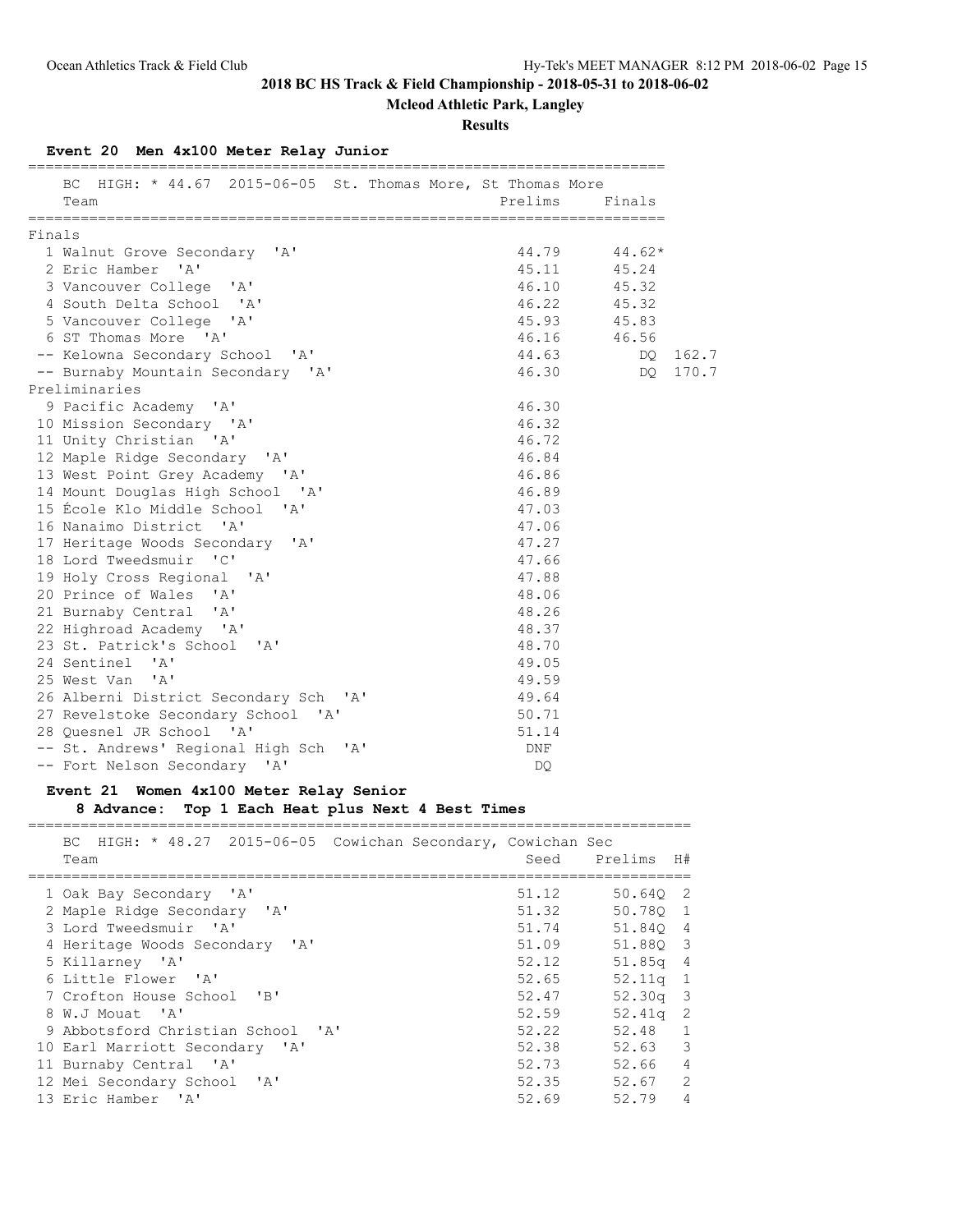### **Mcleod Athletic Park, Langley**

#### **Results**

**....Event 21 Women 4x100 Meter Relay Senior**

| 14 Pleasant Valley 'A'                               |  | 52.77                  | $52.99$ 1       |                |
|------------------------------------------------------|--|------------------------|-----------------|----------------|
| 1) #1261 Sophia Ezzemouri (2) #1267 Jaeda Ostoforoff |  |                        |                 |                |
| 3) #1265 Morgan Mills                                |  | 4) #1262 Payton Hansma |                 |                |
| 15 Whistler 'A'                                      |  | 52.83                  | 53.29           | 2              |
| 16 Dr. Charles Best 'A'                              |  | 53.78                  | 53.57 3         |                |
| 17 Sentinel 'A'                                      |  | 53.89                  | 53.72 2         |                |
| 18 Crofton House School 'A'                          |  | 55.99                  | 54.02 3         |                |
| 19 ST Thomas More 'A'                                |  | 54.41                  | 54.06           | $\overline{4}$ |
| 20 St. John Brebeuf 'A'                              |  | 53.99                  | 54.15 4         |                |
| 21 Handsworth 'A'                                    |  | 53.97                  | 54.94 1         |                |
| 22 Burnaby South Secondary 'A'                       |  | 55.38                  | 55.03           | 2              |
| 23 Maple Ridge Secondary 'B'                         |  | 56.09                  | 55.48 3         |                |
| 24 Sardis School 'A'                                 |  | 55.35                  | 55.56 1         |                |
| 25 Claremont 'A'                                     |  | 56.82                  | 56.04 2         |                |
| 26 Mount Douglas High School 'A'                     |  | 57.20                  | $57.22 \quad 1$ |                |
| 27 GP Vanier 'A'                                     |  | 57.58                  | 57.55           | $\overline{4}$ |
| 28 Alberni District Secondary Sch 'A'                |  | 57.84                  | $57.95$ 1       |                |
| 29 Collingwood School 'A'                            |  | 57.65                  | 58.08           | $\overline{4}$ |
| 30 Revelstoke Secondary School 'A'                   |  | 1:02.46                | 58.42 3         |                |
| -- R.A. McMath Secondary 'A'                         |  | 52.94                  | DQ.             | 3 rule 170.7   |

#### **Event 21 Women 4x100 Meter Relay Senior** =========================================================================

 BC HIGH: \* 48.27 2015-06-05 Cowichan Secondary, Cowichan Sec Team Prelims Finals ========================================================================= Finals 1 Maple Ridge Secondary 'A' 2 Oak Bay Secondary 'A' 3 Killarney 'A' 51.85 50.89 4 Heritage Woods Secondary 'A' 5 Lord Tweedsmuir 'A' 6 Crofton House School 'B' 7 Little Flower 'A'<br>8 W.J Mouat 'A' 8 W.J Mouat 'A' 52.41 52.20 Preliminaries 9 Abbotsford Christian School 'A' 52.48 10 Earl Marriott Secondary 'A' 52.63<br>11 Burnaby Central 'A' 52.66 11 Burnaby Central 'A' 12 Mei Secondary School 'A' 52.67 13 Eric Hamber 'A' 52.79 14 Pleasant Valley 'A' 52.99 15 Whistler 'A' 53.29 16 Dr. Charles Best 'A' 53.57 17 Sentinel 'A' 53.72 18 Crofton House School 'A' 54.02 19 ST Thomas More 'A' 54.06 20 St. John Brebeuf 'A' 54.15 21 Handsworth 'A' 54.94 22 Burnaby South Secondary 'A' 55.03 23 Maple Ridge Secondary 'B' 55.48 24 Sardis School 'A' 55.56 25 Claremont 'A' 56.04 26 Mount Douglas High School 'A' 57.22 27 GP Vanier 'A' 57.55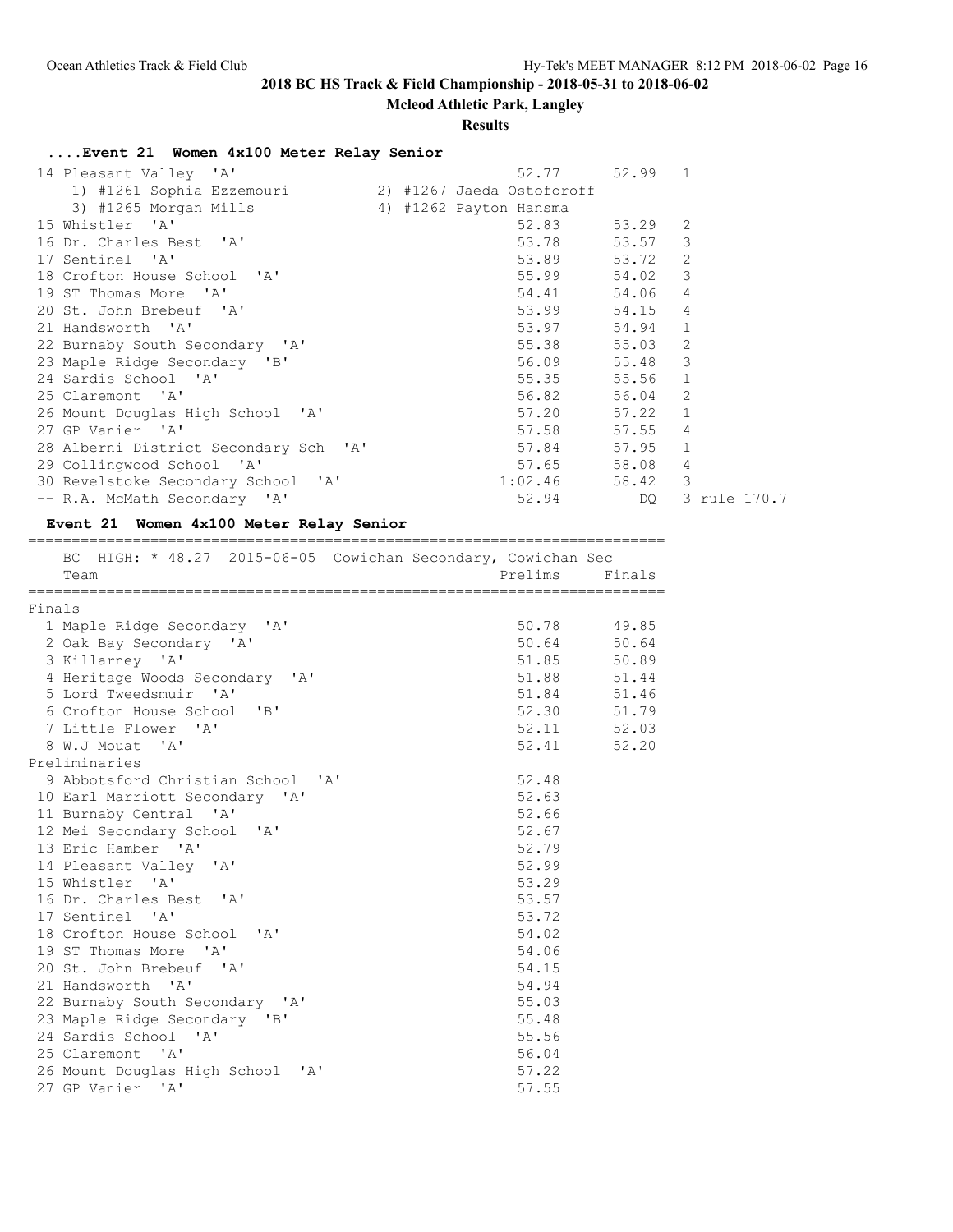**Mcleod Athletic Park, Langley**

**Results**

### **....Event 21 Women 4x100 Meter Relay Senior**

| 28 Alberni District Secondary Sch 'A'          | 57.95 |
|------------------------------------------------|-------|
| 29 Collingwood School 'A'                      | 58.08 |
| 30 Revelstoke Secondary School<br>$\mathsf{A}$ | 58.42 |
| -- R.A. McMath Secondary 'A'                   | DO    |

## **Event 22 Men 4x100 Meter Relay Senior**

### **8 Advance: Top 1 Each Heat plus Next 4 Best Times**

============================================================================ BC HIGH: \* 44.26 2015-06-05 VANCOUVER COLLEGE, VANCOUVER COLLEG Team Seed Prelims H# ============================================================================ 1 ST Thomas More 'A' 44.63 \* 43.86Q 2<br>
2 Lord Tweedsmuir 'A' 44.44 44.28Q 1<br>
3 Okanagan Mission 'A' 44.57 44.50Q 4 2 Lord Tweedsmuir 'A' 44.280 1 3 Okanagan Mission 'A' 44.57 44.50Q 4 1) #1210 Ziggy Burnett 2) #1212 Alexander Gross 3) #1218 Brady McMechon 4) #1220 Ethan Smith 4 R.A. McMath Secondary 'A' 44.33 44.64Q 3 5 GP Vanier 'A' 45.54 44.86q 1 6 Burnaby Central 'A' 46.08 45.06q 4 7 New Westminster Secondary Scho 'A' 8 Surrey Christian 'A' 45.75 45.29q 3 9 Abbotsford Christian School 'A' 46.15 45.51 4 10 Mission Secondary 'A' 45.73 45.69 3 11 Sir Winston Churchill 'A' 46.17 45.87 1 12 Chilliwack Secondary School 'A' 46.00 45.88 1 13 Oak Bay Secondary 'A' 46.44 46.27 1 14 Terry Fox Secondary School 'A' 46.14 46.32 2 15 Mount Douglas High School 'A' 46.13 46.37 2 16 Sir Winston Churchill 'B' 46.53 46.45 4 17 ST Thomas More 'B' 46.21 46.58 3 18 Yale Secondary 'A' 46.59 46.63 2 19 Kelowna Secondary School 'A' 48.55 46.81 2 1) 2) #759 Zachary Lecky <sup>1</sup>,<br>3) #763 Maxim Sprenger<br>20 St. George's School 'A' 20 St. George's School 'A' 46.75 46.89 1 21 Claremont 'A' 47.38 46.99 1 22 Whistler 'A' 47.73 47.02 4 23 St. John Brebeuf 'A' 46.70 47.21 4 24 North Peace Seconday School 'A' 48.12 47.31 2 1) #1148 Aiden Craig Steele 2) #1150 Olowo Oluwatobi 3) #1152 Jace Wieler 4) #1151 Chad Singh 25 Semiahmoo Secondary 'A' 46.68 47.37 2 26 Saint Thomas Aquinas 'A' 46.76 47.73 3 25 Semiahmoo Secondary 'A' 1101 0100 010101 46.68 47.37 2<br>
26 Saint Thomas Aquinas 'A' 46.76 47.73 3<br>
27 Pitt Meadows Secondary School 'A' 47.75 3<br>
28 Correlieu 'A' 51.46 48.74 4 28 Correlieu 'A' 51.46 48.74 4 1) #336 Spencer Dent 2) #342 Bazil Spencer 3) #340 Curtus Leroux 4) #341 Isaiah Moody 29 King's Christian School 'A' 52.71 53.86 1 -- Lambrick Park 'A' 46.95 DQ 3 107.7 -- Handsworth 'A' 46.17 DQ 3 107.7 -- A.R. MacNeill 'A' 45.18 DQ 4 107.7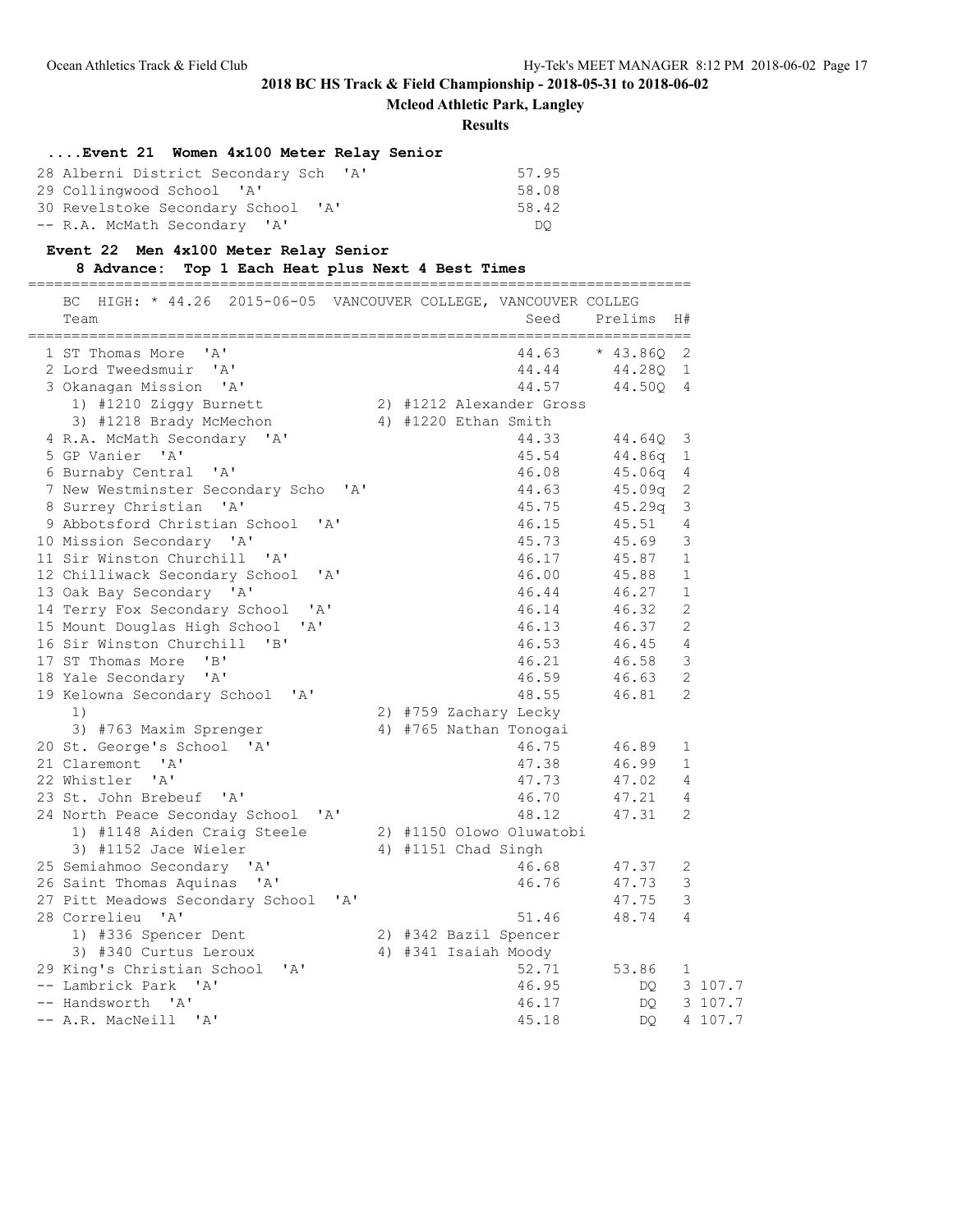**Mcleod Athletic Park, Langley**

**Results**

### **Event 22 Men 4x100 Meter Relay Senior**

|        | BC HIGH: * 44.26 2015-06-05 VANCOUVER COLLEGE, VANCOUVER COLLEG<br>Team | Prelims Finals |             |
|--------|-------------------------------------------------------------------------|----------------|-------------|
|        |                                                                         |                |             |
| Finals |                                                                         |                |             |
|        | 1 ST Thomas More 'A'                                                    | 43.86          | $43.39*$    |
|        | 2 Lord Tweedsmuir 'A'                                                   | 44.28          | $43.74*$    |
|        | 3 R.A. McMath Secondary 'A'                                             | 44.64          | 43.88*      |
|        | 4 New Westminster Secondary Scho 'A'                                    | 45.09          | 44.29       |
|        | 5 Okanagan Mission 'A'                                                  |                | 44.50 44.46 |
|        | 6 GP Vanier 'A'                                                         |                | 44.86 44.80 |
|        | 7 Surrey Christian 'A'                                                  |                | 45.29 45.23 |
|        | 8 Burnaby Central 'A'                                                   |                | 45.06 45.45 |
|        | Preliminaries                                                           |                |             |
|        | 9 Abbotsford Christian School 'A'                                       | 45.51          |             |
|        | 10 Mission Secondary 'A'                                                | 45.69          |             |
|        | 11 Sir Winston Churchill 'A'                                            | 45.87          |             |
|        | 12 Chilliwack Secondary School 'A'                                      | 45.88          |             |
|        | 13 Oak Bay Secondary 'A'                                                | 46.27          |             |
|        | 14 Terry Fox Secondary School 'A'                                       | 46.32          |             |
|        | 15 Mount Douglas High School 'A'                                        | 46.37          |             |
|        | 16 Sir Winston Churchill 'B'                                            | 46.45          |             |
|        | 17 ST Thomas More 'B'                                                   | 46.58          |             |
|        | 18 Yale Secondary 'A'                                                   | 46.63          |             |
|        | 19 Kelowna Secondary School 'A'                                         | 46.81          |             |
|        | 20 St. George's School 'A'                                              | 46.89          |             |
|        | 21 Claremont 'A'                                                        | 46.99          |             |
|        | 22 Whistler 'A'                                                         | 47.02          |             |
|        | 23 St. John Brebeuf 'A'                                                 | 47.21          |             |
|        | 24 North Peace Seconday School 'A'                                      | 47.31          |             |
|        | 25 Semiahmoo Secondary 'A'                                              | 47.37          |             |
|        | 26 Saint Thomas Aquinas 'A'                                             | 47.73          |             |
|        | 27 Pitt Meadows Secondary School 'A'                                    | 47.75          |             |
|        | 28 Correlieu 'A'                                                        | 48.74          |             |
|        | 29 King's Christian School 'A'                                          | 53.86          |             |
|        | -- Lambrick Park 'A'                                                    | DQ.            |             |
|        | -- Handsworth 'A'                                                       | DQ.            |             |
|        | -- A.R. MacNeill 'A'                                                    | <b>DO</b>      |             |

### **Event 23 Women 80 Meter Hurdles Junior**

## **8 Advance: Top 1 Each Heat plus Next 4 Best Times**

|         | BC. | Name | HIGH: * 12.00 2014-05-30   | Abbott Calli-Ann, Brooks Secon<br>Year Team | Seed  | Prelims          | Wind H# |                |
|---------|-----|------|----------------------------|---------------------------------------------|-------|------------------|---------|----------------|
|         |     |      | $1$ # 1235 Laysha Tunti    | Pacific Academy                             | 12.15 | $12.470 - 1.5$ 2 |         |                |
|         |     |      | 2 # 200 Samantha Baron     | Brooks Secondary                            | 12.54 | $12.550 - 1.8$ 3 |         |                |
|         |     |      | 3 # 1850 Holly Harrison    | Walnut Grove                                | 12.37 | $12.550 - 3.3$ 4 |         |                |
|         |     |      | # 1623 Alicia Bremer       | ST Thomas More                              | 12.62 | $12.820 - 1.9$ 1 |         |                |
|         |     |      | 5 # 423 Carly Seemann      | Dr. Charles Best                            | 12.70 | $12.67q - 3.34$  |         |                |
|         |     |      | 6 # 1421 Caleigh O'Flahert | STA                                         | 12.94 | $12.76q - 1.5$ 2 |         |                |
|         | 7#  |      | 489 Karman Kang            | Enver Creek                                 | 12.61 | $12.86q - 1.9$ 1 |         |                |
|         |     |      | 8 # 29 Jaelyn Dragt        | Abbotsford C                                | 13.06 | $12.88q - 3.34$  |         |                |
|         | 9#  |      | 848 Mimosa Schulz          | Lambrick Park                               | 12.98 | $12.89 - 1.5$ 2  |         |                |
| 10#     |     |      | 330 Julia Rastad           | Collingwood                                 | 12.69 | $12.93 - 1.8$ 3  |         |                |
| $11 \#$ |     |      | 19 Raya Brandsma           | Abbotsford C                                | 13.38 | 13.20            | $-3.3$  | $\overline{4}$ |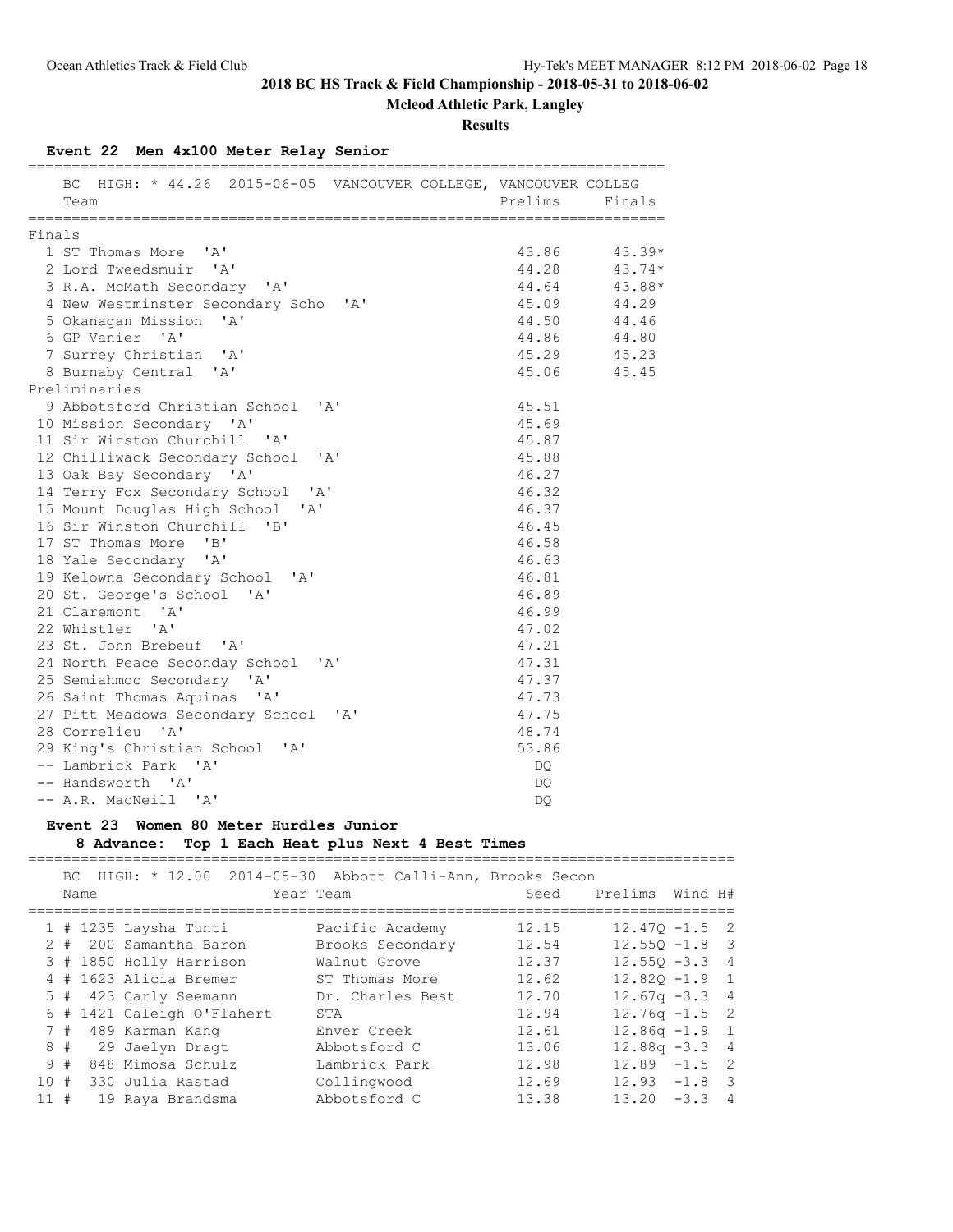**Mcleod Athletic Park, Langley**

### **Results**

|      | Event 23 Women 80 Meter Hurdles Junior |                    |       |       |          |                |
|------|----------------------------------------|--------------------|-------|-------|----------|----------------|
|      | 12 # 1277 Brooklyn Vanderke            | Powell River       | 13.25 | 13.21 | $-1.9$ 1 |                |
|      | 13 # 2006 Sophie Fernback              | York House School  | 13.32 | 13.21 | $-1.8$ 3 |                |
|      | 14 # 634 Grace Akurienne               | Heritage Christian | 13.82 | 13.22 | $-1.9$ 1 |                |
|      | 15 # 1182 Anna Friesen                 | Oak Bay Secondary  | 13.09 | 13.23 | $-1.8$ 3 |                |
|      | 16 # 1181 Jade Forrest                 | Oak Bay Secondary  | 13.28 | 13.34 | $-1.9$   | $\overline{1}$ |
|      | 17 # 1433 Meaghan Kujat                | Salmon Arm S       | 13.65 | 13.50 | $-3.3$   | $\overline{4}$ |
| 18#  | 741 Annabella Zarow                    | Jules-Verne        | 14.06 | 13.55 | $-1.5$   | 2              |
| 19#  | 810 Jessica Roodzant                   | King's Chris       | 13.99 | 13.58 | $-1.8$ 3 |                |
|      | 20 # 355 Kassidy Vanoene               | Credo Christ       | 13.78 | 13.78 | $-1.8$   | 3              |
| 21#  | 392 Bailey Shoemaker                   | Dawson Creek       | 14.35 | 14.01 | $-1.8$ 3 |                |
|      | 22 # 462 Presley Johnstone             | Klo Middle         | 13.50 | 14.10 | $-1.5$   | 2              |
|      | 23 # 1854 Rylea Keen                   | Walnut Grove       | 13.42 | 14.16 | $-1.5$   | 2              |
| 24 # | 431 Sophia Mahmoud                     | Duchess Park       | 14.86 | 14.23 | $-1.9$ 1 |                |
|      | 25 # 1347 Sydney Wilde                 | RE Mountain        | 14.45 | 14.28 | $-1.9$ 1 |                |
|      | 26 # 611 Charlotte Felmaye             | Handsworth         | 14.20 | 14.40 | $-1.5$   | 2              |
|      | 27 # 180 Reece Fougner-Ruk             | Brentwood Co       | 13.79 | 14.50 | $-1.9$   | $\overline{1}$ |
|      | 28 # 1129 Emma Dolman                  | New Westmins       | 14.24 | 14.61 | $-3.3$   | $\overline{4}$ |
| 29#  | 886 Jolie Griffin                      | Lord Byng          | 14.03 | 14.70 | $-3.3$   | 4              |
| 30#  | 227 Phoebe Lao                         | Burnaby Central    | 16.24 | 15.44 | $-3.3$ 4 |                |
|      | 31 # 1570 Sage Murphy                  | Smithers Sec       | 15.28 | 15.55 | $-1.8$ 3 |                |
|      | -- # 720 Zoe Giles                     | JL Crowe           |       | DQ —  | $-1.5$   | 2 168.7        |
|      |                                        |                    |       |       |          |                |

#### **Event 23 Women 80 Meter Hurdles Junior**

==============================================================================

|                      | BC. | Name          | HIGH: * 12.00 2014-05-30 Abbott Calli-Ann, Brooks Secon | Year Team          | Prelims | Finals        | Wind |
|----------------------|-----|---------------|---------------------------------------------------------|--------------------|---------|---------------|------|
| Finals               |     |               |                                                         |                    |         |               |      |
|                      |     |               | 1 # 1235 Laysha Tunti                                   | Pacific Academy    | 12.47   | $12.04 - 2.6$ |      |
| $\mathbf{2}^{\circ}$ |     |               | # 200 Samantha Baron                                    | Brooks Secondary   | 12.55   | $12.32 - 2.6$ |      |
|                      |     |               | 3 # 1850 Holly Harrison                                 | Walnut Grove       | 12.55   | $12.65 - 2.6$ |      |
|                      |     |               | 3 # 1421 Caleigh O'Flahert                              | STA                | 12.76   | $12.65 - 2.6$ |      |
|                      |     |               | 5 # 489 Karman Kang                                     | Enver Creek        | 12.86   | $12.77 - 2.6$ |      |
|                      |     |               | 6 # 1623 Alicia Bremer                                  | ST Thomas More     | 12.82   | $12.77 - 2.6$ |      |
|                      |     |               | 7 # 423 Carly Seemann                                   | Dr. Charles Best   | 12.67   | $12.78 - 2.6$ |      |
|                      | 8#  |               | 29 Jaelyn Dragt                                         | Abbotsford C       | 12.88   | $12.90 - 2.6$ |      |
|                      |     | Preliminaries |                                                         |                    |         |               |      |
|                      |     |               | 9 # 848 Mimosa Schulz                                   | Lambrick Park      | 12.89   |               |      |
|                      |     |               | 10 # 330 Julia Rastad                                   | Collingwood        | 12.93   |               |      |
|                      |     |               | 11 # 19 Raya Brandsma                                   | Abbotsford C       | 13.20   |               |      |
|                      |     |               | 12 # 1277 Brooklyn Vanderke                             | Powell River       | 13.21   |               |      |
|                      |     |               | 13 # 2006 Sophie Fernback                               | York House School  | 13.21   |               |      |
|                      |     |               | 14 # 634 Grace Akurienne                                | Heritage Christian | 13.22   |               |      |
|                      |     |               | 15 # 1182 Anna Friesen                                  | Oak Bay Secondary  | 13.23   |               |      |
|                      |     |               | 16 # 1181 Jade Forrest                                  | Oak Bay Secondary  | 13.34   |               |      |
|                      |     |               | 17 # 1433 Meaghan Kujat                                 | Salmon Arm S       | 13.50   |               |      |
|                      |     |               | 18 # 741 Annabella Zarow                                | Jules-Verne        | 13.55   |               |      |
|                      |     |               | 19 # 810 Jessica Roodzant                               | King's Chris       | 13.58   |               |      |
|                      |     |               | 20 # 355 Kassidy Vanoene                                | Credo Christ       | 13.78   |               |      |
|                      |     |               | 21 # 392 Bailey Shoemaker                               | Dawson Creek       | 14.01   |               |      |
|                      |     |               | 22 # 462 Presley Johnstone                              | Klo Middle         | 14.10   |               |      |
|                      |     |               | 23 # 1854 Rylea Keen                                    | Walnut Grove       | 14.16   |               |      |
|                      |     |               | 24 # 431 Sophia Mahmoud                                 | Duchess Park       | 14.23   |               |      |
|                      |     |               | 25 # 1347 Sydney Wilde                                  | RE Mountain        | 14.28   |               |      |
| 26#                  |     |               | 611 Charlotte Felmaye                                   | Handsworth         | 14.40   |               |      |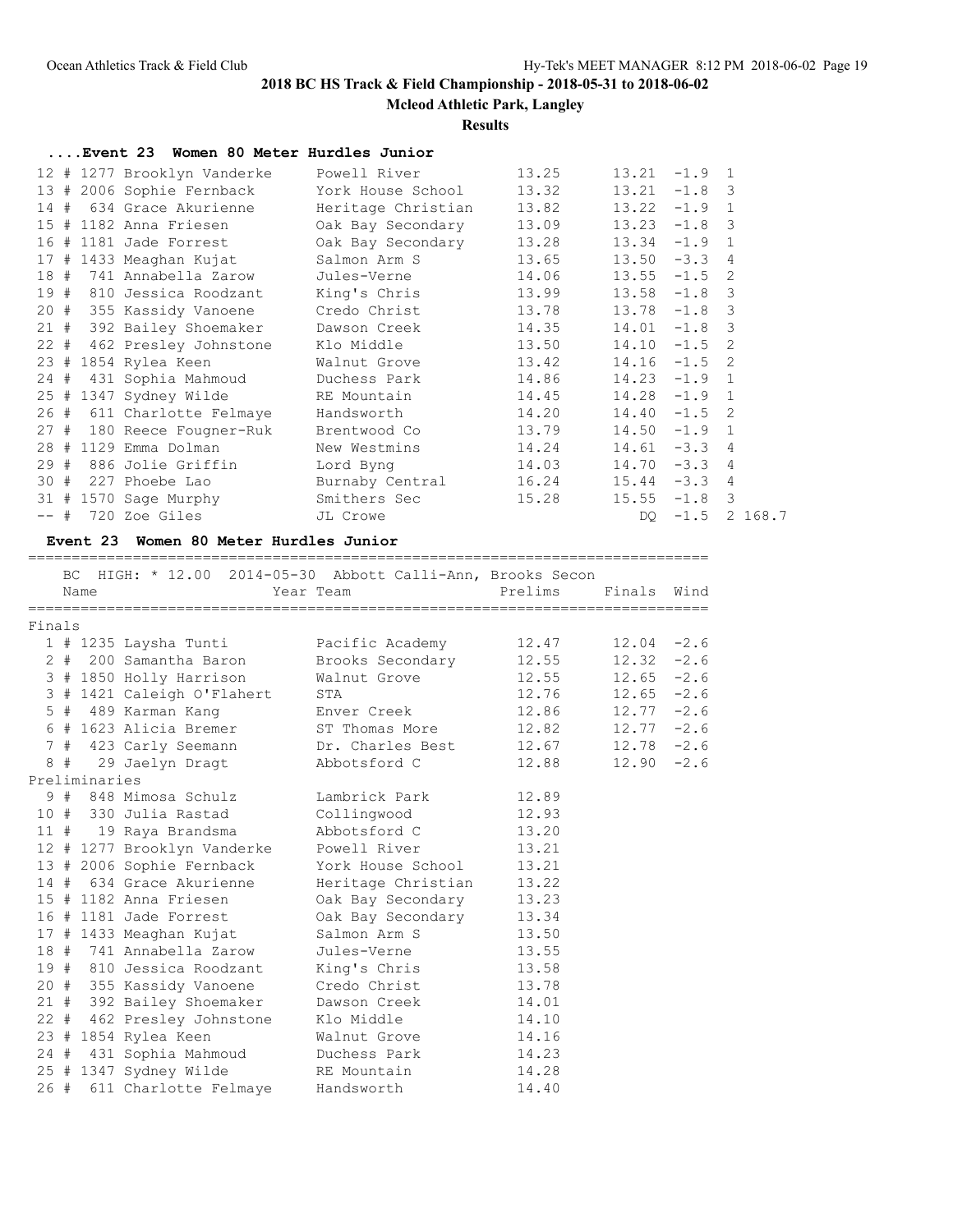**Mcleod Athletic Park, Langley**

**Results**

|  | Event 23 Women 80 Meter Hurdles Junior |                 |       |
|--|----------------------------------------|-----------------|-------|
|  | 27 # 180 Reece Fougner-Ruk             | Brentwood Co    | 14.50 |
|  | 28 # 1129 Emma Dolman                  | New Westmins    | 14.61 |
|  | 29 # 886 Jolie Griffin                 | Lord Byng       | 14.70 |
|  | 30 # 227 Phoebe Lao                    | Burnaby Central | 15.44 |
|  | $31$ # 1570 Sage Murphy                | Smithers Sec    | 15.55 |
|  | $--$ # 720 Zoe Giles                   | JL Crowe        | DO.   |

### **Event 24 Men 100 Meter Hurdles Junior**

### **8 Advance: Top 1 Each Heat plus Next 4 Best Times**

=================================================================================

|     | <b>BC</b> | Name |                             | HIGH: * 13.92 2014-05-30 Felix Richter, Kwalikum Sec<br>Year Team | Seed  | Prelims Wind H# |          |                |
|-----|-----------|------|-----------------------------|-------------------------------------------------------------------|-------|-----------------|----------|----------------|
|     |           |      | 1 # 1607 Quan Ting Ma       | St. George's School                                               | 14.81 | $14.690 - 1.4$  |          | 3              |
|     |           |      | 2 # 1065 Harrison Trustham  | Mission Secondary                                                 | 14.45 | $14.940 - 1.3$  |          | $\overline{4}$ |
|     |           |      | 3 # 1224 Praise Aniamaka    | Pacific Academy                                                   | 14.58 | $15.15Q - 1.5$  |          | $\overline{2}$ |
|     |           |      | 4 # 1870 Bob Nicol          | Walnut Grove                                                      | 15.26 | $15.58Q - 1.7$  |          | $\mathbf{1}$   |
|     |           |      | 5 # 1284 Terence Cheung     | Prince of Wales                                                   | 15.62 | $15.38q - 1.3$  |          | $\overline{4}$ |
|     | 6#        |      | 467 Caeleb Schlachter       | Klo Middle                                                        | 15.58 | $15.61q - 1.4$  |          | 3              |
|     | 7#        |      | 928 Adam Pederson           | Lord Tweedsmuir                                                   | 14.92 | $15.72q -1.7$   |          | $\mathbf{1}$   |
| 8   | #         |      | 581 Owen Flynn              | GP Vanier                                                         | 15.91 | $15.86q -1.4$   |          | $\mathcal{S}$  |
| 9   | #         |      | 103 Samuel Wynans           | Alberni Dist                                                      | 15.67 | $15.86 - 1.3$   |          | 4              |
| 10  | #         |      | 1728 Raphael Dubouchet      | Sutherland                                                        | 16.04 | $16.13 - 1.7$   |          | $\mathbf 1$    |
| 11# |           |      | 1355 Lane Bull              | Revelstoke                                                        | 16.18 | $16.21 - 1.4$   |          | $\mathcal{S}$  |
|     |           |      | 12 # 1632 Nick Osho         | ST Thomas More                                                    | 16.65 | $16.21 - 1.3$   |          | $\overline{4}$ |
| 13# |           |      | 702 Tucker Reed             | Howe Sound                                                        | 15.60 | $16.22 - 1.5$   |          | $\overline{c}$ |
| 14# |           |      | 677 Elijah Grimard          | Highroad Academy                                                  | 16.98 | $16.23 - 1.4$   |          | $\mathcal{S}$  |
|     |           |      | 15 # 1823 Daniel Ignatiuk   | W.J Mouat                                                         | 16.10 | $16.35 -1.7$    |          | $\mathbf{1}$   |
|     |           |      | 16 # 1233 Taylor Sillars    | Pacific Academy                                                   | 15.84 | 16.37           | $-1.5$   | $\overline{c}$ |
|     |           |      | 17 # 1078 Dominic Gunderson | Mount Dougla                                                      | 17.06 | 16.49           | $-1.7$   | $\mathbf{1}$   |
| 18  |           |      | # 1771 Maxwell Baldwinso    | Vancouver College                                                 | 17.73 | 16.53           | $-1.7$   | $\mathbf{1}$   |
|     |           |      | 19 # 1851 Oliver Harrison   | Walnut Grove                                                      | 16.57 | 16.85           | $-1.3$ 4 |                |
|     |           |      | 20 # 1059 Kieran Kotwal     | Mission Secondary                                                 | 16.80 | 16.93           | $-1.5$   | 2              |
|     |           |      | 21 # 1530 Reid Clark        | Sir Charles Tupper                                                | 16.37 | 17.47           | $-1.5$   | $\overline{c}$ |
|     |           |      | 22 # 1782 Isaiah Flores     | Vancouver College                                                 | 19.09 | 18.09           | $-1.7$   | $\mathbf{1}$   |
|     |           |      | 23 # 1701 Kyle Stenberg     | St. Michaels                                                      | 18.91 | 18.23           | $-1.5$   | $\overline{c}$ |
|     |           |      | 24 # 1091 Colby Mackintosh  | Nakusp Secondary                                                  | 18.40 | 18.54           | $-1.5$   | $\overline{2}$ |
|     |           |      | 25 # 2003 Matthew Price     | Yale Secondary                                                    | 18.93 | 18.99           | $-1.4$   | $\mathcal{S}$  |
| 26# |           |      | 527 Dean Bennett            | Fort Nelson                                                       | 21.16 | 19.11           | $-1.3$   | $\overline{4}$ |
| 27# |           |      | 674 Samuel Gaertner         | Highroad Academy                                                  | 19.12 | 19.28           | $-1.7$ 1 |                |
|     |           |      | 28 # 1973 Jacob Niblet      | White Rock C                                                      | 18.59 | $19.54 -1.3$    |          | $\overline{4}$ |
| 29# |           |      | 338 Christopher Hende       | Correlieu                                                         | 20.48 | 19.66           | $-1.5$   | $\overline{c}$ |
|     |           |      | 30 # 1769 Anthony Antolis   | Vancouver College                                                 | 20.10 | 20.81           | $-1.4$   | $\mathcal{S}$  |

## **Event 24 Men 100 Meter Hurdles Junior**

==============================================================================

|        |      |                            |           | BC HIGH: * 13.92 2014-05-30 Felix Richter, Kwalikum Sec |         |               |      |
|--------|------|----------------------------|-----------|---------------------------------------------------------|---------|---------------|------|
|        | Name |                            | Year Team |                                                         | Prelims | Finals        | Wind |
|        |      |                            |           |                                                         |         |               |      |
| Finals |      |                            |           |                                                         |         |               |      |
|        |      | 1 # 1065 Harrison Trustham |           | Mission Secondary                                       | 14.94   | $14.32 - 1.2$ |      |
|        |      | $2$ # 1607 Quan Ting Ma    |           | St. George's School                                     | 14.69   | $14.40 - 1.2$ |      |
|        |      | 3 # 1224 Praise Aniamaka   |           | Pacific Academy                                         | 15.15   | $14.81 - 1.2$ |      |
|        |      | 4 # 467 Caeleb Schlachter  |           | Klo Middle                                              | 15.61   | $15.12 - 1.2$ |      |
|        |      | 5 # 1284 Terence Cheung    |           | Prince of Wales                                         | 15.38   | $15.13 - 1.2$ |      |
|        |      |                            |           |                                                         |         |               |      |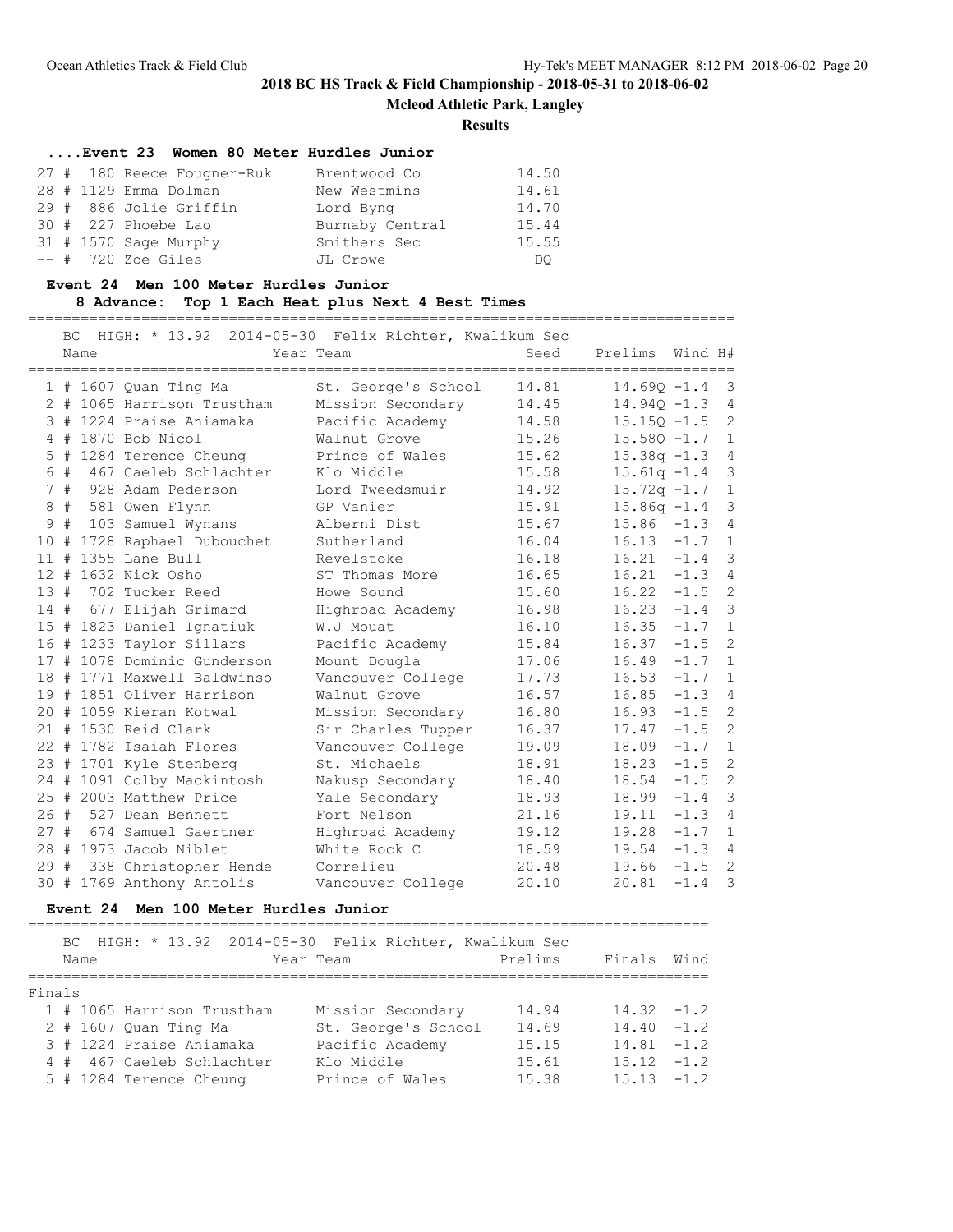**Mcleod Athletic Park, Langley**

### **Results**

|  |               |  |  | Event 24 Men 100 Meter Hurdles Junior                                                               |  |  |  |
|--|---------------|--|--|-----------------------------------------------------------------------------------------------------|--|--|--|
|  |               |  |  | 6 # 928 Adam Pederson Lord Tweedsmuir 15.72 15.40 -1.2                                              |  |  |  |
|  |               |  |  | 7 # 1870 Bob Nicol Malnut Grove 15.58 15.41 -1.2                                                    |  |  |  |
|  |               |  |  | 8 # 581 Owen Flynn GP Vanier 15.86 15.63 -1.2                                                       |  |  |  |
|  | Preliminaries |  |  |                                                                                                     |  |  |  |
|  |               |  |  | 9 # 103 Samuel Wynans Alberni Dist 15.86                                                            |  |  |  |
|  |               |  |  | 10 # 1728 Raphael Dubouchet Sutherland 16.13                                                        |  |  |  |
|  |               |  |  | 11 # 1355 Lane Bull Revelstoke 16.21                                                                |  |  |  |
|  |               |  |  | 12 # 1632 Nick Osho ST Thomas More 16.21                                                            |  |  |  |
|  |               |  |  | 13 # 702 Tucker Reed Howe Sound 16.22                                                               |  |  |  |
|  |               |  |  | 14 # 677 Elijah Grimard Mighroad Academy 16.23                                                      |  |  |  |
|  |               |  |  | 15 # 1823 Daniel Ignatiuk M.J Mouat 16.35                                                           |  |  |  |
|  |               |  |  | 16 # 1233 Taylor Sillars Pacific Academy 16.37                                                      |  |  |  |
|  |               |  |  | 17 # 1078 Dominic Gunderson Mount Dougla 16.49                                                      |  |  |  |
|  |               |  |  | 18 # 1771 Maxwell Baldwinso Vancouver College 16.53<br>19 # 1851 Oliver Harrison Malnut Grove 16.85 |  |  |  |
|  |               |  |  |                                                                                                     |  |  |  |
|  |               |  |  | 20 # 1059 Kieran Kotwal Mission Secondary 16.93                                                     |  |  |  |
|  |               |  |  | 21 # 1530 Reid Clark Sir Charles Tupper 17.47                                                       |  |  |  |
|  |               |  |  | 22 # 1782 Isaiah Flores Vancouver College 18.09                                                     |  |  |  |
|  |               |  |  | 23 # 1701 Kyle Stenberg St. Michaels 18.23                                                          |  |  |  |
|  |               |  |  | 24 # 1091 Colby Mackintosh Makusp Secondary 18.54                                                   |  |  |  |
|  |               |  |  | 25 # 2003 Matthew Price Yale Secondary 18.99                                                        |  |  |  |
|  |               |  |  | 26 # 527 Dean Bennett Fort Nelson 19.11                                                             |  |  |  |
|  |               |  |  | 27 # 674 Samuel Gaertner Highroad Academy 19.28<br>28 # 1973 Jacob Niblet Mhite Rock C 19.54        |  |  |  |
|  |               |  |  |                                                                                                     |  |  |  |
|  |               |  |  | 29 # 338 Christopher Hende Correlieu 19.66                                                          |  |  |  |
|  |               |  |  | 30 # 1769 Anthony Antolis Vancouver College 20.81                                                   |  |  |  |

# **Event 25 Women 100 Meter Hurdles Senior**

## **8 Advance: Top 1 Each Heat plus Next 4 Best Times**

|    |    | Name | BC HIGH: * 14.41 2015-06-05 Chicago Bains, Cowichan Sec | Year Team          | Seed  | Prelims Wind H#  |          |                |
|----|----|------|---------------------------------------------------------|--------------------|-------|------------------|----------|----------------|
|    |    |      | 1 # 547 Katarina Vlahovic                               | Fraser Heigh       | 14.05 | $14.730 - 2.1$   |          | $\overline{4}$ |
|    |    |      | 2 # 519 Manreet Sangha                                  | Fleetwood Pa       | 15.33 | $15.74Q - 1.4$ 2 |          |                |
|    |    |      | 3 # 1978 Kristie Elliott                                | Windsor - No       | 15.88 | $15.88Q - 1.8$ 3 |          |                |
|    | 4# |      | 972 Emily Morley                                        | Maple Ridge        | 16.03 | $16.790 - 2.4$   |          | $\mathbf{1}$   |
|    |    |      | 5 # 1221 Muriel Stroda                                  | Okanagan Mission   | 16.58 | $15.73q -2.1$    |          | 4              |
|    |    |      | 6 # 1234 Jaziel Tunti                                   | Pacific Academy    | 15.61 | $16.10q - 1.8$ 3 |          |                |
|    |    |      | 7 # 1267 Jaeda Ostoforoff                               | Pleasant Valley    | 15.51 | $16.97q -2.4$    |          | $\mathbf{1}$   |
|    |    |      | 8 # 1192 Evelyn Jordan                                  | Oak Bay Secondary  | 17.27 | $17.52q -2.4$    |          | $\mathbf{1}$   |
|    |    |      | 9 # 1543 Halle Petek                                    | Sir Charles Tupper | 17.51 | $17.92 -1.8$ 3   |          |                |
| 10 | #  |      | 621 Anna Parsakish                                      | Handsworth         | 17.12 | $18.21 -2.1$     |          | $\overline{4}$ |
|    |    |      | 11 # 2219 Brontë Elphick-Mi                             | Maple Ridge        | 18.23 | $18.35 -2.1 4$   |          |                |
|    |    |      | 12 # 1512 Parmida Saghafi                               | Sentinel           | 18.26 | $18.35 -1.4$ 2   |          |                |
|    |    |      | 13 # 585 Angelique Kennedy                              | GP Vanier          | 17.46 | $18.48 - 1.8$ 3  |          |                |
|    |    |      | 14 # 751 Zoe Bown                                       | Kelowna Secondar   | 17.14 | 18.53            | $-1.4$   | 2              |
|    |    |      | 15 # 971 Shelby Milliard                                | Maple Ridge        | 17.86 | 18.54            | $-1.4$   | 2              |
|    |    |      | 16 # 1620 Rachelle Andrews                              | ST Thomas More     | 18.26 | 18.83            | $-2.4$   | $\mathbf{1}$   |
|    |    |      | 17 # 930 Teagan Richardson                              | Lord Tweedsmuir    | 17.64 | 18.87            | $-2.4$ 1 |                |
|    |    |      | 18 # 1419 Carissa Moore                                 | STA                | 18.42 | 18.89            | $-1.8$ 3 |                |
|    |    |      | 19 # 1655 Arezou Hakimi                                 | St. Andrews'       | 19.01 | $18.98 -2.4$ 1   |          |                |
|    |    |      | 20 # 83 Briana Anderson                                 | Alberni Dist       | 18.86 | $19.07 -2.4$ 1   |          |                |
|    |    |      | 21 # 393 Sarah Shoemaker                                | Dawson Creek       | 18.89 | 19.31            | $-2.1$ 4 |                |
|    |    |      | 22 # 1019 Sydney Dyck                                   | Mei Secondar       | 17.88 | 19.38            | $-2.1$ 4 |                |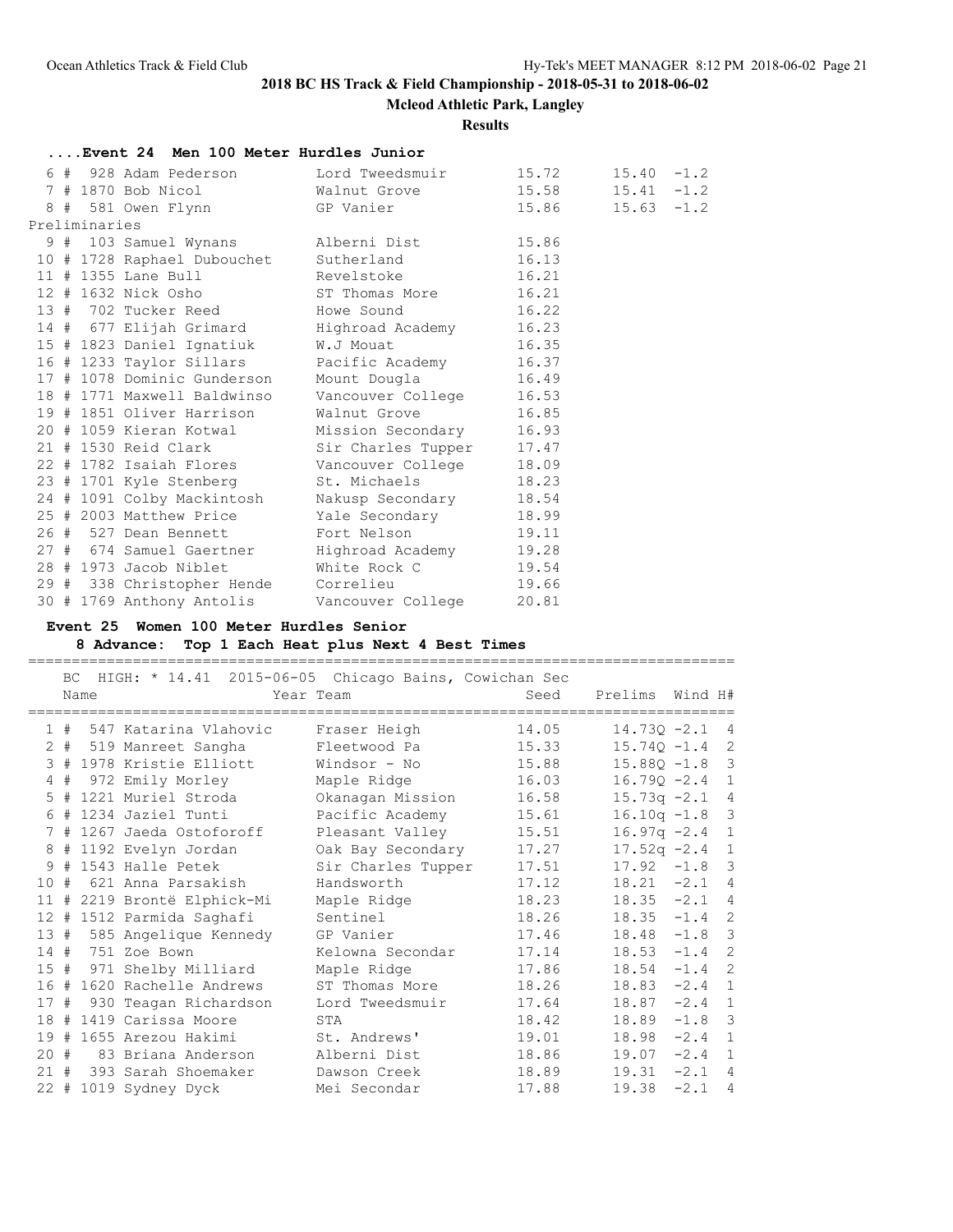**Mcleod Athletic Park, Langley**

## **Results**

|          |     |               | Event 25 Women 100 Meter Hurdles Senior                |                    |         |                |            |   |
|----------|-----|---------------|--------------------------------------------------------|--------------------|---------|----------------|------------|---|
| 23#      |     |               | 20 Sarah Breukelman                                    | Abbotsford C       | 18.91   | $19.52 -1.4$ 2 |            |   |
|          |     |               | 24 # 1863 Samantha Matthewm                            | Walnut Grove       | 16.40   | $20.14 -1.4$ 2 |            |   |
|          |     |               | 25 # 365 Lauren Hung                                   | Crofton Hous       | 18.88   | $20.28 -2.1$ 4 |            |   |
|          |     |               | 26 # 1935 Yas Zareyan                                  | West Van           | 20.30   | $20.41 -1.8$   |            | 3 |
|          |     |               | Event 25 Women 100 Meter Hurdles Senior                |                    |         |                |            |   |
|          | BC. |               | HIGH: $*$ 14.41 2015-06-05 Chicago Bains, Cowichan Sec |                    |         |                |            |   |
|          |     | Name          |                                                        | Year Team          | Prelims | Finals         | Wind       |   |
| Finals   |     |               |                                                        |                    |         |                |            |   |
|          |     |               | 1 # 547 Katarina Vlahovic                              | Fraser Heigh       | 14.73   | $14.19* -2.5$  |            |   |
|          |     |               | 2 # 1221 Muriel Stroda                                 | Okanagan Mission   | 15.73   | $15.91 - 2.5$  |            |   |
|          |     |               | 3 # 1978 Kristie Elliott                               | Windsor - No       | 15.88   | $15.97 - 2.5$  |            |   |
|          |     |               | 4 # 972 Emily Morley                                   | Maple Ridge        | 16.79   | $16.36 -2.5$   |            |   |
|          |     |               | 5 # 1267 Jaeda Ostoforoff                              | Pleasant Valley    | 16.97   | $16.64 - 2.5$  |            |   |
|          |     |               | 6 # 1234 Jaziel Tunti                                  | Pacific Academy    | 16.10   | $17.05 -2.5$   |            |   |
|          |     |               | 7 # 1192 Evelyn Jordan                                 | Oak Bay Secondary  | 17.52   | $17.57 - 2.5$  |            |   |
| $- \, -$ |     |               | # 519 Manreet Sangha                                   | Fleetwood Pa       | 15.74   |                | DNF $-2.5$ |   |
|          |     | Preliminaries |                                                        |                    |         |                |            |   |
|          |     |               | 9 # 1543 Halle Petek                                   | Sir Charles Tupper | 17.92   |                |            |   |
|          |     |               | 10 # 621 Anna Parsakish                                | Handsworth         | 18.21   |                |            |   |
|          |     |               | 11 # 2219 Brontë Elphick-Mi                            | Maple Ridge        | 18.35   |                |            |   |
|          |     |               | 12 # 1512 Parmida Saghafi                              | Sentinel           | 18.35   |                |            |   |
|          |     |               | 13 # 585 Angelique Kennedy                             | GP Vanier          | 18.48   |                |            |   |
|          |     |               | 14 # 751 Zoe Bown                                      | Kelowna Secondar   | 18.53   |                |            |   |
|          |     |               | 15 # 971 Shelby Milliard                               | Maple Ridge        | 18.54   |                |            |   |
|          |     |               | 16 # 1620 Rachelle Andrews                             | ST Thomas More     | 18.83   |                |            |   |
| 17#      |     |               | 930 Teagan Richardson                                  | Lord Tweedsmuir    | 18.87   |                |            |   |
|          |     |               | 18 # 1419 Carissa Moore                                | STA                | 18.89   |                |            |   |
|          |     |               | 19 # 1655 Arezou Hakimi                                | St. Andrews'       | 18.98   |                |            |   |
|          |     |               | 20 # 83 Briana Anderson                                | Alberni Dist       | 19.07   |                |            |   |
|          |     |               | 21 # 393 Sarah Shoemaker                               | Dawson Creek       | 19.31   |                |            |   |
|          |     |               | 22 # 1019 Sydney Dyck                                  | Mei Secondar       | 19.38   |                |            |   |
| 23#      |     |               | 20 Sarah Breukelman                                    | Abbotsford C       | 19.52   |                |            |   |
|          |     |               | 24 # 1863 Samantha Matthewm                            | Walnut Grove       | 20.14   |                |            |   |
|          |     |               | 25 # 365 Lauren Hung                                   | Crofton Hous       | 20.28   |                |            |   |
|          |     |               | 26 # 1935 Yas Zareyan                                  | West Van           | 20.41   |                |            |   |

# **Event 26 Men 110 Meter Hurdles Senior**

**8 Advance: Top 1 Each Heat plus Next 4 Best Times**

|     |        | Name | BC HIGH: * 16.01 2015-06-05 | Year Team |              | Jasper Schiedel, VANCOUVER COLLEG | Seed  | Prelims           | Wind H# |                |
|-----|--------|------|-----------------------------|-----------|--------------|-----------------------------------|-------|-------------------|---------|----------------|
|     |        |      | 1 # 1832 Nathan Savage      |           | W.J Mouat    |                                   | 16.08 | $*$ 15.970 -1.8 4 |         |                |
|     | $2 \#$ |      | 142 Shane Stewart           |           |              | Ballenas Secondary                | 16.41 | $*$ 15.980 -1.8 3 |         |                |
|     |        |      | 3 # 1066 Jacob Walters      |           |              | Mission Secondary                 | 15.62 | $16.230 - 1.8$ 1  |         |                |
|     |        |      | 4 # 1391 Connor Legg        |           | Rockridge    |                                   | 16.05 | $16.870 - 2.1$    |         | $\overline{2}$ |
|     |        |      | 5 # 1131 Josh Filafilo      |           | New Westmins |                                   | 16.34 | $16.05q - 1.8$ 3  |         |                |
|     |        |      | $6$ # 1825 Jacob Kooy       |           | W.J Mouat    |                                   | 15.70 | $16.20q - 1.8$ 4  |         |                |
|     |        |      | 7 # 270 Diego Medrano       |           | Burnaby Sout |                                   | 15.44 | $16.36q - 1.8$ 3  |         |                |
| 8   |        |      | # 1134 Ryan Jensen          |           | New Westmins |                                   | 16.14 | $16.63q - 1.8$    |         | $\overline{1}$ |
|     | 9#     |      | 438 Ethan Foster            |           |              | DW Poppy Secondary                | 16.68 | $16.76 - 1.8 4$   |         |                |
| 10# |        |      | 685 Colton Ludwar           |           |              | Holy Cross Regional               | 16.73 | 17.07             | $-2.1$  | - 2            |
|     |        |      |                             |           |              |                                   |       |                   |         |                |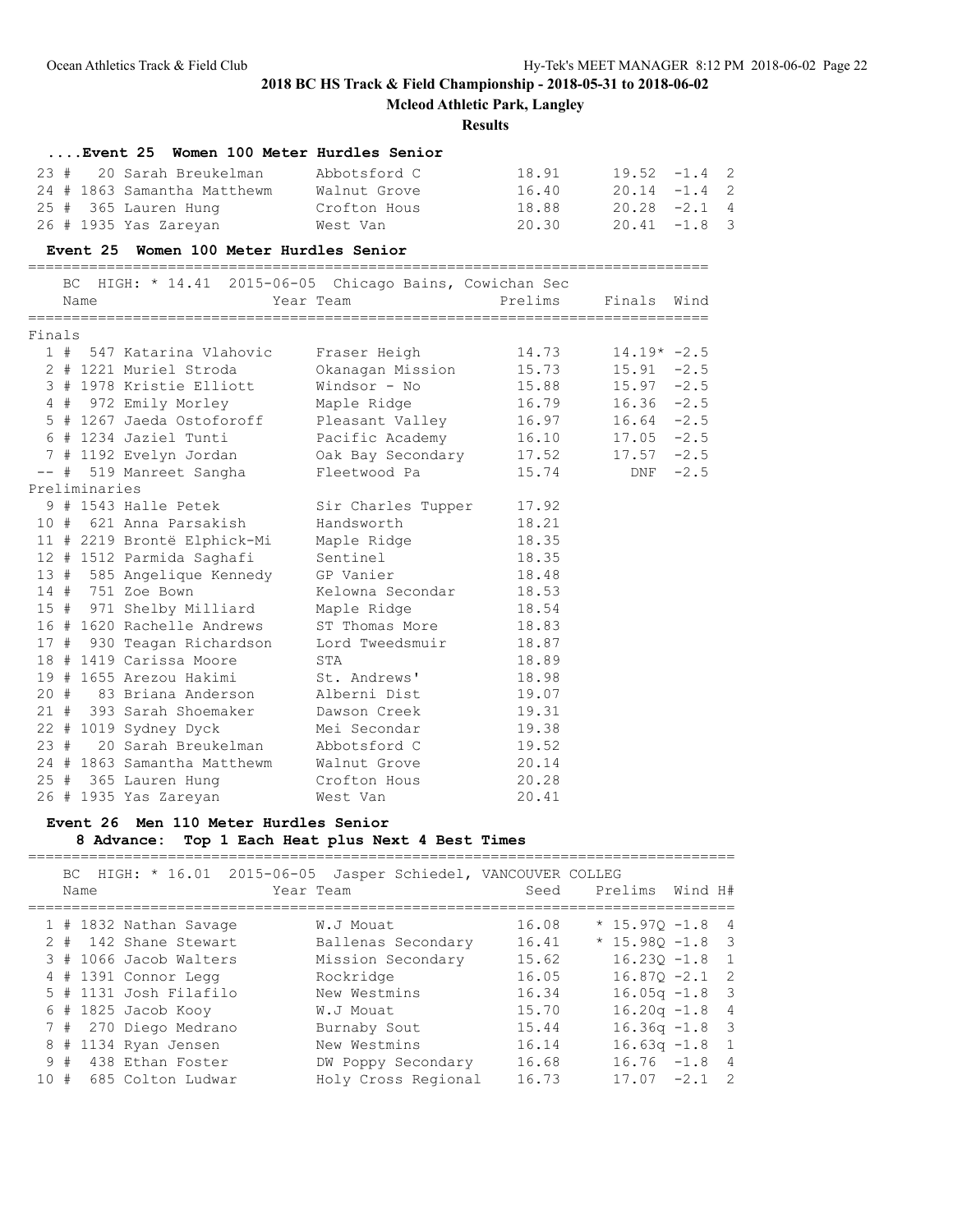**Mcleod Athletic Park, Langley**

### **Results**

# **....Event 26 Men 110 Meter Hurdles Senior**

|          |   | 11 # 1556 Andrew Feng       | Sir Winston       | 17.40 | 17.19 | $-1.8$   | $\overline{1}$             |
|----------|---|-----------------------------|-------------------|-------|-------|----------|----------------------------|
| $12 \pm$ |   | 36 Braedon Howard           | Abbotsford C      | 17.08 | 17.24 | $-1.8$   | $\overline{4}$             |
| 13#      |   | 1683 Daniel Durante         | St. John Brebeuf  | 17.28 | 17.38 | $-1.8$   | 3                          |
| 14       | # | 699 Ryan Blasak             | Howe Sound        | 17.28 | 17.41 | $-1.8$   | $\mathbf{1}$               |
| 15#      |   | 59 David Williamson         | Abbotsford C      | 16.07 | 17.52 | $-2.1$   | 2                          |
|          |   | 16 # 1166 Valdi Alerie-Hill | Oak Bay Secondary | 17.36 | 17.66 | $-1.8$   | 3                          |
| 17       |   | # 2000 Jake Loverock        | Yale Secondary    | 18.29 | 17.80 | $-1.8$ 3 |                            |
|          |   | 18 # 1524 Isaac Rodgers     | Seycove           | 16.58 | 17.85 | $-1.8$   | $\mathbf{1}$               |
| 19       | # | 1401 Jarod Johannesson      | Rutland Senior S  | 17.69 | 17.86 | $-2.1$   | $\overline{\phantom{0}}^2$ |
| 20#      |   | 817 Luke Mantle             | Kitsilano         | 18.06 | 17.99 | $-2.1$   | $\overline{\phantom{0}}^2$ |
| 21#      |   | 583 Griffin Jamieson        | GP Vanier         | 18.32 | 18.15 | $-1.8$ 3 |                            |
|          |   | 22 # 93 Jordan Irq          | Alberni Dist      | 18.66 | 18.49 | $-1.8$   | $\overline{4}$             |
| 23#      |   | 2004 Peter Price            | Yale Secondary    | 16.73 | 18.64 | $-2.1$ 2 |                            |
|          |   | 24 # 1793 Sean Ryan         | Vancouver College | 18.15 | 19.22 | $-1.8$   | $\overline{4}$             |
| 25#      |   | 186 Femi Remi-Adelaso       | Brentwood Co      | 17.56 | 19.37 | $-1.8$   | $\overline{4}$             |
| 26#      |   | 386 Cameron Shum            | David Thomps      | 18.28 | 19.37 | $-1.8$   | $\mathbf{1}$               |
|          |   | 27 # 1073 Johnny Cole       | Mount Dougla      | 19.77 | 19.92 | $-2.1$   | 2                          |
| 28#      |   | 336 Spencer Dent            | Correlieu         | 19.78 | 20.04 | $-2.1$   | 2                          |
| 29#      |   | 805 Andrew Hiscock          | King's Chris      | 21.72 | 20.88 | $-1.8$   | 3                          |

## **Event 26 Men 110 Meter Hurdles Senior**

|        | Name          | BC HIGH: * 16.01 2015-06-05 Jasper Schiedel, VANCOUVER COLLEG | Year Team and the control of the control of the control of the control of the control of the control of the co | Prelims | Finals        | Wind |               |
|--------|---------------|---------------------------------------------------------------|----------------------------------------------------------------------------------------------------------------|---------|---------------|------|---------------|
| Finals |               |                                                               |                                                                                                                |         |               |      |               |
|        |               | 1 # 142 Shane Stewart                                         | Ballenas Secondary                                                                                             | 15.98   | $15.25* -1.1$ |      |               |
|        |               | $2$ # 1825 Jacob Kooy                                         | W.J Mouat                                                                                                      | 16.20   | $15.53* -1.1$ |      |               |
|        |               | 3 # 1066 Jacob Walters                                        | Mission Secondary                                                                                              | 16.23   | $15.63* -1.1$ |      |               |
|        |               | 4 # 1134 Ryan Jensen                                          | New Westmins                                                                                                   | 16.63   | $15.94* -1.1$ |      |               |
|        |               | 5 # 1832 Nathan Savage W.J Mouat                              |                                                                                                                | 15.97   | $15.94* -1.1$ |      |               |
|        |               | 6 # 1391 Connor Legg                                          | Rockridge                                                                                                      | 16.87   | $16.17 - 1.1$ |      |               |
|        |               |                                                               |                                                                                                                | 16.36   | $17.19 - 1.1$ |      |               |
|        |               | -- # 1131 Josh Filafilo                                       | New Westmins                                                                                                   | 16.05   |               |      | DQ -1.1 168.7 |
|        | Preliminaries |                                                               |                                                                                                                |         |               |      |               |
|        |               | 9 # 438 Ethan Foster                                          | DW Poppy Secondary                                                                                             | 16.76   |               |      |               |
|        |               | 10 # 685 Colton Ludwar                                        | Holy Cross Regional                                                                                            | 17.07   |               |      |               |
|        |               | 11 # 1556 Andrew Feng                                         | Sir Winston                                                                                                    | 17.19   |               |      |               |
|        |               | 12 # 36 Braedon Howard                                        | Abbotsford C                                                                                                   | 17.24   |               |      |               |
|        |               | 13 # 1683 Daniel Durante                                      | St. John Brebeuf                                                                                               | 17.38   |               |      |               |
|        |               | 14 # 699 Ryan Blasak                                          | Howe Sound                                                                                                     | 17.41   |               |      |               |
|        |               | 15 # 59 David Williamson                                      | Abbotsford C                                                                                                   | 17.52   |               |      |               |
|        |               | 16 # 1166 Valdi Alerie-Hill                                   | Oak Bay Secondary                                                                                              | 17.66   |               |      |               |
|        |               | 17 # 2000 Jake Loverock                                       | Yale Secondary                                                                                                 | 17.80   |               |      |               |
|        |               | 18 # 1524 Isaac Rodgers                                       | Seycove                                                                                                        | 17.85   |               |      |               |
|        |               | 19 # 1401 Jarod Johannesson                                   | Rutland Senior S                                                                                               | 17.86   |               |      |               |
|        |               | 20 # 817 Luke Mantle                                          | Kitsilano                                                                                                      | 17.99   |               |      |               |
|        |               | 21 # 583 Griffin Jamieson                                     | GP Vanier                                                                                                      | 18.15   |               |      |               |
|        |               | 22 # 93 Jordan Irg                                            | Alberni Dist                                                                                                   | 18.49   |               |      |               |
|        |               | 23 # 2004 Peter Price                                         | Yale Secondary                                                                                                 | 18.64   |               |      |               |
|        |               | 24 # 1793 Sean Ryan                                           | Vancouver College                                                                                              | 19.22   |               |      |               |
|        |               | 25 # 186 Femi Remi-Adelaso                                    | Brentwood Co                                                                                                   | 19.37   |               |      |               |
|        |               | 26 # 386 Cameron Shum                                         | David Thomps                                                                                                   | 19.37   |               |      |               |
|        |               | 27 # 1073 Johnny Cole                                         | Mount Dougla                                                                                                   | 19.92   |               |      |               |
|        |               | 28 # 336 Spencer Dent                                         | Correlieu                                                                                                      | 20.04   |               |      |               |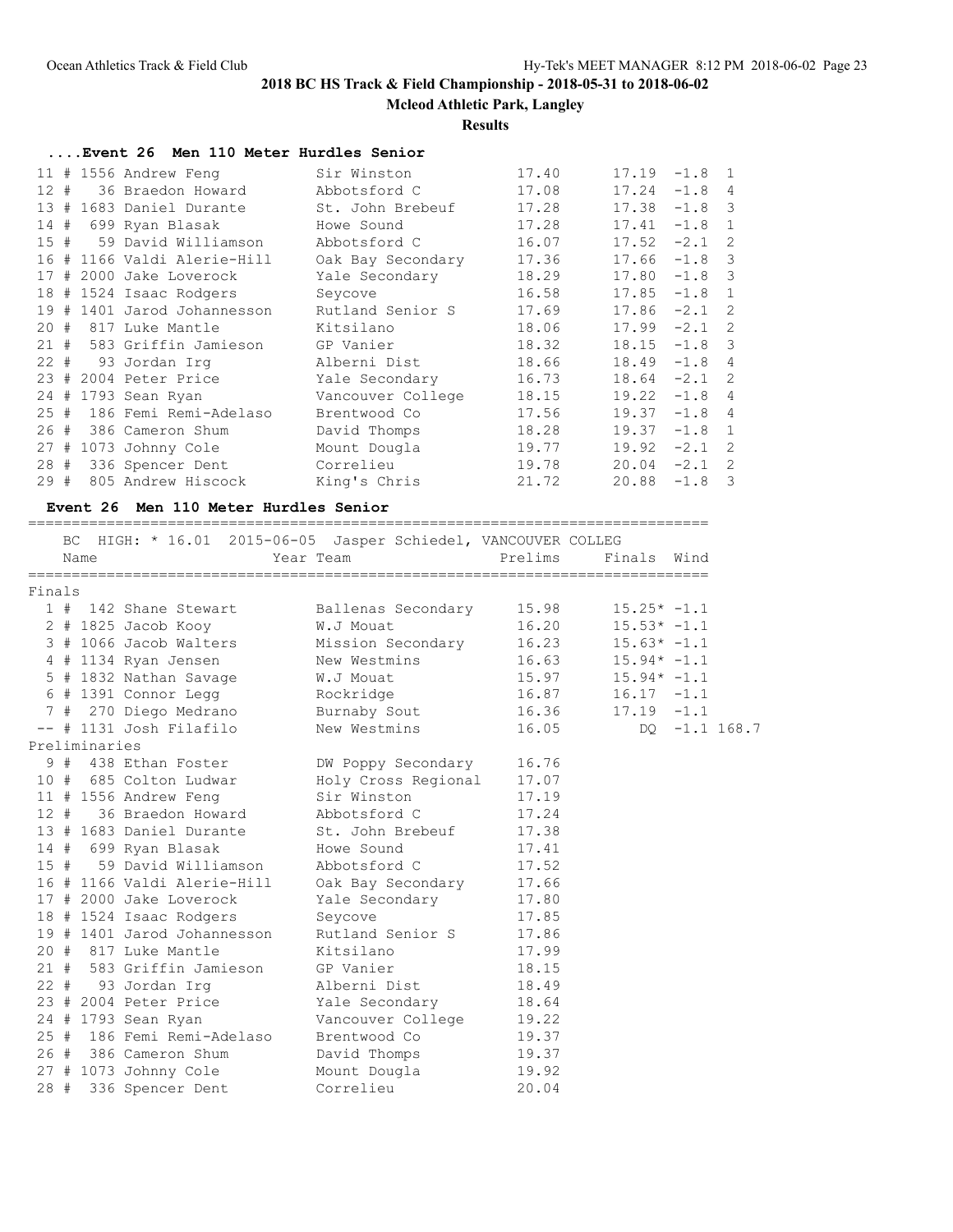**Mcleod Athletic Park, Langley**

#### **Results**

**....Event 26 Men 110 Meter Hurdles Senior**

29 # 805 Andrew Hiscock King's Chris 20.88

**Event 29 Women 100 Meter Dash Junior**

#### **8 Advance: Top 1 Each Heat plus Next 4 Best Times**

================================================================================= BC HIGH: \* 12.34 2015-06-05 Hassey Fashina-Bombata, Wellington S Name Year Team Seed Prelims Wind H# ================================================================================= 1 # 414 Emma Cannan Dr Knox Midd 12.61 12.95Q -2.9 2 2 # 259 Taya Batiste Burnaby Sout 12.72 13.06Q -3.1 3 3 # 1982 Bethany Walton-Kn Windsor - No 12.91 13.12Q -2.3 1 4 # 867 Sheleena Wiley Langley Fundamental 12.81 13.14Q -2.9 4 5 # 541 Estella Mainella Fraser Heigh 12.91 13.11q -2.9 2 6 # 303 Katia Bannister Chemainus Secondary 12.71 13.18q -2.3 1 7 # 455 Hanna Sobkowich Earl Marriot 13.19 13.19q -3.1 3 8 # 216 Dominique Ronse Brookswood 12.81 13.19q -2.9 4 9 # 1898 Logan Fung West Point G 13.09 13.20 -3.1 3 10 # 745 Ashley Overby Kelowna Christian 13.04 13.29 -2.3 1 11 # 975 Alina Olson Maple Ridge 13.13 13.36 -2.9 2 12 # 1486 Tara Wallack Semiahmoo Secondary 13.12 13.39 -2.3 1 13 # 649 Bodnariuc Elizabe Heritage Woo 13.31 13.45 -2.9 2 14 # 1139 Anja Tjernagel New Westmins 13.08 13.46 -2.9 4 15 # 760 Kianna Mcrae Kelowna Secondar 13.06 13.48 -2.9 4 16 # 193 Tilly James Brockton 13.24 13.54 -3.1 3 17 # 133 Juliette Desvaux Ballenas Secondary 12.93 13.55 -2.9 2 18 # 1145 Charity Obazughan North Delta 13.31 13.57 -2.9 2 19 # 1751 Kylie Kampman Unity Christian 13.41 13.61 -2.9 4 20 # 492 Logan Bannister Eric Hamber 13.18 13.62 -2.9 2 21 # 1186 Taleesha Hall Oak Bay Secondary 12.88 13.65 -3.1 3 22 # 379 Virginia Spencer Crofton Hous 13.72 13.66 -2.9 2 23 # 1122 Renessa Margison Nechako Valley 13.28 13.74 -2.3 1 24 # 1132 Ella Foster New Westmins 13.23 13.74 -2.9 4 25 # 980 Meghan Sheehan Mark Isfled 13.34 13.81 -2.3 1 26 # 703 Mary-Beth White-B Howe Sound 13.44 13.84 -2.9 4 27 # 604 Carina Copley Handsworth 13.20 13.84 -2.9 4 28 # 795 Jesse Taylor Killarney 13.05 13.84 -3.1 3 29 # 1646 Alyssa Blair St. Andrews' 13.45 13.87 -3.1 3 30 # 1875 Veronica Robertso Walnut Grove 13.37 14.03 -3.1 3 31 # 779 Amanda Jin Killarney 13.18 14.16 -2.3 1

#### **Event 29 Women 100 Meter Dash Junior**

==============================================================================  $BC$  HIGH:  $*$  12.34 2015-06-05 Has

|        |       | BU HIGH: ^ 12,34 ZUID-00-0D HASSEV FASNINA-BOMDATA, WEILINGTON S |                            |                     |         |        |      |  |  |  |  |
|--------|-------|------------------------------------------------------------------|----------------------------|---------------------|---------|--------|------|--|--|--|--|
|        | Name  |                                                                  |                            | Year Team           | Prelims | Finals | Wind |  |  |  |  |
| Finals |       |                                                                  |                            |                     |         |        |      |  |  |  |  |
|        | 1#    |                                                                  | 259 Taya Batiste           | Burnaby Sout        | 13.06   | 12.58  | 0.8  |  |  |  |  |
|        | $2 +$ |                                                                  | 541 Estella Mainella       | Fraser Heigh        | 13.11   | 12.60  | 0.8  |  |  |  |  |
|        | 3#    |                                                                  | 414 Emma Cannan            | Dr Knox Midd        | 12.95   | 12.62  | 0.8  |  |  |  |  |
|        | 4#    |                                                                  | 303 Katia Bannister        | Chemainus Secondary | 13.18   | 12.83  | 0.8  |  |  |  |  |
|        |       |                                                                  | 5 # 1982 Bethany Walton-Kn | Windsor - No        | 13.12   | 12.83  | 0.8  |  |  |  |  |
|        | 6#    |                                                                  | 867 Sheleena Wiley         | Langley Fundamental | 13.14   | 12.88  | 0.8  |  |  |  |  |
|        |       |                                                                  | 7 # 216 Dominique Ronse    | Brookswood          | 13.19   | 13.02  | 0.8  |  |  |  |  |
|        | 8#    |                                                                  | 455 Hanna Sobkowich        | Earl Marriot        | 13.19   | 13.03  | 0.8  |  |  |  |  |
|        |       | Preliminaries                                                    |                            |                     |         |        |      |  |  |  |  |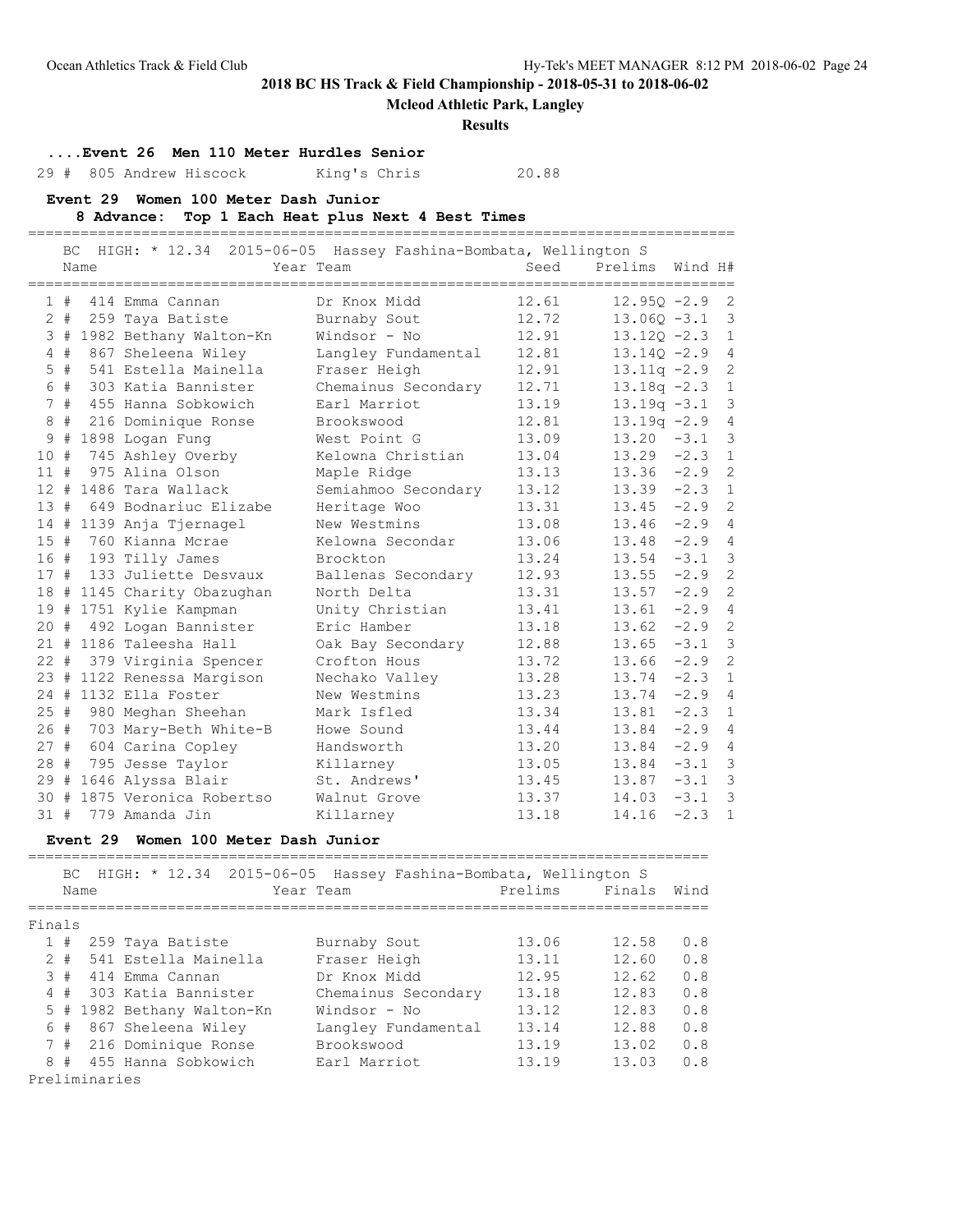### **Mcleod Athletic Park, Langley**

#### **Results**

|  |  | Event 29 Women 100 Meter Dash Junior |                     |       |
|--|--|--------------------------------------|---------------------|-------|
|  |  | 9 # 1898 Logan Fung                  | West Point G        | 13.20 |
|  |  | 10 # 745 Ashley Overby               | Kelowna Christian   | 13.29 |
|  |  | 11 # 975 Alina Olson                 | Maple Ridge         | 13.36 |
|  |  | 12 # 1486 Tara Wallack               | Semiahmoo Secondary | 13.39 |
|  |  | 13 # 649 Bodnariuc Elizabe           | Heritage Woo        | 13.45 |
|  |  | 14 # 1139 Anja Tjernagel             | New Westmins        | 13.46 |
|  |  | 15 # 760 Kianna Mcrae                | Kelowna Secondar    | 13.48 |
|  |  | 16 # 193 Tilly James                 | Brockton            | 13.54 |
|  |  | 17 # 133 Juliette Desvaux            | Ballenas Secondary  | 13.55 |
|  |  | 18 # 1145 Charity Obazughan          | North Delta         | 13.57 |
|  |  | 19 # 1751 Kylie Kampman              | Unity Christian     | 13.61 |
|  |  | 20 # 492 Logan Bannister             | Eric Hamber         | 13.62 |
|  |  | 21 # 1186 Taleesha Hall              | Oak Bay Secondary   | 13.65 |
|  |  | 22 # 379 Virginia Spencer            | Crofton Hous        | 13.66 |
|  |  | 23 # 1122 Renessa Margison           | Nechako Valley      | 13.74 |
|  |  | 24 # 1132 Ella Foster                | New Westmins        | 13.74 |
|  |  | 25 # 980 Meghan Sheehan              | Mark Isfled         | 13.81 |
|  |  | 26 # 703 Mary-Beth White-B           | Howe Sound          | 13.84 |
|  |  | 27 # 604 Carina Copley               | Handsworth          | 13.84 |
|  |  | 28 # 795 Jesse Taylor                | Killarney           | 13.84 |
|  |  | 29 # 1646 Alyssa Blair               | St. Andrews'        | 13.87 |
|  |  | 30 # 1875 Veronica Robertso          | Walnut Grove        | 14.03 |
|  |  | 31 # 779 Amanda Jin                  | Killarney           | 14.16 |

### **Event 30 Men 100 Meter Dash Junior**

### **8 Advance: Top 1 Each Heat plus Next 4 Best Times**

BC HIGH: \* 11.12 2015-06-05 Anastas Eliopoulos, VANCOUVER COLLEG Name Year Team Seed Prelims Wind H# ================================================================================= 1 # 1374 Chase Haagensen Reynolds Sec 11.28 11.45Q -1.4 1 2 # 1866 David Midgley Walnut Grove 11.75 11.65Q -2.1 4 3 # 152 Harry Oghomienor BC Christian 11.54 11.67Q -2.5 3 4 # 1767 Bryson Wood Valleyview S 11.76 11.80Q -2.3 2 5 # 1583 Jonathan Toews South Delta School 11.97 11.78q -1.4 1 6 # 767 Nolan Ulm Kelowna Secondar 11.49 11.81q -2.3 2 7 # 63 Thane Timmerman Abbotsford S 11.67 11.82q -2.5 3 8 # 1786 Daesaun Johnson Vancouver College 11.74 11.82q -2.5 3 9 # 752 Xavier Caneron Kelowna Secondar 11.87 11.83 -2.5 3 10 # 769 Chris West Kelowna Secondar 11.66 11.84 -2.1 4 11 # 1592 Roy Jiang Southridge School 11.84 11.86 -2.3 2 12 # 1868 Nicholas Monro Walnut Grove 11.64 11.88 -2.1 4 13 # 1757 Wiltosso Neufeld Unity Christian 11.74 11.94 -2.1 4 14 # 1794 Jason Soriano Vancouver College 11.73 11.94 -2.3 2 15 # 1581 Julio Ruddle-Webb South Delta School 11.91 11.96 -2.1 4 16 # 1081 Noah Munro-Kagan Mount Dougla 11.78 11.97 -1.4 1 17 # 495 Thomas Iverson Eric Hamber 11.83 11.99 -1.4 1 18 # 589 Kai Dorner Grand Forks 12.05 -1.4 1 19 # 1105 Daniel Hall Nanaimo District 11.89 12.09 -2.1 4 20 # 1744 Sawyer Collie Unity Christian 11.69 12.10 -1.4 1 21 # 925 Simon Nguyen Lord Tweedsmuir 12.01 12.12 -2.5 3 22 # 204 Haedyn Drosdevich Brooks Secondary 11.96 12.32 -2.3 2 23 # 701 Andy Kite Howe Sound 12.19 12.39 -2.5 3 24 # 1120 Ethan Floris Nechako Valley 11.94 12.40 -2.5 3 25 # 1798 Tobias Baldus Vancouver Technical 12.01 12.40 -2.3 2

=================================================================================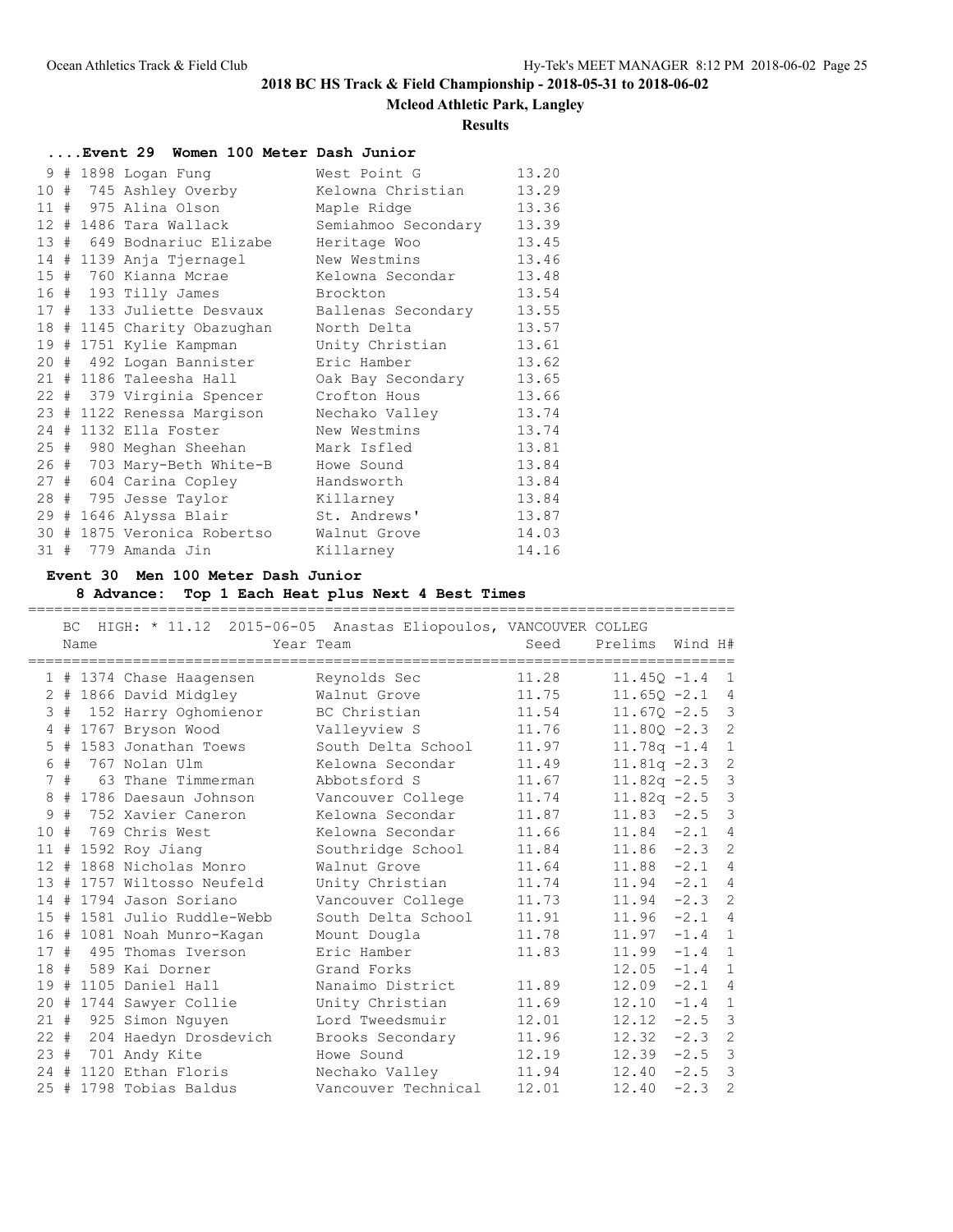=================================================================================

# **2018 BC HS Track & Field Championship - 2018-05-31 to 2018-06-02**

**Mcleod Athletic Park, Langley**

#### **Results**

### **....Event 30 Men 100 Meter Dash Junior**

| 26 # 729 Luis Yiu         |                    | 12.04 | $12.45 - 2.1 4$ |  |
|---------------------------|--------------------|-------|-----------------|--|
|                           | JN Burnett         |       |                 |  |
| 27 # 243 Brayden Kayode   | Burnaby Moun       | 11.76 | $12.47 - 2.5$ 3 |  |
| 28 # 138 Kento Hohmann    | Ballenas Secondary | 12.00 | $12.48 - 1.4$ 1 |  |
| 29 # 482 Sean Messner     | Elphinstone        | 12.23 | $12.51 - 2.3$ 2 |  |
| 30 # 301 Dakota Knockwood | Charles Hays       | 12.12 | $12.59 - 2.1$ 4 |  |
| 31 # 743 Tyler Loth       | Kelly Road         | 11.68 | $13.50 -1.4 1$  |  |

## **Event 30 Men 100 Meter Dash Junior**

============================================================================== BC HIGH: \* 11.12 2015-06-05 Anastas Eliopoulos, VANCOUVER COLLEG

|        | BC. | Name          | HIGH: * II.IZ ZUI5-06-05 Anastas EI1opoulos, VANCOUVER COLLEG | Year Team           | Prelims | Finals | Wind   |
|--------|-----|---------------|---------------------------------------------------------------|---------------------|---------|--------|--------|
|        |     |               |                                                               |                     |         |        |        |
| Finals |     |               |                                                               |                     |         |        |        |
|        |     |               | 1 # 1374 Chase Haagensen                                      | Reynolds Sec        | 11.45   | 11.36  | $-2.0$ |
|        |     |               | 2 # 152 Harry Oghomienor                                      | BC Christian        | 11.67   | 11.52  | $-2.0$ |
|        |     |               | 3 # 767 Nolan Ulm                                             | Kelowna Secondar    | 11.81   | 11.60  | $-2.0$ |
|        |     |               | 4 # 1786 Daesaun Johnson                                      | Vancouver College   | 11.82   | 11.62  | $-2.0$ |
|        |     |               | 5 # 1767 Bryson Wood                                          | Valleyview S        | 11.80   | 11.68  | $-2.0$ |
|        |     |               | 6 # 1583 Jonathan Toews                                       | South Delta School  | 11.78   | 11.72  | $-2.0$ |
|        |     |               | 7 # 63 Thane Timmerman                                        | Abbotsford S        | 11.82   | 11.73  | $-2.0$ |
|        |     |               | 8 # 1866 David Midgley                                        | Walnut Grove        | 11.65   | 11.80  | $-2.0$ |
|        |     | Preliminaries |                                                               |                     |         |        |        |
|        |     |               | 9 # 752 Xavier Caneron                                        | Kelowna Secondar    | 11.83   |        |        |
|        |     |               | 10 # 769 Chris West                                           | Kelowna Secondar    | 11.84   |        |        |
|        |     |               | 11 # 1592 Roy Jiang                                           | Southridge School   | 11.86   |        |        |
|        |     |               | 12 # 1868 Nicholas Monro                                      | Walnut Grove        | 11.88   |        |        |
|        |     |               | 13 # 1757 Wiltosso Neufeld                                    | Unity Christian     | 11.94   |        |        |
|        |     |               | 14 # 1794 Jason Soriano                                       | Vancouver College   | 11.94   |        |        |
|        |     |               | 15 # 1581 Julio Ruddle-Webb                                   | South Delta School  | 11.96   |        |        |
|        |     |               | 16 # 1081 Noah Munro-Kagan                                    | Mount Dougla        | 11.97   |        |        |
|        |     |               | 17 # 495 Thomas Iverson                                       | Eric Hamber         | 11.99   |        |        |
|        |     |               | 18 # 589 Kai Dorner                                           | Grand Forks         | 12.05   |        |        |
|        |     |               | 19 # 1105 Daniel Hall                                         | Nanaimo District    | 12.09   |        |        |
|        |     |               | 20 # 1744 Sawyer Collie                                       | Unity Christian     | 12.10   |        |        |
|        |     |               | 21 # 925 Simon Nguyen                                         | Lord Tweedsmuir     | 12.12   |        |        |
|        |     |               | 22 # 204 Haedyn Drosdevich                                    | Brooks Secondary    | 12.32   |        |        |
|        |     |               | 23 # 701 Andy Kite                                            | Howe Sound          | 12.39   |        |        |
|        |     |               | 24 # 1120 Ethan Floris                                        | Nechako Valley      | 12.40   |        |        |
|        |     |               | 25 # 1798 Tobias Baldus                                       | Vancouver Technical | 12.40   |        |        |
|        |     |               | 26 # 729 Luis Yiu                                             | JN Burnett          | 12.45   |        |        |
|        |     |               | 27 # 243 Brayden Kayode                                       | Burnaby Moun        | 12.47   |        |        |
| 28 #   |     |               | 138 Kento Hohmann                                             | Ballenas Secondary  | 12.48   |        |        |
| 29#    |     |               | 482 Sean Messner                                              | Elphinstone         | 12.51   |        |        |
|        |     |               | 30 # 301 Dakota Knockwood                                     | Charles Hays        | 12.59   |        |        |
| 31#    |     |               | 743 Tyler Loth                                                | Kelly Road          | 13.50   |        |        |

### **Event 31 Women 100 Meter Dash Senior**

## **8 Advance: Top 1 Each Heat plus Next 4 Best Times**

| Name                    | BC HIGH: * 11.76 2015-06-05 Raquel Tjernagel, New Westminster<br>Year Team |       | Seed Prelims Wind H# |                  |
|-------------------------|----------------------------------------------------------------------------|-------|----------------------|------------------|
| 1 # 1298 Jasneet Nijjar | Oueen Elizab                                                               | 12.68 |                      | $12.760 - 2.7$ 4 |
| 2 # 656 Jasmine Lew     | Heritage Woo                                                               | 12.58 |                      | $12.790 - 3.1$ 3 |
| 3 # 768 Bryn Walsh      | Kelowna Secondar                                                           | 12.44 |                      | $12.850 - 3.1$ 1 |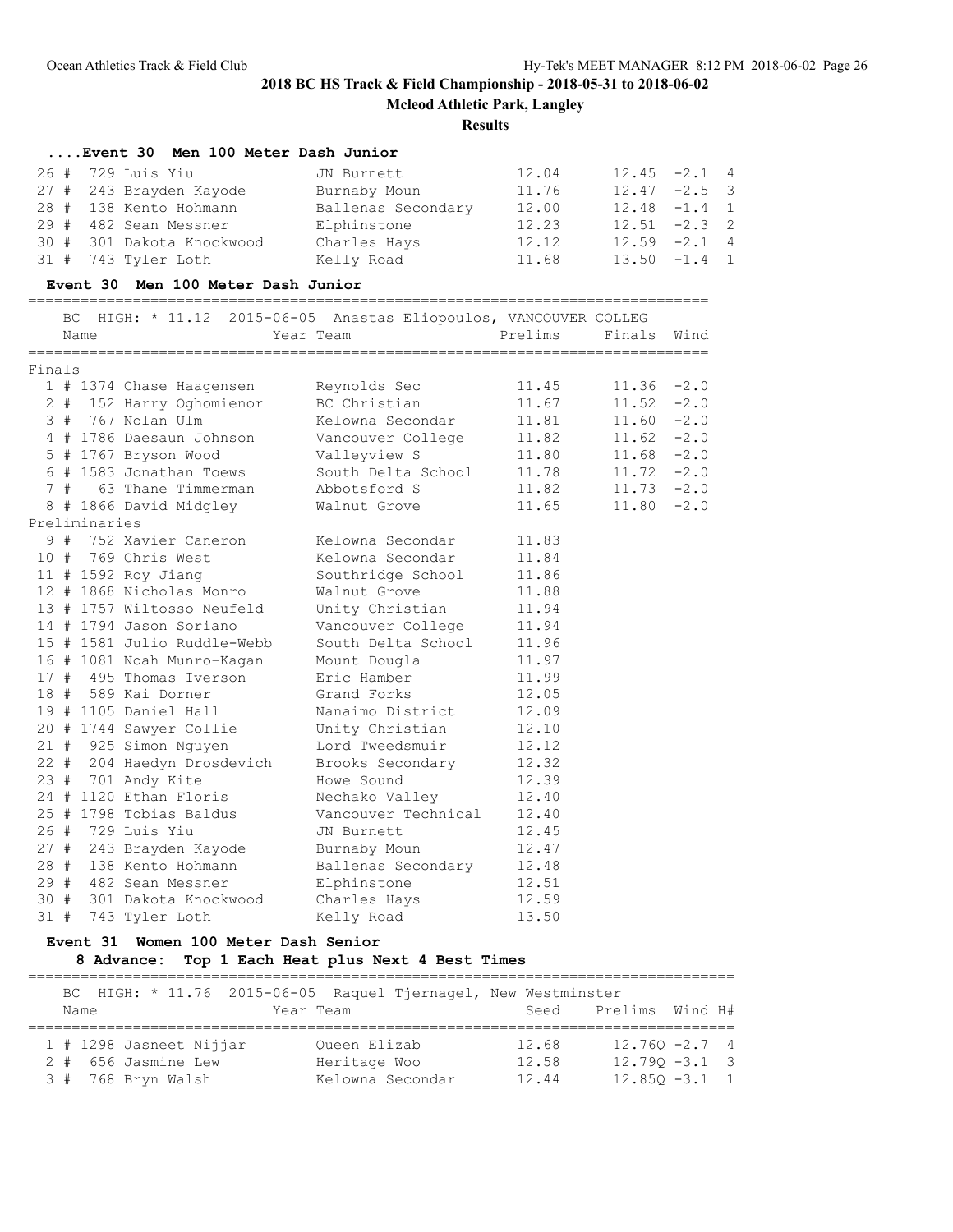**Mcleod Athletic Park, Langley**

#### **Results**

|        |    |               | Event 31 Women 100 Meter Dash Senior          |                                              |         |                |        |                |
|--------|----|---------------|-----------------------------------------------|----------------------------------------------|---------|----------------|--------|----------------|
|        |    |               | 4 # 1853 Jordan Jacobs                        | Walnut Grove                                 | 13.32   | $13.10Q - 3.3$ |        | $\overline{c}$ |
|        |    |               | 5 # 1810 Mariya Blades                        | Vernon                                       | 12.92   | $13.17q - 3.3$ |        | $\overline{c}$ |
|        | 6# |               | 347 Emma Dewitt                               | Cowichan Secondary                           | 12.84   | $13.18q - 3.3$ |        | $\overline{c}$ |
|        |    |               | 7 # 1267 Jaeda Ostoforoff                     | Pleasant Valley                              | 12.98   | $13.35q -2.7$  |        | 4              |
|        |    |               | 8 # 782 Katelyn Lafleur                       | Killarney                                    | 13.08   | $13.39q -3.1$  |        | 3              |
|        |    |               | 9 # 924 Amanda Moore                          | Lord Tweedsmuir                              | 13.16   | $13.41 - 3.1$  |        | 1              |
|        |    |               | 10 # 1014 Tamara Alexander                    | Mei Secondar                                 | 13.52   | $13.45 -2.7$   |        | 4              |
|        |    |               | 11 # 450 Balla Mikaela                        | Earl Marriot                                 | 13.38   | 13.45          | $-3.1$ | 3              |
|        |    |               | 12 # 877 Jessica Urban                        | Little Flower                                | 13.22   | $13.48 - 3.1$  |        | 3              |
|        |    |               | 13 # 1688 Cecilia Nguyen                      | St. John Brebeuf                             | 13.66   | $13.56 - 3.1$  |        | 1              |
|        |    |               | 14 # 873 Lisa Lazzaris                        | Little Flower                                | 13.52   | $13.57 - 3.3$  |        | $\overline{c}$ |
|        |    |               | 15 # 663 Kylea Knubley                        | Highland Secondary                           | 13.33   | $13.59 - 3.3$  |        | $\overline{c}$ |
|        |    |               | 16 # 421 Amara Duncan                         | Dr. Charles Best                             | 13.59   | $13.70 - 2.7$  |        | 4              |
|        |    |               | 17 # 1829 Amy Naldrett                        | W.J Mouat                                    | 13.60   | $13.74 - 3.1$  |        | 3              |
|        |    |               | 18 # 1512 Parmida Saghafi                     | Sentinel                                     | 14.01   | $13.74 - 3.1$  |        | 1              |
|        |    |               | 18 # 1896 Charlize Dang                       | West Point G                                 | 13.54   | $13.74 - 3.3$  |        | 2              |
|        |    |               | 20 # 1543 Halle Petek                         | Sir Charles Tupper                           | 13.26   | $13.78 - 2.7$  |        | $\overline{4}$ |
|        |    |               | 20 # 378 Bridget Spencer                      | Crofton Hous                                 | 13.42   | $13.78 - 3.1$  |        | 1              |
|        |    |               | 22 # 1950 JJ Deane                            | Whistler                                     | 13.93   | $13.79 - 3.1$  |        | 3              |
|        |    |               | 23 # 373 Varshita Mulpuri                     | Crofton Hous                                 | 13.67   | $13.82 - 3.1$  |        | 3              |
|        |    |               | 24 # 1952 Nevada Knapton                      | Whistler                                     | 13.89   | $13.86 - 3.3$  |        | $\overline{c}$ |
|        |    |               | 25 # 1714 Nicola Wigboldus                    | Steveston Lo                                 | 13.41   | $13.90 - 3.1$  |        | 1              |
|        |    |               | 26 # 1179 Olivia Fenton                       | Oak Bay Secondary                            | 13.64   | $13.94 - 3.1$  |        | $\mathbf{1}$   |
|        |    |               | 27 # 1992 Jessie Markin                       | WL Seaton                                    | 13.85   | $13.94 - 3.3$  |        | $\overline{c}$ |
|        |    |               | 28 # 503 Jillian Wong                         | Eric Hamber                                  | 13.33   | $14.01 - 2.7$  |        | $\overline{4}$ |
|        |    |               | 29 # 1184 Maya Gatensby                       | Oak Bay Secondary                            | 13.70   | $14.15 -2.7$   |        | 4              |
|        |    |               | 30 # 393 Sarah Shoemaker                      | Dawson Creek                                 | 13.89   | 14.35          | $-2.7$ | 4              |
|        |    |               | Event 31 Women 100 Meter Dash Senior          |                                              |         |                |        |                |
|        |    |               |                                               |                                              |         |                |        |                |
|        |    |               | BC HIGH: * 11.76                              | 2015-06-05 Raquel Tjernagel, New Westminster |         |                |        |                |
|        |    | Name          |                                               | Year Team                                    | Prelims | Finals Wind    |        |                |
|        |    |               |                                               |                                              |         |                |        |                |
| Finals |    |               |                                               | Queen Elizab                                 | 12.76   | $12.17 - 0.5$  |        |                |
|        |    |               | 1 # 1298 Jasneet Nijjar<br>2 # 768 Bryn Walsh | Kelowna Secondar                             | 12.85   | 12.28          | $-0.5$ |                |
|        |    |               | 3 # 656 Jasmine Lew                           |                                              | 12.79   | $12.42 - 0.5$  |        |                |
|        |    |               | 4 # 1853 Jordan Jacobs                        | Heritage Woo<br>Walnut Grove                 |         | $12.91 - 0.5$  |        |                |
|        |    |               |                                               |                                              | 13.10   |                |        |                |
|        |    |               | 5 # 1267 Jaeda Ostoforoff                     | Pleasant Valley                              | 13.35   | $12.97 - 0.5$  |        |                |
|        |    |               | 6 # 347 Emma Dewitt                           | Cowichan Secondary                           | 13.18   | $12.97 - 0.5$  |        |                |
|        |    |               | 7 # 782 Katelyn Lafleur                       | Killarney                                    | 13.39   | 13.06          | $-0.5$ |                |
|        |    |               | 8 # 1810 Mariya Blades                        | Vernon                                       | 13.17   | 13.22          | $-0.5$ |                |
|        |    | Preliminaries |                                               |                                              |         |                |        |                |
|        | 9# |               | 924 Amanda Moore                              | Lord Tweedsmuir                              | 13.41   |                |        |                |
|        |    |               | 10 # 1014 Tamara Alexander                    | Mei Secondar                                 | 13.45   |                |        |                |
|        |    |               | 11 # 450 Balla Mikaela                        | Earl Marriot                                 | 13.45   |                |        |                |
| $12 +$ |    |               | 877 Jessica Urban                             | Little Flower                                | 13.48   |                |        |                |

 13 # 1688 Cecilia Nguyen St. John Brebeuf 13.56 14 # 873 Lisa Lazzaris Little Flower 13.57 15 # 663 Kylea Knubley Highland Secondary 13.59 16 # 421 Amara Duncan Dr. Charles Best 13.70 17 # 1829 Amy Naldrett W.J Mouat 13.74 18 # 1512 Parmida Saghafi Sentinel 13.74 18 # 1896 Charlize Dang West Point G 13.74 20 # 1543 Halle Petek Sir Charles Tupper 13.78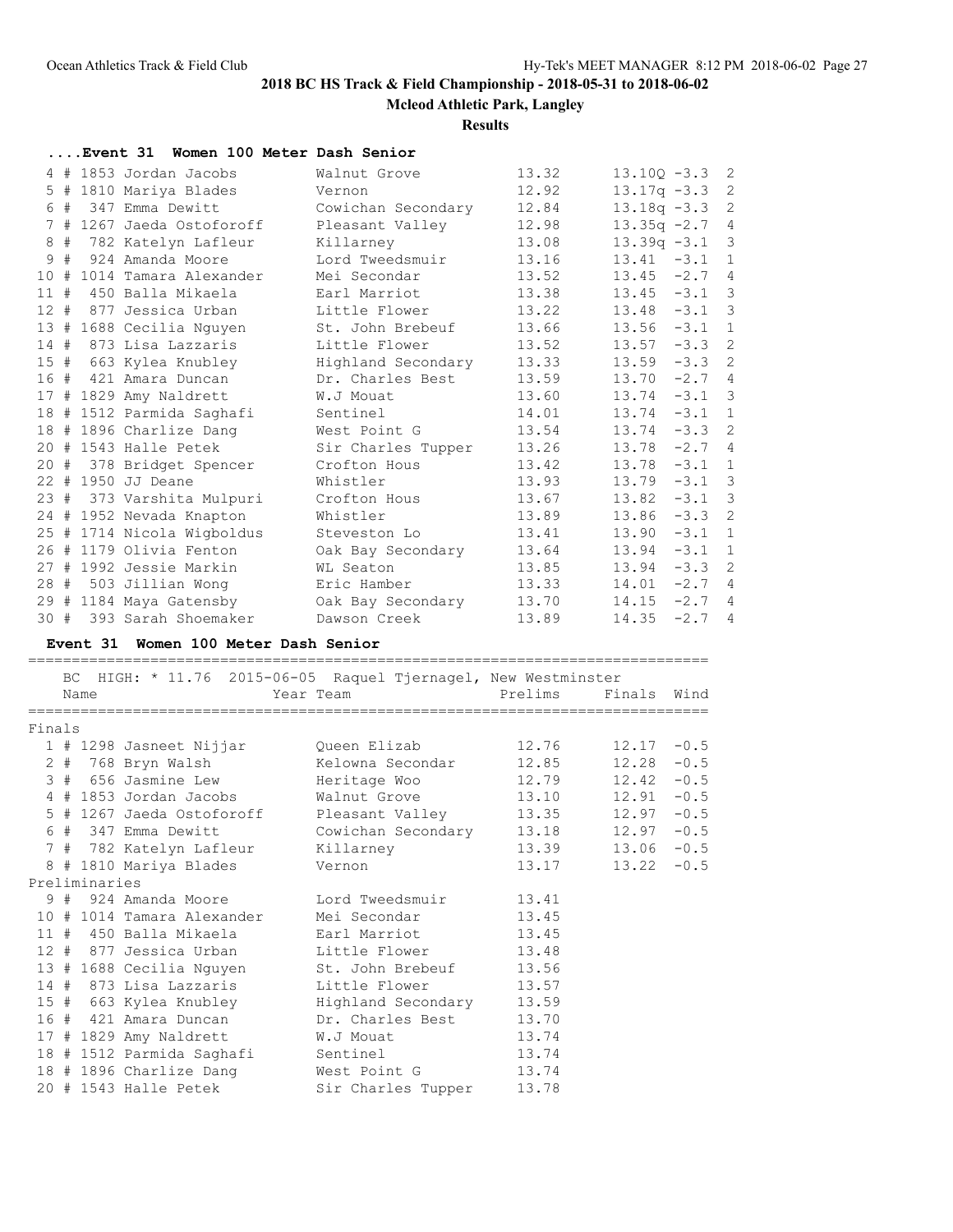**Mcleod Athletic Park, Langley**

### **Results**

|  |  | Event 31 Women 100 Meter Dash Senior |                   |       |
|--|--|--------------------------------------|-------------------|-------|
|  |  | 20 # 378 Bridget Spencer             | Crofton Hous      | 13.78 |
|  |  | 22 # 1950 JJ Deane                   | Whistler          | 13.79 |
|  |  | 23 # 373 Varshita Mulpuri            | Crofton Hous      | 13.82 |
|  |  | 24 # 1952 Nevada Knapton             | Whistler          | 13.86 |
|  |  | 25 # 1714 Nicola Wigboldus           | Steveston Lo      | 13.90 |
|  |  | 26 # 1179 Olivia Fenton              | Oak Bay Secondary | 13.94 |
|  |  | 27 # 1992 Jessie Markin              | WL Seaton         | 13.94 |
|  |  | 28 # 503 Jillian Wong                | Eric Hamber       | 14.01 |
|  |  | 29 # 1184 Maya Gatensby              | Oak Bay Secondary | 14.15 |
|  |  | 30 # 393 Sarah Shoemaker             | Dawson Creek      | 14.35 |

### **Event 32 Men 100 Meter Dash Senior**

## **8 Advance: Top 1 Each Heat plus Next 4 Best Times**

=================================================================================

|        | BC | Name |                             | HIGH: * 11.08 2015-06-05 Nathan Mah, Burnaby Central<br>Year Team | Seed  | Prelims Wind H# |                |                         |
|--------|----|------|-----------------------------|-------------------------------------------------------------------|-------|-----------------|----------------|-------------------------|
|        |    |      | 1 # 1723 Kenny Blackman Jr  | Surrey Christian                                                  | 10.81 | $11.13Q - 1.7$  |                | $\overline{4}$          |
|        |    |      | $2$ # 1336 Liam McLeod      | R.A. McMath                                                       | 11.00 | $11.270 - 2.3$  |                | $\overline{\mathbf{3}}$ |
|        |    |      | 3 # 1212 Alexander Gross    | Okanagan Mission                                                  | 11.15 | $11.34Q - 2.7$  |                | 2                       |
|        | 4# |      | 538 Jesaiah Penson-Mc       | Frank Hurt Sec                                                    | 11.41 | $11.53Q - 3.7$  |                | $\mathbf{1}$            |
| 5      |    |      | # 1939 Matthew Campmans     | Westsyde Secondary                                                | 11.38 | $11.36q - 1.7$  |                | $\overline{4}$          |
|        |    |      | 6 # 1626 Eman Dadson        | ST Thomas More                                                    | 11.40 | $11.46q -2.3$   |                | $\mathcal{S}$           |
|        | 7# |      | 156 Eli Nelms-Horton        | Belmont Secondary                                                 | 11.29 | $11.56q -2.7$   |                | 2                       |
| 8      | #  |      | 870 Kevin Hughes            | Langley Secondary                                                 | 11.48 | $11.56q -2.7$ 2 |                |                         |
| 9      | #  |      | 354 Ian Vandergugten        | Credo Christ                                                      | 11.77 | $11.59 - 2.3$   |                | $\overline{\mathbf{3}}$ |
| 10#    |    |      | 286 John Samuels            | Carihi Secon                                                      | 11.53 | $11.63 -1.7$    |                | $\overline{4}$          |
| 11#    |    |      | 1220 Ethan Smith            | Okanagan Mission                                                  | 11.18 | $11.66 - 3.7 1$ |                |                         |
| $12 +$ |    |      | 735 Steen Rasmussen         | John Barsby                                                       | 11.52 | $11.67 - 2.3$ 3 |                |                         |
| 13#    |    |      | 929 Ryan Pederson           | Lord Tweedsmuir                                                   | 11.46 | $11.68 - 3.7 1$ |                |                         |
| 14#    |    |      | 458 Cedric Iyumva           | Ecole Gabrielle-Roy                                               | 11.71 | 11.69           | $-2.7$         | $\mathbf{2}$            |
| 15#    |    |      | 1559 Bradley Hoy            | Sir Winston                                                       | 11.65 | 11.70           | $-3.7$         | $\mathbf{1}$            |
| 16#    |    |      | 706 Zach Jackson            | Hugh Boyd Se                                                      | 11.35 | 11.72           | $-2.3$ 3       |                         |
| 17#    |    |      | 587 Bennet Vinken           | GP Vanier                                                         | 11.53 | 11.76           | $-1.7$ 4       |                         |
| 18#    |    |      | 310 Tyler Parsons           | Chilliwack S                                                      | 11.81 | 11.77           | $-1.7$ 4       |                         |
| 19#    |    |      | 824 Caleb Waldman           | Kitsilano                                                         | 11.85 | 11.81           | $-1.7$ 4       |                         |
|        |    |      | 20 # 2224 Constantine Georg | Alpha Second                                                      | 11.39 | 11.82           | $-1.7$ 4       |                         |
|        |    |      | 21 # 1412 Gabriel Galat     | <b>STA</b>                                                        | 11.90 | 11.85           | $-2.3$ 3       |                         |
|        |    |      | 22 # 1642 David Osho        | ST Thomas More                                                    | 11.61 | 11.89           | $-3.7 \quad 1$ |                         |
|        |    |      | 23 # 1131 Josh Filafilo     | New Westmins                                                      | 11.27 | 11.91           | $-3.7$         | $\overline{1}$          |
| $24 +$ |    |      | 920 Joshua Kanai            | Lord Tweedsmuir                                                   | 12.02 | 11.93           | $-2.7$         | 2                       |
| 25#    |    |      | 658 Adam Wang               | Heritage Woo                                                      | 11.55 | 11.95           | $-2.7$         | 2                       |
|        |    |      | 26 # 1128 Jeremy Belcher    | New Westmins                                                      | 11.41 | 11.98           | $-2.7$         | 2                       |
|        |    |      | 27 # 1218 Brady McMechon    | Okanagan Mission                                                  | 12.15 | 11.98           | $-2.3$ 3       |                         |
|        |    |      | 28 # 302 Cody Shaeffer      | Charles Hays                                                      | 11.94 | 12.02           | $-2.7$ 2       |                         |
|        |    |      | 29 # 1151 Chad Singh        | North Peace Scho                                                  | 11.54 | 12.20           | $-2.3$ 3       |                         |
|        |    |      | 30 # 1957 Ben Shuster       | Whistler                                                          | 11.99 | 12.20           | $-3.7$ 1       |                         |
|        |    |      | 31 # 1152 Jace Wieler       | North Peace Scho                                                  | 12.17 | 12.45           | $-1.7$ 4       |                         |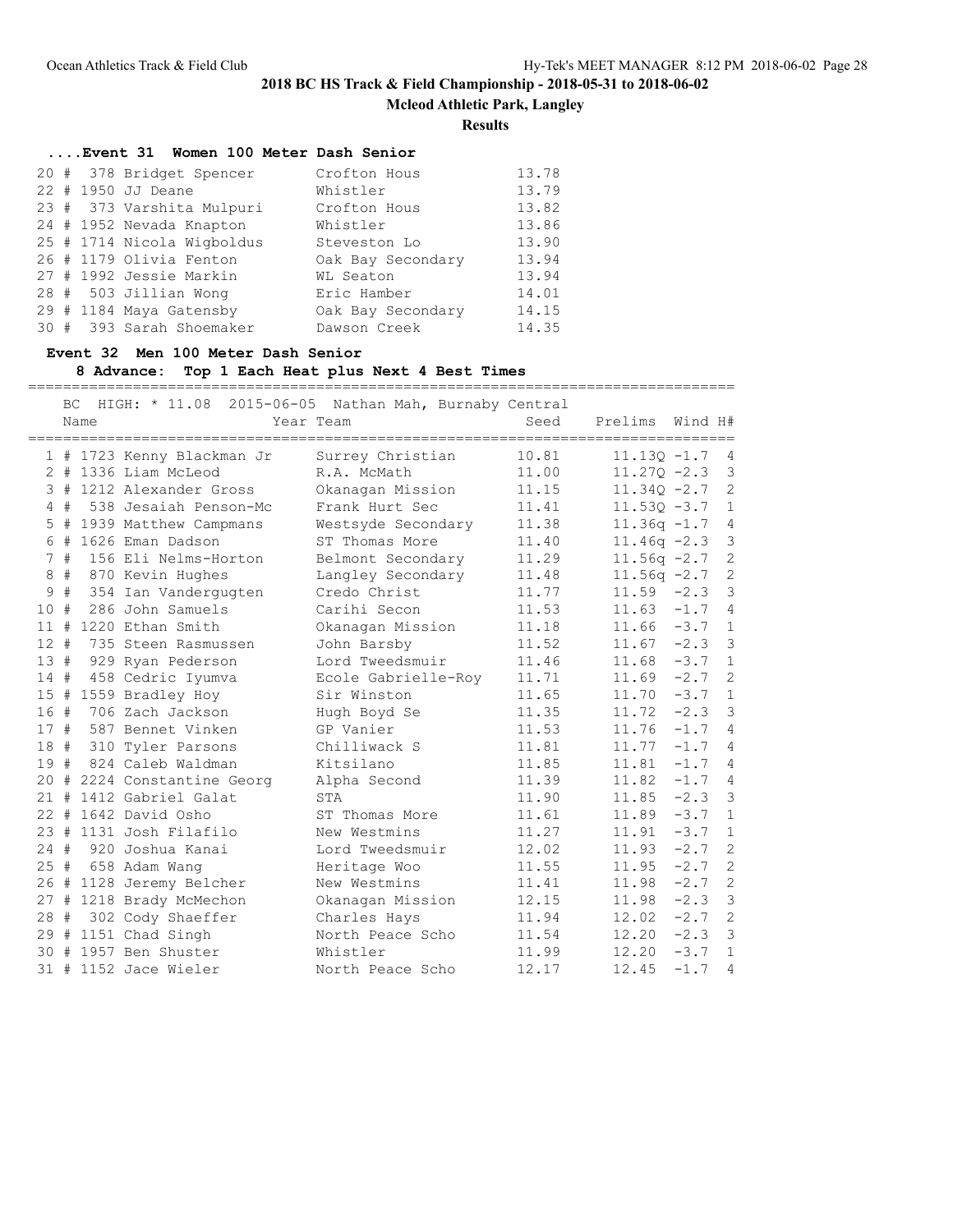**Mcleod Athletic Park, Langley**

### **Results**

## **Event 32 Men 100 Meter Dash Senior**

|        | BC                                                      |               | HIGH: * 11.08 2015-06-05 Nathan Mah, Burnaby Central |                     | Prelims                          |               |        |  |  |  |  |
|--------|---------------------------------------------------------|---------------|------------------------------------------------------|---------------------|----------------------------------|---------------|--------|--|--|--|--|
|        |                                                         | Name          |                                                      | Year Team           | ================================ | Finals        | Wind   |  |  |  |  |
| Finals |                                                         |               |                                                      |                     |                                  |               |        |  |  |  |  |
|        |                                                         |               | 1 # 1723 Kenny Blackman Jr                           | Surrey Christian    | 11.13                            | $10.89* -0.4$ |        |  |  |  |  |
|        |                                                         |               | 2 # 538 Jesaiah Penson-Mc                            | Frank Hurt Sec      | 11.53                            | 11.10         | $-0.4$ |  |  |  |  |
|        |                                                         |               | 3 # 1212 Alexander Gross                             | Okanagan Mission    | 11.34                            | 11.14         | $-0.4$ |  |  |  |  |
|        |                                                         |               | 4 # 1939 Matthew Campmans                            | Westsyde Secondary  | 11.36                            | 11.25         | $-0.4$ |  |  |  |  |
|        |                                                         |               | 5 # 156 Eli Nelms-Horton                             | Belmont Secondary   | 11.56                            | 11.29         | $-0.4$ |  |  |  |  |
|        |                                                         |               | 6 # 1336 Liam McLeod                                 | R.A. McMath         | 11.27                            | 11.34         | $-0.4$ |  |  |  |  |
|        |                                                         |               | 7 # 1626 Eman Dadson                                 | ST Thomas More      | 11.46                            | 11.46         | $-0.4$ |  |  |  |  |
|        |                                                         | Preliminaries |                                                      |                     |                                  |               |        |  |  |  |  |
|        |                                                         |               | 8 # 870 Kevin Hughes                                 | Langley Secondary   | 11.56                            |               |        |  |  |  |  |
|        |                                                         |               | 9 # 354 Ian Vandergugten                             | Credo Christ        | 11.59                            |               |        |  |  |  |  |
|        |                                                         |               | 10 # 286 John Samuels                                | Carihi Secon        | 11.63                            |               |        |  |  |  |  |
|        |                                                         |               | 11 # 1220 Ethan Smith                                | Okanagan Mission    | 11.66                            |               |        |  |  |  |  |
|        |                                                         |               | 12 # 735 Steen Rasmussen                             | John Barsby         | 11.67                            |               |        |  |  |  |  |
|        |                                                         |               | 13 # 929 Ryan Pederson                               | Lord Tweedsmuir     | 11.68                            |               |        |  |  |  |  |
|        |                                                         |               | 14 # 458 Cedric Iyumva                               | Ecole Gabrielle-Roy | 11.69                            |               |        |  |  |  |  |
|        |                                                         |               | 15 # 1559 Bradley Hoy                                | Sir Winston         | 11.70                            |               |        |  |  |  |  |
|        |                                                         |               | 16 # 706 Zach Jackson                                | Hugh Boyd Se        | 11.72                            |               |        |  |  |  |  |
|        |                                                         |               | 17 # 587 Bennet Vinken                               | GP Vanier           | 11.76                            |               |        |  |  |  |  |
|        |                                                         |               | 18 # 310 Tyler Parsons                               | Chilliwack S        | 11.77                            |               |        |  |  |  |  |
|        |                                                         |               | 19 # 824 Caleb Waldman                               | Kitsilano           | 11.81                            |               |        |  |  |  |  |
|        |                                                         |               | 20 # 2224 Constantine Georg                          | Alpha Second        | 11.82                            |               |        |  |  |  |  |
|        |                                                         |               | 21 # 1412 Gabriel Galat                              | STA                 | 11.85                            |               |        |  |  |  |  |
|        |                                                         |               | 22 # 1642 David Osho                                 | ST Thomas More      | 11.89                            |               |        |  |  |  |  |
|        |                                                         |               | 23 # 1131 Josh Filafilo                              | New Westmins        | 11.91                            |               |        |  |  |  |  |
|        |                                                         |               | 24 # 920 Joshua Kanai                                | Lord Tweedsmuir     | 11.93                            |               |        |  |  |  |  |
|        |                                                         |               | 25 # 658 Adam Wang                                   | Heritage Woo        | 11.95                            |               |        |  |  |  |  |
|        |                                                         |               | 26 # 1128 Jeremy Belcher                             | New Westmins        | 11.98                            |               |        |  |  |  |  |
|        |                                                         |               | 27 # 1218 Brady McMechon                             | Okanagan Mission    | 11.98                            |               |        |  |  |  |  |
|        |                                                         |               | 28 # 302 Cody Shaeffer                               | Charles Hays        | 12.02                            |               |        |  |  |  |  |
|        |                                                         |               | 29 # 1151 Chad Singh                                 | North Peace Scho    | 12.20                            |               |        |  |  |  |  |
|        |                                                         |               | 30 # 1957 Ben Shuster                                | Whistler            | 12.20                            |               |        |  |  |  |  |
|        |                                                         |               | 31 # 1152 Jace Wieler                                | North Peace Scho    | 12.45                            |               |        |  |  |  |  |
|        | Women 1500 Meter Steeplechase Senior<br><b>Event 33</b> |               |                                                      |                     |                                  |               |        |  |  |  |  |

=========================================================================

|        |       |      | BC HIGH: * 5:04.55 2015-06-05 Glynis Sim, Salmon Arm S |                 |         |            |
|--------|-------|------|--------------------------------------------------------|-----------------|---------|------------|
|        |       | Name |                                                        | Year Team       | Seed    | Finals     |
| Finals |       |      |                                                        |                 |         |            |
|        |       |      | 1 # 1130 Grace Fetherstonh                             | New Westmins    | 4:55.20 | $4:50.94*$ |
|        | $2 +$ |      | 37 Jessica Kampman                                     | Abbotsford C    | 5:19.60 | 5:14.45    |
|        |       |      | 3 # 1568 Eliyah Brawdy                                 | Smithers Sec    | 5:28.95 | 5:20.14    |
|        |       |      | 4 # 1659 Bridget Mateyko                               | St. Andrews'    | 5:42.12 | 5:26.00    |
|        | $5 +$ |      | 1287 Nikki Field                                       | Prince of Wales | 6:04.01 | 5:26.91    |
|        |       |      | 6 # 149 Maddie Gibson                                  | BC Christian    | 5:37.56 | 5:27.14    |
|        |       |      | 7 # 1418 Chanelle McPhee                               | STA             | 5:38.97 | 5:28.16    |
|        |       |      | 8 # 977 Ilse Rafter                                    | Maple Ridge     | 5:41.05 | 5:28.22    |
|        |       |      | 9 # 1987 Natalya Ariano                                | WL Seaton       | 6:05.52 | 5:40.11    |
|        |       |      | 10 # 218 Kayla Weltzin                                 | Brookswood      | 5:39.97 | 5:44.74    |
| 11     | #     |      | 1095 Rachel Ward                                       | Nanaimo Chri    | 6:07.11 | 5:44.77    |
|        |       |      | 12 # 1661 Shaeleen Mihalynu                            | St. Andrews'    | 6:00.51 | 5:49.70    |
|        |       |      |                                                        |                 |         |            |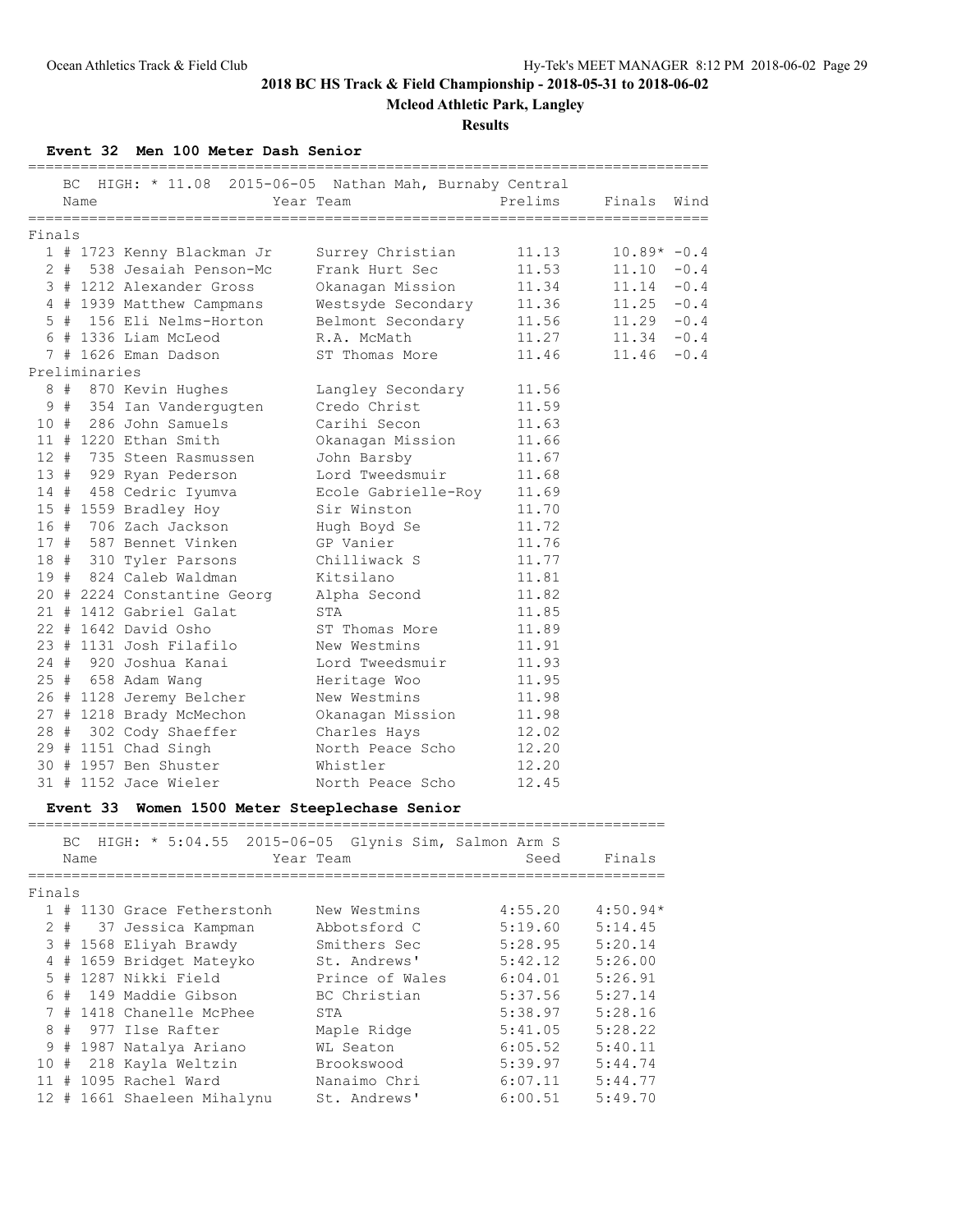**Mcleod Athletic Park, Langley**

**Results**

## **....Event 33 Women 1500 Meter Steeplechase Senior**

|  | 13 # 1413 Laura Harris     | STA              | 5:54.68 | 5:52.60 |
|--|----------------------------|------------------|---------|---------|
|  | 14 # 946 Sydney Desbrisay  | Magee            | 6:07.66 | 6:00.51 |
|  | 15 # 650 Mueckel Heidi     | Heritage Woo     | 6:05.62 | 6:03.17 |
|  | 16 # 1882 April St. Pierre | Walnut Grove     | 6:22.00 | 6:05.56 |
|  | 17 # 203 Zoe Crookshank    | Brooks Secondary | 6:45.06 | 6:13.19 |
|  | 18 # 839 Tatiana Potashova | Kwantlen Par     | 6:10.34 | 6:23.15 |
|  | 19 # 522 Ravneet Tiwana    | Fleetwood Pa     | 6:03.05 | 6:27.79 |
|  | 20 # 1970 Aya Muransuqi    | White Rock C     | 7:11.67 | 7:08.94 |

## **Event 34 Men 2000 Meter Steeplechase Senior**

============================================================================

|        | ВC    |      | HIGH: * 5:55.03 2015-06-05 Sean Bergman, Kelowna Secondar |                     |         |         |            |                |
|--------|-------|------|-----------------------------------------------------------|---------------------|---------|---------|------------|----------------|
|        |       | Name |                                                           | Year Team           |         | Seed    | Finals     | H#             |
|        |       |      | 1 # 1349 Zach Wyatt                                       | RE Mountain         | 5:58.95 |         | $5:49.53*$ | $\overline{2}$ |
|        |       |      | $2$ # 1348 Tate Wyatt                                     | RE Mountain         |         | 5:58.94 | $5:51.30*$ | $\overline{2}$ |
| 3      | #     |      | 686 Aiden Miller                                          | Holy Cross Regional |         | 6:14.67 | 5:56.45    | $\overline{2}$ |
|        |       |      | 4 # 1373 Kalum Delaney                                    | Reynolds Sec        | 6:12.52 |         | 6:00.90    | $\overline{2}$ |
|        | $5$ # |      | 206 Chris Fisher                                          | Brooks Secondary    |         | 6:36.62 | 6:10.61    | $\overline{c}$ |
|        |       |      | $6$ # 1076 Liam Dwyer                                     | Mount Dougla        |         | 6:27.28 | 6:12.27    | $\overline{c}$ |
|        | 7#    |      | 648 Mclaughlin Brenda                                     | Heritage Woo        | 6:33.89 |         | 6:17.18    | $\overline{c}$ |
| 8      | #     |      | 793 Daniel Soliven                                        | Killarney           | 6:52.73 |         | 6:22.35    | $\mathbf{1}$   |
| 9      | #     |      | 1735 Tyson Baker                                          | Tamanawis Se        | 6:20.92 |         | 6:26.13    | $\overline{c}$ |
| 10     | #     |      | 1979 Ross Henderson                                       | Windsor - No        |         | 6:38.46 | 6:36.73    | $\overline{c}$ |
| 11     | #     |      | 1732 John Kwon                                            | Sutherland          | 6:40.49 |         | 6:36.75    | $\overline{c}$ |
|        |       |      | 12 # 295 Connor Block                                     | Centennial C        | 6:28.20 |         | 6:38.53    | $\overline{c}$ |
| 13#    |       |      | 33 Riley Hall                                             | Abbotsford C        | 6:35.16 |         | 6:38.89    | $\overline{c}$ |
|        |       |      | 14 # 1366 Hayden Mallett                                  | Revelstoke          |         | 7:11.84 | 6:39.22    | $\mathbf{1}$   |
|        |       |      | 15 # 1481 Mark Potashov                                   | Semiahmoo Secondary | 6:43.96 |         | 6:39.35    | $\overline{c}$ |
|        |       |      | 16 # 506 Jacob Sanders                                    | Esquimalt           | 6:56.74 |         | 6:42.49    | $\mathbf 1$    |
|        |       |      | 17 # 1176 Findlay Day                                     | Oak Bay Secondary   |         | 6:49.96 | 6:46.98    | $\overline{c}$ |
| 18#    |       |      | 267 Shea Janke                                            | Burnaby Sout        | 6:52.80 |         | 6:48.74    | $\mathbf{1}$   |
|        |       |      | 19 # 311 Carter Proudfoot                                 | Chilliwack S        | 6:40.38 |         | 6:52.98    | $\overline{c}$ |
|        |       |      | 20 # 1269 Tomas Chapman                                   | Point Grey          | 7:01.21 |         | 6:53.36    | $\mathbf{1}$   |
|        |       |      | 21 # 1595 Gage Paskiewich                                 | Sparwood            |         |         | 6:58.96    | $\mathbf{1}$   |
|        |       |      | 22 # 1760 Cory Haberman                                   | University Hill     | 7:01.06 |         | 7:00.84    | $\mathbf{1}$   |
| 23#    |       |      | 247 Ryan Roberts                                          | Burnaby Moun        | 7:02.50 |         | 7:00.99    | $1\,$          |
| 24 #   |       |      | 234 Gavin Theys                                           | Burnaby Central     | 6:56.50 |         | 7:06.94    | $\mathbf 1$    |
|        |       |      | 25 # 1143 Kirubel Boglae                                  | North Delta         | 7:08.14 |         | 7:09.93    | $\mathbf{1}$   |
|        |       |      | 26 # 1451 Steven Landriault                               | Sardis School       | 7:28.40 |         | 7:13.08    | $\mathbf{1}$   |
|        |       |      | 27 # 1452 Spencer Woyke                                   | Sardis School       | 7:28.40 |         | 7:13.27    | $\mathbf{1}$   |
| 28 #   |       |      | 628 Scott Watson                                          | Handsworth          | 7:36.39 |         | 7:19.90    | $\mathbf{1}$   |
| 29#    |       |      | 54 Caleb Venema                                           | Abbotsford C        | 7:28.74 |         | 7:23.35    | $\mathbf{1}$   |
| $--$ # |       |      | 283 Antoine Minfray                                       | Carihi Secon        | 6:21.55 |         | DNF        | $\overline{2}$ |

## **Event 35 Women 4x400 Meter Relay Senior**

## **8 Advance: Top 1 Each Heat plus Next 4 Best Times**

|      |                     |                           |                                   |  | BC HIGH: * 4:03.03 2015-06-06 New Westminster, New Westminster |         |                 |  |
|------|---------------------|---------------------------|-----------------------------------|--|----------------------------------------------------------------|---------|-----------------|--|
| Team |                     |                           |                                   |  |                                                                |         | Seed Prelims H# |  |
|      | Preliminaries       |                           |                                   |  |                                                                |         |                 |  |
|      |                     |                           |                                   |  |                                                                |         |                 |  |
|      |                     | 1 Dover Bay Secondary 'A' |                                   |  |                                                                | 4:13.56 | 4:10.7004       |  |
|      | 2 Little Flower 'A' |                           |                                   |  |                                                                | 4:23.51 | $4:11.120$ 3    |  |
|      |                     |                           | 3 Abbotsford Christian School 'A' |  |                                                                | 4:16.25 | $4:12.320$ 1    |  |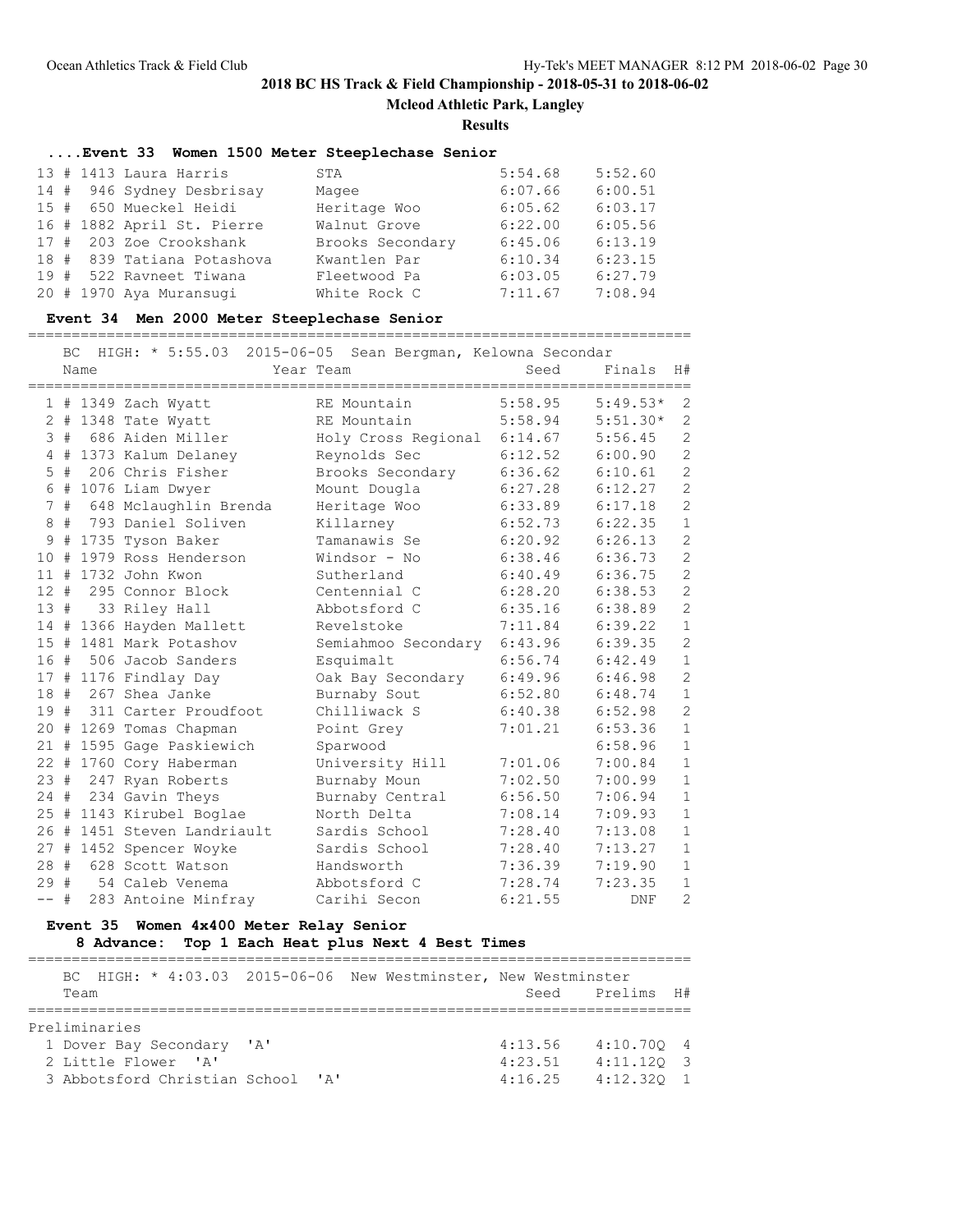# **Mcleod Athletic Park, Langley**

### **Results**

# **....Event 35 Women 4x400 Meter Relay Senior**

| 4 Oak Bay Secondary 'A'        | 4:16.01                 | $4:13.230$ 2 |                |
|--------------------------------|-------------------------|--------------|----------------|
| 5 Maple Ridge Secondary 'A'    | 4:12.48                 | $4:11.57q$ 3 |                |
| 6 W.J Mouat 'A'                | 4:16.32                 | $4:13.03q$ 1 |                |
| 7 Sir Charles Tupper 'A'       | $4:20.58$ $4:13.54q$ 4  |              |                |
| 8 Crofton House School 'A'     | 4:20.44                 | $4:16.86q$ 2 |                |
| 9 WL Seaton 'A'                | 4:29.45                 | 4:19.57 2    |                |
| 10 Mei Secondary School 'A'    | 4:21.36                 | $4:20.58$ 3  |                |
| 11 Killarney 'A'               | $4:25.05$ $4:22.49$ 4   |              |                |
| 12 Sentinel 'A'                | $4:42.18$ $4:23.24$ 2   |              |                |
| 1) #1510 Rhian Paterson        | 2) #1502 Sarah Lavallee |              |                |
| 3) #1512 Parmida Saqhafi       | 4) #1520 Justine Wong   |              |                |
| 13 R.A. McMath Secondary 'A'   | $4:32.51$ $4:24.66$ 1   |              |                |
| 14 Handsworth 'A'              | 4:33.46                 | 4:27.87      | $\mathbf{1}$   |
| 15 Gleneagle Secondary 'A'     | 4:34.04                 | 4:28.98      | $\overline{c}$ |
| 16 Yale Secondary 'A'          | $4:35.08$ $4:31.57$     |              | $\overline{4}$ |
| 17 Earl Marriott Secondary 'A' | 4:35.30                 | $4:32.94$ 3  |                |
| 18 West Van 'A'                | 4:48.80                 | $4:33.05$ 1  |                |
| 19 Maple Ridge Secondary 'B'   | 4:37.00                 | 4:35.62 3    |                |
| 20 Fleetwood Park School 'A'   | $4:43.77$ $4:37.75$ 1   |              |                |
| 21 GW Graham - Chilliwack 'A'  | 4:37.03                 | 4:38.10 4    |                |
| 22 A.R. MacNeill 'A'           | 5:02.83                 | 4:56.02 3    |                |

# **Event 35 Women 4x400 Meter Relay Senior**

|        | BC HIGH: * 4:03.03 2015-06-06 New Westminster, New Westminster |                     |                      |        |
|--------|----------------------------------------------------------------|---------------------|----------------------|--------|
|        | Team                                                           | Prelims             | Finals               |        |
| Finals | ====================                                           |                     |                      |        |
|        | 1 Maple Ridge Secondary 'A'                                    |                     | $4:11.57$ $4:01.60*$ |        |
|        | 2 Little Flower 'A'                                            | $4:11.12$ $4:05.78$ |                      |        |
|        | 3 Sir Charles Tupper 'A'                                       | $4:13.54$ $4:07.56$ |                      |        |
|        | 4 Dover Bay Secondary 'A'                                      | $4:10.70$ $4:09.21$ |                      |        |
|        | 5 Abbotsford Christian School 'A'                              | $4:12.32$ $4:09.28$ |                      |        |
|        | 6 W.J Mouat 'A'                                                | $4:13.03$ $4:10.41$ |                      |        |
|        | 7 Crofton House School 'A'                                     | $4:16.86$ $4:16.46$ |                      |        |
|        | -- Oak Bay Secondary 'A'                                       | 4:13.23             | DO                   | 163.3b |
|        | Preliminaries                                                  |                     |                      |        |
|        | 9 WL Seaton 'A'                                                | 4:19.57             |                      |        |
|        | 10 Mei Secondary School 'A'                                    | 4:20.58             |                      |        |
|        | 11 Killarney 'A'                                               | 4:22.49             |                      |        |
|        | 12 Sentinel 'A'                                                | 4:23.24             |                      |        |
|        | 13 R.A. McMath Secondary 'A'                                   | 4:24.66             |                      |        |
|        | 14 Handsworth 'A'                                              | 4:27.87             |                      |        |
|        | 15 Gleneagle Secondary 'A'                                     | 4:28.98             |                      |        |
|        | 16 Yale Secondary 'A'                                          | 4:31.57             |                      |        |
|        | 17 Earl Marriott Secondary 'A'                                 | 4:32.94             |                      |        |
|        | 18 West Van 'A'                                                | 4:33.05             |                      |        |
|        | 19 Maple Ridge Secondary 'B'                                   | 4:35.62             |                      |        |
|        | 20 Fleetwood Park School 'A'                                   | 4:37.75             |                      |        |
|        | 21 GW Graham - Chilliwack 'A'                                  | 4:38.10             |                      |        |
|        | 22 A.R. MacNeill 'A'                                           | 4:56.02             |                      |        |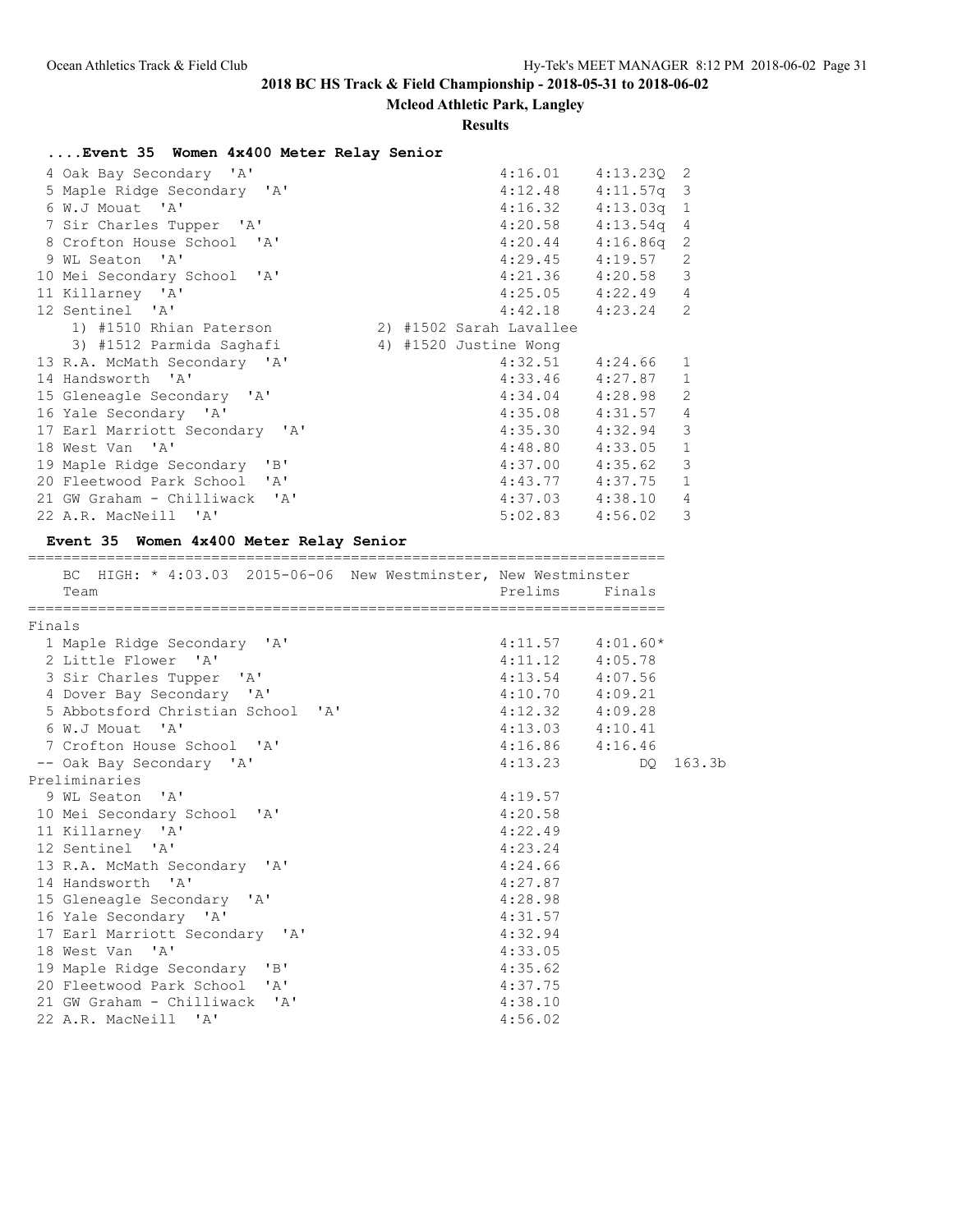# **Mcleod Athletic Park, Langley**

### **Results**

### **Event 36 Men 4x400 Meter Relay Senior**

**8 Advance: Top 1 Each Heat plus Next 4 Best Times**

| BC HIGH: * 3:28.20 2015-06-06 Eric Hamber, Eric Hamber<br>Team | Seed<br>====================================== | Prelims H#   |                        |
|----------------------------------------------------------------|------------------------------------------------|--------------|------------------------|
| 1 Dover Bay Secondary 'A'                                      | 3:33.14                                        | $3:30.920$ 3 |                        |
| 2 RE Mountain Secondary 'A'                                    | 3:28.76                                        | $3:31.87Q$ 1 |                        |
| 3 Oak Bay Secondary 'A'                                        | 3:34.93                                        | 3:32.950 4   |                        |
| 4 Sardis School 'A'                                            | 3:36.61                                        | $3:34.280$ 2 |                        |
| 5 W.J Mouat 'A'                                                | 3:39.40                                        | $3:32.76q$ 3 |                        |
| 6 Burnaby Central 'A'                                          | 3:39.18                                        | $3:34.66q$ 4 |                        |
| 7 Saint Thomas Aquinas 'A'                                     | 3:42.40                                        | $3:34.82q$ 4 |                        |
| 8 Chilliwack Secondary School 'A'                              | 3:41.66                                        | $3:38.00q$ 1 |                        |
| 9 Abbotsford Christian School 'A'                              | 3:39.56                                        | 3:38.32      | $\mathbf{1}$           |
| 10 Seycove 'A'                                                 | 3:45.82                                        | 3:38.82      | $\mathcal{E}$          |
| 11 Killarney 'A'                                               | 3:42.10                                        | 3:39.04      | 3                      |
| 12 St. John Brebeuf 'A'                                        | 3:44.25                                        | 3:39.47      | 3                      |
| 13 ST Thomas More 'A'                                          | 3:53.75                                        | 3:40.25      | 4                      |
| 14 Claremont 'A'                                               | 3:43.45                                        | 3:41.13      | 2                      |
| 15 North Peace Seconday School 'A'                             | 4:00.17                                        | 3:41.79      | 3                      |
| 16 Maple Ridge Secondary 'A'                                   | 3:43.77                                        | 3:43.20      | 4                      |
| 17 Mount Douglas High School 'A'                               | 3:44.32                                        | 3:45.39      | 1                      |
| 18 Kitsilano 'A'                                               |                                                | 3:45.43      | 2                      |
| 19 Vancouver College 'A'                                       | 3:59.48                                        | 3:49.04      | $\mathbf{1}$           |
| 20 Ballenas Secondary 'A'                                      | 3:48.61                                        | 3:51.21      | 4                      |
| 21 ST Thomas More 'B'                                          | 3:56.06                                        | 3:55.28      | 3                      |
| 22 Abbotsford Christian School 'B'                             | 4:04.00                                        | 4:13.57      | 4                      |
| -- Westsyde Secondary 'A'                                      | 3:48.87                                        | DQ.          | 2 170.19 before exhang |

**Event 36 Men 4x400 Meter Relay Senior**

=========================================================================

|        | BC HIGH: * 3:28.20 2015-06-06 Eric Hamber, Eric Hamber<br>Team |  | Prelims                     | Finals               |
|--------|----------------------------------------------------------------|--|-----------------------------|----------------------|
| Finals |                                                                |  |                             |                      |
|        | 1 RE Mountain Secondary 'A'                                    |  |                             | $3:31.87$ $3:26.96*$ |
|        | 2 W.J Mouat 'A'                                                |  |                             | $3:32.76$ $3:31.37$  |
|        | 3 Oak Bay Secondary 'A'                                        |  |                             | $3:32.95$ $3:31.70$  |
|        | 4 Dover Bay Secondary 'A'                                      |  |                             | $3:30.92$ $3:31.94$  |
|        | 5 Burnaby Central 'A'                                          |  |                             | $3:34.66$ $3:32.31$  |
|        | 6 Sardis School 'A'                                            |  |                             | 3:34.28 3:33.06      |
|        | 7 Saint Thomas Aquinas 'A'                                     |  |                             | $3:34.82$ $3:34.55$  |
|        | 8 Chilliwack Secondary School 'A'                              |  |                             | $3:38.00$ $3:39.67$  |
|        | Preliminaries                                                  |  |                             |                      |
|        | 9 Abbotsford Christian School 'A'                              |  | 3:38.32                     |                      |
|        | 10 Seycove 'A'                                                 |  | 3:38.82                     |                      |
|        | 11 Killarney 'A'                                               |  | 3:39.04                     |                      |
|        | 12 St. John Brebeuf 'A'                                        |  | 3:39.47                     |                      |
|        | 13 ST Thomas More 'A'                                          |  | 3:40.25                     |                      |
|        | 14 Claremont 'A'                                               |  | 3:41.13                     |                      |
|        | 15 North Peace Seconday School 'A'                             |  | 3:41.79                     |                      |
|        | 1) #1146 Connor Chapple                                        |  | 2) #1148 Aiden Craig Steele |                      |
|        | 3) #1151 Chad Singh                                            |  | 4) #1152 Jace Wieler        |                      |
|        | 16 Maple Ridge Secondary 'A'                                   |  | 3:43.20                     |                      |
|        | 17 Mount Douglas High School 'A'                               |  | 3:45.39                     |                      |
|        | 18 Kitsilano 'A'                                               |  | 3:45.43                     |                      |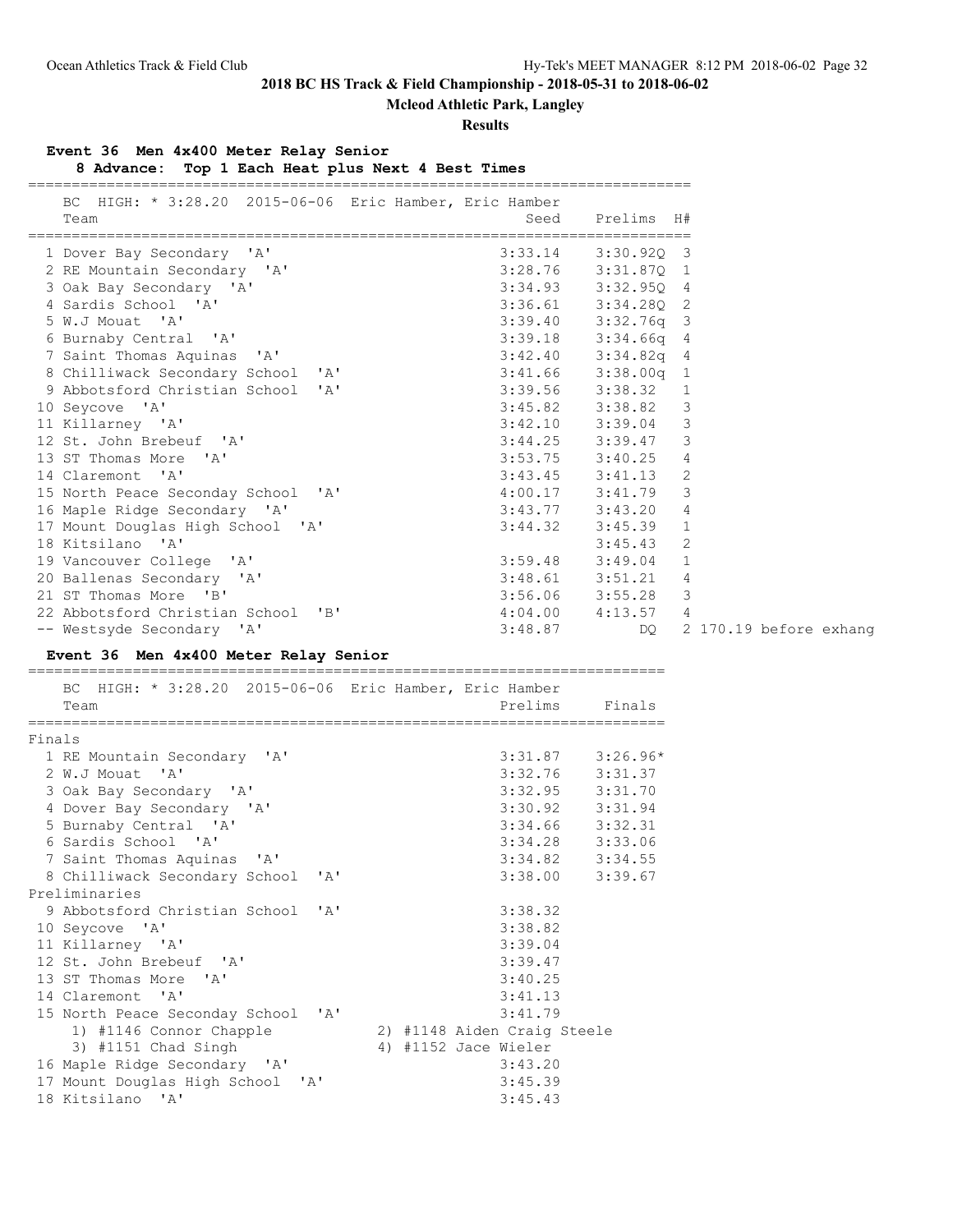============================================================================

### **2018 BC HS Track & Field Championship - 2018-05-31 to 2018-06-02**

**Mcleod Athletic Park, Langley**

**Results**

## **....Event 36 Men 4x400 Meter Relay Senior**

| 19 Vancouver College 'A'           | 3:49.04                   |  |
|------------------------------------|---------------------------|--|
| 20 Ballenas Secondary 'A'          | 3:51.21                   |  |
| 21 ST Thomas More 'B'              | 3:55.28                   |  |
| 22 Abbotsford Christian School 'B' | 4:13.57                   |  |
| -- Westsyde Secondary 'A'          | DO                        |  |
| 1) #1938 Kelsy Bentz               | 2) #1943 Brandon Gremaud  |  |
| 3) #1944 Logan Hwang               | 4) #1939 Matthew Campmans |  |

### **Event 39 Women 800 Meter Run Junior**

#### **8 Advance: Top 1 Each Heat plus Next 4 Best Times**

|        | BC.<br>Name | HIGH: * 2:11.97 2015-06-06 Madison Heisterman, Queen Margar | Year Team           | Seed    | Prelims  | H#             |
|--------|-------------|-------------------------------------------------------------|---------------------|---------|----------|----------------|
|        |             | 1 # 1699 Lauren Randall-Gu                                  | St. Michaels        | 2:23.62 | 2:18.52Q | $\mathbf{1}$   |
|        |             | 2 # 1575 Madelyn Bonikowsk                                  | South Delta School  | 2:22.31 | 2:19.47Q | 4              |
|        |             | 3 # 1507 Emmajean Neal                                      | Sentinel            | 2:22.66 | 2:21.39Q | 3              |
|        | 4#          | 851 Leah Bakker                                             | Langley Chri        | 2:22.53 | 2:24.120 | $\overline{c}$ |
|        | $5$ #       | 879 Bridgett Baziw                                          | Lord Byng           | 2:23.25 | 2:18.61q | $\mathbf{1}$   |
|        |             | 6 # 1936 Mia Zurkovic                                       | West Van            | 2:25.74 | 2:19.73q | $\overline{4}$ |
|        | 7#          | 888 Skye Higgins                                            | Lord Byng           | 2:27.40 | 2:20.68q | $1\,$          |
|        | 8#          | 363 Natalie Hill                                            | Crofton Hous        | 2:29.70 | 2:23.27q | 3              |
|        |             | 9 # 966 Jade Lenton                                         | Maple Ridge         | 2:24.15 | 2:23.40  | 3              |
|        |             | 10 # 1389 Olivia McDonell                                   | Riverside Se        | 2:25.60 | 2:23.69  | 4              |
| 11#    |             | 1477 Ava Mitchell                                           | Semiahmoo Secondary | 2:28.82 | 2:24.75  | $\overline{4}$ |
|        |             | 12 # 1099 Kate Cameron                                      | Nanaimo District    | 2:28.16 | 2:24.79  | 4              |
|        |             | 13 # 1402 Jaxon Slaney                                      | Rutland Senior S    | 2:33.13 | 2:25.16  | $\overline{c}$ |
|        |             | 14 # 1173 Delaney Chan                                      | Oak Bay Secondary   | 2:25.54 | 2:25.70  | $\overline{c}$ |
|        |             | 15 # 202 Camryn Cline                                       | Brooks Secondary    | 2:27.39 | 2:26.33  | 3              |
|        |             | 16 # 329 Alicia Ranahan                                     | Collingwood         | 2:27.62 | 2:26.83  | $\mathbf{1}$   |
|        |             | 17 # 1108 Erin Jensen                                       | Nanaimo District    | 2:27.97 | 2:27.19  | $\overline{c}$ |
|        |             | 18 # 994 Serena Bath                                        | Meadowridge         | 2:30.26 | 2:28.24  | $\overline{3}$ |
|        |             | 19 # 899 Ella Symon                                         | Lord Byng           | 2:27.78 | 2:29.83  | 3              |
|        |             | 20 # 609 Ericka Edgell                                      | Handsworth          | 2:30.23 | 2:30.14  | $\mathbf{1}$   |
|        |             | 21 # 1342 Selin Tasdemir                                    | R.A. McMath         | 2:32.30 | 2:30.61  | $\overline{4}$ |
| $22 +$ |             | 126 Charlotte Prangle                                       | Arqyle              | 2:27.15 | 2:31.47  | $\overline{c}$ |
|        |             | 23 # 1717 Jasleen Grewal                                    | Sullivan Heights    | 2:29.79 | 2:32.41  | $\mathbf{1}$   |
|        |             | 24 # 1539 Maya Kroll                                        | Sir Charles Tupper  | 2:31.93 | 2:33.24  | $\overline{c}$ |
|        |             | 25 # 1322 Claire Bosma                                      | R.A. McMath         | 2:32.47 | 2:33.44  | $\overline{4}$ |
|        |             | 26 # 1200 Isabella Murphy                                   | Oak Bay Secondary   | 2:28.90 | 2:34.21  | $\overline{c}$ |
|        |             | 27 # 1356 Jaclyn Elliott                                    | Revelstoke          | 2:39.02 | 2:34.25  | $\mathbf{1}$   |
|        |             | 28 # 1989 Brooke Lawlor                                     | WL Seaton           | 2:36.05 | 2:34.33  | $1\,$          |
|        |             | 29 # 1461 Sydney Wilson                                     | Selkirk             | 2:36.16 | 2:35.35  | $\overline{4}$ |
|        |             | 30 # 1435 Lys Milne                                         | Salmon Arm S        | 2:35.69 | 2:37.04  | 3              |
|        |             | 31 # 1281 Brynn Witwicki                                    | Prince George SC    | 2:46.47 | 2:38.38  | $\overline{c}$ |
|        |             | 32 # 1318 Megan Strand                                      | Ouesnel JR School   | 2:46.37 | 2:42.94  | 3              |

### **Event 39 Women 800 Meter Run Junior**

## ========================================================================= BC HIGH: \* 2:11.97 2015-06-06 Madison Heisterman, Queen Margar Year Team **Prelims** Finals ========================================================================= Finals 1 # 1936 Mia Zurkovic West Van 2:19.73 2:17.46 2 # 1507 Emmajean Neal Sentinel 2:21.39 2:17.68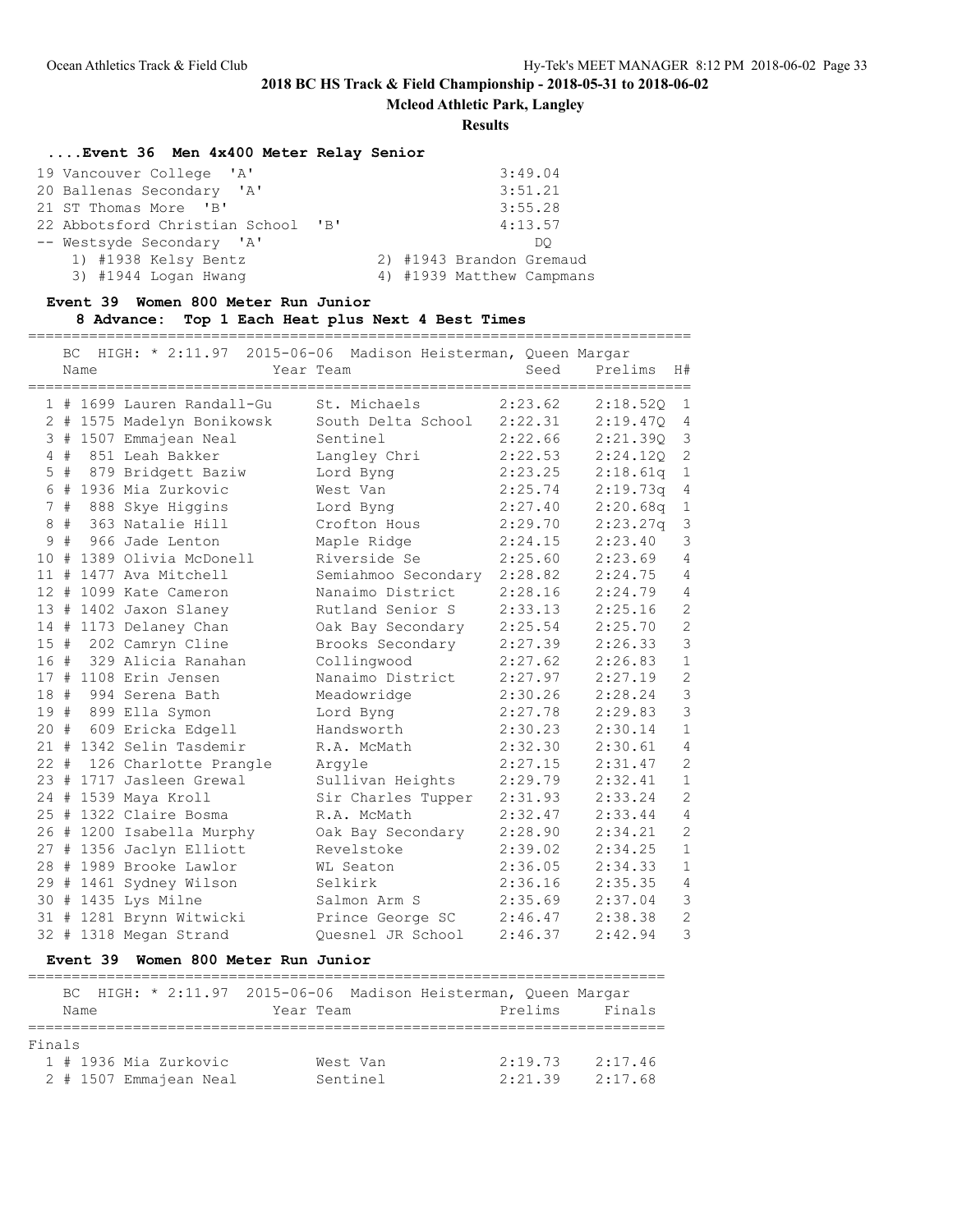**Mcleod Athletic Park, Langley**

### **Results**

|  |               | Event 39 Women 800 Meter Run Junior                                                                                          |                            |         |         |
|--|---------------|------------------------------------------------------------------------------------------------------------------------------|----------------------------|---------|---------|
|  |               | 3 # 1699 Lauren Randall-Gu                                                                                                   | St. Michaels 2:18.52       |         | 2:18.43 |
|  |               | 4 # 1575 Madelyn Bonikowsk South Delta School 2:19.47                                                                        |                            |         | 2:20.82 |
|  |               | 5 # 879 Bridgett Baziw                                                                                                       | Lord Byng 2:18.61          |         | 2:23.00 |
|  |               | 6 # 851 Leah Bakker             Langley Chri           2:24.12<br>7 # 888 Skye Higgins           Lord Byng           2:20.68 |                            |         | 2:24.39 |
|  |               |                                                                                                                              |                            |         | 2:29.13 |
|  |               | 8 # 363 Natalie Hill Crofton Hous 2:23.27                                                                                    |                            |         | 2:30.81 |
|  | Preliminaries |                                                                                                                              |                            |         |         |
|  |               | 9 # 966 Jade Lenton Maple Ridge                                                                                              |                            | 2:23.40 |         |
|  |               | 10 # 1389 Olivia McDonell Riverside Se 2:23.69                                                                               |                            |         |         |
|  |               | 11 # 1477 Ava Mitchell Semiahmoo Secondary 2:24.75                                                                           |                            |         |         |
|  |               | 12 # 1099 Kate Cameron                                                                                                       | Nanaimo District 2:24.79   |         |         |
|  |               | 13 # 1402 Jaxon Slaney Rutland Senior S 2:25.16                                                                              |                            |         |         |
|  |               |                                                                                                                              |                            |         |         |
|  |               | 14 # 1173 Delaney Chan Cak Bay Secondary 2:25.70<br>15 # 202 Camryn Cline Brooks Secondary 2:26.33                           |                            |         |         |
|  |               | 16 # 329 Alicia Ranahan Collingwood 2:26.83                                                                                  |                            |         |         |
|  |               | 10 T 323 11110-1<br>17 # 1108 Erin Jensen                                                                                    | Nanaimo District 2:27.19   |         |         |
|  |               | 18 # 994 Serena Bath Meadowridge 2:28.24                                                                                     |                            |         |         |
|  |               | 19 # 899 Ella Symon Mord Byng 2:29.83                                                                                        |                            |         |         |
|  |               | 20 # 609 Ericka Edgell Handsworth 2:30.14                                                                                    |                            |         |         |
|  |               | 21 # 1342 Selin Tasdemir R.A. McMath 2:30.61                                                                                 |                            |         |         |
|  |               | 22 # 126 Charlotte Prangle Argyle                                                                                            |                            | 2:31.47 |         |
|  |               | 23 # 1717 Jasleen Grewal Sullivan Heights 2:32.41                                                                            |                            |         |         |
|  |               | 24 # 1539 Maya Kroll                                                                                                         | Sir Charles Tupper 2:33.24 |         |         |
|  |               | 25 # 1322 Claire Bosma K.A. McMath                                                                                           |                            | 2:33.44 |         |
|  |               | 26 # 1200 Isabella Murphy Oak Bay Secondary 2:34.21                                                                          |                            |         |         |
|  |               | 27 # 1356 Jaclyn Elliott Revelstoke 2:34.25                                                                                  |                            |         |         |
|  |               | 28 # 1989 Brooke Lawlor ML Seaton 2:34.33                                                                                    |                            |         |         |
|  |               | 29 # 1461 Sydney Wilson Selkirk 2:35.35                                                                                      |                            |         |         |
|  |               | 30 # 1435 Lys Milne                                                                                                          | Salmon Arm S 2:37.04       |         |         |
|  |               | 31 # 1281 Brynn Witwicki Prince George SC 2:38.38                                                                            |                            |         |         |
|  |               | 32 # 1318 Megan Strand                                                                                                       | Quesnel JR School          | 2:42.94 |         |

## **Event 40 Men 800 Meter Run Junior**

## **8 Advance: Top 1 Each Heat plus Next 4 Best Times**

|                | BC. |      | HIGH: * 1:54.50 2014-05-31 Dean Ellenwood, Langley Seco | Year Team           | Seed    | Prelims    | H#                      |
|----------------|-----|------|---------------------------------------------------------|---------------------|---------|------------|-------------------------|
|                |     | Name |                                                         |                     |         |            |                         |
|                |     |      | $1$ # $956$ Nico Aron                                   | Maple Ridge         | 1:57.25 | 2:03.15Q   | 1                       |
|                |     |      | 2 # 942 Matti Erickson                                  | LV Rogers           | 2:03.96 | 2:05.220 4 |                         |
|                |     |      | 3 # 1838 Cameron Calbick                                | Walnut Grove        | 1:57.88 | 2:06.640   | 2                       |
| $\overline{4}$ | #   |      | 182 Keaton Heisterman                                   | Brentwood Co        | 1:59.12 | 2:06.900   | $\overline{\mathbf{3}}$ |
|                |     |      | 5 # 2001 Amardeep Mann                                  | Yale Secondary      |         | 2:03.38q   | $\overline{1}$          |
|                |     |      | 6 # 1574 Jacob Bonikowsky                               | South Delta School  | 2:05.07 | 2:05.53q   | $\overline{4}$          |
|                |     |      | 7 # 1189 Liam Hoogeworf                                 | Oak Bay Secondary   | 2:08.26 | 2:06.75q   | 2                       |
|                |     |      | 8 # 939 Tyler Wilson                                    | Lord Tweedsmuir     | 2:07.99 | 2:07.30q   | $\mathbf{1}$            |
|                |     |      | 9 # 1895 Miller Cumming                                 | West Point G        | 2:17.20 | 2:07.33    | 3                       |
| 10             |     |      | # 297 Joe Curtis                                        | Centennial S        | 2:05.41 | 2:07.63    | 3                       |
|                |     |      | 11 # 1126 Karl Arcadi                                   | New Westmins        | 2:15.86 | 2:08.29    | $\mathbf{1}$            |
|                |     |      | 12 # 1175 Brodie Cote                                   | Oak Bay Secondary   | 2:07.71 | 2:08.31    | 2                       |
|                |     |      | 13 # 978 Carter Stevenson                               | Maple Ridge         | 2:10.14 | 2:08.59    | $\overline{4}$          |
|                |     |      | 14 # 318 Nicholas Lepessis                              | Claremont           | 2:09.54 | 2:09.59    | 3                       |
|                |     |      | 15 # 1802 Declan Shields                                | Vancouver Technical | 2:12.25 | 2:09.86    | $\mathbf{1}$            |
| 16 #           |     |      | 1996 Blake Bosak                                        | Yale Secondary      | 2:13.34 | 2:10.10    | 3                       |
|                |     |      | 17 # 1257 Sam Manke                                     | Pitt Meadows        | 2:12.60 | 2:10.68    | $\overline{2}$          |

============================================================================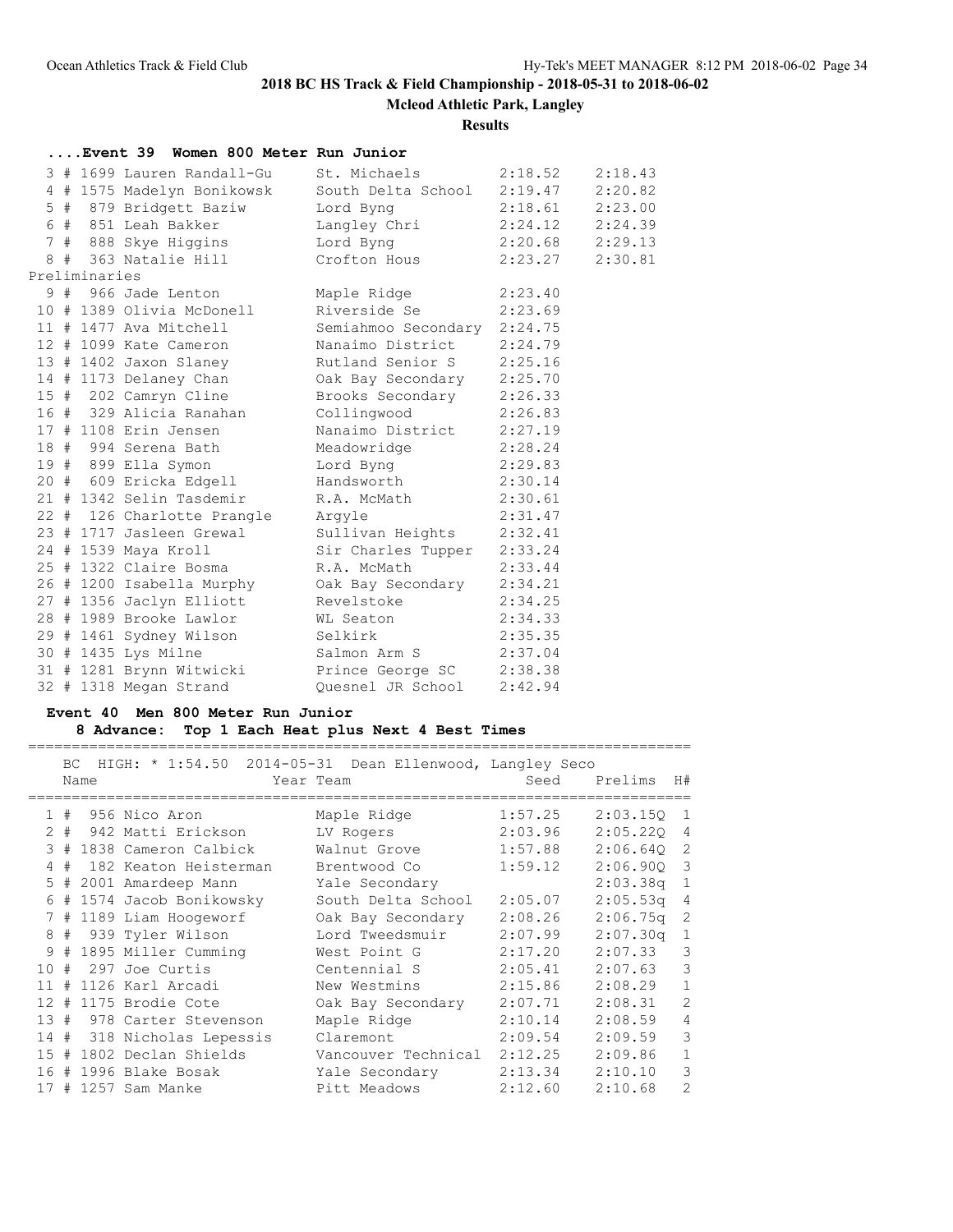**Mcleod Athletic Park, Langley**

### **Results**

## **....Event 40 Men 800 Meter Run Junior**

| 18 # 1288 Pirro Ifti      | Prince of Wales   | 2:12.08 | 2:11.94 | $\overline{1}$ |
|---------------------------|-------------------|---------|---------|----------------|
| 19 # 756 Trevor Hope      | Kelowna Secondar  | 2:13.47 | 2:13.05 | $\overline{4}$ |
| 20 # 1436 Stephen Moore   | Salmon Arm S      | 2:17.32 | 2:13.31 | $\overline{4}$ |
| 21 # 430 Owen MacDonald   | Duchess Park      | 2:24.74 |         | - 3            |
| 22 # 1985 Torin Andrews   | WL Seaton         | 2:11.13 | 2:13.92 | - 3            |
| 23 # 893 Zack Mullin      | Lord Byng         | 2:11.27 | 2:15.96 | 2              |
| 24 # 292 Josh Zimmerman   | Carson Graham     | 2:16.91 | 2:16.27 | $\overline{2}$ |
| 25 # 1089 Augustin Wright | Mulgrave          | 2:16.84 | 2:21.11 | $\overline{1}$ |
| 26 # 1312 Rylan Murphy    | Quesnel JR School | 2:32.07 | 2:24.35 | - 2            |
|                           |                   |         |         | 2:13.81        |

#### **Event 40 Men 800 Meter Run Junior**

=========================================================================

|               | BC. |      | HIGH: * 1:54.50 2014-05-31 Dean Ellenwood, Langley Seco |                                    |                     |         |
|---------------|-----|------|---------------------------------------------------------|------------------------------------|---------------------|---------|
|               |     | Name |                                                         | Year Team                          | Prelims             | Finals  |
| Finals        |     |      |                                                         |                                    |                     |         |
|               |     |      | 1 # 956 Nico Aron                                       | Maple Ridge                        | 2:03.15             | 1:56.31 |
|               |     |      | 2 # 942 Matti Erickson                                  | LV Rogers                          | $2:05.22$ $1:56.89$ |         |
|               |     |      | 3 # 182 Keaton Heisterman                               | Brentwood Co 2:06.90 1:57.27       |                     |         |
|               |     |      | 4 # 1838 Cameron Calbick                                | Walnut Grove 2:06.64 1:58.40       |                     |         |
|               |     |      | 5 # 2001 Amardeep Mann                                  | Yale Secondary 2:03.38 2:01.53     |                     |         |
|               |     |      | 6 # 1574 Jacob Bonikowsky                               | South Delta School 2:05.53 2:03.79 |                     |         |
|               |     |      | 7 # 1189 Liam Hoogeworf                                 | Oak Bay Secondary 2:06.75 2:08.18  |                     |         |
|               |     |      | 8 # 939 Tyler Wilson                                    | Lord Tweedsmuir                    | $2:07.30$ $2:10.90$ |         |
| Preliminaries |     |      |                                                         |                                    |                     |         |
|               |     |      | 9 # 1895 Miller Cumming                                 | West Point G                       | 2:07.33             |         |
|               |     |      | 10 # 297 Joe Curtis                                     | Centennial S                       | 2:07.63             |         |
|               |     |      | 11 # 1126 Karl Arcadi                                   | New Westmins                       | 2:08.29             |         |
|               |     |      | 12 # 1175 Brodie Cote                                   | Oak Bay Secondary 2:08.31          |                     |         |
|               |     |      | 13 # 978 Carter Stevenson                               | Maple Ridge                        | 2:08.59             |         |
|               |     |      | 14 # 318 Nicholas Lepessis                              | Claremont                          | 2:09.59             |         |
|               |     |      | 15 # 1802 Declan Shields                                | Vancouver Technical 2:09.86        |                     |         |
|               |     |      | 16 # 1996 Blake Bosak                                   | Yale Secondary 2:10.10             |                     |         |
|               |     |      | 17 # 1257 Sam Manke                                     | Pitt Meadows 2:10.68               |                     |         |
|               |     |      | 18 # 1288 Pirro Ifti                                    | Prince of Wales 2:11.94            |                     |         |
|               |     |      | 19 # 756 Trevor Hope                                    | Kelowna Secondar                   | 2:13.05             |         |
|               |     |      | 20 # 1436 Stephen Moore                                 | Salmon Arm S                       | 2:13.31             |         |
|               |     |      | 21 # 430 Owen MacDonald                                 | Duchess Park                       | 2:13.81             |         |
|               |     |      | 22 # 1985 Torin Andrews                                 | WL Seaton                          | 2:13.92             |         |
|               |     |      | 23 # 893 Zack Mullin                                    | Lord Byng 2:15.96                  |                     |         |
|               |     |      | 24 # 292 Josh Zimmerman                                 | Carson Graham 2:16.27              |                     |         |
|               |     |      | 25 # 1089 Augustin Wright                               | Mulgrave 2:21.11                   |                     |         |
|               |     |      | 26 # 1312 Rylan Murphy                                  | Ouesnel JR School                  | 2:24.35             |         |

### **Event 41 Women 800 Meter Run Senior**

## **8 Advance: Top 1 Each Heat plus Next 4 Best Times**

============================================================================

|  | Name | BC HIGH: * 2:09.04 2015-06-06 Alyssa Mousseau, Wellington S | Year Team |                   | Seed    | Prelims H#   |  |
|--|------|-------------------------------------------------------------|-----------|-------------------|---------|--------------|--|
|  |      | 1 # 1195 Alisa Lyesina                                      |           | Oak Bay Secondary | 2:18.11 | 2:18.380 3   |  |
|  |      | 2 # 1932 Megan Roxby                                        |           | West Van          | 2:25.35 | $2:18.410$ 2 |  |
|  |      | 3 # 183 Madison Heisterma                                   |           | Brentwood Co      | 2:13.09 | 2:20.280 4   |  |
|  |      | 4 # 859 Brooke Mussche                                      |           | Langley Chri      | 2:15.23 | 2:20.860 1   |  |
|  |      | 5 # 874 Ceili McCabe                                        |           | Little Flower     | 2:19.10 | $2:18.59q$ 3 |  |
|  |      |                                                             |           |                   |         |              |  |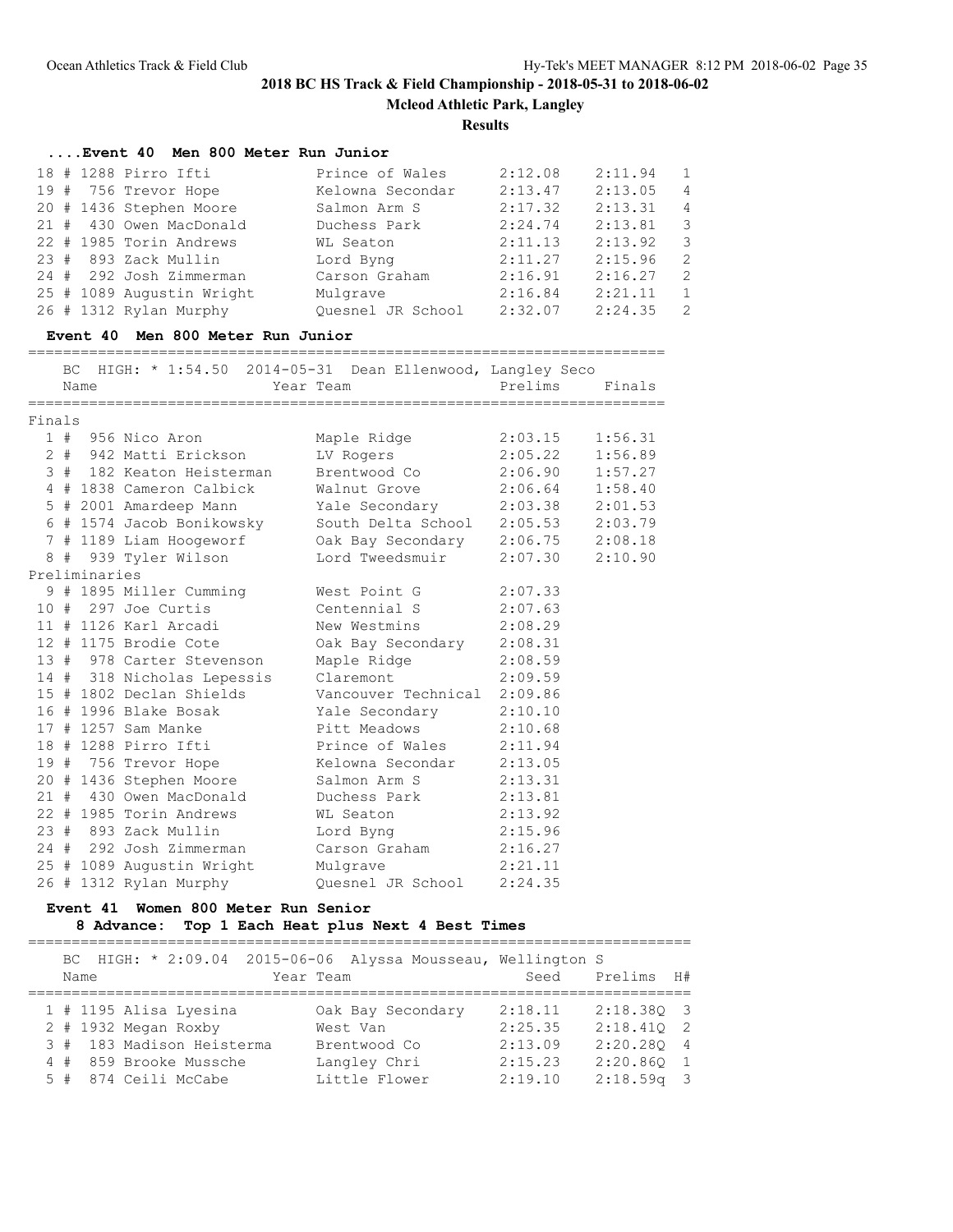**Mcleod Athletic Park, Langley**

**Results**

| Event 41 Women 800 Meter Run Senior                             |                                      |         |              |                |
|-----------------------------------------------------------------|--------------------------------------|---------|--------------|----------------|
| 6 # 1828 Rachel Mortimer                                        | W.J Mouat                            | 2:17.65 | $2:18.71q$ 2 |                |
| 7 # 291 Sophie Konrad                                           | Carson Graham                        | 2:28.49 | 2:20.33q     | 4              |
| 8 # 1889 Elise Coates                                           | Wellington S                         | 2:21.22 | 2:20.62q     | $\overline{2}$ |
| 9 # 1502 Sarah Lavallee                                         | Sentinel                             | 2:25.41 | 2:23.16      | $\mathcal{S}$  |
| 10 # 298 Natasha Smiqelski                                      | Centennial S                         | 2:23.70 | 2:24.00      | $\mathbf{1}$   |
| $11$ # 1354 Alana Brittin                                       | Revelstoke                           | 2:32.27 | 2:24.35      | $\mathcal{S}$  |
| 12 # 1021 Cassidy Hutchison                                     | Mei Secondar                         | 2:24.71 | 2:25.28      | $\overline{4}$ |
| 13 # 1393 Natalie Sokol-Sny                                     | Rockridge                            | 2:28.91 | 2:25.48      | $\mathbf{1}$   |
| 14 # 1965 Elizabeth Gin                                         | White Rock C                         | 2:27.42 | 2:25.49      | $\overline{4}$ |
| 15 # 1535 Maya Friesen                                          | Sir Charles Tupper 2:29.05           |         | 2:28.26      | $\overline{c}$ |
| 16 # 1571 Hannah Pow                                            | Smithers Sec                         | 2:44.15 | 2:29.00      | $\overline{c}$ |
| 17 # 407 Sofia Robinson                                         | Dover Bay Secondary 2:25.06          |         | 2:29.41      | $\mathbf{1}$   |
| 18 # 1147 Kenzie Chilcott                                       | North Peace Scho                     | 2:31.04 | 2:31.76      | $\mathcal{S}$  |
| 19 # 518 Jasmine Randhawa                                       | Fleetwood Pa                         | 2:34.00 | 2:32.19      | $\overline{4}$ |
| 20 # 1880 LinaF Shalaby                                         | Walnut Grove                         | 2:36.70 | 2:37.68      | 4              |
| 21 # 814 Annika Austin                                          | Kitsilano                            | 2:24.21 | 2:40.66      | $\overline{4}$ |
| 22 # 977 Ilse Rafter                                            | Maple Ridge                          | 2:33.89 | 2:40.76      | $\mathbf{1}$   |
| 23 # 1144 Harnett Gill                                          | North Delta                          | 2:33.18 | 2:41.56      | $\overline{c}$ |
| 24 # 1439 Madeline Wiebe                                        | Salmon Arm S                         | 2:48.03 | 2:43.55      | 3              |
| 25 # 474 Bridget Cameron                                        | Ecole Victor 2:25.37                 |         | 2:43.97      | 3              |
| 26 # 1243 Annabella Nordlun                                     | Penticton High S 2:49.31             |         | 2:48.11      | $\overline{c}$ |
| -- # 1171 Cara Butler                                           | Oak Bay Secondary 2:25.79            |         | DO.          | $\overline{2}$ |
| Event 41 Women 800 Meter Run Senior                             | ------------------------------------ |         |              |                |
| HIGH: * 2:09.04 2015-06-06 Alyssa Mousseau, Wellington S<br>BC. |                                      |         |              |                |

Name **Name** Year Team Prelims Finals ========================================================================= Finals 1 # 1195 Alisa Lyesina Oak Bay Secondary 2:18.38 2:11.56 2 # 183 Madison Heisterma Brentwood Co 2:20.28 2:12.59 3 # 874 Ceili McCabe Little Flower 2:18.59 2:13.33 4 # 859 Brooke Mussche Langley Chri 2:20.86 2:14.75 5 # 1828 Rachel Mortimer W.J Mouat 2:18.71 2:15.30 6 # 1932 Megan Roxby West Van 2:18.41 2:16.33 7 # 291 Sophie Konrad Carson Graham 2:20.33 2:19.59 8 # 1889 Elise Coates Wellington S 2:20.62 2:20.39 Preliminaries 9 # 1502 Sarah Lavallee Sentinel 2:23.16 10 # 298 Natasha Smigelski Centennial S 2:24.00 11 # 1354 Alana Brittin Revelstoke 2:24.35 12 # 1021 Cassidy Hutchison Mei Secondar 2:25.28 13 # 1393 Natalie Sokol-Sny Rockridge 2:25.48 14 # 1965 Elizabeth Gin White Rock C 2:25.49 15 # 1535 Maya Friesen Sir Charles Tupper 2:28.26 16 # 1571 Hannah Pow Smithers Sec 2:29.00 17 # 407 Sofia Robinson Dover Bay Secondary 2:29.41 18 # 1147 Kenzie Chilcott North Peace Scho 2:31.76 19 # 518 Jasmine Randhawa Fleetwood Pa 2:32.19 20 # 1880 LinaF Shalaby Walnut Grove 2:37.68 21 # 814 Annika Austin Kitsilano 2:40.66 22 # 977 Ilse Rafter Maple Ridge 2:40.76 23 # 1144 Harnett Gill North Delta 2:41.56 24 # 1439 Madeline Wiebe Salmon Arm S 2:43.55 25 # 474 Bridget Cameron Ecole Victor 2:43.97

2 163.3b lane infra.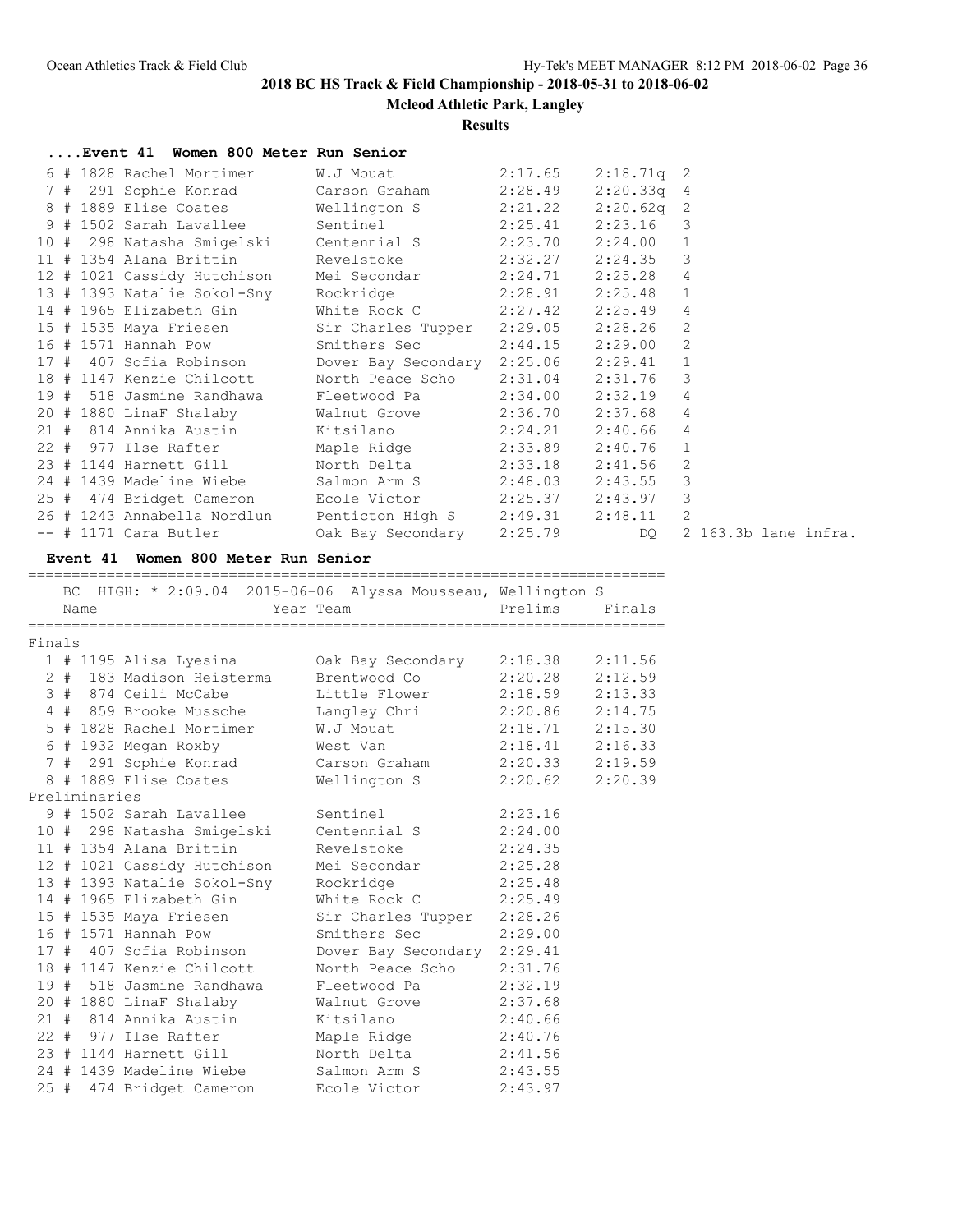### **Mcleod Athletic Park, Langley**

#### **Results**

### **....Event 41 Women 800 Meter Run Senior**

|  | 26 # 1243 Annabella Nordlun | Penticton High S  | 2:48.11 |
|--|-----------------------------|-------------------|---------|
|  | $--$ # 1171 Cara Butler     | Oak Bay Secondary | DO.     |

### **Event 42 Men 800 Meter Run Senior**

### **8 Advance: Top 1 Each Heat plus Next 4 Best Times**

============================================================================

|     | ВC    | Name | HIGH: * 1:53.46 2015-06-06  | Taylor Lyman, Reynolds Sec<br>Year Team | Seed    | Prelims  | H#             |
|-----|-------|------|-----------------------------|-----------------------------------------|---------|----------|----------------|
|     | 1#    |      | 289 Cameron Bates           | Carson Graham                           | 2:00.20 | 1:57.080 | 1              |
|     |       |      | 2 # 453 Sajjan Sarai        | Earl Marriot                            | 1:59.21 | 1:58.32Q | 4              |
|     |       |      | 3 # 1657 Michael Keane      | St. Andrews'                            | 1:57.78 | 1:59.82Q | 3              |
|     |       |      | 4 # 1346 Jordan Schmidt     | RE Mountain                             | 1:59.00 | 2:00.930 | $\overline{2}$ |
|     | $5$ # |      | 403 Linden Kaps             | Dover Bay Secondary 1:58.76             |         | 1:57.89q | $\mathbf{1}$   |
|     |       |      | 6 # 1722 Jason Scherban     | Summerland                              | 2:10.62 | 1:58.60q | $\mathbf{1}$   |
|     |       |      | 7 # 1528 Quinton Braziller  | Sir Charles Tupper                      | 2:02.59 | 1:58.95q | $1\,$          |
| 8   |       |      | # 1586 Calum Carrigan       | South Kam                               | 2:05.46 | 1:59.10q | 4              |
| 9   | #     |      | 712 Ryan Heroux             | Hugh McRoberts                          | 2:04.68 | 1:59.35  | $\mathbf{1}$   |
| 10  | #     |      | 1946 Graeme Roberts         | Westview Secondary                      | 2:02.17 | 2:01.21  | 4              |
|     |       |      | 11 # 260 Ephrem Belaineh    | Burnaby Sout                            | 2:01.47 | 2:01.39  | 3              |
|     |       |      | 12 # 511 Matt Hobson        | Fleetwood Pa                            |         | 2:01.67  | 3              |
|     |       |      | $13$ # 1410 Josh Cox        | STA                                     | 2:10.77 | 2:01.89  | $\overline{c}$ |
|     |       |      | 14 # 1453 Owen Wright       | Sardis School                           | 2:02.25 | 2:01.94  | $\overline{c}$ |
|     |       |      | 15 # 1167 Michael Barber    | Oak Bay Secondary                       | 1:59.15 | 2:02.15  | $\overline{4}$ |
|     |       |      | 16 # 1867 Richard Midgley   | Walnut Grove                            | 2:02.94 | 2:02.79  | 3              |
| 17# |       |      | 402 Jackson Isnor           | Dover Bay Secondary                     | 2:01.91 | 2:03.50  | $\overline{c}$ |
|     |       |      | 18 # 1685 James Fowler      | St. John Brebeuf                        | 2:04.73 | 2:03.74  | $\overline{c}$ |
|     |       |      | 19 # 896 Ben Paetzel        | Lord Byng                               | 2:03.54 | 2:04.08  | 3              |
|     |       |      | 20 # 207 Mackenzie Guild    | Brooks Secondary                        | 2:06.00 | 2:05.10  | $\overline{c}$ |
|     |       |      | 21 # 1955 Michael Murdoch   | Whistler                                | 2:09.36 | 2:05.64  | $\overline{3}$ |
|     |       |      | 22 # 1724 Kaelan House      | Surrey Christian                        | 2:00.61 | 2:05.86  | $\overline{3}$ |
|     |       |      | 23 # 562 Ian Robinson       | Gladstone                               | 2:05.59 | 2:06.89  | $\overline{4}$ |
|     |       |      | 24 # 1204 Joe Robertson     | Oak Bay Secondary                       | 2:01.80 | 2:07.63  | $\mathbf{1}$   |
|     | 25#   |      | 342 Bazil Spencer           | Correlieu                               | 2:07.93 | 2:07.84  | $\mathbf{1}$   |
|     |       |      | 26 # 763 Maxim Sprenger     | Kelowna Secondar                        | 2:38.39 | 2:12.51  | $\mathbf{1}$   |
|     |       |      | 27 # 1943 Brandon Gremaud   | Westsyde Secondary                      | 2:20.65 | 2:12.84  | $\overline{c}$ |
|     |       |      | 28 # 1446 Khash Effatparver | Sardis School                           | 2:02.00 | 2:16.00  | $\overline{4}$ |
| 29# |       |      | 539 Harrison Almrud         | Fraser Academy                          | 2:12.40 | 2:16.12  | $\overline{4}$ |
|     |       |      | 30 # 1631 Yousef Mian       | ST Thomas More                          | 2:13.20 | 2:16.68  | 4              |

### **Event 42 Men 800 Meter Run Senior**

|        |               |      | BC HIGH: * 1:53.46<br>2015-06-06 | Taylor Lyman, Reynolds Sec |         |         |  |  |  |
|--------|---------------|------|----------------------------------|----------------------------|---------|---------|--|--|--|
|        |               | Name |                                  | Year Team                  | Prelims | Finals  |  |  |  |
|        |               |      |                                  |                            |         |         |  |  |  |
| Finals |               |      |                                  |                            |         |         |  |  |  |
|        |               |      | 1 # 1346 Jordan Schmidt          | RE Mountain                | 2:00.93 | 1:58.01 |  |  |  |
|        |               |      | 2 # 289 Cameron Bates            | Carson Graham              | 1:57.08 | 1:58.79 |  |  |  |
|        |               |      | 3 # 453 Sajjan Sarai             | Earl Marriot               | 1:58.32 | 1:59.51 |  |  |  |
|        |               |      | 4 # 1586 Calum Carrigan          | South Kam                  | 1:59.10 | 1:59.94 |  |  |  |
|        |               |      | 5 # 1722 Jason Scherban          | Summerland                 | 1:58.60 | 2:00.71 |  |  |  |
|        |               |      | 6 # 1657 Michael Keane           | St. Andrews'               | 1:59.82 | 2:01.16 |  |  |  |
|        | 7#            |      | 403 Linden Kaps                  | Dover Bay Secondary        | 1:57.89 | 2:02.48 |  |  |  |
|        |               |      | 8 # 1528 Ouinton Braziller       | Sir Charles Tupper         | 1:58.95 | 2:02.66 |  |  |  |
|        | Preliminaries |      |                                  |                            |         |         |  |  |  |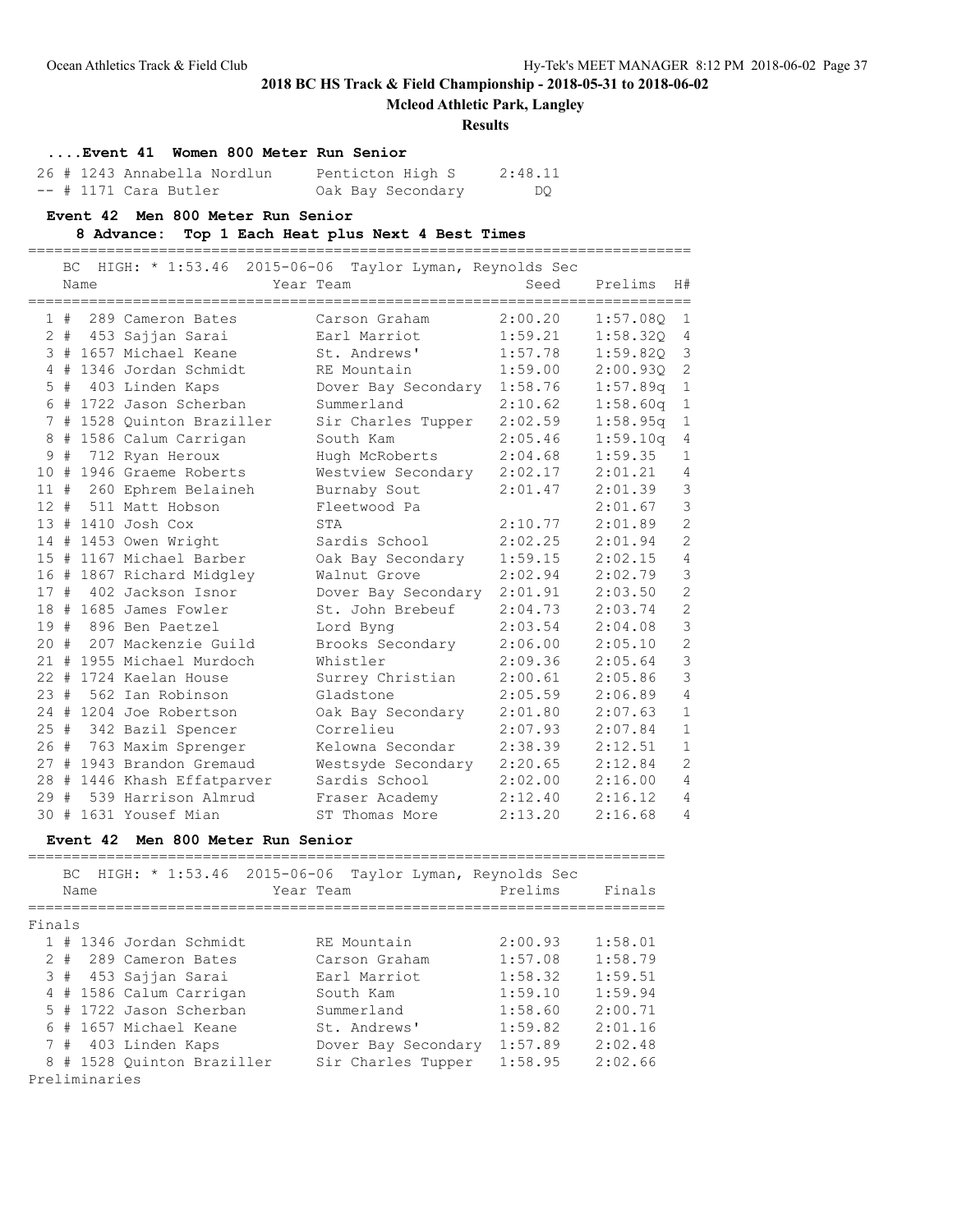### **Mcleod Athletic Park, Langley**

### **Results**

| Event 42 Men 800 Meter Run Senior |  |                             |                      |         |  |  |  |  |  |  |
|-----------------------------------|--|-----------------------------|----------------------|---------|--|--|--|--|--|--|
|                                   |  | 9 # 712 Ryan Heroux         | Hugh McRoberts       | 1:59.35 |  |  |  |  |  |  |
|                                   |  | 10 # 1946 Graeme Roberts    | Westview Secondary   | 2:01.21 |  |  |  |  |  |  |
|                                   |  | 11 # 260 Ephrem Belaineh    | Burnaby Sout         | 2:01.39 |  |  |  |  |  |  |
|                                   |  | 12 # 511 Matt Hobson        | Fleetwood Pa         | 2:01.67 |  |  |  |  |  |  |
|                                   |  | 13 # 1410 Josh Cox          | STA                  | 2:01.89 |  |  |  |  |  |  |
|                                   |  | 14 # 1453 Owen Wright       | Sardis School        | 2:01.94 |  |  |  |  |  |  |
|                                   |  | 15 # 1167 Michael Barber    | Oak Bay Secondary    | 2:02.15 |  |  |  |  |  |  |
|                                   |  | 16 # 1867 Richard Midgley   | Walnut Grove         | 2:02.79 |  |  |  |  |  |  |
|                                   |  | 17 # 402 Jackson Isnor      | Dover Bay Secondary  | 2:03.50 |  |  |  |  |  |  |
|                                   |  | 18 # 1685 James Fowler      | St. John Brebeuf     | 2:03.74 |  |  |  |  |  |  |
|                                   |  | 19 # 896 Ben Paetzel        | Lord Byng            | 2:04.08 |  |  |  |  |  |  |
|                                   |  | 20 # 207 Mackenzie Guild    | Brooks Secondary     | 2:05.10 |  |  |  |  |  |  |
|                                   |  | 21 # 1955 Michael Murdoch   | Whistler             | 2:05.64 |  |  |  |  |  |  |
|                                   |  | 22 # 1724 Kaelan House      | Surrey Christian     | 2:05.86 |  |  |  |  |  |  |
|                                   |  | 23 # 562 Ian Robinson       | Gladstone            | 2:06.89 |  |  |  |  |  |  |
|                                   |  | 24 # 1204 Joe Robertson     | Oak Bay Secondary    | 2:07.63 |  |  |  |  |  |  |
|                                   |  | 25 # 342 Bazil Spencer      | Correlieu            | 2:07.84 |  |  |  |  |  |  |
|                                   |  | 26 # 763 Maxim Sprenger     | Kelowna Secondar     | 2:12.51 |  |  |  |  |  |  |
|                                   |  | 27 # 1943 Brandon Gremaud   | Westsyde Secondary   | 2:12.84 |  |  |  |  |  |  |
|                                   |  | 28 # 1446 Khash Effatparver | Sardis School Sardis | 2:16.00 |  |  |  |  |  |  |
|                                   |  | 29 # 539 Harrison Almrud    | Fraser Academy       | 2:16.12 |  |  |  |  |  |  |
|                                   |  | 30 # 1631 Yousef Mian       | ST Thomas More       | 2:16.68 |  |  |  |  |  |  |

#### **Event 43 Women 1500 Meter Race Walk Senior**

#### ========================================================================= BC HIGH: \* 7:45.19 2015-06-06 Jacqueline Gaby, Parkland Sec

|        |      | po unan: " (:40.19 Z010-00-00 dacquerrile gaby, rafkland Sec |                                                                                                                |          |                      |        |
|--------|------|--------------------------------------------------------------|----------------------------------------------------------------------------------------------------------------|----------|----------------------|--------|
|        | Name |                                                              | Year Team and the control of the control of the control of the control of the control of the control of the co | Seed     | Finals               |        |
| Finals |      |                                                              |                                                                                                                |          |                      |        |
|        |      | 1 # 785 Joean Lu                                             | Killarney                                                                                                      |          | $7:35.00$ $7:11.77*$ |        |
|        |      | 2 # 799 Joanna Yu                                            | Killarney                                                                                                      |          | $7:53.57$ $7:20.12*$ |        |
|        |      | 3 # 1096 Marina Anderson                                     | Nanaimo District 7:48.86 7:28.56*                                                                              |          |                      |        |
|        |      | 4 # 797 Charlene Vu                                          | Killarney                                                                                                      | 9:00.00  | x8:20.09             |        |
|        |      | 5 # 1208 Annika Weir                                         | Oak Bay Secondary 8:41.24 8:34.10                                                                              |          |                      |        |
|        |      | 6 # 1051 Charlotte Daignau                                   | Mission Secondary 11:44.11 8:44.04                                                                             |          |                      |        |
|        |      | 7 # 1054 Amelia Janes                                        | Mission Secondary 11:46.65 8:44.20                                                                             |          |                      |        |
|        |      | 8 # 1835 Josephine Bennett                                   | Walnut Grove                                                                                                   |          | 8:51.35              |        |
|        |      | 9 # 253 Elyse Willan                                         | Burnaby Moun                                                                                                   |          | $10:27.50$ 9:18.60   |        |
|        |      | 10 # 1053 Janie Green Mission Secondary 10:56.00 x9:25.20    |                                                                                                                |          |                      |        |
|        |      | 11 # 232 Nuzhat Rahman                                       | Burnaby Central                                                                                                |          | $11:39.00$ $9:36.33$ |        |
|        |      | 12 # 192 Emma Fairfield                                      | Brockton                                                                                                       | 10:52.66 | 10:23.22             |        |
|        |      | 13 # 22 Michayla Cardow                                      | Abbotsford C                                                                                                   | 10:13.00 | 10:35.45             |        |
|        |      | 14 # 178 Hana Sakamaki                                       | Bodwell                                                                                                        | 11:40.94 | 10:44.01             |        |
|        |      | -- # 1865 Bethany McKay Malnut Grove                         |                                                                                                                |          | DO                   | 230.4a |
|        |      |                                                              |                                                                                                                | 7:51.87  | DQ.                  | 230.4a |
|        |      | -- # 1522 Michelle Zhou                                      | Sentinel                                                                                                       | 11:41.00 | DQ.                  | 230.4a |
|        |      | -- # 529 Savanah Gill                                        | Fort Nelson                                                                                                    | 12:34.06 | DQ.                  | 230.4a |
|        |      | -- # 21 Olivia Bullett Abbotsford C                          |                                                                                                                | 9:25.59  | DQ.                  | 230.4a |
|        |      | -- # 24 Lucy Chuang                                          | Abbotsford C                                                                                                   | 8:49.40  | DO                   | 230.4a |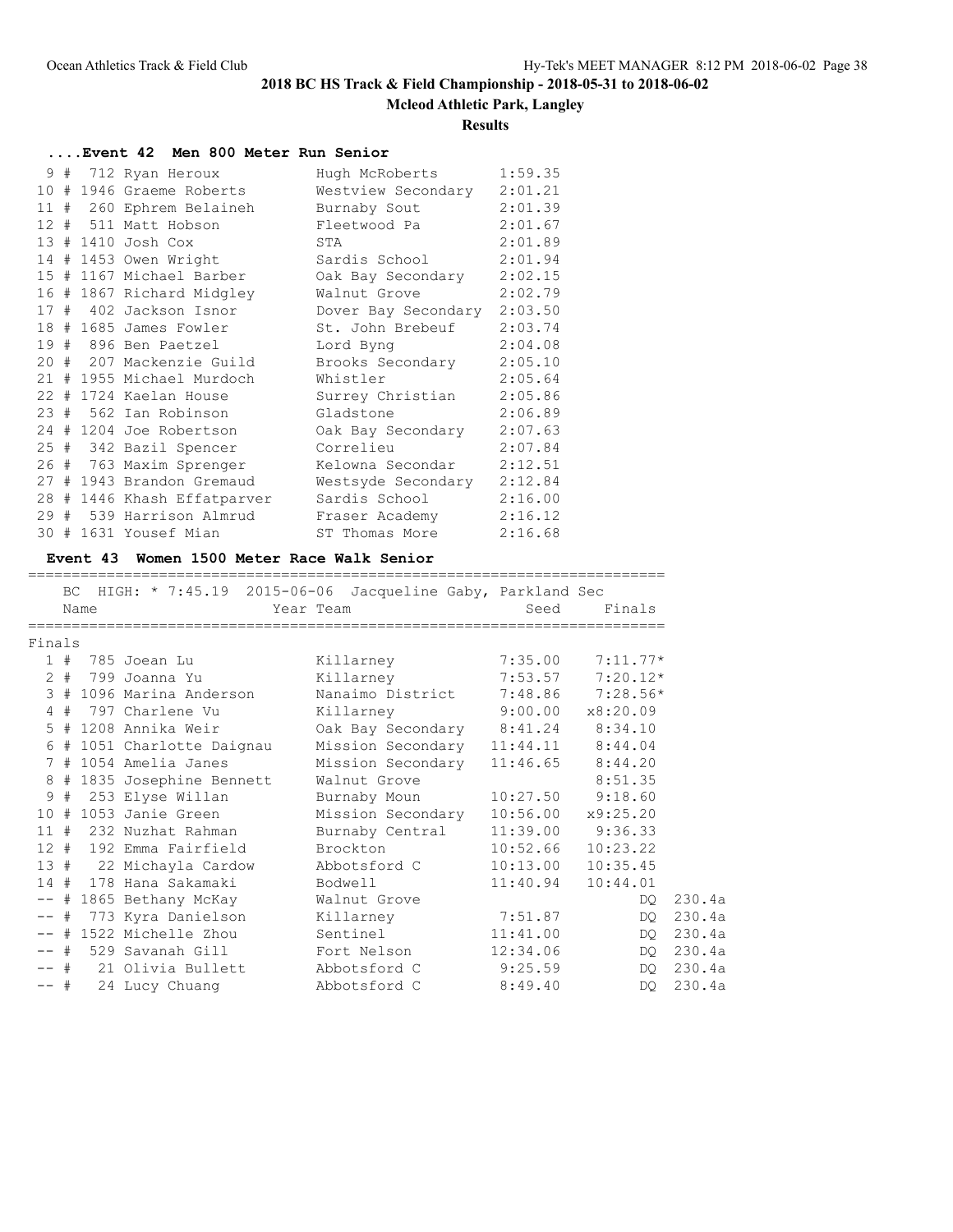**Mcleod Athletic Park, Langley**

#### **Results**

#### **Event 44 Men 1500 Meter Race Walk Senior**

| HIGH: $\star$ 6:09.55 2015-06-06 Alger Liang, Killarney<br>BC.<br>Seed<br>Year Team<br>Name<br>1#<br>793 Daniel Soliven<br>7:35.63<br>Killarney<br>$2 +$<br>7:39.31<br>796 Johnny Tse<br>Killarney<br>3<br>8:00.00<br>#<br>778 Peter Jeong<br>Killarney<br>7:40.00<br>4<br>#<br>788 Andy Ma<br>Killarney<br>5<br>7:45.31<br>#<br>57 Brendan Visser<br>Abbotsford C<br>8:22.06<br>1491 Kyle Chen<br>6<br>#<br>Sentinel<br>1094 Phillip Neaga<br>8:54.40<br>7<br>#<br>Nanaimo Chri<br>8<br>9:41.25<br>#<br>853 Adam Clay<br>Langley Chri<br>9<br>#<br>9:51.74<br>852 Marshall Campbell<br>Langley Chri<br>9:52.66<br>10<br>194 Eoin MacFarlane<br>#<br>Brockton | Finals<br>6:56.78<br>7:03.75<br>x7:20.63<br>x7:21.12 |
|---------------------------------------------------------------------------------------------------------------------------------------------------------------------------------------------------------------------------------------------------------------------------------------------------------------------------------------------------------------------------------------------------------------------------------------------------------------------------------------------------------------------------------------------------------------------------------------------------------------------------------------------------------------|------------------------------------------------------|
|                                                                                                                                                                                                                                                                                                                                                                                                                                                                                                                                                                                                                                                               |                                                      |
|                                                                                                                                                                                                                                                                                                                                                                                                                                                                                                                                                                                                                                                               |                                                      |
|                                                                                                                                                                                                                                                                                                                                                                                                                                                                                                                                                                                                                                                               |                                                      |
|                                                                                                                                                                                                                                                                                                                                                                                                                                                                                                                                                                                                                                                               |                                                      |
|                                                                                                                                                                                                                                                                                                                                                                                                                                                                                                                                                                                                                                                               |                                                      |
|                                                                                                                                                                                                                                                                                                                                                                                                                                                                                                                                                                                                                                                               |                                                      |
|                                                                                                                                                                                                                                                                                                                                                                                                                                                                                                                                                                                                                                                               |                                                      |
|                                                                                                                                                                                                                                                                                                                                                                                                                                                                                                                                                                                                                                                               | 7:45.31                                              |
|                                                                                                                                                                                                                                                                                                                                                                                                                                                                                                                                                                                                                                                               | 7:59.73                                              |
|                                                                                                                                                                                                                                                                                                                                                                                                                                                                                                                                                                                                                                                               | 8:31.05                                              |
|                                                                                                                                                                                                                                                                                                                                                                                                                                                                                                                                                                                                                                                               | 9:07.16                                              |
|                                                                                                                                                                                                                                                                                                                                                                                                                                                                                                                                                                                                                                                               | 9:14.86                                              |
|                                                                                                                                                                                                                                                                                                                                                                                                                                                                                                                                                                                                                                                               | 9:15.44                                              |
| 9:56.16<br>11<br>1511 Graham Rich<br>Sentinel<br>#                                                                                                                                                                                                                                                                                                                                                                                                                                                                                                                                                                                                            | 10:04.27                                             |
| 12:36.32<br>933 Eric Stenhilber<br>$12 \overline{ }$<br>#<br>Lord Tweedsmuir                                                                                                                                                                                                                                                                                                                                                                                                                                                                                                                                                                                  | 11:09.99                                             |
| 9:20.00<br>1690 Thomas Schratz<br>St. John Brebeuf<br>#                                                                                                                                                                                                                                                                                                                                                                                                                                                                                                                                                                                                       | DO                                                   |
| 9:33.00<br>846 Hardy Gu<br>Lambrick Park<br>#                                                                                                                                                                                                                                                                                                                                                                                                                                                                                                                                                                                                                 | DQ.                                                  |
| 8:40.85<br>26 Levi De Greeff<br>-- #<br>Abbotsford C                                                                                                                                                                                                                                                                                                                                                                                                                                                                                                                                                                                                          | DO                                                   |
| 8:25.82<br>-- # 1188 Emmitt Hodgins<br>Oak Bay Secondary                                                                                                                                                                                                                                                                                                                                                                                                                                                                                                                                                                                                      | DO.                                                  |

**Event 47 Women 200 Meter Dash Junior 8 Advance: Top 1 Each Heat plus Next 4 Best Times** ================================================================================= BC HIGH: \* 25.27 2015-06-06 Hassey Fashina-Bombata, Wellington S Name Tear Team Seed Prelims Wind H# ================================================================================= Preliminaries 1 # 1700 Angelina Shandro St. Michaels 25.52 25.80Q -0.7 4 2 # 414 Emma Cannan Dr Knox Midd 25.44 25.95Q 1.7 3 3 # 541 Estella Mainella Fraser Heigh 26.35 26.19Q 0.2 1 4 # 1486 Tara Wallack Semiahmoo Secondary 26.48 26.37Q 0.9 2 5 # 1982 Bethany Walton-Kn Windsor - No 27.02 26.42q 0.9 2 6 # 259 Taya Batiste Burnaby Sout 26.45 26.49q 0.2 1 7 # 867 Sheleena Wiley Langley Fundamental 26.50 26.50q -0.7 4 8 # 1898 Logan Fung West Point G 26.34 26.59q 0.9 2 9 # 216 Dominique Ronse Brookswood 26.90 26.70 0.2 1 10 # 268 Katelyn Malmquist Burnaby Sout 26.72 26.77 1.7 3 11 # 193 Tilly James Brockton 27.42 26.86 0.2 1 12 # 133 Juliette Desvaux Ballenas Secondary 26.63 26.88 1.7 3 13 # 1145 Charity Obazughan North Delta 27.42 26.92 0.9 2 14 # 760 Kianna Mcrae Kelowna Secondar 26.77 26.99 0.9 2 15 # 980 Meghan Sheehan Mark Isfled 27.50 27.10 -0.7 4 16 # 703 Mary-Beth White-B Howe Sound 27.53 27.15 1.7 3 17 # 303 Katia Bannister Chemainus Secondary 27.54 27.17 -0.7 4 18 # 451 Angela Peters Earl Marriot 27.30 27.21 0.9 2 19 # 975 Alina Olson Maple Ridge 27.12 27.22 1.7 3 20 # 455 Hanna Sobkowich Earl Marriot 26.86 27.23 0.2 1 21 # 745 Ashley Overby Kelowna Christian 27.06 27.28 -0.7 4

 22 # 379 Virginia Spencer Crofton Hous 27.40 27.47 0.2 1 23 # 981 Kailey Horel Mark R. Isfe 27.83 27.51 0.2 1 24 # 649 Bodnariuc Elizabe Heritage Woo 27.50 27.56 1.7 3 25 # 779 Amanda Jin Killarney 27.69 27.71 0.9 2 26 # 1548 Sophie Taylor Sir Charles Tupper 27.77 27.76 0.2 1 27 # 604 Carina Copley Handsworth 27.10 27.77 1.7 3 28 # 1639 Janelle Chhunn ST Thomas More 27.14 27.82 -0.7 4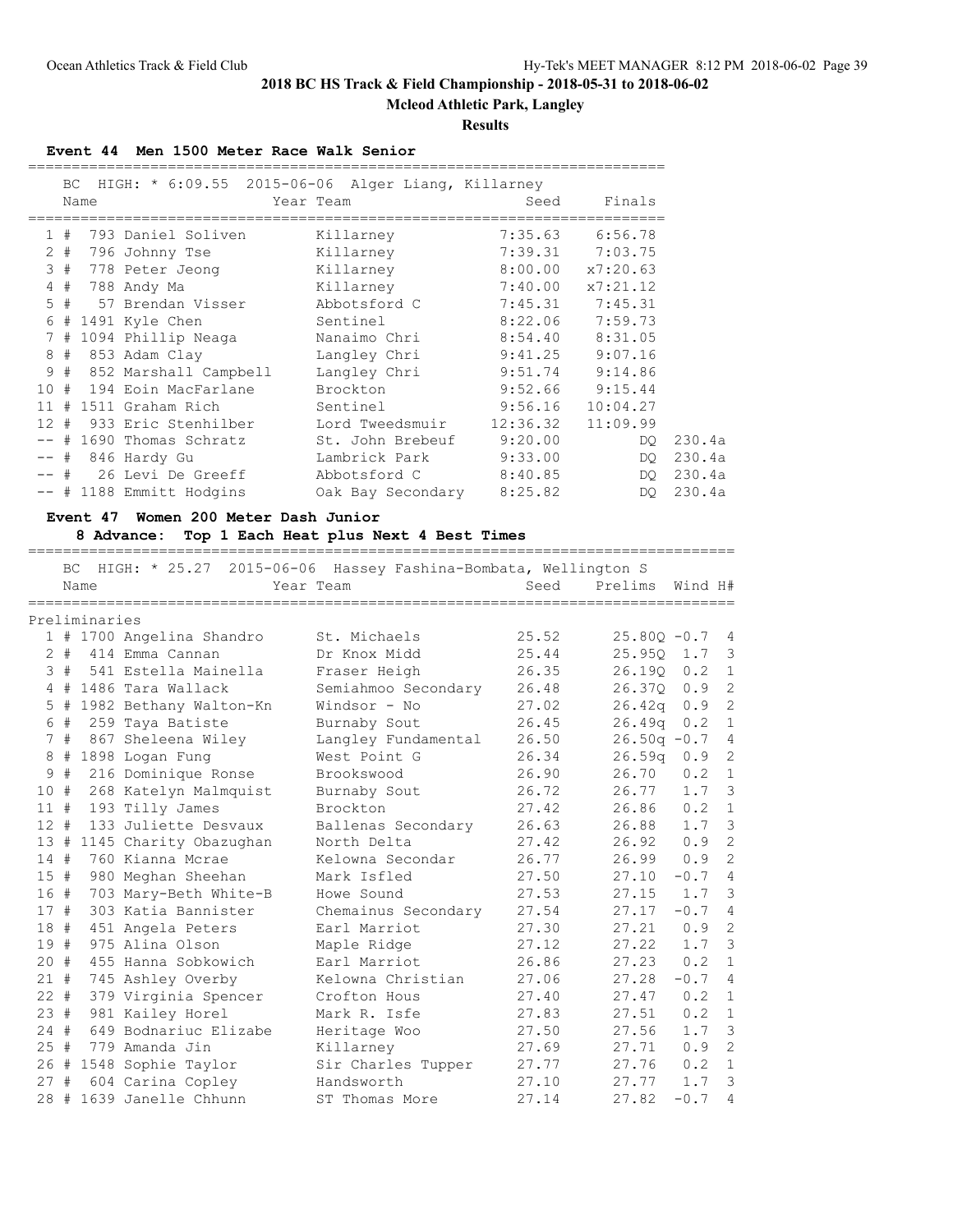**Mcleod Athletic Park, Langley**

#### **Results**

|        |    |               | Event 47 Women 200 Meter Dash Junior                                                                          |                                         |                     |                 |         |                |
|--------|----|---------------|---------------------------------------------------------------------------------------------------------------|-----------------------------------------|---------------------|-----------------|---------|----------------|
|        |    |               | 29 # 427 Emmelin Leclerc                                                                                      | Duchess Park                            | 29.19               | 28.16           | $1.7-3$ |                |
|        |    |               | 30 # 1129 Emma Dolman                                                                                         | New Westmins                            | 28.01               | 28.79 0.9       |         | $\overline{c}$ |
|        |    |               | 31 # 431 Sophia Mahmoud                                                                                       | Duchess Park                            | 29.03               | $29.22 - 0.7$ 4 |         |                |
|        |    |               | 32 # 1699 Lauren Randall-Gu                                                                                   | St. Michaels                            | 26.77               | $29.45 - 0.7$   |         | 4              |
|        |    |               | Event 47 Women 200 Meter Dash Junior                                                                          |                                         |                     |                 |         |                |
|        |    |               | BC HIGH: * 25.27 2015-06-06 Hassey Fashina-Bombata, Wellington S                                              |                                         |                     |                 |         |                |
|        |    | Name          |                                                                                                               | Year Team                               | Prelims Finals Wind |                 |         |                |
| Finals |    |               |                                                                                                               |                                         |                     |                 |         |                |
|        |    |               | 1 # 1700 Angelina Shandro St. Michaels                                                                        |                                         | 25.80               | $25.20*$        | 0.4     |                |
|        |    |               | 2 # 414 Emma Cannan                                                                                           | Dr Knox Midd                            | 25.95               | 25.62           | 0.4     |                |
|        |    |               | 3 # 867 Sheleena Wiley                                                                                        | Langley Fundamental 26.50               |                     | 26.08           | 0.4     |                |
|        |    |               | 4 # 1486 Tara Wallack                                                                                         | Semiahmoo Secondary 26.37 26.08         |                     |                 | 0.4     |                |
|        |    |               | 5 # 541 Estella Mainella                                                                                      | ella       Fraser Heigh<br>Burnaby Sout | 26.19               | 26.37 0.4       |         |                |
|        |    |               | 6 # 259 Taya Batiste                                                                                          |                                         | $26.15$ $26.37$     |                 | 0.4     |                |
|        |    |               | 7 # 1982 Bethany Walton-Kn Windsor - No                                                                       |                                         | 26.42 26.74 0.4     |                 |         |                |
|        |    |               | 8 # 1898 Logan Fung                                                                                           | West Point G                            | 26.59               | 26.84           | 0.4     |                |
|        |    | Preliminaries |                                                                                                               |                                         |                     |                 |         |                |
|        | 9# |               | 216 Dominique Ronse                                                                                           | Brookswood                              | 26.70               |                 |         |                |
|        |    |               | 10 # 268 Katelyn Malmquist                                                                                    | Burnaby Sout                            | 26.77               |                 |         |                |
|        |    |               | 11 # 193 Tilly James                                                                                          | Brockton                                | 26.86               |                 |         |                |
|        |    |               | 12 # 133 Juliette Desvaux                                                                                     | Ballenas Secondary                      | 26.88               |                 |         |                |
|        |    |               | 13 # 1145 Charity Obazughan Morth Delta                                                                       |                                         | 26.92               |                 |         |                |
|        |    |               | 14 # 760 Kianna Mcrae                                                                                         | Kelowna Secondar                        | 26.99               |                 |         |                |
| 15 #   |    |               | 980 Meghan Sheehan                                                                                            | Mark Isfled                             | 27.10               |                 |         |                |
| 16 #   |    |               | 703 Mary-Beth White-B Howe Sound<br>303 Katia Bannister Chemainus Secondary<br>451 Angela Peters Earl Marriot |                                         | 27.15               |                 |         |                |
| 17#    |    |               |                                                                                                               |                                         | 27.17               |                 |         |                |
| 18 #   |    |               | 451 Angela Peters                                                                                             |                                         | 27.21               |                 |         |                |
| 19#    |    |               | 975 Alina Olson                                                                                               |                                         | 27.22               |                 |         |                |
| 20 #   |    |               | 455 Hanna Sobkowich                                                                                           |                                         | 27.23               |                 |         |                |
| 21 #   |    |               | 745 Ashley Overby                                                                                             | Kelowna Christian                       | 27.28               |                 |         |                |
| $22 +$ |    |               | 379 Virginia Spencer Crofton Hous                                                                             |                                         | 27.47               |                 |         |                |
| 23 #   |    |               | 981 Kailey Horel                                                                                              | Mark R. Isfe                            | 27.51               |                 |         |                |
| 24#    |    |               | 649 Bodnariuc Elizabe Heritage Woo                                                                            |                                         | 27.56               |                 |         |                |
| $25 +$ |    |               | 779 Amanda Jin                                                                                                | Killarney                               | 27.71               |                 |         |                |
|        |    |               | 26 # 1548 Sophie Taylor<br>27 # 604 Carina Copley                                                             | Sir Charles Tupper                      | 27.76               |                 |         |                |
|        |    |               |                                                                                                               | Handsworth                              | 27.77               |                 |         |                |
|        |    |               | 28 # 1639 Janelle Chhunn                                                                                      | ST Thomas More                          | 27.82               |                 |         |                |
|        |    |               | 29 # 427 Emmelin Leclerc                                                                                      | Duchess Park                            | 28.16               |                 |         |                |
|        |    |               | 30 # 1129 Emma Dolman                                                                                         | New Westmins                            | 28.79               |                 |         |                |
|        |    |               | 31 # 431 Sophia Mahmoud Duchess Park                                                                          |                                         | 29.22               |                 |         |                |
|        |    |               | 32 # 1699 Lauren Randall-Gu                                                                                   | St. Michaels                            | 29.45               |                 |         |                |

## **Event 48 Men 200 Meter Dash Junior**

#### **8 Advance: Top 1 Each Heat plus Next 4 Best Times** =================================================================================

| Name |                          |  | Year Team | BC HIGH: * 22.46 2014-05-31 Felix Richter, Kwalikum Sec |  | Seed  | Prelims Wind H#            |  |
|------|--------------------------|--|-----------|---------------------------------------------------------|--|-------|----------------------------|--|
|      | 1 # 1374 Chase Haagensen |  |           | Reynolds Sec                                            |  | 22.84 | 22.670 0.7 2               |  |
|      | 2 # 627 Sascha Sweatman  |  |           | Handsworth                                              |  | 23.26 | 23.030 1.4 4               |  |
|      | 3 # 1866 David Midgley   |  |           | Walnut Grove                                            |  | 22.96 | 23.430 0.2 3               |  |
|      | 4 # 152 Harry Oghomienor |  |           | BC Christian                                            |  | 23.79 | $23.520 \quad 1.1 \quad 1$ |  |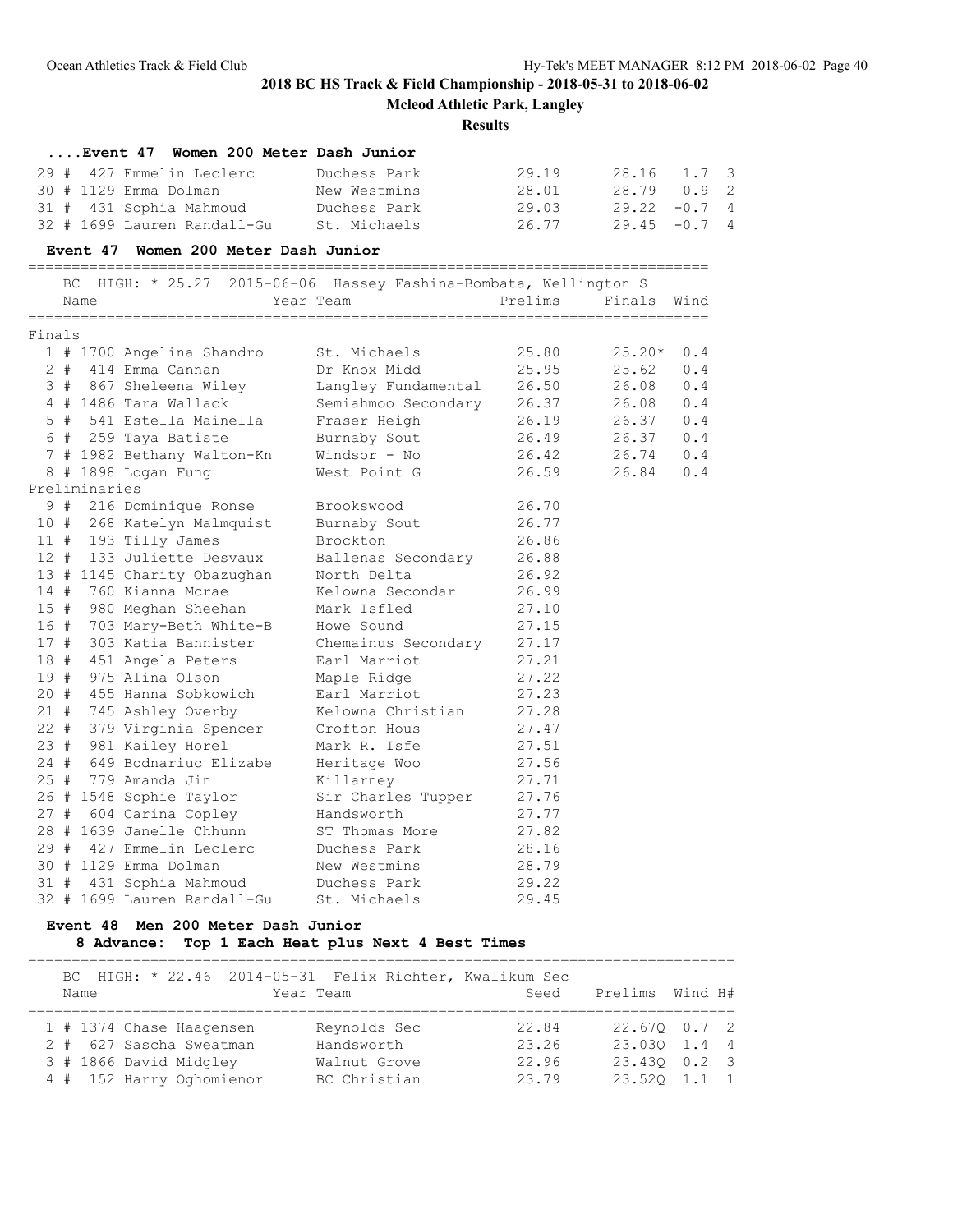**Mcleod Athletic Park, Langley**

### **Results**

**....Event 48 Men 200 Meter Dash Junior**

|                 |   | 5 # 1757 Wiltosso Neufeld  | Unity Christian     | 23.28 | 23.18q             | $1.4 \quad 4$ |                          |
|-----------------|---|----------------------------|---------------------|-------|--------------------|---------------|--------------------------|
| 6               |   | # 1592 Roy Jiang           | Southridge School   | 23.59 | 23.42q             | 0.7           | 2                        |
| 7               |   | # 1585 Conor Loughnane     | South Island        | 23.63 | 23.68 <sub>q</sub> | 0.2           | $\overline{\phantom{a}}$ |
| 8               |   | # 1633 Ricky Parsons       | ST Thomas More      | 23.57 | 23.74q             | $0.7-2$       |                          |
| 9               | # | 767 Nolan Ulm              | Kelowna Secondar    | 23.09 | 23.74              | 1.1           | $\overline{1}$           |
| 10              | # | 1581 Julio Ruddle-Webb     | South Delta School  | 23.82 | 23.76              | 1.4           | $\overline{4}$           |
| 11#             |   | 495 Thomas Iverson         | Eric Hamber         | 23.98 | 23.81              | 0.2 3         |                          |
|                 |   | 12 # 577 Josh Laughlin     | Gleneagle Secondary | 23.84 | 23.91              | 1.4           | $\overline{4}$           |
|                 |   | 13 # 1744 Sawyer Collie    | Unity Christian     | 24.24 | 23.97              | 1.4           | $\overline{4}$           |
| 14              |   | # 1583 Jonathan Toews      | South Delta School  | 24.15 | 24.07              | $0.2 \quad 3$ |                          |
| 15 <sub>1</sub> |   | # 1063 Matthew Roadhouse   | Mission Secondary   | 24.19 | 24.24              | 1.1           | $\overline{1}$           |
|                 |   | 16 # 752 Xavier Caneron    | Kelowna Secondar    | 23.87 | 24.25              | $1.1 \quad 1$ |                          |
| 17              |   | # 1733 Bryn Takashiba      | Sutherland          | 24.03 | 24.26              | 0.7           | $\overline{c}$           |
| 18              |   | # 1105 Daniel Hall         | Nanaimo District    | 24.74 | 24.26              | $0.7-2$       |                          |
| 19              |   | # 880 Braiden Boechler     | Lord Byng           | 24.21 | 24.28              | 1.4           | $\overline{4}$           |
|                 |   | 20 # 1081 Noah Munro-Kagan | Mount Dougla        | 24.33 | 24.40              | 1.1           | $\mathbf 1$              |
|                 |   | 21 # 1708 Jordan Nguyen    | St. Patrick'        | 24.14 | 24.41              | 0.7           | -2                       |
| $22 +$          |   | 214 Stan Vishek            | Brooks Secondary    | 24.71 | 24.69              | $0.7-2$       |                          |
| 23#             |   | 549 Darius Gensemeyer      | Fraser Lake         | 25.78 | 24.95              | 1.1           | $\mathbf{1}$             |
| 24#             |   | 301 Dakota Knockwood       | Charles Hays        | 25.50 | 24.95              | 1.4           | $\overline{4}$           |
| 25#             |   | 233 Sebastyan Szymans      | Burnaby Central     | 24.96 | 25.01              | $0.2 \quad 3$ |                          |
| 26 #            |   | 941 Jasper Ander           | LV Rogers           |       | 25.22              | 0.7           | -2                       |
| 27#             |   | 729 Luis Yiu               | JN Burnett          | 25.03 | 25.37              | 1.1           | $\overline{1}$           |
|                 |   |                            |                     |       |                    |               |                          |

## **Event 48 Men 200 Meter Dash Junior**

==============================================================================

|        |               |                             | BC HIGH: * 22.46 2014-05-31 Felix Richter, Kwalikum Sec                                                        |         |             |     |
|--------|---------------|-----------------------------|----------------------------------------------------------------------------------------------------------------|---------|-------------|-----|
|        | Name          |                             | Year Team                                                                                                      | Prelims | Finals Wind |     |
| Finals |               |                             |                                                                                                                |         |             |     |
|        |               |                             |                                                                                                                | 22.67   | 22.56       | 0.5 |
|        |               | 2 # 1866 David Midgley      | Walnut Grove                                                                                                   | 23.43   | 22.94       | 0.5 |
|        |               | 3 # 1757 Wiltosso Neufeld   | Unity Christian 23.18                                                                                          |         | 23.02       | 0.5 |
|        |               | 4 # 627 Sascha Sweatman     | Handsworth 23.03                                                                                               |         | 23.07       | 0.5 |
|        |               | 5 # 1592 Roy Jianq          | Southridge School 23.42                                                                                        |         | 23.22       | 0.5 |
|        |               | 6 # 1585 Conor Loughnane    | South Island 23.68                                                                                             |         | 23.49       | 0.5 |
|        |               |                             | 7 # 152 Harry Oghomienor BC Christian 23.52 23.53                                                              |         |             | 0.5 |
|        |               | 8 # 1633 Ricky Parsons      | ST Thomas More                                                                                                 | 23.74   | 23.76       | 0.5 |
|        | Preliminaries |                             |                                                                                                                |         |             |     |
|        |               | 9 # 767 Nolan Ulm           | Kelowna Secondar                                                                                               | 23.74   |             |     |
|        |               | 10 # 1581 Julio Ruddle-Webb | South Delta School                                                                                             | 23.76   |             |     |
|        |               | 11 # 495 Thomas Iverson     | Eric Hamber                                                                                                    | 23.81   |             |     |
|        |               | 12 # 577 Josh Laughlin      | Gleneagle Secondary                                                                                            | 23.91   |             |     |
|        |               |                             | 13 # 1744 Sawyer Collie Unity Christian 23.97                                                                  |         |             |     |
|        |               | 14 # 1583 Jonathan Toews    | South Delta School                                                                                             | 24.07   |             |     |
|        |               | 15 # 1063 Matthew Roadhouse | Mission Secondary                                                                                              | 24.24   |             |     |
|        |               | 16 # 752 Xavier Caneron     | Kelowna Secondar                                                                                               | 24.25   |             |     |
|        |               | 17 # 1733 Bryn Takashiba    | Sutherland                                                                                                     | 24.26   |             |     |
|        |               | 18 # 1105 Daniel Hall       | Nanaimo District                                                                                               | 24.26   |             |     |
|        |               | 19 # 880 Braiden Boechler   | Lord Byng                                                                                                      | 24.28   |             |     |
|        |               | 20 # 1081 Noah Munro-Kagan  | Mount Dougla 24.40                                                                                             |         |             |     |
|        |               | 21 # 1708 Jordan Nguyen     | St. Patrick'                                                                                                   | 24.41   |             |     |
|        |               | 22 # 214 Stan Vishek        | Brooks Secondary 24.69                                                                                         |         |             |     |
|        |               | 23 # 549 Darius Gensemeyer  | Fraser Lake the control of the season of the season of the season of the season of the season of the season of | 24.95   |             |     |
|        |               | 24 # 301 Dakota Knockwood   | Charles Hays                                                                                                   | 24.95   |             |     |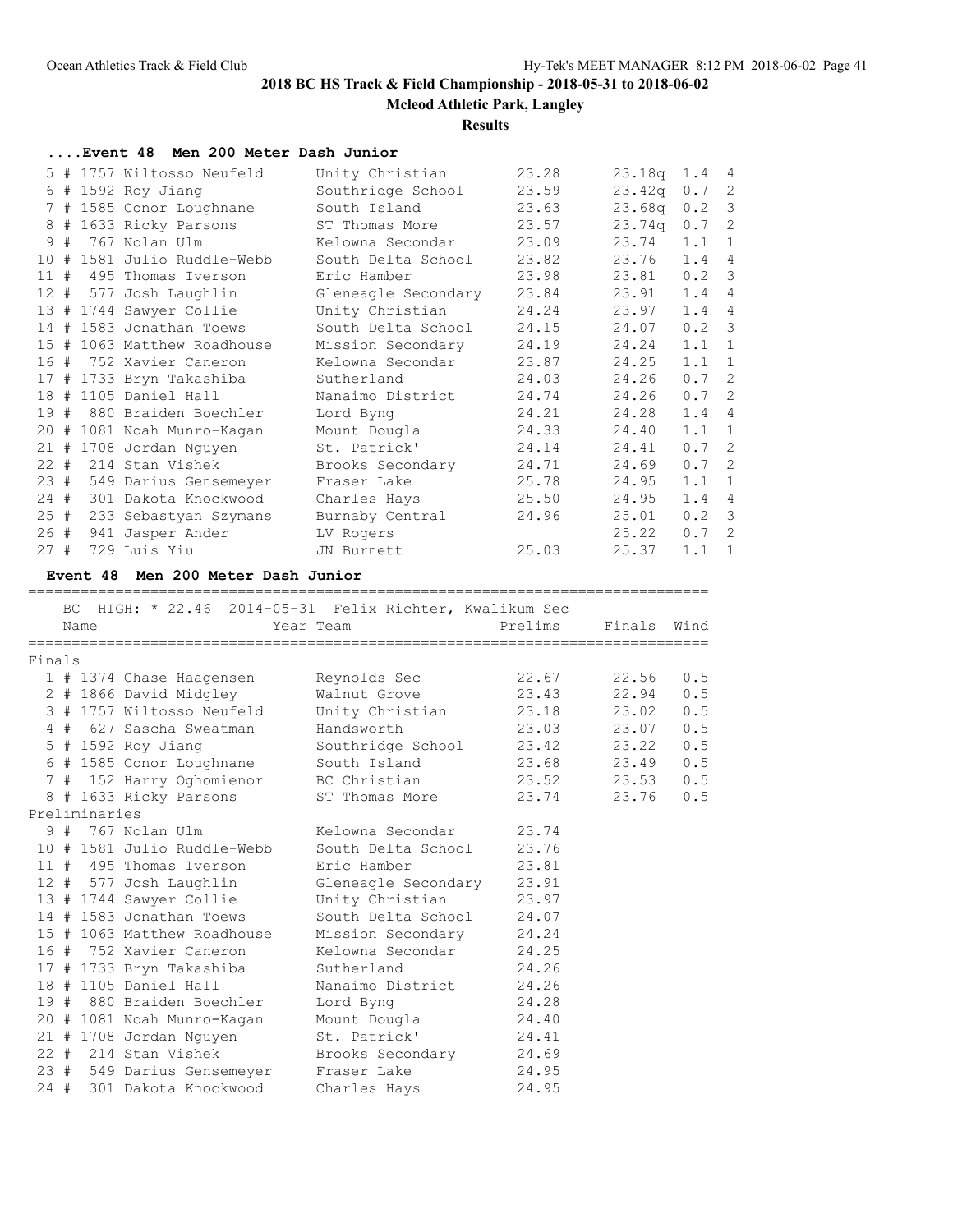**Mcleod Athletic Park, Langley**

#### **Results**

# **....Event 48 Men 200 Meter Dash Junior**

| 25 # 233 Sebastyan Szymans | Burnaby Central | 25.01 |
|----------------------------|-----------------|-------|
| 26 # 941 Jasper Ander      | LV Rogers       | 25.22 |
| 27 #  729 Luis Yiu         | JN Burnett      | 25.37 |

**Event 49 Women 200 Meter Dash Senior**

#### **8 Advance: Top 1 Each Heat plus Next 4 Best Times**

=================================================================================

|        | BC<br>Name | HIGH: * 24.34 2015-06-06 Raquel Tjernagel, New Westminster | Year Team          | Seed  | Prelims         | Wind H#       |                |
|--------|------------|------------------------------------------------------------|--------------------|-------|-----------------|---------------|----------------|
|        |            | 1 # 1298 Jasneet Nijjar                                    | Queen Elizab       | 24.79 | $24.700 - 0.4$  |               | $\overline{c}$ |
|        |            | 2 # 547 Katarina Vlahovic                                  | Fraser Heigh       | 26.33 | $25.25Q \t 0.4$ |               | $\mathbf{1}$   |
| 3#     |            | 768 Bryn Walsh                                             | Kelowna Secondar   | 25.60 | 26.060          | 0.6           | $\mathcal{E}$  |
| 4#     |            | 924 Amanda Moore                                           | Lord Tweedsmuir    | 25.97 | 26.52Q 1.2      |               | $\overline{4}$ |
|        |            | 5 # 1267 Jaeda Ostoforoff                                  | Pleasant Valley    | 26.38 | 26.21q          | 0.4           | -1             |
| 6#     |            | 1853 Jordan Jacobs                                         | Walnut Grove       | 26.74 | 26.51q          | 0.6           | $\mathcal{S}$  |
| 7#     |            | 347 Emma Dewitt                                            | Cowichan Secondary | 26.71 | 26.52q 1.2 4    |               |                |
|        |            | 8 # 315 Rebecca Dutchak                                    | Claremont          | 26.88 | $26.93q -0.4$   |               | $\overline{c}$ |
| 9#     |            | 877 Jessica Urban                                          | Little Flower      | 27.46 | 27.07           | 0.4           | $\mathbf{1}$   |
| 10#    |            | 421 Amara Duncan                                           | Dr. Charles Best   | 27.45 | 27.12           | 0.4           | $\mathbf{1}$   |
|        |            | 11 # 1945 Kassidy Nicholson                                | Westview Secondary | 27.61 | 27.42           | $-0.4$        | $\overline{c}$ |
| 12#    |            | 663 Kylea Knubley                                          | Highland Secondary | 27.83 | 27.53           | 0.4           | $\mathbf{1}$   |
| 13#    |            | 450 Balla Mikaela                                          | Earl Marriot       | 27.49 | 27.59           | $1.2$ 4       |                |
|        |            | 14 # 1454 Carson Xiao                                      | Sardis School      | 28.05 | 27.77           | $0.6-3$       |                |
|        |            | 15 # 1998 Kelsey Friesen                                   | Yale Secondary     | 27.79 | 27.78           | $1.2 \quad 4$ |                |
|        |            | 16 # 1543 Halle Petek                                      | Sir Charles Tupper | 27.77 | 27.82           | $0.6-3$       |                |
|        |            | 17 # 1704 Cordel Tromp                                     | St. Michaels       | 28.50 | 27.83           | 1.2           | $\overline{4}$ |
|        |            | 18 # 1184 Maya Gatensby                                    | Oak Bay Secondary  | 27.92 | 27.99           | 0.4           | $\mathbf{1}$   |
|        |            | 19 # 1958 Stefanie Tomcheck                                | Whistler           | 28.50 | 28.05           | 0.6           | $\mathcal{S}$  |
|        |            | 20 # 1948 Elisabet Aarre                                   | Whistler           | 28.39 | 28.29           | $-0.4$        | $\overline{c}$ |
|        |            | 21 # 62 Linnea Zimmer                                      | Abbotsford C       | 28.25 | 28.30           | $-0.4$        | $\overline{c}$ |
|        |            | 22 # 780 Emily Kim                                         | Killarney          | 28.64 | 28.48           | 0.4           | $\mathbf{1}$   |
| 23#    |            | 370 Nataysia Mikula-N                                      | Crofton Hous       | 27.96 | 28.51           | $1.2$ 4       |                |
| $24 +$ |            | 664 Nicola Knubley                                         | Highland Secondary | 29.15 | 28.54           | 1.2           | $\overline{4}$ |

#### **Event 49 Women 200 Meter Dash Senior**

============================================================================== BC HIGH: \* 24.34 2015-06-06 Raquel Tjernagel, New Westminster Name **The Year Team** Prelims Finals Wind ============================================================================== Finals 1 # 1298 Jasneet Nijjar Queen Elizab 24.70 24.22 2.2 2 # 547 Katarina Vlahovic Fraser Heigh 25.25 24.89 2.2 3 # 768 Bryn Walsh Kelowna Secondar 26.06 25.50 2.2 4 # 1267 Jaeda Ostoforoff Pleasant Valley 26.21 26.20 2.2 5 # 347 Emma Dewitt Cowichan Secondary 26.52 26.29 2.2 6 # 315 Rebecca Dutchak Claremont 26.93 26.37 2.2 7 # 1853 Jordan Jacobs Walnut Grove 26.51 26.41 2.2 Preliminaries 4 # 924 Amanda Moore Lord Tweedsmuir 26.52 9 # 877 Jessica Urban Little Flower 27.07 10 # 421 Amara Duncan Dr. Charles Best 27.12 11 # 1945 Kassidy Nicholson Westview Secondary 27.42 12 # 663 Kylea Knubley Highland Secondary 27.53 13 # 450 Balla Mikaela Earl Marriot 27.59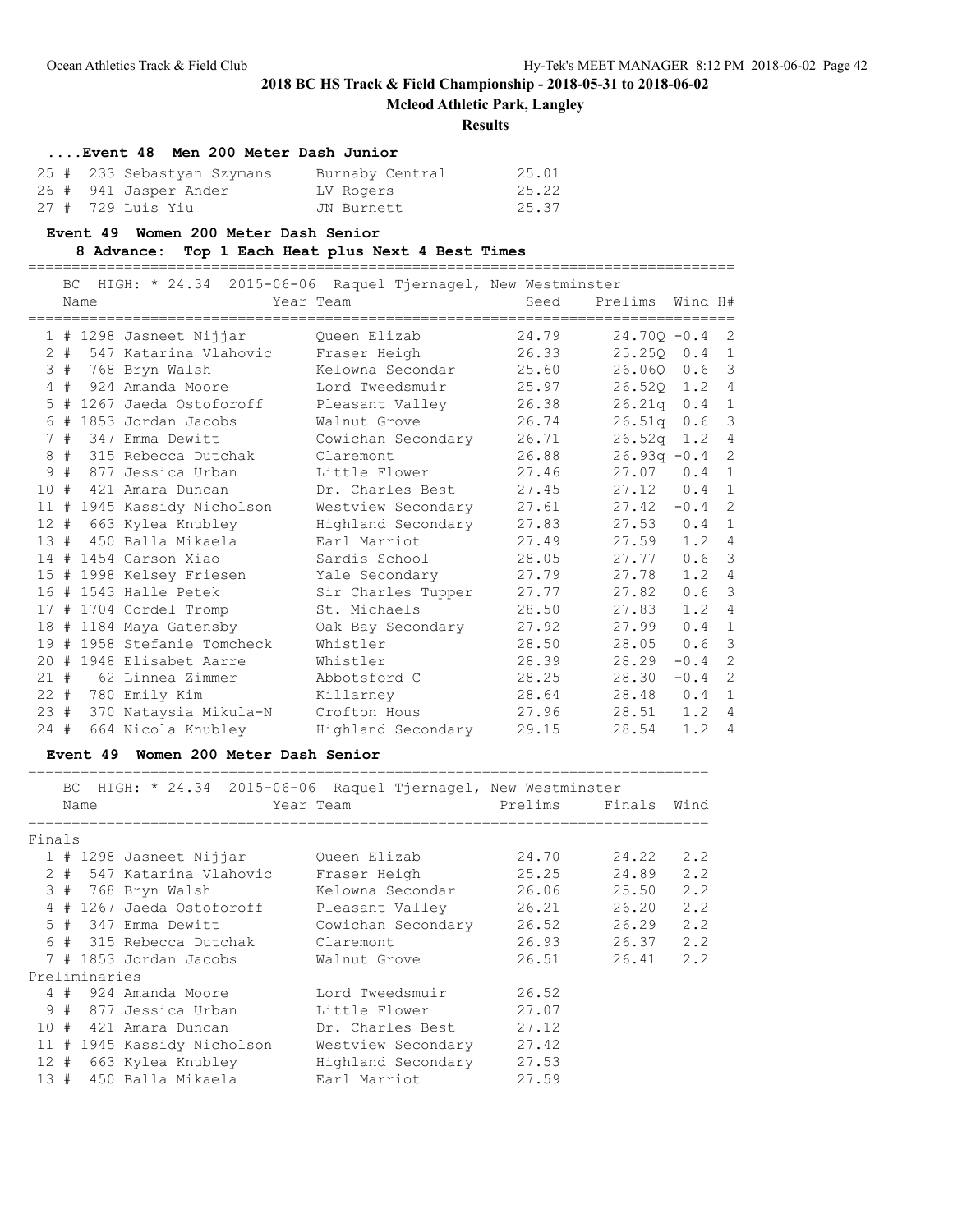**Mcleod Athletic Park, Langley**

#### **Results**

### **....Event 49 Women 200 Meter Dash Senior**

|     |  | $14$ # 1454 Carson Xiao     | Sardis School      | 27.77 |
|-----|--|-----------------------------|--------------------|-------|
|     |  | 15 # 1998 Kelsey Friesen    | Yale Secondary     | 27.78 |
|     |  | 16 # 1543 Halle Petek       | Sir Charles Tupper | 27.82 |
|     |  | 17 # 1704 Cordel Tromp      | St. Michaels       | 27.83 |
|     |  | 18 # 1184 Maya Gatensby     | Oak Bay Secondary  | 27.99 |
|     |  | 19 # 1958 Stefanie Tomcheck | Whistler           | 28.05 |
|     |  | 20 # 1948 Elisabet Aarre    | Whistler           | 28.29 |
|     |  | 21 # 62 Linnea Zimmer       | Abbotsford C       | 28.30 |
|     |  | 22 # 780 Emily Kim          | Killarney          | 28.48 |
|     |  | 23 # 370 Nataysia Mikula-N  | Crofton Hous       | 28.51 |
| 24# |  | 664 Nicola Knubley          | Highland Secondary | 28.54 |

#### **Event 50 Men 200 Meter Dash Senior**

## **8 Advance: Top 1 Each Heat plus Next 4 Best Times**

=================================================================================

|     | <b>BC</b> | Name | HIGH: * 21.38               | 2015-06-06 Michael Aono, Seaquam Seah<br>Year Team | Seed  | Prelims            | Wind H#       |                         |
|-----|-----------|------|-----------------------------|----------------------------------------------------|-------|--------------------|---------------|-------------------------|
|     |           |      |                             |                                                    |       |                    |               |                         |
|     |           |      | 1 # 1911 Alex Pescitelli    | West Point G                                       | 22.15 | $22.220 \t 0.2$    |               | $\overline{2}$          |
|     |           |      | 2 # 1723 Kenny Blackman Jr  | Surrey Christian                                   | 22.05 | 22.25Q             | 0.4           | $\overline{1}$          |
|     |           |      | 3 # 1323 Carson Bradley     | R.A. McMath                                        | 22.22 | 22.410             | 3.2           | $\overline{4}$          |
|     |           |      | 4 # 1336 Liam McLeod        | R.A. McMath                                        | 22.33 | 22.44Q             | 0.8           | $\mathcal{S}$           |
|     | $5 +$     |      | 870 Kevin Hughes            | Langley Secondary                                  | 22.53 | 22.29q             | 0.2           | 2                       |
|     |           |      | 6 # 1212 Alexander Gross    | Okanagan Mission                                   | 22.27 | 22.45q             | 0.8           | $\overline{\mathbf{3}}$ |
|     | 7#        |      | 538 Jesaiah Penson-Mc       | Frank Hurt Sec                                     | 22.65 | 22.46q             | 0.4           | $1\,$                   |
|     |           |      | 8 # 1240 Ben Sammons        | Parkland Sec                                       | 23.36 | 22.51 <sub>q</sub> | 0.4           | $1\,$                   |
| 9   | #         |      | 929 Ryan Pederson           | Lord Tweedsmuir                                    | 22.81 | 22.64              | 3.2           | $\overline{4}$          |
|     |           |      | 10 # 1220 Ethan Smith       | Okanagan Mission                                   | 22.47 | 22.73              | 3.24          |                         |
|     |           |      | 11 # 1938 Kelsy Bentz       | Westsyde Secondary                                 | 22.93 | 22.83              | 0.8           | $\mathcal{S}$           |
|     |           |      | 12 # 1773 Egidio Cantarella | Vancouver College                                  | 22.80 | 22.86              | 0.2           | 2                       |
|     |           |      | 13 # 501 Sam Prevost        | Eric Hamber                                        | 23.50 | 23.11              | 3.24          |                         |
|     |           |      | 14 # 1236 Joel Runkel       | Pacific Christian                                  | 23.13 | 23.21              | 3.2           | $\overline{4}$          |
| 15# |           |      | 587 Bennet Vinken           | GP Vanier                                          | 23.39 | 23.25              | $0.2 \quad 2$ |                         |
|     |           |      | 16 # 1085 Aidan Wold        | Mount Dougla                                       | 23.68 | 23.25              | 0.2           | $\overline{c}$          |
| 17# |           |      | 52 Jonathan Van Gard        | Abbotsford C                                       | 22.60 | 23.32              | 0.4           | $\mathbf{1}$            |
|     |           |      | 18 # 1412 Gabriel Galat     | STA                                                | 23.19 | 23.36              | 0.4           | $\mathbf{1}$            |
|     |           |      | $19$ # 1842 Luke Chalk      | Walnut Grove                                       | 23.59 | 23.37              | 0.8           | $\overline{\mathbf{3}}$ |
|     |           |      | 20 # 2224 Constantine Georg | Alpha Second                                       | 23.16 | 23.42              | $0.2 \quad 2$ |                         |
| 21# |           |      | 310 Tyler Parsons           | Chilliwack S                                       | 23.66 | 23.50              | 3.2           | $\overline{4}$          |
|     |           |      | 22 # 1832 Nathan Savage     | W.J Mouat                                          | 23.68 | 23.55              | 0.4 1         |                         |
|     |           |      | 23 # 2226 Gurkeet Bains     | Sullivan Heights                                   | 23.59 | 23.60              | 0.8           | $\overline{\mathbf{3}}$ |
|     |           |      | 24 # 1151 Chad Singh        | North Peace Scho                                   | 24.94 | 23.66              | 3.2           | $\overline{4}$          |
| 25# |           |      | 815 Oleg Correa             | Kitsilano                                          | 24.11 | 23.67              | 3.2           | $\overline{4}$          |
| 26# |           |      | 302 Cody Shaeffer           | Charles Hays                                       | 25.08 | 23.87              | 0.2           | $\overline{c}$          |
| 27# |           |      | 187 Ope Remi-Adelasoy       | Brentwood Co                                       | 24.13 | 24.00              | 0.8           | $\overline{\mathbf{3}}$ |
|     |           |      | 28 # 1525 Riley Verrier     | Seycove                                            | 23.87 | 24.12              | 0.4           | $\mathbf{1}$            |
|     |           |      | 29 # 1152 Jace Wieler       | North Peace Scho                                   | 25.16 | 24.28              | 0.4           | $\mathbf{1}$            |
| 30# |           |      | 1218 Brady McMechon         | Okanagan Mission                                   | 24.18 | 24.68              | 0.8           | 3                       |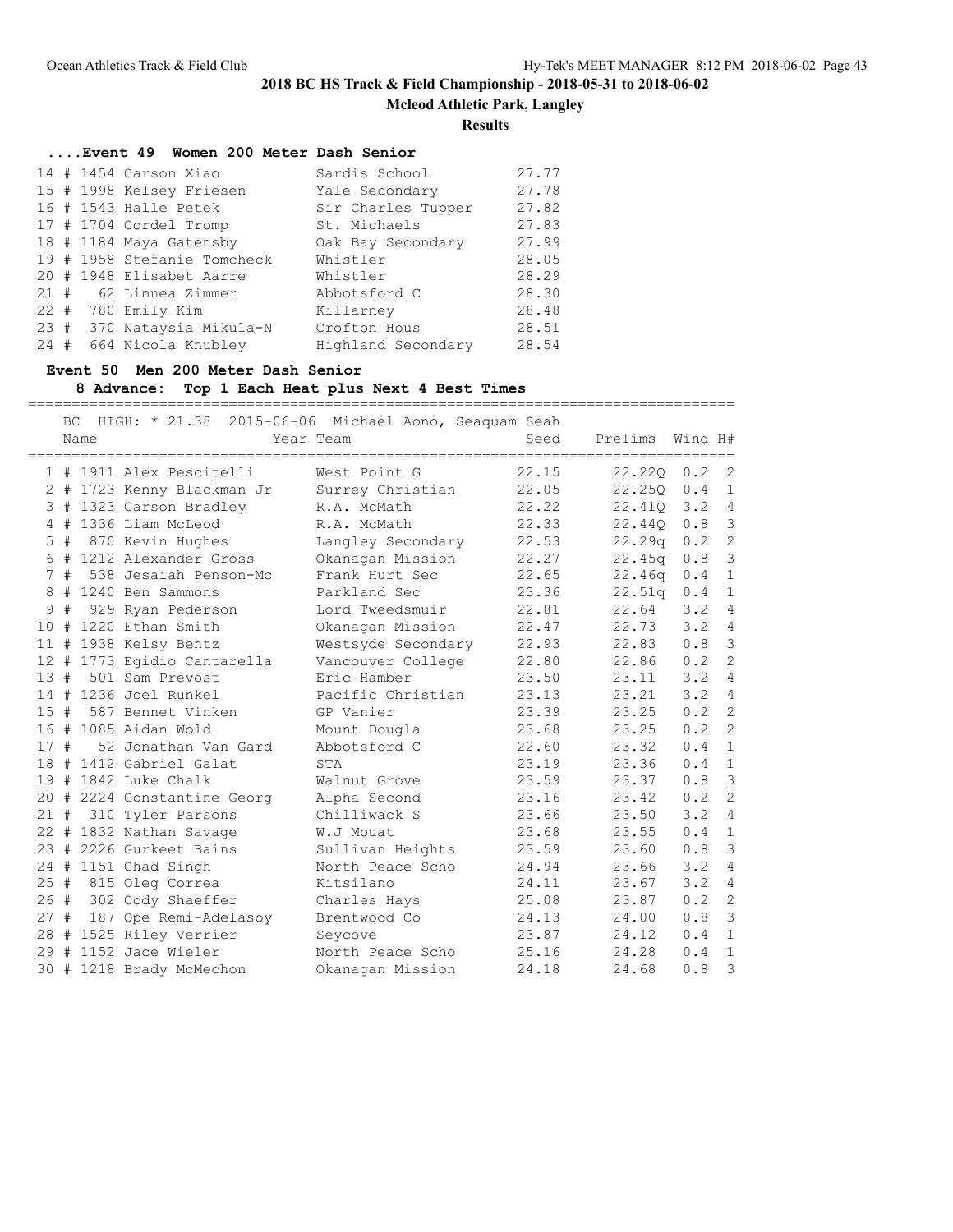**Mcleod Athletic Park, Langley**

#### **Results**

#### **Event 50 Men 200 Meter Dash Senior**

|        | BC. |                 | HIGH: * 21.38 2015-06-06 Michael Aono, Seaquam Seah   |                                  |                |            |      |
|--------|-----|-----------------|-------------------------------------------------------|----------------------------------|----------------|------------|------|
|        |     | Name            |                                                       | Year Team                        | Prelims        | Finals     | Wind |
|        |     | ===========     |                                                       |                                  |                |            |      |
| Finals |     |                 |                                                       |                                  |                |            |      |
|        |     |                 | 1 # 1911 Alex Pescitelli                              | West Point G                     | 22.22          | 22.06      | 0.6  |
|        |     |                 | 2 # 1723 Kenny Blackman Jr                            | Surrey Christian                 | 22.25          | 22.18      | 0.6  |
|        |     |                 | 3 # 538 Jesaiah Penson-Mc                             | Frank Hurt Sec                   | 22.46          | 22.19      | 0.6  |
|        |     |                 | 4 # 870 Kevin Hughes                                  | Langley Secondary                | 22.29          | 22.29      | 0.6  |
|        |     |                 | 5 # 1212 Alexander Gross                              | Okanagan Mission                 | 22.45          | 22.42      | 0.6  |
|        |     |                 | 6 # 1323 Carson Bradley                               | R.A. McMath<br>R.A. McMath       | 22.41          | 22.43      | 0.6  |
|        |     |                 | 7 # 1336 Liam McLeod                                  |                                  | 22.44          | 22.55      | 0.6  |
|        |     | Preliminaries   | 8 # 1240 Ben Sammons                                  | Parkland Sec                     | 22.51          | 23.01      | 0.6  |
|        |     |                 | 9 # 929 Ryan Pederson                                 | Lord Tweedsmuir                  | 22.64          |            |      |
|        |     |                 | 10 # 1220 Ethan Smith                                 | Okanagan Mission                 | 22.73          |            |      |
|        |     |                 |                                                       |                                  | 22.83          |            |      |
|        |     |                 | 11 # 1938 Kelsy Bentz                                 | Westsyde Secondary               | 22.86          |            |      |
|        |     |                 | 12 # 1773 Egidio Cantarella<br>13 # 501 Sam Prevost   | Vancouver College<br>Eric Hamber |                |            |      |
|        |     |                 | 14 # 1236 Joel Runkel                                 | Pacific Christian                | 23.11<br>23.21 |            |      |
|        |     |                 | 15 # 587 Bennet Vinken                                | GP Vanier                        | 23.25          |            |      |
|        |     |                 | 16 # 1085 Aidan Wold                                  |                                  |                |            |      |
|        |     |                 | 17 # 52 Jonathan Van Gard                             | Mount Dougla                     | 23.25          |            |      |
|        |     |                 |                                                       | Abbotsford C                     | 23.32<br>23.36 |            |      |
|        |     |                 | 18 # 1412 Gabriel Galat                               | STA                              |                |            |      |
|        |     |                 | 19 # 1842 Luke Chalk                                  | Walnut Grove                     | 23.37          |            |      |
|        |     |                 | 20 # 2224 Constantine Georg                           | Alpha Second                     | 23.42          |            |      |
|        |     |                 | 21 # 310 Tyler Parsons                                | Chilliwack S                     | 23.50          |            |      |
|        |     |                 | 22 # 1832 Nathan Savage                               | W.J Mouat                        | 23.55          |            |      |
|        |     |                 | 23 # 2226 Gurkeet Bains                               | Sullivan Heights                 | 23.60          |            |      |
|        |     |                 | 24 # 1151 Chad Singh                                  | North Peace Scho                 | 23.66          |            |      |
|        |     |                 | 25 # 815 Oleg Correa                                  | Kitsilano                        | 23.67          |            |      |
|        |     |                 | 26 # 302 Cody Shaeffer                                | Charles Hays                     | 23.87          |            |      |
|        |     |                 | 27 # 187 Ope Remi-Adelasoy                            | Brentwood Co                     | 24.00          |            |      |
|        |     |                 | 28 # 1525 Riley Verrier                               | Seycove                          | 24.12          |            |      |
|        |     |                 | 29 # 1152 Jace Wieler                                 | North Peace Scho                 | 24.28          |            |      |
|        |     |                 | 30 # 1218 Brady McMechon                              | Okanagan Mission                 | 24.68          |            |      |
|        |     | <b>Event 51</b> | Women 3000 Meter Run Junior                           |                                  |                |            |      |
|        |     |                 | BC HIGH: * 9:56.49 2014-05-31 Hannah Bennison, Vernon |                                  |                |            |      |
|        |     | Name            |                                                       | Year Team                        | Seed           | Finals     |      |
|        |     |                 |                                                       | . _ _ _ _ _ _ _ _ _ _ _ _        |                |            |      |
| Finals |     |                 |                                                       |                                  |                |            |      |
|        |     |                 | 1 # 1801 Kendra Lewis                                 | Vancouver Technical              | 9:53.81        | $9:47.43*$ |      |
|        |     |                 | 2 # 1890 Karly Dickenson                              | Wellington S                     | 10:55.50       | 10:35.32   |      |
|        |     |                 | 3 # 1593 Maya Kobylanski                              | Southridge School                | 10:50.46       | 10:38.05   |      |
|        |     |                 | 4 # 1637 Kate Stewart Barn                            | ST Thomas More                   | 11:03.70       | 10:49.34   |      |
|        |     |                 | 5 # 1365 Emily Macleod                                | Revelstoke                       | 11:24.69       | 11:03.45   |      |
|        |     |                 | 6 # 1730 Kylie Heffring                               | Sutherland                       | 11:00.67       | 11:04.94   |      |
|        |     |                 | 7 # 1450 Andrena Johnson                              | Sardis School                    | 11:50.44       | 11:05.98   |      |
|        | 8#  |                 | 490 Nanaki Sangha                                     | Enver Creek                      | 11:41.06       | 11:07.16   |      |
| 9      | #   |                 | 609 Ericka Edgell                                     | Handsworth                       | 11:15.34       | 11:10.30   |      |
| 10 #   |     |                 | 888 Skye Higgins                                      | Lord Byng                        | 11:30.00       | 11:22.44   |      |
| $11$ # |     |                 | 117 Valerie Durova                                    | Argyle                           | 11:30.50       | 11:22.86   |      |
| $12$ # |     |                 | 691 Madison Stoochnof                                 | Holy Cross Regional 11:19.69     |                | 11:27.78   |      |

13 # 1253 Emma Graydon Pitt Meadows 11:36.98 11:29.79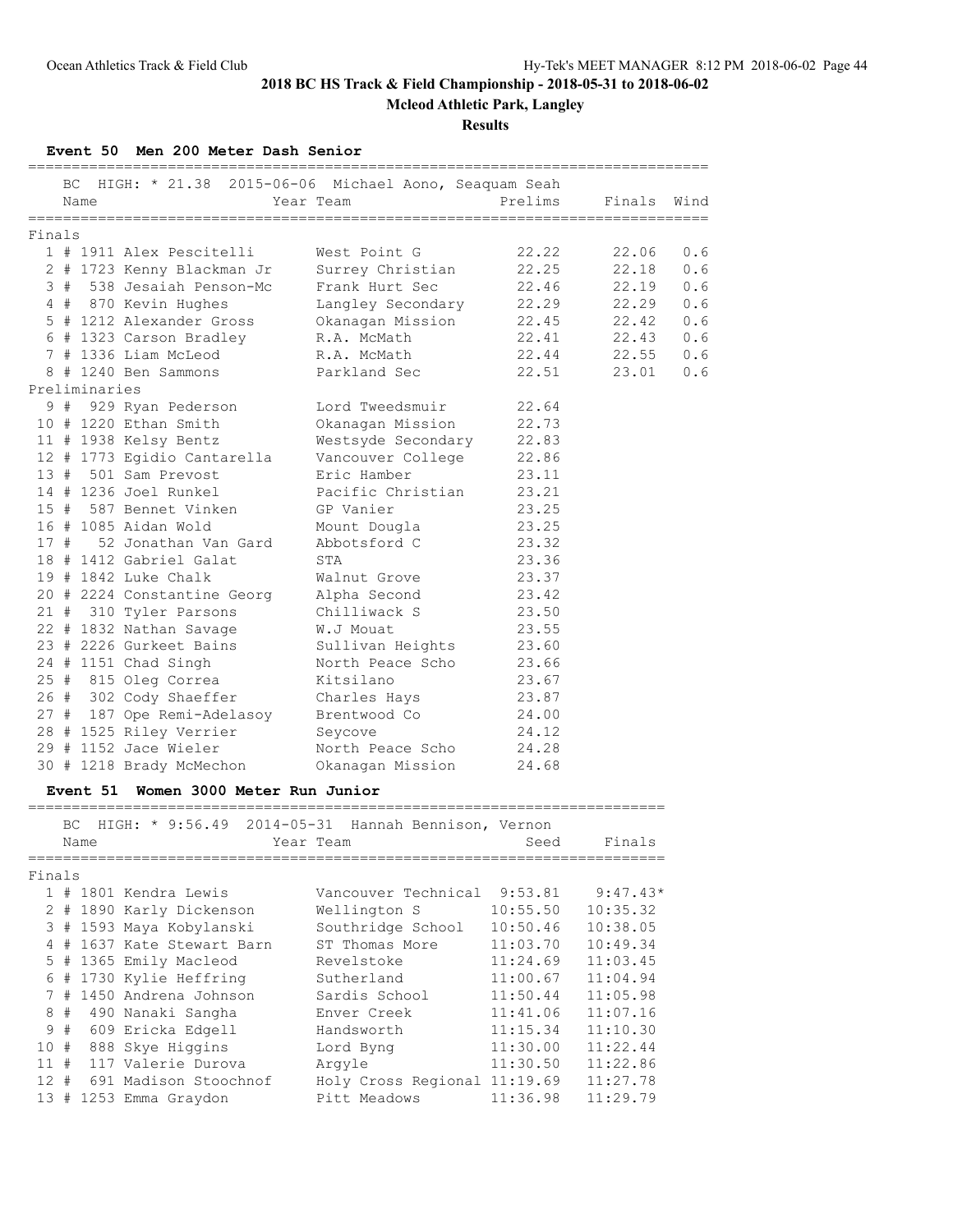**Mcleod Athletic Park, Langley**

#### **Results**

|      | Event 51 Women 3000 Meter Run Junior |                             |                    |          |          |  |  |  |
|------|--------------------------------------|-----------------------------|--------------------|----------|----------|--|--|--|
| 14 # |                                      | 380 Rebecca Sy              | Crofton Hous       | 12:10.90 | 11:34.65 |  |  |  |
| 15#  |                                      | 1654 Grace Fulton           | St. Andrews'       | 11:41.15 | 11:36.73 |  |  |  |
| 16#  |                                      | 94 Mackenzie Lover          | Alberni Dist       | 11:17.06 | 11:37.74 |  |  |  |
|      |                                      | 17 # 1254 Maggie Graydon    | Pitt Meadows       | 11:42.25 | 11:38.45 |  |  |  |
|      |                                      | 18 # 1717 Jasleen Grewal    | Sullivan Heights   | 11:48.75 | 11:38.80 |  |  |  |
|      |                                      | 19 # 1460 Darah Clarke      | Selkirk            | 13:03.84 | 11:40.48 |  |  |  |
|      |                                      | 20 # 1429 Laura Hall        | Salmon Arm S       | 11:59.14 | 11:41.13 |  |  |  |
|      |                                      | 21 # 225 Christina Heslop   | Burnaby Central    | 12:19.77 | 11:44.30 |  |  |  |
|      |                                      | 22 # 317 Olivia Hopkins     | Claremont          | 11:47.19 | 11:45.05 |  |  |  |
|      |                                      | 23 # 1281 Brynn Witwicki    | Prince George SC   | 12:41.93 | 11:45.67 |  |  |  |
|      |                                      | 24 # 762 Danielle Selby     | Kelowna Secondar   | 12:15.67 | 11:46.12 |  |  |  |
|      |                                      | 25 # 825 Shelby Bell        | Kwalikum Secondary | 11:36.13 | 11:46.22 |  |  |  |
| 26#  |                                      | 1296 Mayasir Elhaj          | Oueen Elizab       | 11:49.66 | 11:50.99 |  |  |  |
| 27#  |                                      | 1425 Maggie Beckner         | Salmon Arm S       | 11:54.97 | 11:58.64 |  |  |  |
|      |                                      | 28 # 327 Gabrielle Bourgau  | Collingwood        | 11:05.91 | 12:00.19 |  |  |  |
|      |                                      | 29 # 1333 Elizabeth Kennedy | R.A. McMath        | 12:47.97 | 12:34.24 |  |  |  |

#### **Event 52 Men 3000 Meter Run Junior**

========================================================================= BC HIGH: \* 8:54.89 2014-05-31 Brendan Hoff, Carihi Secon Name Year Team Seed Finals ========================================================================= 1 # 1476 Michael Miller Semiahmoo Secondary 9:31.14 9:14.43 2 # 411 Fraser Van Allen Dover Bay Secondary 9:11.84 9:14.97 3 # 1721 Keagan Ingram Summerland 9:47.52 9:18.45 4 # 521 Jaiveer Tiwana Fleetwood Pa 9:32.48 9:20.99 5 # 606 Jack Dannatt Handsworth 9:39.64 9:21.33 6 # 1550 Dylan Uhrich Sir Charles Tupper 9:25.48 9:25.05 7 # 350 Jared De Haan Credo Christ 9:41.34 9:26.63 8 # 1739 Jacob Wadhwani Terry Fox Se 9:31.30 9:27.47 9 # 1849 Jack Hardy Walnut Grove 9:46.26 9:28.41 10 # 731 Ethan Hart John Barsby 9:37.92 9:28.91 11 # 819 Christian Peterso Kitsilano 9:51.80 9:29.94 12 # 739 Gage Zanette John Barsby 9:41.65 9:34.63 13 # 447 Jeremiah Mackie Earl Marriot 9:39.50 9:36.25 14 # 28 James De Jager Abbotsford C 10:04.55 9:38.61 15 # 1083 Kevin Song Mount Dougla 9:46.94 9:41.10 16 # 237 Kosta Adzic Burnaby Moun 9:46.51 9:44.36 17 # 1712 Evan De Souza Steveston Lo 10:32.09 9:46.11 18 # 1709 Jonah Brost Stellys 9:27.22 9:51.67 19 # 1748 Caleb Graham Unity Christian 9:49.90 9:56.39 20 # 409 Cyrus Urbanowicz Dover Bay Secondary 9:46.99 9:56.72 21 # 1917 Davis Timko West Point G 10:03.20 9:57.76 22 # 607 Jackson Davies Handsworth 10:09.77 9:58.27 23 # 1518 Luis Vazquez Sentinel 10:14.73 9:59.86 24 # 306 Jorge Aparacio Chilliwack S 9:48.29 10:02.23 25 # 722 Wyatt Smith JL Crowe 10:02.36 26 # 818 Riordan Miya Kitsilano 9:42.96 10:02.82 27 # 1994 Jack Screen WL Seaton 10:31.48 10:02.99 28 # 1436 Stephen Moore Salmon Arm S 10:51.99 10:18.59 29 # 1777 Blake Clutterham Vancouver College 10:06.10 10:21.91 30 # 553 Cody Vanwerkhoven Fraser Lake 12:38.36 10:47.12 31 # 1125 Hyatt Verduzco Nechako Valley 12:21.53 10:48.40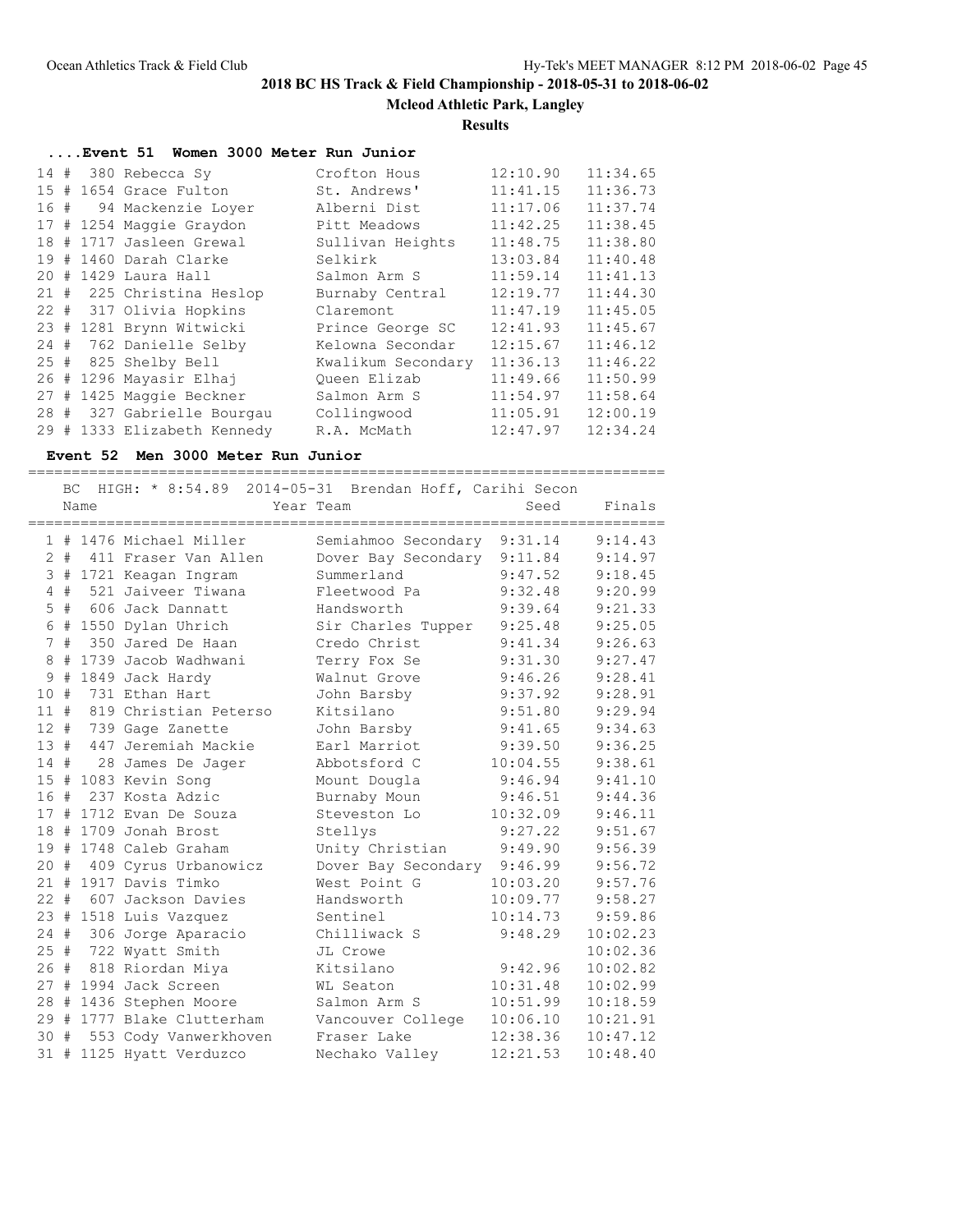**Mcleod Athletic Park, Langley**

**Results**

### **Event 53 Women 3000 Meter Run Senior**

|                      | BC. |      | HIGH: * 9:33.44 2015-06-06 Hannah Bennison, Vernon |                              |          |            |
|----------------------|-----|------|----------------------------------------------------|------------------------------|----------|------------|
|                      |     | Name |                                                    | Year Team                    | Seed     | Finals     |
|                      | 1#  |      | 561 Taryn O'Neill                                  | George Elliot                | 9:37.75  | $9:24.82*$ |
| $\mathbf{2}^{\circ}$ |     |      | # 1130 Grace Fetherstonh                           | New Westmins                 | 9:50.91  | 9:46.04    |
| 3                    |     |      | # 1986 Annika Ariano                               | WL Seaton                    | 10:16.27 | 10:05.49   |
| 4                    | #   |      | 1568 Eliyah Brawdy                                 | Smithers Sec                 | 10:21.93 | 10:15.10   |
| 5                    | #   |      | 1293 Baneet Bains                                  | Princess Mar                 | 11:09.61 | 10:31.65   |
| 6                    |     |      | # 1510 Rhian Paterson                              | Sentinel                     | 11:02.86 | 10:34.69   |
| 7                    | #   |      | 968 Mina Lilleheier                                | Maple Ridge                  | 11:17.60 | 10:44.48   |
| 8                    | #   |      | 814 Annika Austin                                  | Kitsilano                    | 10:49.66 | 10:47.60   |
| 9                    | #   |      | 820 Manon Plouvier                                 | Kitsilano                    | 10:50.67 | 10:50.34   |
| 10                   | #   |      | 177 Sarah Warren                                   | Kitsilano                    | 11:22.51 | x10:50.64  |
| 11                   | #   |      | 1457 Hannah Milic                                  | Seaquam Seahawks             | 11:25.49 | 10:55.37   |
| $12 \overline{ }$    | #   |      | 1502 Sarah Lavallee                                | Sentinel                     | 11:13.57 | 10:57.70   |
| 13                   |     |      | # 1358 Kate Granstrom                              | Revelstoke                   | 11:33.46 | 11:01.20   |
| 14#                  |     |      | 149 Maddie Gibson                                  | BC Christian                 | 11:30.78 | 11:02.12   |
| 15                   | #   |      | 625 Erica Smith                                    | Handsworth                   | 11:04.70 | 11:04.77   |
| 16                   |     |      | # 1170 Sarah Bryan                                 | Oak Bay Secondary            | 11:11.64 | 11:04.89   |
| 17                   | #   |      | 1841 Grace Chalk                                   | Walnut Grove                 | 11:19.04 | 11:13.03   |
| 18                   | #   |      | 404 Annika Lehmann                                 | Dover Bay Secondary 11:40.85 |          | 11:34.88   |
| 19                   | #   |      | 2007 Emily Macgowen                                | York House School            | 12:06.20 | 11:47.86   |
| 20                   | #   |      | 576 Nicole Huanq                                   | Gleneagle Secondary 12:01.43 |          | 11:51.10   |
| 21#                  |     |      | 946 Sydney Desbrisay                               | Magee                        | 11:14.00 | 11:57.13   |
| $22 +$               |     |      | 653 Catrin Jones                                   | Heritage Woo                 | 12:05.58 | 11:57.49   |
| 23#                  |     |      | 454 Simran Sarai                                   | Earl Marriot                 | 11:59.15 | 12:14.13   |
| 24#                  |     |      | 595 Sydney Fraess                                  | GW Graham -                  | 12:32.08 | 12:19.12   |
| 25#                  |     |      | 554 Kyla Vanwerkhoven                              | Fraser Lake                  | 15:06.46 | 13:26.02   |
| 26#                  |     |      | 244 Nicole Liang                                   | Burnaby Moun                 | 13:25.96 | 13:37.62   |

### **Event 54 Men 3000 Meter Run Senior**

========================================================================= BC HIGH: \* 8:42.87 2015-06-06 Nathan Tadesse, North Surrey

|      |    | Name |                             | Year Team                   | Seed     | Finals  |
|------|----|------|-----------------------------|-----------------------------|----------|---------|
|      | 1# |      | 687 Riley Miller            | Holy Cross Regional 8:52.99 |          | 8:44.00 |
| 2    |    |      | # 1373 Kalum Delaney        | Reynolds Sec                | 8:49.05  | 8:44.61 |
| 3    |    |      | # 1348 Tate Wyatt           | RE Mountain                 | 8:52.95  | 8:44.67 |
| 4    |    |      | # 1349 Zach Wyatt           | RE Mountain                 | 8:51.71  | 8:45.18 |
|      |    |      | 5 # 283 Antoine Minfray     | Carihi Secon                | 8:54.97  | 8:46.22 |
|      |    |      | 6 # 446 Jaxon Mackie        | Earl Marriot                | 9:18.02  | 8:53.01 |
|      |    |      | 7 # 1378 Gabe Van Hezewijk  | Reynolds Sec                | 8:59.46  | 8:53.71 |
|      | 8# |      | 1386 Joshua Woolgar         | Richmond Christian          | 9:15.50  | 8:55.68 |
|      |    |      | 9 # 686 Aiden Miller        | Holy Cross Regional         | 9:00.42  | 9:01.19 |
|      |    |      | 10 # 1922 Aidan Doherty     | West Van                    | 9:08.38  | 9:01.54 |
|      |    |      | 11 # 1944 Logan Hwang       | Westsyde Secondary          | 9:57.24  | 9:03.32 |
|      |    |      | 12 # 1076 Liam Dwyer        | Mount Dougla                | 9:03.83  | 9:04.65 |
|      |    |      | 13 # 295 Connor Block       | Centennial C                | 9:15.61  | 9:05.63 |
|      |    |      | 14 # 206 Chris Fisher       | Brooks Secondary            | 9:13.18  | 9:07.04 |
|      |    |      | 15 # 1924 Alexander Farling | West Van                    | 9:28.76  | 9:07.57 |
| 16 # |    |      | 1732 John Kwon              | Sutherland                  | 9:31.41  | 9:09.76 |
|      |    |      | 17 # 1239 Cooper Langard    | Parkland Sec                | 9:09.77  | 9:17.04 |
| 18#  |    |      | 1169 Jack Boden             | Oak Bay Secondary           | 9:21.14  | 9:23.76 |
| 19#  |    |      | 1215 Jacob Harris           | Okanagan Mission            | 10:21.77 | 9:26.08 |
|      |    |      | 20 # 1979 Ross Henderson    | Windsor - No                |          | 9:32.13 |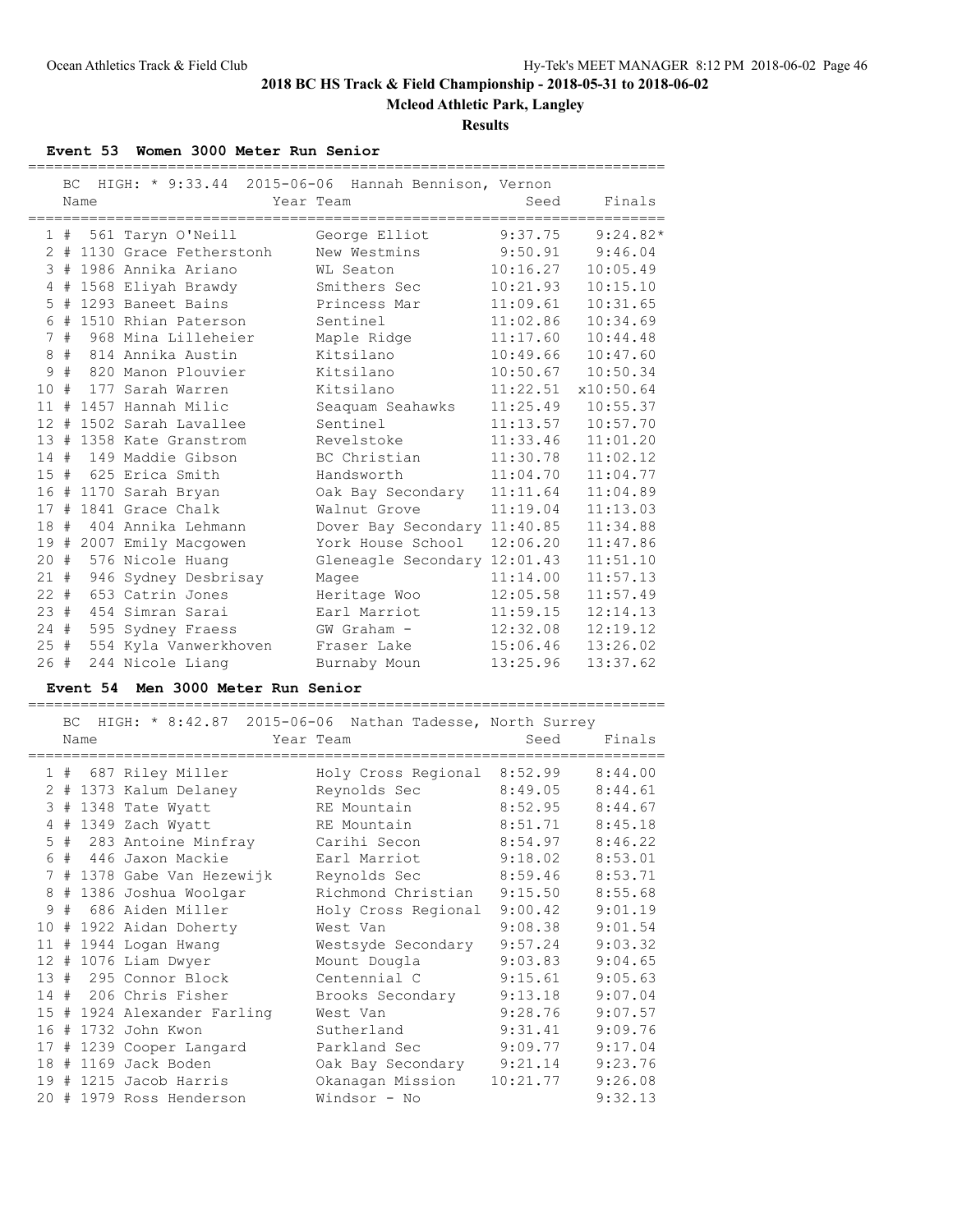**Mcleod Athletic Park, Langley**

**Results**

|     | Event 54 Men 3000 Meter Run Senior |                   |          |          |
|-----|------------------------------------|-------------------|----------|----------|
|     | $21$ # 1176 Findlay Day            | Oak Bay Secondary | 9:13.60  | 9:37.36  |
|     | 22 # 1366 Hayden Mallett           | Revelstoke        | 9:48.62  | 9:39.58  |
| 23# | 248 Alex Romero                    | Burnaby Moun      | 9:22.75  | 9:40.85  |
|     | 24 # 657 Abdiwahid Qays            | Heritage Woo      | 9:52.87  | 9:42.20  |
| 25# | 33 Riley Hall                      | Abbotsford C      | 9:45.20  | 9:42.78  |
| 26# | 412 Jordan Bax                     | DP Todd           | 10:28.79 | 9:46.61  |
|     | 27 # 174 Evan Murphy               | Kitsilano         | 9:49.00  | 9:51.02  |
|     | 28 # 1595 Gage Paskiewich          | Sparwood          |          | 9:56.74  |
| 29# | 1269 Tomas Chapman                 | Point Grey        | 10:25.38 | 10:25.72 |
|     | 30 # 990 Stephan Kalnin            | McBride Seco      | 10:49.03 | 10:47.00 |
|     | $--$ # 1735 Tyson Baker            | Tamanawis Se      | 9:32.63  | DNF      |

## **Event 57 Women Triple Jump Junior**

==============================================================================

| BC HIGH: * 11.11m 2015-06-04 Kristen Schulz, Argyle                                                                        |                                 |                 |                      |         |
|----------------------------------------------------------------------------------------------------------------------------|---------------------------------|-----------------|----------------------|---------|
| Year Team<br>Name                                                                                                          |                                 |                 | Seed Finals Wind     |         |
| 1 # 1695 Kenzie Farish St. Michaels 10.49m 10.81m                                                                          |                                 |                 | ____________________ | 3.1     |
| $FOUL(1.9) 10.22m(+0.0) 10.45m(0.8) 10.16m(1.4) 10.81m(3.1) 10.67m(1.1)$                                                   |                                 |                 |                      |         |
| 2 # 1591 Kaylie Borntraege Southpointe Academy 10.45m 10.78m                                                               |                                 |                 |                      | 2.8     |
| $10.52m (+0.0) 10.10m (+0.0) 10.48m (1.6) 10.34m (1.7) 10.78m (2.8) 10.21m (1.8)$                                          |                                 |                 |                      |         |
|                                                                                                                            |                                 |                 |                      | 2.5     |
| $10.43m(0.2)$ FOUL $(+0.0)$ FOUL $(+0.0)$ $10.10m(1.9)$ $10.13m(2.1)$ $10.71m(2.5)$                                        |                                 |                 |                      |         |
| 4 # 1231 Kennedy Primrose Pacific Academy 10.58m                                                                           |                                 |                 | 10.61m               | 0.6     |
| $10.61\text{m} (0.6) 10.06\text{m} (-0.9) 10.26\text{m} (1.1) 10.10\text{m} (0.5) 10.57\text{m} (2.0) 10.52\text{m} (1.6)$ |                                 |                 |                      |         |
| 5 # 1892 Madison Paugh<br>$FOUL(1.9) 10.04m(-1.9) 10.45m(0.2) 10.59m(1.7) FOUL(2.4) 10.34m(2.2)$                           | Wellington S                    | 10.41m   10.59m |                      | 1.7     |
| 6 # 1324 Caitlyn Bradley-T R.A. McMath                                                                                     |                                 | 10.80m          | 10.58m               | 1.8     |
| $10.54m(0.6)$ $10.26m(1.0)$ $10.58m(1.8)$ $FOUL(1.6)$ $10.53m(0.7)$ $FOUL(1.0)$                                            |                                 |                 |                      |         |
| 7 # 1118 Elise Therrien Manaimo District 10.17m 10.48m 1.2                                                                 |                                 |                 |                      |         |
| $10.48$ m $(1.2)$ $10.25$ m $(-0.1)$ $10.23$ m $(1.9)$ $9.86$ m $(2.4)$ $10.08$ m $(2.6)$ $10.18$ m $(2.9)$                |                                 |                 |                      |         |
| 8 # 1132 Ella Foster                                                                                                       | New Westmins 10.54m 10.39m -1.2 |                 |                      |         |
| $10.39$ m (-1.2) FOUL (-2.4) $10.39$ m (1.8) $10.02$ m (+0.0) $9.78$ m (0.9) FOUL (+0.0)                                   |                                 |                 |                      |         |
| 9 # 363 Natalie Hill Crofton Hous 9.97m 10.37m -0.3                                                                        |                                 |                 |                      |         |
| FOUL $(+0.0)$ 10.20m $(1.2)$ 10.37m $(-0.3)$                                                                               |                                 |                 |                      |         |
| 10 # 1486 Tara Wallack Semiahmoo Secondary 10.19m 10.28m 0.3                                                               |                                 |                 |                      |         |
| $10.08m(-0.8) 10.28m(0.3) 9.83m(1.0)$                                                                                      |                                 |                 |                      |         |
| 11 # 29 Jaelyn Dragt<br>FOUL $(0.8)$ FOUL $(+0.0)$ 10.22m $(-0.2)$                                                         | Abbotsford C                    | 10.24m          | $10.22m - 0.2$       |         |
| 11 # 1623 Alicia Bremer ST Thomas More                                                                                     |                                 | 10.21m          | 10.22m               | 1.1     |
| $10.01m (+0.0)$ FOUL $(1.4)$ $10.22m(1.1)$                                                                                 |                                 |                 |                      |         |
| 13 # 1139 Anja Tjernagel New Westmins                                                                                      |                                 | 9.97m           | 10.16m               | $0.7\,$ |
| $10.16m(0.7) 10.07m(+0.0)$ FOUL $(1.1)$                                                                                    |                                 |                 |                      |         |
| 14 # 898 Karina Shuen Lord Byng                                                                                            |                                 | 9.87m           | 10.12m               | $1.0$   |
| $10.12m(1.0)$ $9.90m(+0.0)$ $FOUL(0.4)$                                                                                    |                                 |                 |                      |         |
| 15 # 13 Rachel Atsma Mbbotsford C                                                                                          |                                 | 10.14m          | 10.10m               | 0.5     |
| $10.10m(0.5)$ 9.63m $(-2.9)$ 9.95m $(2.2)$                                                                                 |                                 |                 |                      |         |
| 16 # 1290 Kaitlyn Loo Frince of Wales 9.95m                                                                                |                                 |                 | 10.06m               | NWI     |
| FOUL $(-1.4)$ 10.04m $(1.6)$ 10.06m $(-0.0)$                                                                               |                                 | 9.96m 9.76m     |                      | 0.1     |
| 17 # 1915 Julia Soeller<br>$9.67m(0.5)$ FOUL $(1.8)$ $9.76m(0.1)$                                                          | West Point G                    |                 |                      |         |
| 18 # 367 Amanda Lee                                                                                                        | Crofton Hous                    | 9.83m           | $9.73m - 0.2$        |         |
| $9.73m(-0.2)$ $9.07m(-2.2)$ FOUL(0.9)                                                                                      |                                 |                 |                      |         |
| 19 # 907 Alyza Aikins bord Tweedsmuir                                                                                      |                                 | 10.24m          | 9.69m                | 0.2     |
| FOUL(1.2) FOUL(1.4) 9.69m(0.2)                                                                                             |                                 |                 |                      |         |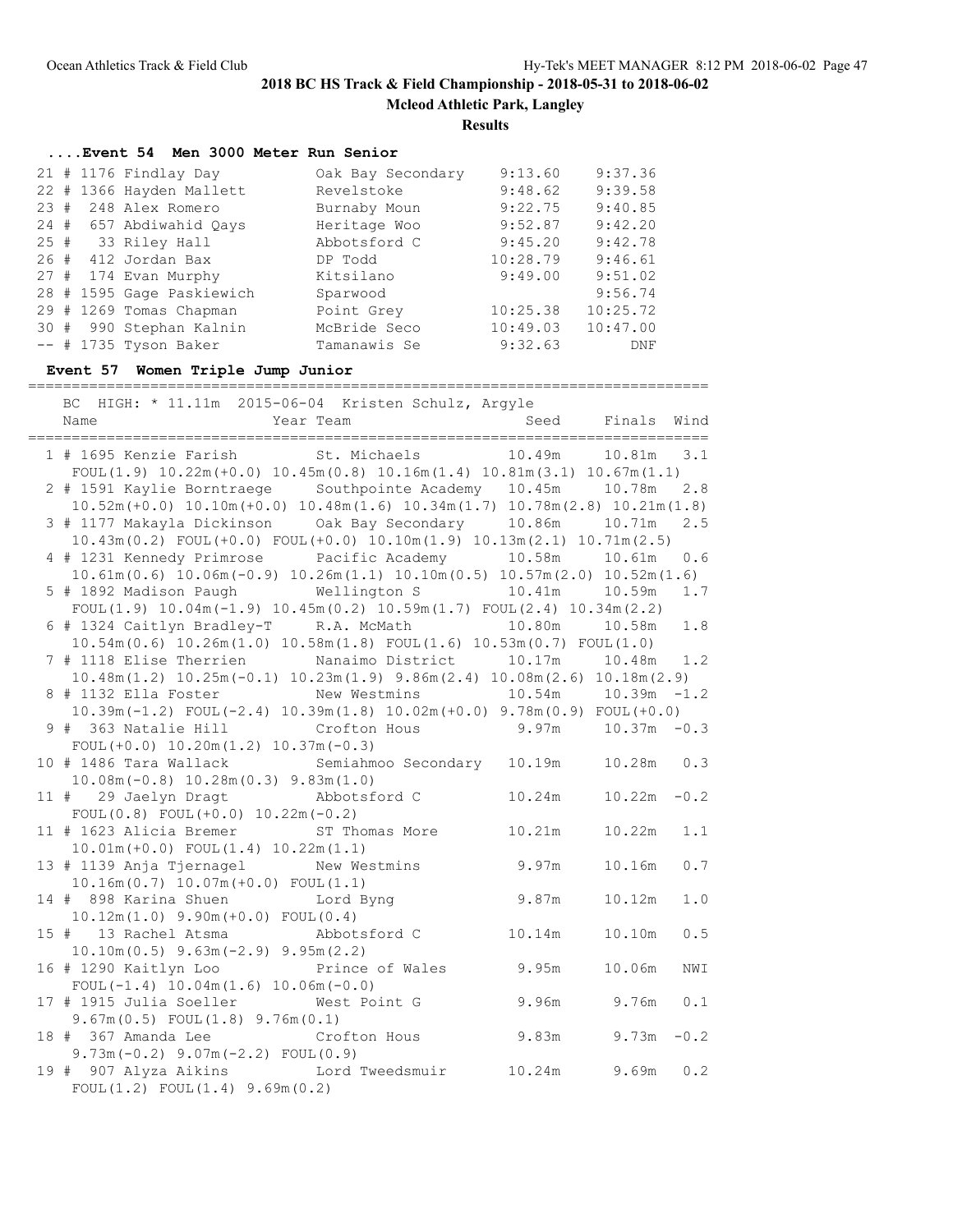**Mcleod Athletic Park, Langley**

**Results**

| Event 57 Women Triple Jump Junior                          |                        |             |  |
|------------------------------------------------------------|------------------------|-------------|--|
| 20 # 469 Adrainna Van de L Klo Middle                      | $9.36m$ $9.60m$ $-0.4$ |             |  |
| $9.60m(-0.4)$ FOUL $(0.4)$ $9.20m(1.4)$                    |                        |             |  |
| 21 # 489 Karman Kang Mang Enver Creek                      | $9.88m$ $9.58m$ $1.4$  |             |  |
| $9.58m(1.4)$ $9.33m(1.1)$ $9.31m(-0.4)$                    |                        |             |  |
| 22 # 721 Madison Lakevold JL Crowe                         |                        | $9.43m$ 0.9 |  |
| $9.43m(0.9)$ $9.27m(1.0)$ $9.39m(+0.0)$                    |                        |             |  |
| 22 # 608 Jaden Dawson Handsworth                           | 9.80m 9.43m 1.2        |             |  |
| $9.30m (+0.0)$ $9.43m (1.2)$ $9.42m (0.8)$                 |                        |             |  |
| 24 # 1927 Marie Leggett-Vas West Van                       | $9.29m$ $9.42m$ $+0.0$ |             |  |
| $9.42m (+0.0)$ $9.10m (+0.0)$ $9.08m (2.1)$                |                        |             |  |
| 25 # 1931 Macy Meldrum West Van                            | $9.67m$ $9.34m$ $+0.0$ |             |  |
| $8.44m (+0.0)$ $9.34m (+0.0)$ $8.95m (+0.0)$               |                        |             |  |
| 26 # 180 Reece Fougner-Ruk Brentwood Co 9.86m 9.27m -1.1   |                        |             |  |
| $9.22m(0.2)$ $9.27m(-1.1)$ $9.12m(1.2)$                    |                        |             |  |
| 27 # 1479 Nicole Pajic Semiahmoo Secondary 9.27m 9.09m 1.2 |                        |             |  |
| $8.70m(-0.6)$ 9.09 $m(1.2)$ 8.93 $m(1.1)$                  |                        |             |  |
| 28 # 1811 Abby Hackman Vernon                              | 8.69m 8.97m 1.1        |             |  |
| $8.90m(-0.3) 8.57m(0.3) 8.97m(1.1)$                        |                        |             |  |
| 29 # 1279 Vaila Baxter Prince George SC 9.21m 8.81m 1.4    |                        |             |  |
| $8.81m(1.4)$ $8.78m(0.8)$ $8.72m(1.0)$                     |                        |             |  |
| 30 # 70 Chantel Bennett Aberdeen Hal 8.86m 8.71m 1.3       |                        |             |  |
| $8.71m(1.3)$ $8.00m(-0.9)$ $8.49m(3.8)$                    |                        |             |  |
| 31 # 1309 Kaitlyn Horth Quesnel JR School 8.10m 8.28m 1.6  |                        |             |  |
| $7.73m(-1.9) 8.28m(1.6) 8.23m(2.4)$                        |                        |             |  |

### **Event 58 Men Long Jump Junior**

#### ============================================================================== BC HIGH: \* 6.20m 2015-06-04 Sayril Silaya, Parkland Sec

| pe intent. O.Zom zoro oo on bayrin biraya, rarkiand bee<br>Name                                                                                                 | Year Team Seed Finals Wind |               |     |
|-----------------------------------------------------------------------------------------------------------------------------------------------------------------|----------------------------|---------------|-----|
| 1 # 1794 Jason Soriano Vancouver College 6.32m 6.49m* 1.2<br>FOUL $6.49\text{m}(1.2) 6.43\text{m}(1.2) 6.24\text{m}(0.8) 5.79\text{m}(-0.6) 6.08\text{m}(-1.5)$ |                            |               |     |
| 2 # 1226 Mitchell Gibbs         Pacific Academy         5.97m       6.35m   2.1                                                                                 |                            |               |     |
| FOUL $5.90m(0.4) 5.63m(3.4) 6.35m(2.1) 5.78m(0.4) 6.32m(+0.0)$                                                                                                  |                            |               |     |
| 3 # 212 Drew Sundberg Brooks Secondary 6.22m 6.22m 2.3                                                                                                          |                            |               |     |
| FOUL $(+0.0)$ 6.22m $(2.3)$ 5.88m $(2.4)$ 5.12m $(2.1)$ 6.09m $(0.4)$ 5.40m $(-1.3)$                                                                            |                            |               |     |
| 4 # 1868 Nicholas Monro Walnut Grove 6.17m 6.21m                                                                                                                |                            |               | 2.7 |
| $5.95m(-0.3)$ $5.99m(1.1)$ $6.02m(0.2)$ $6.21m(2.7)$ $5.84m(+0.0)$ $5.96m(-3.3)$                                                                                |                            |               |     |
| 5 # 1251 Adrian Blake Pinetree Sec 5.97m 6.01m                                                                                                                  |                            |               | 0.3 |
| $5.79m(1.9)$ $5.75m(2.2)$ $6.01m(0.3)$ $5.85m(+0.0)$ $5.91m(+0.0)$ $5.80m(-0.9)$                                                                                |                            |               |     |
| 6 # 1870 Bob Nicol Walnut Grove 6.02m 5.91m                                                                                                                     |                            |               | 1.2 |
| $5.91m(1.2)$ $5.83m(3.1)$ $5.66m(0.6)$ $5.87m(1.3)$ $FOUL(1.4)$ $5.89m(+0.0)$                                                                                   |                            |               |     |
| 7 # 880 Braiden Boechler Lord Byng 6.06m 5.89m                                                                                                                  |                            |               | 1.9 |
| $5.53$ m $(0.7)$ $5.89$ m $(1.9)$ $FOUL(1.0)$ $5.55$ m $(0.7)$ $FOUL(0.6)$ $5.89$ m $(1.2)$                                                                     |                            |               |     |
| 8 # 1075 Kai Constabel Mount Dougla 5.88m 5.86m 0.8                                                                                                             |                            |               |     |
| $5.58$ m(+0.0) $5.86$ m(0.8) FOUL(-1.9) FOUL(1.6) FOUL(2.1) $5.64$ m(-0.8)                                                                                      |                            |               |     |
| 9 # 1081 Noah Munro-Kagan Mount Dougla 6.12m 5.78m 2.9                                                                                                          |                            |               |     |
| $5.63m(1.1) 5.78m(2.9) 5.61m(+0.0)$                                                                                                                             |                            |               |     |
| 10 # 1471 Aneel Gillan Semiahmoo Secondary 5.74m                                                                                                                |                            | $5.71m$ 0.9   |     |
| $5.71m(0.9) 5.57m(1.6) 5.57m(-0.4)$                                                                                                                             |                            |               |     |
| 11 # 1024 Dan Ko         Mei Secondar         5.74m                                                                                                             |                            | $5.70m + 0.0$ |     |
| $5.70m (+0.0) 5.63m (0.4) 5.56m (0.5)$                                                                                                                          |                            |               |     |
| 12 # 979 Ty Stevenson Maple Ridge 5.75m 5.65m 1.6                                                                                                               |                            |               |     |
| $5.65m(1.6) 5.28m(1.0) 5.63m(-0.7)$                                                                                                                             |                            |               |     |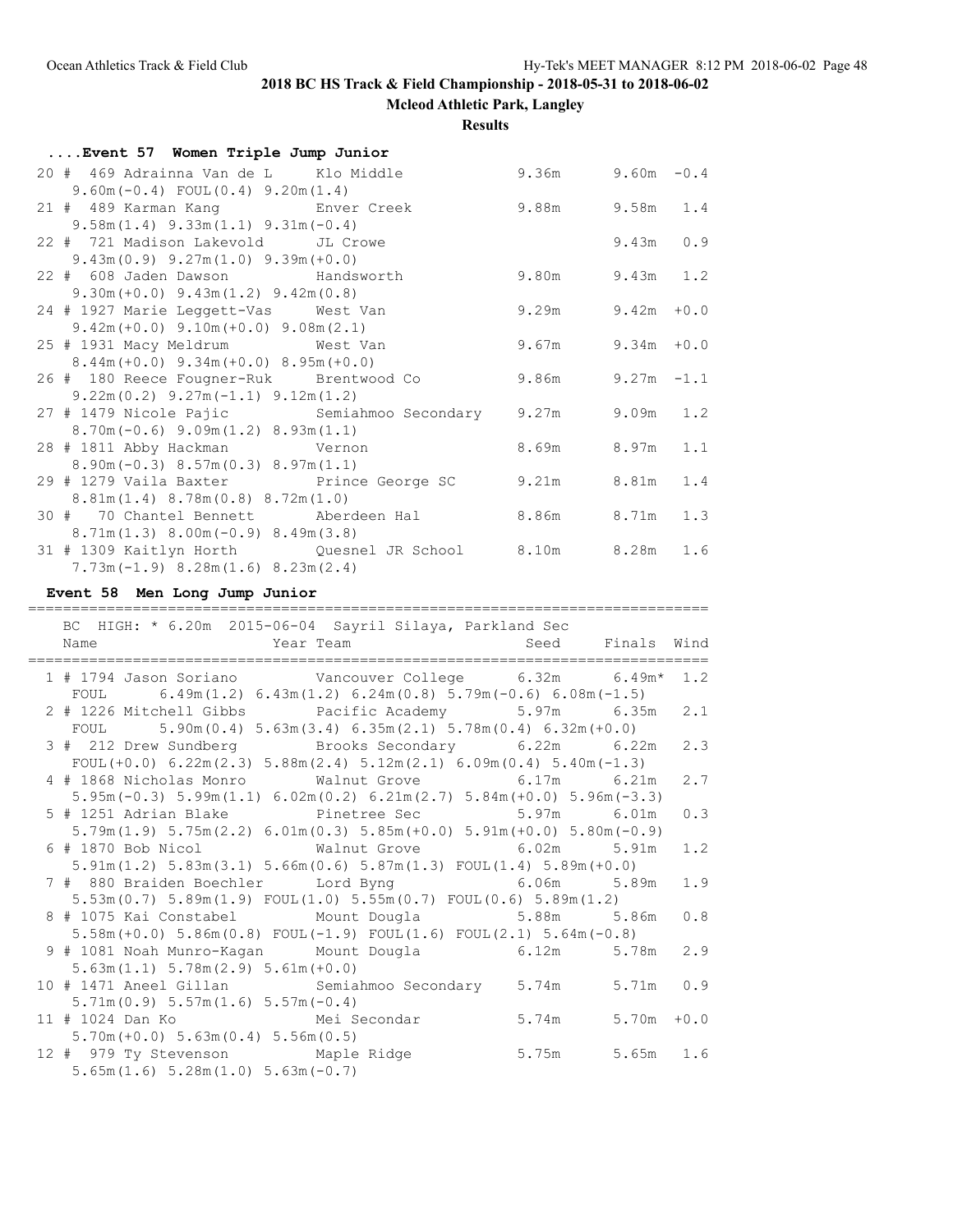**Mcleod Athletic Park, Langley**

**Results**

| Event 58 Men Long Jump Junior                            |                                    |                       |             |     |  |  |  |
|----------------------------------------------------------|------------------------------------|-----------------------|-------------|-----|--|--|--|
| 13 # 152 Harry Oghomienor BC Christian 5.71m 5.59m -0.4  |                                    |                       |             |     |  |  |  |
| $5.48m(0.3) 5.59m(-0.4) 5.16m(1.9)$                      |                                    |                       |             |     |  |  |  |
| 14 # 1274 Jacob Wong boint Grey                          |                                    | $5.65m$ $5.53m + 0.0$ |             |     |  |  |  |
| $5.42m (+0.0) 5.53m (+0.0) FOUT (0.4)$                   |                                    |                       |             |     |  |  |  |
| 14 # 351 Gavin Grim Credo Christ                         |                                    | 5.69m                 | 5.53m 1.5   |     |  |  |  |
| $5.37m (+0.0) 5.37m (-0.5) 5.53m (1.5)$                  |                                    |                       |             |     |  |  |  |
| 16 # 1565 Ian Wong Sir Winston                           |                                    | 5.55m                 | 5.45m       | 3.8 |  |  |  |
| $5.06m(1.8)$ FOUL $(1.5)$ $5.45m(3.8)$                   |                                    |                       |             |     |  |  |  |
| 16 # 589 Kai Dorner <a> Grand Forks</a>                  |                                    |                       | 5.45m       | 1.8 |  |  |  |
| 5.45m(1.8) 5.39m(3.4) 5.41m(0.7)                         |                                    |                       |             |     |  |  |  |
| 16 # 1033 Bill Brewer Merritt Secondary 5.20m 5.45m      |                                    |                       |             | 3.7 |  |  |  |
| 4.91m(1.3) 5.08m(1.9) 5.45m(3.7)                         |                                    |                       |             |     |  |  |  |
| 19 # 1431 Chase Henning Salmon Arm S 5.64m 5.42m 1.8     |                                    |                       |             |     |  |  |  |
| $5.37m(-1.4) 5.30m(-0.1) 5.42m(1.8)$                     |                                    |                       |             |     |  |  |  |
| 20 # 1154 Matthew Battad Motre Dame R 5.60m 5.41m +0.0   |                                    |                       |             |     |  |  |  |
| FOUL $5.41m (+0.0) 5.26m (-2.2)$                         |                                    |                       |             |     |  |  |  |
| 21 # 230 Gerard Natavio Burnaby Central 5.41m 5.40m 3.3  |                                    |                       |             |     |  |  |  |
| 5.09m(1.0) 5.40m(3.3) 4.88m(1.4)                         |                                    |                       |             |     |  |  |  |
| 22 # 179 Tony Else Brentwood Co 5.47m 5.38m 2.2          |                                    |                       |             |     |  |  |  |
| $5.27m(1.9)$ FOUL $(0.3)$ $5.38m(2.2)$                   |                                    |                       |             |     |  |  |  |
| 23 # 812 Micah Skinner King's Chris 5.54m 5.33m +0.0     |                                    |                       |             |     |  |  |  |
| $5.04m(0.8) 5.33m(+0.0) F0UL$                            |                                    |                       |             |     |  |  |  |
| 24 # 395 Jake Heppell                                    | $5.58m$ $5.16m$ $+0.0$<br>Don Ross |                       |             |     |  |  |  |
| $5.16m (+0.0)$ 4.90m(1.4) FOUL(+0.0)                     |                                    |                       |             |     |  |  |  |
| 25 # 761 Jahkiem Miller Kelowna Secondar 5.31m 5.13m 0.4 |                                    |                       |             |     |  |  |  |
| 4.77m(0.4) 5.13m(0.4) F0UL(1.5)                          |                                    |                       |             |     |  |  |  |
| 26 # 1414 Matthew Hogan STA                              |                                    | 5.31m 5.06m +0.0      |             |     |  |  |  |
| $5.06m (+0.0)$ 4.90m $(+0.0)$ 4.62m $(-0.9)$             |                                    |                       |             |     |  |  |  |
| 27 # 642 Arlo Hamilton Meritage Par 5.58m                |                                    |                       | $5.00m$ 0.6 |     |  |  |  |
| $5.00m(0.6)$ 4.93m( $-0.9$ ) 4.97m( $+0.0$ )             |                                    |                       |             |     |  |  |  |
| 28 # 1312 Rylan Murphy Quesnel JR School 5.00m           |                                    |                       | 4.96m       | 0.4 |  |  |  |
| $4.96m(0.4)$ FOUL $(1.1)$ $4.62m(0.3)$                   |                                    |                       |             |     |  |  |  |
| 29 # 705 Lleyton Dimaan Mugh Boyd Se 5.42m               |                                    |                       | 4.86m       | 1.9 |  |  |  |
| $4.84m(-0.9)$ $4.86m(1.9)$ $3.83m(3.9)$                  |                                    |                       |             |     |  |  |  |
| 30 # 1315 Ryan Pugh (Quesnel JR School 5.11m 4.84m 1.3   |                                    |                       |             |     |  |  |  |
| FOUL $4.84m(1.3) 4.77m(3.4)$                             |                                    |                       |             |     |  |  |  |
| 31 # 1392 Simon Mattern Rockridge                        | $5.39m$ $4.26m$ $-2.0$             |                       |             |     |  |  |  |
| $2.90m (+0.0) 3.87m (1.6) 4.26m (-2.0)$                  |                                    |                       |             |     |  |  |  |

### **Event 59 Women Discus Throw 1 kg Senior**

### ========================================================================= BC HIGH: \* 37.99m 2015-06-04 Chanell Botsis, Dr. Charles Name Team Year Team Seed Finals ========================================================================= 1 # 1716 Dolly Gabri Sullivan Heights 38.81m 43.89m\* 35.55m FOUL 42.96m 43.89m 43.77m 37.33m 2 # 962 Mateya Haintz Maple Ridge 33.63m 36.59m 36.59m 35.98m 35.64m 34.66m 34.19m 33.56m 3 # 1738 JV Patry Smith Terry Fox Se 32.28m 34.77m 1738 JV Patry Smith 194.3<br>FOUL 34.33m 34.77m 30.61m FOUL FOUL<br>Mount Dougla 4 # 1077 Gwyneth Frederiks Mount Dougla 29.63m 34.21m 32.66m FOUL 31.31m 32.62m 34.21m FOUL 5 # 1625 Shiloh Corrales N ST Thomas More 29.33m 33.88m FOUL 31.72m 33.88m FOUL 26.68m FOUL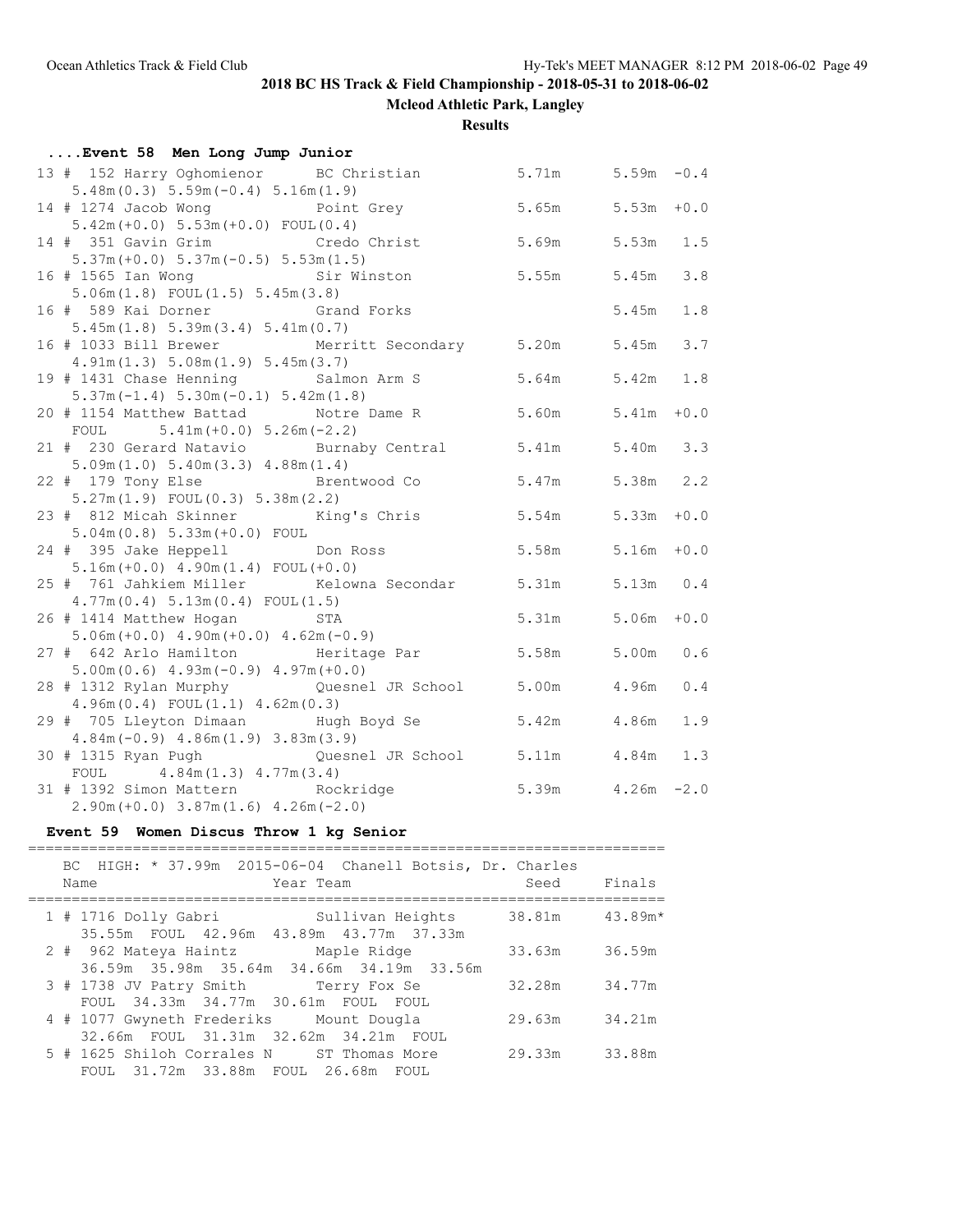**Mcleod Athletic Park, Langley**

**Results**

| Event 59 Women Discus Throw 1 kg Senior                                    |                    |        |        |
|----------------------------------------------------------------------------|--------------------|--------|--------|
| 6 # 698 Victoria Aarre Mowe Sound<br>28.33m 30.78m FOUL FOUL 31.16m 30.65m |                    | 28.20m | 31.16m |
|                                                                            |                    | 30.01m | 30.48m |
| 26.79m 30.48m FOUL FOUL 28.47m FOUL<br>8 # 1142 Simran Bangar North Delta  |                    | 28.47m | 30.36m |
| 29.53m 29.34m 30.36m FOUL 23.34m FOUL<br>9 # 134 Libby Elliott             | Ballenas Secondary | 31.55m | 29.62m |
| 26.84m 24.37m 29.62m<br>10 # 75 Phoebe Price-Robe                          | Aberdeen Hal       | 32.72m | 27.83m |
| 24.43m  26.90m  27.83m<br>11 # 1183 Ali Gallant                            | Oak Bay Secondary  | 29.07m | 27.57m |
| FOUL 20.89m 27.57m                                                         |                    |        |        |
| 12 # 1404 Vivid Cenge<br>27.03m  27.50m  23.50m                            | Sa-Hali Secondary  | 27.80m | 27.50m |
| 13 # 1060 Hannah Lambert<br>FOUL FOUL 26.26m                               | Mission Secondary  | 29.83m | 26.26m |
| 14 # 309 Amy Mebesius<br>21.51m 25.89m FOUL                                | Chilliwack S       | 26.92m | 25.89m |
| 15 # 831 Serena Woolnough<br>25.32m 23.68m 25.55m                          | Kwalikum Secondary | 24.88m | 25.55m |
| 16 # 300 Josie Sexsmith<br>23.39m 25.27m 19.98m                            | Charles Bloom      | 25.62m | 25.27m |
| 17 # 1494 Maya Daher                                                       | Sentinel           | 25.78m | 24.85m |
| 24.69m FOUL 24.85m<br>18 # 1264 Sarah Holman                               | Pleasant Valley    | 28.98m | 24.56m |
| 23.57m 24.56m 24.01m<br>19 # 1765 Mackenzie Swoboda                        | Valleyview S       | 27.78m | 24.22m |
| FOUL 23.09m 24.22m<br>20 # 40 Lindsay McGrail                              | Abbotsford C       | 22.03m | 23.45m |
| 20.92m 23.45m FOUL<br>21 # 328 Caitlin Gordon                              | Collingwood        | 23.33m | 23.00m |
| 23.00m FOUL 22.73m                                                         |                    |        | 22.72m |
| 22 # 3 Juliana Burara<br>22.72m  21.70m  FOUL                              | A.R. MacNeill      | 22.55m |        |
| 23 # 11 Reynalee Moranion<br>5.98m 22.53m 21.98m                           | A.R. MacNeill      | 24.59m | 22.53m |
| 24 # 850 Tamara Antonsen<br>FOUL 20.65m 21.31m                             | Langley Chri       | 22.56m | 21.31m |
| 25 # 1282 Abigail Buraga<br>20.84m FOUL FOUL                               | Prince of Wales    | 22.84m | 20.84m |
| 26 # 1205 Marika Shafonsky<br>FOUL FOUL 20.16m                             | Oak Bay Secondary  | 22.81m | 20.16m |
| 27 # 1101 Arielle Dupuis                                                   | Nanaimo District   | 22.97m | 19.89m |
| 18.77m 19.05m 19.89m<br>28 # 337 Raechel Fowler                            | Correlieu          | 19.03m | 19.09m |
| 17.91m 19.09m<br>18.81m<br>29 # 944 Caitlyn de Jesus                       | Magee              | 21.19m | 18.68m |
| 18.56m 17.16m 18.68m<br>30 # 339 Annabelle Lalonde<br>13.72m FOUL FOUL     | Correlieu          | 18.48m | 13.72m |
|                                                                            |                    |        |        |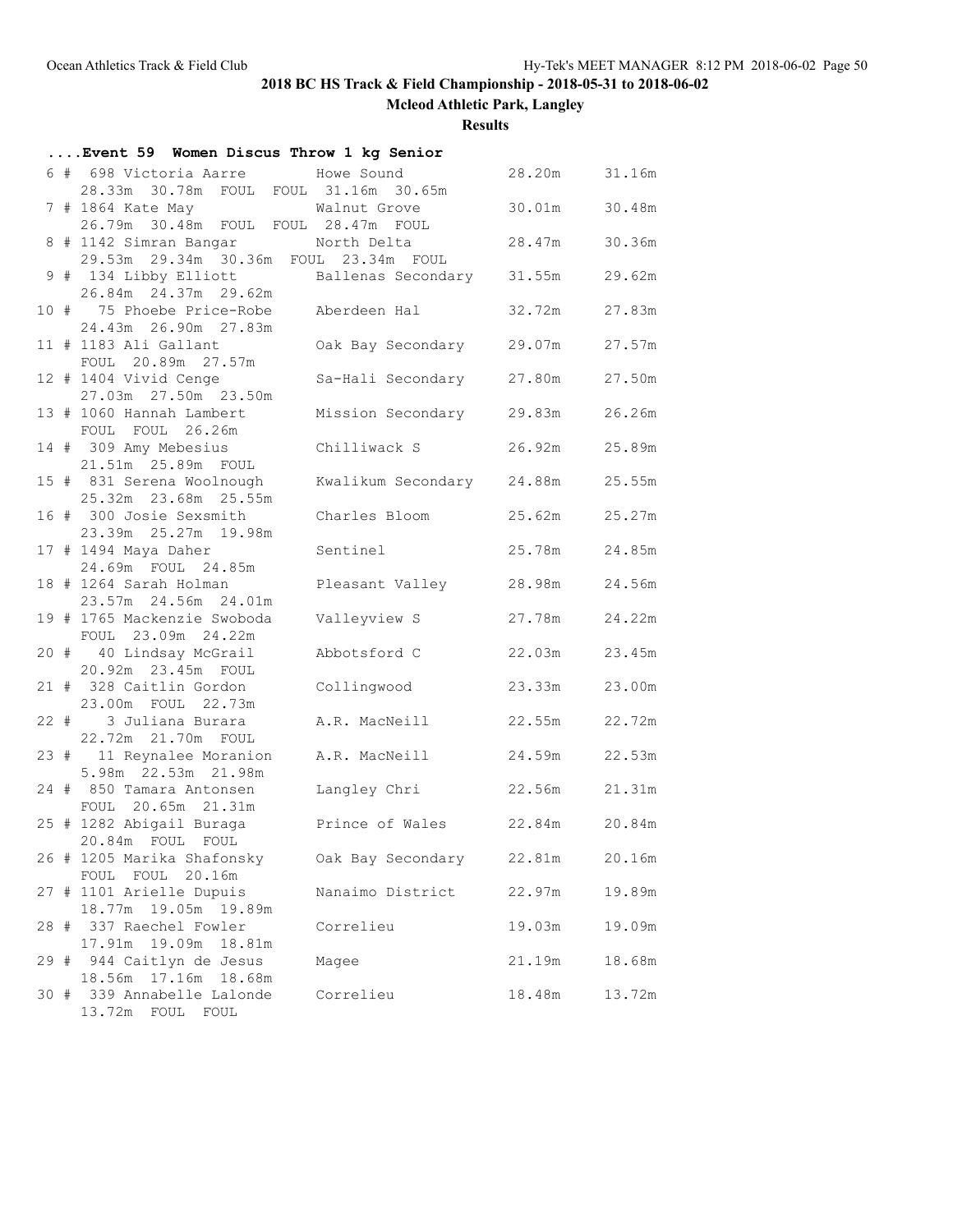**Mcleod Athletic Park, Langley**

### **Results**

## **Event 60 Men Javelin Throw 800 gram Senior**

|  | BC HIGH: * 60.37m 2015-06-04 Brent Reston, Surrey Chris<br>Year Team<br>Name                   |                           |                | Seed Finals |
|--|------------------------------------------------------------------------------------------------|---------------------------|----------------|-------------|
|  | 1 # 1387 Jarrett Chong Riverside Se<br>FOUL 51.51m 54.84m 55.47m 54.50m FOUL                   |                           | 53.89m         | 55.47m      |
|  | 2 # 181 Siôn Griffiths Brentwood Co<br>45.62m  47.84m  49.56m  49.88m  FOUL  52.22m            |                           | 53.47m 52.22m  |             |
|  | 3 # 1052 Tanner Geringer Mission Secondary 47.50m<br>44.98m 48.52m 49.69m 46.92m 48.13m 47.01m |                           |                | 49.69m      |
|  | 4 # 308 Alessandro Marval Chilliwack S<br>FOUL FOUL 46.18m 49.24m 48.21m FOUL                  |                           | 48.09m         | 49.24m      |
|  | 5 # 970 Jake Loftus Maple Ridge<br>41.63m  46.23m  44.34m  42.22m  45.88m  47.05m              |                           | 43.45m         | 47.05m      |
|  | 6 # 1726 David Reston Surrey Christian<br>45.56m  46.95m  33.77m  44.38m  41.76m  44.22m       |                           | 45.40m         | 46.95m      |
|  | 7 # 1569 Evan Doyle Smithers Sec<br>46.30m 44.68m 43.94m 45.77m 45.71m FOUL                    |                           | 47.60m         | 46.30m      |
|  | 8 # 887 Matthew Herbert Lord Byng<br>44.65m FOUL 39.01m FOUL FOUL FOUL                         |                           | 43.07m         | 44.65m      |
|  | 9 # 1710 Torin Lightbody Stellys<br>41.80m  42.16m  FOUL                                       |                           | 45.78m         | 42.16m      |
|  | 10 # 635 Isaiah Akurienne Meritage Christian 32.31m<br>40.94m  40.38m  33.52m                  |                           |                | 40.94m      |
|  | 11 # 1166 Valdi Alerie-Hill<br>39.12m 36.57m 40.71m                                            | Oak Bay Secondary 46.52m  |                | 40.71m      |
|  | 12 # 53 Cam Vanderveen<br>39.81m 38.55m 40.59m                                                 | Abbotsford C              | 39.75m         | 40.59m      |
|  | 13 # 35 James Henn<br>38.64m  40.38m  FOUL                                                     | Abbotsford C              | 37.02m         | 40.38m      |
|  | 14 # 1766 Lochlan Wilson<br>35.92m 38.56m 39.44m                                               | Valleyview S              | 38.89m 39.44m  |             |
|  | 15 # 17 Cole Brandsma<br>FOUL FOUL 39.39m                                                      | Abbotsford C              | 46.23m x39.39m |             |
|  | 16 # 1492 Josef Colbow<br>34.22m 39.23m 36.09m                                                 | Sentinel                  | 39.30m 39.23m  |             |
|  | 17 # 1943 Brandon Gremaud<br>FOUL 39.06m FOUL                                                  | Westsyde Secondary 35.38m |                | 39.06m      |
|  | 18 # 1566 Shane Young<br>FOUL 38.06m 35.65m                                                    | Sir Winston               | 38.16m         | 38.06m      |
|  | 19 # 1636 Sam Steele<br>37.69m FOUL 36.92m                                                     | ST Thomas More            | 40.97m         | 37.69m      |
|  | 20 # 246 Thomas Luong<br>36.57m 36.21m FOUL                                                    | Burnaby Moun              | 36.73m         | 36.57m      |
|  | 21 # 433 Max Schonewille<br>33.78m 35.61m 34.97m                                               | Duchess Park              | 37.76m         | 35.61m      |
|  | 22 # 12 Kyle San Juan<br>35.22m 35.47m 31.88m                                                  | A.R. MacNeill             | 35.83m         | 35.47m      |
|  | 23 # 700 Hayden Fredericks<br>FOUL 34.45m 34.17m                                               | Howe Sound                | 34.71m         | 34.45m      |
|  | 24 # 1614 Owen Vandenberg<br>34.16m FOUL<br>34.23m                                             | St. George's School       | 33.88m         | 34.23m      |
|  | 25 # 991 Shaeman Pauls<br>FOUL 33.52m FOUL                                                     | McBride Seco              | 34.30m         | 33.52m      |
|  | 26 # 811 Joy Savanagouder<br>FOUL 30.81m 31.31m                                                | King's Chris              | 26.00m         | 31.31m      |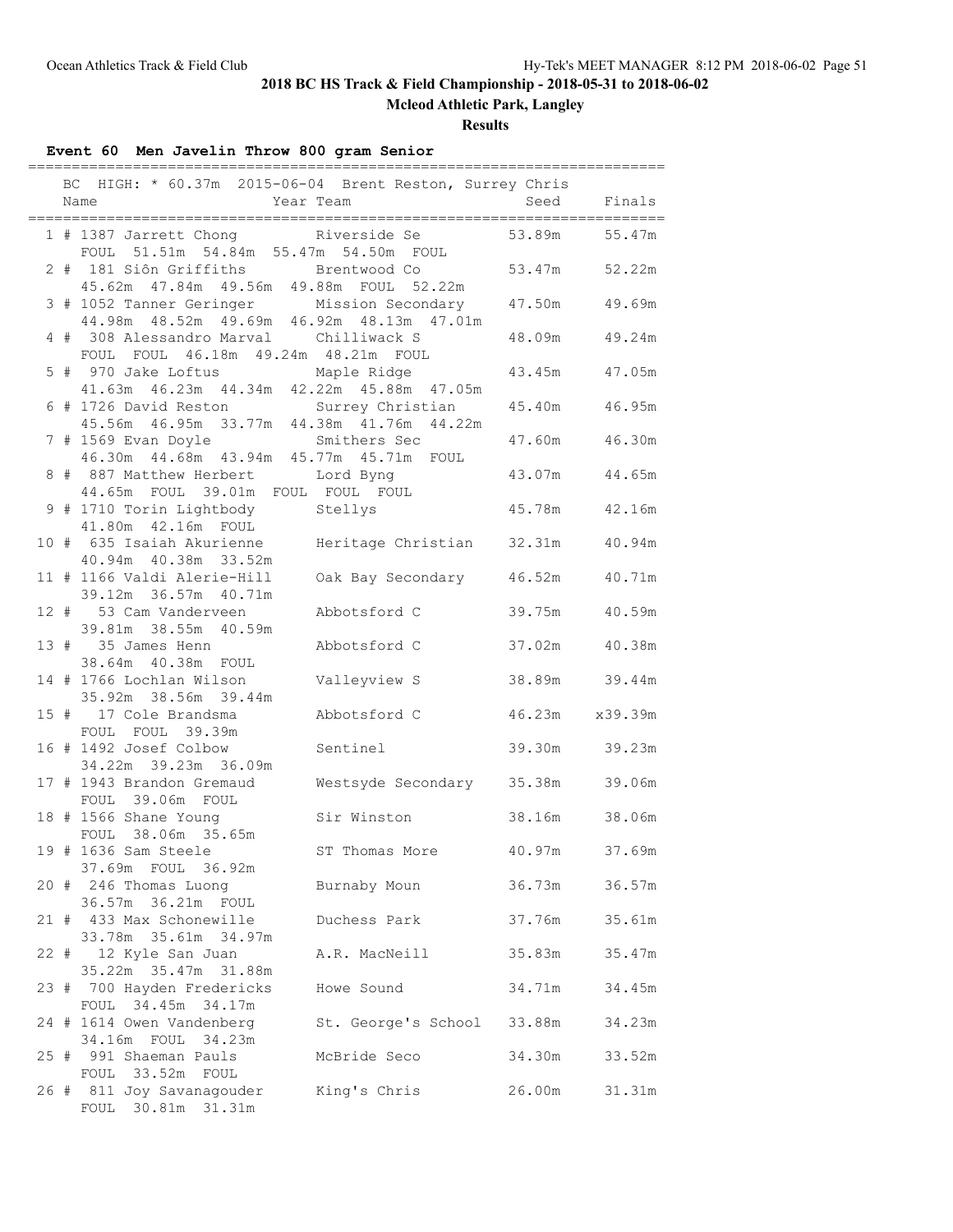**Mcleod Athletic Park, Langley**

### **Results**

### **....Event 60 Men Javelin Throw 800 gram Senior**

| 27 # 718 Darin DeJager  | JL Crowe           |        | 30.89m |
|-------------------------|--------------------|--------|--------|
| 29.09m 28.53m 30.89m    |                    |        |        |
| 28 # 175 Gabe Paterson  | Kitsilano          | 31.98m | 28.35m |
| FOUL 27.41m 28.35m      |                    |        |        |
| 29 # 1576 Fynn Burke    | South Delta School | 38.84m | 27.19m |
| 27.19m FOUL FOUL        |                    |        |        |
| -- # 1743 Casey Klettke | Timberline S       | 52.06m | FOUL   |
| FOUL FOUL FOUL          |                    |        |        |
| -- # 1292 Michael Yuen  | Prince of Wales    | 33.12m | FOUL   |
| FOUL FOUL<br>FOUL       |                    |        |        |
| $--$ # 1960 Luke Unruh  | Whistler           | 37.09m | FOUL   |
| FOUL FOUL<br>FOUL       |                    |        |        |

### **Event 62 Women Shot Put 3 kg Junior**

|  | BC HIGH: * 15.19m 2015-06-04 Dolly Gabri, Sullivan Hei<br>Name<br>Year Team               |                          | Seed   | Finals      |
|--|-------------------------------------------------------------------------------------------|--------------------------|--------|-------------|
|  | 1 # 1627 Michelle Dadson ST Thomas More<br>12.04m  12.91m  12.78m  12.83m  13.05m  13.13m |                          | 13.04m | 13.13m      |
|  | 2 # 1469 Isabelle Forsyth Semiahmoo Secondary<br>11.97m 11.72m 11.33m 11.46m FOUL 12.22m  |                          | 11.98m | 12.22m      |
|  | 3 # 1555 Jasmin Bhandal<br>11.16m  11.31m  11.33m  11.53m  11.29m  10.70m                 | Sir Winston              | 11.42m | 11.53m      |
|  | 4 # 1016 Cailin Bitter<br>10.16m  10.44m  10.49m  11.34m  10.17m  10.33m                  | Mei Secondar             | 11.32m | 11.34m      |
|  | 5 # 975 Alina Olson Maple Ridge<br>10.93m FOUL 10.58m 10.86m 10.70m 10.67m                |                          | 10.79m | 10.93m      |
|  | 6 # 383 Noelle Yau<br>10.19m 9.60m 9.66m 10.56m 10.24m 9.90m                              | Crofton Hous             | 9.78m  | 10.56m      |
|  | 7 # 1850 Holly Harrison Walnut Grove<br>10.15m 8.84m 9.29m 8.67m 9.73m 10.41m             |                          | 9.73m  | 10.41m      |
|  | 8 # 1573 Logan Unruh Smithers Sec<br>10.28m 9.64m 9.49m 9.17m 10.35m 10.28m               |                          | 10.44m | 10.35m      |
|  | 9 # 1213 Kali Halverson Okanagan Mission<br>9.78m 9.62m 10.03m                            |                          | 10.43m | 10.03m      |
|  | 10 # 710 Kyra Bates Mugh McRoberts<br>9.94m 9.81m 10.02m                                  |                          | 10.24m | 10.02m      |
|  | 11 # 95 Kamryn McKean<br>9.25m 9.82m 9.70m                                                | Alberni Dist             |        | 9.61m 9.82m |
|  | 12 # 155 Daryana Mielecka<br>8.79m 9.73m 9.51m                                            | Belmont Secondary 10.83m |        | 9.73m       |
|  | 12 # 15 Yelissa Beugelink<br>9.59m 9.73m 9.67m                                            | Abbotsford C             | 10.33m | 9.73m       |
|  | 14 # 422 Georgia Hamnet<br>8.21m 9.70m 9.08m                                              | Dr. Charles Best 9.88m   |        | 9.70m       |
|  | 15 # 1295 Hanna Dhillon<br>9.66m 8.31m 8.45m                                              | Queen Elizab             | 10.39m | 9.66m       |
|  | 16 # 901 Lucy Warrington<br>9.04m 9.21m FOUL                                              | Lord Byng                | 8.97m  | 9.21m       |
|  | 17 # 1227 Grace Hanberg<br>8.83m 9.08m 9.01m                                              | Pacific Academy          | 9.45m  | 9.08m       |
|  | 17 # 1931 Macy Meldrum<br>7.79m 8.71m 9.08m                                               | West Van                 | 9.31m  | 9.08m       |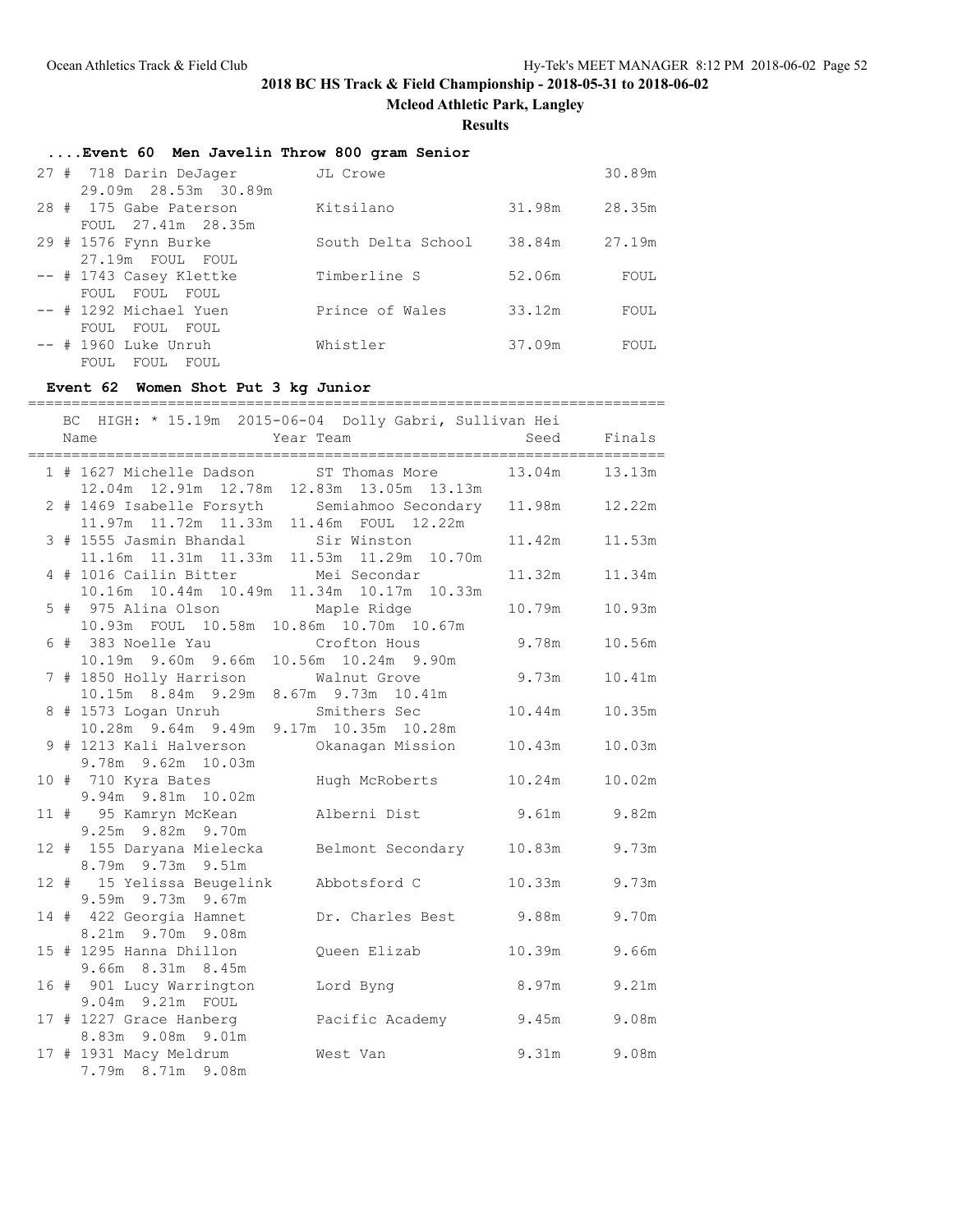**Mcleod Athletic Park, Langley**

**Results**

| Event 62 Women Shot Put 3 kg Junior                                               |                               |              |       |
|-----------------------------------------------------------------------------------|-------------------------------|--------------|-------|
| 19 # 708 Anna Sysoyeva         Hugh Boyd Se                                       |                               | 10.63m 9.07m |       |
| 8.77m 8.39m 9.07m<br>20 # 1247 Cadence Davidsen bhil & Jenni<br>8.50m 8.95m 8.97m |                               | 9.92m 8.97m  |       |
| 21 # 1925 Jillian Franks<br>8.50m 8.88m 8.17m                                     | West Van                      | 8.75m        | 8.88m |
| 22 # 1276 Janice Oh                                                               | Port Moody S                  | 9.33m        | 8.62m |
| 7.85m 8.62m 8.00m<br>23 # 276 Jessica Nonay<br>FOUL FOUL 8.61m                    | Cambie Secon                  | 10.55m 8.61m |       |
| 24 # 688 Itohan Ologhola<br>8.52m FOUL FOUL                                       | Holy Cross Regional 9.33m     |              | 8.52m |
| 25 # 1308 Kara Hanson<br>8.46m 8.42m 8.17m                                        | Quesnel JR School 8.66m 8.46m |              |       |
| 26 # 1509 Daniella Padres<br>8.00m 8.26m 7.50m                                    | Sentinel                      | 8.35m        | 8.26m |
| 27 # 1069 Erin Sawicki<br>7.53m 8.11m 8.06m                                       | Mount Boucherie               | 8.98m        | 8.11m |
| 28 # 1353 Isobel Bray<br>FOUL 7.92m 7.25m                                         | Revelstoke                    | 9.56m        | 7.92m |
| 29 # 1245 Hailey McNabb<br>7.51m FOUL 7.10m                                       | Peter Skene                   | 8.39m        | 7.51m |

#### **Event 63 Men Discus Throw 1.5 kg Junior**

### ========================================================================= BC HIGH: \* 46.82m 2015-06-04 Vikramjit Gondara, W. J. Mouat Name Year Team Seed Finals ========================================================================= 1 # 1795 Hayden Tuba Vancouver College 39.41m 45.67m 39.55m FOUL FOUL 41.97m 42.51m 45.67m 2 # 1297 Charn Nijjar Queen Elizab 38.12m 37.43m 38.74m 39.14m 38.81m 41.39m 3 # 198 Keagen Abbott Brooks Secondary 33.85m 37.71m 34.77m 37.71m 32.33m 34.65m 35.40m FOUL 4 # 1420 Michael O' Flynn STA 35.91m 37.68m 37.68m FOUL 33.97m 25.66m FOUL FOUL 5 # 584 Aj Julien GP Vanier 33.21m 36.05m FOUL 28.55m 36.05m FOUL FOUL FOUL 6 # 1242 Isaiah Collins Penticton High S 36.24m 34.73m 34.21m FOUL 34.73m 32.41m 31.72m 32.65m 7 # 1249 Jesse Dyble Phil & Jenni 28.06m 34.20m 34.20m 31.49m FOUL 30.62m FOUL 24.79m 8 # 1940 Tyrelle Chadwick Westsyde Secondary 34.63m 33.04m FOUL 29.70m 33.04m 29.59m FOUL FOUL 9 # 1159 Caleb Hoey Motre Dame R 31.79m 32.75m 32.75m 25.79m FOUL 10 # 651 Yoo Hyeok Jin (mi Heritage Woo 31.62m 32.05m 32.05m 28.77m 26.72m 11 # 1371 Connor Whitty Revelstoke 28.98m 31.75m FOUL 26.48m 31.75m 12 # 1244 Jaden Knight Peter Skene 25.92m 31.16m 23.89m 29.49m 31.16m 13 # 81 Ethan Lachowich AD Rundle Mi 26.30m 29.33m FOUL 29.10m 29.33m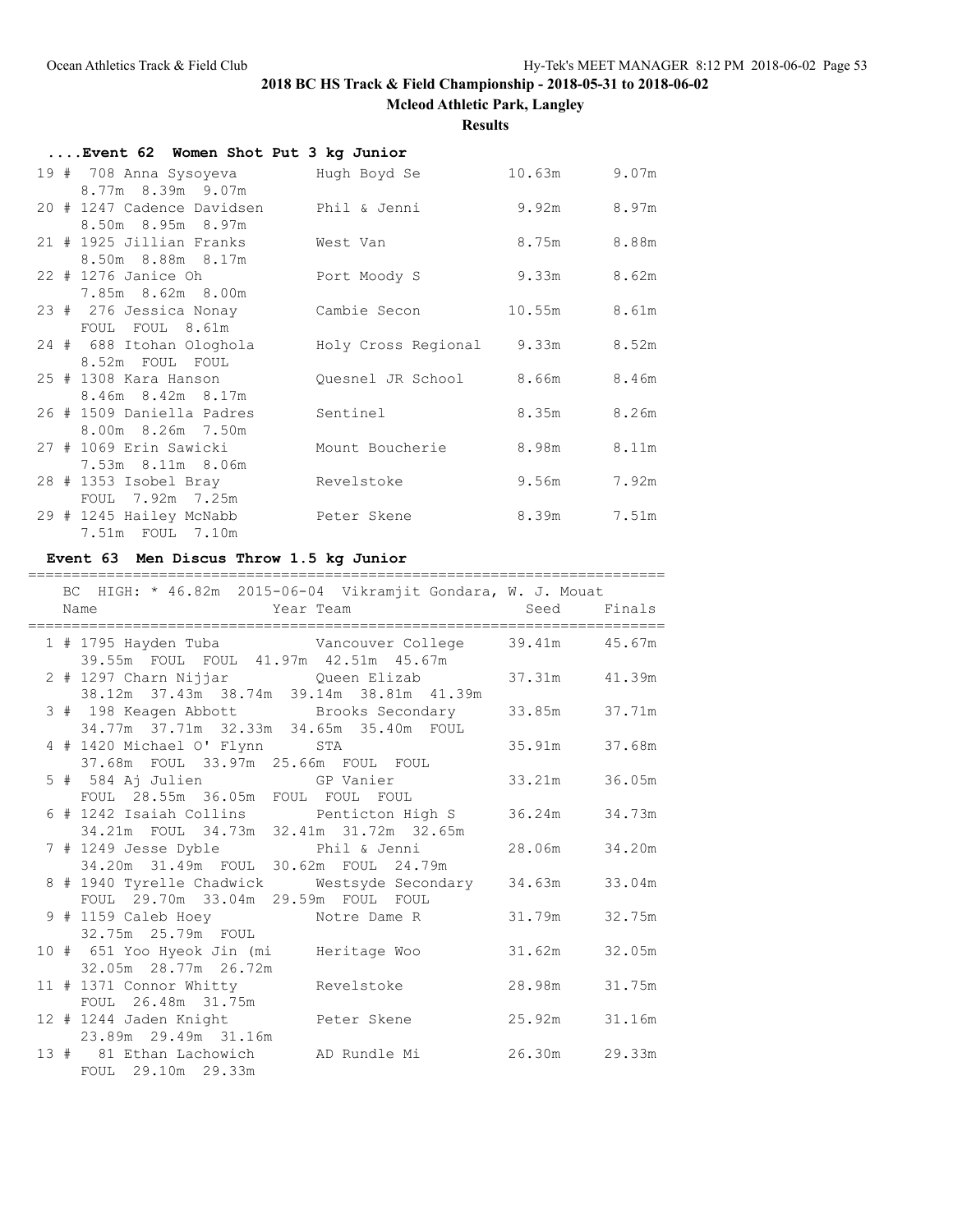**Mcleod Athletic Park, Langley**

**Results**

| Event 63 Men Discus Throw 1.5 kg Junior |                                                      |                            |               |        |  |
|-----------------------------------------|------------------------------------------------------|----------------------------|---------------|--------|--|
|                                         | 14 # 1292 Michael Yuen Prince of Wales 28.97m 28.59m |                            |               |        |  |
|                                         | 24.18m  28.59m  25.03m                               |                            |               |        |  |
|                                         | 15 # 1390 Jason Son                                  | Riverside Se               | 26.53m        | 28.51m |  |
|                                         | FOUL FOUL 28.51m                                     |                            |               |        |  |
|                                         | 16 # 2218 Lucas Arnold<br>FOUL 26.98m 28.20m         | Sardis School              | 24.18m        | 28.20m |  |
|                                         | 17 # 1394 Finley Kinghorn                            | RosslandSummit             | 29.00m        | 28.03m |  |
|                                         | FOUL 28.03m 17.62m                                   |                            |               |        |  |
|                                         | 18 # 191 Matthew Benedet                             | Brockton                   | 25.35m        | 27.98m |  |
|                                         | 26.53m 27.98m 27.12m                                 |                            |               |        |  |
|                                         | 19 # 855 Jordan Dickhof                              | Langley Chri               | 27.86m        | 27.27m |  |
|                                         | 27.27m   22.70m   22.22m                             |                            |               |        |  |
|                                         | 20 # 1334 Elias Khan                                 | R.A. McMath                | 26.01m 27.03m |        |  |
|                                         | 17.32m 27.03m 26.01m                                 |                            |               |        |  |
|                                         | 21 # 1774 Ignazio Cantarell<br>FOUL 26.90m FOUL      | Vancouver College          | 28.62m        | 26.90m |  |
|                                         | 22 # 637 Michael Schewa                              | Heritage Christian         | 30.92m        | 26.46m |  |
|                                         | 26.31m 26.46m 25.50m                                 |                            |               |        |  |
|                                         | 23 # 1275 Siddhant Bhattach                          | Port Moody S               | 24.49m        | 25.45m |  |
|                                         | 17.54m 23.55m 25.45m                                 |                            |               |        |  |
|                                         | 24 # 1408 Nicholas Barrera                           | STA                        | 26.63m        | 24.72m |  |
|                                         | 24.72m 23.88m 17.67m                                 |                            |               |        |  |
|                                         | 25 # 531 Troy Reed<br>24.51m 22.01m 22.30m           | Fort Nelson                | 27.15m        | 24.51m |  |
|                                         | 26 # 1484 Isaac Tjandra                              | Semiahmoo Secondary 26.52m |               | 24.00m |  |
|                                         | FOUL 24.00m FOUL                                     |                            |               |        |  |
|                                         | 27 # 1048 Nicolas Willey                             | Merritt Secondary 28.48m   |               | 23.25m |  |
|                                         | 23.25m FOUL FOUL                                     |                            |               |        |  |
|                                         | 28 # 2005 Nic Schmid                                 | Yale Secondary             | 26.20m        | 23.00m |  |
|                                         | 21.64m FOUL 23.00m                                   |                            |               |        |  |
|                                         | 29 # 82 Dhillon Myers<br>21.63m  22.65m  FOUL        | AD Rundle Mi               | 25.28m        | 22.65m |  |
|                                         | 30 # 261 Zachary Bullock                             | Burnaby Sout               | 28.53m        | 22.04m |  |
|                                         | 21.72m  22.04m  21.90m                               |                            |               |        |  |
|                                         | 31 # 499 Derich Luong                                | Eric Hamber                | 27.49m 21.68m |        |  |
|                                         | FOUL 21.68m FOUL                                     |                            |               |        |  |
|                                         | -- # 288 Riley Skalik Carihi Secon                   |                            | 25.10m FOUL   |        |  |
|                                         | FOUL FOUL FOUL                                       |                            |               |        |  |

## **Event 64 Women Long Jump Senior**

| BC HIGH: * 5.69m 2015-06-04 Nina Schultz, New Westminster<br>Name                                         | Year Team                                                                                                         | Seed Finals Wind       |
|-----------------------------------------------------------------------------------------------------------|-------------------------------------------------------------------------------------------------------------------|------------------------|
| 1 # 656 Jasmine Lew Heritage Woo 5.54m 5.74m* +0.0                                                        |                                                                                                                   |                        |
| $5.74$ m (+0.0) $5.56$ m (-1.9) $4.79$ m (-1.8) $5.46$ m (-1.6) $5.53$ m (-1.1) $5.54$ m (-1.4)           |                                                                                                                   |                        |
| $2 \# 315$ Rebecca Dutchak Claremont $5.56$ m $5.70$ m* $-1.2$                                            |                                                                                                                   |                        |
|                                                                                                           | $5.70$ m( $-1.2$ ) $5.58$ m( $+0.0$ ) $5.30$ m( $-0.2$ ) $5.28$ m( $+0.0$ ) $5.40$ m( $-1.4$ ) $5.51$ m( $-2.2$ ) |                        |
| 3 # 947 Julie Kawai Magee                                                                                 |                                                                                                                   | $5.71m$ $5.67m$ $-1.3$ |
|                                                                                                           | $5.67m(-1.3)$ $5.57m(-2.3)$ $5.44m(1.6)$ $5.43m(+0.0)$ $5.52m(-1.7)$ FOUL                                         |                        |
| 4 # 1014 Tamara Alexander Mei Secondar 5.20m 5.08m -0.5                                                   |                                                                                                                   |                        |
| $4.71$ m $(2.3)$ $4.69$ m $(+0.0)$ $4.81$ m $(+0.0)$ $4.92$ m $(1.4)$ $5.02$ m $(+0.0)$ $5.08$ m $(-0.5)$ |                                                                                                                   |                        |
| 5 # 373 Varshita Mulpuri Crofton Hous 4.94m 5.05m 0.6                                                     |                                                                                                                   |                        |
|                                                                                                           | $4.52$ m (-3.1) $4.76$ m (0.1) $5.05$ m (0.6) $4.71$ m (+0.0) $3.42$ m (-1.9) $4.45$ m (+0.0)                     |                        |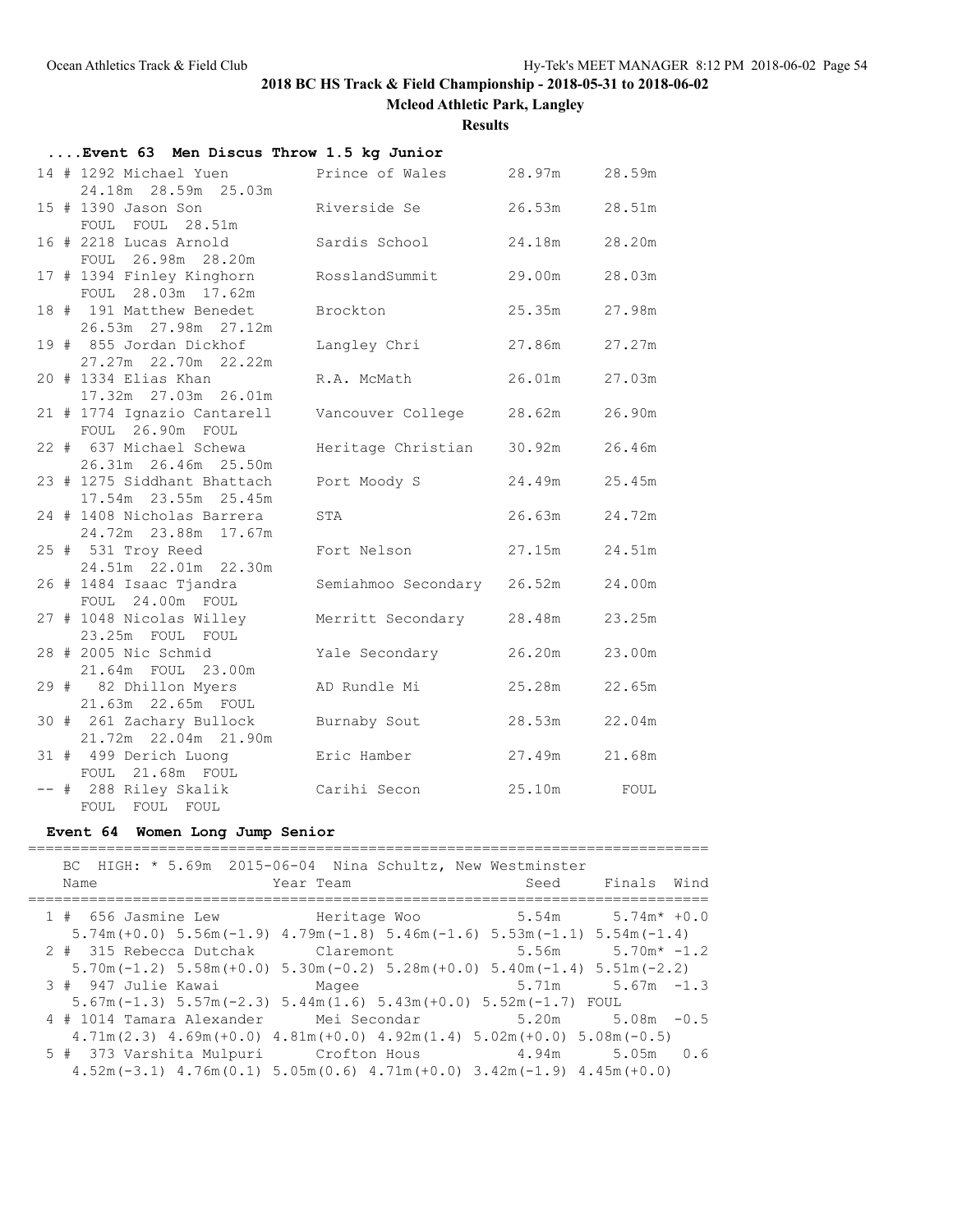**Mcleod Athletic Park, Langley**

**Results**

| 6 # 621 Anna Parsakish Mandsworth 4.88m 5.04m +0.0<br>4.89m(1.4) $4.74m(-1.0)$ FOUL FOUL 5.04m(+0.0) $4.51m(-1.0)$<br>7 # 1256 Kristen Lagerstro Pitt Meadows 4.88m<br>$5.03m + 0.0$<br>$5.03m (+0.0)$ $4.91m (0.6)$ $4.52m (-1.9)$ $4.99m (+0.0)$ $4.77m (-1.3)$ $4.68m (-0.9)$<br>8 # 776 Trisha He Killarney 5.28m 4.83m -0.1<br>$4.83m(-0.1)$ $4.80m(+0.0)$ $4.63m(-0.3)$ $4.80m(+0.0)$ $4.71m(+0.0)$ $4.77m(-1.1)$<br>9 # 754 Kailey Fejer Kelowna Secondar 4.71m 4.75m 0.7<br>$4.54m(-0.9)$ $4.51m(+0.0)$ $4.75m(0.7)$<br>9 # 1221 Muriel Stroda 6 Chanagan Mission 4.86m 4.75m 1.4<br>$4.45m (+0.0)$ $4.60m (-1.3)$ $4.75m (1.4)$<br>9 # 320 Thea Matthews Claremont 4.72m 4.75m -0.9<br>$4.53m(1.1)$ $4.17m(-0.6)$ $4.75m(-0.9)$<br>12 # 1234 Jaziel Tunti           Pacific Academy         4.85m       4.73m   0.9<br>$4.67m(0.4)$ $4.70m(-2.5)$ $4.73m(0.9)$<br>$4.65m$ $4.68m$ $+0.0$<br>13 # 1523 Marley Grayson Seycove<br>$4.68m (+0.0)$ FOUL FOUL<br>14 # 937 Danielle Waller Lord Tweedsmuir 4.61m 4.67m 0.6<br>FOUL FOUL $4.67m(0.6)$<br>15 # 1020 Lyzandria Enns Mei Secondar<br>$4.97m$ $4.64m$ $+0.0$<br>$4.64m (+0.0)$ $4.56m (-1.0)$ $4.60m (-1.1)$<br>16 # 1587 Ashley Coss South Kam<br>4.60m 4.62m 0.3<br>FOUL $4.62m(0.3) 4.52m(-0.1)$<br>16 # 271 Celine Hirsch Burnsview Secondary 4.57m 4.62m +0.0<br>FOUL $4.50m(-1.6) 4.62m(+0.0)$<br>18 # 18 Johannah Brandsma Abbotsford C<br>$4.80m$ $4.53m$ $+0.0$<br>$4.53m (+0.0) 4.26m (0.7) 4.31m (1.0)$<br>$4.57m$ $4.49m$ $+0.0$<br>19 # 1299 Gabrielle Austin Queen Margar<br>$3.29m(0.9)$ 4.47m(0.6) 4.49m(+0.0)<br>19 # 989 Leila Sahaiholnas Mathew McNair 4.50m 4.49m -0.6<br>$4.49m(-0.6)$ $4.42m(0.6)$ $4.25m(0.9)$<br>19 # 1114 Meng (mona) Pei Nanaimo District 4.69m 4.49m 0.6<br>$4.40m(2.6)$ $4.22m(+0.0)$ $4.49m(0.6)$<br>22 # 325 Lauren Chandra Clayton Heig 4.68m 4.48m<br>1.1<br>$4.30m(2.0)$ $4.30m(+0.0)$ $4.48m(1.1)$<br>23 # 1517 Sophia Terry Sentinel<br>4.59m   4.44m   1.5<br>$4.44m(1.5)$ $4.34m(-1.6)$ $4.42m(+0.0)$<br>23 # 747 Ava Bakala Kelowna Secondar 4.54m 4.44m 2.0<br>$4.44m(2.0)$ $4.43m(-1.8)$ $4.35m(+0.0)$<br>$4.76m$ $4.34m$ $+0.0$<br>25 # 950 Katelyn Yuen Magee<br>$4.24m(2.6)$ $4.34m(+0.0)$ $4.22m(+0.0)$<br>26 # 1470 Erin Geerlof Semiahmoo Secondary 4.61m<br>$4.31m - 1.2$<br>$3.84m (+0.0)$ 4.30m (0.5) 4.31m (-1.2)<br>27 # 365 Lauren Hung<br>4.59m<br>$4.14m - 2.1$<br>Crofton Hous<br>$4.14m(-2.1)$ $4.04m(1.4)$ $0.04m(0.1)$<br>28 # 1287 Nikki Field<br>4.79m<br>$4.09m - 0.3$<br>Prince of Wales<br>$4.08m(1.4)$ $4.04m(0.5)$ $4.09m(-0.3)$<br>29 # 393 Sarah Shoemaker Dawson Creek<br>4.16m<br>$4.04m$ 0.9<br>$3.53m(3.0)$ 4.04m $(0.9)$ 3.97m $(0.1)$<br>Event 65 Men Triple Jump Senior<br>====<br>BC HIGH: * 13.49m 2015-06-05 Aaron Postma, Abbotsford C<br>Year Team<br>Seed<br>Finals Wind<br>Name | Event 64 Women Long Jump Senior |  |  |
|-------------------------------------------------------------------------------------------------------------------------------------------------------------------------------------------------------------------------------------------------------------------------------------------------------------------------------------------------------------------------------------------------------------------------------------------------------------------------------------------------------------------------------------------------------------------------------------------------------------------------------------------------------------------------------------------------------------------------------------------------------------------------------------------------------------------------------------------------------------------------------------------------------------------------------------------------------------------------------------------------------------------------------------------------------------------------------------------------------------------------------------------------------------------------------------------------------------------------------------------------------------------------------------------------------------------------------------------------------------------------------------------------------------------------------------------------------------------------------------------------------------------------------------------------------------------------------------------------------------------------------------------------------------------------------------------------------------------------------------------------------------------------------------------------------------------------------------------------------------------------------------------------------------------------------------------------------------------------------------------------------------------------------------------------------------------------------------------------------------------------------------------------------------------------------------------------------------------------------------------------------------------------------------------------------------------------------------------------------------------------------------------------------------------------------------------------------------------------------------------------------------------------------------------------------------------------------------------------------------------------------------------------------------------------------------------------------------------------------------------------------------------------------------------------------------------------------------------------|---------------------------------|--|--|
|                                                                                                                                                                                                                                                                                                                                                                                                                                                                                                                                                                                                                                                                                                                                                                                                                                                                                                                                                                                                                                                                                                                                                                                                                                                                                                                                                                                                                                                                                                                                                                                                                                                                                                                                                                                                                                                                                                                                                                                                                                                                                                                                                                                                                                                                                                                                                                                                                                                                                                                                                                                                                                                                                                                                                                                                                                                 |                                 |  |  |
|                                                                                                                                                                                                                                                                                                                                                                                                                                                                                                                                                                                                                                                                                                                                                                                                                                                                                                                                                                                                                                                                                                                                                                                                                                                                                                                                                                                                                                                                                                                                                                                                                                                                                                                                                                                                                                                                                                                                                                                                                                                                                                                                                                                                                                                                                                                                                                                                                                                                                                                                                                                                                                                                                                                                                                                                                                                 |                                 |  |  |
|                                                                                                                                                                                                                                                                                                                                                                                                                                                                                                                                                                                                                                                                                                                                                                                                                                                                                                                                                                                                                                                                                                                                                                                                                                                                                                                                                                                                                                                                                                                                                                                                                                                                                                                                                                                                                                                                                                                                                                                                                                                                                                                                                                                                                                                                                                                                                                                                                                                                                                                                                                                                                                                                                                                                                                                                                                                 |                                 |  |  |
|                                                                                                                                                                                                                                                                                                                                                                                                                                                                                                                                                                                                                                                                                                                                                                                                                                                                                                                                                                                                                                                                                                                                                                                                                                                                                                                                                                                                                                                                                                                                                                                                                                                                                                                                                                                                                                                                                                                                                                                                                                                                                                                                                                                                                                                                                                                                                                                                                                                                                                                                                                                                                                                                                                                                                                                                                                                 |                                 |  |  |
|                                                                                                                                                                                                                                                                                                                                                                                                                                                                                                                                                                                                                                                                                                                                                                                                                                                                                                                                                                                                                                                                                                                                                                                                                                                                                                                                                                                                                                                                                                                                                                                                                                                                                                                                                                                                                                                                                                                                                                                                                                                                                                                                                                                                                                                                                                                                                                                                                                                                                                                                                                                                                                                                                                                                                                                                                                                 |                                 |  |  |
|                                                                                                                                                                                                                                                                                                                                                                                                                                                                                                                                                                                                                                                                                                                                                                                                                                                                                                                                                                                                                                                                                                                                                                                                                                                                                                                                                                                                                                                                                                                                                                                                                                                                                                                                                                                                                                                                                                                                                                                                                                                                                                                                                                                                                                                                                                                                                                                                                                                                                                                                                                                                                                                                                                                                                                                                                                                 |                                 |  |  |
|                                                                                                                                                                                                                                                                                                                                                                                                                                                                                                                                                                                                                                                                                                                                                                                                                                                                                                                                                                                                                                                                                                                                                                                                                                                                                                                                                                                                                                                                                                                                                                                                                                                                                                                                                                                                                                                                                                                                                                                                                                                                                                                                                                                                                                                                                                                                                                                                                                                                                                                                                                                                                                                                                                                                                                                                                                                 |                                 |  |  |
|                                                                                                                                                                                                                                                                                                                                                                                                                                                                                                                                                                                                                                                                                                                                                                                                                                                                                                                                                                                                                                                                                                                                                                                                                                                                                                                                                                                                                                                                                                                                                                                                                                                                                                                                                                                                                                                                                                                                                                                                                                                                                                                                                                                                                                                                                                                                                                                                                                                                                                                                                                                                                                                                                                                                                                                                                                                 |                                 |  |  |
|                                                                                                                                                                                                                                                                                                                                                                                                                                                                                                                                                                                                                                                                                                                                                                                                                                                                                                                                                                                                                                                                                                                                                                                                                                                                                                                                                                                                                                                                                                                                                                                                                                                                                                                                                                                                                                                                                                                                                                                                                                                                                                                                                                                                                                                                                                                                                                                                                                                                                                                                                                                                                                                                                                                                                                                                                                                 |                                 |  |  |
|                                                                                                                                                                                                                                                                                                                                                                                                                                                                                                                                                                                                                                                                                                                                                                                                                                                                                                                                                                                                                                                                                                                                                                                                                                                                                                                                                                                                                                                                                                                                                                                                                                                                                                                                                                                                                                                                                                                                                                                                                                                                                                                                                                                                                                                                                                                                                                                                                                                                                                                                                                                                                                                                                                                                                                                                                                                 |                                 |  |  |
|                                                                                                                                                                                                                                                                                                                                                                                                                                                                                                                                                                                                                                                                                                                                                                                                                                                                                                                                                                                                                                                                                                                                                                                                                                                                                                                                                                                                                                                                                                                                                                                                                                                                                                                                                                                                                                                                                                                                                                                                                                                                                                                                                                                                                                                                                                                                                                                                                                                                                                                                                                                                                                                                                                                                                                                                                                                 |                                 |  |  |
|                                                                                                                                                                                                                                                                                                                                                                                                                                                                                                                                                                                                                                                                                                                                                                                                                                                                                                                                                                                                                                                                                                                                                                                                                                                                                                                                                                                                                                                                                                                                                                                                                                                                                                                                                                                                                                                                                                                                                                                                                                                                                                                                                                                                                                                                                                                                                                                                                                                                                                                                                                                                                                                                                                                                                                                                                                                 |                                 |  |  |
|                                                                                                                                                                                                                                                                                                                                                                                                                                                                                                                                                                                                                                                                                                                                                                                                                                                                                                                                                                                                                                                                                                                                                                                                                                                                                                                                                                                                                                                                                                                                                                                                                                                                                                                                                                                                                                                                                                                                                                                                                                                                                                                                                                                                                                                                                                                                                                                                                                                                                                                                                                                                                                                                                                                                                                                                                                                 |                                 |  |  |
|                                                                                                                                                                                                                                                                                                                                                                                                                                                                                                                                                                                                                                                                                                                                                                                                                                                                                                                                                                                                                                                                                                                                                                                                                                                                                                                                                                                                                                                                                                                                                                                                                                                                                                                                                                                                                                                                                                                                                                                                                                                                                                                                                                                                                                                                                                                                                                                                                                                                                                                                                                                                                                                                                                                                                                                                                                                 |                                 |  |  |
|                                                                                                                                                                                                                                                                                                                                                                                                                                                                                                                                                                                                                                                                                                                                                                                                                                                                                                                                                                                                                                                                                                                                                                                                                                                                                                                                                                                                                                                                                                                                                                                                                                                                                                                                                                                                                                                                                                                                                                                                                                                                                                                                                                                                                                                                                                                                                                                                                                                                                                                                                                                                                                                                                                                                                                                                                                                 |                                 |  |  |
|                                                                                                                                                                                                                                                                                                                                                                                                                                                                                                                                                                                                                                                                                                                                                                                                                                                                                                                                                                                                                                                                                                                                                                                                                                                                                                                                                                                                                                                                                                                                                                                                                                                                                                                                                                                                                                                                                                                                                                                                                                                                                                                                                                                                                                                                                                                                                                                                                                                                                                                                                                                                                                                                                                                                                                                                                                                 |                                 |  |  |
|                                                                                                                                                                                                                                                                                                                                                                                                                                                                                                                                                                                                                                                                                                                                                                                                                                                                                                                                                                                                                                                                                                                                                                                                                                                                                                                                                                                                                                                                                                                                                                                                                                                                                                                                                                                                                                                                                                                                                                                                                                                                                                                                                                                                                                                                                                                                                                                                                                                                                                                                                                                                                                                                                                                                                                                                                                                 |                                 |  |  |
|                                                                                                                                                                                                                                                                                                                                                                                                                                                                                                                                                                                                                                                                                                                                                                                                                                                                                                                                                                                                                                                                                                                                                                                                                                                                                                                                                                                                                                                                                                                                                                                                                                                                                                                                                                                                                                                                                                                                                                                                                                                                                                                                                                                                                                                                                                                                                                                                                                                                                                                                                                                                                                                                                                                                                                                                                                                 |                                 |  |  |
|                                                                                                                                                                                                                                                                                                                                                                                                                                                                                                                                                                                                                                                                                                                                                                                                                                                                                                                                                                                                                                                                                                                                                                                                                                                                                                                                                                                                                                                                                                                                                                                                                                                                                                                                                                                                                                                                                                                                                                                                                                                                                                                                                                                                                                                                                                                                                                                                                                                                                                                                                                                                                                                                                                                                                                                                                                                 |                                 |  |  |
|                                                                                                                                                                                                                                                                                                                                                                                                                                                                                                                                                                                                                                                                                                                                                                                                                                                                                                                                                                                                                                                                                                                                                                                                                                                                                                                                                                                                                                                                                                                                                                                                                                                                                                                                                                                                                                                                                                                                                                                                                                                                                                                                                                                                                                                                                                                                                                                                                                                                                                                                                                                                                                                                                                                                                                                                                                                 |                                 |  |  |
|                                                                                                                                                                                                                                                                                                                                                                                                                                                                                                                                                                                                                                                                                                                                                                                                                                                                                                                                                                                                                                                                                                                                                                                                                                                                                                                                                                                                                                                                                                                                                                                                                                                                                                                                                                                                                                                                                                                                                                                                                                                                                                                                                                                                                                                                                                                                                                                                                                                                                                                                                                                                                                                                                                                                                                                                                                                 |                                 |  |  |
|                                                                                                                                                                                                                                                                                                                                                                                                                                                                                                                                                                                                                                                                                                                                                                                                                                                                                                                                                                                                                                                                                                                                                                                                                                                                                                                                                                                                                                                                                                                                                                                                                                                                                                                                                                                                                                                                                                                                                                                                                                                                                                                                                                                                                                                                                                                                                                                                                                                                                                                                                                                                                                                                                                                                                                                                                                                 |                                 |  |  |
|                                                                                                                                                                                                                                                                                                                                                                                                                                                                                                                                                                                                                                                                                                                                                                                                                                                                                                                                                                                                                                                                                                                                                                                                                                                                                                                                                                                                                                                                                                                                                                                                                                                                                                                                                                                                                                                                                                                                                                                                                                                                                                                                                                                                                                                                                                                                                                                                                                                                                                                                                                                                                                                                                                                                                                                                                                                 |                                 |  |  |
|                                                                                                                                                                                                                                                                                                                                                                                                                                                                                                                                                                                                                                                                                                                                                                                                                                                                                                                                                                                                                                                                                                                                                                                                                                                                                                                                                                                                                                                                                                                                                                                                                                                                                                                                                                                                                                                                                                                                                                                                                                                                                                                                                                                                                                                                                                                                                                                                                                                                                                                                                                                                                                                                                                                                                                                                                                                 |                                 |  |  |
|                                                                                                                                                                                                                                                                                                                                                                                                                                                                                                                                                                                                                                                                                                                                                                                                                                                                                                                                                                                                                                                                                                                                                                                                                                                                                                                                                                                                                                                                                                                                                                                                                                                                                                                                                                                                                                                                                                                                                                                                                                                                                                                                                                                                                                                                                                                                                                                                                                                                                                                                                                                                                                                                                                                                                                                                                                                 |                                 |  |  |
|                                                                                                                                                                                                                                                                                                                                                                                                                                                                                                                                                                                                                                                                                                                                                                                                                                                                                                                                                                                                                                                                                                                                                                                                                                                                                                                                                                                                                                                                                                                                                                                                                                                                                                                                                                                                                                                                                                                                                                                                                                                                                                                                                                                                                                                                                                                                                                                                                                                                                                                                                                                                                                                                                                                                                                                                                                                 |                                 |  |  |
|                                                                                                                                                                                                                                                                                                                                                                                                                                                                                                                                                                                                                                                                                                                                                                                                                                                                                                                                                                                                                                                                                                                                                                                                                                                                                                                                                                                                                                                                                                                                                                                                                                                                                                                                                                                                                                                                                                                                                                                                                                                                                                                                                                                                                                                                                                                                                                                                                                                                                                                                                                                                                                                                                                                                                                                                                                                 |                                 |  |  |
|                                                                                                                                                                                                                                                                                                                                                                                                                                                                                                                                                                                                                                                                                                                                                                                                                                                                                                                                                                                                                                                                                                                                                                                                                                                                                                                                                                                                                                                                                                                                                                                                                                                                                                                                                                                                                                                                                                                                                                                                                                                                                                                                                                                                                                                                                                                                                                                                                                                                                                                                                                                                                                                                                                                                                                                                                                                 |                                 |  |  |
|                                                                                                                                                                                                                                                                                                                                                                                                                                                                                                                                                                                                                                                                                                                                                                                                                                                                                                                                                                                                                                                                                                                                                                                                                                                                                                                                                                                                                                                                                                                                                                                                                                                                                                                                                                                                                                                                                                                                                                                                                                                                                                                                                                                                                                                                                                                                                                                                                                                                                                                                                                                                                                                                                                                                                                                                                                                 |                                 |  |  |
|                                                                                                                                                                                                                                                                                                                                                                                                                                                                                                                                                                                                                                                                                                                                                                                                                                                                                                                                                                                                                                                                                                                                                                                                                                                                                                                                                                                                                                                                                                                                                                                                                                                                                                                                                                                                                                                                                                                                                                                                                                                                                                                                                                                                                                                                                                                                                                                                                                                                                                                                                                                                                                                                                                                                                                                                                                                 |                                 |  |  |
|                                                                                                                                                                                                                                                                                                                                                                                                                                                                                                                                                                                                                                                                                                                                                                                                                                                                                                                                                                                                                                                                                                                                                                                                                                                                                                                                                                                                                                                                                                                                                                                                                                                                                                                                                                                                                                                                                                                                                                                                                                                                                                                                                                                                                                                                                                                                                                                                                                                                                                                                                                                                                                                                                                                                                                                                                                                 |                                 |  |  |
|                                                                                                                                                                                                                                                                                                                                                                                                                                                                                                                                                                                                                                                                                                                                                                                                                                                                                                                                                                                                                                                                                                                                                                                                                                                                                                                                                                                                                                                                                                                                                                                                                                                                                                                                                                                                                                                                                                                                                                                                                                                                                                                                                                                                                                                                                                                                                                                                                                                                                                                                                                                                                                                                                                                                                                                                                                                 |                                 |  |  |
|                                                                                                                                                                                                                                                                                                                                                                                                                                                                                                                                                                                                                                                                                                                                                                                                                                                                                                                                                                                                                                                                                                                                                                                                                                                                                                                                                                                                                                                                                                                                                                                                                                                                                                                                                                                                                                                                                                                                                                                                                                                                                                                                                                                                                                                                                                                                                                                                                                                                                                                                                                                                                                                                                                                                                                                                                                                 |                                 |  |  |
|                                                                                                                                                                                                                                                                                                                                                                                                                                                                                                                                                                                                                                                                                                                                                                                                                                                                                                                                                                                                                                                                                                                                                                                                                                                                                                                                                                                                                                                                                                                                                                                                                                                                                                                                                                                                                                                                                                                                                                                                                                                                                                                                                                                                                                                                                                                                                                                                                                                                                                                                                                                                                                                                                                                                                                                                                                                 |                                 |  |  |
|                                                                                                                                                                                                                                                                                                                                                                                                                                                                                                                                                                                                                                                                                                                                                                                                                                                                                                                                                                                                                                                                                                                                                                                                                                                                                                                                                                                                                                                                                                                                                                                                                                                                                                                                                                                                                                                                                                                                                                                                                                                                                                                                                                                                                                                                                                                                                                                                                                                                                                                                                                                                                                                                                                                                                                                                                                                 |                                 |  |  |
|                                                                                                                                                                                                                                                                                                                                                                                                                                                                                                                                                                                                                                                                                                                                                                                                                                                                                                                                                                                                                                                                                                                                                                                                                                                                                                                                                                                                                                                                                                                                                                                                                                                                                                                                                                                                                                                                                                                                                                                                                                                                                                                                                                                                                                                                                                                                                                                                                                                                                                                                                                                                                                                                                                                                                                                                                                                 |                                 |  |  |
|                                                                                                                                                                                                                                                                                                                                                                                                                                                                                                                                                                                                                                                                                                                                                                                                                                                                                                                                                                                                                                                                                                                                                                                                                                                                                                                                                                                                                                                                                                                                                                                                                                                                                                                                                                                                                                                                                                                                                                                                                                                                                                                                                                                                                                                                                                                                                                                                                                                                                                                                                                                                                                                                                                                                                                                                                                                 |                                 |  |  |
|                                                                                                                                                                                                                                                                                                                                                                                                                                                                                                                                                                                                                                                                                                                                                                                                                                                                                                                                                                                                                                                                                                                                                                                                                                                                                                                                                                                                                                                                                                                                                                                                                                                                                                                                                                                                                                                                                                                                                                                                                                                                                                                                                                                                                                                                                                                                                                                                                                                                                                                                                                                                                                                                                                                                                                                                                                                 |                                 |  |  |
|                                                                                                                                                                                                                                                                                                                                                                                                                                                                                                                                                                                                                                                                                                                                                                                                                                                                                                                                                                                                                                                                                                                                                                                                                                                                                                                                                                                                                                                                                                                                                                                                                                                                                                                                                                                                                                                                                                                                                                                                                                                                                                                                                                                                                                                                                                                                                                                                                                                                                                                                                                                                                                                                                                                                                                                                                                                 |                                 |  |  |
|                                                                                                                                                                                                                                                                                                                                                                                                                                                                                                                                                                                                                                                                                                                                                                                                                                                                                                                                                                                                                                                                                                                                                                                                                                                                                                                                                                                                                                                                                                                                                                                                                                                                                                                                                                                                                                                                                                                                                                                                                                                                                                                                                                                                                                                                                                                                                                                                                                                                                                                                                                                                                                                                                                                                                                                                                                                 |                                 |  |  |
|                                                                                                                                                                                                                                                                                                                                                                                                                                                                                                                                                                                                                                                                                                                                                                                                                                                                                                                                                                                                                                                                                                                                                                                                                                                                                                                                                                                                                                                                                                                                                                                                                                                                                                                                                                                                                                                                                                                                                                                                                                                                                                                                                                                                                                                                                                                                                                                                                                                                                                                                                                                                                                                                                                                                                                                                                                                 |                                 |  |  |
|                                                                                                                                                                                                                                                                                                                                                                                                                                                                                                                                                                                                                                                                                                                                                                                                                                                                                                                                                                                                                                                                                                                                                                                                                                                                                                                                                                                                                                                                                                                                                                                                                                                                                                                                                                                                                                                                                                                                                                                                                                                                                                                                                                                                                                                                                                                                                                                                                                                                                                                                                                                                                                                                                                                                                                                                                                                 |                                 |  |  |
|                                                                                                                                                                                                                                                                                                                                                                                                                                                                                                                                                                                                                                                                                                                                                                                                                                                                                                                                                                                                                                                                                                                                                                                                                                                                                                                                                                                                                                                                                                                                                                                                                                                                                                                                                                                                                                                                                                                                                                                                                                                                                                                                                                                                                                                                                                                                                                                                                                                                                                                                                                                                                                                                                                                                                                                                                                                 |                                 |  |  |
|                                                                                                                                                                                                                                                                                                                                                                                                                                                                                                                                                                                                                                                                                                                                                                                                                                                                                                                                                                                                                                                                                                                                                                                                                                                                                                                                                                                                                                                                                                                                                                                                                                                                                                                                                                                                                                                                                                                                                                                                                                                                                                                                                                                                                                                                                                                                                                                                                                                                                                                                                                                                                                                                                                                                                                                                                                                 |                                 |  |  |
|                                                                                                                                                                                                                                                                                                                                                                                                                                                                                                                                                                                                                                                                                                                                                                                                                                                                                                                                                                                                                                                                                                                                                                                                                                                                                                                                                                                                                                                                                                                                                                                                                                                                                                                                                                                                                                                                                                                                                                                                                                                                                                                                                                                                                                                                                                                                                                                                                                                                                                                                                                                                                                                                                                                                                                                                                                                 |                                 |  |  |
|                                                                                                                                                                                                                                                                                                                                                                                                                                                                                                                                                                                                                                                                                                                                                                                                                                                                                                                                                                                                                                                                                                                                                                                                                                                                                                                                                                                                                                                                                                                                                                                                                                                                                                                                                                                                                                                                                                                                                                                                                                                                                                                                                                                                                                                                                                                                                                                                                                                                                                                                                                                                                                                                                                                                                                                                                                                 |                                 |  |  |
|                                                                                                                                                                                                                                                                                                                                                                                                                                                                                                                                                                                                                                                                                                                                                                                                                                                                                                                                                                                                                                                                                                                                                                                                                                                                                                                                                                                                                                                                                                                                                                                                                                                                                                                                                                                                                                                                                                                                                                                                                                                                                                                                                                                                                                                                                                                                                                                                                                                                                                                                                                                                                                                                                                                                                                                                                                                 |                                 |  |  |
|                                                                                                                                                                                                                                                                                                                                                                                                                                                                                                                                                                                                                                                                                                                                                                                                                                                                                                                                                                                                                                                                                                                                                                                                                                                                                                                                                                                                                                                                                                                                                                                                                                                                                                                                                                                                                                                                                                                                                                                                                                                                                                                                                                                                                                                                                                                                                                                                                                                                                                                                                                                                                                                                                                                                                                                                                                                 |                                 |  |  |

==============================================================================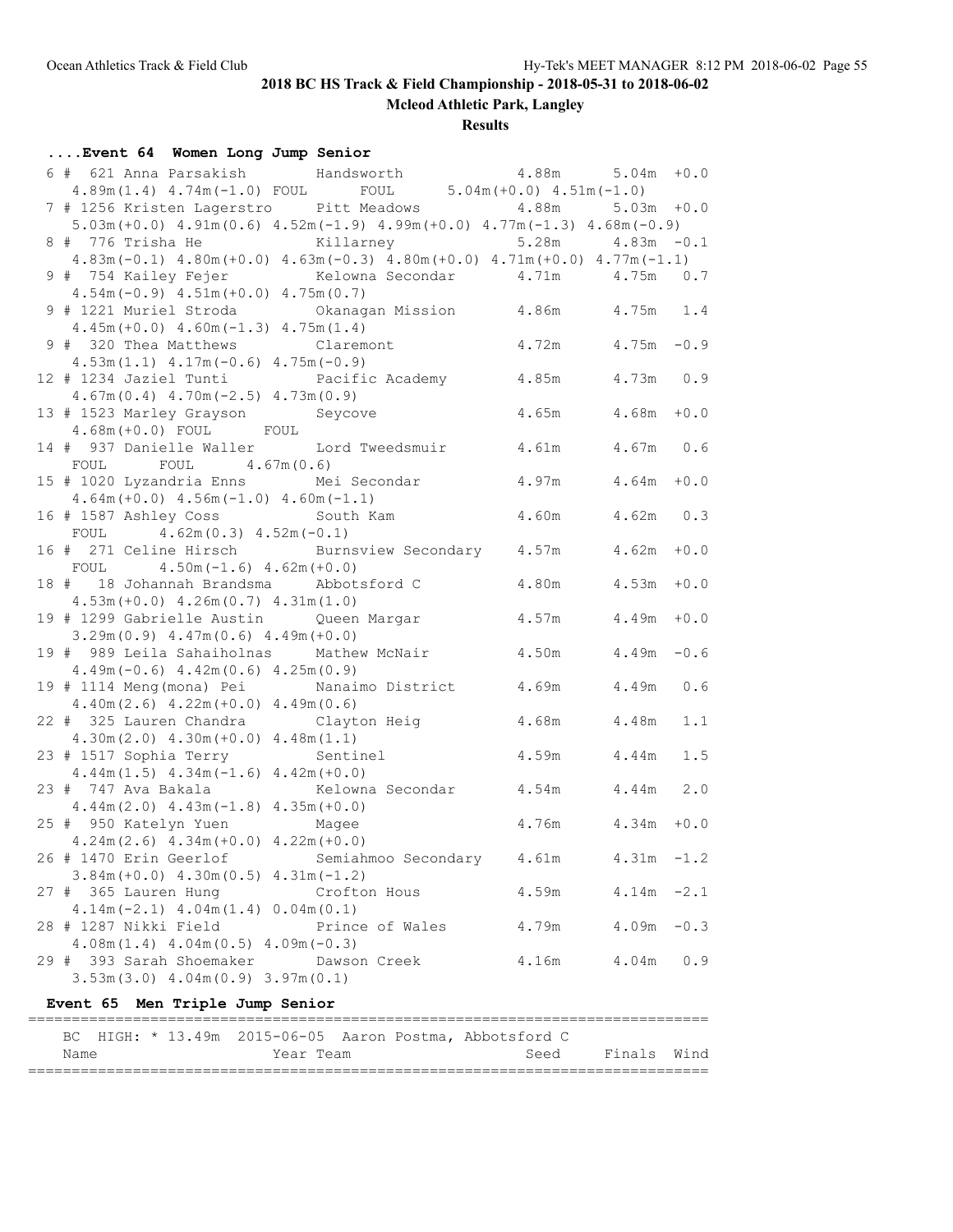**Mcleod Athletic Park, Langley**

### **Results**

## **....Event 65 Men Triple Jump Senior**

| 1 # 1061 Bryce MacKenzie Mission Secondary 12.64m                                                                                                 |                          | $13.19m - 1.5$ |        |
|---------------------------------------------------------------------------------------------------------------------------------------------------|--------------------------|----------------|--------|
| $13.19m(-1.5)$ FOUL $(0.3)$ FOUL $(+0.0)$ $12.84m(0.7)$ FOUL $(0.9)$ FOUL $(+0.0)$                                                                |                          |                |        |
| 2 # 1705 Nathan Von Hagen St. Michaels 12.84m 12.90m 3.0                                                                                          |                          |                |        |
| $12.02m(-0.0)$ $11.46m(-1.9)$ FOUL $(-1.3)$ $12.26m(0.5)$ $12.90m(3.0)$ $12.85m(1.1)$                                                             |                          |                |        |
| 3 # 228 Alessio Marengon Burnaby Central 12.63m 12.62m 1.2                                                                                        |                          |                |        |
| $11.85m(-1.8)$ $12.17m(0.5)$ $12.18m(-1.5)$ $12.40m(+0.0)$ $12.62m(1.2)$ $12.42m(0.7)$                                                            |                          |                |        |
|                                                                                                                                                   |                          |                |        |
| $12.03$ m (-0.7) $12.12$ m (-1.6) $11.94$ m (-2.4) $11.69$ m (-0.5) $12.43$ m (+0.0) $12.41$ m (0.7)                                              |                          |                |        |
| 5 # 1128 Jeremy Belcher New Westmins 12.57m 12.27m -1.6                                                                                           |                          |                |        |
| FOUL(-1.9) $12.27m(-1.6)$ FOUL(-2.5) $12.02m(-0.0)$ $11.80m(2.6)$ FOUL(2.2)                                                                       |                          |                |        |
|                                                                                                                                                   |                          |                |        |
|                                                                                                                                                   |                          |                |        |
| FOUL $(-0.9)$ 11.63m $(+0.0)$ 11.97m $(-0.2)$ 12.11m $(+0.0)$ 12.11m $(0.5)$ 12.24m $(1.5)$<br>7 # 1566 Shane Young Sir Winston 12.23m 12.12m 2.1 |                          |                |        |
|                                                                                                                                                   |                          |                |        |
| $11.68m(-1.1)$ FOUL $(-2.6)$ $11.97m(-1.1)$ $12.01m(0.8)$ $11.82m(1.0)$ $12.12m(2.1)$                                                             |                          |                |        |
| 8 # 195 David Mwita Brockton 11.58m 12.03m -0.3                                                                                                   |                          |                |        |
| $11.51m(-1.9)$ $11.59m(-1.3)$ $12.03m(-0.3)$ $FOUL(-0.7)$ $FOUL(1.4)$                                                                             |                          |                |        |
| 9 # 146 Lane Robinson Barriere Secondary 11.31m 11.62m -0.2                                                                                       |                          |                |        |
| $10.27m(-1.1)$ $11.62m(-0.2)$ $11.24m(-1.2)$                                                                                                      |                          |                |        |
| 10 # 1375 Chris Hyggen Reynolds Sec                                                                                                               | $11.75m$ $11.60m$ $-1.2$ |                |        |
| $11.60m(-1.2)$ $11.41m(0.5)$ $11.48m(+0.0)$                                                                                                       |                          |                |        |
| 11 # 1250 Peter Heyd Phil & Jenni 11.59m                                                                                                          |                          | $11.57m$ 0.3   |        |
| $11.57m(0.3)$ $11.39m(-1.9)$ $11.51m(+0.0)$                                                                                                       |                          |                |        |
| 12 # 847 Benjamin Mulchino Lambrick Park 11.64m                                                                                                   |                          | $11.39m - 1.1$ |        |
| $FOUL(-0.4) 10.98m(-1.0) 11.39m(-1.1)$                                                                                                            |                          |                |        |
| 13 # 1908 Tristan Miura West Point G 11.27m                                                                                                       |                          | 11.37m 0.7     |        |
| $10.97m(-1.1)$ $11.37m(0.7)$ $11.12m(+0.0)$                                                                                                       |                          |                |        |
| 14 # 1041 Brody Pattison Merritt Secondary 11.41m                                                                                                 |                          | $11.36m - 1.7$ |        |
| $11.01m(-0.6)$ $11.36m(-1.7)$ $11.16m(-0.9)$                                                                                                      |                          |                |        |
| 15 # 1422 Jasroop Sarana STA                                                                                                                      | 11.61m                   | $11.34m - 1.0$ |        |
| $11.34m(-1.0)$ $11.10m(-0.9)$ $11.02m(-0.7)$                                                                                                      |                          |                |        |
| 16 # 672 Benjamin Ewert Highroad Academy 11.00m                                                                                                   |                          | $11.09m - 1.9$ |        |
| $10.91m(-2.0)$ FOUL $(-1.1)$ $11.09m(-1.9)$                                                                                                       |                          |                |        |
| 17 # 784 Josh Leung Killarney 11.61m                                                                                                              |                          | $10.85m - 1.5$ |        |
| $10.85m(-1.5)$ $10.60m(-0.5)$ $10.39m(+0.0)$                                                                                                      |                          |                |        |
| 18 # 647 Coons Andrew Heritage Woo $10.57m$ 10.59m -1.0                                                                                           |                          |                |        |
|                                                                                                                                                   |                          |                |        |
| $10.44m(-1.5) 10.59m(-1.0) 10.15m(-0.9)$<br>19 # 1833 Eric Valihrach W.J Mouat 9.61m                                                              |                          | 10.20m  0.9    |        |
| FOUL $(-1.2)$ FOUL $(-1.6)$ 10.20m $(0.9)$                                                                                                        |                          |                |        |
| 20 # 1788 Daniel MA Vancouver College 10.90m                                                                                                      |                          | $10.13m - 1.1$ |        |
| $10.13m(-1.1)$ $9.82m(-1.1)$ $10.04m(-1.6)$                                                                                                       |                          |                |        |
| 21 # 2221 Justin Balmaceda STA                                                                                                                    | 10.93m                   | $10.09m - 0.9$ |        |
| $9.94m(-1.6) 10.09m(-0.9) 9.83m(+0.0)$                                                                                                            |                          |                |        |
| 21 # 811 Joy Savanagouder King's Chris                                                                                                            | 10.16m                   | $10.09m - 0.2$ |        |
| $10.09m(-0.2)$ 9.71m $(+0.0)$ 9.70m $(-0.7)$                                                                                                      |                          |                |        |
| 23 # 1793 Sean Ryan<br>Vancouver College                                                                                                          | 10.08m                   | $10.05m - 1.2$ |        |
| $10.05m(-1.2)$ 9.77m $(-0.1)$ 10.00m $(-0.8)$                                                                                                     |                          |                |        |
| 24 # 1388 Alan Gane<br>Riverside Se                                                                                                               | 11.93m                   | 9.91m          | $-0.2$ |
| $9.91m(-0.2)$ FOUL $(-1.3)$ FOUL                                                                                                                  |                          |                |        |
| 24 # 1831 Justin Plett<br>W.J Mouat                                                                                                               | 10.49m                   | 9.91m          | 0.9    |
| $9.25m(-2.7)$ $9.58m(-0.4)$ $9.91m(0.9)$                                                                                                          |                          |                |        |
| 26 # 1697 Joel Kiggundu<br>St. Michaels                                                                                                           | 10.72m                   | 9.70m          | $-1.9$ |
| $9.70m(-1.9)$ $9.56m(-0.9)$ $9.37m(-0.6)$                                                                                                         |                          |                |        |
| 27 # 335 Alex Berlinguette<br>Correlieu                                                                                                           | 9.89m                    | $9.48m - 1.5$  |        |
| $9.40m(-0.5)$ $9.48m(-1.5)$ $9.17m(-0.9)$                                                                                                         |                          |                |        |
| -- # 1608 Bobby Miller<br>St. George's School                                                                                                     | 9.27m                    | FOUL           |        |
| FOUL<br>FOUL<br>FOUL                                                                                                                              |                          |                |        |
|                                                                                                                                                   |                          |                |        |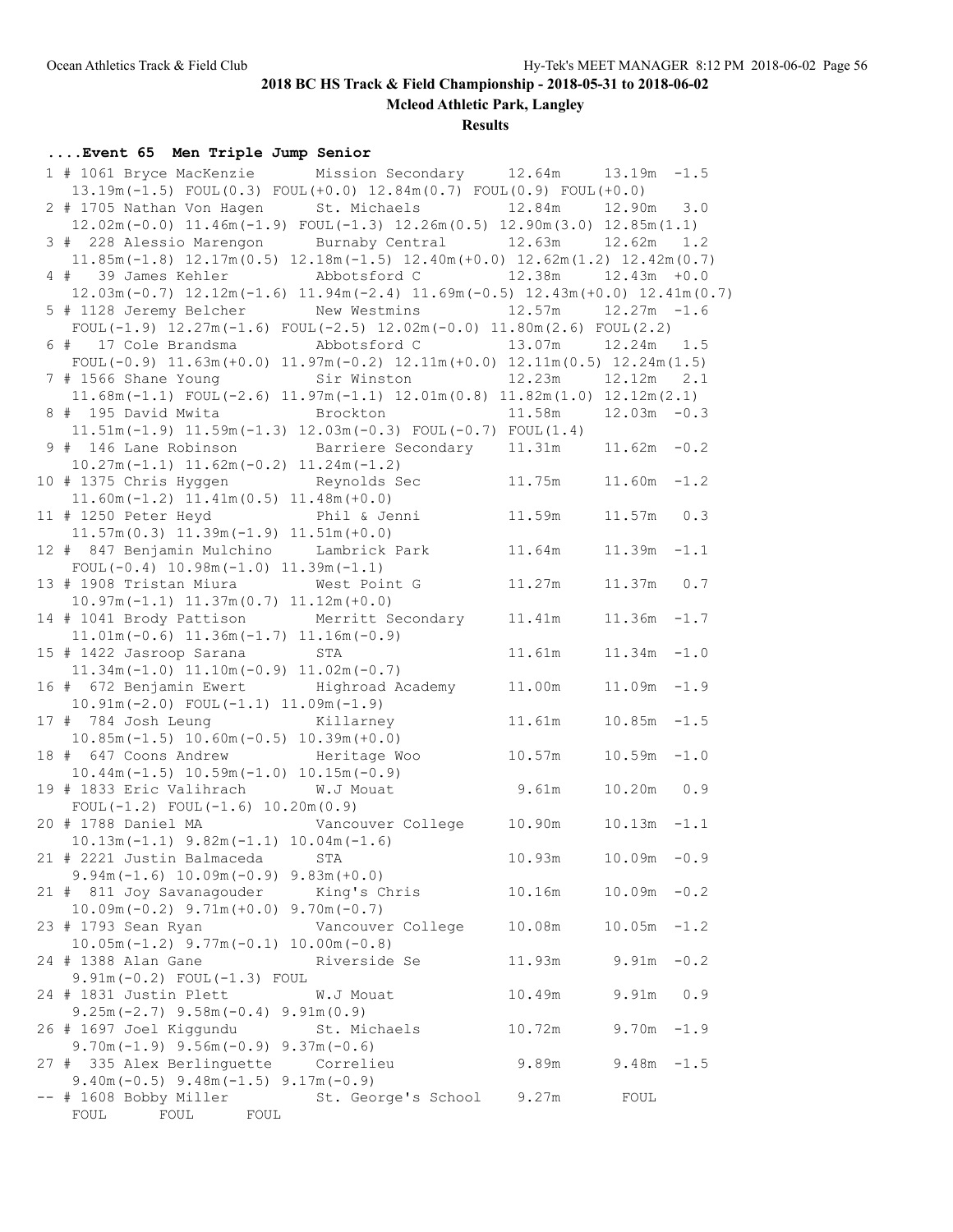**Mcleod Athletic Park, Langley**

**Results**

## **Event 66 Men Discus Throw 1.75 kg Senior**

|      | BC HIGH: * 43.70m 2015-06-05 Mak Rokic, Oak Bay Seco                                                                      |                                  |                 |        |
|------|---------------------------------------------------------------------------------------------------------------------------|----------------------------------|-----------------|--------|
|      | 1 # 1449 Rowan Hamilton Sardis School                                                                                     |                                  | 41.76m  44.91m* |        |
|      | 40.16m  41.26m  39.47m  44.33m  44.91m  39.12m<br>2 # 1271 Luc Ilicic Point Grey<br>37.39m FOUL 41.13m 41.15m FOUL 28.84m |                                  | 44.31m 41.15m   |        |
|      | 3 # 308 Alessandro Marval Chilliwack S<br>31.66m  39.34m  FOUL  39.82m  FOUL  FOUL                                        |                                  | 34.36m 39.82m   |        |
|      | 4 # 1387 Jarrett Chong<br>39.80m FOUL FOUL FOUL 39.77m 37.94m                                                             |                                  | 42.38m 39.80m   |        |
|      | 5 # 1784 Bennet Harris Vancouver College<br>32.09m  27.27m  34.64m  FOUL  34.29m  35.95m                                  |                                  | 30.93m          | 35.95m |
|      | 6 # 1411 Erik Dahl STA<br>FOUL 33.40m FOUL 24.93m 33.02m FOUL                                                             |                                  | 32.20m          | 33.40m |
|      | 7 # 433 Max Schonewille Duchess Park<br>32.99m 32.57m 28.33m 32.69m 29.12m 32.64m                                         |                                  | 29.36m 32.99m   |        |
|      | 8 # 45 Damian Panko Abbotsford C<br>FOUL FOUL 32.95m 28.50m 32.80m 29.71m                                                 |                                  | 33.39m 32.95m   |        |
|      | 9 # 1754 Josh Luteyn Christian 29.17m 32.88m<br>28.86m 30.26m 32.88m                                                      |                                  |                 |        |
|      | 10 # 87 Yanick Contant Malberni Dist                                                                                      |                                  | 31.04m          | 31.91m |
|      | 11 # 849 Connor Turnbull<br>30.17m FOUL 27.52m                                                                            | Lambrick Park                    | 29.82m          | 30.17m |
|      | 12 # 1121 Hunter Floris Nechako Valley<br>21.91m 30.13m 28.26m                                                            |                                  | 30.10m          | 30.13m |
|      | 13 # 1569 Evan Doyle<br>26.74m 30.04m FOUL                                                                                | Smithers Sec                     | 29.91m          | 30.04m |
|      | 14 # 1745 William Craig<br>29.99m FOUL FOUL                                                                               | Unity Christian                  | 35.25m          | 29.99m |
|      | 15 # 1377 Michael Leung<br>29.31m FOUL FOUL                                                                               | Reynolds Sec                     | 30.47m          | 29.31m |
|      | 16 # 1791 Josh Quiambao<br>25.65m FOUL 29.11m                                                                             | Vancouver College 29.41m 29.11m  |                 |        |
|      | 17 # 145 Sakwuwa7 Dunstan-<br>27.56m 28.22m 29.10m                                                                        | Barriere Secondary 28.65m 29.10m |                 |        |
|      | 18 # 635 Isaiah Akurienne<br>26.19m 24.90m 28.96m                                                                         | Heritage Christian 26.55m 28.96m |                 |        |
|      | 19 # 1166 Valdi Alerie-Hill<br>FOUL 28.73m 28.30m                                                                         | Oak Bay Secondary                | 34.32m 28.73m   |        |
|      | 20 # 264 Ryan Holloway<br>27.72m FOUL 24.74m                                                                              | Burnaby Sout                     | 26.06m          | 27.72m |
|      | 21 # 1400 Dwight Cuadra<br>FOUL 23.83m 27.65m                                                                             | Rutland Senior S                 | 28.16m          | 27.65m |
|      | 22 # 696 Josh Ogren<br>FOUL 26.94m FOUL                                                                                   | Hope Secondary                   | 32.33m          | 26.94m |
|      | 23 # 185 Ayo Ogunlade<br>FOUL FOUL 26.69m                                                                                 | Brentwood Co                     | 31.91m          | 26.69m |
| 24 # | 2 Jj Bachmeier<br>23.11m  26.57m  17.91m                                                                                  | A.R. MacNeill                    | 26.23m          | 26.57m |
|      | 25 # 596 John Le<br>24.76m FOUL FOUL                                                                                      | GW Graham -                      | 28.38m          | 24.76m |
|      | 26 # 1855 Viktor Kim<br>FOUL FOUL 24.42m                                                                                  | Walnut Grove                     | 33.67m          | 24.42m |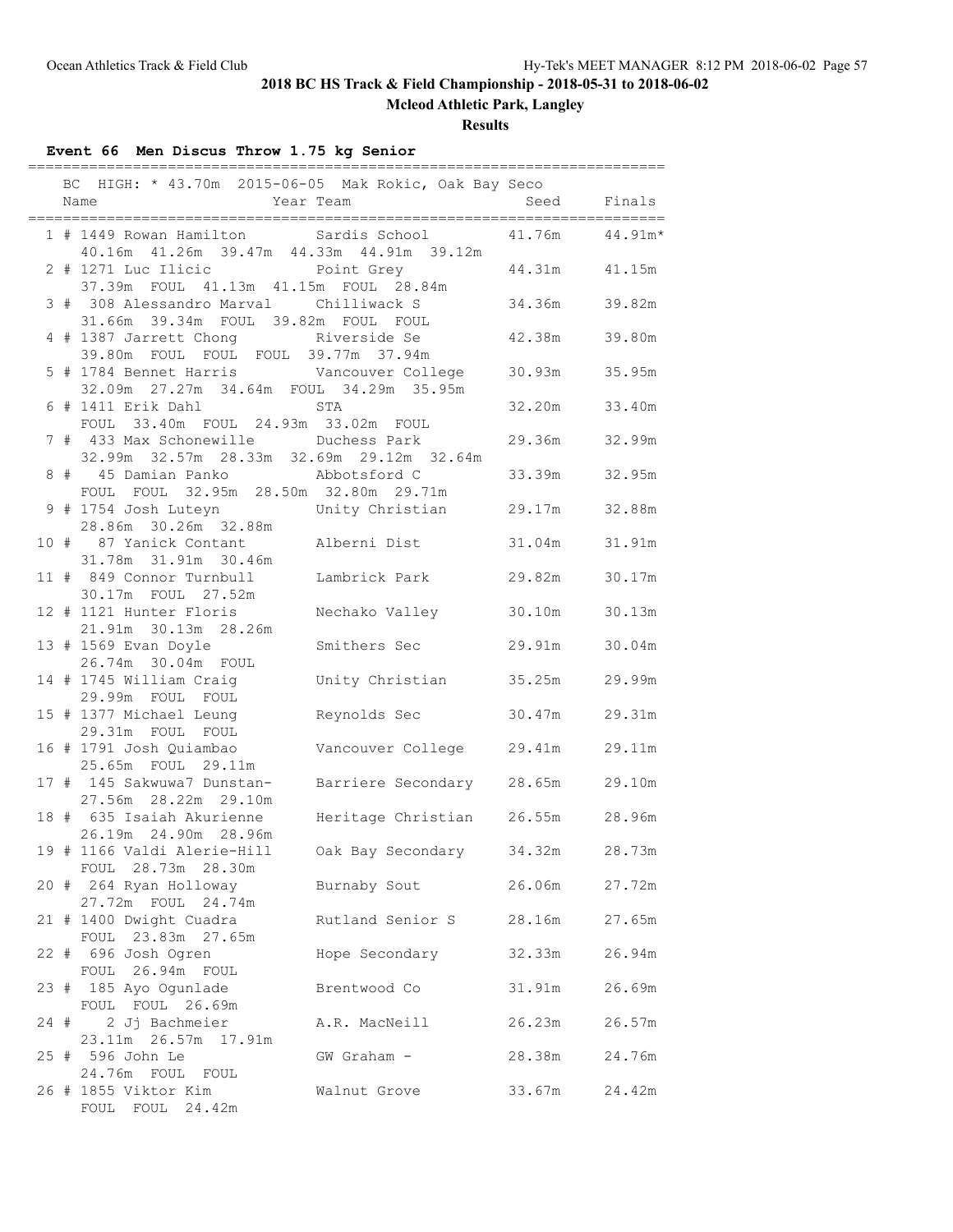**Mcleod Athletic Park, Langley**

**Results**

| Event 66 Men Discus Throw 1.75 kg Senior |              |        |        |  |  |
|------------------------------------------|--------------|--------|--------|--|--|
| 27 # 188 Liam Stephenson                 | Brentwood Co | 36.98m | 23.95m |  |  |
| 23.95m FOUL FOUL                         |              |        |        |  |  |
| 28 # 1423 Derek Scott                    | STA          | 25.69m | 23.55m |  |  |
| 23.55m 21.76m 22.81m                     |              |        |        |  |  |
| 29 # 1960 Luke Unruh                     | Whistler     | 22.76m | 21.21m |  |  |
| FOUL FOUL 21.21m                         |              |        |        |  |  |
| 30 # 714 Jacob Griffin                   | Immaculata   | 23.50m | 19.86m |  |  |
| FOUL 19.86m FOUL                         |              |        |        |  |  |
| -- # 217 Druv Sobti                      | Brookswood   | 38.21m | FOUL   |  |  |
| FOUL FOUL<br>FOUL                        |              |        |        |  |  |
| -- # 887 Matthew Herbert                 | Lord Byng    | 33.94m | FOUL   |  |  |
| FOUL<br>FOUL<br>FOUL                     |              |        |        |  |  |

**Event 70 Women High Jump Senior** ========================================================================= BC HIGH: \* 1.75m 2015-06-05 Nina Schultz, New Westminster Name Year Team Seed Finals ========================================================================= 1 # 1480 Alexa Porpaczy Semiahmoo Secondary 1.70m 1.70m 1.25 1.30 1.35 1.40 1.45 1.50 1.55 1.60 1.65 1.70 1.76 P P P P P P P O O O XXX 2 # 947 Julie Kawai Magee 1.65m 1.65m 1.25 1.30 1.35 1.40 1.45 1.50 1.55 1.60 1.65 1.70 P P P P O O XO O O XXX 3 # 16 Cassie Brandsma Abbotsford C 1.55m 1.55m 1.25 1.30 1.35 1.40 1.45 1.50 1.55 1.60 P P P P O XO O XXX 4 # 1584 Sarah Kedves South Island 1.55m 1.55m 1.25 1.30 1.35 1.40 1.45 1.50 1.55 1.60 P P P O O XO XO XXX 5 # 621 Anna Parsakish Handsworth 1.50m 1.55m 1.25 1.30 1.35 1.40 1.45 1.50 1.55 1.60 P P P O O XO XXO XXX 6 # 381 Caroine Taylor Crofton Hous 1.52m 1.50m 1.25 1.30 1.35 1.40 1.45 1.50 1.55 P P O O O XO XXX 7 # 319 Quinn Matthews Claremont 1.50m 1.50m 1.25 1.30 1.35 1.40 1.45 1.50 1.55 P P O O XO XO XXX 8 # 1990 Meagan Loland WL Seaton 1.50m 1.45m 1.25 1.30 1.35 1.40 1.45 1.50 P P P O O XXX 9 # 733 Carmen Murphy John Barsby 1.45m 1.45m 1.25 1.30 1.35 1.40 1.45 1.50 P P O XO O XXX 10 # 682 Kim Ehizode Holy Cross Regional 1.45m 1.45m 1.25 1.30 1.35 1.40 1.45 1.50 P P O O XO XXX 10 # 503 Jillian Wong Eric Hamber 1.40m 1.45m 1.25 1.30 1.35 1.40 1.45 1.50 P O O O XO XXX 12 # 1197 Ella Mickleberry Oak Bay Secondary 1.50m 1.45m 1.25 1.30 1.35 1.40 1.45 1.50 P P P XO XO XXX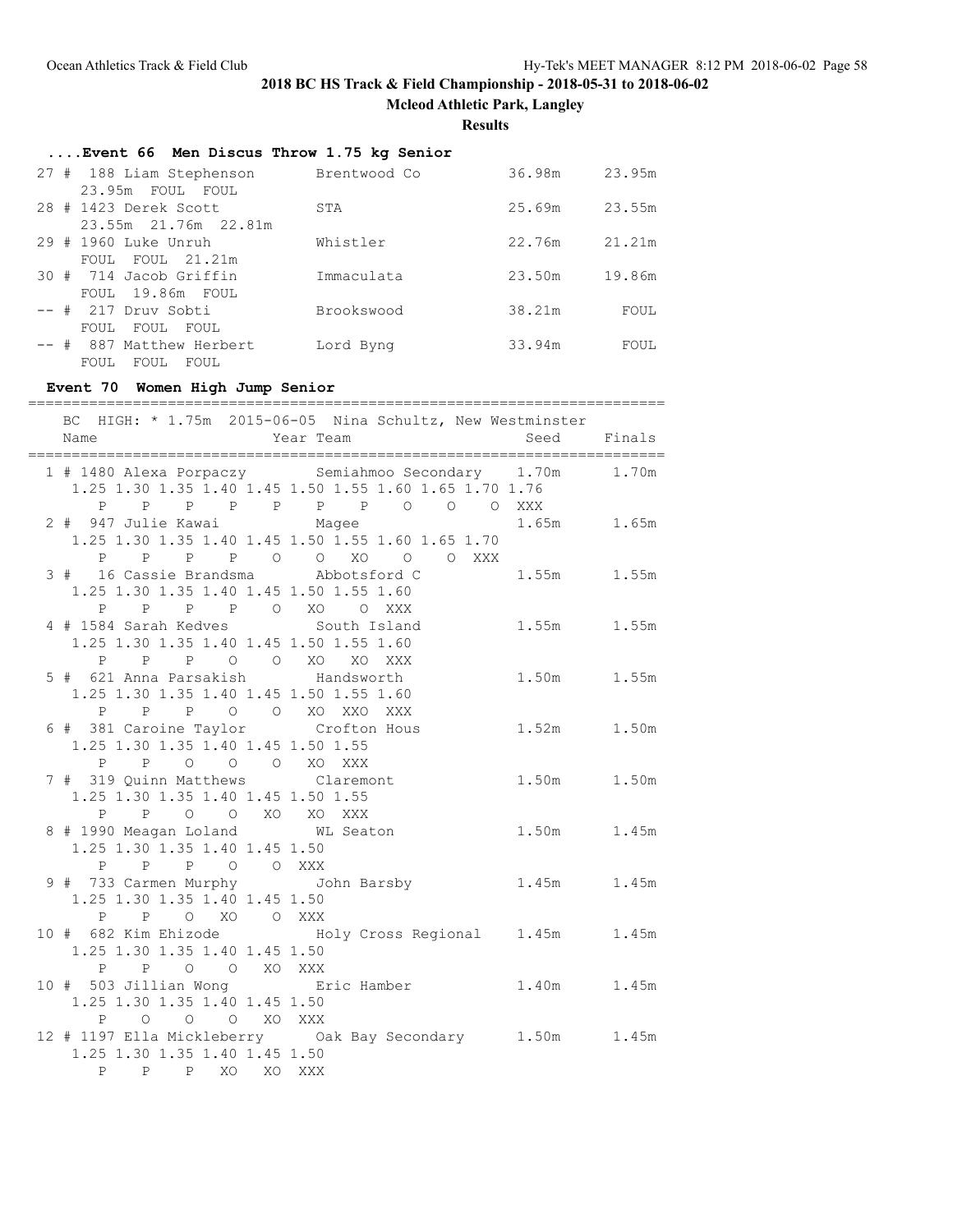**Mcleod Athletic Park, Langley**

**Results**

| Event 70 Women High Jump Senior                      |                           |             |       |  |  |
|------------------------------------------------------|---------------------------|-------------|-------|--|--|
| 12 # 1264 Sarah Holman Pleasant Valley 1.50m 1.45m   |                           |             |       |  |  |
| 1.25 1.30 1.35 1.40 1.45 1.50                        |                           |             |       |  |  |
| P P O XO XO XXX                                      |                           |             |       |  |  |
| 14 # 25 Emma Conway Abbotsford C                     |                           | 1.45m 1.45m |       |  |  |
| 1.25 1.30 1.35 1.40 1.45 1.50                        |                           |             |       |  |  |
| P O O XXO XXO XXX                                    |                           |             |       |  |  |
| 15 # 949 Ellen Sigurdson Magee                       |                           | 1.40m 1.40m |       |  |  |
| 1.25 1.30 1.35 1.40 1.45                             |                           |             |       |  |  |
| P P O O XXX                                          |                           |             |       |  |  |
| 15 # 1620 Rachelle Andrews ST Thomas More 1.50m      |                           |             | 1.40m |  |  |
| 1.25 1.30 1.35 1.40 1.45                             |                           |             |       |  |  |
| P P O O XXX                                          |                           |             |       |  |  |
| 15 # 871 Andrea Hui                                  | Little Flower 1.40m       |             | 1.40m |  |  |
| 1.25 1.30 1.35 1.40 1.45                             |                           |             |       |  |  |
| P O O XXO XXX                                        |                           |             |       |  |  |
| 15 # 325 Lauren Chandra Clayton Heig 1.45m 1.40m     |                           |             |       |  |  |
| 1.25 1.30 1.35 1.40 1.45                             |                           |             |       |  |  |
| P P O O XXX                                          |                           |             |       |  |  |
| 15 # 271 Celine Hirsch                               | Burnsview Secondary 1.40m |             | 1.40m |  |  |
| 1.25 1.30 1.35 1.40 1.45                             |                           |             |       |  |  |
| O O XO XO XXX                                        |                           |             |       |  |  |
| 20 # 1114 Meng (mona) Pei                            | Nanaimo District 1.45m    |             | 1.40m |  |  |
| 1.25 1.30 1.35 1.40 1.45                             |                           |             |       |  |  |
| P O O XO XXX                                         |                           |             |       |  |  |
| 20 # 1133 Kaitlyn Hanger                             | New Westmins              | 1.50m       | 1.40m |  |  |
| 1.25 1.30 1.35 1.40 1.45<br>P P O XO XXX             |                           |             |       |  |  |
| 22 # 1824 Charlotte Koopman W.J Mouat                |                           | 1.40m       | 1.35m |  |  |
| 1.25 1.30 1.35 1.40                                  |                           |             |       |  |  |
| O XO XXO XXX                                         |                           |             |       |  |  |
| 23 # 754 Kailey Fejer Kelowna Secondar 1.45m         |                           |             | 1.30m |  |  |
| 1.25 1.30 1.35                                       |                           |             |       |  |  |
| P XO XXX                                             |                           |             |       |  |  |
| 23 # 1755 Chollock Malou Unity Christian 1.45m 1.30m |                           |             |       |  |  |
| 1.25 1.30 1.35                                       |                           |             |       |  |  |
| P XO XXX                                             |                           |             |       |  |  |
| -- # 1517 Sophia Terry Sentinel                      |                           | 1.45m       | NH    |  |  |
| 1.25 1.30                                            |                           |             |       |  |  |
| P XXX                                                |                           |             |       |  |  |
| -- # 1263 Trinity Hansma Pleasant Valley 1.70m       |                           |             | NH    |  |  |
| 1.25 1.30 1.35 1.40 1.45 1.50                        |                           |             |       |  |  |
| P P P P P XXX                                        |                           |             |       |  |  |

### **Event 71 Men Pole Vault Senior**

========================================================================= BC HIGH: \* 4.65m 2015-06-06 Jason Clare, Nanaimo Dist Name Seed Finals (Near Team Seed Finals ========================================================================= 1 # 438 Ethan Foster DW Poppy Secondary 4.40m 4.20m 2.45 2.60 2.75 2.90 3.00 3.10 3.20 3.30 3.40 3.50 3.60 3.70 3.80 3.90 4.00 4.10 4.20 4.51 P P P P P P PP P P P P P P O P O XXO XXX 2 # 1174 Isaac Clements Oak Bay Secondary 4.00m 4.10m 2.45 2.60 2.75 2.90 3.00 3.10 3.20 3.30 3.40 3.50 3.60 3.70 3.80 3.90 4.00 4.10 4.20 P P P P P P P P O P O O O O O O XXX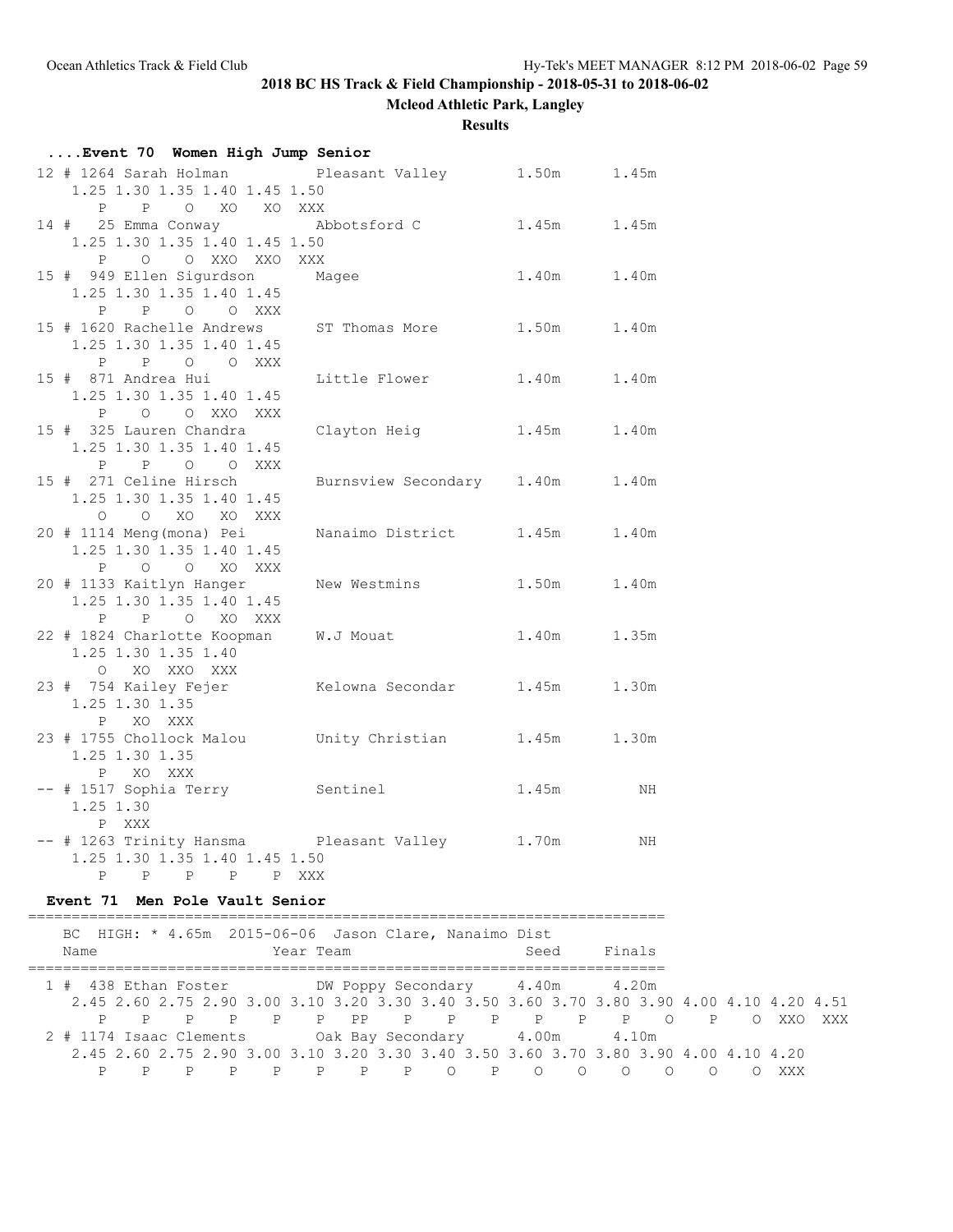**Mcleod Athletic Park, Langley**

#### **Results**

### **....Event 71 Men Pole Vault Senior**

| 3 # 735 Steen Rasmussen John Barsby 3.45m                                        |  |  |  |         |    |                                                             | 3.30m |
|----------------------------------------------------------------------------------|--|--|--|---------|----|-------------------------------------------------------------|-------|
|                                                                                  |  |  |  |         |    | 2.00 2.15 2.30 2.45 2.60 2.75 2.90 3.00 3.10 3.20 3.30 3.40 |       |
|                                                                                  |  |  |  |         |    | P P P P P P P P O O XO XXO XXX                              |       |
| 4 # 53 Cam Vanderveen Abbotsford C 3.50m                                         |  |  |  |         |    |                                                             | 3.30m |
|                                                                                  |  |  |  |         |    | 2.00 2.15 2.30 2.45 2.60 2.75 2.90 3.00 3.10 3.20 3.30 3.40 |       |
|                                                                                  |  |  |  |         |    | P P P P P P P P XO XO XXO XXX                               |       |
| 5 # 44 Logan Onderwater Abbotsford C 3.10m                                       |  |  |  |         |    |                                                             | 3.20m |
| 2.00 2.15 2.30 2.45 2.60 2.75 2.90 3.00 3.10 3.20 3.30                           |  |  |  |         |    |                                                             |       |
| P P P P P P P P O XO O XXX                                                       |  |  |  |         |    |                                                             |       |
| 5 # 353 Ryan Togeretz Credo Christ 3.00m                                         |  |  |  |         |    |                                                             | 3.20m |
| 2.00 2.15 2.30 2.45 2.60 2.75 2.90 3.00 3.10 3.20 3.30                           |  |  |  |         |    |                                                             |       |
| P P P P XO O O O O O XXX                                                         |  |  |  |         |    |                                                             |       |
|                                                                                  |  |  |  |         |    |                                                             |       |
| 2.00 2.15 2.30 2.45 2.60 2.75 2.90 3.00 3.10 3.20 3.30                           |  |  |  |         |    |                                                             |       |
| P P P P P P P O                                                                  |  |  |  | $\circ$ | XO | XXX                                                         |       |
| 8 # 1569 Evan Doyle Smithers Sec 3.10m 3.10m                                     |  |  |  |         |    |                                                             |       |
| 2.00 2.15 2.30 2.45 2.60 2.75 2.90 3.00 3.10 3.20                                |  |  |  |         |    |                                                             |       |
| P P P P P O XO XO XXO XXX                                                        |  |  |  |         |    |                                                             |       |
| 9 # 1562 Luka Poljak                 Sir Winston               1.35m       3.00m |  |  |  |         |    |                                                             |       |
| 2.00 2.15 2.30 2.45 2.60 2.75 2.90 3.00 3.10 3.20 3.30                           |  |  |  |         |    |                                                             |       |
| P P P P P P P P P XXX                                                            |  |  |  |         |    |                                                             |       |
| 10 # 46 Matthew Taekema Abbotsford C 2.90m x2.75m                                |  |  |  |         |    |                                                             |       |
| 2.00 2.15 2.30 2.45 2.60 2.75 2.90                                               |  |  |  |         |    |                                                             |       |
| P P P P P O XXX                                                                  |  |  |  |         |    |                                                             |       |
| 11 # 1793 Sean Ryan Mancouver College 2.40m 2.75m                                |  |  |  |         |    |                                                             |       |
| 2.00 2.15 2.30 2.45 2.60 2.75 2.90                                               |  |  |  |         |    |                                                             |       |
| XOOOOOXOXOXXX                                                                    |  |  |  |         |    |                                                             |       |

#### **Event 73 Women Pole Vault Senior**

========================================================================= BC HIGH: \* 3.15m 2015-06-05 Nicola Horwood, Oak Bay Seco Name Year Team Seed Finals ========================================================================= 1 # 768 Bryn Walsh Kelowna Secondar 3.40m 2.95m 1.35 1.55 1.75 1.95 2.10 2.25 2.35 2.45 2.55 2.65 2.75 2.85 2.95 3.20 3.40 P P P P P P P P P P P P O XPP XX 2 # 1814 Kendal Rogers Vernon 2.80m 2.85m 1.35 1.55 1.75 1.95 2.10 2.25 2.35 2.45 2.55 2.65 2.75 2.85 2.95 P P P P P P P O O O O XO XXX 3 # 449 Macey Michaud Earl Marriot 2.80m 2.85m 1.35 1.55 1.75 1.95 2.10 2.25 2.35 2.45 2.55 2.65 2.75 2.85 2.95 P P P P P P P P P O XXO XO XXX 4 # 37 Jessica Kampman Abbotsford C 2.30m 2.35m 1.35 1.55 1.75 1.95 2.10 2.25 2.35 2.45 P P P O O O XO XXX 5 # 1208 Annika Weir Oak Bay Secondary 2.35m 2.35m 1.35 1.55 1.75 1.95 2.10 2.25 2.35 2.45 P P P O XO O XO XXX 6 # 1584 Sarah Kedves South Island 2.45m 2.35m 1.35 1.55 1.75 1.95 2.10 2.25 2.35 2.45 P P P XO O XXO XO XXX 6 # 1084 Inez Verdun Mount Dougla 2.35m 2.35m 1.35 1.55 1.75 1.95 2.10 2.25 2.35 2.45 P P O O XXO XO XO XXX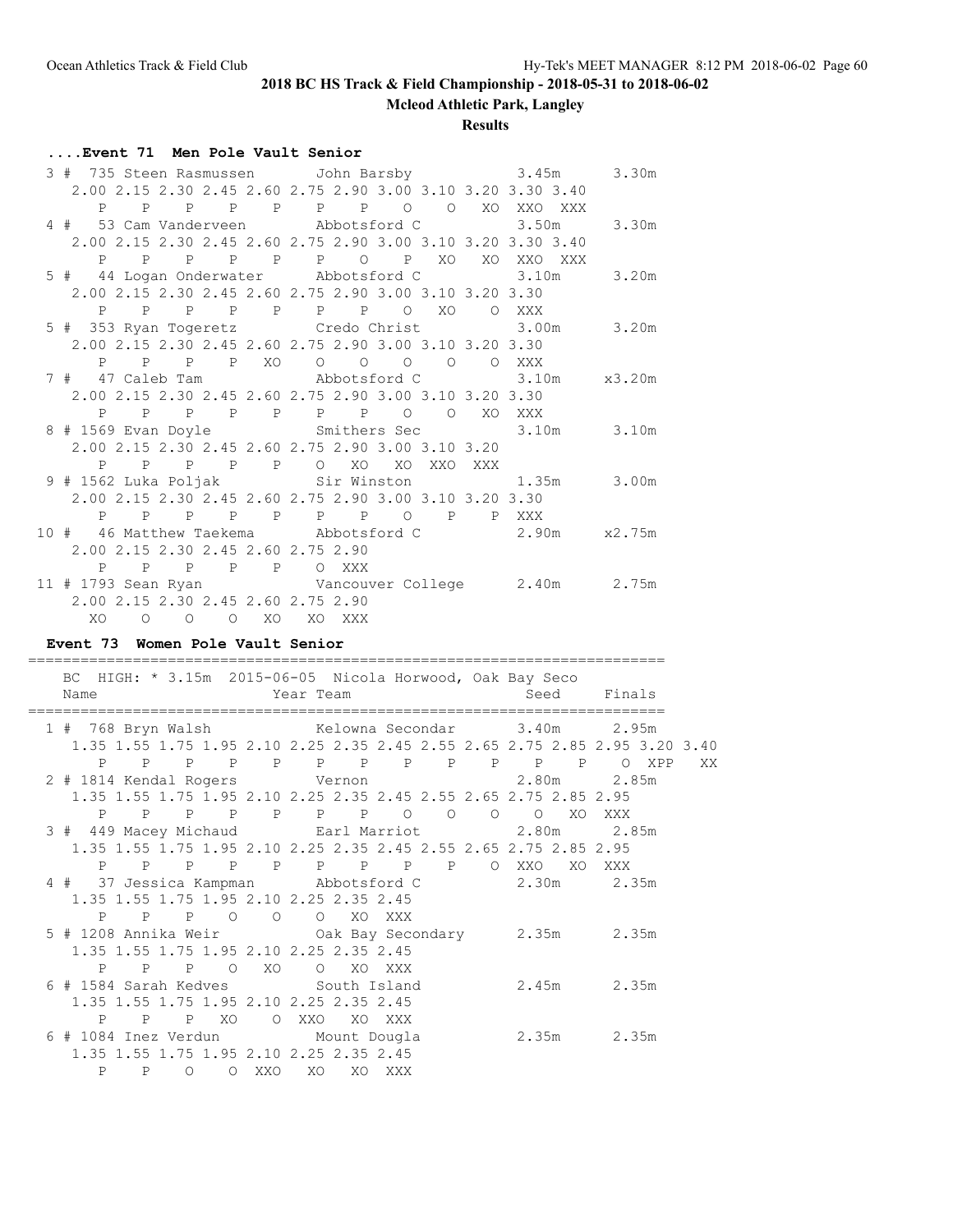**Mcleod Athletic Park, Langley**

#### **Results**

| Event 73 Women Pole Vault Senior      |              |       |       |
|---------------------------------------|--------------|-------|-------|
| 8 # 1519 Taylor Weiss Sentinel        |              | 2.15m | 2.10m |
| 1.35 1.55 1.75 1.95 2.10 2.25         |              |       |       |
| P P<br>XO.<br>P<br>$\circ$            | XXX X        |       |       |
| 9 # 1029 Alyssa Ratcliff Mei Secondar |              | 2.10m | 2.10m |
| 1.35 1.55 1.75 1.95 2.10 2.25         |              |       |       |
| XO XXO<br>P<br>$P$ $P$                | XXX          |       |       |
| 10 # 1674 Linh Tran                   | St. Andrews' | 1.65m | 1.95m |
| 1.35 1.55 1.75 1.95 2.10              |              |       |       |
| $O$ XO<br>XO.<br>O XXX                |              |       |       |
| 11 # 1074 Sophie Collins Mount Dougla |              | 1.80m | 1.75m |
| 1.35 1.55 1.75 1.95                   |              |       |       |
| P<br>$\circ$<br>$\circ$<br>XXX        |              |       |       |
| 11 # 20 Sarah Breukelman              | Abbotsford C | 1.90m | 1.75m |
| 1.35 1.55 1.75 1.95                   |              |       |       |
| P<br>P<br>∩<br>XXX                    |              |       |       |

#### **Event 75 Women Javelin Throw 500 gram Junior**

========================================================================= BC HIGH: \* 40.92m 2015-06-05 Hayley Hunter, Carihi Secon Name Year Team Seed Finals ========================================================================= 1 # 914 Sara Eniko Lord Tweedsmuir 41.85m 43.90m\* 38.68m 43.90m 40.12m 41.22m 37.38m 37.21m 2 # 1138 Lauryn Savela New Westmins 37.69m 38.68m FOUL 36.78m 38.68m 36.01m FOUL 38.47m 3 # 95 Kamryn McKean Alberni Dist 36.63m 38.60m 38.60m 32.96m 32.60m FOUL 36.43m FOUL 4 # 973 Spencer Morrison Maple Ridge 36.28m 36.42m 32.76m 33.20m 29.12m 32.31m 36.42m 35.66m 5 # 1573 Logan Unruh Smithers Sec 35.30m 35.88m 29.70m 35.88m 35.47m 33.64m 32.08m 33.42m 6 # 422 Georgia Hamnet Dr. Charles Best 35.28m 35.35m 30.79m 30.12m 33.20m 35.19m 32.24m 35.35m 7 # 460 Anna deWynter Klo Middle 27.98m 32.90m FOUL 32.90m 28.53m 30.91m FOUL 29.04m 8 # 383 Noelle Yau Crofton Hous 27.08m 32.39m 31.00m 32.39m FOUL 27.94m 30.22m 28.56m 9 # 710 Kyra Bates Mugh McRoberts 29.60m 31.59m FOUL 29.18m 31.59m 10 # 901 Lucy Warrington Lord Byng 30.50m 31.44m 27.06m 31.44m 28.57m 11 # 392 Bailey Shoemaker Dawson Creek 25.25m 30.91m 24.20m 30.91m 26.72m 12 # 1028 Anya Peters Mei Secondar 31.58m 30.01m 27.33m 30.01m 25.23m 13 # 1848 Erin Grywacheski Walnut Grove 25.45m 29.56m 27.83m 29.56m 28.87m 14 # 305 Jasmine Agudelo-W Chilliwack S 29.36m 29.16m 29.16m FOUL FOUL 15 # 560 Ashley Higgins George Elliot 28.24m 29.08m 26.99m 29.08m FOUL 15 # 1878 Kayla Serviss<br>
15 # 1878 Kayla Serviss Malnut Grove 25.97m 29.08m<br>
15 # 1878 Kayla Serviss Malnut Grove 2011 FOUL 25.28m FOUL 26.99m 29.08m FOUL 17 # 1469 Isabelle Forsyth Semiahmoo Secondary 30.42m 28.82m 26.20m 28.82m 27.64m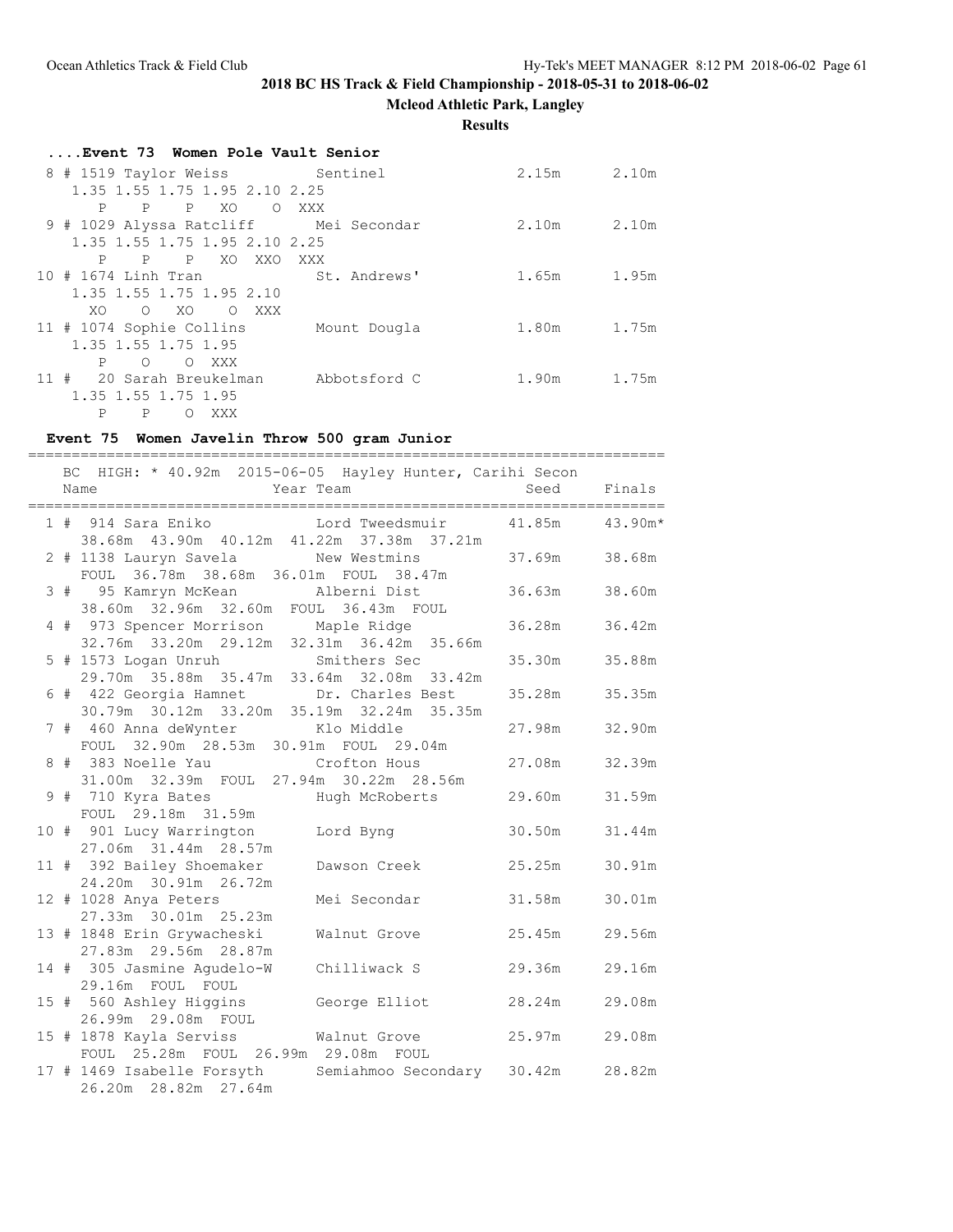**Mcleod Athletic Park, Langley**

**Results**

### **....Event 75 Women Javelin Throw 500 gram Junior**

|  | 18 # 1409 Jessica Clarke                        | STA                      | 26.29m | 28.43m |
|--|-------------------------------------------------|--------------------------|--------|--------|
|  | 24.49m 28.43m 26.04m                            |                          |        |        |
|  | 19 # 1910 Olivia Neil                           | West Point G             | 26.30m | 27.92m |
|  | 27.92m 27.59m 25.16m                            |                          |        |        |
|  | 20 # 1430 Fiona Hammer                          | Salmon Arm S             | 27.47m | 27.90m |
|  | 27.90m 25.99m 27.02m<br>21 # 1751 Kylie Kampman | Unity Christian 28.25m   |        | 27.78m |
|  | 26.24m 25.61m 27.78m                            |                          |        |        |
|  | 22 # 1186 Taleesha Hall                         | Oak Bay Secondary 29.46m |        | 27.14m |
|  | 25.07m 26.26m 27.14m                            |                          |        |        |
|  | 23 # 1362 Cassidy Legebokow                     | Revelstoke               | 26.69m | 27.03m |
|  | 26.97m 27.03m 25.91m                            |                          |        |        |
|  | 24 # 1270 Ashley Epp                            | Point Grey               | 26.82m | 26.43m |
|  | 26.43m 22.20m 25.36m                            |                          |        |        |
|  | 25 # 1196 Tegan Michel                          | Oak Bay Secondary 28.57m |        | 25.71m |
|  | FOUL 24.91m 25.71m                              |                          |        |        |
|  | 26 # 2010 Claire Stewart                        | York House School 27.67m |        | 25.60m |
|  | 21.87m 25.31m 25.60m                            |                          |        |        |
|  | 27 # 330 Julia Rastad                           | Collingwood              | 29.56m | 25.37m |
|  | 25.37m FOUL FOUL                                |                          |        |        |
|  | 28 # 1367 Paige McKenzie                        | Revelstoke               | 23.18m | 24.04m |
|  | 22.57m 24.04m 23.69m                            |                          |        |        |
|  | 29 # 1954 Mallory Mellor                        | Whistler                 | 25.71m | 21.30m |
|  | 20.35m 18.24m 21.30m                            |                          |        |        |
|  | 30 # 992 Madiline Philpott                      | McBride Seco             | 24.29m | 18.09m |
|  | FOUL FOUL 18.09m                                |                          |        |        |
|  | -- # 251 Sophia Vivero                          | Burnaby Moun             | 29.16m | FOUL   |
|  | FOUL FOUL FOUL                                  |                          |        |        |

### **Event 76 Men Shot Put 5 kg Junior**

|  | BC HIGH: * 15.25m 2015-06-05 Connor Sinclair, Semiahmoo Se |                 |        |
|--|------------------------------------------------------------|-----------------|--------|
|  | <b>Example 2</b> Seed Finals<br>Name                       |                 |        |
|  |                                                            |                 |        |
|  | 12.59m  12.00m  12.40m  13.21m  13.77m  13.58m             |                 |        |
|  | 2 # 1297 Charn Nijjar (Queen Elizab                        | 12.10m   13.32m |        |
|  | 12.69m 12.99m 13.24m 13.13m 13.32m 12.54m                  |                 |        |
|  | 3 # 179 Tony Else Brentwood Co                             | 12.00m 12.76m   |        |
|  | 11.51m  12.76m  11.76m  11.50m  FOUL  11.37m               |                 |        |
|  | 4 # 1624 Kaushan Carter ST Thomas More                     | 11.77m 12.47m   |        |
|  | 11.75m  11.43m  11.88m  11.20m  11.27m  12.47m             |                 |        |
|  | 5 # 1351 Matthew Arnold Revelstoke                         | 11.80m   12.42m |        |
|  | 12.42m FOUL FOUL 11.11m 12.05m 12.33m                      |                 |        |
|  |                                                            | 12.09m 12.15m   |        |
|  | 12.15m  11.91m  11.59m  11.84m  12.10m  10.35m             |                 |        |
|  | 7 # 1940 Tyrelle Chadwick Mestsyde Secondary               | 11.90m 12.04m   |        |
|  | 11.55m  11.49m  11.35m  10.95m  12.04m  FOUL               |                 |        |
|  | 8 # 198 Keagen Abbott Brooks Secondary                     | 12.14m          | 11.66m |
|  | FOUL FOUL 11.66m 11.34m FOUL FOUL                          |                 |        |
|  | 9 # 1249 Jesse Dyble Phil & Jenni                          | 11.31m          | 11.42m |
|  | 10.09m 11.15m 11.42m                                       |                 |        |
|  | 10 # 1796 Ayden Tumeh Vancouver College 11.04m 11.07m      |                 |        |
|  | 11.07m  10.84m  10.73m                                     |                 |        |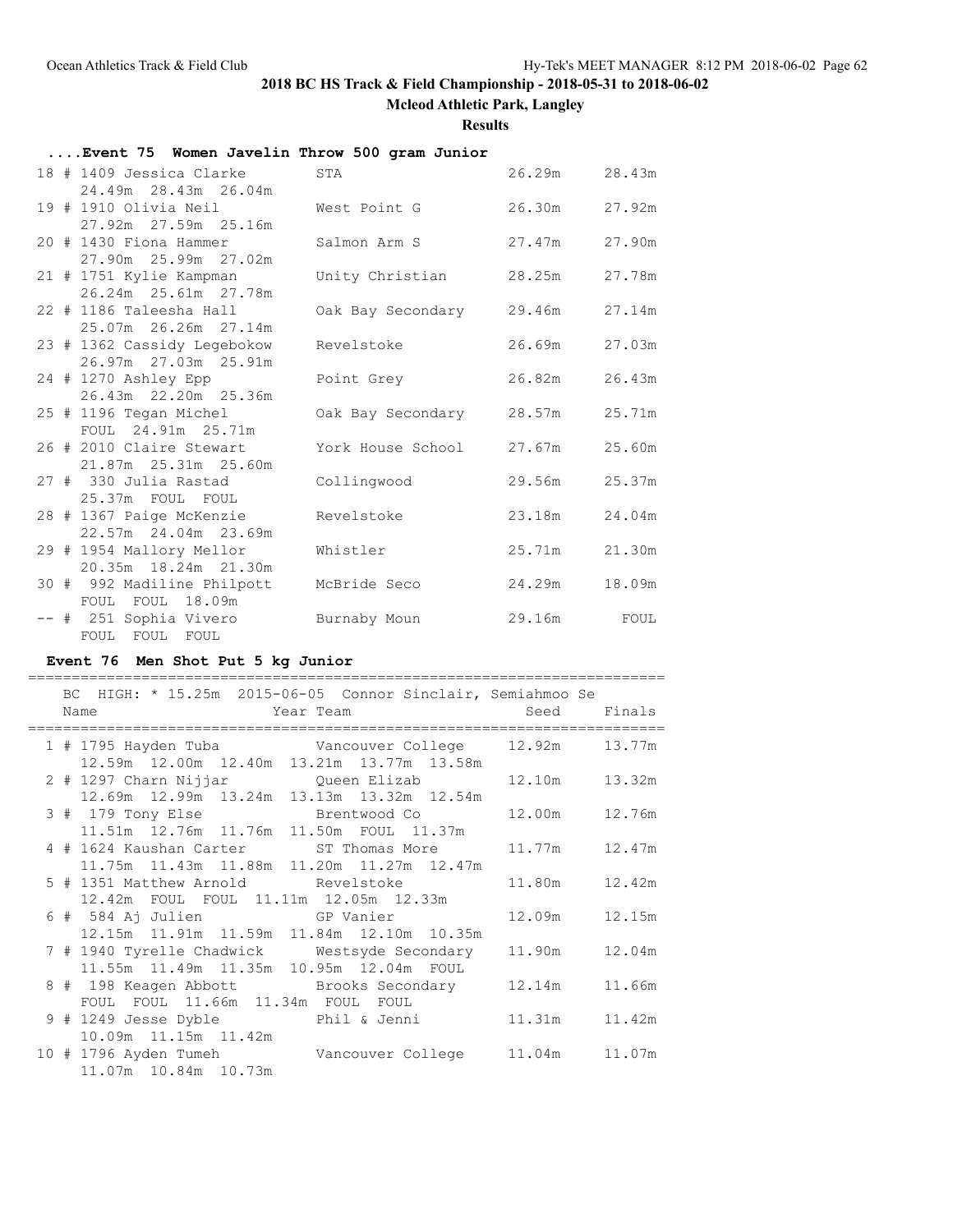**Mcleod Athletic Park, Langley**

**Results**

| Event 76 Men Shot Put 5 kg Junior                |                          |        |              |
|--------------------------------------------------|--------------------------|--------|--------------|
| 11 # 1064 Bradly Tober<br>10.24m  FOUL  10.92m   | Mission Secondary 11.33m |        | 10.92m       |
| 12 # 209 Scott McKenzie<br>9.05m 9.97m 10.90m    | Brooks Secondary 12.07m  |        | 10.90m       |
| 13 # 417 Tristan Morgan<br>10.49m FOUL 10.08m    | Dr Knox Midd             | 10.26m | 10.49m       |
| 14 # 1242 Isaiah Collins<br>9.72m 10.40m FOUL    | Penticton High S         | 10.62m | 10.40m       |
| 15 # 651 Yoo Hyeok Jin (mi<br>10.35m 9.78m 9.89m | Heritage Woo             | 10.43m | 10.35m       |
| 16 # 531 Troy Reed<br>8.60m 10.22m 9.95m         | Fort Nelson              | 10.35m | 10.22m       |
| 17 # 249 Oza Tarigan<br>9.57m 10.21m 8.66m       | Burnaby Moun             | 10.13m | 10.21m       |
| 18 # 1048 Nicolas Willey<br>9.63m 10.19m 10.20m  | Merritt Secondary 10.20m |        | 10.20m       |
| 19 # 517 Kobie Ramilo<br>9.46m 10.17m 10.14m     | Fleetwood Pa             | 10.35m | 10.17m       |
| 20 # 191 Matthew Benedet<br>9.20m 9.85m 9.62m    | Brockton                 |        | 10.01m 9.85m |
| 21 # 7 Ben Estrellado<br>9.69m 9.53m 9.75m       | A.R. MacNeill            | 10.56m | 9.75m        |
| 22 # 777 Dorian Hernandez<br>8.81m 9.74m 9.63m   | Killarney                | 9.85m  | 9.74m        |
| 23 # 1034 Leif Ellingsen<br>9.67m FOUL 9.64m     | Merritt Secondary 10.84m |        | 9.67m        |
| 24 # 655 Sun-Payeur Kyle<br>9.62m 9.46m 9.22m    | Heritage Woo             | 9.77m  | 9.62m        |
| 25 # 1259 Dallas Pattenden<br>9.61m 8.73m 8.77m  | Pitt Meadows             | 9.76m  | 9.61m        |
| 26 # 781 Eric Kim<br>9.15m 8.92m 9.20m           | Killarney                | 9.44m  | 9.20m        |
| 27 # 1223 Phil Akagu-Jones<br>9.04m 8.62m 7.97m  | Pacific Academy 9.99m    |        | 9.04m        |
| 28 # 597 Garner Mitchell<br>8.78m FOUL 8.82m     | GW Graham -              |        | 9.09m 8.82m  |
| 29 # 1513 Borna Shani<br>7.88m FOUL 8.53m        | Sentinel                 |        | 8.50m 8.53m  |
| 30 # 1415 Josh Hudon<br>8.42m FOUL 8.11m         | STA                      |        | 9.15m 8.42m  |

### **Event 78 Women Hammer Throw 4 kg Senior**

|  | Name                 |  | Year Team |                                                                              |                                                              | BC HIGH: * 53.83m 2015-06-05 Chanell Botsis, Dr. Charles<br>Seed | Finals |
|--|----------------------|--|-----------|------------------------------------------------------------------------------|--------------------------------------------------------------|------------------------------------------------------------------|--------|
|  |                      |  |           | 1 # 75 Phoebe Price-Robe     Aberdeen Hal                                    |                                                              | 51.62m                                                           | 53.38m |
|  |                      |  |           | 52.94m FOUL FOUL 52.84m 52.83m 53.38m<br>2 # 962 Mateya Haintz Maple Ridge   |                                                              | 49.75m                                                           | 50.72m |
|  |                      |  |           | 47.39m FOUL 48.27m FOUL 50.72m 50.31m                                        |                                                              |                                                                  |        |
|  |                      |  |           | 3 # 1765 Mackenzie Swoboda Valleyview S<br>FOUL 43.96m 40.51m FOUL FOUL FOUL |                                                              | 46.94m                                                           | 43.96m |
|  | 4 # 1183 Ali Gallant |  |           |                                                                              | Oak Bay Secondary<br>FOUL 39.62m 39.33m 40.77m 40.33m 40.95m | 41.20m                                                           | 40.95m |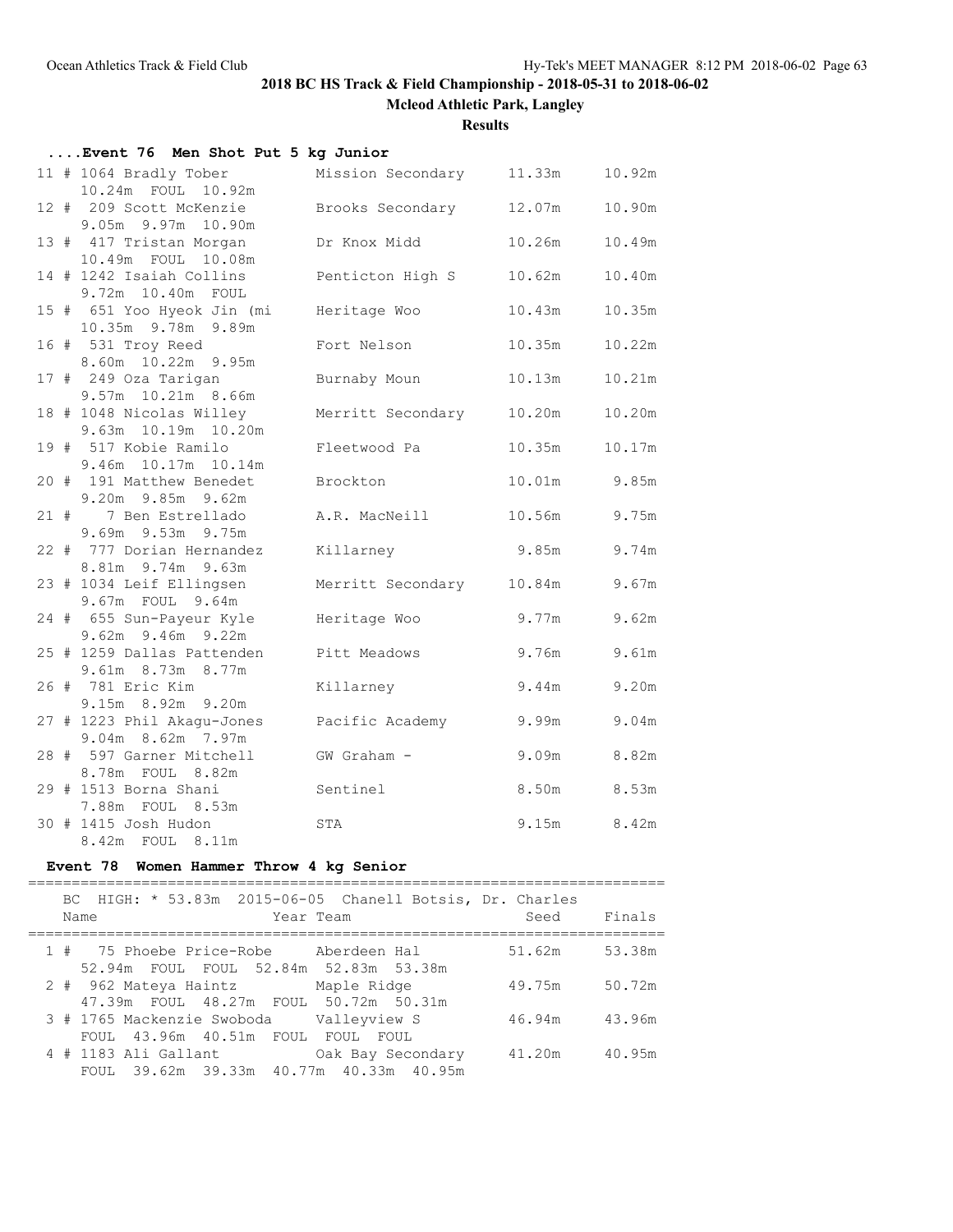**Mcleod Athletic Park, Langley**

**Results**

| Event 78 Women Hammer Throw 4 kg Senior                                              |                   |                |        |
|--------------------------------------------------------------------------------------|-------------------|----------------|--------|
| 5 # 1077 Gwyneth Frederiks Mount Dougla<br>37.80m 35.15m FOUL 37.33m 40.06m          |                   | 40.54m 40.06m  |        |
| 6 # 1625 Shiloh Corrales N ST Thomas More<br>FOUL 31.76m FOUL 33.41m FOUL            | FOUL              | 29.30m 33.41m  |        |
| 7 # 1818 Kihomi Adhemar W.J Mouat<br>FOUL 27.01m 32.70m 32.59m 30.81m FOUL           |                   | 28.88m 32.70m  |        |
| 8 # 831 Serena Woolnough Kwalikum Secondary<br>31.77m FOUL 29.65m 30.79m 32.39m FOUL |                   | 34.63m         | 32.39m |
| 9 # 1133 Kaitlyn Hanger New Westmins<br>FOUL 30.60m 27.24m                           |                   | 32.42m         | 30.60m |
| 10 # 40 Lindsay McGrail Abbotsford C<br>26.74m 28.24m 27.18m                         |                   | 28.93m         | 28.24m |
| 11 # 1057 Stephania Kamagia<br>$21.47m$ $27.65m$ $28.22m$                            | Mission Secondary | 27.34m         | 28.22m |
| 12 # 312 Jasmine Soltys<br>28.11m  27.81m  26.80m                                    | Chilliwack S      | 29.42m         | 28.11m |
| 13 # 442 Jenna Dubois<br>27.75m FOUL FOUL                                            | Earl Marriot      | 30.12m         | 27.75m |
| 14 # 1834 Sarah Webb<br>24.04m 23.81m 27.65m                                         | W.J Mouat         | 24.37m         | 27.65m |
| 15 # 1981 Brigid Patterson<br>FOUL 27.22m FOUL                                       | Windsor - No      | 23.12m 27.22m  |        |
| 16 # 1821 Hannah Collins<br>23.97m 22.31m 25.27m                                     | W.J Mouat         | 27.33m x25.27m |        |
| 17 # 1205 Marika Shafonsky<br>21.72m 21.66m 24.51m                                   | Oak Bay Secondary | 23.86m 24.51m  |        |
| 18 # 738 Kaitlynn Watson<br>21.43m FOUL 16.27m                                       | John Barsby       | 25.19m         | 21.43m |
| 19 # 1112 Makayla Mitchell<br>FOUL 20.50m 21.41m                                     | Nanaimo District  | 25.44m         | 21.41m |
| 20 # 14 Faith Baars<br>20.66m 21.27m 21.14m                                          | Abbotsford C      | 21.82m         | 21.27m |
| 21 # 1506 Chelsea Maddess                                                            | Sentinel          | 17.49m         | 18.40m |
| 17.49m FOUL 18.40m<br>22 # 758 Taylor Hutton<br>12.64m 15.41m FOUL                   | Kelowna Secondar  | 14.86m         | 15.41m |

### **Event 81 Women Long Jump Junior**

| BC HIGH: * 5.44m 2014-05-30 Emma Rastad, Collingwood<br>Year Team<br>Name                                | Seed Finals Wind |     |
|----------------------------------------------------------------------------------------------------------|------------------|-----|
|                                                                                                          |                  |     |
| 1 # 867 Sheleena Wiley Langley Fundamental 4.63m 5.43m -0.3                                              |                  |     |
| FOUL $(0.7)$ 4.97m $(1.1)$ FOUL $(+0.0)$ FOUL $(+0.0)$ FOUL $(+0.0)$ 5.43m $(-0.3)$                      |                  |     |
| 2 # 330 Julia Rastad Collingwood 4.91m 5.24m 1.3                                                         |                  |     |
| $5.24$ m $(1.3)$ FOUL $(0.4)$ $4.95$ m $(+0.0)$ $4.88$ m $(0.7)$ $4.81$ m $(-0.6)$ $4.54$ m $(-0.1)$     |                  |     |
| 3 # 1850 Holly Harrison Walnut Grove 5.04m 5.22m +0.0                                                    |                  |     |
| $5.00$ m $(2.5)$ $4.89$ m $(1.4)$ $4.56$ m $(+0.0)$ $5.22$ m $(+0.0)$ $4.81$ m $(+0.0)$ $4.65$ m $(1.5)$ |                  |     |
| 4 # 200 Samantha Baron Brooks Secondary 5.07m 5.05m                                                      |                  | NWI |
| $4.63$ m $(0.7)$ $4.79$ m $(1.5)$ $4.96$ m $(0.6)$ $4.75$ m $(1.0)$ $4.59$ m $(1.5)$ $5.05$ m $(-0.0)$   |                  |     |
|                                                                                                          |                  |     |
| $4.93$ m $(0.7)$ $0.05$ m $(0.7)$ $4.88$ m $(+0.0)$ $5.03$ m $(0.1)$ $4.99$ m $(+0.0)$ $4.96$ m $(-0.4)$ |                  |     |
| 6 # 1591 Kaylie Borntraege Southpointe Academy 4.77m 5.01m +0.0                                          |                  |     |
| FOUL $4.14m(1.4) 5.01m(+0.0) 4.83m(0.8) 4.75m(-0.8) 4.85m(-0.1)$                                         |                  |     |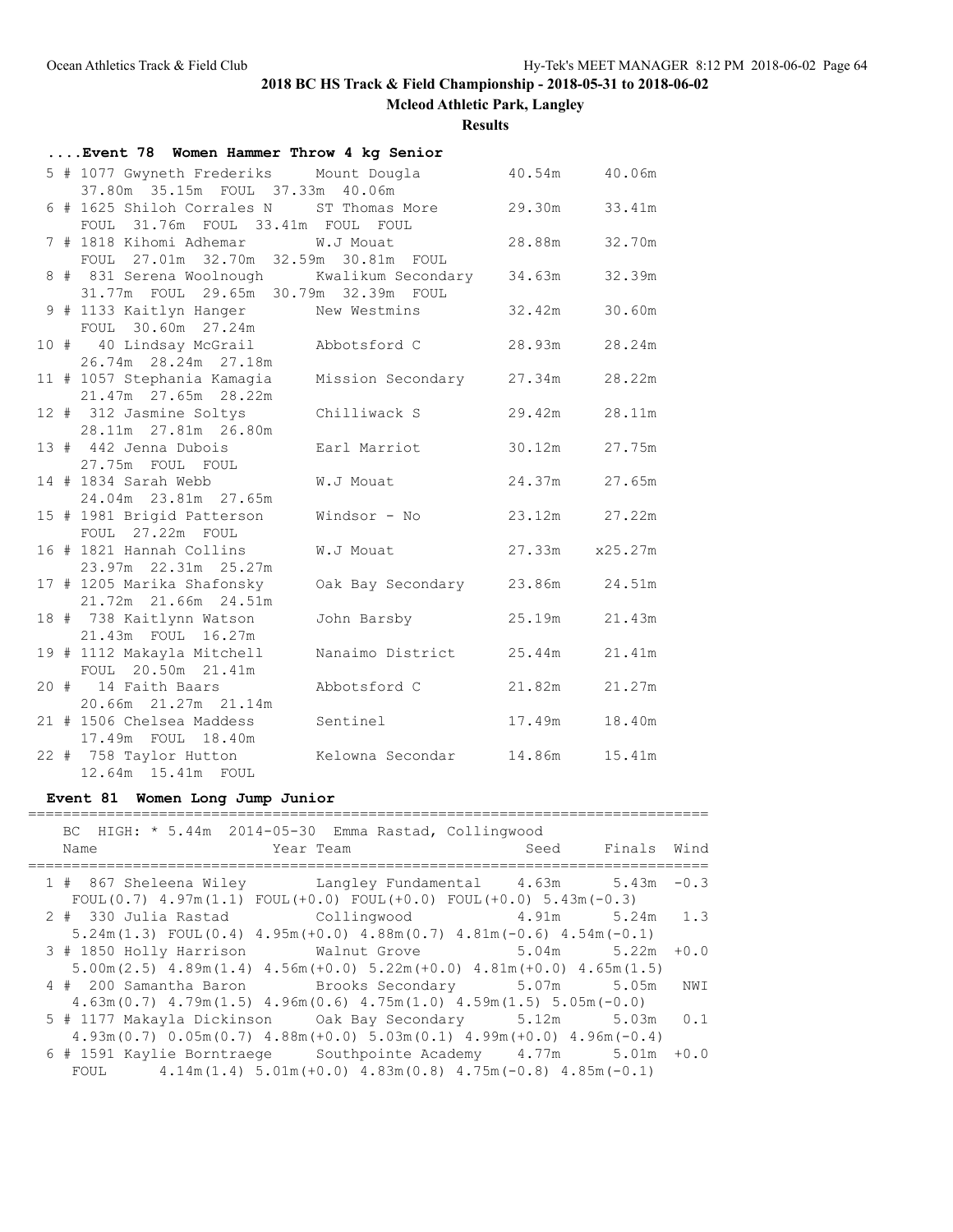**Mcleod Athletic Park, Langley**

**Results**

| Event 81 Women Long Jump Junior                                                                    |                   |             |       |             |
|----------------------------------------------------------------------------------------------------|-------------------|-------------|-------|-------------|
| 7 # 1235 Laysha Tunti           Pacific Academy         4.96m       4.99m                          |                   |             |       | 1.6         |
| $4.71m(1.2)$ FOUL $(2.4)$ $4.99m(1.6)$ $4.88m(+0.0)$ FOUL $(0.7)$ FOUL $(0.9)$                     |                   |             |       |             |
| 8 # 876 Melanie Tran bittle Flower 4.75m 4.98m                                                     |                   |             |       | 0.1         |
| $4.98m(0.1)$ $4.62m(0.7)$ $4.63m(0.7)$ $3.60m(-0.2)$ $4.24m(1.3)$ $4.60m(+0.0)$                    |                   |             |       |             |
| 9 # 216 Dominique Ronse Brookswood                                                                 | 4.91m 4.95m       |             |       | $+0.0$      |
| FOUL $4.86m(1.9) 4.95m(+0.0)$                                                                      |                   |             |       |             |
| 10 # 29 Jaelyn Dragt Abbotsford C                                                                  |                   | 4.74m 4.88m |       | 3.2         |
| $4.76m(0.2)$ $4.88m(3.2)$ $4.86m(+0.0)$                                                            |                   |             |       |             |
| 11 # 1695 Kenzie Farish St. Michaels 5.04m 4.80m                                                   |                   |             |       | 1.0         |
| $4.80m(1.0)$ $4.66m(2.1)$ $4.76m(-0.7)$                                                            |                   |             |       |             |
| 12 # 2010 Claire Stewart York House School 5.11m 4.79m                                             |                   |             |       | 0.1         |
| $4.42m(0.3)$ $4.79m(0.1)$ $4.49m(2.2)$                                                             |                   |             |       |             |
| 13 # 1300 Jayda Lauzon Queen of Angels 5.04m 4.75m                                                 |                   |             |       | 1.1         |
| $4.44m(0.5)$ $4.75m(1.1)$ $4.67m(+0.0)$                                                            |                   |             |       |             |
| 14 # 1265 Morgan Mills Pleasant Valley 4.82m                                                       |                   |             | 4.74m | 0.1         |
| $4.73m(1.0)$ $4.19m(1.2)$ $4.74m(0.1)$<br>15 # 1884 Prabhasha Wickram Walnut Grove                 |                   | 4.77m       | 4.74m | 1.3         |
| $FOUL(0.4) 4.74m(1.3) FOUL(+0.0)$                                                                  |                   |             |       |             |
| 16 # 1437 Braidy Parkes Salmon Arm S                                                               |                   | 4.54m 4.65m |       | $+0.0$      |
| $4.54m(1.8)$ $4.63m(1.8)$ $4.65m(+0.0)$                                                            |                   |             |       |             |
| 17 # 1892 Madison Paugh Wellington S                                                               |                   | 4.83m 4.64m |       | 1.2         |
| $4.55m (+0.0)$ $4.64m(1.2)$ $1.41m (+0.0)$                                                         |                   |             |       |             |
| 18 # 2006 Sophie Fernback York House School 4.89m 4.64m                                            |                   |             |       | 0.7         |
| FOUL $(0.5)$ 4.64m $(0.7)$ FOUL $(1.6)$                                                            |                   |             |       |             |
| 19 # 741 Annabella Zarow Jules-Verne                                                               |                   | 4.89m 4.59m |       | 1.4         |
| $4.59m(1.4)$ $4.46m(2.2)$ $4.49m(1.0)$                                                             |                   |             |       |             |
| 20 # 1331 Sophie James R.A. McMath                                                                 |                   | 4.64m 4.57m |       | 2.1         |
| $4.54m(0.9)$ $4.57m(2.1)$ $4.45m(-0.4)$                                                            |                   |             |       |             |
| 21 # 1923 Dina Faishchi Mest Van                                                                   |                   | 4.57m       | 4.54m | 1.8         |
| FOUL $3.90m(2.3) 4.54m(1.8)$                                                                       |                   |             |       |             |
| 22 # 886 Jolie Griffin Lord Byng                                                                   |                   | 4.78m 4.53m |       | 0.7         |
| $4.32m(1.2)$ $4.53m(0.7)$ $3.29m(1.6)$                                                             |                   |             |       |             |
| 23 # 435 Erica Turgeon Duchess Park                                                                |                   | 4.43m 4.52m |       | $\bf{+0.0}$ |
| $4.11m (+0.0) 4.31m (0.5) 4.52m (+0.0)$                                                            |                   |             |       |             |
| 24 # 1290 Kaitlyn Loo Prince of Wales 4.85m 4.51m                                                  |                   |             |       | 0.6         |
| $4.50m(0.2)$ FOUL $(1.7)$ $4.51m(0.6)$                                                             |                   |             |       |             |
| 25 # 1231 Kennedy Primrose Pacific Academy 4.69m 4.51m<br>$4.14m (+0.0)$ $4.51m(1.3)$ $4.46m(1.6)$ |                   |             |       | 1.3         |
| 26 # 620 Clare Pan Mandsworth                                                                      |                   | 4.77m 4.44m |       | 1.1         |
| $4.44m(1.1)$ $4.34m(+0.0)$ $F0UL(0.5)$                                                             |                   |             |       |             |
| 27 # 1097 Julina Benjamin                                                                          | Nanaimo District  | 4.69m       | 4.44m | $+0.0$      |
| $4.44m (+0.0) 4.33m (+0.0) FOUL (1.3)$                                                             |                   |             |       |             |
| 28 # 721 Madison Lakevold                                                                          | JL Crowe          |             | 4.44m | $+0.0$      |
| FOUL $(+0.0)$ 4.31m $(2.5)$ 4.44m $(+0.0)$                                                         |                   |             |       |             |
| 29 # 392 Bailey Shoemaker Dawson Creek                                                             |                   | 4.09m       | 4.41m | 0.6         |
| $4.41m(0.6)$ $4.38m(1.0)$ $4.40m(0.6)$                                                             |                   |             |       |             |
| 30 # 1405 Keisha Lacroix                                                                           | Sa-Hali Secondary | 4.52m       | 3.86m | $0.9$       |
| $3.86m(0.9)$ $3.74m(+0.0)$ FOUL $(+0.0)$                                                           |                   |             |       |             |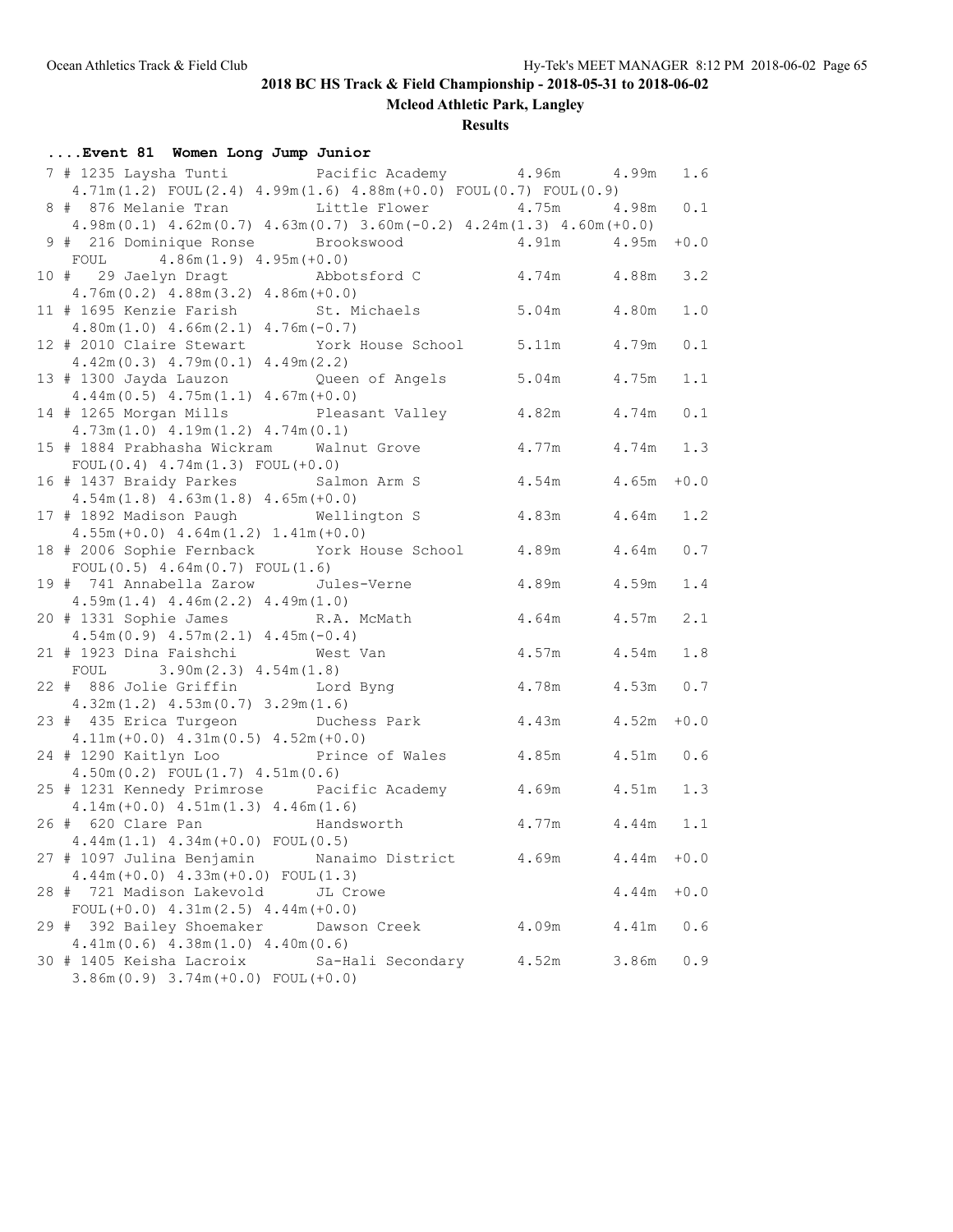**Mcleod Athletic Park, Langley**

**Results**

**Event 82 Men Triple Jump Junior**

|      |                                                                    | BC HIGH: * 12.84m 2014-05-30 Ben Williams, Cowichan Sec                                                                             |                          |               |        |
|------|--------------------------------------------------------------------|-------------------------------------------------------------------------------------------------------------------------------------|--------------------------|---------------|--------|
|      |                                                                    | BC HIGH: * 12.84m 2015-06-05 Elija de Hoog, Claremont Sp                                                                            |                          |               |        |
| Name |                                                                    | Year Team                                                                                                                           | Seed                     | Finals Wind   |        |
|      |                                                                    | 1 # 1224 Praise Aniamaka   Pacific Academy   13.67m<br>$12.57m(2.6)$ $13.30m(1.3)$ $13.50m(0.3)$ FOUL FOUL FOUL                     |                          | $13.50m* 0.3$ |        |
|      | 2 # 1420 Michael O' Flynn                                          | STA                                                                                                                                 | 12.31m                   | 12.93m*       | 1.9    |
| FOUL |                                                                    | $12.19m(0.8)$ $12.64m(0.8)$ $12.10m(1.0)$ $12.75m(0.1)$ $12.93m(1.9)$                                                               |                          |               |        |
|      |                                                                    | 3 # 212 Drew Sundberg Brooks Secondary 12.37m 12.88m*                                                                               |                          |               | NWI    |
| FOUL |                                                                    | 12.40m (NWI) 12.75m (NWI) 12.88m (NWI) FOUL FOUL                                                                                    |                          |               |        |
|      |                                                                    | 4 # 351 Gavin Grim Credo Christ                                                                                                     | 12.69m                   | $12.66m$ 0.6  |        |
|      |                                                                    | $12.23\text{m} (0.2)$ $12.57\text{m} (0.5)$ $12.30\text{m} (1.0)$ $12.30\text{m} (0.9)$ $12.55\text{m} (1.4)$ $12.66\text{m} (0.6)$ |                          |               | 1.4    |
|      |                                                                    | FOUL $12.64m(1.4) 12.35m(0.1) 12.28m(1.7) 12.23m(+0.0) 12.22m(0.9)$                                                                 |                          |               |        |
|      |                                                                    | 6 # 1498 Brendan Han Sentinel                                                                                                       | 11.94m   12.32m          |               | 0.4    |
|      |                                                                    | $11.48m (+0.0)$ $12.15m (0.1)$ $12.02m (0.4)$ $12.32m (0.4)$ $12.21m (0.9)$ $11.43m (+0.0)$                                         |                          |               |        |
|      | 7 # 1024 Dan Ko                                                    | Mei Secondar                                                                                                                        | 12.45m   12.25m          |               | 0.8    |
|      |                                                                    | 11.64m (2.6) FOUL 12.25m (0.8) $11.20$ m (0.5) $12.03$ m (0.9) $11.86$ m (0.3)                                                      |                          |               |        |
|      |                                                                    | 8 # 467 Caeleb Schlachter Klo Middle                                                                                                | 11.98m                   | 11.89m  0.3   |        |
| FOUL |                                                                    | 11.20m(1.7) 11.89m(0.3) FOUL FOUL                                                                                                   | FOUL                     |               |        |
|      |                                                                    |                                                                                                                                     |                          |               | 1.2    |
|      | $11.68m(0.3)$ $11.73m(1.2)$ $11.28m(1.8)$                          | 10 # 1233 Taylor Sillars  Pacific Academy   11.46m   11.69m                                                                         |                          |               | 0.7    |
|      | $11.69m(0.7)$ $11.32m(0.6)$ $11.31m(+0.0)$                         |                                                                                                                                     |                          |               |        |
|      |                                                                    | 11 # 204 Haedyn Drosdevich Brooks Secondary 11.31m                                                                                  |                          | 11.58m        | 1.2    |
|      | $10.93m(2.1)$ $11.47m(2.0)$ $11.58m(1.2)$                          |                                                                                                                                     |                          |               |        |
|      |                                                                    | 12 # 544 Alejandro Pelayo Fraser Heigh                                                                                              | 11.64m 11.55m            |               | 1.8    |
|      | $11.55m(1.8)$ $11.42m(0.5)$ $11.20m(+0.0)$                         |                                                                                                                                     |                          |               |        |
|      |                                                                    | 13 # 201 Russell Bruckshaw Brooks Secondary 11.00m                                                                                  |                          | x11.54m       | 1.3    |
|      | $11.54m(1.3)$ $10.90m(0.7)$ $10.87m(0.7)$                          |                                                                                                                                     |                          |               |        |
|      | 14 # 41 Zach Meinen                                                | Abbotsford C                                                                                                                        | 11.20m                   | 11.30m        | $0.8$  |
|      | $11.30m(0.8)$ FOUL $11.19m(1.5)$                                   |                                                                                                                                     |                          |               |        |
|      | $11.28m(-0.3)$ $11.18m(+0.0)$ $10.68m(1.1)$                        |                                                                                                                                     |                          | 11.28m        | $-0.3$ |
|      |                                                                    | 16 # 910 Colton Cameron Lord Tweedsmuir                                                                                             | 11.17m                   | $11.18m$ 1.9  |        |
|      | $11.02m(1.4)$ $10.93m(1.1)$ $11.18m(1.9)$                          |                                                                                                                                     |                          |               |        |
|      | 17 # 1067 Holden Clarke Moscrop Seco                               |                                                                                                                                     | 11.12m                   | 11.05m 2.7    |        |
|      | $11.05m(2.7)$ $10.96m(0.2)$ $10.82m(1.4)$                          |                                                                                                                                     |                          |               |        |
|      |                                                                    | 18 # 927 Liam Page Manuel Lord Tweedsmuir                                                                                           | $11.03m$ $11.03m$ $+0.0$ |               |        |
|      | $10.48m(-2.1)$ $11.03m(+0.0)$ $10.94m(0.5)$                        |                                                                                                                                     |                          |               |        |
|      | 19 # 1431 Chase Henning                                            | Salmon Arm S                                                                                                                        | 11.30m                   | 11.00m        | 1.4    |
|      | 11.00m(1.4) 10.82m(1.2) 10.99m(0.9)                                | St. Andrews'                                                                                                                        |                          | 10.97m        |        |
|      | 20 # 1669 James Rees<br>$10.94m(1.6)$ $10.78m(+0.0)$ $10.97m(3.7)$ |                                                                                                                                     | 11.33m                   |               | 3.7    |
|      | 21 # 1750 Wilton Haan                                              | Unity Christian                                                                                                                     | 11.48m                   | 10.92m        | $+0.0$ |
|      | $10.92m (+0.0)$ FOUL $9.24m (2.0)$                                 |                                                                                                                                     |                          |               |        |
|      | 22 # 250 Chunhei Tse                                               | Burnaby Moun                                                                                                                        | 10.70m                   | 10.89m        | 2.1    |
| FOUL | 9.69m(1.1) 10.89m(2.1)                                             |                                                                                                                                     |                          |               |        |
|      | 23 # 1030 Joel Ward                                                | Mei Secondar                                                                                                                        | 11.17m                   | 10.85m        | 1.5    |
| FOUL | 10.29m(0.1) 10.85m(1.5)                                            |                                                                                                                                     |                          |               |        |
|      |                                                                    | 24 # 1533 Mathew Dunkerley Sir Charles Tupper                                                                                       | 11.62m                   | 10.82m        | 1.5    |
|      | $10.57m (+0.0)$ FOUL<br>25 # 1154 Matthew Battad                   | 10.82m(1.5)<br>Notre Dame R                                                                                                         | 11.72m                   | 10.75m        | $-0.3$ |
|      | 10.75m (-0.3) FOUL                                                 | 9.30m(0.4)                                                                                                                          |                          |               |        |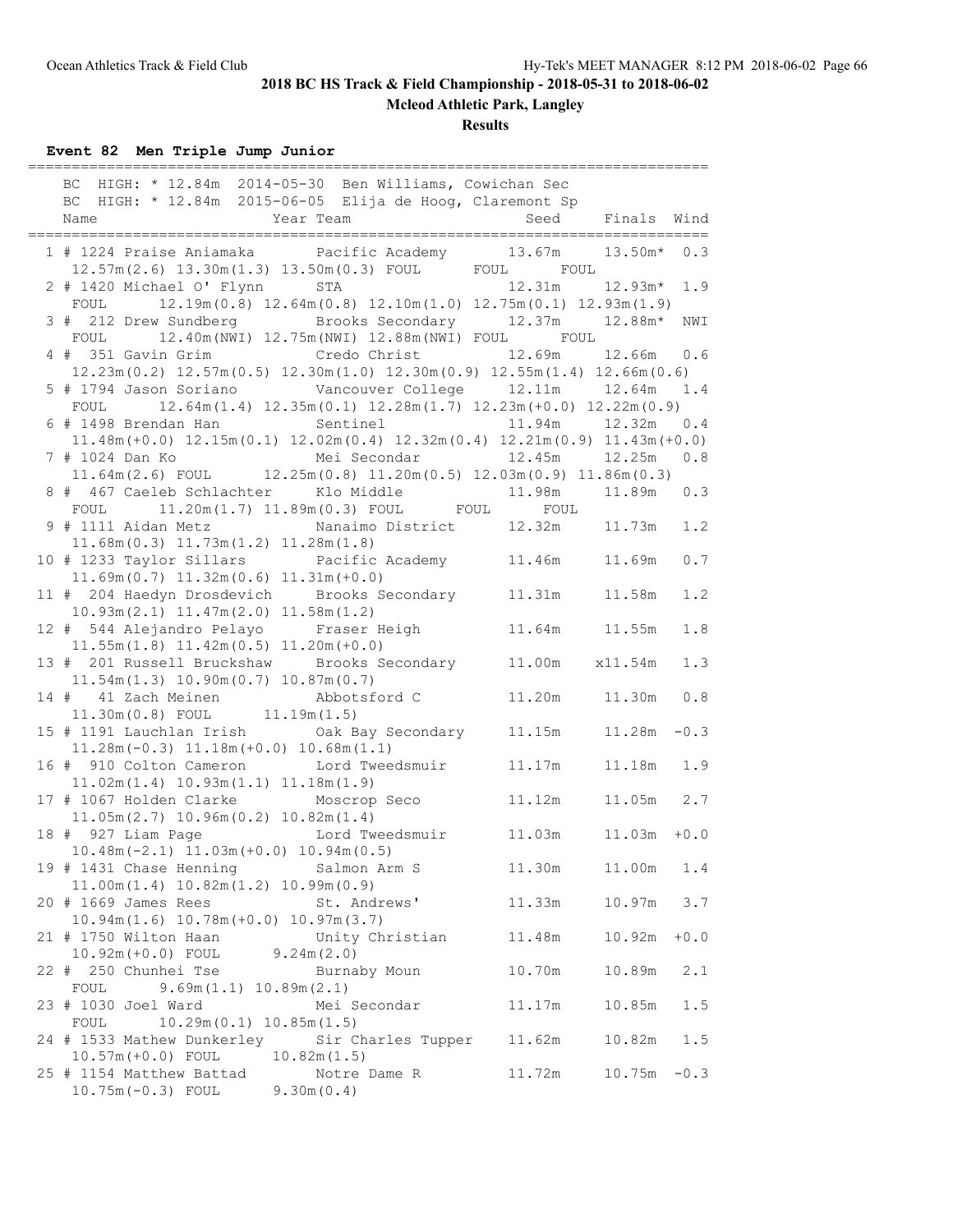**Mcleod Athletic Park, Langley**

#### **Results**

## **....Event 82 Men Triple Jump Junior**

| 26 # 424 Andre Dryer Duchess Park               |        | $10.61m$ $10.64m$ $-1.4$ |  |
|-------------------------------------------------|--------|--------------------------|--|
| FOUL $10.64m(-1.4) 10.45m(1.9)$                 |        |                          |  |
| 27 # 638 Nick Waldner Meritage Christian        |        | 10.74m   10.42m   1.2    |  |
| $10.06m (+0.0) 10.42m (1.2) 10.00m (1.5)$       |        |                          |  |
| 28 # 1406 Fernando Bouthill Saint Ann's Academy | 10.76m | 10.10m 1.1               |  |
| $9.96m(0.7)$ $9.91m(0.8)$ $10.10m(1.1)$         |        |                          |  |
| 29 # 843 Derek Rispin Lake City Secondary       | 9.57m  | $9.84m + 0.0$            |  |
| FOUL $9.82m(0.7)$ $9.84m(+0.0)$                 |        |                          |  |
| 30 # 1090 Aidan Hascarl Nakusp Secondary        | 10.33m | 9.69m 0.9                |  |
| $9.29m(0.7)$ $9.69m(0.9)$ $9.34m(1.3)$          |        |                          |  |

### **Event 83 Men Hammer Throw 5 kg Junior**

#### =========================================================================

|  | BC HIGH: * 51.67m 2015-06-05 Vikramjit Gondara, W. J. Mouat                                   |                           |                |        |
|--|-----------------------------------------------------------------------------------------------|---------------------------|----------------|--------|
|  | Year Team<br>Name                                                                             | <u>Seed</u>               |                | Finals |
|  | 1 # 732 Ethan Katzberg John Barsby 52.06m 51.89m*<br>FOUL 47.68m FOUL 50.16m 51.89m FOUL      |                           |                |        |
|  | 2 # 1351 Matthew Arnold Revelstoke<br>45.80m FOUL FOUL 49.60m FOUL FOUL                       |                           | 43.63m 49.60m  |        |
|  | 3 # 97 Sean O'Neil Malberni Dist<br>31.77m FOUL 34.97m 32.38m 37.00m 33.37m                   |                           | 33.02m         | 37.00m |
|  | 4 # 693 Brayden Duplessis Hope Secondary 29.19m<br>32.28m  30.96m  18.94m  28.27m  FOUL  FOUL |                           |                | 32.28m |
|  | 30.02m FOUL 31.82m FOUL FOUL FOUL                                                             |                           |                | 31.82m |
|  | 6 # 1776 Ashton Cervantes Vancouver College 18.52m<br>FOUL 28.48m FOUL FOUL FOUL 30.91m       |                           |                | 30.91m |
|  | 7 # 1064 Bradly Tober Mission Secondary<br>27.95m FOUL 28.12m 26.93m 25.23m 26.94m            |                           | 28.49m         | 28.12m |
|  | 8 # 1017 Rajvir Brar Mei Secondar<br>FOUL FOUL 27.51m FOUL 25.67m 27.41m                      |                           | 28.55m         | 27.51m |
|  | 9 # 1394 Finley Kinghorn RosslandSummit<br>27.00m  26.80m  FOUL                               |                           |                | 27.00m |
|  | 10 # 673 Curtis Freeston Highroad Academy 25.22m<br>25.98m  25.23m  25.42m                    |                           |                | 25.98m |
|  | 11 # 209 Scott McKenzie<br>FOUL 25.37m 25.93m                                                 | Brooks Secondary 24.73m   |                | 25.93m |
|  | 12 # 1027 Ethan Ludwig<br>25.91m 10.27m FOUL                                                  | Mei Secondar              | 24.51m         | 25.91m |
|  | 13 # 137 Adrian Friesen<br>21.89m  25.77m  FOUL                                               | Ballenas Secondary 24.32m |                | 25.77m |
|  | 14 # 531 Troy Reed<br>FOUL 22.66m 24.60m                                                      | Fort Nelson               | 22.12m 24.60m  |        |
|  | 15 # 1026 Daniel Krasnov<br>23.44m 23.39m FOUL                                                | Mei Secondar              | 26.51m x23.44m |        |
|  | 16 # 1869 Jakob Neufeld<br>22.12m FOUL 23.35m                                                 | Walnut Grove              | 23.58m 23.35m  |        |
|  | 17 # 1050 Matthew Bouwers<br>21.09m  22.96m  FOUL                                             | Mission Secondary 27.31m  |                | 22.96m |
|  | 18 # 1887 Maxwell Young<br>19.86m 22.87m 22.25m                                               | Walnut Grove              | 22.51m         | 22.87m |
|  | 19 # 808 Taylor Lovegrove King's Chris<br>21.24m FOUL FOUL                                    |                           | 20.32m 21.24m  |        |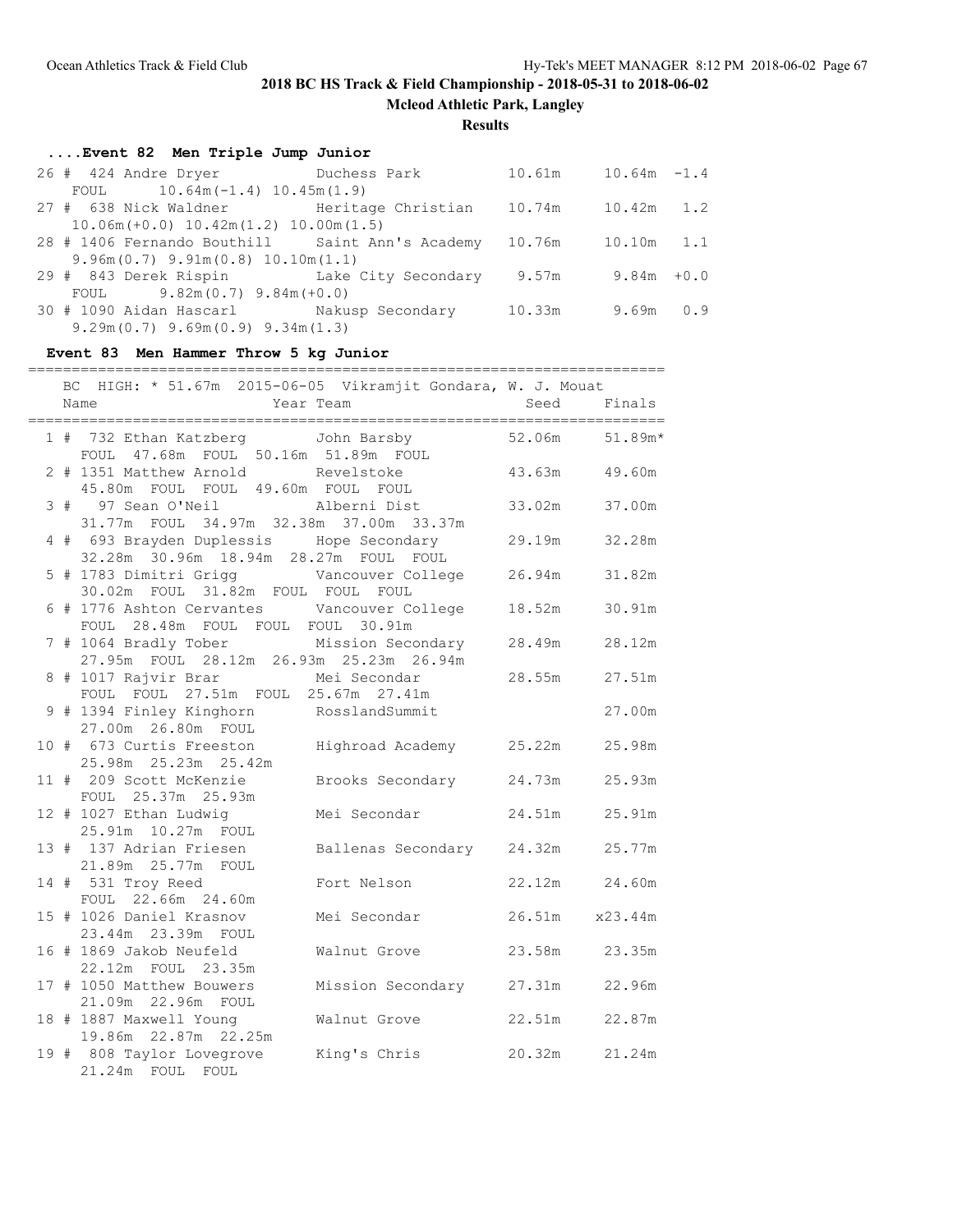**Mcleod Athletic Park, Langley**

#### **Results**

| Event 83 Men Hammer Throw 5 kg Junior                     |                  |        |                |
|-----------------------------------------------------------|------------------|--------|----------------|
| 20 # 1058 Joseph Kennedy Mission Secondary 21.66m x19.70m |                  |        |                |
| FOUL 19.70m 19.55m                                        |                  |        |                |
| 21 # 674 Samuel Gaertner                                  | Highroad Academy | 17.00m | 17.90m         |
| 13.72m 17.90m 16.24m                                      |                  |        |                |
| 22 # 1015 Gurtaj Aulakh                                   | Mei Secondar     |        | 19.23m x17.82m |
| 16.06m FOUL 17.82m                                        |                  |        |                |
| 23 # 567 Zachery Forai                                    | Glenbrook Middle | 10.59m | 14.92m         |
| 14.92m 12.44m 14.77m                                      |                  |        |                |
| 24 # 1515 Gabe Simmons                                    | Sentinel         | 8.39m  | 13.77m         |
| 13.77m 7.18m FOUL                                         |                  |        |                |
| 25 # 1514 Simon Shi                                       | Sentinel         | 12.47m | 12.97m         |
| 12.27m 11.58m 12.97m                                      |                  |        |                |
| 26 # 1971 Evan Murray                                     | White Rock C     | 14.60m | 12.00m         |
| 11.58m 12.00m 11.24m                                      |                  |        |                |
| 27 # 1493 Matteo Colbow                                   | Sentinel         |        | 12.05m x11.04m |
| 11.04m FOUL 9.63m                                         |                  |        |                |

#### **Event 86 Women Pole Vault Junior**

========================================================================= BC HIGH: \* 3.20m 2015-06-06 Lauryn Cheung, R.E.Mountain Name Year Team Seed Finals ========================================================================= 1 # 456 Olivia Van Ryswyk Earl Marriot 3.25m 3.31m\* 1.60 1.70 1.80 1.90 2.00 2.10 2.20 2.30 2.40 2.50 2.60 2.70 2.80 2.90 3.00 3.21 3.31 3.41 P P P P P P P P P P P P P XO XO XO XO XXX 2 # 1181 Jade Forrest Oak Bay Secondary 2.55m 2.90m 1.50 1.60 1.70 1.80 1.90 2.00 2.10 2.20 2.30 2.40 2.50 2.60 2.70 2.80 2.90 3.00 P P P P P P P P O O P O O O O XXX 3 # 405 Olivia Lundman Dover Bay Secondary 2.35m 2.60m 1.50 1.60 1.70 1.80 1.90 2.00 2.10 2.20 2.30 2.40 2.50 2.60 2.70 P P P P P O O O O O O O XXX 4 # 1132 Ella Foster New Westmins 2.30m 2.50m 1.50 1.60 1.70 1.80 1.90 2.00 2.10 2.20 2.30 2.40 2.50 2.60 P P P P O O O O OX O XO XXX 5 # 923 Olivia McCallum Lord Tweedsmuir 2.40m 2.50m 1.50 1.60 1.70 1.80 1.90 2.00 2.10 2.20 2.30 2.40 2.50 2.60 P P P P P O P O O O XXO XXX 6 # 1097 Julina Benjamin Nanaimo District 2.35m 2.40m 1.50 1.60 1.70 1.80 1.90 2.00 2.10 2.20 2.30 2.40 2.50 P P P P O XXO XO O O O XXX 7 # 1079 Hayley Johnston Mount Dougla 2.10m 2.10m 1.50 1.60 1.70 1.80 1.90 2.00 2.10 2.20 P O O O P O O XXX 8 # 1859 Katie Laface Walnut Grove 1.90m 2.10m 1.50 1.60 1.70 1.80 1.90 2.00 2.10 2.20 P P P O O O XO XXX<br>826 Alyssa Lane W.J Mouat 9 # 1826 Alyssa Lane W.J Mouat 2.00m 2.10m 1.50 1.60 1.70 1.80 1.90 2.00 2.10 2.20 O O O XO O XXO XO XXX 10 # 38 Lexie Kampman Abbotsford C 1.70m 1.90m 1.50 1.60 1.70 1.80 1.90 2.00 P P XO O O XXX 11 # 1478 Georgia Muir Semiahmoo Secondary 1.80m 1.90m 1.50 1.60 1.70 1.80 1.90 2.00 P XO O O XO XXX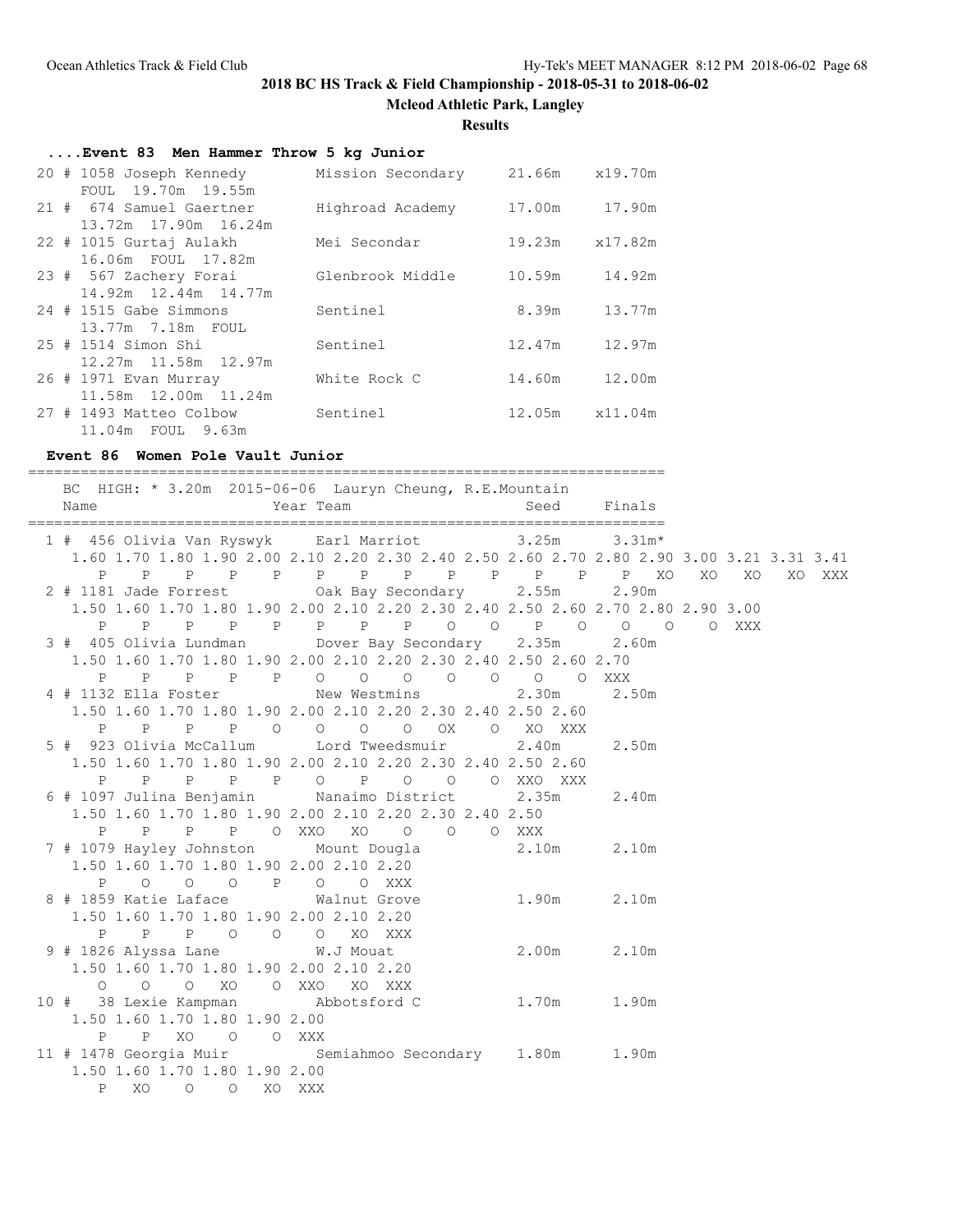**Mcleod Athletic Park, Langley**

### **Results**

## **....Event 86 Women Pole Vault Junior**

| 12 # 1201 Marilla Pekter |                          |  |  | Oak Bay Secondary | 1.80m | 1.80m |
|--------------------------|--------------------------|--|--|-------------------|-------|-------|
|                          | 1.50 1.60 1.70 1.80 1.90 |  |  |                   |       |       |
|                          | 0 0 0 0 XXX              |  |  |                   |       |       |

### **Event 87 Women Discus Throw 1 kg Junior**

|  | BC HIGH: * 43.01m 2015-06-06 Dolly Gabri, Sullivan Hei                                          |                            |        |        |
|--|-------------------------------------------------------------------------------------------------|----------------------------|--------|--------|
|  | Name                                                                                            | Year Team                  | Seed   | Finals |
|  | 1 # 1469 Isabelle Forsyth Semiahmoo Secondary 35.39m<br>FOUL 34.28m 33.29m 35.07m 30.52m 35.12m |                            |        | 35.12m |
|  | 2 # 1627 Michelle Dadson<br>34.34m 34.86m FOUL FOUL 33.28m 34.85m                               | ST Thomas More             | 31.84m | 34.86m |
|  | 3 # 1646 Alyssa Blair<br>FOUL 23.90m 32.61m 25.93m 30.30m FOUL                                  | St. Andrews'               | 33.29m | 32.61m |
|  | 4 # 1555 Jasmin Bhandal Sir Winston<br>31.54m 27.08m 29.01m 29.40m FOUL FOUL                    |                            | 32.14m | 31.54m |
|  | 5 # 383 Noelle Yau Crofton Hous<br>28.46m  26.38m  FOUL  25.01m  27.00m  30.58m                 |                            | 28.31m | 30.58m |
|  | 6 # 633 Emily Wieland Matzic Secon<br>24.41m 24.60m 27.77m 22.56m 23.79m 22.98m                 |                            | 21.82m | 27.77m |
|  | 7 # 1888 Talyn Ziemer Walnut Grove<br>24.40m 26.72m 26.33m 25.31m 25.83m 25.12m                 |                            | 26.34m | 26.72m |
|  | 8 # 1883 Shaunika Suriya Malnut Grove<br>25.68m  26.54m  24.53m  25.08m  23.30m  23.54m         |                            | 28.57m | 26.54m |
|  | 9 # 143 Joanna Waite<br>FOUL 24.00m 26.03m                                                      | Ballenas Secondary 25.52m  |        | 26.03m |
|  | 10 # 1573 Logan Unruh<br>22.98m 17.01m 24.07m                                                   | Smithers Sec               | 24.41m | 24.07m |
|  | 11 # 91 Bella Hall<br>23.59m 16.03m 23.87m                                                      | Alberni Dist               | 22.97m | 23.87m |
|  | 12 # 1213 Kali Halverson<br>23.80m 19.59m 21.05m                                                | Okanagan Mission           | 20.59m | 23.80m |
|  | 13 # 1931 Macy Meldrum<br>21.98m 17.81m 22.40m                                                  | West Van                   | 20.24m | 22.40m |
|  | 14 # 1241 Alexis Van Den Bu<br>21.12m 22.27m 19.59m                                             | Parkland Sec               | 22.79m | 22.27m |
|  | 15 # 1362 Cassidy Legebokow<br>FOUL 22.20m 18.30m                                               | Revelstoke                 | 24.41m | 22.20m |
|  | 16 # 313 Sarah Stewart<br>21.23m FOUL 22.07m                                                    | Chilliwack S               | 22.19m | 22.07m |
|  | 17 # 558 Jesse Speiss<br>22.01m  17.89m  19.70m                                                 | Garibaldi Secondary 23.00m |        | 22.01m |
|  | 18 # 493 Catherine Camparm<br>21.97m 20.05m 21.96m                                              | Eric Hamber                | 23.82m | 21.97m |
|  | 19 # 1025 Joyce Ko<br>FOUL 21.26m 21.02m                                                        | Mei Secondar               | 21.32m | 21.26m |
|  | 20 # 66 Tanisha Gill<br>20.52m 19.22m 19.58m                                                    | Abbotsford T               | 24.12m | 20.52m |
|  | 21 # 1308 Kara Hanson<br>20.21m 17.47m<br>19.85m                                                | Quesnel JR School          | 18.66m | 20.21m |
|  | 22 # 462 Presley Johnstone<br>13.21m 18.04m 19.73m                                              | Klo Middle                 | 20.07m | 19.73m |
|  | 23 # 1925 Jillian Franks<br>19.66m 19.54m 19.45m                                                | West Van                   | 22.58m | 19.66m |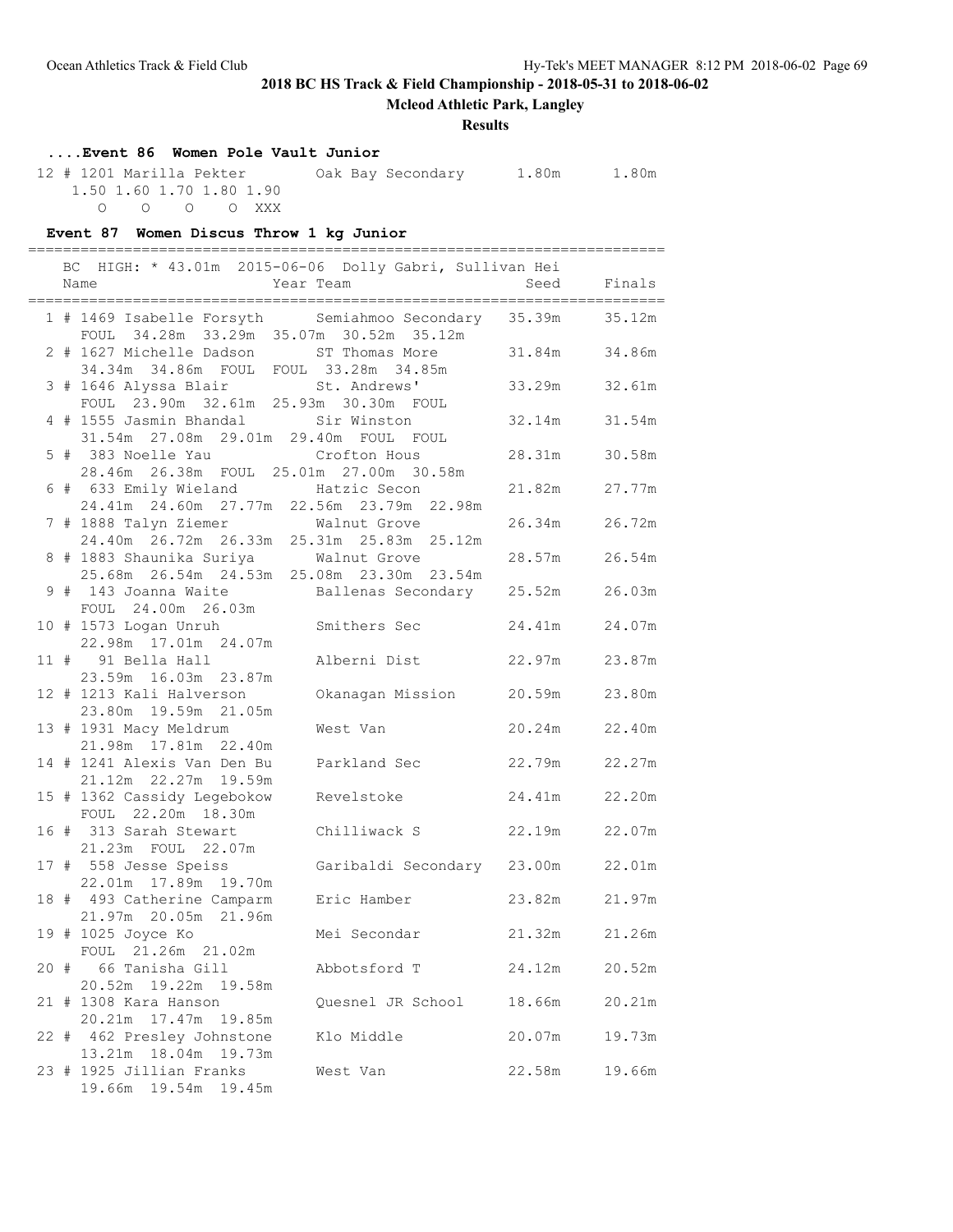**Mcleod Athletic Park, Langley**

**Results**

| Event 87 Women Discus Throw 1 kg Junior    |                                                                      |
|--------------------------------------------|----------------------------------------------------------------------|
| 24 # 1261 Sophia Ezzemouri Pleasant Valley | 18.45m 19.51m                                                        |
|                                            |                                                                      |
| Lord Tweedsmuir                            | 19.49m                                                               |
|                                            |                                                                      |
| Notre Dame R                               | 19.27m                                                               |
|                                            |                                                                      |
| Abbotsford T                               | 18.72m                                                               |
|                                            |                                                                      |
| West Van                                   | 19.55m x18.70m                                                       |
|                                            |                                                                      |
|                                            | 17.49m                                                               |
|                                            |                                                                      |
| Duchess Park                               | 10.65m                                                               |
|                                            |                                                                      |
|                                            | 22.11m<br>21.99m<br>22.78m<br>18.93m<br>Richmond Christian<br>23.05m |

## **Event 88 Men Javelin Throw 700 gram Junior**

|  | BC HIGH: * 49.68m 2014-05-31 Seever Rondquist, Timberline S                                 |              |               |        |
|--|---------------------------------------------------------------------------------------------|--------------|---------------|--------|
|  |                                                                                             |              |               |        |
|  |                                                                                             |              |               |        |
|  | 1 # 976 Elliott Payne Maple Ridge 59.28m 59.11m*<br>54.72m 54.24m 53.61m FOUL 55.82m 59.11m |              |               |        |
|  | 2 # 1881 Paul Smit Malnut Grove 47.08m 47.30m<br>46.75m FOUL FOUL FOUL 47.30m 44.29m        |              |               |        |
|  | 3 # 212 Drew Sundberg Brooks Secondary 45.71m<br>FOUL 42.19m 43.58m 40.90m 40.49m 47.10m    |              |               | 47.10m |
|  | 4 # 1071 Dean Ciarnello Mount Dougla 41.71m<br>42.39m PASS FOUL PASS FOUL 46.48m            |              |               | 46.48m |
|  | 5 # 584 Aj Julien GP Vanier<br>FOUL 46.11m FOUL 43.89m 46.35m FOUL                          |              | 49.20m        | 46.35m |
|  | 6 # 1651 Aaron Finlay St. Andrews'<br>40.36m 38.65m FOUL 36.26m FOUL 44.32m                 |              | 42.71m        | 44.32m |
|  | 7 # 81 Ethan Lachowich AD Rundle Mi<br>42.13m 35.67m 41.84m 36.60m FOUL 30.79m              |              | 38.32m        | 42.13m |
|  | 8 # 855 Jordan Dickhof Langley Chri<br>FOUL 40.56m FOUL FOUL 32.99m 38.72m                  |              | 39.38m        | 40.56m |
|  | 9 # 979 Ty Stevenson Maple Ridge<br>39.62m FOUL FOUL                                        |              | 36.86m        | 39.62m |
|  | 37.47m FOUL 33.88m                                                                          |              |               | 37.47m |
|  | 10 # 777 Dorian Hernandez Killarney<br>34.57m 37.47m 35.59m                                 |              | 41.95m        | 37.47m |
|  | 12 # 1737 Jake McFarland<br>FOUL FOUL 37.20m                                                | Terry Fox Se | 40.33m        | 37.20m |
|  | 13 # 1894 Lucas Coles<br>33.56m 37.09m 27.84m                                               | West Point G | 36.13m        | 37.09m |
|  | 14 # 1136 Joshua Lim<br>36.11m 33.25m 33.07m                                                | New Westmins | 39.02m        | 36.11m |
|  | 15 # 1244 Jaden Knight Peter Skene<br>FOUL 35.74m FOUL                                      |              | 36.73m        | 35.74m |
|  | 16 # 1371 Connor Whitty Revelstoke<br>FOUL FOUL 35.62m                                      |              | 34.54m        | 35.62m |
|  | 17 # 243 Brayden Kayode Burnaby Moun<br>27.59m FOUL 33.28m                                  |              | 38.23m 33.28m |        |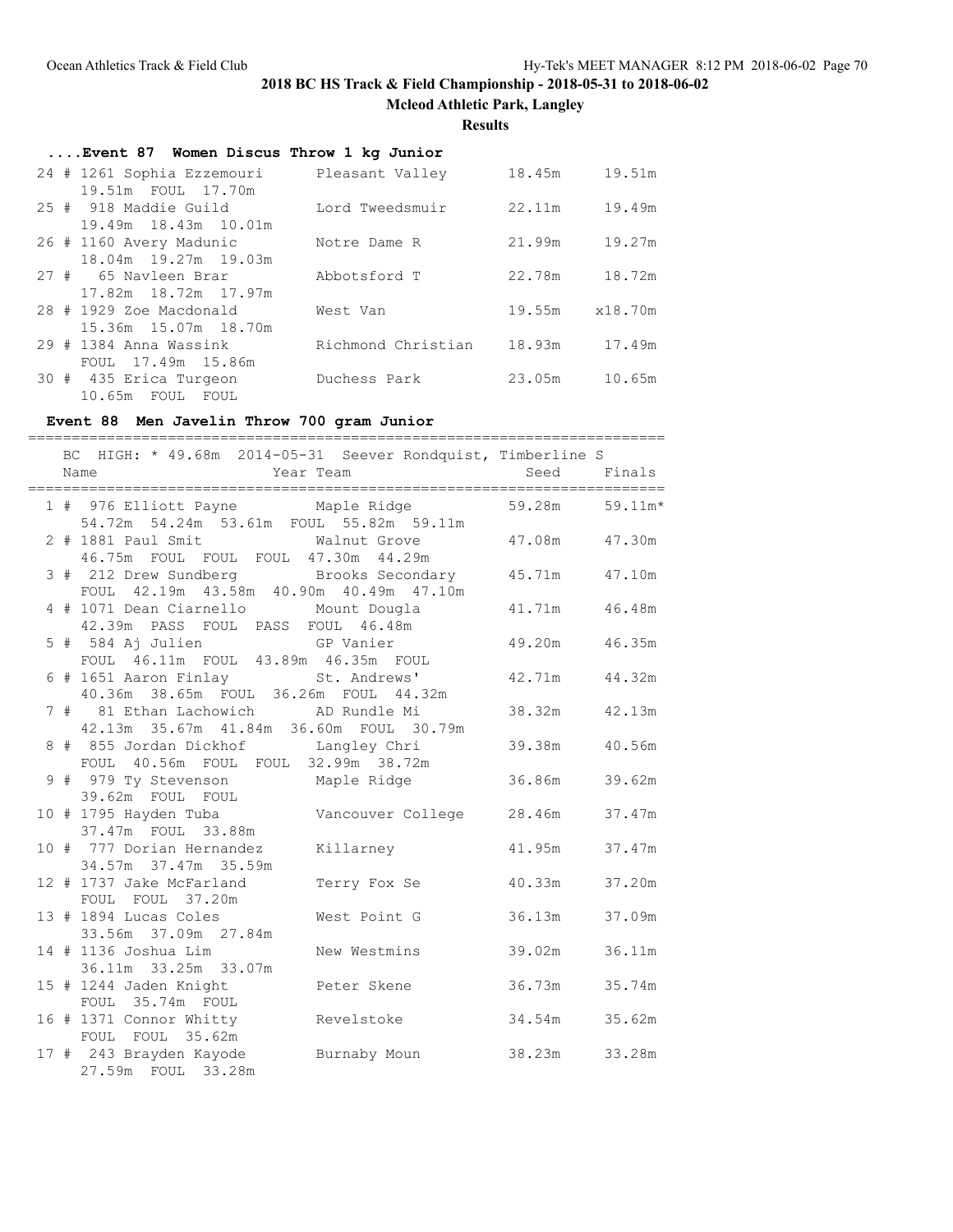**Mcleod Athletic Park, Langley**

**Results**

| Event 88 Men Javelin Throw 700 gram Junior                     |                          |        |        |
|----------------------------------------------------------------|--------------------------|--------|--------|
| 18 # 675 Josiah Gamlak           Highroad Academy       37.91m |                          |        | 31.20m |
| 29.10m 30.02m 31.20m                                           |                          |        |        |
| 19 # 296 Ben Mantel Centennial C                               |                          | 39.51m | 29.15m |
| FOUL 29.15m FOUL                                               |                          |        |        |
| 20 # 430 Owen MacDonald Duchess Park                           |                          | 32.89m | 28.85m |
| 23.29m 24.99m 28.85m                                           |                          |        | 28.37m |
| 21 # 1034 Leif Ellingsen<br>27.40m FOUL 28.37m                 | Merritt Secondary 37.48m |        |        |
| 22 # 1513 Borna Shani                                          | Sentinel                 | 32.96m | 27.92m |
| FOUL 27.92m FOUL                                               |                          |        |        |
| 23 # 890 Charlie King                                          | Lord Byng                | 34.37m | 27.59m |
| FOUL FOUL 27.59m                                               |                          |        |        |
| -- # 1770 Mateo Bachett                                        | Vancouver College 33.15m |        | FOUL   |
| FOUL FOUL FOUL                                                 |                          |        |        |
| -- # 1242 Isaiah Collins                                       | Penticton High S         | 44.90m | FOUL   |
| FOUL FOUL FOUL                                                 |                          |        |        |
| -- # 1018 Josh Carsience                                       | Mei Secondar             | 34.33m | FOUL   |
| FOUL FOUL FOUL<br>-- # 1369 Isaac Starling                     | Revelstoke               | 35.42m | FOUL   |
| FOUL FOUL FOUL                                                 |                          |        |        |
| -- # 717 Ashton Carr                                           | JL Crowe                 |        | FOUL   |
| FOUL FOUL FOUL                                                 |                          |        |        |
| $--$ # 1030 Joel Ward                                          | Mei Secondar             | 37.45m | FOUL   |
| FOUL FOUL FOUL                                                 |                          |        |        |

### **Event 89 Women Triple Jump Senior**

============================================================================== BC HIGH: \* 11.64m 2015-06-06 Nina Schultz, New Westminster Name **Seed** Finals Wind ============================================================================== 1 # 315 Rebecca Dutchak Claremont 11.14m 11.37m +0.0 11.37m(+0.0) 11.22m(+0.0) 10.89m(-1.0) FOUL 11.18m(0.1) 11.13m(+0.0) 2 # 1335 Alicia Lo R.A. McMath 10.67m 10.75m -0.8 10.56m(0.3) 10.55m(-0.3) 10.75m(-0.8) 10.73m(0.4) FOUL 10.71m(+0.0) 3 # 503 Jillian Wong Eric Hamber 10.59m 10.58m -0.3 FOUL 10.14m(-0.1) 10.33m(+0.0) 9.88m(-0.8) 10.23m(-0.0) 10.58m(-0.3) 4 # 1475 Yuexin Liu Semiahmoo Secondary 10.36m 10.56m 0.3 9.65m(+0.0) 10.16m(-0.7) 10.46m(-0.5) 10.25m(+0.0) 10.56m(0.3) FOUL 5 # 18 Johannah Brandsma Abbotsford C 10.13m 10.40m +0.0 FOUL 10.19m(-0.3) 10.24m(+0.0) 9.77m(-0.1) 10.40m(+0.0) 10.28m(+0.0) 6 # 373 Varshita Mulpuri Crofton Hous 9.98m 10.37m +0.0 10.16m(+0.0) 9.85m(-0.0) 9.99m(+0.0) 9.66m(-0.9) 9.70m(-0.6) 10.37m(+0.0) 7 # 1517 Sophia Terry Sentinel 10.08m 10.21m +0.0 9.94m(+0.0) 9.61m(-1.2) 10.15m(-0.7) FOUL FOUL 10.21m(+0.0) 8 # 1112 Makayla Mitchell Nanaimo District 9.75m 10.17m +0.0 FOUL 10.17m(+0.0) FOUL FOUL FOUL 10.15m(-0.0) 9 # 1299 Gabrielle Austin Queen Margar 9.53m 10.07m +0.0 FOUL 9.89m(-0.5) 10.07m(+0.0) 10 # 1587 Ashley Coss South Kam 10.13m 9.99m +0.0 9.52m(-1.5) 9.74m(+0.0) 9.99m(+0.0) 11 # 1172 Alicia Chan Oak Bay Secondary 9.85m 9.78m NWI 9.60m(-1.5) 9.52m(-0.1) 9.78m(-0.0) 12 # 504 Serena Woo Eric Hamber 10.02m 9.75m -0.5 9.65m(+0.0) 9.47m(-0.5) 9.75m(-0.5)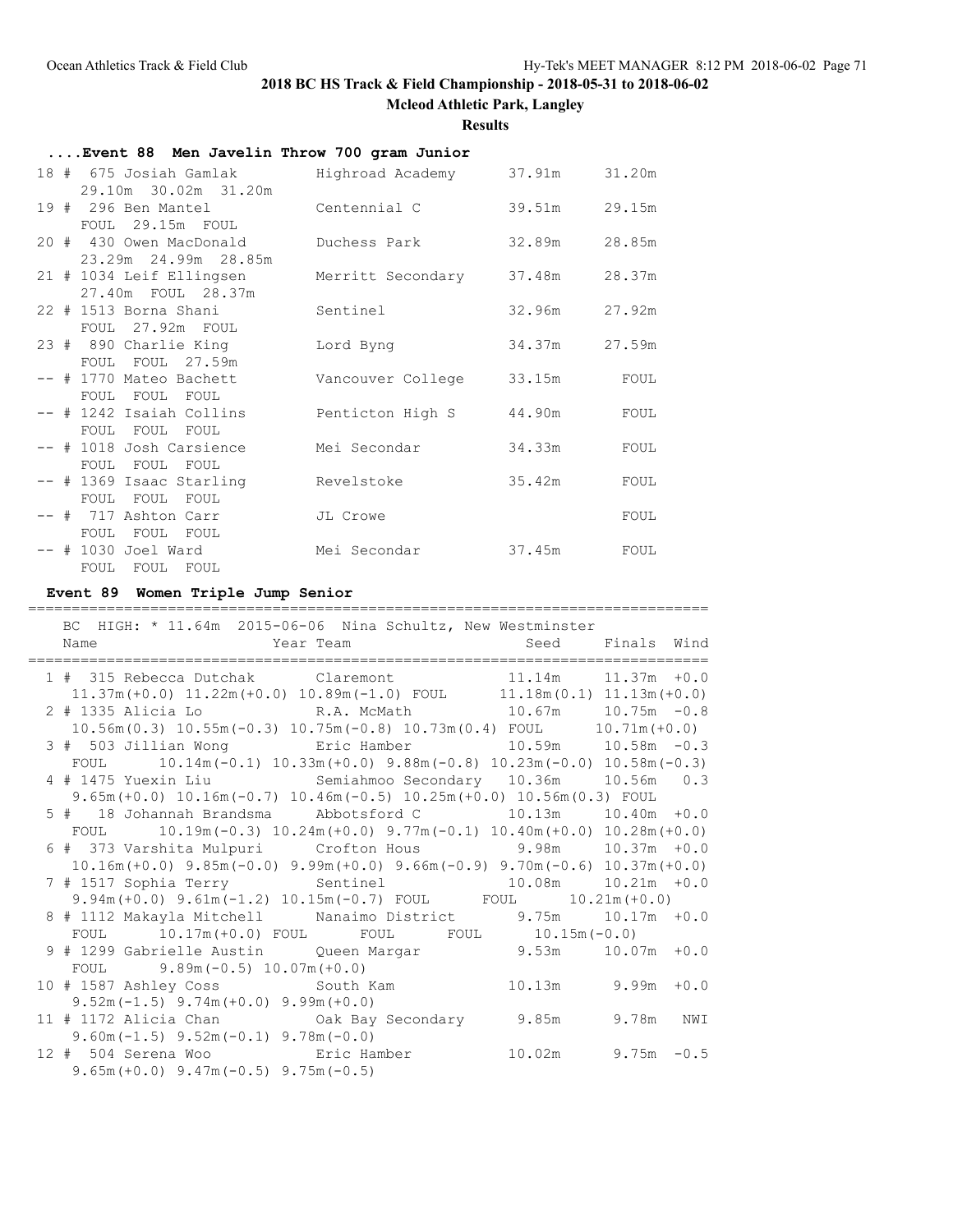**Mcleod Athletic Park, Langley**

**Results**

| Event 89 Women Triple Jump Senior |                                                                   |                        |                        |  |  |  |  |
|-----------------------------------|-------------------------------------------------------------------|------------------------|------------------------|--|--|--|--|
|                                   | 13 # 974 Hannah Nelson Maple Ridge                                | $9.75m$ $9.74m$ $+0.0$ |                        |  |  |  |  |
|                                   | $9.33m(-0.7)$ $9.74m(+0.0)$ $9.06m(-1.2)$                         |                        |                        |  |  |  |  |
|                                   | 14 # 1020 Lyzandria Enns Mei Secondar 9.96m 9.69m +0.0            |                        |                        |  |  |  |  |
|                                   | $9.69m (+0.0)$ $9.64m (+0.0)$ $9.59m (-0.6)$                      |                        |                        |  |  |  |  |
|                                   | 15 # 791 Carmela Sangalang Killarney 10.13m 9.57m +0.0            |                        |                        |  |  |  |  |
|                                   | $9.57m (+0.0)$ FOUL FOUL                                          |                        |                        |  |  |  |  |
|                                   | 16 # 1584 Sarah Kedves             South Island             9.99m |                        | $9.48m + 0.0$          |  |  |  |  |
|                                   | $9.48m (+0.0)$ $9.36m (-1.7)$ $9.41m (-1.3)$                      |                        |                        |  |  |  |  |
|                                   | 17 # 575 Elizabeth Gilder Gleneagle Secondary 8.86m 9.37m -1.0    |                        |                        |  |  |  |  |
|                                   | $9.00m(1.1)$ $9.16m(-1.4)$ $9.37m(-1.0)$                          |                        |                        |  |  |  |  |
|                                   | 18 # 1470 Erin Geerlof Semiahmoo Secondary 9.16m 9.32m 1.3        |                        |                        |  |  |  |  |
|                                   | $9.14m(-1.0)$ $9.32m(1.3)$ $9.11m(-0.0)$                          |                        |                        |  |  |  |  |
|                                   | 19 # 738 Kaitlynn Watson John Barsby 500 9.50m 9.25m 0.8          |                        |                        |  |  |  |  |
|                                   | 8.94m(-0.3) 9.25m(0.8) FOUL                                       |                        |                        |  |  |  |  |
|                                   | 20 # 1824 Charlotte Koopman W.J Mouat 9.46m 9.19m +0.0            |                        |                        |  |  |  |  |
|                                   | $9.19m (+0.0) 8.93m (+0.0) 8.81m (-0.6)$                          |                        |                        |  |  |  |  |
|                                   | 21 # 754 Kailey Fejer Kelowna Secondar 9.89m 9.17m -1.5           |                        |                        |  |  |  |  |
|                                   | FOUL FOUL $9.17m(-1.5)$                                           |                        |                        |  |  |  |  |
|                                   | 22 # 365 Lauren Hung Crofton Hous 9.54m 9.12m +0.0                |                        |                        |  |  |  |  |
|                                   | 7.98m(+0.0) 9.12m(+0.0) FOUL                                      |                        |                        |  |  |  |  |
|                                   | 23 # 881 Janet Cho Lord Byng                                      |                        | $9.56m$ $9.07m$ $+0.0$ |  |  |  |  |
|                                   | $8.74m(-1.2)$ $8.60m(-0.8)$ $9.07m(+0.0)$                         |                        |                        |  |  |  |  |
|                                   | 24 # 1466 Natasha Burgert Semiahmoo Secondary 9.23m x9.00m +0.0   |                        |                        |  |  |  |  |
|                                   | $8.86m (+0.0) 8.69m (-0.0) 9.00m (+0.0)$                          |                        |                        |  |  |  |  |
|                                   | 25 # 971 Shelby Milliard Maple Ridge 9.03m 8.67m -0.3             |                        |                        |  |  |  |  |
|                                   | $8.52m(-0.7)$ $8.33m(-1.1)$ $8.67m(-0.3)$                         | 9.20m 8.65m 0.9        |                        |  |  |  |  |
|                                   | 26 # 1952 Nevada Knapton Whistler                                 |                        |                        |  |  |  |  |
|                                   | $8.57m (+0.0) 8.65m (0.9) 8.55m (-1.8)$                           |                        |                        |  |  |  |  |
|                                   | 27 # 753 Shaina Dixon Kelowna Secondar 8.56m 8.57m -1.9<br>FOUL   |                        |                        |  |  |  |  |
|                                   | FOUL $8.57m(-1.9)$<br>-- # 509 Manrop Ghuman Fleetwood Pa         |                        |                        |  |  |  |  |
|                                   | FOUL PASS PASS                                                    |                        | FOUL                   |  |  |  |  |
|                                   |                                                                   |                        |                        |  |  |  |  |
|                                   |                                                                   |                        |                        |  |  |  |  |
|                                   |                                                                   |                        |                        |  |  |  |  |

**Event 90 Men Long Jump Senior**

#### ==============================================================================

| BC HIGH: * 6.54m 2015-06-06 Alex Savage, Walnut Grove                                          |                            |                  |  |
|------------------------------------------------------------------------------------------------|----------------------------|------------------|--|
| Name                                                                                           | <b>Example 2</b> Year Team | Seed Finals Wind |  |
| 1 # 587 Bennet Vinken GP Vanier 6.50m 6.77m* 1.1                                               |                            |                  |  |
| $6.43$ m (-0.2) $6.47$ m (+0.0) $6.44$ m (1.4) $6.40$ m (+0.0) $6.56$ m (-1.0) $6.77$ m (1.1)  |                            |                  |  |
| 2 # 1061 Bryce MacKenzie Mission Secondary 6.66m 6.74m* 1.4                                    |                            |                  |  |
| $6.21m (+0.0)$ 5.66m $(-2.2)$ 6.74m $(1.4)$ FOUL 6.64m $(1.3)$ FOUL                            |                            |                  |  |
| 3 # 727 Eric Che       JN Burnett         6.03m     6.59m* 1.7                                 |                            |                  |  |
| $6.25m (+0.0)$ $5.60m (-0.3)$ $6.10m (+0.0)$ FOUL $6.17m (1.7)$ $6.59m (1.7)$                  |                            |                  |  |
| 4 # 438 Ethan Foster DW Poppy Secondary 5.96m 6.50m 1.0                                        |                            |                  |  |
| $6.06\text{m}(-0.8)$ FOUL $6.27\text{m}(-1.1)$ FOUL FOUL $6.50\text{m}(1.0)$                   |                            |                  |  |
| 5 # 1780 Ryan Denman Vancouver College 6.34m 6.44m +0.0                                        |                            |                  |  |
| $4.38$ m (-1.0) $6.34$ m (0.8) $6.32$ m (+0.0) $3.92$ m (-1.5) $6.44$ m (+0.0) $6.14$ m (+0.0) |                            |                  |  |
| 6 # 929 Ryan Pederson Lord Tweedsmuir 6.30m 6.42m 1.4                                          |                            |                  |  |
| $6.36$ m (+0.0) $6.08$ m (-0.5) $6.03$ m (+0.0) $6.42$ m (1.4) $6.20$ m (-0.9) $6.27$ m (+0.0) |                            |                  |  |
| 7 # 1683 Daniel Durante St. John Brebeuf 6.44m 6.12m 0.6                                       |                            |                  |  |
| $6.08m (+0.0) 6.04m (+0.0) FOL$ $5.99m (+0.0) 6.12m (0.6) FOL$                                 |                            |                  |  |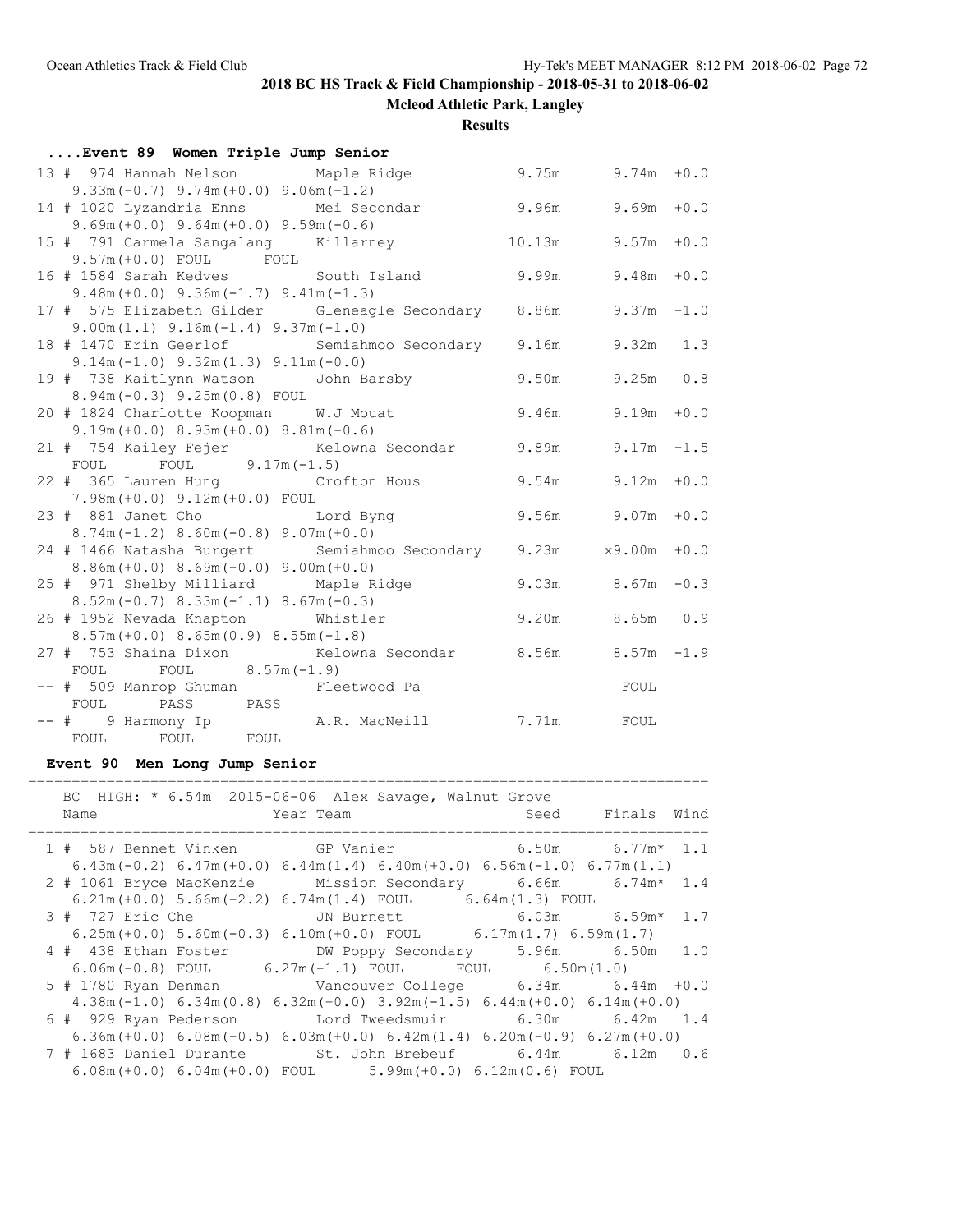**Mcleod Athletic Park, Langley**

**Results**

| Event 90 Men Long Jump Senior                                                                                  |                        |                        |        |
|----------------------------------------------------------------------------------------------------------------|------------------------|------------------------|--------|
|                                                                                                                |                        |                        |        |
| $6.09m (+0.0)$ $5.89m (-0.0)$ $5.58m (+0.0)$ $5.66m (1.0)$ $6.01m (+0.0)$ $5.20m (+0.0)$                       |                        |                        |        |
| 9 # 1626 Eman Dadson ST Thomas More 6.17m                                                                      |                        | $6.08m$ $0.1$          |        |
| $5.83m(-1.7) 5.89m(-0.1) 6.08m(0.1)$                                                                           |                        |                        |        |
| Claremont $5.94m$ $6.00m$ $-0.7$<br>10 # 316 Blake Furtado                                                     |                        |                        |        |
| FOUL<br>$6.00m(-0.7)$<br>FOUL                                                                                  |                        |                        |        |
| Sir Winston<br>11 # 1566 Shane Young                                                                           |                        | $6.25m$ $5.98m$ $+0.0$ |        |
| $5.98m (+0.0) 5.68m (-1.9) 5.53m (-1.3)$                                                                       |                        |                        |        |
| 12 # 1395 Shungo Kishi Koyal Bay                                                                               | $6.16m$ $5.93m$ $-1.1$ |                        |        |
| $5.63m (+0.0) 5.86m (-0.6) 5.93m (-1.1)$                                                                       |                        |                        |        |
| 13 # 1705 Nathan Von Hagen St. Michaels 6.20m 5.91m 0.9                                                        |                        |                        |        |
| $5.58m(-1.5) 5.70m(-1.2) 5.91m(0.9)$                                                                           |                        |                        |        |
| 14 # 1151 Chad Singh Morth Peace Scho 5.37m 5.87m -0.8                                                         |                        |                        |        |
| $5.80m (+0.0) 5.87m (-0.8) 5.58m (-0.9)$                                                                       |                        |                        |        |
| 15 # 1391 Connor Legg <a> Rockridge</a>                                                                        | 5.70m                  | 5.81m 0.4              |        |
| $5.66m(-0.4) 5.42m(0.1) 5.81m(0.4)$                                                                            |                        |                        |        |
| 16 # 314 Alex Ubieta Chilliwack S 5.43m 5.72m -2.2                                                             |                        |                        |        |
| $5.72m(-2.2) 5.66m(-0.5) 4.75m(0.1)$                                                                           |                        |                        |        |
| 17 # 498 Jacob Lee Bric Hamber                                                                                 |                        | $5.87m$ $5.63m$ $+0.0$ |        |
| $5.63m (+0.0) 5.54m (+0.0)$<br>FOUL                                                                            |                        |                        |        |
| 18 # 1041 Brody Pattison Merritt Secondary 5.18m 5.61m<br>$4.88m (+0.0)$ $4.27m (-1.3)$ $5.61m (+0.0)$         |                        |                        | $+0.0$ |
| Phil & Jenni 5.66m<br>18 # 1250 Peter Heyd                                                                     |                        | $5.61m - 1.0$          |        |
| $5.52m (+0.0) 5.61m (-1.0) 5.43m (0.9)$                                                                        |                        |                        |        |
| 20 # 920 Joshua Kanai Lord Tweedsmuir 5.43m 5.59m +0.0                                                         |                        |                        |        |
| $5.42m(-0.4)$ FOUL $5.59m(+0.0)$                                                                               |                        |                        |        |
| 21 # 44 Logan Onderwater Abbotsford C                                                                          |                        | 5.68m 5.58m            | $+0.0$ |
| $5.00m(-1.5) 5.56m(-1.3) 5.58m(+0.0)$                                                                          |                        |                        |        |
| 22 # 699 Ryan Blasak<br>Howe Sound                                                                             | 5.96m 5.57m            |                        | $+0.0$ |
| $5.49m(-0.6) 5.45m(-1.1) 5.57m(+0.0)$                                                                          |                        |                        |        |
| 23 # 955 Adamson Adeogun Maple Ridge                                                                           | 5.85m                  | $5.51m$ 0.8            |        |
| $5.19m(-1.3) 5.27m(-0.7) 5.51m(0.8)$                                                                           |                        |                        |        |
| 24 # 1152 Jace Wieler North Peace Scho 5.21m                                                                   |                        | $5.47m$ 1.8            |        |
| $5.28m(-0.4) 5.37m(+0.0) 5.47m(1.8)$                                                                           |                        |                        |        |
| 25 # 257 Kaito McKelvie Burnaby North                                                                          | 6.23m                  | $5.44m -1.7$           |        |
|                                                                                                                |                        |                        |        |
| $5.44m(-1.7)$ FOUL $5.37m(+0.0)$<br>$5.44m(-1.7)$ FOUL $5.37m(+0.0)$<br>Altan West Van<br>26 # 1933 Dom Ruttan | 5.47m                  | $5.37m$ 1.0            |        |
| $5.22m (+0.0) 5.21m (+0.0) 5.37m (1.0)$                                                                        |                        |                        |        |
| 27 # 1128 Jeremy Belcher New Westmins                                                                          |                        | 5.79m 5.18m 1.1        |        |
| $5.18m(1.1)$ $4.91m(-1.0)$ $4.95m(-0.2)$                                                                       |                        |                        |        |
| Kelowna Secondar 5.57m 4.94m -0.4<br>28 # 765 Nathan Tonogai                                                   |                        |                        |        |
| $4.39m(-1.3)$ $4.94m(-0.4)$ $4.77m(-2.2)$                                                                      |                        |                        |        |
| 29 # 714 Jacob Griffin<br>Immaculata                                                                           |                        | $5.24m$ $4.93m$ $-0.8$ |        |
| $2.20m(0.9)$ 4.80m (-1.8) 4.93m (-0.8)                                                                         |                        |                        |        |

## **Event 92 Women Hammer Throw 3 kg Junior**

|      |                          |  |           |                                              | BC HIGH: * 62.79m 2015-06-06 Lindsey Frederiksen, Mount Dougla |        |        |
|------|--------------------------|--|-----------|----------------------------------------------|----------------------------------------------------------------|--------|--------|
| Name |                          |  | Year Team |                                              |                                                                | Seed   | Finals |
|      |                          |  |           |                                              |                                                                |        |        |
|      | $1$ # 1646 Alyssa Blair  |  |           | St. Andrews'                                 |                                                                | 50.33m | 50.27m |
|      |                          |  |           | 47.56m  47.25m  48.07m  50.27m  47.66m  FOUL |                                                                |        |        |
|      | 2 # 1627 Michelle Dadson |  |           | ST Thomas More                               |                                                                | 36.09m | 43.86m |
|      |                          |  |           | 39.07m 43.86m FOUL FOUL 42.71m FOUL          |                                                                |        |        |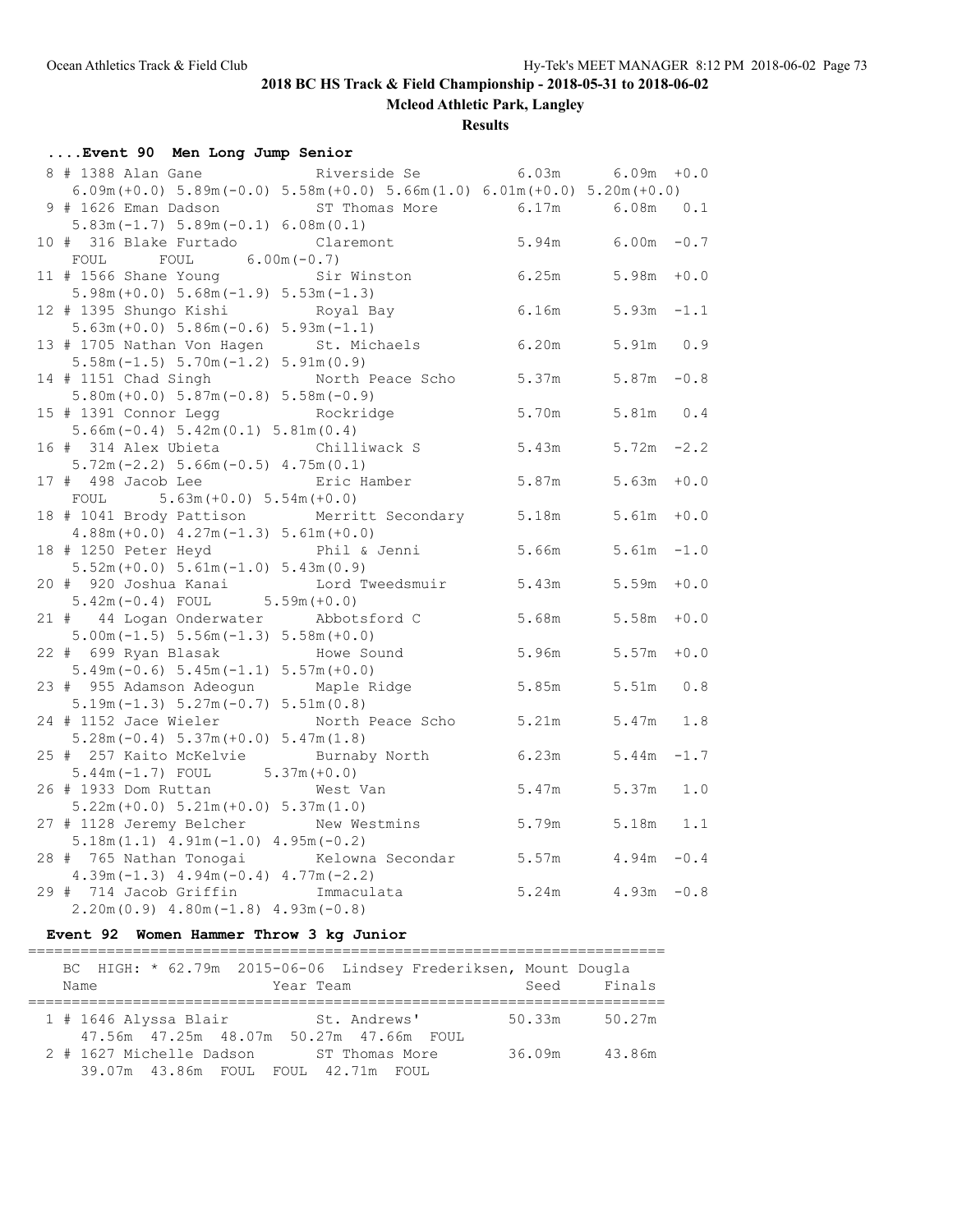**Mcleod Athletic Park, Langley**

**Results**

|  | Event 92 Women Hammer Throw 3 kg Junior                                               |                           |                |        |
|--|---------------------------------------------------------------------------------------|---------------------------|----------------|--------|
|  | 3 # 256 Zuzanna Liniewski Burnaby North<br>34.58m 35.49m 38.78m 32.68m FOUL 37.98m    |                           | 41.25m         | 38.78m |
|  | 4 # 830 Alena Woolnough Kwalikum Secondary<br>30.77m FOUL 34.45m 34.66m 37.21m 31.19m |                           | 32.49m         | 37.21m |
|  | 5 # 826 Jillian Kroemer Kwalikum Secondary<br>34.96m FOUL 36.29m 35.78m FOUL FOUL     |                           | 36.91m         | 36.29m |
|  | 6 # 91 Bella Hall Malberni Dist<br>33.77m 33.39m 31.63m 30.66m 35.97m FOUL            |                           | 33.49m         | 35.97m |
|  | 7 # 15 Yelissa Beugelink<br>35.46m 30.31m 33.49m 32.87m 32.69m 33.62m                 | Abbotsford C              | 35.36m         | 35.46m |
|  | 8 # 666 Chantal Morfitt Mighland Secondary<br>34.44m FOUL FOUL 28.77m 31.35m 33.95m   |                           | 32.29m         | 34.44m |
|  | 9 # 66 Tanisha Gill Mobotsford T<br>26.56m 32.11m FOUL                                |                           | 32.31m         | 32.11m |
|  | 10 # 1368 Charlotte Paton Revelstoke<br>18.75m 31.99m 10.37m                          |                           | 32.80m         | 31.99m |
|  | 11 # 1883 Shaunika Suriya<br>30.32m 30.41m 31.01m                                     | Walnut Grove              | 32.65m         | 31.01m |
|  | 12 # 1370 Amy Whitty<br>28.27m 30.54m 30.88m                                          | Revelstoke                | 24.34m         | 30.88m |
|  | 13 # 1213 Kali Halverson<br>28.73m  27.01m  26.24m                                    | Okanagan Mission 27.69m   |                | 28.73m |
|  | 14 # 139 Kate Morrison<br>FOUL FOUL 28.49m                                            | Ballenas Secondary        | 30.58m         | 28.49m |
|  | 15 # 307 Mamoundu Mardis<br>28.06m  25.95m  FOUL                                      | Chilliwack S              | 29.41m         | 28.06m |
|  | 16 # 427 Emmelin Leclerc<br>25.86m FOUL 27.17m                                        | Duchess Park              | 32.17m         | 27.17m |
|  | 17 # 719 Aanika Ford<br>23.62m 24.99m 25.72m                                          | JL Crowe                  | 28.19m         | 25.72m |
|  | 18 # 1848 Erin Grywacheski<br>23.55m 25.34m FOUL                                      | Walnut Grove              | 24.35m         | 25.34m |
|  | 19 # 143 Joanna Waite<br>24.72m 22.52m FOUL                                           | Ballenas Secondary 26.48m |                | 24.72m |
|  | 20 # 1062 Emily Morgante<br>23.68m  4.26m  19.26m                                     | Mission Secondary 23.48m  |                | 23.68m |
|  | 21 # 1879 Krysta Serviss<br>FOUL 22.01m 23.64m                                        | Walnut Grove              | 21.79m x23.64m |        |
|  | 22 # 1509 Daniella Padres<br>22.41m  21.48m  FOUL                                     | Sentinel                  | 17.29m 22.41m  |        |
|  | 23 # 1570 Sage Murphy<br>21.92m FOUL 20.71m                                           | Smithers Sec              | 19.16m         | 21.92m |
|  | 24 # 1929 Zoe Macdonald<br>18.83m 20.75m 21.47m                                       | West Van                  | 21.14m         | 21.47m |
|  | 25 # 1497 Kaylen Gill<br>20.89m 19.93m FOUL                                           | Sentinel                  | 15.80m         | 20.89m |
|  | 26 # 48 Kylah Tuin<br>18.71m  18.95m  20.51m                                          | Abbotsford C              | 25.65m         | 20.51m |
|  | 27 # 680 Maggie Priebe<br>19.85m FOUL 18.62m                                          | Highroad Academy          | 23.87m         | 19.85m |
|  | 28 # 1308 Kara Hanson<br>17.91m  16.17m  8.87m                                        | Quesnel JR School         | 20.08m         | 17.91m |
|  | 29 # 220 Simran Aujla<br>14.88m  17.34m  16.09m                                       | Burnaby Central           | 17.28m         | 17.34m |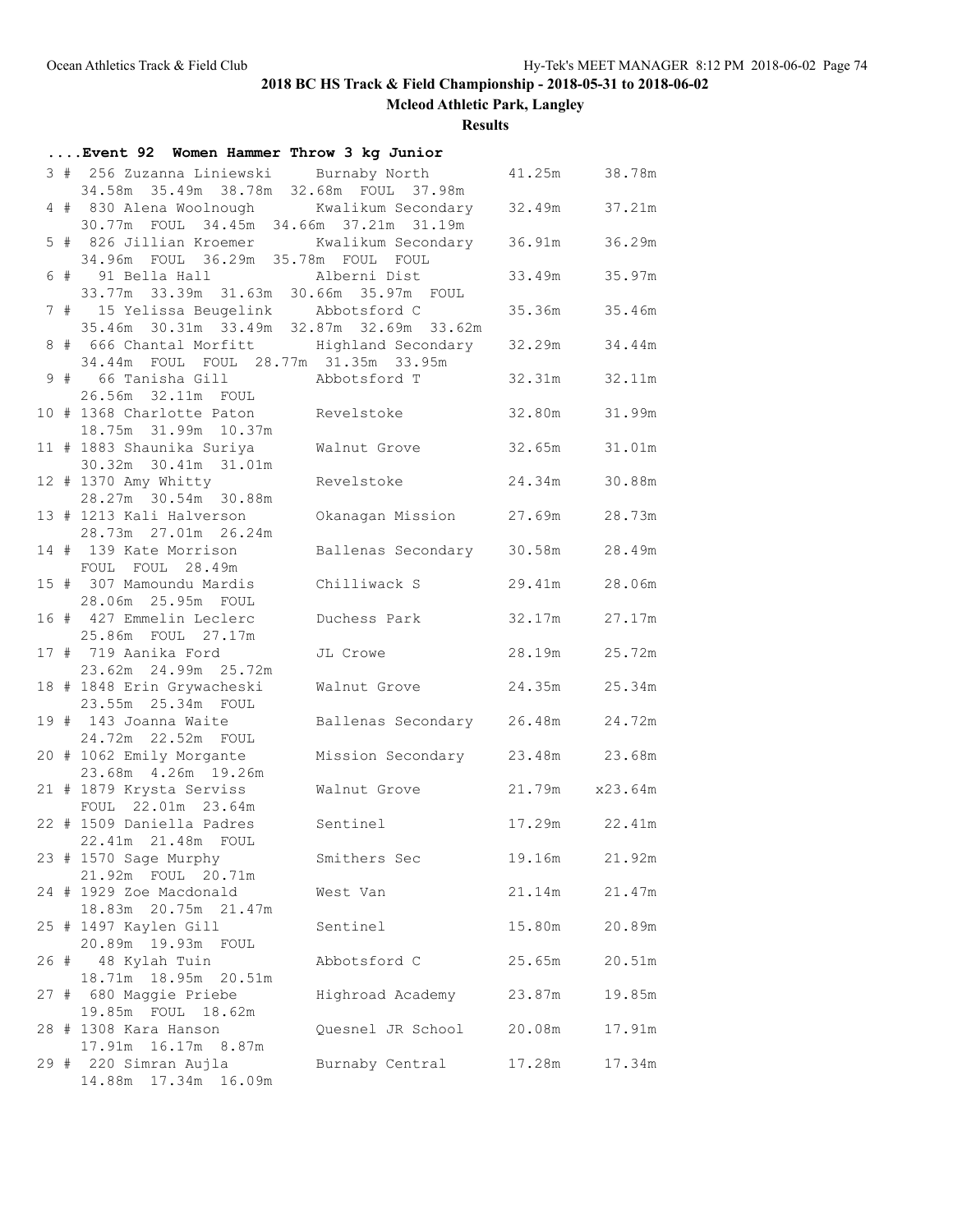**Mcleod Athletic Park, Langley**

### **Results**

# **....Event 92 Women Hammer Throw 3 kg Junior**

| 30 #  570 Isabella McDonell | Glenbrook Middle | 15.00m | 14.26m |
|-----------------------------|------------------|--------|--------|
| 14.21m 13.30m 14.26m        |                  |        |        |
| -- # 1555 Jasmin Bhandal    | Sir Winston      | 37.66m | FOUL   |
| FOUL FOUL FOUL              |                  |        |        |

## **Event 93 Men High Jump Junior**

| BC HIGH: * 1.88m 2015-06-06 Keiran Marritt-Hitch, Brentwood Colleg    |                                                                  |                |
|-----------------------------------------------------------------------|------------------------------------------------------------------|----------------|
| 1 # 960 Aidan Grout Maple Ridge 2.00m 1.94m*                          |                                                                  |                |
| 1.35 1.40 1.45 1.50 1.55 1.60 1.65 1.70 1.75 1.80 1.85 1.90 1.94 2.00 |                                                                  |                |
| P<br>P                                                                | P P P P P P P P P O O O XXX                                      |                |
| 2 # 1736 Liam Espedido Terry Fox Se 1.85m                             |                                                                  | $1.90m*$       |
|                                                                       | 1.35 1.40 1.45 1.50 1.55 1.60 1.65 1.70 1.75 1.80 1.85 1.90 1.94 |                |
|                                                                       | P P P P P P P P P O O XXO O XXX                                  |                |
| 3 # 1740 Nolan McEachern Thomas Haney 1.85m 1.80m                     |                                                                  |                |
|                                                                       | 1.35 1.40 1.45 1.50 1.55 1.60 1.65 1.70 1.75 1.80 1.85           |                |
| P<br>$P \qquad \qquad$                                                | P P P P P O O O XXX                                              |                |
| 4 # 865 Jake Schmidt Langley Fine Arts 1.70m 1.75m                    |                                                                  |                |
|                                                                       | 1.35 1.40 1.45 1.50 1.55 1.60 1.65 1.70 1.75 1.80                |                |
| P P                                                                   | P P P P O O XO XXX                                               |                |
| 5 # 1937 Aiden Barringer Mestsyde Secondary 1.65m 1.75m               | 1.35 1.40 1.45 1.50 1.55 1.60 1.65 1.70 1.75 1.80                |                |
| $P \qquad \qquad$                                                     | P P P O O XO O XO XXX                                            |                |
| 6 # 1033 Bill Brewer Merritt Secondary 1.80m 1.75m                    |                                                                  |                |
|                                                                       | 1.35 1.40 1.45 1.50 1.55 1.60 1.65 1.70 1.75 1.80                |                |
|                                                                       |                                                                  |                |
| 7 # 1465 Evan Baker Semiahmoo Secondary 1.65m 1.70m                   |                                                                  |                |
| 1.35 1.40 1.45 1.50 1.55 1.60 1.65 1.70 1.75                          |                                                                  |                |
| P                                                                     | P P P P O O O XXX                                                |                |
| 7 # 557 Ashton Koop (Garibaldi Secondary 1.70m)                       |                                                                  | 1.70m          |
| 1.35 1.40 1.45 1.50 1.55 1.60 1.65 1.70 1.75                          |                                                                  |                |
| P P P O O O O O XXX                                                   |                                                                  |                |
| 9 # 346 Matt Day Cowichan Secondary 1.75m 1.70m                       |                                                                  |                |
| 1.35 1.40 1.45 1.50 1.55 1.60 1.65 1.70 1.75                          |                                                                  |                |
| $P \qquad \qquad$                                                     | P P P P P XO O XXX                                               |                |
| 10 # 1420 Michael O' Flynn STA                                        |                                                                  | 1.70m<br>1.81m |
| 1.35 1.40 1.45 1.50 1.55 1.60 1.65 1.70 1.75                          |                                                                  |                |
| P                                                                     | P P P P P XO XO XXX                                              |                |
| 11 # 1463 Darren Ahn Semiahmoo Secondary 1.70m                        |                                                                  | 1.70m          |
| 1.35 1.40 1.45 1.50 1.55 1.60 1.65 1.70 1.75                          |                                                                  |                |
| P                                                                     | P P P P O O XXO XXX                                              |                |
| 12 # 816 Nick Gravkin Kitsilano                                       |                                                                  | 1.68m<br>1.65m |
| 1.35 1.40 1.45 1.50 1.55 1.60 1.65 1.70                               |                                                                  |                |
| $\begin{matrix} 0 & 0 & 0 & 0 & 0 & 0 & 0 & \end{matrix}$<br>$\circ$  |                                                                  |                |
| 12 # 1893 Brian Williams Mellington S                                 | 1.60m                                                            | 1.65m          |
| 1.35 1.40 1.45 1.50 1.55 1.60 1.65 1.70                               |                                                                  |                |
| P 0 0 0 0 0 XXX<br>P                                                  |                                                                  |                |
| 14 # 702 Tucker Reed Howe Sound                                       |                                                                  | 1.70m<br>1.65m |
| 1.35 1.40 1.45 1.50 1.55 1.60 1.65 1.70                               |                                                                  |                |
| $\, {\bf P}$<br>$\begin{matrix} 0 & 0 & 0 & X0 \end{matrix}$<br>P     | O XXX                                                            |                |
| 14 # 1900 Oliver Hope West Point G                                    |                                                                  | 1.65m<br>1.75m |
| 1.35 1.40 1.45 1.50 1.55 1.60 1.65 1.70                               |                                                                  |                |
| P P O O O XO O XXX                                                    |                                                                  |                |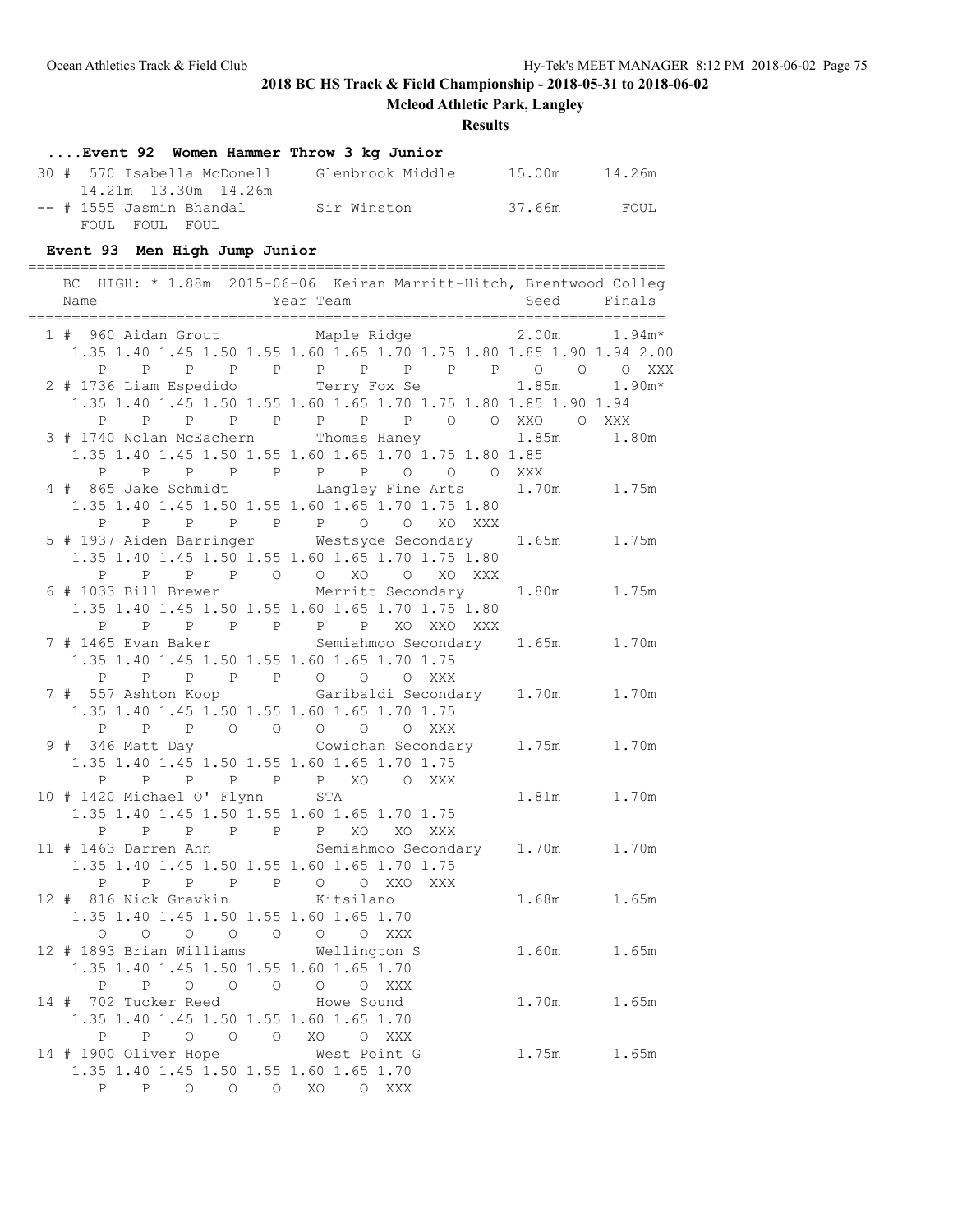**Mcleod Athletic Park, Langley**

**Results**

| Event 93 Men High Jump Junior                                     |        |             |       |
|-------------------------------------------------------------------|--------|-------------|-------|
| 16 # 1115 Luc Pelletier Manaimo District 1.60m 1.65m              |        |             |       |
| 1.35 1.40 1.45 1.50 1.55 1.60 1.65 1.70                           |        |             |       |
| P P O O O O                                                       | XO XXX |             |       |
| 16 # 395 Jake Heppell Don Ross                                    |        | 1.65m 1.65m |       |
| 1.35 1.40 1.45 1.50 1.55 1.60 1.65 1.70                           |        |             |       |
| P P O O O O XO XXX                                                |        |             |       |
| 18 # 1334 Elias Khan K.A. McMath                                  |        | 1.60m 1.65m |       |
| 1.35 1.40 1.45 1.50 1.55 1.60 1.65 1.70                           |        |             |       |
| 0 0 0 0 0 0 0 XXO XXX                                             |        |             |       |
| 19 # 1448 Lucas Fawcett Sardis School                             |        | 1.65m 1.60m |       |
| 1.35 1.40 1.45 1.50 1.55 1.60 1.65<br>P P O O O O XXX             |        |             |       |
| 20 # 1681 Dominic Beltrame 5t. John Brebeuf 1.65m 1.60m           |        |             |       |
| 1.35 1.40 1.45 1.50 1.55 1.60 1.65                                |        |             |       |
| P P P O XO O XXX                                                  |        |             |       |
| 20 # 301 Dakota Knockwood Charles Hays                            |        | 1.65m       | 1.60m |
| 1.35 1.40 1.45 1.50 1.55 1.60 1.65                                |        |             |       |
| P P O XO O XXX<br>P                                               |        |             |       |
| 22 # 323 Wilson McDowell Fulton                                   |        | 1.60m 1.60m |       |
| 1.35 1.40 1.45 1.50 1.55 1.60 1.65                                |        |             |       |
| P P P O O XO XXX                                                  |        |             |       |
| 23 # 424 Andre Dryer Duchess Park 1.56m                           |        |             | 1.60m |
| 1.35 1.40 1.45 1.50 1.55 1.60 1.65                                |        |             |       |
| P P O O O XXO XXX                                                 |        |             |       |
| 24 # 1199 Anthony Morris Oak Bay Secondary 1.70m                  |        |             | 1.60m |
| 1.35 1.40 1.45 1.50 1.55 1.60 1.65                                |        |             |       |
| P P P O XO XXO XXX                                                |        |             |       |
| 25 # 1427 Gabriel Fleming Salmon Arm S 1.55m                      |        |             | 1.55m |
| 1.35 1.40 1.45 1.50 1.55 1.60                                     |        |             |       |
| P P XO O XO XXX                                                   |        |             |       |
| 26 # 1107 Jayden Hodges Nanaimo District 1.60m                    |        |             | 1.55m |
| 1.35 1.40 1.45 1.50 1.55 1.60                                     |        |             |       |
| P P O O XXO XXX<br>27 # 1312 Rylan Murphy Cuesnel JR School 1.45m |        |             | 1.50m |
| 1.35 1.40 1.45 1.50 1.55                                          |        |             |       |
| XXO O XO O XXX                                                    |        |             |       |
| 28 # 1622 Luke Billaway ST Thomas More 1.50m 1.50m                |        |             |       |
| 1.35 1.40 1.45 1.50 1.55                                          |        |             |       |
| P P O XO XXX                                                      |        |             |       |

#### **Event 94 Women Shot Put 4 kg Senior**

========================================================================= BC HIGH: \* 11.48m 2015-06-06 Tasha Willing, Chilliwack Name Year Team Seed Finals ========================================================================= 1 # 1716 Dolly Gabri Sullivan Heights 13.80m 13.01m\* 12.76m 12.94m FOUL FOUL 13.01m FOUL 2 # 1625 Shiloh Corrales N ST Thomas More 11.48m 12.60m\* 11.92m 12.60m 11.85m 11.79m 11.74m 12.23m 3 # 1738 JV Patry Smith Terry Fox Se 10.91m 10.94m 10.63m 10.78m FOUL 10.94m FOUL FOUL 4 # 75 Phoebe Price-Robe Aberdeen Hal 10.76m 10.69m 10.25m FOUL 10.69m 9.77m 9.63m 9.71m 5 # 962 Mateya Haintz Maple Ridge 10.72m 10.66m 10.55m 10.66m 10.59m 10.08m 9.56m 9.44m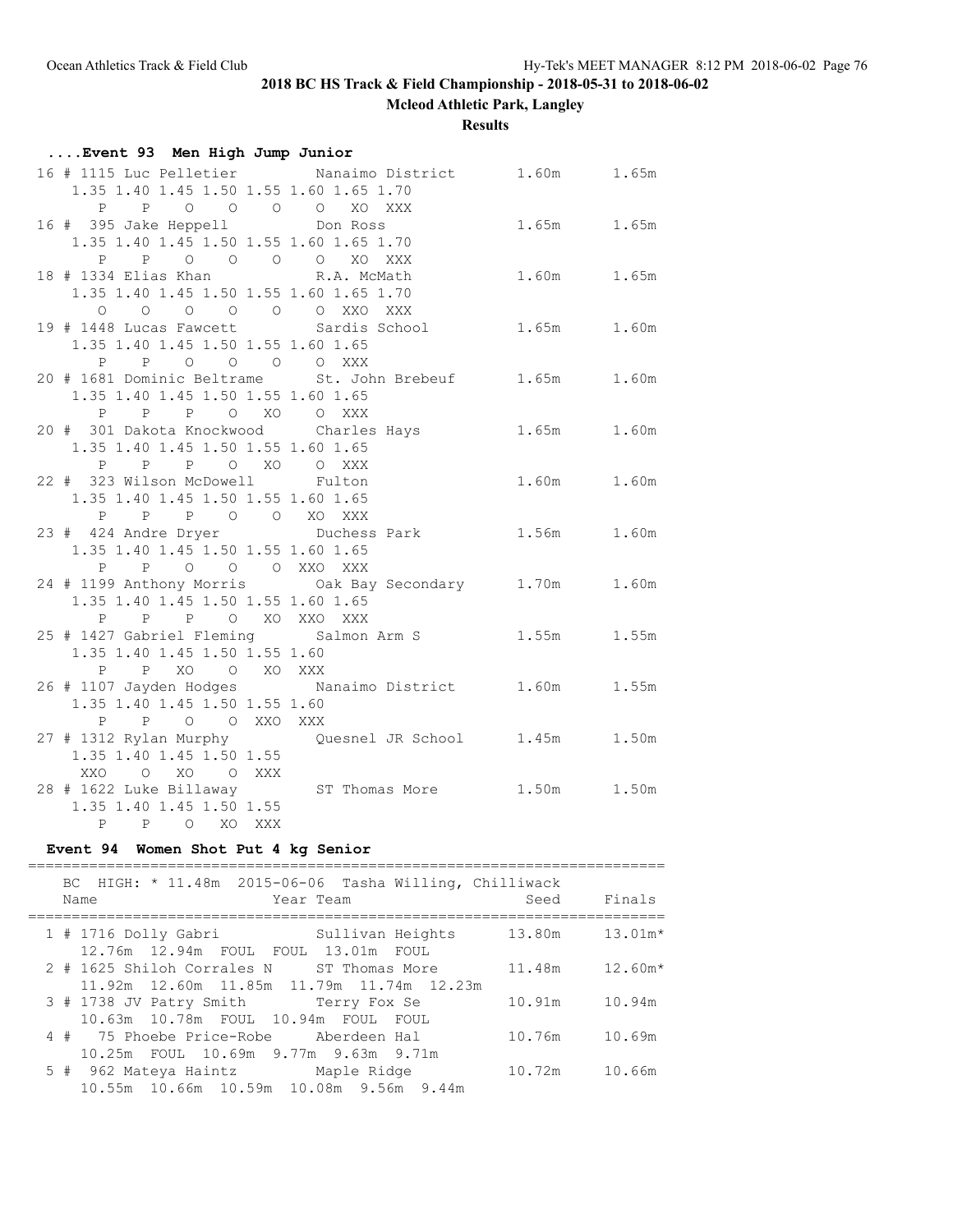**Mcleod Athletic Park, Langley**

**Results**

| Event 94 Women Shot Put 4 kg Senior                                          |                                |             |        |
|------------------------------------------------------------------------------|--------------------------------|-------------|--------|
| 6 # 300 Josie Sexsmith Charles Bloom<br>9.79m 10.31m 9.74m 9.30m 9.00m 9.39m |                                | 10.10m      | 10.31m |
| 7 # 947 Julie Kawai Magee<br>9.85m 9.66m 9.52m 10.01m 9.74m 9.85m            |                                | 10.39m      | 10.01m |
| 8 # 892 Shaye Lily Maxwel Lord Byng<br>9.88m FOUL 9.15m 9.08m 9.11m 9.27m    |                                | 9.52m 9.88m |        |
| 9 # 1142 Simran Bangar<br>8.85m 9.83m 9.66m                                  | North Delta                    | 9.70m       | 9.83m  |
| 10 # 1077 Gwyneth Frederiks Mount Dougla<br>9.78m 9.58m 9.15m                |                                | 9.09m       | 9.78m  |
| 11 # 1948 Elisabet Aarre                                                     | Whistler                       | 9.17m 9.44m |        |
| 9.44m 8.18m 8.33m<br>12 # 1183 Ali Gallant<br>8.83m 8.58m 9.03m              | Oak Bay Secondary 9.48m        |             | 9.03m  |
| 13 # 11 Reynalee Moranion<br>FOUL 8.99m 8.76m                                | A.R. MacNeill                  | 9.17m       | 8.99m  |
| 14 # 347 Emma Dewitt<br>8.47m 8.86m 8.83m                                    | Cowichan Secondary 8.92m 8.86m |             |        |
| 15 # 40 Lindsay McGrail<br>8.14m 8.55m 8.65m                                 | Abbotsford C                   | 8.69m 8.65m |        |
| 16 # 1864 Kate May<br>8.43m FOUL 7.76m                                       | Walnut Grove                   | 8.80m 8.43m |        |
| 17 # 1494 Maya Daher<br>8.07m 7.16m 7.25m                                    | Sentinel                       | 8.44m 8.07m |        |
| 18 # 360 Ashley Chow<br>8.03m 7.19m 6.94m                                    | Crofton Hous                   | 8.08m 8.03m |        |
| 19 # 856 Natasha Dickhof<br>7.93m 8.01m 7.92m                                | Langley Chri                   | 8.21m       | 8.01m  |
| 20 # 1060 Hannah Lambert<br>7.15m 7.68m 7.97m                                | Mission Secondary 8.02m        |             | 7.97m  |
| 21 # 944 Caitlyn de Jesus<br>7.69m 7.71m 7.96m                               | Magee                          | 7.98m       | 7.96m  |
| 22 # 328 Caitlin Gordon<br>7.42m 7.66m 7.77m                                 | Collingwood                    | 8.32m       | 7.77m  |
| 23 # 1830 Brandi Pihowich<br>7.41m 7.76m FOUL                                | W.J Mouat                      | 8.26m 7.76m |        |
| 24 # 875 Athena Pucovsky<br>7.46m 7.11m 7.03m                                | Little Flower                  | 8.28m       | 7.46m  |
| 24 # 1385 Emma Wassink<br>FOUL FOUL 7.46m                                    | Richmond Christian 9.21m 7.46m |             |        |
| 26 # 1571 Hannah Pow<br>7.12m 7.26m 7.27m                                    | Smithers Sec                   | 7.73m       | 7.27m  |
| 27 # 602 Hanna Braker<br>6.83m 7.09m 7.05m                                   | Handsworth                     | 7.86m       | 7.09m  |
| 28 # 551 Hailey Matthew<br>5.97m 5.66m 6.36m                                 | Fraser Lake                    | 6.27m       | 6.36m  |
| 29 # 337 Raechel Fowler<br>5.63m 5.98m 6.29m                                 | Correlieu                      | 6.52m       | 6.29m  |
| Event 95 Men Pole Vault Junior                                               |                                |             |        |
|                                                                              |                                |             |        |
| HIGH: * 3.35m 2014-05-29 Jason Clare, Nanaimo Dist<br>BС                     |                                |             |        |

Name **Seed** Finals =========================================================================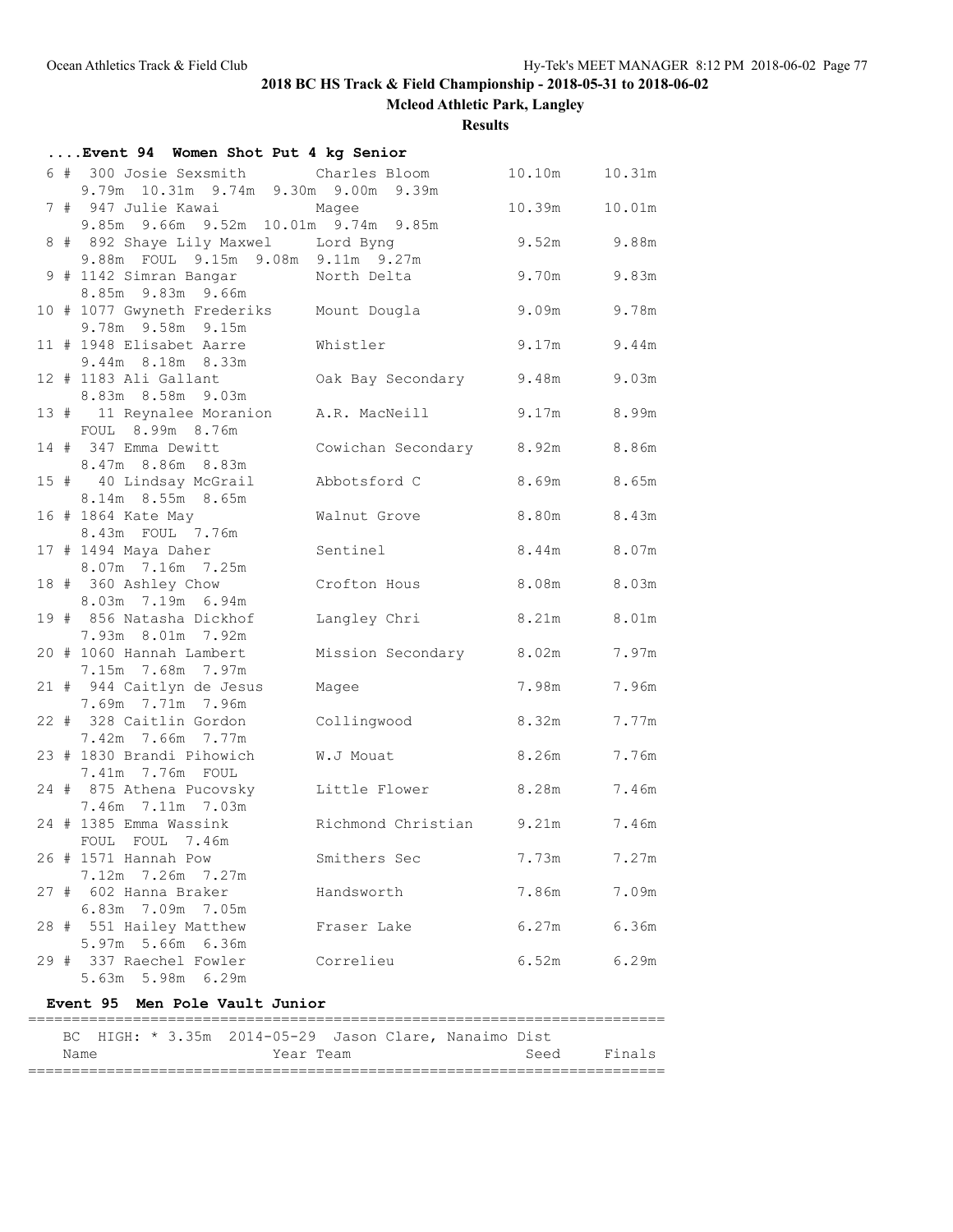**Mcleod Athletic Park, Langley**

**Results**

# **....Event 95 Men Pole Vault Junior**

| 1 # 1018 Josh Carsience Mei Secondar 3.30m 3.40m*                               |                                        |       |  |
|---------------------------------------------------------------------------------|----------------------------------------|-------|--|
| 1.70 1.90 2.10 2.25 2.40 2.50 2.60 2.70 2.80 2.90 3.00 3.10 3.20 3.30 3.40 3.50 |                                        |       |  |
|                                                                                 | P P P P P P P O P P O P XO O O XXO XXX |       |  |
| 2 # 74 Adrian Price-Robe Aberdeen Hal 2.90m 3.20m                               |                                        |       |  |
| 1.70 1.90 2.10 2.25 2.40 2.50 2.60 2.70 2.80 2.90 3.00 3.10 3.20 3.30           |                                        |       |  |
|                                                                                 | P P P P P P XO O XO O O O XXO XXX      |       |  |
| 3 # 443 Tristan Ghinzel Earl Marriot 3.00m                                      |                                        | 3.20m |  |
| 1.70 1.90 2.10 2.25 2.40 2.50 2.60 2.70 2.80 2.90 3.00 3.10 3.20 3.30           |                                        |       |  |
|                                                                                 | P P P P P P P P O O XO XXO XXO XXO XXX |       |  |
| 4 # 1471 Aneel Gillan Semiahmoo Secondary 3.10m 3.10m                           |                                        |       |  |
| 1.70 1.90 2.10 2.25 2.40 2.50 2.60 2.70 2.80 2.90 3.00 3.10 3.20                |                                        |       |  |
|                                                                                 | P P P P O P O O O O O XXO XXX          |       |  |
| 5 # 1668 Nicholas Pryma St. Andrews' 3.00m 3.00m                                |                                        |       |  |
| 1.70 1.90 2.10 2.25 2.40 2.50 2.60 2.70 2.80 2.90 3.00 3.10                     |                                        |       |  |
|                                                                                 |                                        |       |  |
| 6 # 1669 James Rees St. Andrews' 2.75m 2.80m                                    |                                        |       |  |
| 1.70 1.90 2.10 2.25 2.40 2.50 2.60 2.70 2.80 2.90                               |                                        |       |  |
|                                                                                 | P P P O O O O O O XXX                  |       |  |
| 7 # 869 Isaac Hamilton Langley Secondary 2.70m 2.70m                            |                                        |       |  |
| 1.70 1.90 2.10 2.25 2.40 2.50 2.60 2.70 2.80                                    |                                        |       |  |
| P P P O O XO XO XO XXX                                                          |                                        |       |  |
| 8 # 1651 Aaron Finlay St. Andrews' 2.45m x2.25m                                 |                                        |       |  |
| 1.70 1.90 2.10 2.25 2.40                                                        |                                        |       |  |
| P P O O XXX                                                                     |                                        |       |  |
|                                                                                 |                                        |       |  |
| 1.70 1.90 2.10 2.25 2.40                                                        |                                        |       |  |
| P O O XXO XXX                                                                   |                                        |       |  |
| 10 # 1769 Anthony Antolis Vancouver College 1.60m 2.10m                         |                                        |       |  |
| 1.70 1.90 2.10 2.25                                                             |                                        |       |  |
| XXO XXO XO XXX                                                                  |                                        |       |  |
| 11 # 76 Kayur Ranchod Aberdeen Hal 1.80m 1.90m                                  |                                        |       |  |
| 1.70 1.90 2.10                                                                  |                                        |       |  |
| O XXO XXX                                                                       |                                        |       |  |

### **Event 97 Women High Jump Junior**

| BC HIGH: * 1.70m 2015-06-06 Alexa Porpaczy, Semiahmoo Se<br>Year Team<br>Name                                                                                                               | Seed         | Finals |
|---------------------------------------------------------------------------------------------------------------------------------------------------------------------------------------------|--------------|--------|
| 1 # 38 Lexie Kampman Mbbotsford C<br>1.25 1.30 1.35 1.40 1.45 1.50 1.55 1.60 1.63<br>P<br>$\mathbf{P}$<br>$\circ$<br>$\mathbf{P}$<br>$\circ$ $\circ$<br>XO XO<br>XXO                        | 1.50m<br>XXX | 1.60m  |
| 2 # 1637 Kate Stewart Barn ST Thomas More<br>1.25 1.30 1.35 1.40 1.45 1.50 1.55 1.60 1.63<br>P<br>P P P<br>P<br>$\circ$<br>$\circ$<br>P                                                     | 1.60m<br>XXX | 1.55m  |
| 2 # 2006 Sophie Fernback York House School<br>1.25 1.30 1.35 1.40 1.45 1.50 1.55 1.60<br>P<br>$\mathbf{P}$<br>$\mathbf{P}$<br>$\circ$<br>$\overline{O}$<br>$\overline{O}$<br>$\circ$<br>XXX | 1.55m        | 1.55m  |
| 4 # 1265 Morgan Mills Pleasant Valley<br>1.25 1.30 1.35 1.40 1.45 1.50 1.55 1.60<br>P<br>$\mathbb{P}$<br>$\mathbb{P}$<br>$\circ$<br>$\circ$<br>$\Omega$<br>XO.<br>XXX                       | 1.55m        | 1.55m  |
| 5 # 423 Carly Seemann Dr. Charles Best<br>1.25 1.30 1.35 1.40 1.45 1.50 1.55 1.60<br>P<br>P<br>P<br>$\bigcirc$<br>∩<br>$\circ$<br>XXO<br>XXX                                                | 1.45m        | 1.55m  |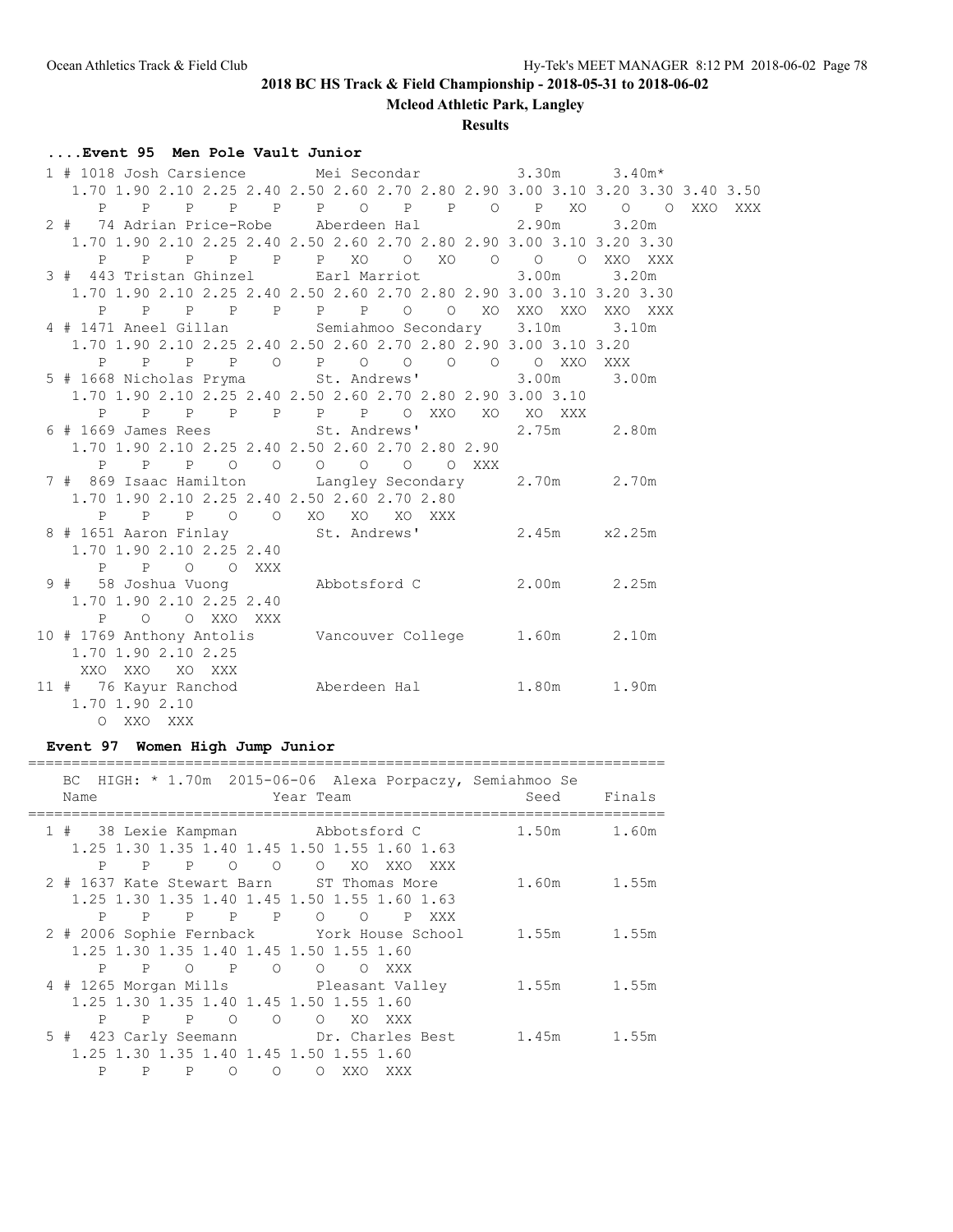**Mcleod Athletic Park, Langley**

## **Results**

| Event 97 Women High Jump Junior                          |                         |             |       |
|----------------------------------------------------------|-------------------------|-------------|-------|
| 6 # 795 Jesse Taylor Killarney                           |                         | 1.45m 1.50m |       |
| 1.25 1.30 1.35 1.40 1.45 1.50 1.55                       |                         |             |       |
| P P O O O XO XXX                                         |                         |             |       |
| 7 # 1314 Lauren Pastachak Quesnel JR School 1.40m        |                         |             | 1.50m |
| 1.25 1.30 1.35 1.40 1.45 1.50 1.55                       |                         |             |       |
|                                                          |                         |             |       |
|                                                          |                         |             | 1.50m |
|                                                          |                         |             |       |
| 1.25 1.30 1.35 1.40 1.45 1.50 1.55                       |                         |             |       |
| 0 0 0 XO 0 XO XXX                                        |                         |             |       |
| 9 # 1947 Megan Robertson Westview Secondary 1.45m 1.50m  |                         |             |       |
| 1.25 1.30 1.35 1.40 1.45 1.50 1.55                       |                         |             |       |
| P O O XO XO XXO XXX                                      |                         |             |       |
| 10 # 1037 Isabelle Heard Merritt Secondary 1.50m 1.45m   |                         |             |       |
| 1.25 1.30 1.35 1.40 1.45 1.50                            |                         |             |       |
| P P P O O XXX                                            |                         |             |       |
| 10 # 1742 Tatum Feeney Timberline S 1.45m                |                         |             | 1.45m |
| 1.25 1.30 1.35 1.40 1.45 1.50                            |                         |             |       |
| P P P O O XXX                                            |                         |             |       |
| 12 # 2010 Claire Stewart York House School 1.45m         |                         |             | 1.45m |
| 1.25 1.30 1.35 1.40 1.45 1.50                            |                         |             |       |
| P O O O XO XXX                                           |                         |             |       |
| 13 # 848 Mimosa Schulz Lambrick Park 1.35m 1.45m         |                         |             |       |
| 1.25 1.30 1.35 1.40 1.45 1.50                            |                         |             |       |
| P O XXO XXO XXO XXX                                      |                         |             |       |
| 14 # 367 Amanda Lee 6 Crofton Hous 1.50m 1.40m           |                         |             |       |
| 1.25 1.30 1.35 1.40 1.45                                 |                         |             |       |
| P O O O XXX                                              |                         |             |       |
| 14 # 923 Olivia McCallum Lord Tweedsmuir 1.40m           |                         |             | 1.40m |
| 1.25 1.30 1.35 1.40 1.45                                 |                         |             |       |
| $\begin{matrix} 0 & 0 & 0 & 0 & \text{XXX} \end{matrix}$ |                         |             |       |
| 14 # 1300 Jayda Lauzon                                   | Queen of Angels 1.50m   |             | 1.40m |
| 1.25 1.30 1.35 1.40 1.45                                 |                         |             |       |
| P P O O XXX                                              |                         |             |       |
| 14 # 1915 Julia Soeller                                  | West Point G            | 1.50m       | 1.40m |
| 1.25 1.30 1.35 1.40 1.45                                 |                         |             |       |
| P O O O XXX                                              |                         |             |       |
| 18 # 1245 Hailey McNabb                                  | Peter Skene 1.49m 1.40m |             |       |
| 1.25 1.30 1.35 1.40 1.45                                 |                         |             |       |
| O P XXO O XXX                                            |                         |             |       |
| 19 # 1093 Michelle Mulcahy                               | Nanaimo Chri            | 1.45m 1.40m |       |
| 1.25 1.30 1.35 1.40 1.45                                 |                         |             |       |
| P O O XO XXX                                             |                         |             |       |
| 20 # 611 Charlotte Felmaye                               | Handsworth              | 1.30m       | 1.40m |
|                                                          |                         |             |       |
| 1.25 1.30 1.35 1.40 1.45                                 |                         |             |       |
| XO O O XO XXX                                            |                         |             |       |
| 21 # 1178 Tania Dodo                                     | Oak Bay Secondary       |             | 1.40m |
| 1.25 1.30 1.35 1.40 1.45                                 |                         |             |       |
| P O O XXO XXX                                            |                         |             |       |
| 22 # 1036 Mckenna Hack-Mort                              | Merritt Secondary       | 1.40m       | 1.35m |
| 1.25 1.30 1.35 1.40                                      |                         |             |       |
| O O O XXX                                                |                         |             |       |
| 22 # 1211 Halle Gainey                                   | Okanagan Mission        | 1.40m       | 1.35m |
| 1.25 1.30 1.35 1.40                                      |                         |             |       |
| O O O XXX                                                |                         |             |       |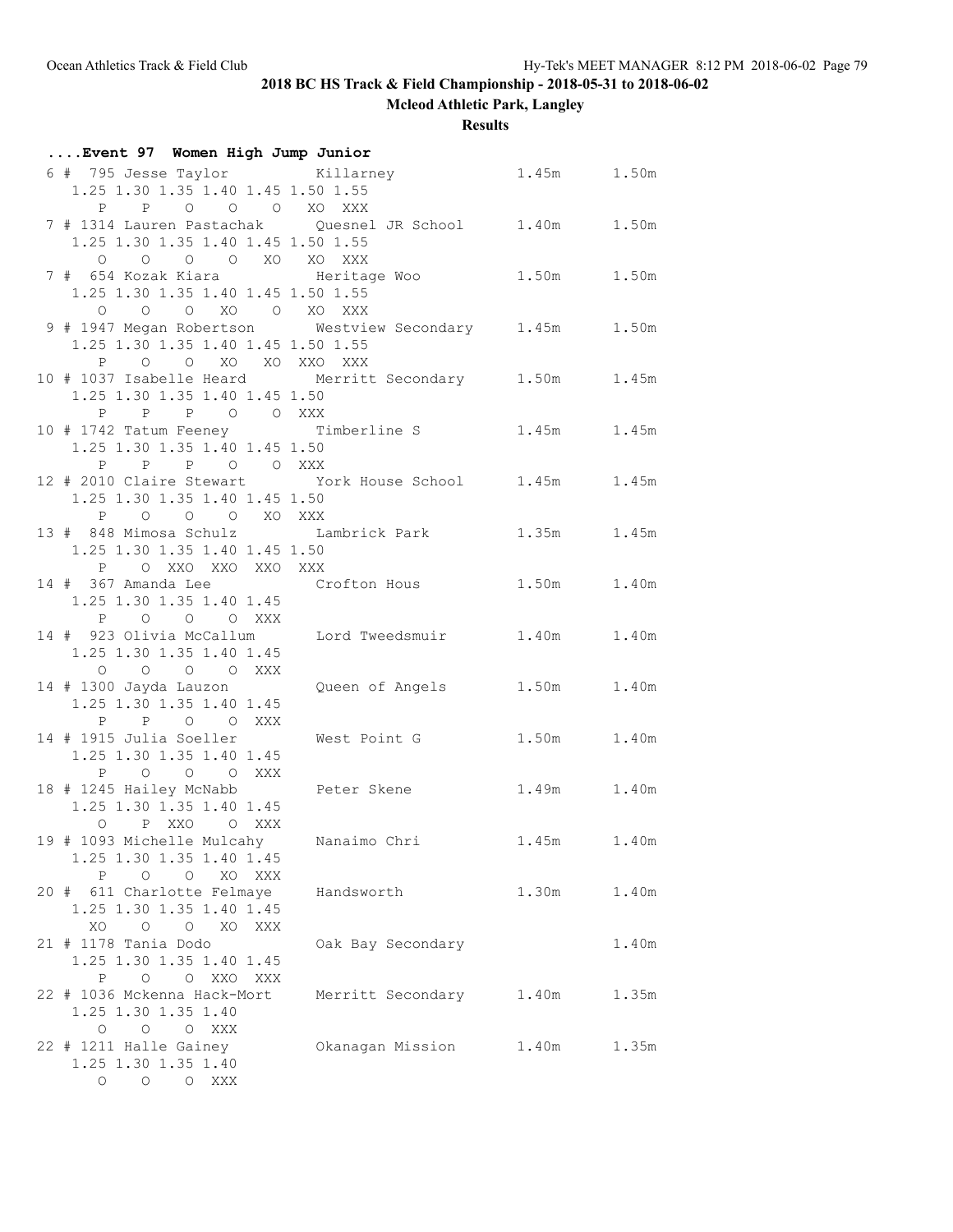**Mcleod Athletic Park, Langley**

**Results**

| Event 97 Women High Jump Junior |                   |       |       |
|---------------------------------|-------------------|-------|-------|
| 24 # 1055 Hannah Johnston       | Mission Secondary | 1.45m | 1.35m |
| 1.25 1.30 1.35 1.40             |                   |       |       |
| XO<br>O XXX<br>$\bigcap$        |                   |       |       |
| $25$ # 1291 Janet Tsang         | Prince of Wales   | 1.40m | 1.30m |
| 1.25 1.30 1.35                  |                   |       |       |
| O XXX<br>$\bigcirc$             |                   |       |       |
| 25 # 70 Chantel Bennett         | Aberdeen Hal      | 1.43m | 1.30m |
| 1.25 1.30 1.35                  |                   |       |       |
| O XXX<br>∩                      |                   |       |       |
| 27 # 610 Nicole Erickson        | Handsworth        | 1.35m | 1.30m |
| 1.25 1.30 1.35                  |                   |       |       |
| XXX<br>XXO<br>∩                 |                   |       |       |

# **Event 98 Women Javelin Throw 600 gram Senior**

|  | ===============                                                                     |                            |               |        |
|--|-------------------------------------------------------------------------------------|----------------------------|---------------|--------|
|  | BC HIGH: * 47.69m 2015-06-06 Brittni Wolczyk, Archbishop C<br>Name<br>Year Team     |                            | Seed          | Finals |
|  | 1 # 441 Rori Denness Earl Marriot<br>41.57m  41.75m  40.48m  38.51m  40.22m  32.80m |                            | 42.19m        | 41.75m |
|  | 2 # 1628 Giovanna Janes ST Thomas More<br>37.89m 38.09m 38.33m 39.99m 36.70m 34.42m |                            | 36.91m 39.99m |        |
|  | 3 # 1738 JV Patry Smith Terry Fox Se<br>39.37m 35.07m 38.00m 38.39m FOUL 33.70m     |                            | 41.21m        | 39.37m |
|  | 4 # 1238 Misaki Akutagawa Parkland Sec<br>33.86m 34.99m 33.59m 35.16m 37.63m 34.00m |                            | 39.65m        | 37.63m |
|  | 5 # 312 Jasmine Soltys<br>35.38m FOUL 37.07m FOUL 34.00m 36.85m                     | Chilliwack S               | 34.15m        | 37.07m |
|  | 6 # 972 Emily Morley Maple Ridge<br>35.37m 35.22m 33.86m 28.14m 33.50m 32.81m       |                            | 35.22m        | 35.37m |
|  | 7 # 1827 Jaenjira Lane M.J Mouat<br>35.01m  29.62m  33.43m  30.57m  FOUL  PASS      |                            | 32.29m        | 35.01m |
|  | 8 # 1662 Jessica Nguyen St. Andrews'<br>31.72m 34.98m 31.36m FOUL 23.38m 23.91m     |                            | 31.55m        | 34.98m |
|  | 9 # 1630 Mia Malinowski ST Thomas More<br>30.66m 30.00m 33.76m                      |                            | 29.52m        | 33.76m |
|  | 10 # 1354 Alana Brittin Revelstoke<br>30.07m 32.23m 29.64m                          |                            | 27.09m        | 32.23m |
|  | 11 # 776 Trisha He<br>31.28m 32.14m 31.99m                                          | Killarney                  | 32.14m        | 32.14m |
|  | 12 # 1127 Brianna Bates                                                             | New Westmins               | 39.78m        | 32.01m |
|  | 30.77m 31.25m 32.01m<br>13 # 1221 Muriel Stroda                                     | Okanagan Mission           | 28.18m        | 30.59m |
|  | 30.59m 30.02m 28.78m<br>14 # 1205 Marika Shafonsky                                  | Oak Bay Secondary 33.93m   |               | 30.49m |
|  | FOUL 24.76m 30.49m<br>15 # 300 Josie Sexsmith                                       | Charles Bloom              | 29.81m        | 29.86m |
|  | 25.41m 29.86m FOUL<br>16 # 574 Erin Garrison                                        | Gleneagle Secondary 32.03m |               | 29.49m |
|  | FOUL 29.49m 28.93m<br>17 # 134 Libby Elliott                                        | Ballenas Secondary 29.69m  |               | 28.39m |
|  | 28.05m 27.67m 28.39m<br>18 # 1440 Sabrina Jones<br>25.22m 27.85m 28.30m             | Samuel Rober               | 33.61m        | 28.30m |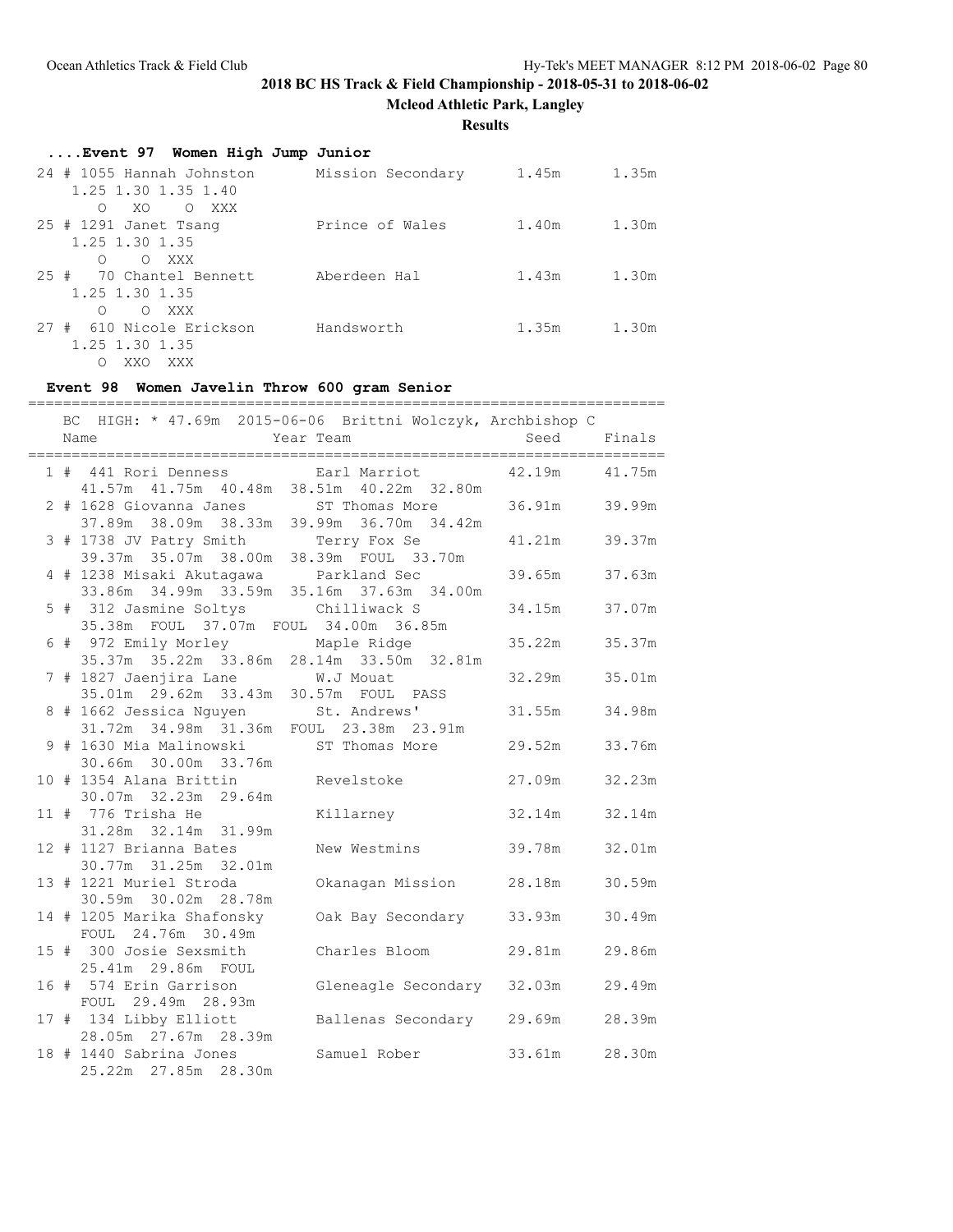**Mcleod Athletic Park, Langley**

**Results**

## **....Event 98 Women Javelin Throw 600 gram Senior**

| 19 # 1060 Hannah Lambert                         | Mission Secondary 27.99m  |        | 27.22m |
|--------------------------------------------------|---------------------------|--------|--------|
| 25.45m 27.22m 26.36m                             |                           |        |        |
| 20 # 523 Julia Ueda-Avarva<br>27.03m FOUL 24.60m | Fleetwood Pa              | 28.40m | 27.03m |
| 21 # 1282 Abigail Buraga                         | Prince of Wales           | 25.23m | 25.18m |
| 25.01m 25.18m 23.60m                             |                           |        |        |
| 22 # 950 Katelyn Yuen                            | Magee                     | 27.93m | 25.16m |
| FOUL FOUL 25.16m                                 |                           |        |        |
| 23 # 328 Caitlin Gordon                          | Collingwood               | 30.31m | 25.01m |
| 25.01m FOUL 23.30m                               |                           |        |        |
| 24 # 1379 Alanna (jane) Bur                      | Richmond Christian 25.78m |        | 24.96m |
| 24.96m 22.25m FOUL                               |                           |        |        |
| 25 # 1338 Thalia Scavazza                        | R.A. McMath               | 21.93m | 23.12m |
| 21.43m  22.23m  23.12m                           |                           |        |        |
| 26 # 1499 Milly Huanq                            | Sentinel                  | 23.82m | 21.36m |
| 19.85m 21.36m 19.61m                             |                           |        |        |
| 27 # 337 Raechel Fowler<br>FOUL 18.90m FOUL      | Correlieu                 | 17.70m | 18.90m |
| 27 # 360 Ashley Chow                             | Crofton Hous              | 26.60m | 18.90m |
| FOUL FOUL 18.90m                                 |                           |        |        |
| -- # 339 Annabelle Lalonde Correlieu             |                           | 19.07m | FOUL   |
| FOUL FOUL FOUL                                   |                           |        |        |

### **Event 100 Men Shot Put 6 kg Senior**

## =========================================================================

|  | Name                                                | BC HIGH: * 15.55m 2015-06-06 Ben Ingvaldson, Lord Tweedsm<br><b>Example 2</b> Team and the Seed Finals |               |        |
|--|-----------------------------------------------------|--------------------------------------------------------------------------------------------------------|---------------|--------|
|  |                                                     | 1 # 217 Druv Sobti Brookswood 15.07m 14.90m                                                            |               |        |
|  |                                                     | 14.08m  14.90m  12.75m  14.00m  13.75m  13.55m                                                         |               |        |
|  |                                                     | 2 # 1387 Jarrett Chong Riverside Se 15.56m 14.52m                                                      |               |        |
|  |                                                     | 14.16m  14.29m  13.64m  14.52m  14.23m  14.48m                                                         |               |        |
|  |                                                     | 3 # 1377 Michael Leung Keynolds Sec                                                                    | 13.38m 13.49m |        |
|  | 13.49m  13.12m  11.67m  FOUL  FOUL  11.73m          |                                                                                                        |               |        |
|  | 4 # 1411 Erik Dahl STA                              |                                                                                                        | 11.87m        | 12.60m |
|  | 11.56m  11.78m  12.60m  12.38m  12.23m  12.26m      |                                                                                                        |               |        |
|  |                                                     | 5 # 1942 Brennan Ettinger Mestsyde Secondary<br>12.57m 12.49m 12.27m 12.39m 12.44m 12.19m              | 12.26m        | 12.57m |
|  |                                                     |                                                                                                        |               |        |
|  | 6 # 1554 Iqam Bhandal                   Sir Winston |                                                                                                        | 12.59m        | 12.38m |
|  | 12.38m  12.09m  12.35m  12.15m  11.95m  12.00m      |                                                                                                        |               |        |
|  |                                                     | 7 # 1761 Bert Wan Man University Hill                                                                  | 11.47m        | 12.24m |
|  | 11.26m  12.24m  11.91m  12.02m  FOUL  FOUL          |                                                                                                        |               |        |
|  |                                                     | 8 # 1636 Sam Steele                 ST Thomas More                                                     | 11.58m        | 12.00m |
|  | 11.34m FOUL 11.17m 11.46m 12.00m 10.66m             |                                                                                                        |               |        |
|  |                                                     | 9 # 32 Blake Flikkema Mbbotsford C                                                                     | 11.18m        | 11.24m |
|  | 10.60m  11.24m  11.12m                              |                                                                                                        |               |        |
|  |                                                     | 10 # 1602 Josh Edra                           St. George's School     10.38m                           |               | 10.89m |
|  | 9.47m 10.89m 10.52m                                 |                                                                                                        |               |        |
|  |                                                     | 11 # 1121 Hunter Floris Mechako Valley                                                                 | 10.63m        | 10.64m |
|  | 10.64m  10.38m  9.44m                               |                                                                                                        |               |        |
|  |                                                     | 12 # 1578 Riley Gookstetter South Delta School 10.26m                                                  |               | 10.52m |
|  | 10.09m  10.52m  FOUL                                |                                                                                                        |               |        |
|  | 13 # 1088 Florian Steinmann                         | Mulgrave                                                                                               | 10.52m        | 10.13m |
|  | FOUL 10.13m FOUL                                    |                                                                                                        |               |        |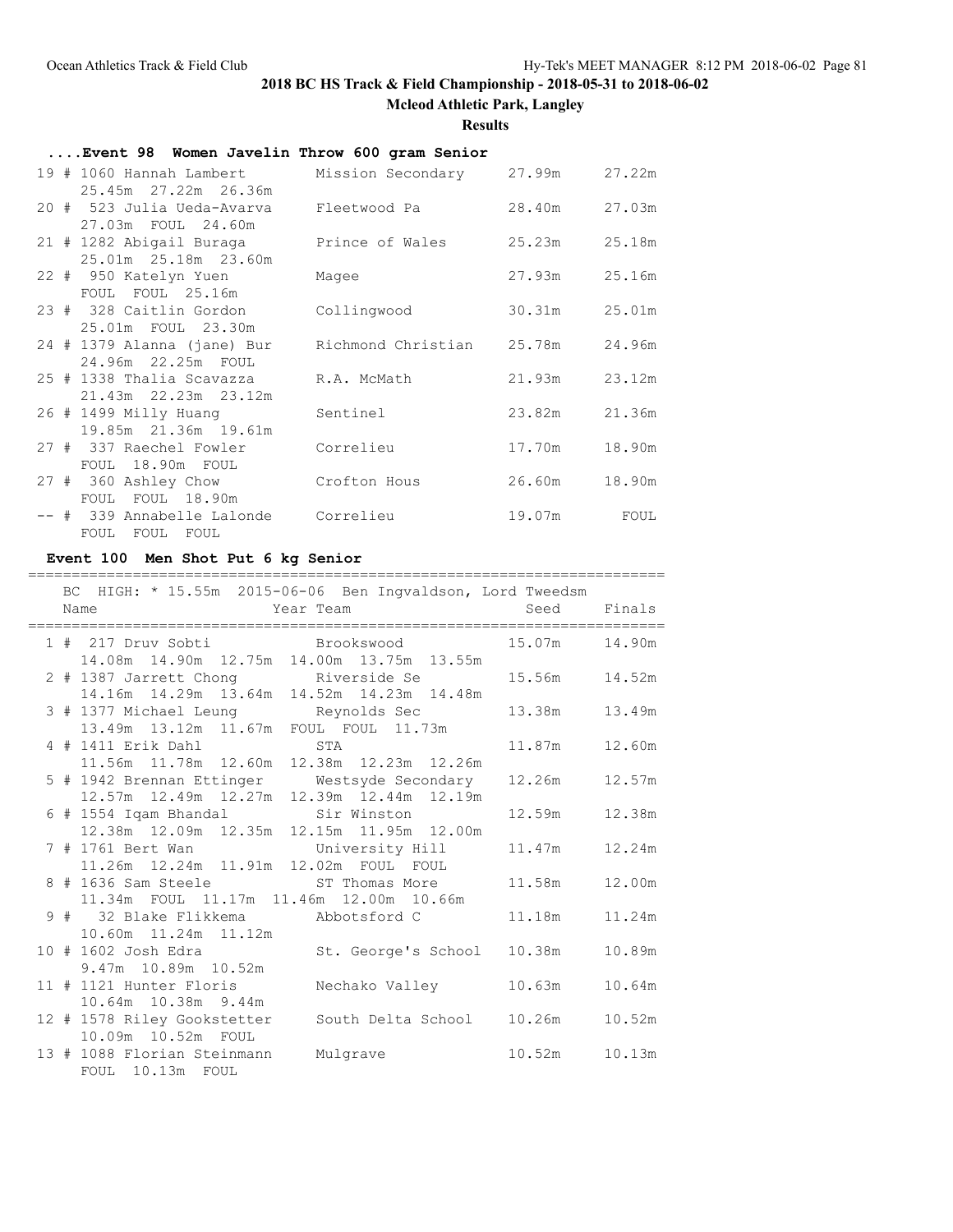**Mcleod Athletic Park, Langley**

### **Results**

| Event 100 Men Shot Put 6 kg Senior |                   |        |       |
|------------------------------------|-------------------|--------|-------|
| 14 # 849 Connor Turnbull           | Lambrick Park     | 10.49m | 9.88m |
| 9.88m FOUL FOUL                    |                   |        |       |
| 15 # 1149 Brayden Davis            | North Peace Scho  | 10.10m | 9.87m |
| 9.87m 9.79m FOUL                   |                   |        |       |
| 2 Jj Bachmeier<br>16 #             | A.R. MacNeill     | 9.86m  | 9.82m |
| 9.62m FOUL 9.82m                   |                   |        |       |
| 17 # 740 Tim Wang                  | Johnston Hei      | 10.43m | 9.75m |
| 9.75m FOUL 9.15m                   |                   |        |       |
| 18 # 2225 Noah Hochfelder          | Vancouver College | 10.32m | 9.57m |
| FOUL FOUL 9.57m                    |                   |        |       |
| 19 # 676 Nathaniel Gidon           | Highroad Academy  | 10.24m | 9.39m |
| 9.37m 9.39m FOUL                   |                   |        |       |
| 20 # 104 Blaze Gowen               | Aldergrove C      | 9.74m  | 9.27m |
| FOUL FOUL 9.27m                    |                   |        |       |
| 21 # 1641 Nate Nacario             | ST Thomas More    | 9.66m  | 8.96m |
| FOUL FOUL 8.96m                    |                   |        |       |
| 22 # 596 John Le                   | GW Graham -       | 9.52m  | 8.73m |
| 8.73m FOUL FOUL                    |                   |        |       |

## **Event 103 Women 300 Meter Hurdles Junior**

## **8 Advance: Top 1 Each Heat plus Next 4 Best Times**

| HIGH: * 44.47 2014-05-31 Hannah Johnston, Vancouver Techni<br>BC.<br>Seed<br>Prelims<br>H#<br>Name<br>Year Team<br>Preliminaries<br>1 # 423 Carly Seemann<br>Dr. Charles Best<br>47.77<br>46.890<br>$\overline{1}$<br>$2 +$<br>3<br>200 Samantha Baron<br>Brooks Secondary<br>47.29<br>47.170<br>2<br>3 # 1898 Logan Fung<br>West Point G<br>47.74<br>47.270<br>49.90<br>4<br>1277 Brooklyn Vanderke<br>Powell River<br>49.920<br>$+$<br>4<br>1695 Kenzie Farish<br>$\mathbf{1}$<br>5<br>#<br>St. Michaels<br>48.76<br>47.53q<br>#<br>49.84<br>$\mathbf{1}$<br>6<br>878 Taylor Van Marrew<br>Little Flower<br>48.34q<br>7#<br>1129 Emma Dolman<br>48.97a<br>3<br>New Westmins<br>51.04<br>#<br>8<br>Little Flower<br>50.46<br>$\mathbf{1}$<br>49.03 <sub>q</sub><br>872 Maya Landero-Van<br>$\mathbf{2}$<br>9<br>#<br>Abbotsford C<br>49.81<br>38 Lexie Kampman<br>49.12<br>$\mathcal{S}$<br>10<br>#<br>921 Emma Kearns<br>Lord Tweedsmuir<br>49.35<br>49.55<br>$\mathcal{S}$<br>11#<br>49.68<br>49.63<br>464 Abbey McCann<br>Klo Middle<br>$\overline{c}$<br>$12 +$<br>810 Jessica Roodzant<br>51.13<br>King's Chris<br>49.74<br>$\overline{4}$<br>13#<br>1623 Alicia Bremer<br>48.60<br>ST Thomas More<br>49.97<br>48.21<br>$\overline{4}$<br>1421 Caleigh O'Flahert<br>STA<br>50.07<br>14#<br>440 Alana Cunha<br>49.90<br>4<br>15#<br>Earl Marriot<br>50.58<br>$\overline{c}$<br>16 # 1591 Kaylie Borntraege<br>49.25<br>50.62<br>Southpointe Academy<br>3<br>17 # 1433 Meaghan Kujat<br>Salmon Arm S<br>51.04<br>50.71<br>$\overline{c}$<br>18#<br>885 Leah Fedder<br>53.06<br>51.56<br>Lord Byng<br>$\overline{c}$<br>19 # 431 Sophia Mahmoud<br>Duchess Park<br>54.31<br>51.70<br>$\overline{c}$<br>20 # 750 Selina Bortolotto<br>Kelowna Secondar<br>50.75<br>51.73<br>$\mathbf{1}$<br>21#<br>51.81<br>355 Kassidy Vanoene<br>Credo Christ<br>52.52<br>3<br>$22 +$<br>245 Stephanie Lim<br>Burnaby Moun<br>53.94<br>52.13<br>$\mathbf{1}$<br>23#<br>Abbotsford C<br>19 Raya Brandsma<br>52.97<br>52.74<br>$\overline{4}$<br>$24 +$<br>1854 Rylea Keen<br>52.58<br>52.93<br>Walnut Grove<br>25#<br>118 Ella Eidnani<br>53.25<br>$\mathbf{1}$<br>54.40<br>Arqyle<br>26 # 1549 Piper Trounce<br>$\overline{4}$<br>Sir Charles Tupper<br>52.60<br>54.14<br>$\mathbf{1}$<br>56.52<br>27#<br>1570 Sage Murphy<br>Smithers Sec<br>55.59<br>2<br>1318 Megan Strand<br>Ouesnel JR School<br>57.29<br>55.92<br>28# |  |                 |          |       |       |   |
|-----------------------------------------------------------------------------------------------------------------------------------------------------------------------------------------------------------------------------------------------------------------------------------------------------------------------------------------------------------------------------------------------------------------------------------------------------------------------------------------------------------------------------------------------------------------------------------------------------------------------------------------------------------------------------------------------------------------------------------------------------------------------------------------------------------------------------------------------------------------------------------------------------------------------------------------------------------------------------------------------------------------------------------------------------------------------------------------------------------------------------------------------------------------------------------------------------------------------------------------------------------------------------------------------------------------------------------------------------------------------------------------------------------------------------------------------------------------------------------------------------------------------------------------------------------------------------------------------------------------------------------------------------------------------------------------------------------------------------------------------------------------------------------------------------------------------------------------------------------------------------------------------------------------------------------------------------------------------------------------------------------------------------------------------------------------------------------------------------------------------------------------------------------------------------------------------------------------------------------------------------------------------------------------------------------------------------------------------------------------------------------------------------------------|--|-----------------|----------|-------|-------|---|
|                                                                                                                                                                                                                                                                                                                                                                                                                                                                                                                                                                                                                                                                                                                                                                                                                                                                                                                                                                                                                                                                                                                                                                                                                                                                                                                                                                                                                                                                                                                                                                                                                                                                                                                                                                                                                                                                                                                                                                                                                                                                                                                                                                                                                                                                                                                                                                                                                 |  |                 |          |       |       |   |
|                                                                                                                                                                                                                                                                                                                                                                                                                                                                                                                                                                                                                                                                                                                                                                                                                                                                                                                                                                                                                                                                                                                                                                                                                                                                                                                                                                                                                                                                                                                                                                                                                                                                                                                                                                                                                                                                                                                                                                                                                                                                                                                                                                                                                                                                                                                                                                                                                 |  |                 |          |       |       |   |
|                                                                                                                                                                                                                                                                                                                                                                                                                                                                                                                                                                                                                                                                                                                                                                                                                                                                                                                                                                                                                                                                                                                                                                                                                                                                                                                                                                                                                                                                                                                                                                                                                                                                                                                                                                                                                                                                                                                                                                                                                                                                                                                                                                                                                                                                                                                                                                                                                 |  |                 |          |       |       |   |
|                                                                                                                                                                                                                                                                                                                                                                                                                                                                                                                                                                                                                                                                                                                                                                                                                                                                                                                                                                                                                                                                                                                                                                                                                                                                                                                                                                                                                                                                                                                                                                                                                                                                                                                                                                                                                                                                                                                                                                                                                                                                                                                                                                                                                                                                                                                                                                                                                 |  |                 |          |       |       |   |
|                                                                                                                                                                                                                                                                                                                                                                                                                                                                                                                                                                                                                                                                                                                                                                                                                                                                                                                                                                                                                                                                                                                                                                                                                                                                                                                                                                                                                                                                                                                                                                                                                                                                                                                                                                                                                                                                                                                                                                                                                                                                                                                                                                                                                                                                                                                                                                                                                 |  |                 |          |       |       |   |
|                                                                                                                                                                                                                                                                                                                                                                                                                                                                                                                                                                                                                                                                                                                                                                                                                                                                                                                                                                                                                                                                                                                                                                                                                                                                                                                                                                                                                                                                                                                                                                                                                                                                                                                                                                                                                                                                                                                                                                                                                                                                                                                                                                                                                                                                                                                                                                                                                 |  |                 |          |       |       |   |
|                                                                                                                                                                                                                                                                                                                                                                                                                                                                                                                                                                                                                                                                                                                                                                                                                                                                                                                                                                                                                                                                                                                                                                                                                                                                                                                                                                                                                                                                                                                                                                                                                                                                                                                                                                                                                                                                                                                                                                                                                                                                                                                                                                                                                                                                                                                                                                                                                 |  |                 |          |       |       |   |
|                                                                                                                                                                                                                                                                                                                                                                                                                                                                                                                                                                                                                                                                                                                                                                                                                                                                                                                                                                                                                                                                                                                                                                                                                                                                                                                                                                                                                                                                                                                                                                                                                                                                                                                                                                                                                                                                                                                                                                                                                                                                                                                                                                                                                                                                                                                                                                                                                 |  |                 |          |       |       |   |
|                                                                                                                                                                                                                                                                                                                                                                                                                                                                                                                                                                                                                                                                                                                                                                                                                                                                                                                                                                                                                                                                                                                                                                                                                                                                                                                                                                                                                                                                                                                                                                                                                                                                                                                                                                                                                                                                                                                                                                                                                                                                                                                                                                                                                                                                                                                                                                                                                 |  |                 |          |       |       |   |
|                                                                                                                                                                                                                                                                                                                                                                                                                                                                                                                                                                                                                                                                                                                                                                                                                                                                                                                                                                                                                                                                                                                                                                                                                                                                                                                                                                                                                                                                                                                                                                                                                                                                                                                                                                                                                                                                                                                                                                                                                                                                                                                                                                                                                                                                                                                                                                                                                 |  |                 |          |       |       |   |
|                                                                                                                                                                                                                                                                                                                                                                                                                                                                                                                                                                                                                                                                                                                                                                                                                                                                                                                                                                                                                                                                                                                                                                                                                                                                                                                                                                                                                                                                                                                                                                                                                                                                                                                                                                                                                                                                                                                                                                                                                                                                                                                                                                                                                                                                                                                                                                                                                 |  |                 |          |       |       |   |
|                                                                                                                                                                                                                                                                                                                                                                                                                                                                                                                                                                                                                                                                                                                                                                                                                                                                                                                                                                                                                                                                                                                                                                                                                                                                                                                                                                                                                                                                                                                                                                                                                                                                                                                                                                                                                                                                                                                                                                                                                                                                                                                                                                                                                                                                                                                                                                                                                 |  |                 |          |       |       |   |
|                                                                                                                                                                                                                                                                                                                                                                                                                                                                                                                                                                                                                                                                                                                                                                                                                                                                                                                                                                                                                                                                                                                                                                                                                                                                                                                                                                                                                                                                                                                                                                                                                                                                                                                                                                                                                                                                                                                                                                                                                                                                                                                                                                                                                                                                                                                                                                                                                 |  |                 |          |       |       |   |
|                                                                                                                                                                                                                                                                                                                                                                                                                                                                                                                                                                                                                                                                                                                                                                                                                                                                                                                                                                                                                                                                                                                                                                                                                                                                                                                                                                                                                                                                                                                                                                                                                                                                                                                                                                                                                                                                                                                                                                                                                                                                                                                                                                                                                                                                                                                                                                                                                 |  |                 |          |       |       |   |
|                                                                                                                                                                                                                                                                                                                                                                                                                                                                                                                                                                                                                                                                                                                                                                                                                                                                                                                                                                                                                                                                                                                                                                                                                                                                                                                                                                                                                                                                                                                                                                                                                                                                                                                                                                                                                                                                                                                                                                                                                                                                                                                                                                                                                                                                                                                                                                                                                 |  |                 |          |       |       |   |
|                                                                                                                                                                                                                                                                                                                                                                                                                                                                                                                                                                                                                                                                                                                                                                                                                                                                                                                                                                                                                                                                                                                                                                                                                                                                                                                                                                                                                                                                                                                                                                                                                                                                                                                                                                                                                                                                                                                                                                                                                                                                                                                                                                                                                                                                                                                                                                                                                 |  |                 |          |       |       |   |
|                                                                                                                                                                                                                                                                                                                                                                                                                                                                                                                                                                                                                                                                                                                                                                                                                                                                                                                                                                                                                                                                                                                                                                                                                                                                                                                                                                                                                                                                                                                                                                                                                                                                                                                                                                                                                                                                                                                                                                                                                                                                                                                                                                                                                                                                                                                                                                                                                 |  |                 |          |       |       |   |
|                                                                                                                                                                                                                                                                                                                                                                                                                                                                                                                                                                                                                                                                                                                                                                                                                                                                                                                                                                                                                                                                                                                                                                                                                                                                                                                                                                                                                                                                                                                                                                                                                                                                                                                                                                                                                                                                                                                                                                                                                                                                                                                                                                                                                                                                                                                                                                                                                 |  |                 |          |       |       |   |
|                                                                                                                                                                                                                                                                                                                                                                                                                                                                                                                                                                                                                                                                                                                                                                                                                                                                                                                                                                                                                                                                                                                                                                                                                                                                                                                                                                                                                                                                                                                                                                                                                                                                                                                                                                                                                                                                                                                                                                                                                                                                                                                                                                                                                                                                                                                                                                                                                 |  |                 |          |       |       |   |
|                                                                                                                                                                                                                                                                                                                                                                                                                                                                                                                                                                                                                                                                                                                                                                                                                                                                                                                                                                                                                                                                                                                                                                                                                                                                                                                                                                                                                                                                                                                                                                                                                                                                                                                                                                                                                                                                                                                                                                                                                                                                                                                                                                                                                                                                                                                                                                                                                 |  |                 |          |       |       |   |
|                                                                                                                                                                                                                                                                                                                                                                                                                                                                                                                                                                                                                                                                                                                                                                                                                                                                                                                                                                                                                                                                                                                                                                                                                                                                                                                                                                                                                                                                                                                                                                                                                                                                                                                                                                                                                                                                                                                                                                                                                                                                                                                                                                                                                                                                                                                                                                                                                 |  |                 |          |       |       |   |
|                                                                                                                                                                                                                                                                                                                                                                                                                                                                                                                                                                                                                                                                                                                                                                                                                                                                                                                                                                                                                                                                                                                                                                                                                                                                                                                                                                                                                                                                                                                                                                                                                                                                                                                                                                                                                                                                                                                                                                                                                                                                                                                                                                                                                                                                                                                                                                                                                 |  |                 |          |       |       |   |
|                                                                                                                                                                                                                                                                                                                                                                                                                                                                                                                                                                                                                                                                                                                                                                                                                                                                                                                                                                                                                                                                                                                                                                                                                                                                                                                                                                                                                                                                                                                                                                                                                                                                                                                                                                                                                                                                                                                                                                                                                                                                                                                                                                                                                                                                                                                                                                                                                 |  |                 |          |       |       |   |
|                                                                                                                                                                                                                                                                                                                                                                                                                                                                                                                                                                                                                                                                                                                                                                                                                                                                                                                                                                                                                                                                                                                                                                                                                                                                                                                                                                                                                                                                                                                                                                                                                                                                                                                                                                                                                                                                                                                                                                                                                                                                                                                                                                                                                                                                                                                                                                                                                 |  |                 |          |       |       |   |
|                                                                                                                                                                                                                                                                                                                                                                                                                                                                                                                                                                                                                                                                                                                                                                                                                                                                                                                                                                                                                                                                                                                                                                                                                                                                                                                                                                                                                                                                                                                                                                                                                                                                                                                                                                                                                                                                                                                                                                                                                                                                                                                                                                                                                                                                                                                                                                                                                 |  |                 |          |       |       |   |
|                                                                                                                                                                                                                                                                                                                                                                                                                                                                                                                                                                                                                                                                                                                                                                                                                                                                                                                                                                                                                                                                                                                                                                                                                                                                                                                                                                                                                                                                                                                                                                                                                                                                                                                                                                                                                                                                                                                                                                                                                                                                                                                                                                                                                                                                                                                                                                                                                 |  |                 |          |       |       |   |
|                                                                                                                                                                                                                                                                                                                                                                                                                                                                                                                                                                                                                                                                                                                                                                                                                                                                                                                                                                                                                                                                                                                                                                                                                                                                                                                                                                                                                                                                                                                                                                                                                                                                                                                                                                                                                                                                                                                                                                                                                                                                                                                                                                                                                                                                                                                                                                                                                 |  |                 |          |       |       |   |
|                                                                                                                                                                                                                                                                                                                                                                                                                                                                                                                                                                                                                                                                                                                                                                                                                                                                                                                                                                                                                                                                                                                                                                                                                                                                                                                                                                                                                                                                                                                                                                                                                                                                                                                                                                                                                                                                                                                                                                                                                                                                                                                                                                                                                                                                                                                                                                                                                 |  |                 |          |       |       |   |
|                                                                                                                                                                                                                                                                                                                                                                                                                                                                                                                                                                                                                                                                                                                                                                                                                                                                                                                                                                                                                                                                                                                                                                                                                                                                                                                                                                                                                                                                                                                                                                                                                                                                                                                                                                                                                                                                                                                                                                                                                                                                                                                                                                                                                                                                                                                                                                                                                 |  |                 |          |       |       |   |
|                                                                                                                                                                                                                                                                                                                                                                                                                                                                                                                                                                                                                                                                                                                                                                                                                                                                                                                                                                                                                                                                                                                                                                                                                                                                                                                                                                                                                                                                                                                                                                                                                                                                                                                                                                                                                                                                                                                                                                                                                                                                                                                                                                                                                                                                                                                                                                                                                 |  |                 |          |       |       |   |
|                                                                                                                                                                                                                                                                                                                                                                                                                                                                                                                                                                                                                                                                                                                                                                                                                                                                                                                                                                                                                                                                                                                                                                                                                                                                                                                                                                                                                                                                                                                                                                                                                                                                                                                                                                                                                                                                                                                                                                                                                                                                                                                                                                                                                                                                                                                                                                                                                 |  |                 |          |       |       |   |
|                                                                                                                                                                                                                                                                                                                                                                                                                                                                                                                                                                                                                                                                                                                                                                                                                                                                                                                                                                                                                                                                                                                                                                                                                                                                                                                                                                                                                                                                                                                                                                                                                                                                                                                                                                                                                                                                                                                                                                                                                                                                                                                                                                                                                                                                                                                                                                                                                 |  |                 |          |       |       |   |
| 29#                                                                                                                                                                                                                                                                                                                                                                                                                                                                                                                                                                                                                                                                                                                                                                                                                                                                                                                                                                                                                                                                                                                                                                                                                                                                                                                                                                                                                                                                                                                                                                                                                                                                                                                                                                                                                                                                                                                                                                                                                                                                                                                                                                                                                                                                                                                                                                                                             |  | 1928 Kate Lytle | West Van | 55.69 | 56.45 | 4 |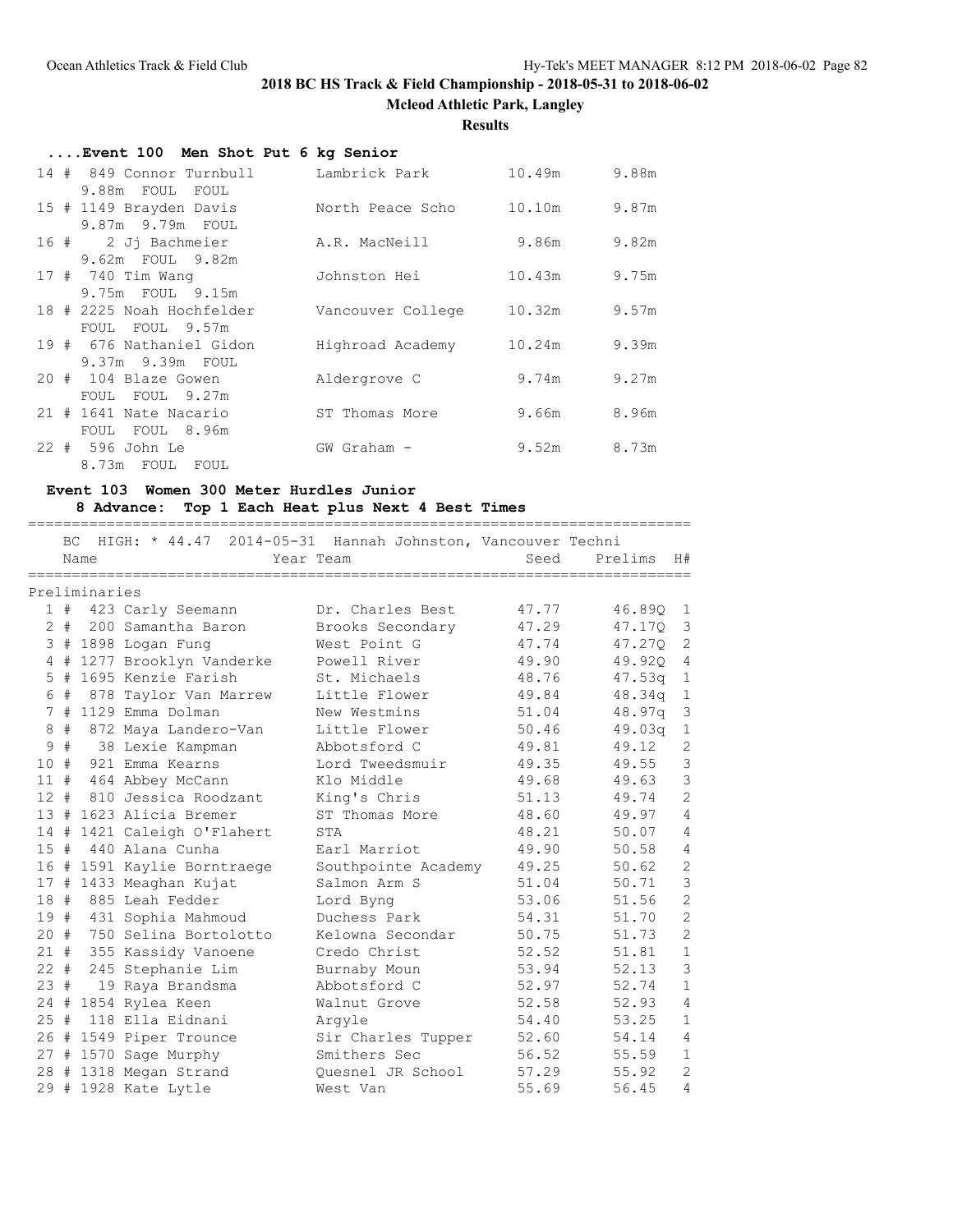**Mcleod Athletic Park, Langley**

### **Results**

## **....Event 103 Women 300 Meter Hurdles Junior**

30 # 720 Zoe Giles JL Crowe 57.16 3

|        |     |               | Event 103 Women 300 Meter Hurdles Junior                   |                     |         |        |
|--------|-----|---------------|------------------------------------------------------------|---------------------|---------|--------|
|        | BC. | Name          | HIGH: * 44.47 2014-05-31 Hannah Johnston, Vancouver Techni | Year Team           | Prelims | Finals |
| Finals |     |               |                                                            |                     |         |        |
|        |     |               | 1 # 200 Samantha Baron                                     | Brooks Secondary    | 47.17   | 46.43  |
|        |     |               | 2 # 1898 Logan Fung                                        | West Point G        | 47.27   | 47.19  |
|        |     |               | 3 # 423 Carly Seemann                                      | Dr. Charles Best    | 46.89   | 47.45  |
|        |     |               | 4 # 1695 Kenzie Farish                                     | St. Michaels        | 47.53   | 48.45  |
|        |     |               | 5 # 878 Taylor Van Marrew                                  | Little Flower       | 48.34   | 48.80  |
|        |     |               | 6 # 1129 Emma Dolman                                       | New Westmins        | 48.97   | 49.23  |
|        |     |               | 7 # 872 Maya Landero-Van                                   | Little Flower       | 49.03   | 49.27  |
|        |     |               | 8 # 1277 Brooklyn Vanderke                                 | Powell River        | 49.92   | 49.73  |
|        |     | Preliminaries |                                                            |                     |         |        |
|        |     |               | 9 # 38 Lexie Kampman                                       | Abbotsford C        | 49.12   |        |
|        |     |               | 10 # 921 Emma Kearns                                       | Lord Tweedsmuir     | 49.55   |        |
|        |     |               | 11 # 464 Abbey McCann                                      | Klo Middle          | 49.63   |        |
|        |     |               | 12 # 810 Jessica Roodzant                                  | King's Chris        | 49.74   |        |
|        |     |               | 13 # 1623 Alicia Bremer                                    | ST Thomas More      | 49.97   |        |
|        |     |               | 14 # 1421 Caleigh O'Flahert                                | STA                 | 50.07   |        |
|        |     |               | 15 # 440 Alana Cunha                                       | Earl Marriot        | 50.58   |        |
|        |     |               | 16 # 1591 Kaylie Borntraege                                | Southpointe Academy | 50.62   |        |
|        |     |               | 17 # 1433 Meaghan Kujat                                    | Salmon Arm S        | 50.71   |        |
|        |     |               | 18 # 885 Leah Fedder                                       | Lord Byng           | 51.56   |        |
|        |     |               | 19 # 431 Sophia Mahmoud                                    | Duchess Park        | 51.70   |        |
|        |     |               | 20 # 750 Selina Bortolotto                                 | Kelowna Secondar    | 51.73   |        |
|        |     |               | 21 # 355 Kassidy Vanoene                                   | Credo Christ        | 51.81   |        |
|        |     |               | 22 # 245 Stephanie Lim                                     | Burnaby Moun        | 52.13   |        |
|        |     | 23#           | 19 Raya Brandsma                                           | Abbotsford C        | 52.74   |        |
|        |     |               | 24 # 1854 Rylea Keen                                       | Walnut Grove        | 52.93   |        |
|        |     |               | 25 # 118 Ella Eidnani                                      | Arqyle              | 53.25   |        |
|        |     |               | 26 # 1549 Piper Trounce                                    | Sir Charles Tupper  | 54.14   |        |
|        |     |               | 27 # 1570 Sage Murphy                                      | Smithers Sec        | 55.59   |        |
|        |     |               | 28 # 1318 Megan Strand                                     | Quesnel JR School   | 55.92   |        |
|        |     |               | 29 # 1928 Kate Lytle                                       | West Van            | 56.45   |        |
| 30#    |     |               | 720 Zoe Giles                                              | JL Crowe            | 57.16   |        |

### **Event 104 Men 300 Meter Hurdles Junior 8 Advance: Top 1 Each Heat plus Next 4 Best Times**

|    |      |                                                                                                                                                                                                                                         | Seed      | H#<br>Prelims            |                                                               |
|----|------|-----------------------------------------------------------------------------------------------------------------------------------------------------------------------------------------------------------------------------------------|-----------|--------------------------|---------------------------------------------------------------|
|    |      | Prince of Wales                                                                                                                                                                                                                         | 42.67     | 41.380 3                 |                                                               |
|    |      | Mission Secondary                                                                                                                                                                                                                       | 41.02     | 41.930 1                 |                                                               |
|    |      | Pacific Academy                                                                                                                                                                                                                         | 40.95     | 42.140 4                 |                                                               |
|    |      | Seaguam Seahawks                                                                                                                                                                                                                        | 42.58     | 42.290 2                 |                                                               |
|    |      | RE Mountain                                                                                                                                                                                                                             | 41.59     | $41.86q$ 3               |                                                               |
|    |      | St. John Brebeuf                                                                                                                                                                                                                        | 42.65     | 42.44q<br>$\overline{2}$ |                                                               |
|    |      | Kelowna Secondar                                                                                                                                                                                                                        | 45.37     | $43.85q$ 3               |                                                               |
|    |      | Handsworth                                                                                                                                                                                                                              | 45.36     | $43.92q$ 2               |                                                               |
|    |      | Sir Charles Tupper                                                                                                                                                                                                                      | 45.80     | $\sqrt{1}$<br>43.95      |                                                               |
| 8# | Name | 1 # 1284 Terence Cheung<br>2 # 1065 Harrison Trustham<br>3 # 1224 Praise Aniamaka<br>4 # 1455 Brendan Luccock<br>5 # 1345 Felix Allen<br>6 # 1682 Ben Charbonneau<br>7 # 764 Makafui Tettey<br>605 Owain Cormack<br>9 # 1530 Reid Clark | Year Team |                          | BC HIGH: * 39.72 2014-05-31 Jasper Schiedel, VANCOUVER COLLEG |

============================================================================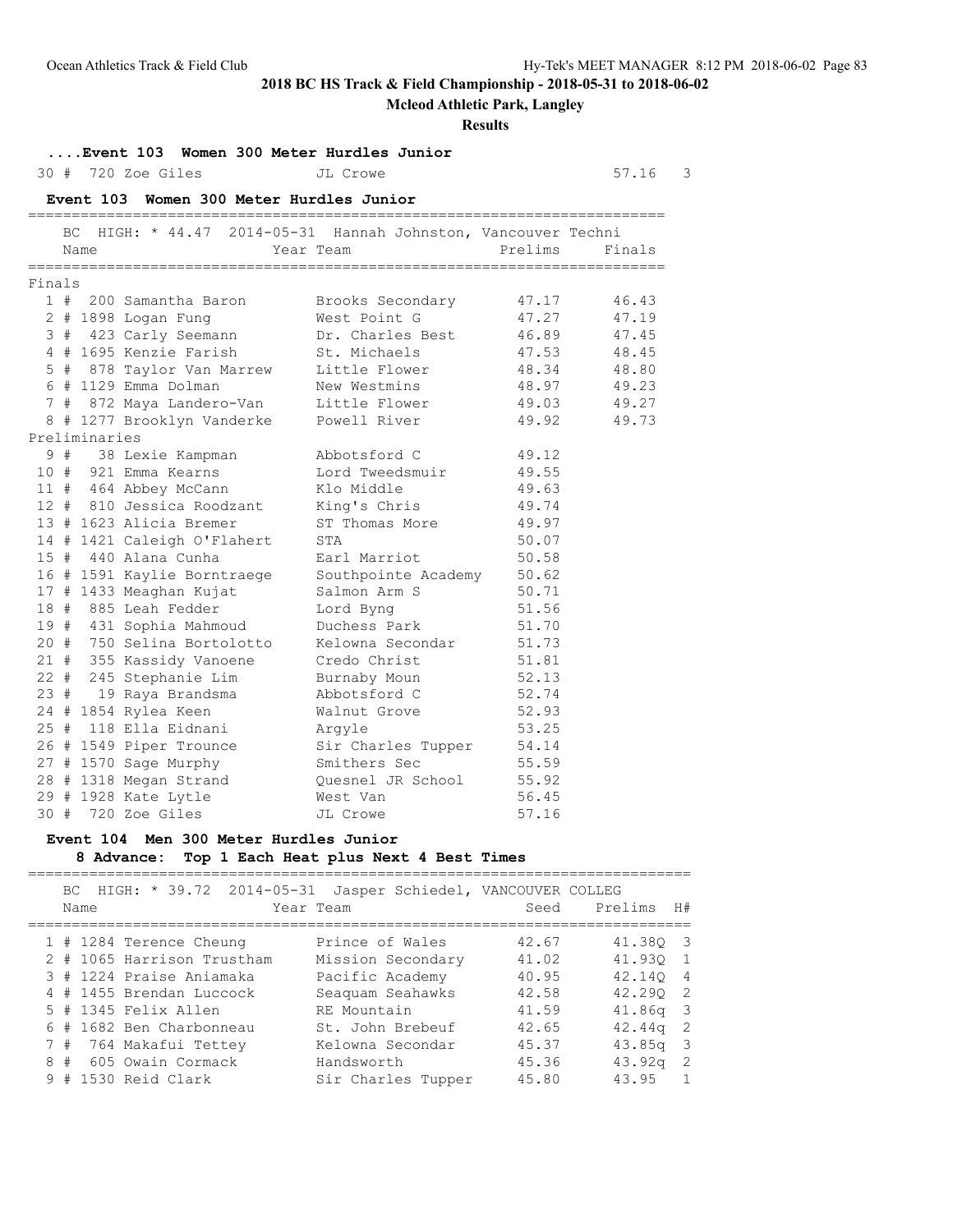### **Mcleod Athletic Park, Langley**

#### **Results**

**....Event 104 Men 300 Meter Hurdles Junior**

| 10 #   |   | 132 Spencer Bradbury        | Ballenas Secondary | 45.55 | 44.18 | 4              |
|--------|---|-----------------------------|--------------------|-------|-------|----------------|
|        |   | 11 # 677 Elijah Grimard     | Highroad Academy   | 45.31 | 44.54 | 2              |
|        |   | 12 # 1632 Nick Osho         | ST Thomas More     | 48.47 | 44.56 | $\mathbf{1}$   |
|        |   | 13 # 1728 Raphael Dubouchet | Sutherland         | 48.28 | 44.60 | 4              |
|        |   | 14 # 1233 Taylor Sillars    | Pacific Academy    | 44.92 | 44.69 | $\overline{4}$ |
| 15     | # | 1851 Oliver Harrison        | Walnut Grove       | 44.23 | 44.70 | $\mathbf{1}$   |
| 16     | # | 702 Tucker Reed             | Howe Sound         | 45.54 | 44.71 | $\overline{4}$ |
|        |   | 17 # 1078 Dominic Gunderson | Mount Dougla       | 47.29 | 44.76 | $\mathbf{1}$   |
| 18#    |   | 928 Adam Pederson           | Lord Tweedsmuir    | 45.27 | 44.82 | 3              |
|        |   | 19 # 103 Samuel Wynans      | Alberni Dist       | 45.24 | 45.39 | $\mathbf{1}$   |
|        |   | 20 # 1885 Praveen Wickramaa | Walnut Grove       | 45.40 | 45.88 | $\mathbf{1}$   |
|        |   | 21 # 1747 Steven Geluk      | Unity Christian    | 45.85 | 45.90 | 3              |
| 22     |   | # 1996 Blake Bosak          | Yale Secondary     | 47.28 | 46.73 | 3              |
|        |   | 23 # 1369 Isaac Starling    | Revelstoke         | 47.26 | 47.05 | $\overline{2}$ |
|        |   | 24 # 116 Philip Dahl        | Arqyle             | 46.63 | 47.13 | 2              |
|        |   | 25 # 124 Conor O'Neill      | Arqyle             | 48.98 | 47.32 | 3              |
| 26     |   | # 591 Elichai Manseel       | Guildford Park     | 44.92 | 47.79 | $\overline{4}$ |
|        |   | 27 # 1619 Luca Alberti      | ST Thomas More     | 50.48 | 47.95 | $\mathbf{1}$   |
| 28     | # | 1070 Ian Aitken             | Mount Dougla       | 48.21 | 48.56 | 4              |
| 29     | # | 674 Samuel Gaertner         | Highroad Academy   | 50.30 | 48.74 | 3              |
| 30     |   | # 1361 Jonah Hunchak        | Revelstoke         | 50.00 | 49.48 | $\overline{2}$ |
| 31#    |   | 338 Christopher Hende       | Correlieu          | 51.76 | 50.34 | $\overline{4}$ |
| $32 +$ |   | 527 Dean Bennett            | Fort Nelson        | 50.09 | 51.22 | 2              |

### **Event 104 Men 300 Meter Hurdles Junior**

BC HIGH: \* 39.72 2014-05-31 Jasper Schiedel, VANCOUVER COLLEG Name Team Year Team Prelims Finals ========================================================================= Finals 1 # 1224 Praise Aniamaka Pacific Academy 42.14 39.97 2 # 1065 Harrison Trustham Mission Secondary 41.93 40.27 3 # 1345 Felix Allen RE Mountain 41.86 40.68 4 # 1284 Terence Cheung Prince of Wales 41.38 40.84 5 # 1455 Brendan Luccock Seaquam Seahawks 42.29 42.21 6 # 1682 Ben Charbonneau St. John Brebeuf 42.44 42.49 7 # 764 Makafui Tettey Kelowna Secondar 43.85 43.41 8 # 605 Owain Cormack Handsworth 43.92 43.57 Preliminaries 9 # 1530 Reid Clark Sir Charles Tupper 43.95 10 # 132 Spencer Bradbury Ballenas Secondary 44.18 11 # 677 Elijah Grimard Highroad Academy 44.54 12 # 1632 Nick Osho ST Thomas More 44.56 13 # 1728 Raphael Dubouchet Sutherland 44.60 14 # 1233 Taylor Sillars Pacific Academy 44.69 15 # 1851 Oliver Harrison Walnut Grove 44.70 16 # 702 Tucker Reed Howe Sound 44.71 17 # 1078 Dominic Gunderson Mount Dougla 44.76 18 # 928 Adam Pederson Lord Tweedsmuir 44.82 19 # 103 Samuel Wynans Alberni Dist 45.39 20 # 1885 Praveen Wickramaa Walnut Grove 45.88 21 # 1747 Steven Geluk Unity Christian 45.90 22 # 1996 Blake Bosak Yale Secondary 46.73 23 # 1369 Isaac Starling Revelstoke 47.05

24 # 116 Philip Dahl Argyle 47.13

=========================================================================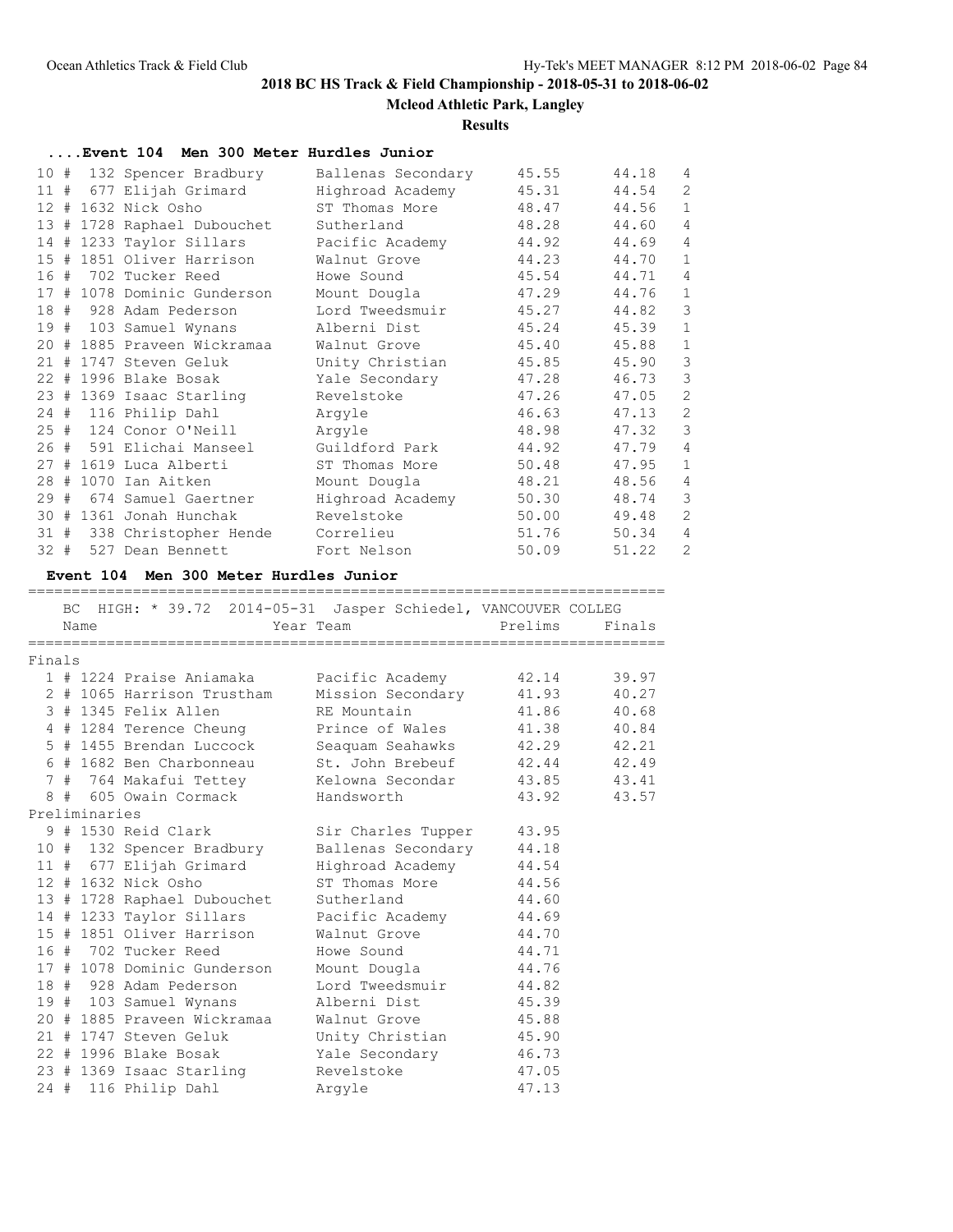**Mcleod Athletic Park, Langley**

**Results**

| Event 104 Men 300 Meter Hurdles Junior |                  |       |
|----------------------------------------|------------------|-------|
| 25 # 124 Conor O'Neill                 | Arqyle           | 47.32 |
| 26 # 591 Elichai Manseel               | Guildford Park   | 47.79 |
| $27$ # 1619 Luca Alberti               | ST Thomas More   | 47.95 |
| 28 # 1070 Ian Aitken                   | Mount Dougla     | 48.56 |
| 29 # 674 Samuel Gaertner               | Highroad Academy | 48.74 |
| 30 # 1361 Jonah Hunchak                | Revelstoke       | 49.48 |
| 31 # 338 Christopher Hende             | Correlieu        | 50.34 |
| 32 # 527 Dean Bennett                  | Fort Nelson      | 51.22 |

### **Event 105 Women 400 Meter Hurdles Senior**

## **8 Advance: Top 1 Each Heat plus Next 4 Best Times**

============================================================================

|                 | <b>BC</b> | Name | HIGH: * 1:00.56 2015-06-06 Megan Champoux, LFMSS | Year Team         | Seed    | Prelims  | H#             |
|-----------------|-----------|------|--------------------------------------------------|-------------------|---------|----------|----------------|
|                 |           |      | 1 # 964 Aaryanna Kurucz                          | Maple Ridge       | 1:06.25 | 1:05.09Q | 2              |
|                 |           |      | 2 # 1990 Meagan Loland                           | WL Seaton         | 1:09.04 | 1:07.550 | 4              |
|                 |           |      | 3 # 1863 Samantha Matthewm                       | Walnut Grove      | 1:06.06 | 1:08.240 | 3              |
| 4               |           |      | # 1594 Cayla Smith                               | Southridge School | 1:08.79 | 1:09.280 | $\mathbf{1}$   |
| 5               |           |      | # 1978 Kristie Elliott                           | Windsor - No      | 1:10.58 | 1:08.98q | 2              |
| 6               |           |      | # 1022 Marley Hutchison                          | Mei Secondar      | 1:12.04 | 1:09.13q | 4              |
| $7\phantom{.0}$ | #         |      | 751 Zoe Bown                                     | Kelowna Secondar  | 1:20.75 | 1:09.61q | 3              |
|                 |           |      | 8 # 972 Emily Morley                             | Maple Ridge       | 1:10.30 | 1:10.16q | 4              |
| $\mathsf 9$     |           |      | # 37 Jessica Kampman                             | Abbotsford C      | 1:10.38 | 1:10.28  | 3              |
| 10              | #         |      | 585 Angelique Kennedy                            | GP Vanier         | 1:09.40 | 1:10.36  | 2              |
|                 |           |      | 11 # 1287 Nikki Field                            | Prince of Wales   | 1:12.31 | 1:10.60  | $\overline{4}$ |
| 12#             |           |      | 319 Ouinn Matthews                               | Claremont         | 1:15.78 | 1:12.16  | $\mathbf{1}$   |
|                 |           |      | 13 # 1187 Astrid Hawkes                          | Oak Bay Secondary | 1:10.02 | 1:12.20  | $\mathbf{1}$   |
| 14              |           |      | # 1234 Jaziel Tunti                              | Pacific Academy   | 1:12.43 | 1:14.68  | $\mathbf{1}$   |
|                 |           |      | 15 # 445 Katie Haley                             | Earl Marriot      | 1:12.60 | 1:14.71  | 2              |
|                 |           |      | 16 # 1655 Arezou Hakimi                          | St. Andrews'      | 1:13.08 | 1:15.00  | 3              |
|                 |           |      | 17 # 612 Jennifer Floyd                          | Handsworth        | 1:18.79 | 1:15.50  | $\mathbf{1}$   |
|                 |           |      | 18 # 881 Janet Cho                               | Lord Byng         | 1:15.19 | 1:16.11  | 3              |
|                 |           |      | 19 # 1620 Rachelle Andrews                       | ST Thomas More    | 1:20.20 | 1:19.12  | 2              |
|                 |           |      | 20 # 1993 Mollie Markin                          | WL Seaton         | 1:16.32 | 1:19.96  | $\overline{4}$ |
|                 |           |      | 21 # 2219 Brontë Elphick-Mi                      | Maple Ridge       | 1:15.63 | 1:22.92  | 2              |
|                 |           |      | 22 # 321 Emma Meyer                              | Claremont         | 1:28.26 | 1:25.08  | 4              |
|                 |           |      | 23 # 1935 Yas Zareyan                            | West Van          | 1:24.57 | 1:29.34  | 2              |
| $24 +$          |           |      | 529 Savanah Gill                                 | Fort Nelson       | 1:35.59 | 1:29.52  | $\overline{4}$ |

# **Event 105 Women 400 Meter Hurdles Senior**

|        |               | Name | BC HIGH: * 1:00.56 2015-06-06 | Megan Champoux, LFMSS<br>Year Team | Prelims | Finals  |
|--------|---------------|------|-------------------------------|------------------------------------|---------|---------|
|        |               |      |                               |                                    |         |         |
| Finals |               |      |                               |                                    |         |         |
|        |               |      | 1 # 964 Aaryanna Kurucz       | Maple Ridge                        | 1:05.09 | 1:04.70 |
|        |               |      | 2 # 1990 Meagan Loland        | WL Seaton                          | 1:07.55 | 1:06.94 |
|        |               |      | 3 # 1863 Samantha Matthewm    | Walnut Grove                       | 1:08.24 | 1:07.03 |
|        |               |      | 4 # 972 Emily Morley          | Maple Ridge                        | 1:10.16 | 1:07.26 |
|        |               |      | $5$ # 1594 Cayla Smith        | Southridge School                  | 1:09.28 | 1:08.42 |
|        |               |      | 6 # 1978 Kristie Elliott      | Windsor - No                       | 1:08.98 | 1:09.10 |
|        |               |      | 7 # 1022 Marley Hutchison     | Mei Secondar                       | 1:09.13 | 1:10.44 |
|        | 8#            |      | 751 Zoe Bown                  | Kelowna Secondar                   | 1:09.61 | 1:12.84 |
|        | Preliminaries |      |                               |                                    |         |         |

=========================================================================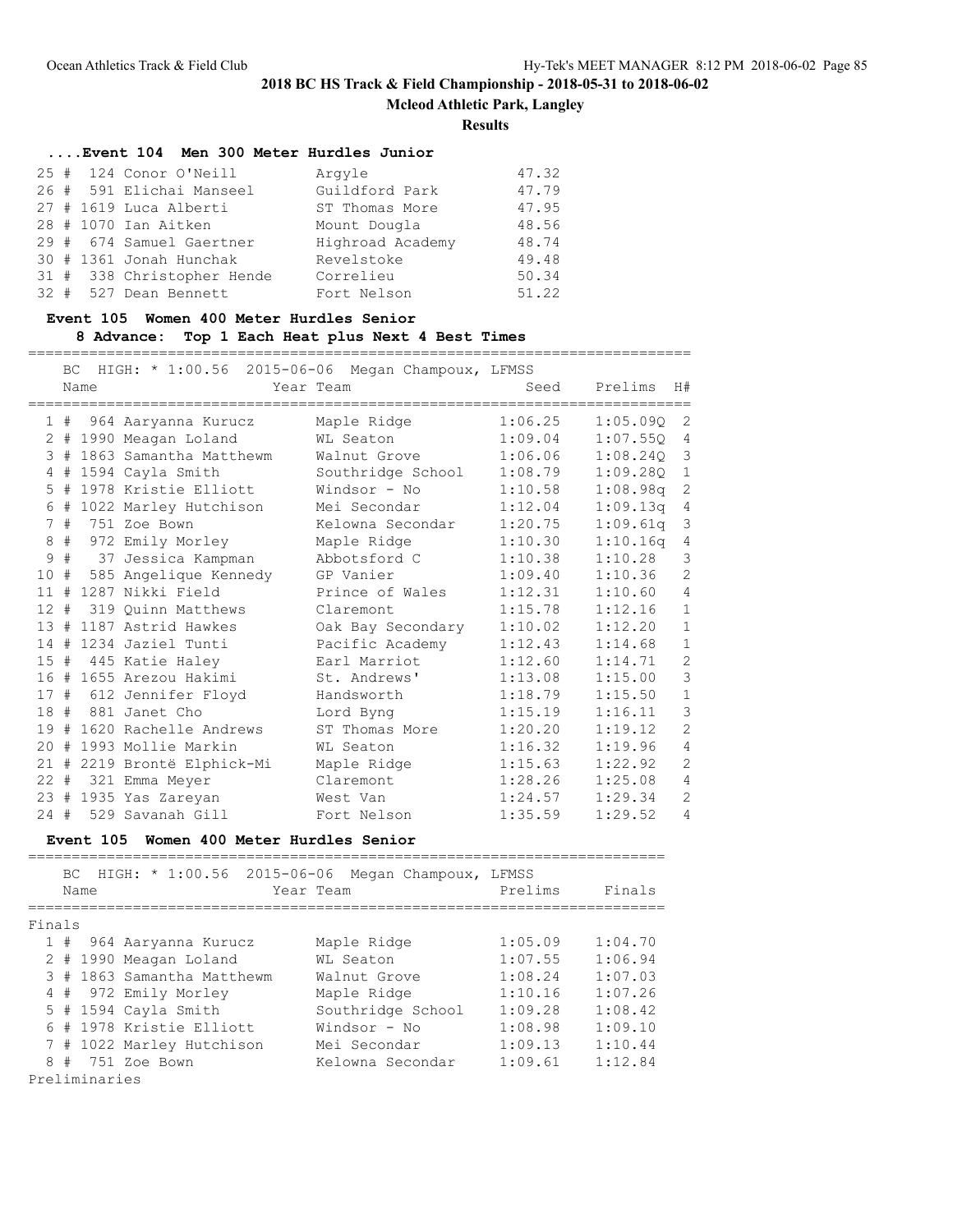**Mcleod Athletic Park, Langley**

### **Results**

|  |  | Event 105 Women 400 Meter Hurdles Senior |                   |         |
|--|--|------------------------------------------|-------------------|---------|
|  |  | 9 # 37 Jessica Kampman                   | Abbotsford C      | 1:10.28 |
|  |  | 10 # 585 Angelique Kennedy               | GP Vanier         | 1:10.36 |
|  |  | 11 # 1287 Nikki Field                    | Prince of Wales   | 1:10.60 |
|  |  | 12 # 319 Ouinn Matthews                  | Claremont         | 1:12.16 |
|  |  | 13 # 1187 Astrid Hawkes                  | Oak Bay Secondary | 1:12.20 |
|  |  | 14 # 1234 Jaziel Tunti                   | Pacific Academy   | 1:14.68 |
|  |  | 15 # 445 Katie Haley                     | Earl Marriot      | 1:14.71 |
|  |  | 16 # 1655 Arezou Hakimi                  | St. Andrews'      | 1:15.00 |
|  |  | 17 # 612 Jennifer Floyd                  | Handsworth        | 1:15.50 |
|  |  | 18 # 881 Janet Cho                       | Lord Byng         | 1:16.11 |
|  |  | 19 # 1620 Rachelle Andrews               | ST Thomas More    | 1:19.12 |
|  |  | 20 # 1993 Mollie Markin                  | WL Seaton         | 1:19.96 |
|  |  | 21 # 2219 Brontë Elphick-Mi              | Maple Ridge       | 1:22.92 |
|  |  | 22 # 321 Emma Meyer                      | Claremont         | 1:25.08 |
|  |  | 23 # 1935 Yas Zareyan                    | West Van          | 1:29.34 |
|  |  | 24 # 529 Savanah Gill                    | Fort Nelson       | 1:29.52 |
|  |  |                                          |                   |         |

### **Event 107 Women 4x400 Meter Relay Junior**

## **8 Advance: Top 1 Each Heat plus Next 4 Best Times**

| BC HIGH: * 4:05.18 2015-06-06 Semiahmoo Secondary, Semiahmoo Se |                        |              |                |
|-----------------------------------------------------------------|------------------------|--------------|----------------|
| Team                                                            | Seed                   | Prelims      | H#             |
| 1 St. Michaels University School 'A'                            | 4:15.66 4:08.430 4     |              |                |
| 2 Semiahmoo Secondary 'A'                                       | $4:20.23$ $4:12.41Q$ 1 |              |                |
| 3 ST Thomas More 'A'                                            | $4:15.10$ $4:13.39Q$   |              | 3              |
| 4 Walnut Grove Secondary 'A'                                    | 4:15.05                | 4:16.830 2   |                |
| 5 Crofton House School 'A'                                      | 4:21.80                | 4:17.21q 4   |                |
| 6 R.A. McMath Secondary 'A'                                     | 4:23.12                | $4:19.02q$ 3 |                |
| 7 Lord Tweedsmuir 'A'                                           | $4:19.21$ $4:19.38q$ 1 |              |                |
| 8 Kelowna Secondary School 'A'                                  | $4:36.52$ $4:22.97q$   |              | $\overline{c}$ |
| 9 Lord Byng 'A'                                                 | $4:27.52$ $4:23.93$    |              | $\overline{4}$ |
| 10 Handsworth 'A'                                               | $4:32.82$ $4:25.47$ 1  |              |                |
| 11 Sir Charles Tupper 'A'                                       | $4:26.04$ $4:25.62$ 2  |              |                |
| 12 R.A. McMath Secondary 'B'                                    | $4:37.82$ $4:25.87$    |              | $\mathfrak{Z}$ |
| 13 Earl Marriott Secondary 'A'                                  | $4:26.62$ $4:28.89$    |              | $\mathfrak{Z}$ |
| 14 St. Andrews' Regional High Sch 'A'                           | $4:38.59$ $4:30.18$    |              | $\overline{4}$ |
| 15 Crofton House School 'B'                                     | $4:35.13$ $4:31.10$    |              | $\overline{4}$ |
| 16 Lord Tweedsmuir 'B'                                          | $4:38.55$ $4:33.35$ 1  |              |                |
| 17 Walnut Grove Secondary 'C'                                   | $4:36.42$ $4:33.39$    |              | 2              |
| 18 Collingwood School 'A'                                       | $4:38.02$ $4:33.68$    |              | $\overline{4}$ |
| 19 Duchess Park Secondary School<br>$\mathbf{A}$                | $5:03.88$ $4:34.21$    |              | $\mathbf{1}$   |
| 20 Pacific Academy 'A'                                          | $4:38.02$ $4:34.22$    |              | $\mathbf{1}$   |
| 21 Don Ross 'A'                                                 | $4:31.86$ $4:36.13$    |              | $1\,$          |
| 22 Alberni District Secondary Sch 'A'                           | $4:41.45$ $4:36.15$    |              | $\mathcal{S}$  |
| 23 Walnut Grove Secondary 'D'                                   | $4:41.85$ $4:36.67$    |              | $\sqrt{2}$     |
| 24 Point Grey 'A'                                               | $4:35.86$ $4:36.68$    |              | $\mathcal{S}$  |
| 25 Revelstoke Secondary School 'A'                              | $5:01.77$ $4:38.67$    |              | $\mathbf{1}$   |
| 26 Salmon Arm Secondary 'A'                                     | $4:53.96$ $4:38.96$    |              | $\overline{4}$ |
| 27 Brockton 'A'                                                 | $4:45.54$ $4:44.82$    |              | $\mathcal{S}$  |
| 28 Ouesnel JR School 'A'                                        | $5:16.93$ $4:58.15$    |              | $\mathcal{S}$  |
| 29 Abbotsford Christian School<br>$\mathsf{A}$                  | $4:41.90$ $5:00.21$    |              | $\overline{c}$ |
| 30 King's Christian School 'A'                                  | 5:09.28                | 5:00.53      | $\overline{4}$ |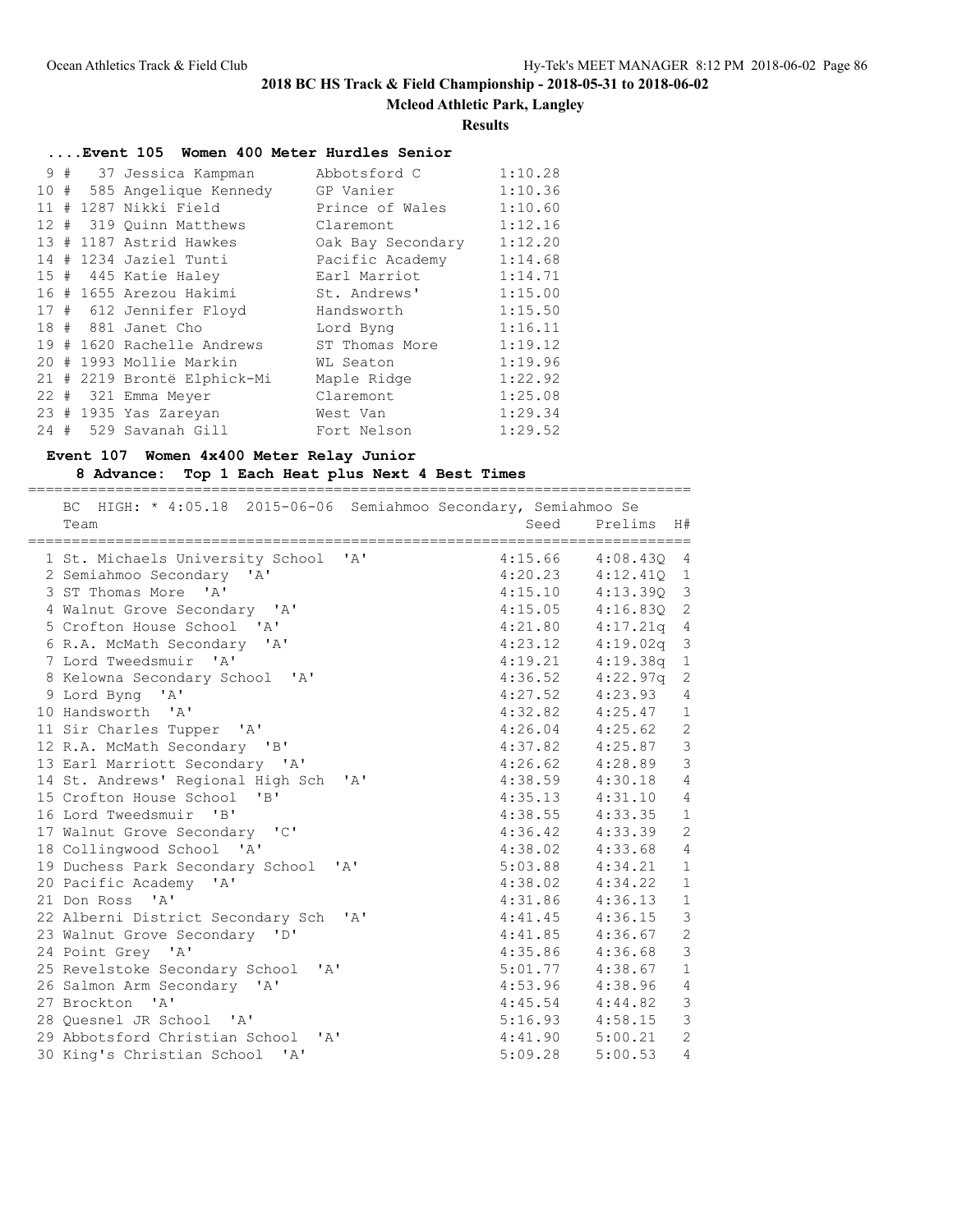**Mcleod Athletic Park, Langley**

## **Results**

# **Event 107 Women 4x400 Meter Relay Junior**

|        | HIGH: * 4:05.18 2015-06-06 Semiahmoo Secondary, Semiahmoo Se<br>ВC<br>Team | Prelims<br>Finals           |
|--------|----------------------------------------------------------------------------|-----------------------------|
|        | ______________                                                             |                             |
| Finals |                                                                            |                             |
|        | 1 St. Michaels University School 'A'                                       | $4:08.43$ $4:02.23*$        |
|        | 1) #1700 Angelina Shandro                                                  | 2) #1699 Lauren Randall-Guy |
|        | 3) #1695 Kenzie Farish                                                     | 4) #1702 Suzie Stone        |
|        | 2 Walnut Grove Secondary 'A'                                               | 4:16.83<br>4:06.84          |
|        | 3 ST Thomas More 'A'                                                       | 4:13.39<br>4:10.03          |
|        | 4 Lord Tweedsmuir 'A'                                                      | 4:19.38<br>4:10.74          |
|        | 5 Semiahmoo Secondary 'A'                                                  | 4:14.89<br>4:12.41          |
|        | 6 R.A. McMath Secondary 'A'                                                | $4:19.02$ $4:15.06$         |
|        | 7 Crofton House School 'A'                                                 | $4:17.21$ $4:16.80$         |
|        | 8 Kelowna Secondary School 'A'                                             | $4:22.97$ $4:24.90$         |
|        | 1) #749 Ashley Berg                                                        | 2) #750 Selina Bortolotto   |
|        | 3) #755 Chloe Glackmeyer                                                   | 4) #757 Patricia Humer      |
|        | Preliminaries                                                              |                             |
|        | 9 Lord Byng 'A'                                                            | 4:23.93                     |
|        | 10 Handsworth 'A'                                                          | 4:25.47                     |
|        | 11 Sir Charles Tupper 'A'                                                  | 4:25.62                     |
|        | 12 R.A. McMath Secondary 'B'                                               | 4:25.87                     |
|        | 13 Earl Marriott Secondary 'A'                                             | 4:28.89                     |
|        | 14 St. Andrews' Regional High Sch 'A'                                      | 4:30.18                     |
|        | 1) #1665 Cassandra O'Neill                                                 | 2) #1675 Lily Van Den Broek |
|        | 3) #1671 Maya Segato                                                       | 4) #1646 Alyssa Blair       |
|        | 15 Crofton House School 'B'                                                | 4:31.10                     |
|        | 16 Lord Tweedsmuir 'B'                                                     | 4:33.35                     |
|        | 17 Walnut Grove Secondary 'C'                                              | 4:33.39                     |
|        | 18 Collingwood School 'A'                                                  | 4:33.68                     |
|        | 19 Duchess Park Secondary School<br>'A'                                    | 4:34.21                     |
|        | 1) #434 Avery Sieben                                                       | 2) #432 Alison Mooreside    |
|        | 3) #431 Sophia Mahmoud                                                     | 4) #426 Barbara Keshiro     |
|        | 20 Pacific Academy 'A'                                                     | 4:34.22                     |
|        | 21 Don Ross 'A'                                                            | 4:36.13<br>4:36.15          |
|        | 22 Alberni District Secondary Sch 'A'                                      |                             |
|        | 1) #90 Mila Fukishima                                                      | 2) #94 Mackenzie Loyer      |
|        | 3) #88 Hannah Evans                                                        | 4) #89 Anna Frost           |
|        | 23 Walnut Grove Secondary 'D'                                              | 4:36.67                     |
|        | 24 Point Grey 'A'                                                          | 4:36.68                     |
|        | 25 Revelstoke Secondary School<br>' A'                                     | 4:38.67                     |
|        | 26 Salmon Arm Secondary<br>$\mathsf{A}$                                    | 4:38.96                     |
|        | 1) #1429 Laura Hall                                                        | 2) #1425 Maggie Beckner     |
|        | 3) #1426 Teagan Findlay                                                    | 4) #1435 Lys Milne          |
|        | 'A'<br>27 Brockton                                                         | 4:44.82                     |
|        | 28 Quesnel JR School<br>$\mathsf{A}$                                       | 4:58.15                     |
|        | 1) #1318 Megan Strand                                                      | 2) #1303 Tori Anderson      |
|        | 3) #1306 Shelbi Carter                                                     | 4) #1316 Nalyssa Runge      |
|        | 29 Abbotsford Christian School<br>"A"                                      | 5:00.21                     |
|        | 30 King's Christian School<br>'A'                                          | 5:00.53                     |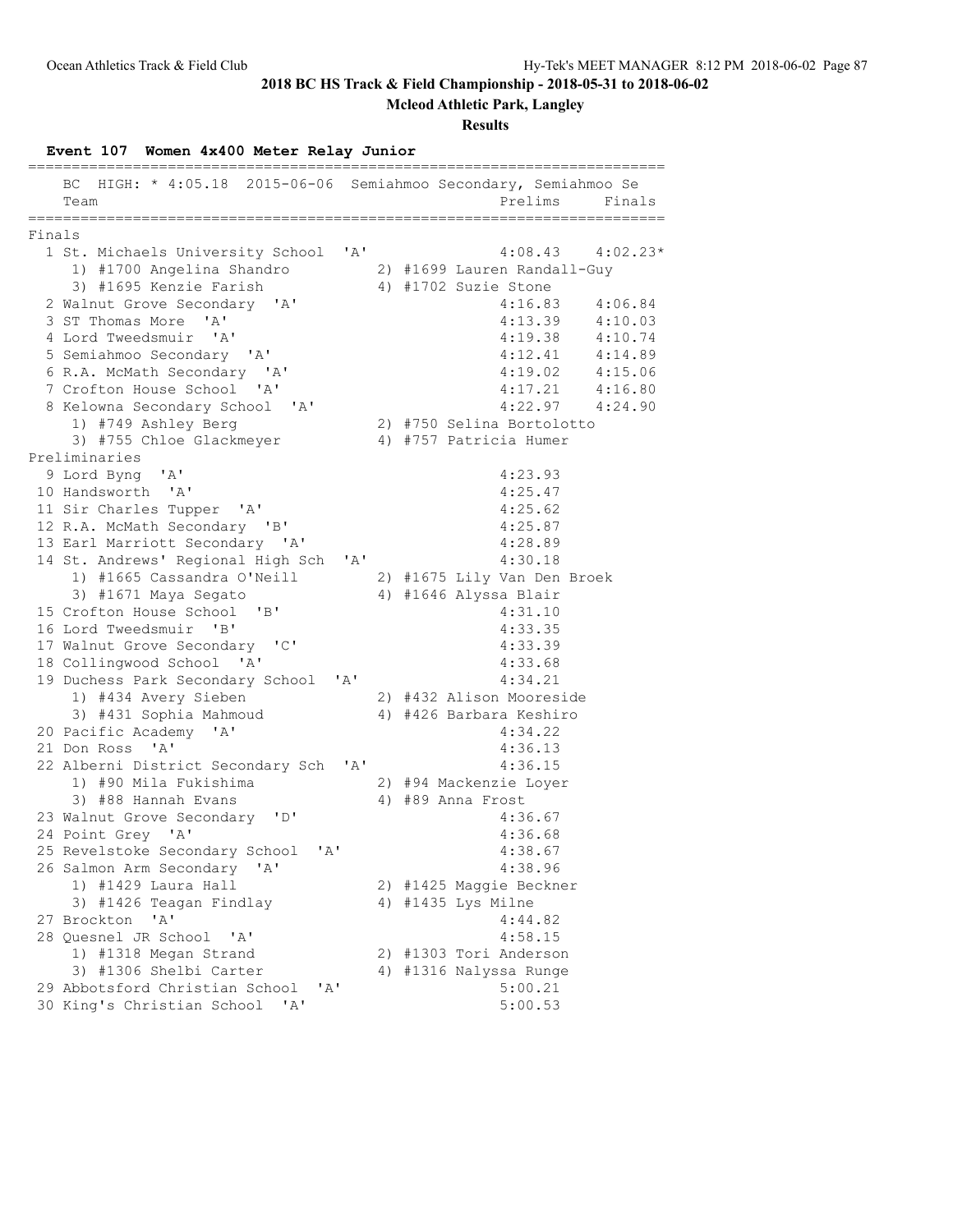**Mcleod Athletic Park, Langley**

### **Results**

## **Event 108 Men 4x400 Meter Relay Junior**

**8 Advance: Top 1 Each Heat plus Next 4 Best Times**

| BC HIGH: * 3:32.02 2015-06-06 VANCOUVER COLLEGE, VANCOUVER COLLEG |                      |              |                |
|-------------------------------------------------------------------|----------------------|--------------|----------------|
| Team                                                              | Seed                 | Prelims      | H#             |
| 1 Unity Christian<br>$\mathsf{A}$                                 | 3:42.49              | $3:37.690$ 3 |                |
| 2 Pacific Academy 'A'                                             | $3:45.17$ $3:39.72Q$ |              | $\mathbf{1}$   |
| 3 Maple Ridge Secondary 'A'                                       | 3:40.25              | 3:40.730 4   |                |
| 4 Walnut Grove Secondary 'A'                                      | 3:34.01              | $3:41.270$ 2 |                |
| 5 Handsworth<br>$\mathsf{I} \wedge \mathsf{I}$                    | 3:51.06              | $3:42.92q$ 4 |                |
| 6 Mission Secondary 'A'                                           | 3:48.58              | $3:43.83q$ 1 |                |
| 7 Brooks Secondary 'A'                                            | 3:52.61              | $3:43.99q$ 4 |                |
| 8 Burnaby Central 'A'                                             | $3:59.29$ $3:44.02q$ |              | $\mathcal{S}$  |
| 9 ST Thomas More 'A'                                              | 3:55.40              | 3:44.48      | $\overline{c}$ |
| 10 Mount Douglas High School 'A'                                  | 3:53.93              | 3:44.60      | $\overline{4}$ |
| 11 Killarney 'A'                                                  | 3:52.46              | 3:45.77      | $\mathbf{2}$   |
| 12 St. Andrews' Regional High Sch 'A'                             | 3:52.25              | 3:45.87      | $\overline{c}$ |
| 13 Walnut Grove Secondary 'B'                                     | 3:52.99              | 3:46.11      | $\mathbf{1}$   |
| 14 Oak Bay Secondary 'A'                                          | 3:53.75              | 3:46.15      | $\mathbf{3}$   |
| 15 West Point Grey Academy 'A'                                    | 3:57.75              | 3:46.85      | $\mathcal{S}$  |
| 16 Sentinel 'A'                                                   | 3:59.15              | 3:47.00      | $\mathbf{1}$   |
| 17 Prince of Wales 'A'                                            | 3:52.83              | 3:47.41      | $\mathcal{S}$  |
| 18 Credo Christian High School 'A'                                | 3:50.12              | 3:47.98      | $\mathfrak{Z}$ |
| 19 Kelowna Secondary School 'A'                                   | 3:58.00              | 3:51.93      | $\mathbf{1}$   |
| 20 Nechako Valley 'A'                                             | 4:06.78              | 3:54.73      | $\mathbf{1}$   |
| 21 Lord Tweedsmuir 'A'                                            | 3:59.62              | 3:55.18      | 2              |
| 22 Highroad Academy 'A'                                           | 3:59.54              | 3:55.48      | $\overline{4}$ |
| 23 Yale Secondary 'A'                                             | 3:56.10              | 3:55.58      | $\overline{c}$ |
| 24 Frances Kelsey Secondary 'A'                                   | 4:00.77              | 3:57.18      | $\overline{c}$ |
| 25 Walnut Grove Secondary 'C'                                     | 4:03.03              | 4:02.15      | $\overline{4}$ |
| 26 Mulgrave<br>$^{\prime}$ A $^{\prime}$                          | 4:03.57              | 4:03.02      | $\mathcal{S}$  |
| 27 Notre Dame Regional School<br>' A'                             | 3:57.46              | 4:04.91      | 4              |
| 28 Hugh Boyd Secondary School<br>' A'                             | 4:07.55              | 4:08.80      | $\mathbf 1$    |
| 29 WL Seaton<br>$\mathsf{A}$                                      | 4:12.50              | 4:10.28      | 3              |
| 30 Quesnel JR School<br>$^{\prime}$ A $^{\prime}$                 | 4:32.70              | 4:10.49      | 2              |
| 31 Revelstoke Secondary School 'A'                                | 4:18.58              | 4:11.60      | 4              |

### **Event 108 Men 4x400 Meter Relay Junior**

| BC HIGH: * 3:32.02 2015-06-06 VANCOUVER COLLEGE, VANCOUVER COLLEG |                        |            |
|-------------------------------------------------------------------|------------------------|------------|
| Team                                                              | Prelims                | Finals     |
| Finals                                                            |                        |            |
| 1 Walnut Grove Secondary 'A'                                      | 3:41.27                | $3:30.68*$ |
| 2 Pacific Academy<br>$^{\prime}$ A $^{\prime}$                    | 3:39.72                | 3:33.17    |
| 3 Unity Christian 'A'                                             | 3:37.69                | 3:34.15    |
| 4 Maple Ridge Secondary 'A'                                       | 3:40.73                | 3:37.76    |
| 5 Burnaby Central 'A'                                             | 3:44.02                | 3:42.18    |
| 6 Handsworth 'A'                                                  | 3:42.92                | 3:44.01    |
| 7 Brooks Secondary 'A'                                            | 3:43.99                | 3:44.54    |
| 1) #205 Dustin Fair                                               | 2) #212 Drew Sundberg  |            |
| 3) #204 Haedyn Drosdevich                                         | #214 Stan Vishek<br>4) |            |
| 8 Mission Secondary 'A'                                           | 3:43.83                | 3:48.80    |
| Preliminaries                                                     |                        |            |
| 9 ST Thomas More 'A'                                              | 3:44.48                |            |
| ' A'<br>10 Mount Douglas High School                              | 3:44.60                |            |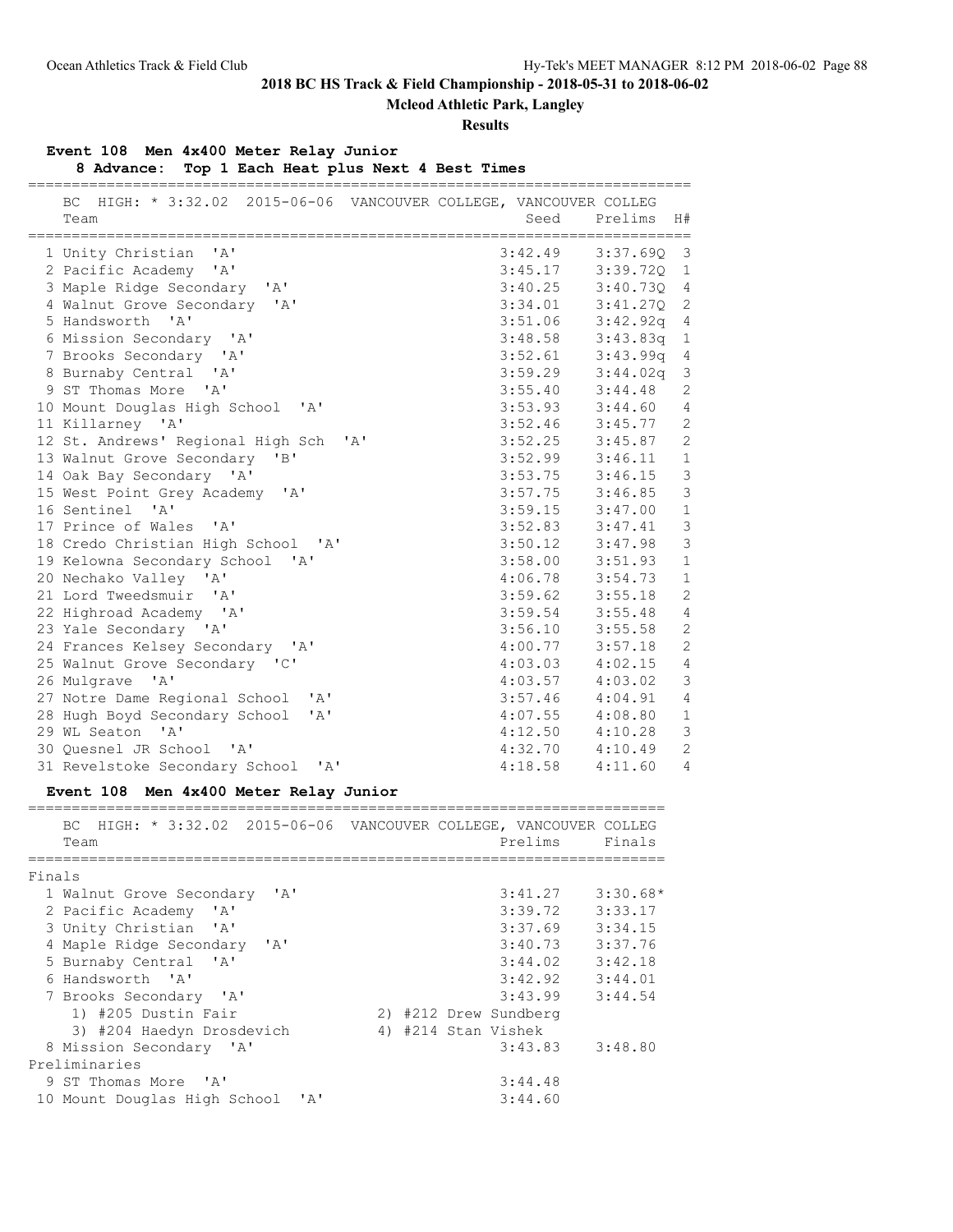**Mcleod Athletic Park, Langley**

#### **Results**

### **....Event 108 Men 4x400 Meter Relay Junior**

| 1) #1081 Noah Munro-Kagan                                                            |    | 2) #1078 Dominic Gunderson |
|--------------------------------------------------------------------------------------|----|----------------------------|
| 3) #1070 Ian Aitken                                                                  |    | 4) #1072 Jordan Clark      |
| 11 Killarney 'A'                                                                     |    | 3:45.77                    |
| $^{\prime}$ A <sup><math>^{\prime}</math></sup><br>12 St. Andrews' Regional High Sch |    | 3:45.87                    |
| 1) #1672 Nicholas Skabeikis                                                          |    | 2) #1668 Nicholas Pryma    |
| 3) #1649 Jakob Crljenkovic                                                           |    | 4) #1656 Nikolai Hoevel    |
| 13 Walnut Grove Secondary<br>"B"                                                     |    | 3:46.11                    |
| 14 Oak Bay Secondary 'A'                                                             |    | 3:46.15                    |
| 1) #1168 Adam Benn                                                                   |    | 2) #1203 Landon Reid       |
| 3) #1198 Sonny Miller                                                                |    | 4) #1193 Ryan Kettlewell   |
| 15 West Point Grey Academy 'A'                                                       |    | 3:46.85                    |
| 16 Sentinel 'A'                                                                      |    | 3:47.00                    |
| 17 Prince of Wales 'A'                                                               |    | 3:47.41                    |
| 18 Credo Christian High School 'A'                                                   |    | 3:47.98                    |
| 19 Kelowna Secondary School<br>$^{\prime}$ A $^{\prime}$                             |    | 3:51.93                    |
| 1) #748 Jonathan Bender                                                              |    | 2) #767 Nolan Ulm          |
| 3) #756 Trevor Hope                                                                  |    | 4) #752 Xavier Caneron     |
| 20 Nechako Valley 'A'                                                                |    | 3:54.73                    |
| 1) #1120 Ethan Floris                                                                |    | 2) #1123 Nolan McCleary    |
| 3) #1125 Hyatt Verduzco                                                              |    | 4) #1124 Lachlan Pedersen  |
| 21 Lord Tweedsmuir 'A'                                                               |    | 3:55.18                    |
| 22 Highroad Academy 'A'                                                              |    | 3:55.48                    |
| 23 Yale Secondary 'A'                                                                |    | 3:55.58                    |
| 24 Frances Kelsey Secondary 'A'                                                      |    | 3:57.18                    |
| 1) #537 Josh Timmons                                                                 |    | 2) #535 Nic Fusick         |
| 3) #533 Nick Badyal                                                                  |    | 4) #536 Hew Garriock       |
| 25 Walnut Grove Secondary 'C'                                                        |    | 4:02.15                    |
| 26 Mulgrave 'A'                                                                      |    | 4:03.02                    |
| 27 Notre Dame Regional School<br>' A'                                                |    | 4:04.91                    |
| 28 Hugh Boyd Secondary School<br>' A'                                                |    | 4:08.80                    |
| 29 WL Seaton 'A'                                                                     |    | 4:10.28                    |
| 30 Quesnel JR School 'A'                                                             |    | 4:10.49                    |
| 1) #1315 Ryan Pugh                                                                   |    | 2) #1312 Rylan Murphy      |
| 3) #1304 Andrew Armstrong                                                            | 4) |                            |
| 31 Revelstoke Secondary School<br>'A'                                                |    | 4:11.60                    |

### **Event 109 Women 1500 Meter Race Walk Junior**

 BC HIGH: \* 7:11.95 2015-06-06 Kyra Danielson, Killarney Name Tear Team Seed Finals ========================================================================= Finals 1 # 1840 Cassidy Cardle Walnut Grove 7:25.30 7:17.33 2 # 405 Olivia Lundman Dover Bay Secondary 7:39.31 7:24.38 3 # 961 Kaia Haintz Maple Ridge 8:11.91 8:13.82 4 # 786 Dionna Ly Killarney 9:29.14 8:27.91 5 # 1845 Erica Fang Walnut Grove 9:04.87 8:29.42 6 # 774 Holly Fong Killarney 9:04.01 8:30.72 7 # 1023 Summer Joiner Mei Secondar 8:46.10 8:38.25 8 # 935 Taya Suttill Lord Tweedsmuir 9:18.77 8:51.16 9 # 794 Evelyn Su Killarney 9:15.00 x8:56.40 10 # 775 Vicky Gong Killarney 9:20.00 x9:20.11 11 # 771 Cheza Cabato Killarney 9:30.00 x9:30.24 12 # 1531 Nicola Cressman Sir Charles Tupper 10:19.11 9:33.73 13 # 1634 Maria Sain ST Thomas More 9:39.40 9:33.76

=========================================================================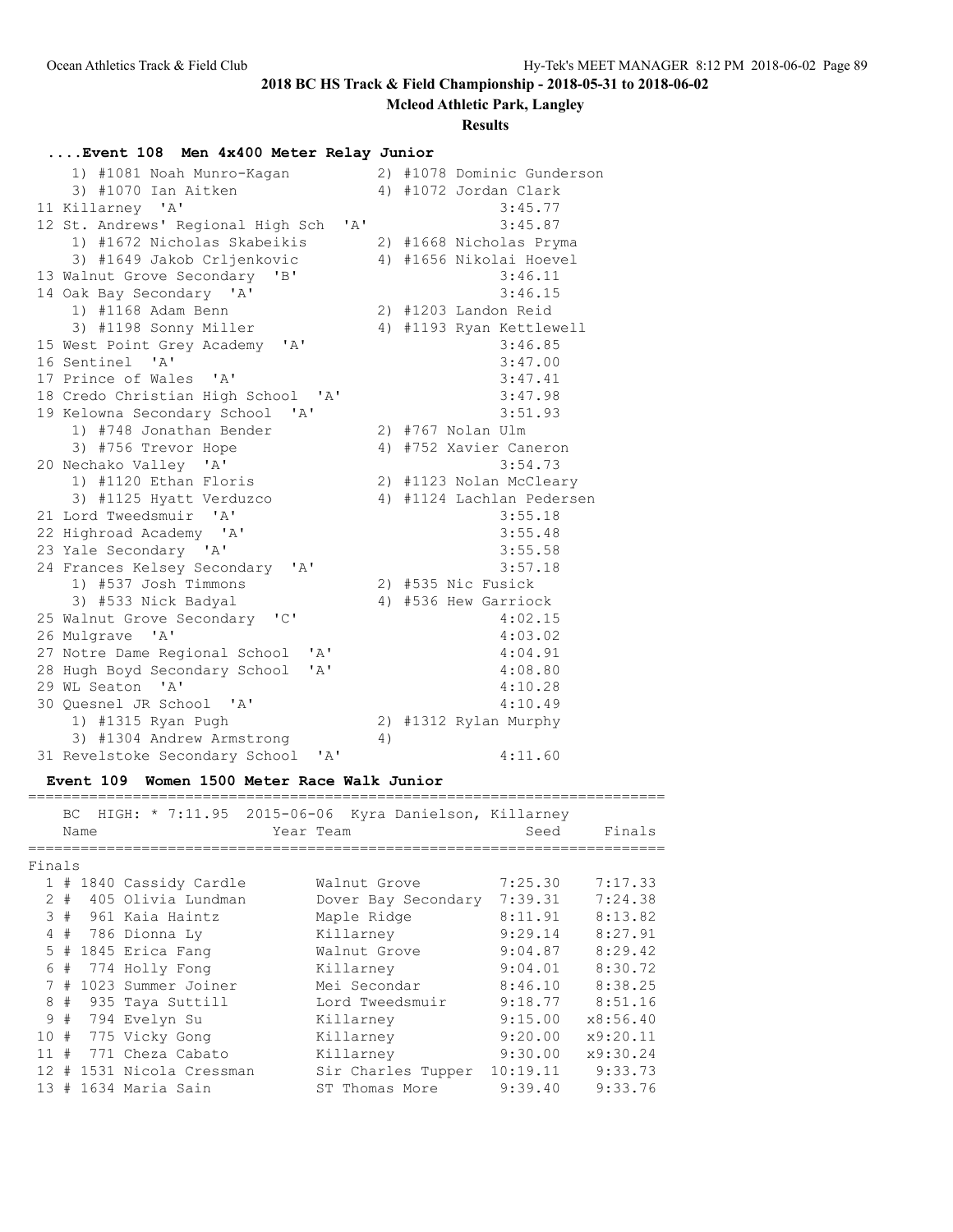**Mcleod Athletic Park, Langley**

**Results**

# **....Event 109 Women 1500 Meter Race Walk Junior**

|         |  | 14 # 1536 Sarah Hultin    | Sir Charles Tupper | 10:15.38             | 9:38.08  |        |
|---------|--|---------------------------|--------------------|----------------------|----------|--------|
|         |  |                           |                    |                      |          |        |
|         |  | 15 # 516 Tanvi Pandhi     | Fleetwood Pa       | 9:58.42              | 9:55.05  |        |
| 16 #    |  | 107 Hannah Sidhu          | Alpha Second       | 10:35.20             | 9:56.47  |        |
|         |  | 17 # 1248 Elli Dyble      | Phil & Jenni       | $9:58.21$ $10:14.56$ |          |        |
|         |  | 18 # 208 Emily Little     | Brooks Secondary   | 11:22.98             | 10:20.34 |        |
|         |  | 19 # 1500 Gabby Huchet    | Sentinel           | 10:54.01             | 10:22.17 |        |
| 20#     |  | 626 Ava Stedman           | Handsworth         | 10:54.11             | 10:22.40 |        |
|         |  | 21 # 565 Kaya Bruce       | Glenbrook Middle   | 11:07.80             | 10:27.60 |        |
| $22 \#$ |  | 366 Catherine Jiang       | Crofton Hous       | 32:19.00             | 10:31.03 |        |
| 23#     |  | 362 Amelia Geheran        | Crofton Hous       | 11:16.20             | 10:33.87 |        |
| 24#     |  | 189 Yalda Bakhtiary       | Brockton           | 11:02.66             | 10:39.87 |        |
|         |  | -- # 1856 Olivia Kozlovic | Walnut Grove       | 8:52.26              | DO.      | 230.7a |
| $--$ #  |  | 388 Jenna Meazaros        | Dawson Creek       | 9:05.53              | DO.      | 230.4a |

## **Event 110 Men 400 Meter Hurdles Senior**

**8 Advance: Top 1 Each Heat plus Next 4 Best Times**

|              |    |               |                         |                                                                    |         | --------------------------- |                |         |
|--------------|----|---------------|-------------------------|--------------------------------------------------------------------|---------|-----------------------------|----------------|---------|
|              |    | Name          |                         | BC HIGH: * 57.25 2015-06-06 Josh Adhemar, W. J. Mouat<br>Year Team | Seed    | Prelims                     | H#             |         |
|              |    |               |                         |                                                                    |         |                             |                |         |
|              |    | Preliminaries |                         |                                                                    |         |                             |                |         |
|              |    |               | $1$ # 1534 Paul Fisher  | Sir Charles Tupper                                                 | 54.84   | 57.970                      | 1              |         |
| $\mathbf{2}$ | #  |               | 692 Adam Vilio          | Holy Cross Regional                                                | 1:00.02 | 59.030                      | 2              |         |
|              |    |               | 3 # 1376 Gabriele Landi | Reynolds Sec                                                       | 59.33   | 1:01.140                    | 4              |         |
|              | 4# |               | 969 Matt Liosis         | Maple Ridge                                                        | 1:01.47 | 1:01.950                    | 3              |         |
| 5            | #  |               | 102 Jonah Wynans        | Alberni Dist                                                       | 1:01.19 | 59.71q                      | $\mathbf{1}$   |         |
|              |    |               | $6$ # 1825 Jacob Kooy   | W.J Mouat                                                          | 1:01.01 | 59.84q                      | $\mathbf{1}$   |         |
|              | 7# |               | 582 Kevin Franceschin   | GP Vanier                                                          | 1:03.40 | 1:00.39q                    | $\mathbf{2}$   |         |
| 8            |    |               | # 1524 Isaac Rodgers    | Seycove                                                            | 1:01.02 | 1:00.74q                    | 2              |         |
| 9            | #  |               | 23 Evan Castellani      | Abbotsford C                                                       | 1:01.21 | 1:00.80                     | $\mathbf{1}$   |         |
| 10#          |    |               | 685 Colton Ludwar       | Holy Cross Regional                                                | 1:03.97 | 1:02.21                     | 3              |         |
| 11           | #  |               | 1832 Nathan Savage      | W.J Mouat                                                          | 1:01.03 | 1:02.95                     | $\overline{4}$ |         |
| $12 \pm$     |    |               | 36 Braedon Howard       | Abbotsford C                                                       | 1:04.76 | 1:03.92                     | 3              |         |
| 13#          |    |               | 141 Ryan Smith          | Ballenas Secondary                                                 | 1:04.08 | 1:04.30                     | $\mathbf{1}$   |         |
| 14#          |    |               | 790 Markus Pantaleon    | Killarney                                                          | 1:02.65 | 1:04.51                     | 4              |         |
| 15#          |    |               | 93 Jordan Irq           | Alberni Dist                                                       | 1:04.38 | 1:04.59                     | $\mathbf{1}$   |         |
| 16           | #  |               | 1401 Jarod Johannesson  | Rutland Senior S                                                   | 1:03.39 | 1:04.66                     | $\overline{2}$ |         |
| 17           | #  |               | 2004 Peter Price        | Yale Secondary                                                     | 1:05.84 | 1:05.23                     | 4              |         |
| 18#          |    |               | 817 Luke Mantle         | Kitsilano                                                          | 1:06.07 | 1:05.28                     | 3              |         |
| 19           |    |               | # 2223 Brendan Hamm     | Abbotsford C                                                       | 1:06.81 | 1:06.62                     | $\mathbf{1}$   |         |
| 20#          |    |               | 1134 Ryan Jensen        | New Westmins                                                       | 1:05.34 | 1:07.08                     | 2              |         |
| 21#          |    |               | 628 Scott Watson        | Handsworth                                                         | 1:06.83 | 1:08.63                     | $\mathbf{1}$   |         |
|              |    |               | 22 # 2000 Jake Loverock | Yale Secondary                                                     | 1:07.40 | 1:11.20                     | 3              |         |
| 23#          |    |               | 221 Brandon Chiang      | Burnaby Central                                                    | 1:05.34 | 1:11.56                     | $\overline{4}$ |         |
| $24 +$       |    |               | 51 Nathaniel Van Dev    | Abbotsford C                                                       | 1:16.28 | 1:17.68                     | 4              |         |
| 25#          |    |               | 532 Braydon Vanduzee    | Fort Nelson                                                        | 1:17.56 | 1:23.08                     | 3              |         |
| $--$ #       |    |               | 805 Andrew Hiscock      | King's Chris                                                       | 1:16.05 | DO                          |                | 2 168.7 |
| $--$ #       |    |               | 700 Hayden Fredericks   | Howe Sound                                                         | 1:10.57 | DQ.                         |                | 2 168.7 |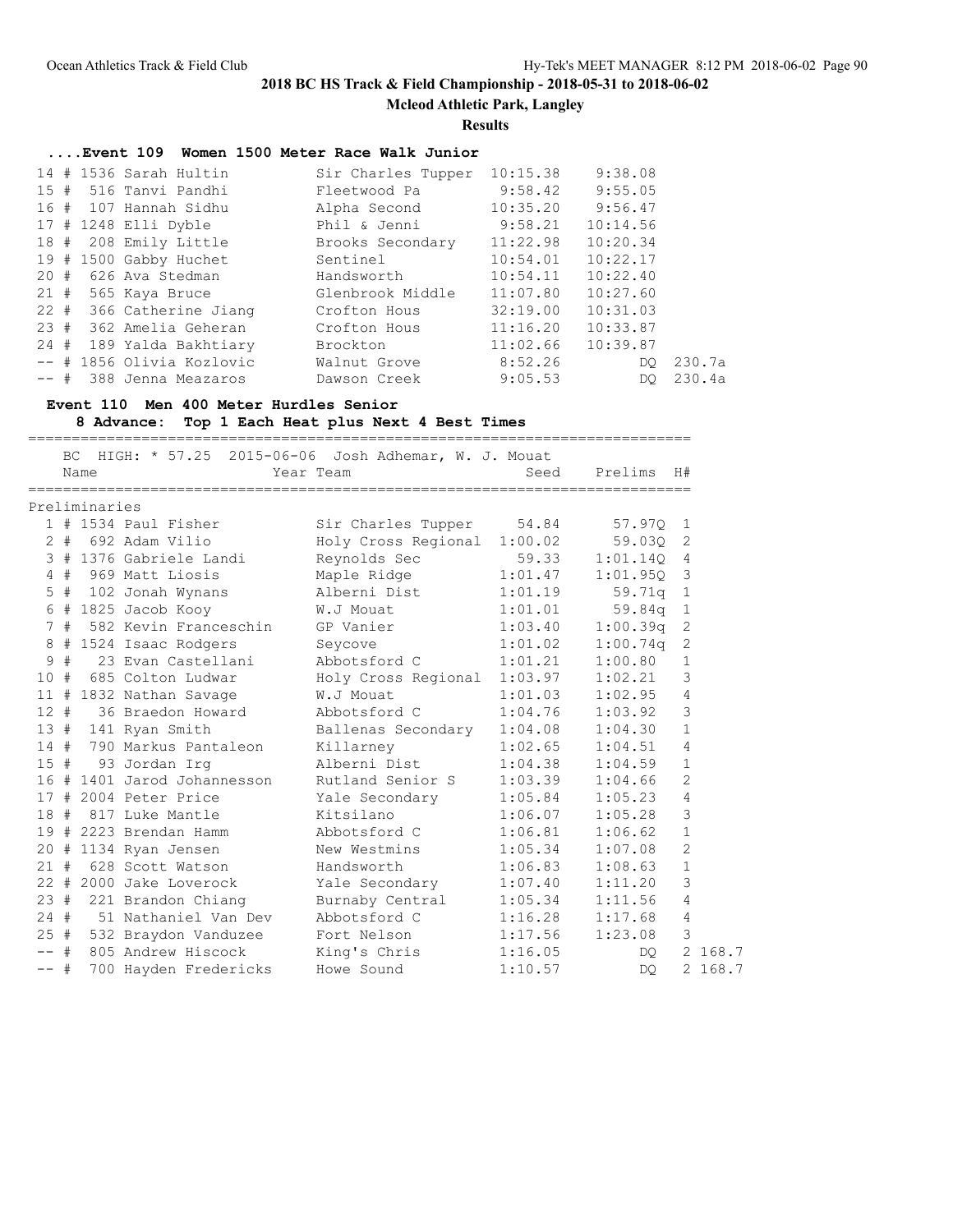**Mcleod Athletic Park, Langley**

**Results**

#### **Event 110 Men 400 Meter Hurdles Senior**

|        | Name          | BC HIGH: * 57.25 2015-06-06 Josh Adhemar, W. J. Mouat | Year Team                  | Prelims | Finals              |
|--------|---------------|-------------------------------------------------------|----------------------------|---------|---------------------|
|        |               |                                                       |                            |         |                     |
| Finals |               |                                                       |                            |         |                     |
|        |               | $1$ # 1534 Paul Fisher                                | Sir Charles Tupper 57.97   |         | $56.75*$            |
|        |               | 2 # 1376 Gabriele Landi                               | Reynolds Sec               |         | $1:01.14$ 58.35     |
|        |               | 3 # 692 Adam Vilio                                    | Holy Cross Regional        | 59.03   | 59.03               |
|        |               | 4 # 1524 Isaac Rodgers                                | Seycove                    |         | $1:00.74$ $1:00.17$ |
|        |               | $5$ # 1825 Jacob Kooy                                 | W.J Mouat                  |         | 59.84 1:00.24       |
|        |               | 6 # 102 Jonah Wynans                                  | Alberni Dist               |         | 59.71 1:00.87       |
|        |               | 7 # 582 Kevin Franceschin GP Vanier                   |                            |         | $1:00.39$ $1:01.23$ |
|        |               | 8 # 969 Matt Liosis                                   | Maple Ridge                | 1:01.95 | 1:03.00             |
|        | Preliminaries |                                                       |                            |         |                     |
|        |               | 9 # 23 Evan Castellani                                | Abbotsford C               | 1:00.80 |                     |
|        |               | 10 # 685 Colton Ludwar                                | Holy Cross Regional        | 1:02.21 |                     |
|        |               | 11 # 1832 Nathan Savage                               | W.J Mouat                  | 1:02.95 |                     |
|        |               | 12 # 36 Braedon Howard                                | Abbotsford C               | 1:03.92 |                     |
|        |               | 13 # 141 Ryan Smith                                   | Ballenas Secondary 1:04.30 |         |                     |
|        |               | 14 # 790 Markus Pantaleon                             | Killarney                  | 1:04.51 |                     |
|        |               | 15 # 93 Jordan Irg                                    | Alberni Dist               | 1:04.59 |                     |
|        |               | 16 # 1401 Jarod Johannesson                           | Rutland Senior S           | 1:04.66 |                     |
|        |               | 17 # 2004 Peter Price                                 | Yale Secondary             | 1:05.23 |                     |
|        |               | 18 # 817 Luke Mantle                                  | Kitsilano                  | 1:05.28 |                     |
|        |               | 19 # 2223 Brendan Hamm                                | Abbotsford C               | 1:06.62 |                     |
|        |               | 20 # 1134 Ryan Jensen                                 | New Westmins               | 1:07.08 |                     |
|        |               | 21 # 628 Scott Watson                                 | Handsworth                 | 1:08.63 |                     |
|        |               | 22 # 2000 Jake Loverock                               | Yale Secondary             | 1:11.20 |                     |
|        |               | 23 # 221 Brandon Chiang                               | Burnaby Central            | 1:11.56 |                     |
| 24#    |               | 51 Nathaniel Van Dev                                  | Abbotsford C               | 1:17.68 |                     |
|        |               | 25 # 532 Braydon Vanduzee                             | Fort Nelson                | 1:23.08 |                     |
| $--$ # |               | 805 Andrew Hiscock                                    | King's Chris               | DQ.     |                     |
| $--$ # |               | 700 Hayden Fredericks                                 | Howe Sound                 | DQ.     |                     |

### **Event 111 Men High Jump Senior**

### ========================================================================= BC HIGH: \* 2.00m 2015-06-05 Della Siega Joel, Elgin Park S Name Year Team Seed Finals ========================================================================= Finals 1 # 1061 Bryce MacKenzie Mission Secondary 2.06m 2.05m\* 1.45 1.50 1.55 1.60 1.65 1.70 1.75 1.80 1.85 1.90 1.95 2.00 2.05 2.10 P P P P P P P P O O XO XO XXO XXX 2 # 342 Bazil Spencer Correlieu 1.85m 1.90m 1.45 1.50 1.55 1.60 1.65 1.70 1.75 1.80 1.85 1.90 1.95 P P P P O O O XXO O XXO XXX 3 # 1562 Luka Poljak Sir Winston 1.85m 1.85m 1.45 1.50 1.55 1.60 1.65 1.70 1.75 1.80 1.85 1.90 P P P P P O XO XXO XO XXX 4 # 1913 Tom Sato-O'Hearn West Point G 1.75m 1.80m 1.45 1.50 1.55 1.60 1.65 1.70 1.75 1.80 1.85 P P P P O XXO XXO O XXX 5 # 1956 Nils Prica Whistler 1.80m 1.80m 1.45 1.50 1.55 1.60 1.65 1.70 1.75 1.80 1.85 P P P P O O O XO XXX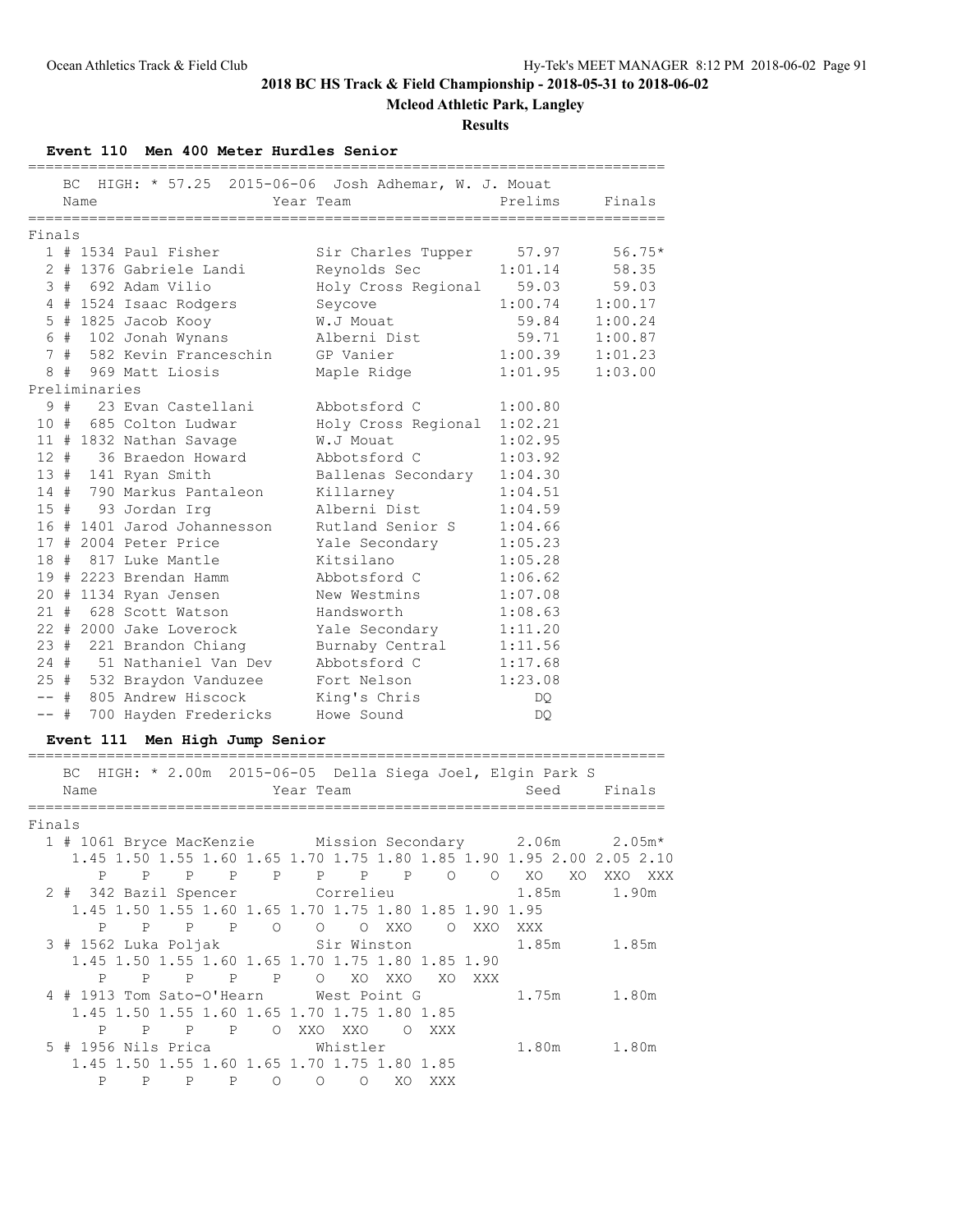**Mcleod Athletic Park, Langley**

**Results**

| Event 111 Men High Jump Senior                                                                                                                       |                    |             |             |
|------------------------------------------------------------------------------------------------------------------------------------------------------|--------------------|-------------|-------------|
| 5 # 507 Carlton Abote Fleetwood Pa                                                                                                                   |                    |             | 1.75m 1.80m |
| 1.45 1.50 1.55 1.60 1.65 1.70 1.75 1.80 1.85                                                                                                         |                    |             |             |
| $P \qquad \qquad$                                                                                                                                    | P P P P P O XO XXX |             |             |
| 5 # 1041 Brody Pattison Merritt Secondary                                                                                                            |                    | 1.85m 1.80m |             |
| 1.45 1.50 1.55 1.60 1.65 1.70 1.75 1.80 1.85                                                                                                         |                    |             |             |
|                                                                                                                                                      |                    |             |             |
|                                                                                                                                                      |                    |             | 1.75m 1.80m |
| 8 # 1780 Ryan Denman Mancouver College<br>1.45 1.50 1.55 1.60 1.65 1.70 1.75 1.80 1.85                                                               |                    |             |             |
| P P P XO O XO                                                                                                                                        |                    |             |             |
| P<br>8 # 5 Enrico Esteban A.R. MacNeill                                                                                                              | XO XXX             |             |             |
|                                                                                                                                                      |                    | 1.75m       | 1.80m       |
| 1.45 1.50 1.55 1.60 1.65 1.70 1.75 1.80 1.85                                                                                                         |                    |             |             |
| P P O O O XO XO XO XXX                                                                                                                               |                    |             |             |
| 10 # 1403 Jacob Branch Sa-Hali Secondary                                                                                                             |                    |             | 1.75m 1.80m |
| 1.45 1.50 1.55 1.60 1.65 1.70 1.75 1.80 1.85                                                                                                         |                    |             |             |
| P P P P XO O XXO XO XXX                                                                                                                              |                    |             |             |
| 11 # 1250 Peter Heyd Phil & Jenni                                                                                                                    |                    |             | 1.75m 1.80m |
| 1.45 1.50 1.55 1.60 1.65 1.70 1.75 1.80 1.85                                                                                                         |                    |             |             |
| P P P O O XO XO XXO XXX                                                                                                                              |                    |             |             |
| 12 # 1266 Truen Nell Pleasant Valley                                                                                                                 |                    |             | 1.75m 1.75m |
| 1.45 1.50 1.55 1.60 1.65 1.70 1.75 1.80                                                                                                              |                    |             |             |
| P P P P O O O XXX                                                                                                                                    |                    |             |             |
| 13 # 17 Cole Brandsma Mbbotsford C                                                                                                                   |                    | 1.90m 1.75m |             |
| 1.45 1.50 1.55 1.60 1.65 1.70 1.75 1.80                                                                                                              |                    |             |             |
| P P P P P P O XO XXX                                                                                                                                 |                    |             |             |
| 13 # 699 Ryan Blasak Mowe Sound                                                                                                                      |                    |             | 1.75m 1.75m |
| 1.45 1.50 1.55 1.60 1.65 1.70 1.75 1.80                                                                                                              |                    |             |             |
| P P P P O XO XXX<br>$P \qquad \qquad$                                                                                                                |                    |             |             |
| 13 # 1999 Russell Gilroy Yale Secondary 1.80m 1.75m                                                                                                  |                    |             |             |
| 1.45 1.50 1.55 1.60 1.65 1.70 1.75 1.80                                                                                                              |                    |             |             |
| $\begin{array}{cccccccccccccc} \texttt{P} & \texttt{O} & \texttt{P} & \texttt{O} & \texttt{O} & \texttt{O} & \texttt{XO} & \texttt{XXX} \end{array}$ |                    |             |             |
| 16 # 1820 Nathaniel Boudrea W.J Mouat                                                                                                                |                    |             | 1.80m 1.75m |
| 1.45 1.50 1.55 1.60 1.65 1.70 1.75 1.80                                                                                                              |                    |             |             |
| P P P XO O O XO XXX                                                                                                                                  |                    |             |             |
| 17 # 823 Thomas Van Alstin Kitsilano                                                                                                                 |                    | 1.65m       | 1.70m       |
| 1.45 1.50 1.55 1.60 1.65 1.70 1.75                                                                                                                   |                    |             |             |
| 0 0 0 0 XXX<br>P<br>$\overline{O}$                                                                                                                   |                    |             |             |
| 18 # 711 Javeed Gill Mugh McRoberts 1.70m 1.70m                                                                                                      |                    |             |             |
| 1.45 1.50 1.55 1.60 1.65 1.70 1.75                                                                                                                   |                    |             |             |
| P P O O XO XXX<br>$\mathbf{P}$                                                                                                                       |                    |             |             |
| 18 # 399 Jack Harrison Dover Bay Secondary 1.60m 1.70m                                                                                               |                    |             |             |
| 1.45 1.50 1.55 1.60 1.65 1.70 1.75                                                                                                                   |                    |             |             |
| O P O O O XO XXX                                                                                                                                     |                    |             |             |
| 20 # 257 Kaito McKelvie Burnaby North 1.75m 1.70m                                                                                                    |                    |             |             |
| 1.45 1.50 1.55 1.60 1.65 1.70 1.75                                                                                                                   |                    |             |             |
| P O O O XO XXO XXX                                                                                                                                   |                    |             |             |
| 21 # 922 Alex Le         Lord Tweedsmuir     1.70m     1.65m                                                                                         |                    |             |             |
| 1.45 1.50 1.55 1.60 1.65 1.70                                                                                                                        |                    |             |             |
| P P P XO O XXX                                                                                                                                       |                    |             |             |
| 22 # 1278 Brandon Hulme Prince Charles                                                                                                               |                    |             | 1.65m       |
| 1.45 1.50 1.55 1.60 1.65 1.70                                                                                                                        |                    |             |             |
| P O O O XO XXX                                                                                                                                       |                    |             |             |
| 23 # 1468 Evan Ellison Semiahmoo Secondary 1.65m 1.65m                                                                                               |                    |             |             |
| 1.45 1.50 1.55 1.60 1.65 1.70                                                                                                                        |                    |             |             |
| P P XO XXO O XXX                                                                                                                                     |                    |             |             |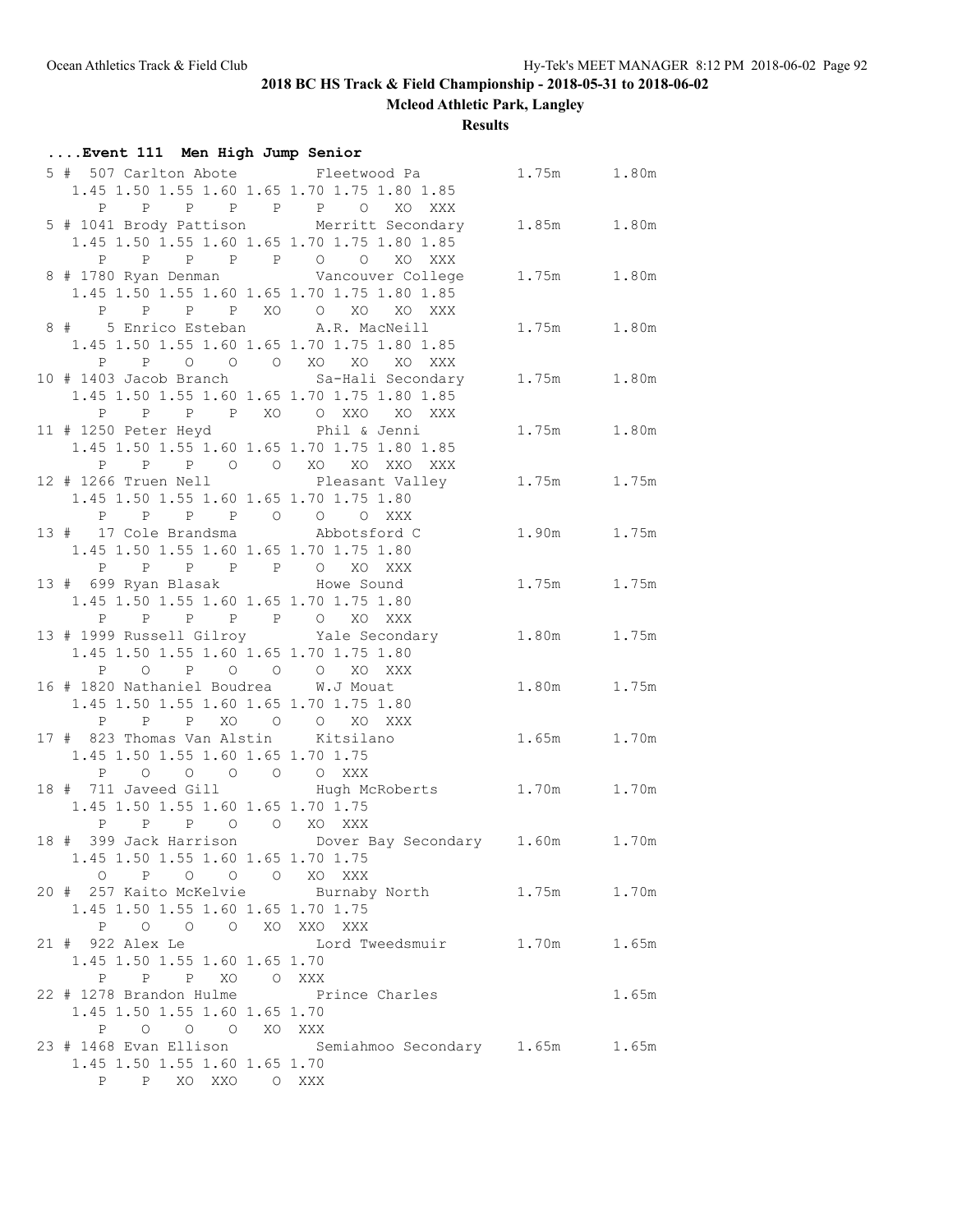**Mcleod Athletic Park, Langley**

### **Results**

| Event 111 Men High Jump Senior                           |                                |             |  |
|----------------------------------------------------------|--------------------------------|-------------|--|
| 24 # 1711 Morgan Price Stellys                           |                                | 1.60m 1.65m |  |
| 1.45 1.50 1.55 1.60 1.65 1.70                            |                                |             |  |
| P P O XXO XO XXX                                         |                                |             |  |
| 24 # 635 Isaiah Akurienne Meritage Christian 1.75m 1.65m |                                |             |  |
| 1.45 1.50 1.55 1.60 1.65 1.70                            |                                |             |  |
| P O O XO XXO                                             | XXX                            |             |  |
| 26 # 1676 Sean Varey St. Andrews'                        |                                | 1.65m 1.60m |  |
| 1.45 1.50 1.55 1.60 1.65                                 |                                |             |  |
| XO<br>$P \Box$<br>O OXXX                                 |                                |             |  |
| 26 # 1252 William Gong               Pinetree Sec        |                                | 1.70m 1.60m |  |
| 1.45 1.50 1.55 1.60 1.65                                 |                                |             |  |
| P O XO O XXX                                             |                                |             |  |
| 28 # 1697 Joel Kiggundu                                  | St. Michaels                   | 1.65m 1.60m |  |
| 1.45 1.50 1.55 1.60 1.65                                 |                                |             |  |
| P P XO XXO<br>XXX                                        |                                |             |  |
| 29 # 1576 Fynn Burke                                     | South Delta School 1.65m 1.55m |             |  |
| 1.45 1.50 1.55 1.60                                      |                                |             |  |
| P<br>$\circ$<br>XO<br>XXX                                |                                |             |  |

## **Event 112 Men Hammer Throw 6 kg Senior**

=========================================================================

|  | BC HIGH: * 54.94m 2015-06-05 Sam Willett, Mount Dougla<br>Year Team<br>Name                       | Seed Finals |        |
|--|---------------------------------------------------------------------------------------------------|-------------|--------|
|  | 1 # 1449 Rowan Hamilton Sardis School 66.35m 63.08m*<br>61.73m  60.04m  63.08m  FOUL  FOUL  FOUL  |             |        |
|  | 2 # 1554 Iqam Bhandal Sir Winston 47.12m 48.41m<br>44.00m  46.58m  48.02m  47.43m  46.75m  48.41m |             |        |
|  | 3 # 433 Max Schonewille Duchess Park 36.74m 35.96m<br>28.97m 30.33m 35.96m FOUL 32.66m FOUL       |             |        |
|  | 4 # 2225 Noah Hochfelder Vancouver College 35.41m 34.40m<br>34.40m 28.64m FOUL FOUL FOUL FOUL     |             |        |
|  | 5 # 827 Nicolas Lozier-Ti Kwalikum Secondary 31.78m<br>FOUL 25.73m 31.04m 33.36m FOUL FOUL        |             | 33.36m |
|  | 6 # 1980 Colby Lalonde Windsor - No $25.92m$ 32.66m<br>30.84m 32.66m 30.52m 30.79m 29.56m         |             |        |
|  | 7 # 695 Jordan Gauthier Hope Secondary 28.60m 31.87m<br>24.16m FOUL 29.94m 26.40m 31.87m FOUL     |             |        |
|  | 8 # 32 Blake Flikkema Mbbotsford C<br>28.53m  26.38m  25.57m  24.52m  20.99m  27.41m              | 27.35m      | 28.53m |
|  | 9 # 136 Shay Frederickson Ballenas Secondary 23.39m<br>26.90m 26.33m 24.81m                       |             | 26.90m |
|  | 10 # 1790 Zachary Pauls Vancouver College 21.48m<br>26.10m FOUL 25.71m                            |             | 26.10m |
|  | 11 # 228 Alessio Marengon Burnaby Central<br>20.40m 25.18m 21.50m                                 | 26.95m      | 25.18m |
|  | 12 # 23 Evan Castellani Abbotsford C<br>22.82m 24.51m 24.38m                                      | 27.15m      | 24.51m |
|  | 13 # 1149 Brayden Davis<br>North Peace Scho 21.21m<br>20.35m FOUL 24.18m                          |             | 24.18m |
|  | 14 # 676 Nathaniel Gidon Mighroad Academy 25.97m<br>23.50m  24.17m  23.61m                        |             | 24.17m |
|  | 15 # 145 Sakwuwa7 Dunstan- Barriere Secondary 23.25m<br>23.22m  22.03m  FOUL                      |             | 23.22m |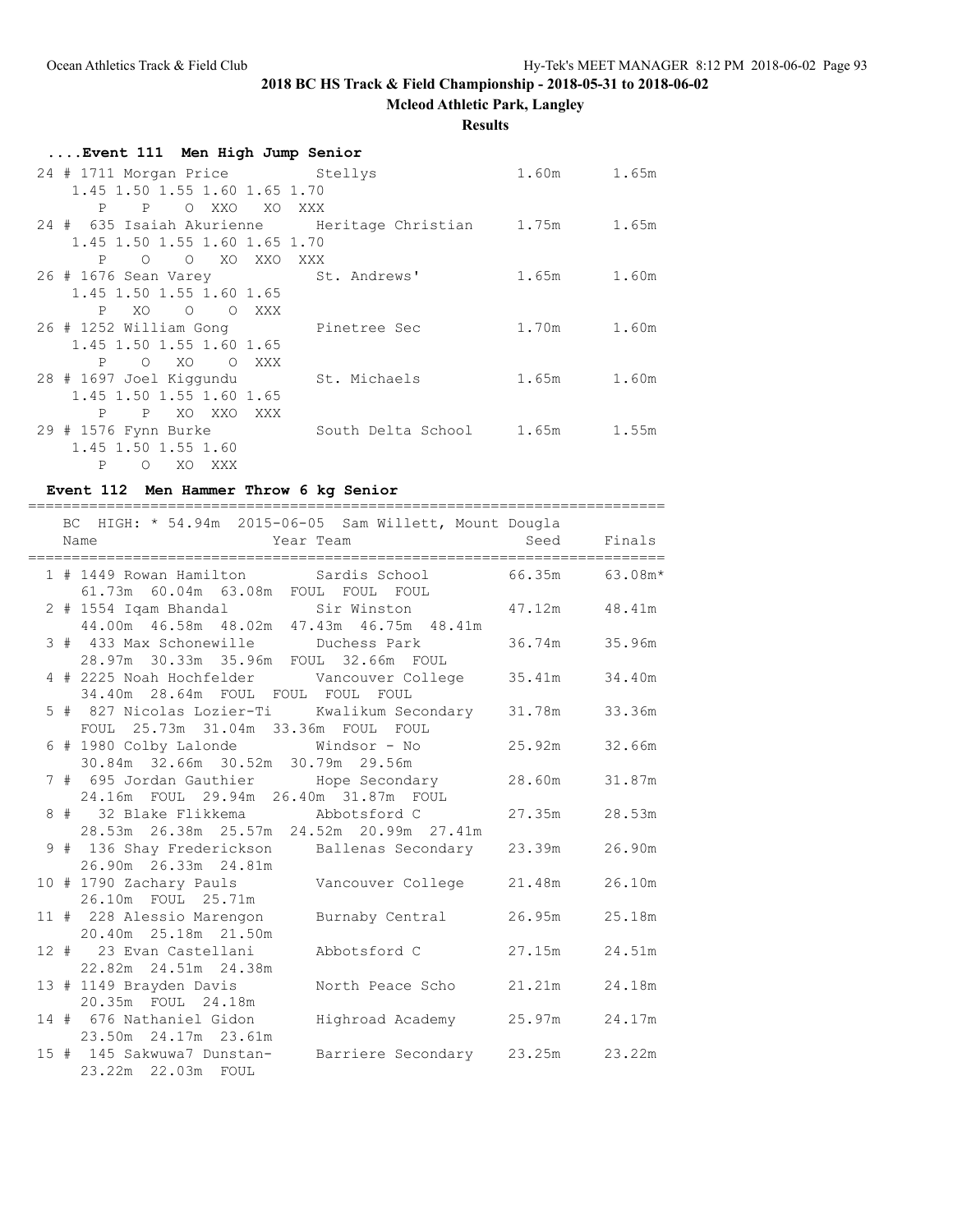**Mcleod Athletic Park, Langley**

**Results**

| Event 112 Men Hammer Throw 6 kg Senior                                           |                                 |        |                |
|----------------------------------------------------------------------------------|---------------------------------|--------|----------------|
| 16 # 1600 Cyrus Aquilini St. George's School 23.39m 22.68m<br>17.41m FOUL 22.68m |                                 |        |                |
| 17 # 45 Damian Panko Abbotsford C<br>22.43m 19.94m 20.98m                        |                                 |        | 24.74m x22.43m |
| 17 # 1056 Avjot Kala<br>FOUL 22.43m 21.76m                                       | Mission Secondary 21.03m 22.43m |        |                |
| 19 # 697 Creighton Tays<br>21.12m FOUL 17.27m                                    | Hope Secondary                  | 20.55m | 21.12m         |
| 20 # 586 Tyler Ryan<br>14.66m 20.39m FOUL                                        | GP Vanier                       | 19.71m | 20.39m         |
| 21 # 264 Ryan Holloway<br>FOUL 19.07m FOUL                                       | Burnaby Sout                    | 20.02m | 19.07m         |
| 22 # 1504 Justin Ma<br>18.73m  15.71m  17.07m                                    | Sentinel                        | 15.66m | 18.73m         |
| 23 # 670 Jasjeet Chawla<br>18.57m 15.21m 18.60m                                  | Highroad Academy                | 17.04m | 18.60m         |
| 24 # 1819 Arun Bhangu<br>FOUL 16.71m 18.04m                                      | W.J Mouat                       | 23.94m | 18.04m         |
| 25 # 809 Josh McCrae-Gibso<br>FOUL 13.35m FOUL                                   | King's Chris                    | 15.27m | 13.35m         |
| -- # 1615 Alan Zou<br>FOUL FOUL FOUL                                             | St. George's School 15.33m      |        | FOUL           |
| -- # 284 Zachary Mudie<br>FOUL FOUL FOUL                                         | Carihi Secon                    | 25.47m | FOUL           |

## **Event 113 Men 1500 Meter Race Walk Junior**

|        |       | Name | =========================<br>BC HIGH: * 8:04.08 2015-06-06 Nima Parsakish, Handsworth | Year Team                           | -------------------------<br>Seed | Finals   |        |
|--------|-------|------|---------------------------------------------------------------------------------------|-------------------------------------|-----------------------------------|----------|--------|
|        |       |      | 1 # 939 Tyler Wilson Lord Tweedsmuir 7:19.87 7:11.22*                                 |                                     |                                   |          |        |
|        |       |      | 2 # 240 Nikhil Hirani                                                                 | Burnaby Moun 7:50.40 7:26.32*       |                                   |          |        |
|        |       |      | 3 # 1542 Isaac Naumenko Sir Charles Tupper 9:12.20 8:13.40                            |                                     |                                   |          |        |
|        |       |      | 4 # 1806 Rylan Laurillard Vedder Middl 8:38.14 8:20.24                                |                                     |                                   |          |        |
|        | $5$ # |      | 56 Jarryd Viljoen Abbotsford C 9:04.66 8:36.37                                        |                                     |                                   |          |        |
|        |       |      |                                                                                       |                                     |                                   |          |        |
|        |       |      | 7 # 861 Riley Vanderveen Langley Chri 9:35.75 8:45.20                                 |                                     |                                   |          |        |
|        |       |      | 8 # 1837 Shawn Brynjolfson Walnut Grove 9:09.93 8:46.75                               |                                     |                                   |          |        |
|        | 9#    |      | 137 Adrian Friesen                                                                    | Ballenas Secondary 10:28.37 9:02.46 |                                   |          |        |
|        |       |      | 10 # 352 Leonard Leguijt Credo Christ 9:28.93 9:02.89                                 |                                     |                                   |          |        |
|        |       |      | 11 # 196 Brody O'Day Brockton 9:51.75 9:02.94                                         |                                     |                                   |          |        |
|        |       |      | 12 # 798 Thomas Vuong Killarney                                                       |                                     | $9:30.00$ $9:04.48$               |          |        |
|        |       |      | 13 # 280 Gian Bellosillo Carihi Secon                                                 |                                     | $9:17.16$ $9:05.20$               |          |        |
|        |       |      | 14 # 1516 Nathaniel Tenenba Sentinel                                                  |                                     | $10:04.13$ 9:09.80                |          |        |
|        |       |      | 15 # 1963 Kevin Gao                                                                   | White Rock C 9:28.44 9:14.31        |                                   |          |        |
|        |       |      |                                                                                       |                                     | $10:41.02$ $9:33.84$              |          |        |
|        |       |      | 17 # 1680 Anthony Beltrame 5t. John Brebeuf 9:58.40 9:39.77                           |                                     |                                   |          |        |
|        |       |      | 18 # 1621 Alex Balbino                                                                | ST Thomas More 9:24.20 9:51.16      |                                   |          |        |
|        |       |      | 19 # 1756 Wilclair Neufeld Unity Christian 9:55.54 9:56.71                            |                                     |                                   |          |        |
|        |       |      | 20 # 1964 Tony Gao                                                                    | White Rock C                        | 10:49.22                          | 10:22.30 |        |
|        |       |      | 21 # 140 Sam Morrison Ballenas Secondary 10:58.60                                     |                                     |                                   | 10:23.58 |        |
|        |       |      | -- # 424 Andre Dryer                                                                  | Duchess Park                        | 10:33.75                          | DNF      |        |
|        |       |      | -- # 1759 Matthew Vrolyk Unity Christian 9:05.08                                      |                                     |                                   | DQ.      | 230.7a |
|        |       |      | -- # 792 Jonas Sherlock Killarney                                                     |                                     | 8:17.91                           | DQ.      | 230.7a |
| $--$ # |       |      | 191 Matthew Benedet                                                                   | Brockton                            | 8:25.30                           | DO       | 230.7a |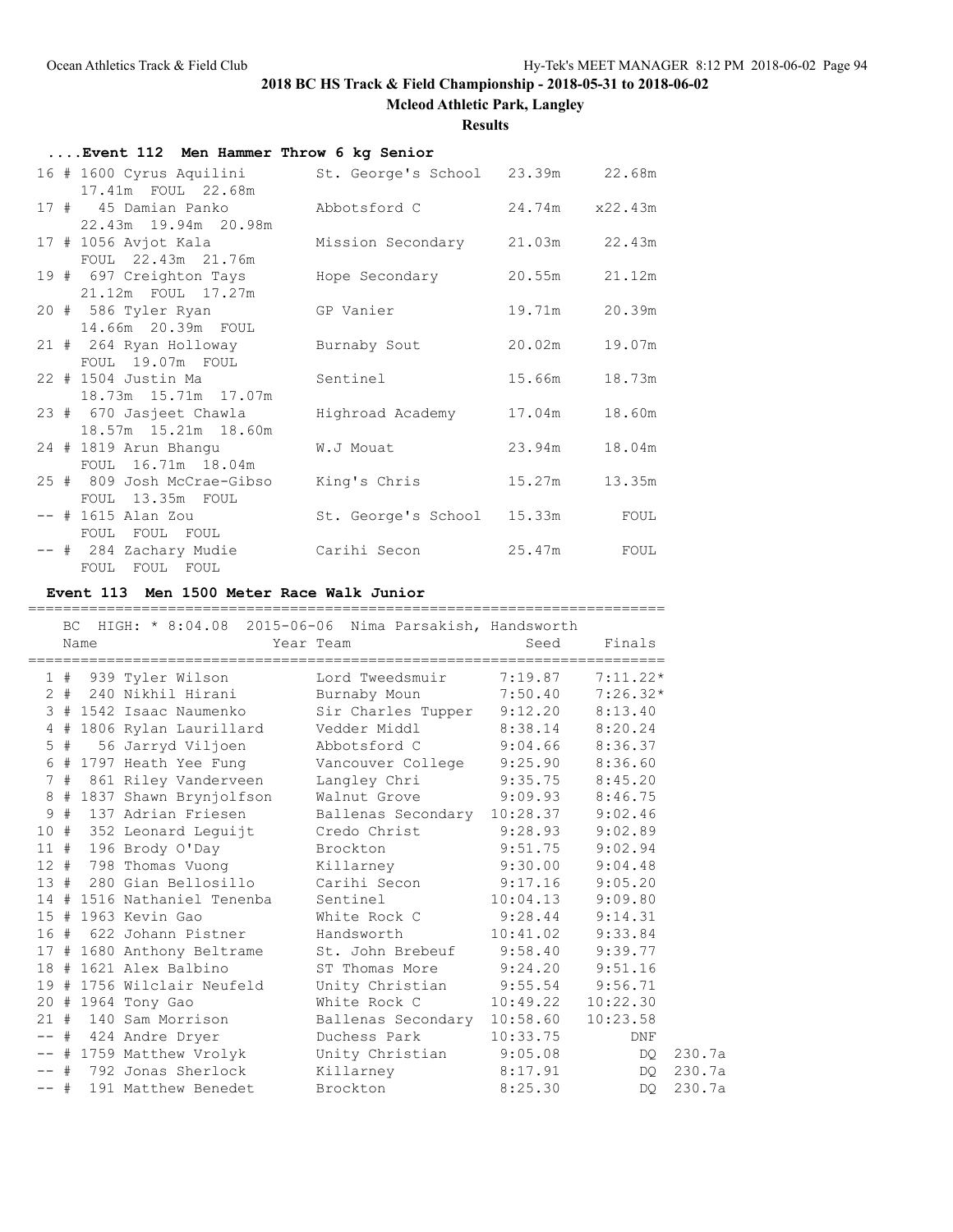## **Mcleod Athletic Park, Langley**

#### **Results**

## **....Event 113 Men 1500 Meter Race Walk Junior**

-- # 1976 Calvin Tews White Rock C 9:52.06 DQ 230.7a

#### **Event 114 Men 1500 Meter Steeplechase Junior** ============================================================================

|        | BC. | Name | HIGH: $*$ 4:32.05 2015-06-04 Matthew Thomson, Edward Milne | Year Team                   | Seed    | Finals  | H#             |
|--------|-----|------|------------------------------------------------------------|-----------------------------|---------|---------|----------------|
|        |     |      | 1 # 1476 Michael Miller                                    | Semiahmoo Secondary 4:31.75 |         | 4:34.96 | 2              |
|        |     |      | 2 # 521 Jaiveer Tiwana                                     | Fleetwood Pa                | 4:37.68 | 4:35.40 | 2              |
|        |     |      | 3 # 1721 Keagan Ingram                                     | Summerland                  | 4:56.06 | 4:35.65 | $\overline{c}$ |
|        |     |      | 4 # 2001 Amardeep Mann                                     | Yale Secondary              | 4:45.03 | 4:36.91 | $\overline{c}$ |
|        |     |      | 5 # 1550 Dylan Uhrich                                      | Sir Charles Tupper          | 4:46.42 | 4:39.29 | $\mathbf{2}$   |
|        | 6 # |      | 819 Christian Peterso                                      | Kitsilano                   | 5:00.44 | 4:42.49 | $\mathbf{2}$   |
|        |     |      | 7 # 1748 Caleb Graham                                      | Unity Christian             | 4:48.81 | 4:43.00 | $\overline{2}$ |
|        |     |      | 8 # 1849 Jack Hardy                                        | Walnut Grove                | 4:41.47 | 4:43.30 | $\overline{c}$ |
| 9      | #   |      | 306 Jorge Aparacio                                         | Chilliwack S                | 4:47.21 | 4:47.66 | $\overline{c}$ |
| 10#    |     |      | 28 James De Jager                                          | Abbotsford C                | 4:49.47 | 4:53.07 | $\overline{c}$ |
|        |     |      | 11 # 578 Darius Mawji                                      | Gleneagle Secondary 4:47.02 |         | 4:53.18 | $\overline{c}$ |
| $12 +$ |     |      | 224 Ryan Goudron                                           | Burnaby Central             | 5:02.70 | 4:54.68 | $\overline{c}$ |
|        |     |      | 13 # 1082 Isaiah Sanchez                                   | Mount Dougla                | 4:57.61 | 4:55.06 | $\overline{c}$ |
|        |     |      | 14 # 1529 Marcus Britnell                                  | Sir Charles Tupper          | 5:04.53 | 4:57.60 | $\overline{c}$ |
|        |     |      | 15 # 1777 Blake Clutterham                                 | Vancouver College           | 5:02.80 | 5:00.94 | $\mathbf{2}$   |
|        |     |      | 16 # 1123 Nolan McCleary                                   | Nechako Valley              | 5:25.27 | 5:01.86 | $\mathbf{1}$   |
| 17#    |     |      | 615 Sam Locher                                             | Handsworth                  | 5:11.86 | 5:04.46 | $\overline{2}$ |
|        |     |      | 18 # 1667 Jordan Price                                     | St. Andrews'                | 5:08.55 | 5:04.97 | $\overline{c}$ |
|        |     |      | 19 # 1995 Gage Stoll                                       | WL Seaton                   | 5:41.85 | 5:05.01 | $\mathbf{1}$   |
|        |     |      | 20 # 1975 Evan Slofstra                                    | White Rock C                | 5:15.95 | 5:08.67 | $\mathbf{1}$   |
|        |     |      | 21 # 1746 Greg Deraadt                                     | Unity Christian             | 5:09.30 | 5:09.24 | $\overline{c}$ |
|        |     |      | 22 # 1110 Cameron Laturnus                                 | Nanaimo District            | 5:24.68 | 5:10.34 | $\mathbf{1}$   |
| 23#    |     |      | 401 Rylan Irving                                           | Dover Bay Secondary 5:14.59 |         | 5:10.46 | $\mathbf{1}$   |
|        |     |      | 24 # 1364 Nelson Luxmoore                                  | Revelstoke                  | 5:30.96 | 5:11.86 | $\mathbf{1}$   |
| 25#    |     |      | 128 Daniel Tyson                                           | Arqyle                      | 5:16.83 | 5:13.72 | $\mathbf{1}$   |
|        |     |      | 26 # 623 Theo Rhodes                                       | Handsworth                  | 5:18.36 | 5:15.13 | $\mathbf{1}$   |
|        |     |      | 27 # 1619 Luca Alberti                                     | ST Thomas More              | 5:14.00 | 5:16.28 | $\mathbf{1}$   |
|        |     |      | 28 # 1972 Sean Murray                                      | White Rock C                | 5:24.73 | 5:22.05 | $1\,$          |
|        |     |      | 29 # 1860 Daryl Lim                                        | Walnut Grove                | 5:20.00 | 5:24.82 | $\mathbf{1}$   |
|        |     |      | 30 # 1190 Chris Horwood                                    | Oak Bay Secondary           | 5:09.63 | 5:32.52 | $\overline{2}$ |
|        |     |      | 31 # 1280 Spencer Hoppe                                    | Prince George SC            |         | 5:38.14 | $\mathbf{1}$   |

### **Event 115 Men 100 Meter Dash Ambulatory**

| Name |                         | Year Team    | Seed | Finals Wind   |  |  |  |  |  |  |
|------|-------------------------|--------------|------|---------------|--|--|--|--|--|--|
|      | $1$ # 2214 Colin Murray | White Rock C |      | $15.56 - 2.4$ |  |  |  |  |  |  |
|      | 2 # 2222 Ges Bushe      | West Van     |      | $24.96 - 2.4$ |  |  |  |  |  |  |

### **Event 116 Men Shot Put Ambulatory**

| Name |                                     |  | Year Team    | Seed | Finals |  |  |  |  |
|------|-------------------------------------|--|--------------|------|--------|--|--|--|--|
|      | 1 # 2214 Colin Murray               |  | White Rock C |      | 6.64m  |  |  |  |  |
|      | 5.91m 5.50m 5.41m 6.64m 6.29m 6.45m |  |              |      |        |  |  |  |  |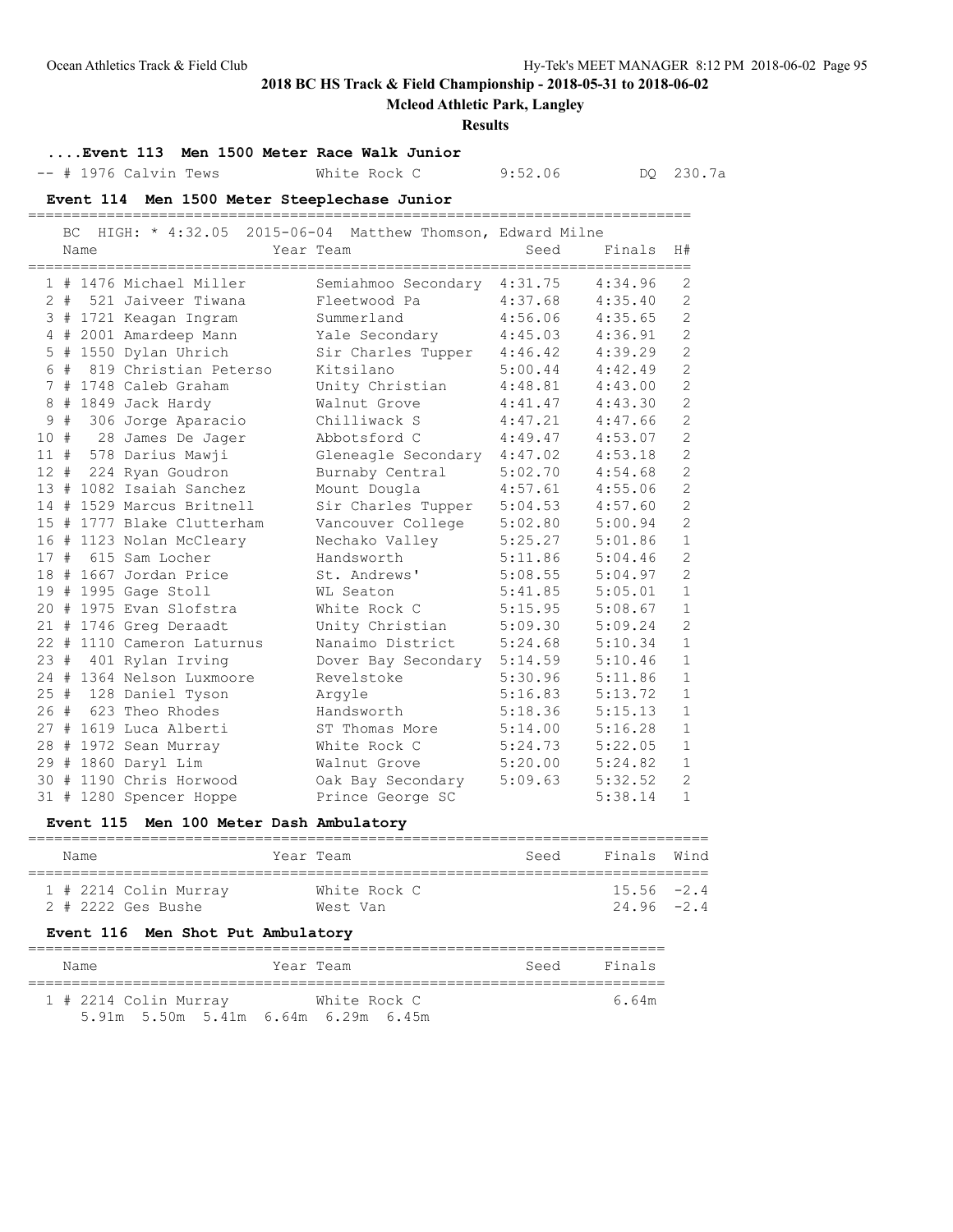## **Mcleod Athletic Park, Langley**

### **Results**

### **Event 118 Mixed 400 Meter Run Para Ambulatory Ambulatory**

|  | Name |                       |  | Year Team      | Seed | Finals          |  |  |
|--|------|-----------------------|--|----------------|------|-----------------|--|--|
|  |      |                       |  |                |      |                 |  |  |
|  |      | 1 # 2214 Colin Murray |  | M White Rock C |      | 1:15.54         |  |  |
|  |      | 2 # 2222 Ges Bushe    |  | M West Van     |      | $1 \cdot 48$ 28 |  |  |

### **Event 119 Women 100 Meter Dash Gr 8**

### **8 Advance: Top 2 Each Heat plus Next 2 Best Times**

|     |    | Name          |                           | Year Team           | Seed  | Prelims<br>======================= | Wind H#  |              |
|-----|----|---------------|---------------------------|---------------------|-------|------------------------------------|----------|--------------|
|     |    | Preliminaries |                           |                     |       |                                    |          |              |
|     |    |               | 1 # 1156 Jaeland Cummings | Notre Dame R        | 12.83 | $12.980 - 3.1$ 1                   |          |              |
|     |    |               | 2 # 1350 Imani Washington | Regent Christian    | 13.14 | $13.230 -2.7$ 2                    |          |              |
|     |    |               | 3 # 1809 Victoria Barry   | Vernon Christian    | 13.21 | $13.55Q -2.4$ 3                    |          |              |
|     |    |               | 4 # 1858 Dani Kurylyk     | Walnut Grove        | 13.27 | $13.230 - 3.1$                     |          | $\mathbf{1}$ |
|     |    |               | 5 # 1843 Kayla Chanteloup | Walnut Grove        | 13.10 | $13.510 - 2.7$                     |          | 2            |
|     | 6# |               | 119 Maya Finden           | Arqyle              | 13.62 | $13.80Q - 2.4$ 3                   |          |              |
|     | 7# |               | 255 Sophia Condilenio     | Burnaby North       | 13.18 | $13.51q - 3.1$ 1                   |          |              |
|     | 8# |               | 110 Vanessa Chung         | Archbishop C        | 13.30 | $13.63q -2.7$ 2                    |          |              |
| 9   | #  |               | 723 Sadie Joyce           | JL Crowe Secondary  | 13.44 | $13.69 -2.7$ 2                     |          |              |
| 10# |    |               | 169 Cloe Fix              | Kitsilano           | 13.53 | $13.86 -2.4$ 3                     |          |              |
| 11# |    |               | 505 Shaelyn Woo           | Eric Hamber         | 13.71 | $13.89 -2.4$ 3                     |          |              |
|     |    |               | 12 # 1010 Jessica Reimer  | Mei Middle School   | 13.86 | $13.97 -2.4$ 3                     |          |              |
| 13# |    |               | 985 Victoria Porcher      | Mark R. Isfe        | 13.24 | $14.01 -2.4$ 3                     |          |              |
| 14# |    |               | 534 Emily Carlson         | Frances Kels        | 13.57 | $14.12 -2.7$ 2                     |          |              |
| 15# |    |               | 410 Sonya Urbanowicz      | Dover Bay Secondary | 13.46 | $14.16 -2.4$ 3                     |          |              |
|     |    |               | 16 # 1311 Reese Jacobsen  | Ouesnel JR School   | 13.66 | $14.33 - 3.1$ 1                    |          |              |
| 17# |    |               | 566 Sophie Crowther       | Glenbrook Middle    | 13.82 | $14.40 -3.1$ 1                     |          |              |
|     |    |               | 18 # 1320 Emma Birch      | R.A. McMath         | 13.66 | 14.41                              | $-2.7$ 2 |              |
|     |    |               | 19 # 1590 Ksenia Stansell | Southgate Mi        | 13.66 | $14.47 -2.7$ 2                     |          |              |
|     |    |               | 20 # 599 Claire Ambrozic  | Handsworth          | 13.58 | $14.60 -3.1 1$                     |          |              |
|     |    |               | 21 # 1046 Mariska Wekking | Merritt Secondary   | 13.69 | 14.68                              | $-3.1$ 1 |              |
|     |    |               | 22 # 197 Carley Sweet     | Brockton            | 13.65 | 14.83                              | $-2.4$ 3 |              |

### **Event 119 Women 100 Meter Dash Gr 8**

|        |  | Name          |                           |  | Year Team                                | Prelims | Finals        | Wind |  |
|--------|--|---------------|---------------------------|--|------------------------------------------|---------|---------------|------|--|
| Finals |  |               |                           |  |                                          |         |               |      |  |
|        |  |               | 1 # 1156 Jaeland Cummings |  | Notre Dame R                             | 12.98   | $12.89 - 3.3$ |      |  |
|        |  |               | 2 # 110 Vanessa Chung     |  | Archbishop C                             | 13.63   | $13.08 - 3.3$ |      |  |
|        |  |               | 3 # 1350 Imani Washington |  | Regent Christian                         | 13.23   | $13.16 - 3.3$ |      |  |
|        |  |               | 4 # 1858 Dani Kurylyk     |  | Walnut Grove                             | 13.23   | $13.28 - 3.3$ |      |  |
|        |  |               | 5 # 255 Sophia Condilenio |  | Burnaby North                            | 13.51   | $13.34 - 3.3$ |      |  |
|        |  |               | 6 # 1843 Kayla Chanteloup |  | Walnut Grove                             | 13.51   | $13.55 - 3.3$ |      |  |
|        |  |               | 7 # 119 Maya Finden       |  | Arqyle                                   | 13.80   | $13.59 - 3.3$ |      |  |
|        |  |               |                           |  | 8 # 1809 Victoria Barry Sernon Christian | 13.55   | $13.64 - 3.3$ |      |  |
|        |  | Preliminaries |                           |  |                                          |         |               |      |  |
|        |  |               | 9 # 723 Sadie Joyce       |  | JL Crowe Secondary                       | 13.69   |               |      |  |
|        |  |               | 10 # 169 Cloe Fix         |  | Kitsilano                                | 13.86   |               |      |  |
|        |  |               | 11 # 505 Shaelyn Woo      |  | Eric Hamber                              | 13.89   |               |      |  |
|        |  |               | 12 # 1010 Jessica Reimer  |  | Mei Middle School                        | 13.97   |               |      |  |
|        |  |               | 13 # 985 Victoria Porcher |  | Mark R. Isfe                             | 14.01   |               |      |  |
|        |  |               | 14 # 534 Emily Carlson    |  | Frances Kels                             | 14.12   |               |      |  |
|        |  |               | 15 # 410 Sonya Urbanowicz |  | Dover Bay Secondary                      | 14.16   |               |      |  |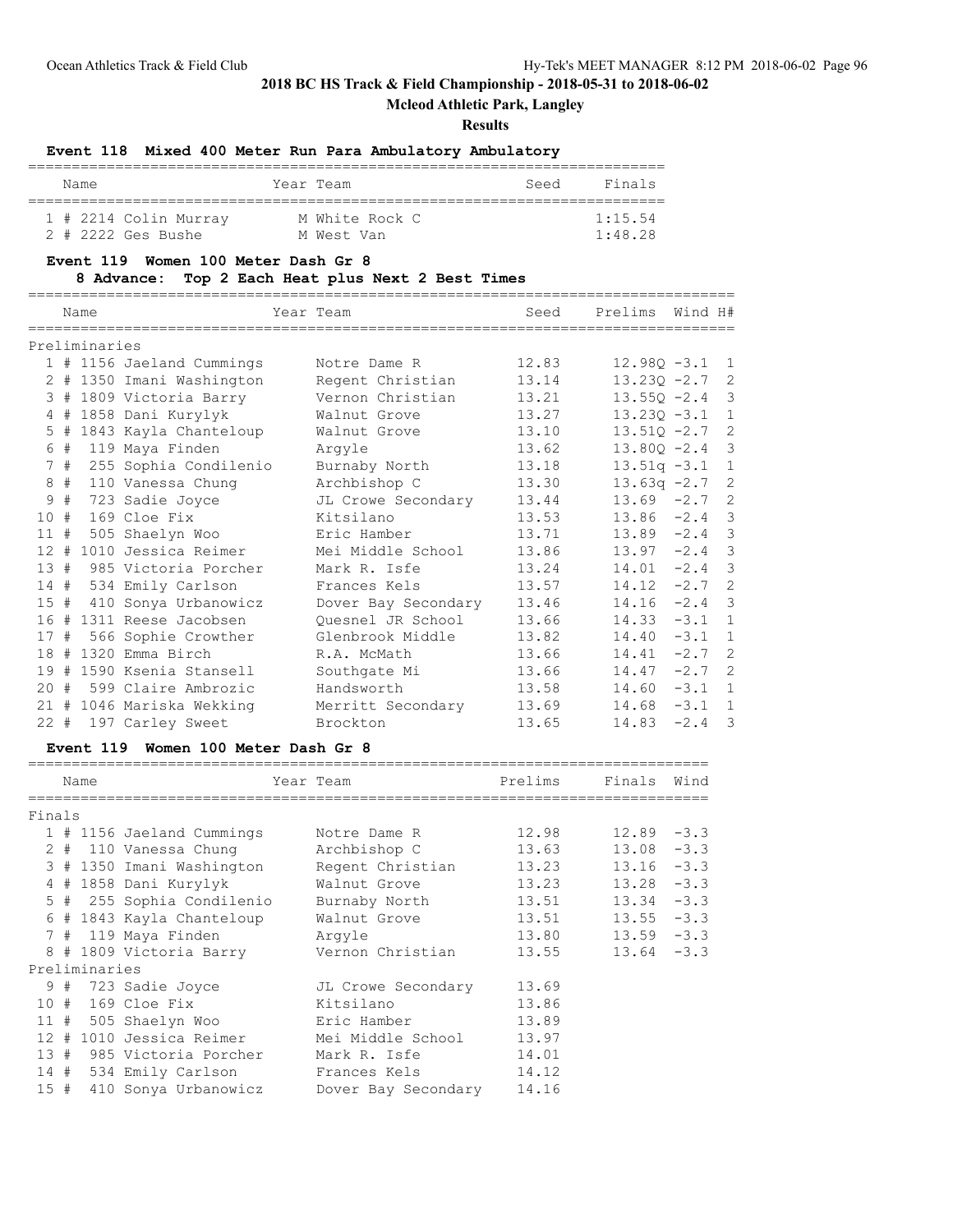**Mcleod Athletic Park, Langley**

### **Results**

# **....Event 119 Women 100 Meter Dash Gr 8**

|  | 16 # 1311 Reese Jacobsen  | Quesnel JR School | 14.33 |
|--|---------------------------|-------------------|-------|
|  | 17 # 566 Sophie Crowther  | Glenbrook Middle  | 14.40 |
|  | 18 # 1320 Emma Birch      | R.A. McMath       | 14.41 |
|  | 19 # 1590 Ksenia Stansell | Southgate Mi      | 14.47 |
|  | 20 # 599 Claire Ambrozic  | Handsworth        | 14.60 |
|  | 21 # 1046 Mariska Wekking | Merritt Secondary | 14.68 |
|  | 22 # 197 Carley Sweet     | Brockton          | 14.83 |

## **Event 120 Men 100 Meter Dash Gr 8**

## **8 Advance: Top 2 Each Heat plus Next 2 Best Times**

|     |    | Name |                                                                | Year Team                | Seed  | Prelims Wind H#  |                       |  |
|-----|----|------|----------------------------------------------------------------|--------------------------|-------|------------------|-----------------------|--|
|     | 1# |      | 772 Hayato Chow Killarney 12.13                                |                          |       | $12.26Q - 1.5$ 2 |                       |  |
|     |    |      | 2 # 542 Floyd Morfe     Fraser Heigh         12.35             |                          |       | $12.590 - 3.3$ 3 |                       |  |
|     |    |      | 3 # 931 Nickolas Sebastia Lord Tweedsmuir 12.62 12.64Q -2.5 1  |                          |       |                  |                       |  |
|     |    |      | 4 # 1749 Natanael Haan Unity Christian 12.48 12.540 -1.5 2     |                          |       |                  |                       |  |
|     | 5# |      | 242 Brandon Hsu                                                | Burnaby Moun 12.01       |       | $12.610 - 3.3$ 3 |                       |  |
|     |    |      | 6 # 1216 Nolan Humphries Okanagan Mission 12.17                |                          |       | $12.76Q - 2.5$ 1 |                       |  |
|     | 7# |      |                                                                |                          |       | $12.59q - 1.5$ 2 |                       |  |
|     |    |      | 8 # 601 Lenny Bonduau                                          | Handsworth 12.40         |       | $12.60q - 1.5$ 2 |                       |  |
|     | 9# |      | 913 Reggie Ellie               Lord Tweedsmuir           12.70 |                          |       | $12.67 - 1.5$ 2  |                       |  |
|     |    |      | 10 # 1725 Lucas Rempel Surrey Christian 12.56                  |                          |       | $12.78 - 1.5$ 2  |                       |  |
|     |    |      | 11 # 1098 Spencer Brown                                        | Nanaimo District 12.61   |       | $12.81 - 1.5$ 2  |                       |  |
|     |    |      | 12 # 113 Ugo Madumere Archbishop C 12.53                       |                          |       | $12.83 - 2.5$ 1  |                       |  |
|     |    |      | 13 # 167 Samuel Agerskov Kitsilano 12.37                       |                          |       | $12.88 - 3.3$ 3  |                       |  |
|     |    |      | 14 # 1604 Felix Grant St. George's School 12.71                |                          |       | $12.90 -3.3$ 3   |                       |  |
| 15  |    |      | # 131 Nicholas Zaparniu                                        | Arqyle                   | 12.59 | $13.01 - 3.3$ 3  |                       |  |
|     |    |      | 16 # 1941 Dexter Deneef                                        | Westsyde Secondary 12.60 |       | $13.09 - 3.3$ 3  |                       |  |
| 17  | #  |      | 86 Daniel Chin                                                 | Alberni Dist 12.47       |       | $13.11 -2.5$ 1   |                       |  |
|     |    |      | 18 # 1926 Bruce Jones West Van 12.56                           |                          |       | $13.13 -2.5$ 1   |                       |  |
| 19# |    |      |                                                                |                          |       | $13.28 - 3.3$ 3  |                       |  |
|     |    |      | -- # 252 Kiran Wanniarachc                                     | Burnaby Moun 12.44       |       |                  | DO -2.5 1 162.7 false |  |

## **Event 120 Men 100 Meter Dash Gr 8**

|     | Name          |                           |  | Year Team           | Prelims | Finals | Wind |  |  |  |
|-----|---------------|---------------------------|--|---------------------|---------|--------|------|--|--|--|
|     |               |                           |  |                     |         |        |      |  |  |  |
|     | Finals        |                           |  |                     |         |        |      |  |  |  |
|     |               | $1$ # 242 Brandon Hsu     |  | Burnaby Moun        | 12.61   | 11.79  | 0.1  |  |  |  |
|     |               | 2 # 772 Hayato Chow       |  | Killarney           | 12.26   | 11.91  | 0.1  |  |  |  |
|     |               | 3 # 1216 Nolan Humphries  |  | Okanagan Mission    | 12.76   | 12.10  | 0.1  |  |  |  |
|     |               | 4 # 1749 Natanael Haan    |  | Unity Christian     | 12.54   | 12.14  | 0.1  |  |  |  |
|     |               | 5 # 542 Floyd Morfe       |  | Fraser Heigh        | 12.59   | 12.23  | 0.1  |  |  |  |
|     |               | 6 # 480 Ajax Shen         |  | Elgin Park S        | 12.59   | 12.23  | 0.1  |  |  |  |
|     |               | 7 # 931 Nickolas Sebastia |  | Lord Tweedsmuir     | 12.64   | 12.24  | 0.1  |  |  |  |
|     |               | 8 # 601 Lenny Bonduau     |  | Handsworth          | 12.60   | 12.47  | 0.1  |  |  |  |
|     | Preliminaries |                           |  |                     |         |        |      |  |  |  |
|     |               | 9 # 913 Reggie Ellie      |  | Lord Tweedsmuir     | 12.67   |        |      |  |  |  |
|     |               | $10$ # 1725 Lucas Rempel  |  | Surrey Christian    | 12.78   |        |      |  |  |  |
|     |               | 11 # 1098 Spencer Brown   |  | Nanaimo District    | 12.81   |        |      |  |  |  |
|     |               | 12 # 113 Ugo Madumere     |  | Archbishop C        | 12.83   |        |      |  |  |  |
|     |               | 13 # 167 Samuel Agerskov  |  | Kitsilano           | 12.88   |        |      |  |  |  |
|     |               | $14$ # 1604 Felix Grant   |  | St. George's School | 12.90   |        |      |  |  |  |
| 15# |               | 131 Nicholas Zaparniu     |  | Arqyle              | 13.01   |        |      |  |  |  |
|     |               |                           |  |                     |         |        |      |  |  |  |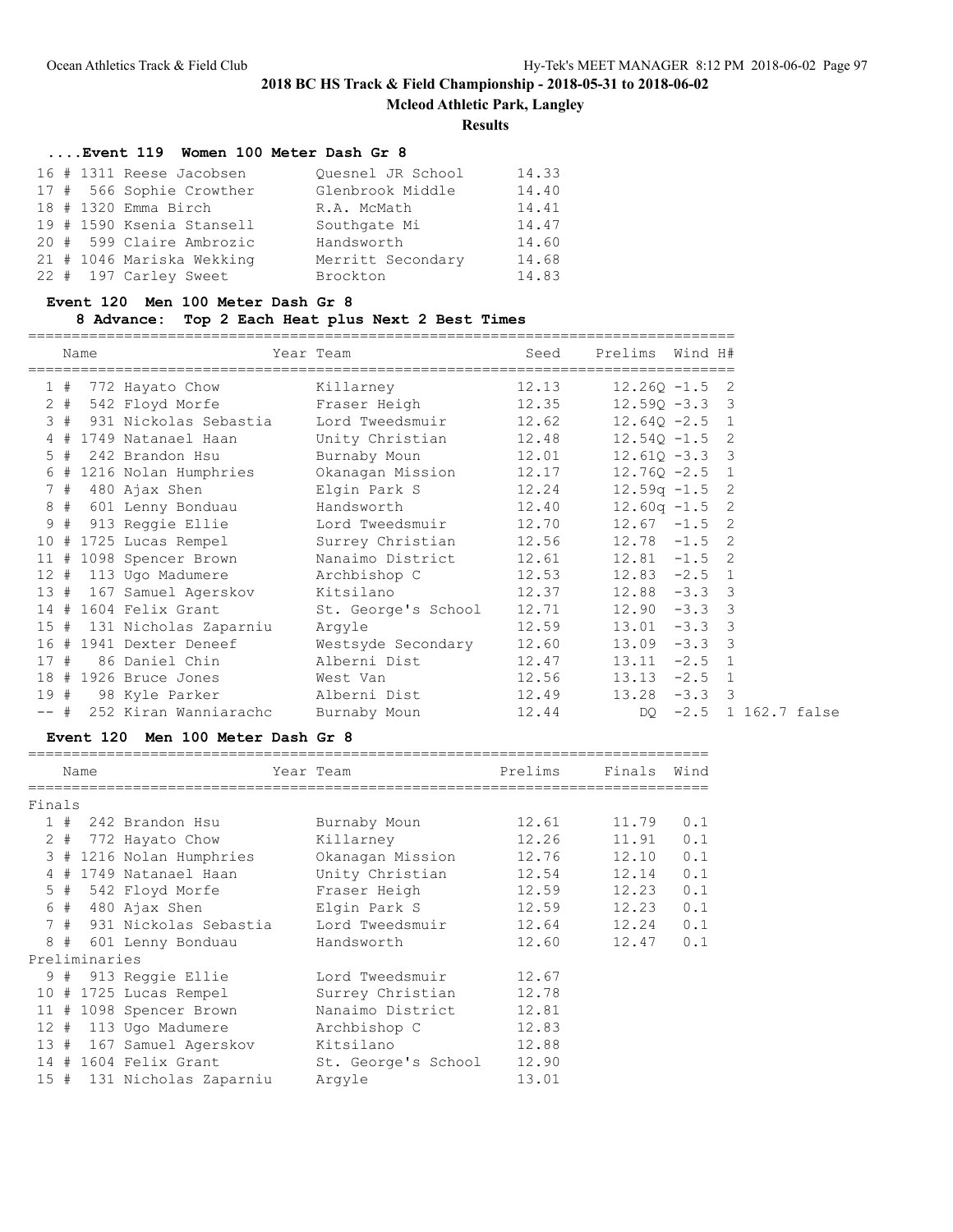**Mcleod Athletic Park, Langley**

#### **Results**

==============================================================================

### **....Event 120 Men 100 Meter Dash Gr 8**

|  | 16 # 1941 Dexter Deneef    | Westsyde Secondary | 13.09 |
|--|----------------------------|--------------------|-------|
|  | 17 # 86 Daniel Chin        | Alberni Dist       | 13.11 |
|  | 18 # 1926 Bruce Jones      | West Van           | 13.13 |
|  | 19 # 98 Kyle Parker        | Alberni Dist       | 13.28 |
|  | -- # 252 Kiran Wanniarachc | Burnaby Moun       | DO.   |

#### **Event 121 Women 200 Meter Dash Gr 8**

### **8 Advance: Top 2 Each Heat plus Next 2 Best Times**

================================================================================= Name Year Team Seed Prelims Wind H# ================================================================================= 1 # 1156 Jaeland Cummings Notre Dame R 25.94 25.85Q -0.2 3 2 # 357 Carina Chilcott Crofton Hous 26.53 26.31Q 0.3 1 3 # 110 Vanessa Chung Archbishop C 27.48 27.06Q -0.8 2 4 # 356 Sophia Aitken Crofton Hous 26.49 26.40Q 0.3 1 5 # 255 Sophia Condilenio Burnaby North 27.43 27.13Q -0.2 3 6 # 1809 Victoria Barry Vernon Christian 27.33 27.54Q -0.8 2 7 # 119 Maya Finden Argyle 27.75 27.48q 0.3 1 8 # 985 Victoria Porcher Mark R. Isfe 27.47 27.60q -0.2 3 9 # 631 Adaisha Beals Hatzic Secon 28.63 27.84 -0.2 3 10 # 866 Jordan Blaker Langley Fundamental 28.17 27.87 -0.2 3 11 # 169 Cloe Fix Kitsilano 28.46 27.93 0.3 1 12 # 2013 Kaitlin Yung York House School 28.75 28.05 0.3 1 13 # 1645 Sophia Wong ST Thomas More 28.61 28.38 -0.8 2 14 # 868 Morgan Wylie Langley Fundamental 28.21 28.48 -0.2 3 15 # 410 Sonya Urbanowicz Dover Bay Secondary 28.65 28.59 -0.2 3 16 # 168 Sofie Dierks Kitsilano 28.85 28.86 -0.8 2 17 # 683 Kaida Fujimura Holy Cross Regional 28.72 28.95 -0.8 2 18 # 1984 Pyper White Windsor - No 28.30 29.21 -0.8 2 19 # 1008 Vanessa Pirani Mei Middle School 28.73 29.29 0.3 1 20 # 982 Meghan Lineger Mark R. Isfe 28.86 29.51 -0.2 3

#### **Event 121 Women 200 Meter Dash Gr 8**

|        | Name |               |                                        | Year Team           | Prelims | Finals | Wind |
|--------|------|---------------|----------------------------------------|---------------------|---------|--------|------|
| Finals |      |               |                                        |                     |         |        |      |
|        |      |               | 1 # 1156 Jaeland Cummings              | Notre Dame R        | 25.85   | 25.75  | 0.6  |
|        |      |               | 2 # 356 Sophia Aitken                  | Crofton Hous        | 26.40   | 26.50  | 0.6  |
|        |      |               | 3 # 357 Carina Chilcott 6 Crofton Hous |                     | 26.31   | 26.71  | 0.6  |
|        |      |               | 4 # 110 Vanessa Chung                  | Archbishop C        | 27.06   | 26.73  | 0.6  |
|        |      |               | 5 # 255 Sophia Condilenio              | Burnaby North       | 27.13   | 27.12  | 0.6  |
|        |      |               | 6 # 985 Victoria Porcher               | Mark R. Isfe        | 27.60   | 27.56  | 0.6  |
|        |      |               |                                        |                     |         | 27.63  | 0.6  |
|        |      |               | 8 # 119 Maya Finden                    | Arqyle              | 27.48   | 27.66  | 0.6  |
|        |      | Preliminaries |                                        |                     |         |        |      |
|        |      |               | 9 #  631 Adaisha Beals                 | Hatzic Secon        | 27.84   |        |      |
|        |      |               | 10 # 866 Jordan Blaker                 | Langley Fundamental | 27.87   |        |      |
|        |      |               | $11$ # 169 Cloe Fix                    | Kitsilano           | 27.93   |        |      |
|        |      |               | 12 # 2013 Kaitlin Yung                 | York House School   | 28.05   |        |      |
|        |      |               | 13 # 1645 Sophia Wong                  | ST Thomas More      | 28.38   |        |      |
|        |      |               | 14 # 868 Morgan Wylie                  | Langley Fundamental | 28.48   |        |      |
|        |      |               | 15 # 410 Sonya Urbanowicz              | Dover Bay Secondary | 28.59   |        |      |
|        |      |               | 16 # 168 Sofie Dierks                  | Kitsilano           | 28.86   |        |      |
|        |      |               | 17 # 683 Kaida Fujimura                | Holy Cross Regional | 28.95   |        |      |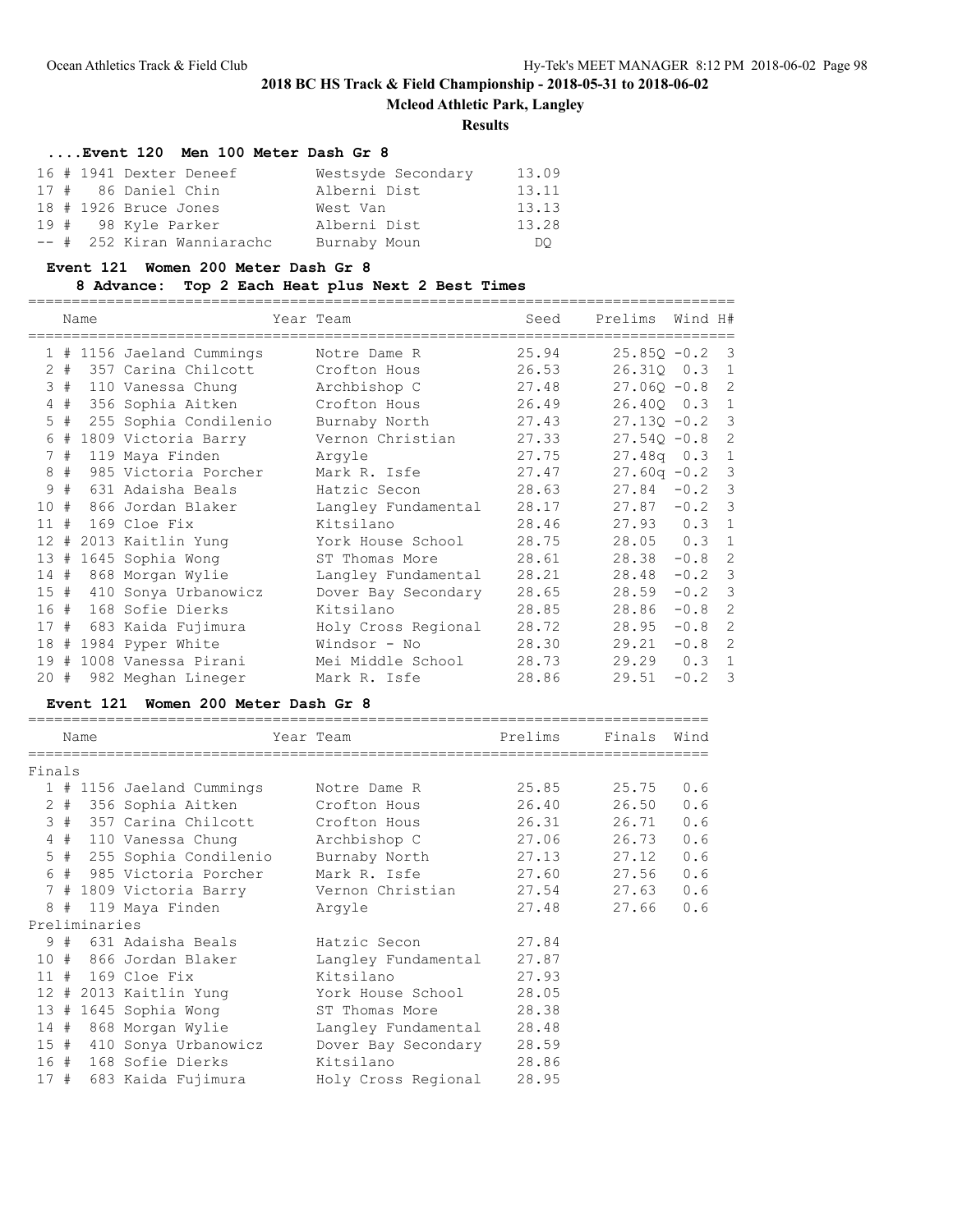## **Mcleod Athletic Park, Langley**

### **Results**

| Event 121 Women 200 Meter Dash Gr 8 |                   |       |
|-------------------------------------|-------------------|-------|
| $18$ # 1984 Pyper White             | Windsor - No      | 29.21 |
| 19 # 1008 Vanessa Pirani            | Mei Middle School | 29.29 |
| 20 # 982 Meghan Lineger             | Mark R. Isfe      | 29.51 |

#### **Event 122 Men 200 Meter Dash Gr 8**

### **8 Advance: Top 2 Each Heat plus Next 2 Best Times**

=================================================================================

|        |    | Name |                             | Year Team           | Seed  | Prelims          | Wind H#          |                |
|--------|----|------|-----------------------------|---------------------|-------|------------------|------------------|----------------|
|        |    |      | $1$ # 242 Brandon Hsu       | Burnaby Moun        | 24.41 | $24.310 - 1.3$ 2 |                  |                |
|        |    |      | 2 # 1216 Nolan Humphries    | Okanagan Mission    | 24.37 | 24.430 0.8 3     |                  |                |
|        |    |      | 3 # 1604 Felix Grant        | St. George's School | 25.80 | 24.880 0.2 1     |                  |                |
|        |    |      | 4 # 1255 Kai Hussein        | Pitt Meadows        | 26.10 | $24.93Q - 1.3$ 2 |                  |                |
|        |    |      | 5 # 1725 Lucas Rempel       | Surrey Christian    | 25.96 | 24.970 0.2 1     |                  |                |
|        |    |      | 6 # 542 Floyd Morfe         | Fraser Heigh        | 25.40 | 25.040           | $0.8-3$          |                |
|        | 7# |      | 931 Nickolas Sebastia       | Lord Tweedsmuir     | 25.62 | $24.99q$ 0.2     |                  | $\mathbf{1}$   |
|        |    |      | 8 # 545 Lorenzo Pelayo      | Fraser Heigh        | 24.95 | 25.04q           | $0.2 \quad 1$    |                |
|        | 9# |      | 252 Kiran Wanniarachc       | Burnaby Moun        | 25.24 | 25.04            | 0.8              | $\overline{3}$ |
| 10#    |    |      | 772 Hayato Chow             | Killarney           | 25.92 | 25.10 0.8 3      |                  |                |
| 11#    |    |      | 480 Ajax Shen               | Elgin Park S        | 25.18 | $25.19 - 1.3$    |                  | -2             |
|        |    |      | 12 # 1444 Campbell Kinsman  | Sands Secondary     | 25.93 | 25.39            | $-1.3$ 2         |                |
|        |    |      | 13 # 1749 Natanael Haan     | Unity Christian     | 25.52 | 25.46            | $-1.3$ 2         |                |
|        |    |      | 14 # 184 Sam Levasseur      | Brentwood Co        |       | 25.55            | 0.8              | $\overline{3}$ |
|        |    |      | 15 # 1606 Jeffery Lin       | St. George's School | 26.09 | 25.66            | 0.8 <sup>3</sup> |                |
|        |    |      | 16 # 1161 Jaden Nakhla      | Notre Dame R        | 26.13 | 25.68            | 0.2              | $\mathbf{1}$   |
|        |    |      | 17 # 1508 Ardalan Nishabour | Sentinel            | 26.11 | 25.69            | $0.2 \quad 1$    |                |
|        |    |      | 18 # 512 Jacob King         | Fleetwood Pa        | 25.93 | 25.71            | $0.2 \quad 1$    |                |
|        |    |      | 19 # 131 Nicholas Zaparniu  | Arqyle              | 25.91 | 25.72            | $0.8-3$          |                |
| $20 +$ |    |      | 86 Daniel Chin              | Alberni Dist        | 26.03 | 25.84            | 0.8              | $\overline{3}$ |
|        |    |      | 21 # 1526 Kiprien Knopp     | Shuswap Middle      | 25.82 | 25.94            | $-1.3$           | $\overline{c}$ |
|        |    |      | 22 # 744 Jared Hanenburg    | Kelowna Christian   | 26.19 | 25.95            | $-1.3$ 2         |                |

### **Event 122 Men 200 Meter Dash Gr 8**

|        | Name          |                                                 | Year Team                                      | Prelims | Finals Wind |     |
|--------|---------------|-------------------------------------------------|------------------------------------------------|---------|-------------|-----|
| Finals |               |                                                 |                                                |         |             |     |
|        |               |                                                 | 1 # 242 Brandon Hsu               Burnaby Moun | 24.31   | 23.92       | 3.3 |
|        |               | 2 # 1216 Nolan Humphries                        | Okanagan Mission                               | 24.43   | 24.44       | 3.3 |
|        |               | 3 # 931 Nickolas Sebastia                       | Lord Tweedsmuir 24.99                          |         | 25.00       | 3.3 |
|        |               | 4 # 1255 Kai Hussein               Pitt Meadows |                                                | 24.93   | 25.05       | 3.3 |
|        |               | 5 # 1604 Felix Grant                            | St. George's School 24.88                      |         | 25.23       | 3.3 |
|        |               | 6 # 1725 Lucas Rempel                           | Surrey Christian                               | 24.97   | 25.24       | 3.3 |
|        |               | 7 # 542 Floyd Morfe                             | Fraser Heigh                                   | 25.04   | 25.30       | 3.3 |
|        | Preliminaries |                                                 |                                                |         |             |     |
|        |               | 8 # 545 Lorenzo Pelayo                          | Fraser Heigh                                   | 25.04   |             |     |
|        |               | 9 # 252 Kiran Wanniarachc                       | Burnaby Moun                                   | 25.04   |             |     |
|        |               | 10 # 772 Hayato Chow                            | 25.10<br>Killarney                             |         |             |     |
|        |               | $11$ # 480 Ajax Shen                            | Elgin Park S                                   | 25.19   |             |     |
|        |               | 12 # 1444 Campbell Kinsman                      | Sands Secondary                                | 25.39   |             |     |
|        |               | 13 # 1749 Natanael Haan                         | Unity Christian 25.46                          |         |             |     |
|        |               | 14 # 184 Sam Levasseur                          | Brentwood Co                                   | 25.55   |             |     |
|        |               | 15 # 1606 Jeffery Lin                           | St. George's School                            | 25.66   |             |     |
|        |               | 16 # 1161 Jaden Nakhla                          | Notre Dame R                                   | 25.68   |             |     |
|        |               | 17 # 1508 Ardalan Nishabour                     | Sentinel                                       | 25.69   |             |     |
|        |               |                                                 |                                                |         |             |     |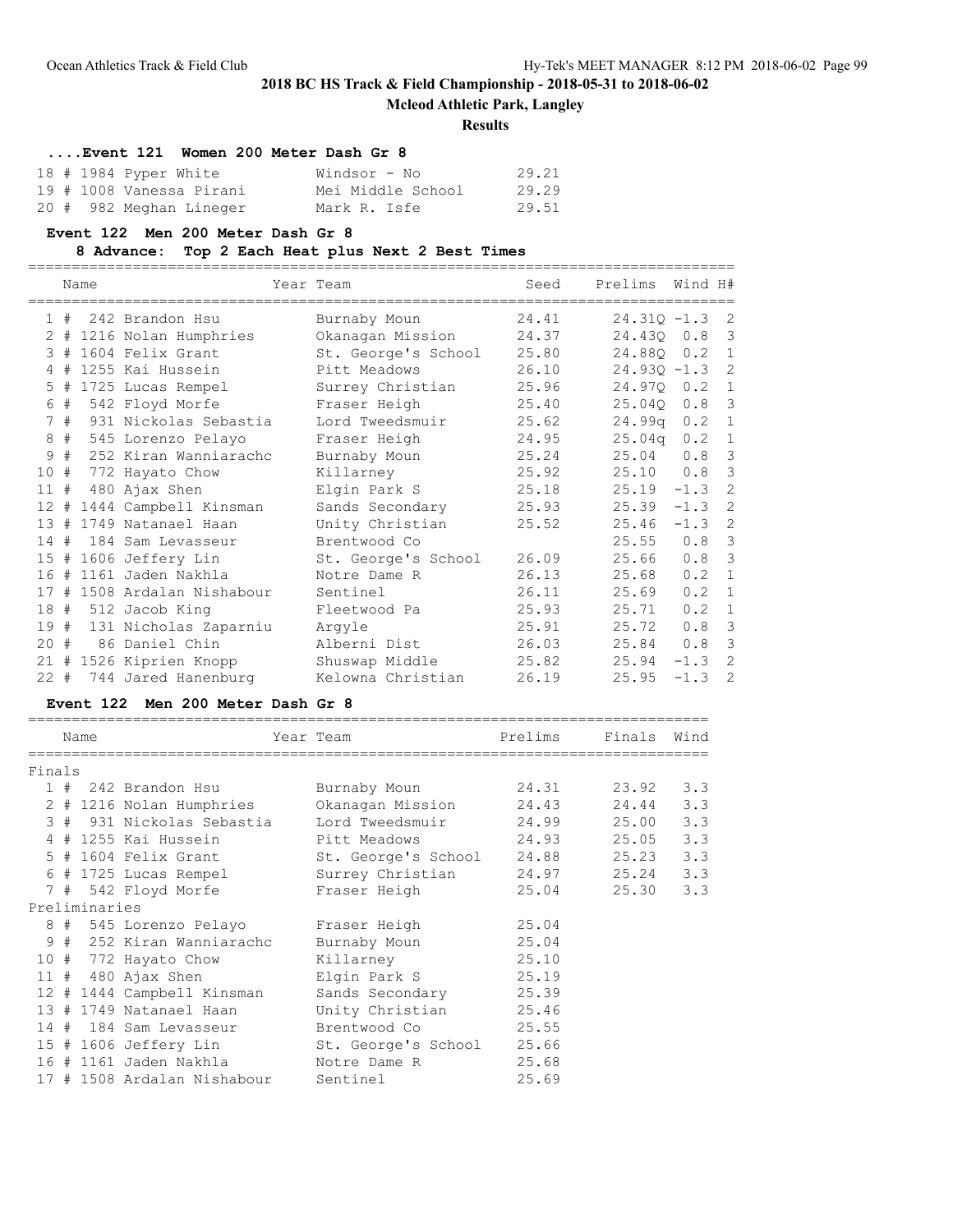**Mcleod Athletic Park, Langley**

### **Results**

### **....Event 122 Men 200 Meter Dash Gr 8**

|  | $18$ # 512 Jacob King      | Fleetwood Pa      | 25.71 |
|--|----------------------------|-------------------|-------|
|  | 19 # 131 Nicholas Zaparniu | Arqyle            | 25.72 |
|  | 20 # 86 Daniel Chin        | Alberni Dist      | 25.84 |
|  | 21 # 1526 Kiprien Knopp    | Shuswap Middle    | 25.94 |
|  | 22 # 744 Jared Hanenburg   | Kelowna Christian | 25.95 |

#### **Event 123 Women 400 Meter Dash Gr 8**

## **8 Advance: Top 2 Each Heat plus Next 2 Best Times**

============================================================================

|        |       | Name |                            | Year Team           | Seed    | Prelims  | H#                      |
|--------|-------|------|----------------------------|---------------------|---------|----------|-------------------------|
|        |       |      | 1 # 1156 Jaeland Cummings  | Notre Dame R        | 1:02.21 | 1:01.19Q | -2                      |
|        |       |      | 2 # 1752 Juané Klaus       | Unity Christian     | 1:01.79 | 1:01.520 | $\overline{3}$          |
|        | 3#    |      | 255 Sophia Condilenio      | Burnaby North       | 1:02.71 | 1:02.080 | $\mathbf{1}$            |
| 4      | #     |      | 1000 Allyssa Hutchison     | Mei Middle School   | 1:03.31 | 1:02.92Q | $\mathbf{1}$            |
|        | $5$ # |      | 356 Sophia Aitken          | Crofton Hous        | 1:03.80 | 1:03.530 | -2                      |
| 6      |       |      | # 909 Tayja Boyko          | Lord Tweedsmuir     | 1:04.66 | 1:04.92Q | $\overline{\mathbf{3}}$ |
|        |       |      | 7 # 1325 Emma Bradley-Tse  | R.A. McMath         | 1:05.56 | 1:04.57q | $\mathbf{1}$            |
|        |       |      | 8 # 371 Isabel Miller      | Crofton Hous        | 1:07.10 | 1:05.26q | $\mathbf{1}$            |
| 9      |       |      | # 1561 Esmee Ko            | Sir Winston         | 1:06.47 | 1:05.46  | 3                       |
|        |       |      | 10 # 1916 Miranda Stephens | West Point G        | 1:04.45 | 1:05.70  | $\mathfrak{Z}$          |
|        |       |      | 11 # 176 Sarah Stormont    | Kitsilano           | 1:08.25 | 1:05.85  | $\mathbf{1}$            |
|        |       |      | 12 # 377 Sofie Roux        | Crofton Hous        | 1:06.46 | 1:06.06  | $\mathcal{S}$           |
|        |       |      | 13 # 1762 Zoe Caller       | Valleyview S        | 1:07.82 | 1:06.22  | $\mathfrak{Z}$          |
| 14#    |       |      | 1616 Talia Erdman          | STA                 | 1:07.58 | 1:06.27  | 2                       |
|        |       |      | 15 # 1560 Amielle Ko       | Sir Winston         | 1:05.83 | 1:06.28  | $\mathbf{1}$            |
|        |       |      | 16 # 1473 Amany Lakssili   | Semiahmoo Secondary | 1:07.01 | 1:06.71  | $\mathbf{1}$            |
|        |       |      | 17 # 1572 Shay Toner       | Smithers Sec        | 1:05.36 | 1:07.32  | $\mathbf{2}$            |
| 18 #   |       |      | 229 Emi Marsden            | Burnaby Central     | 1:07.80 | 1:09.69  | $\mathsf 3$             |
|        |       |      | 19 # 172 Laura Leighton    | Kitsilano           | 1:08.21 | 1:09.72  | $\overline{c}$          |
|        |       |      | 20 # 10 Monica Lo          | A.R. MacNeill       | 1:07.00 | 1:10.43  | $\mathbf{2}$            |
| $21 +$ |       |      | 631 Adaisha Beals          | Hatzic Secon        | 1:06.12 | 1:11.42  | $\overline{2}$          |

### **Event 123 Women 400 Meter Dash Gr 8**

|        |  | Name          |                            |  | Year Team                    | Prelims | Finals  |  |
|--------|--|---------------|----------------------------|--|------------------------------|---------|---------|--|
| Finals |  |               |                            |  |                              |         |         |  |
|        |  |               | 1 # 1156 Jaeland Cummings  |  | Notre Dame R                 | 1:01.19 | 1:00.65 |  |
|        |  |               | 2 # 255 Sophia Condilenio  |  | Burnaby North 1:02.08        |         | 1:01.05 |  |
|        |  |               | 3 # 1752 Juané Klaus       |  | Unity Christian 1:01.52      |         | 1:01.74 |  |
|        |  |               | 4 # 1000 Allyssa Hutchison |  | Mei Middle School            | 1:02.92 | 1:02.40 |  |
|        |  |               | 5 # 1325 Emma Bradley-Tse  |  | R.A. McMath                  | 1:04.57 | 1:02.67 |  |
|        |  |               | 6 # 356 Sophia Aitken      |  | Crofton Hous                 | 1:03.53 | 1:02.89 |  |
|        |  |               | 7 # 371 Isabel Miller      |  | Crofton Hous 1:05.26 1:04.41 |         |         |  |
|        |  |               | 8 # 909 Tayja Boyko        |  | Lord Tweedsmuir              | 1:04.92 | 1:04.41 |  |
|        |  | Preliminaries |                            |  |                              |         |         |  |
|        |  |               | 9 # 1561 Esmee Ko          |  | Sir Winston                  | 1:05.46 |         |  |
|        |  |               | 10 # 1916 Miranda Stephens |  | West Point G                 | 1:05.70 |         |  |
|        |  |               | 11 # 176 Sarah Stormont    |  | Kitsilano                    | 1:05.85 |         |  |
|        |  |               | 12 # 377 Sofie Roux        |  | Crofton Hous                 | 1:06.06 |         |  |
|        |  |               | 13 # 1762 Zoe Caller       |  | Valleyview S                 | 1:06.22 |         |  |
|        |  |               | 14 # 1616 Talia Erdman     |  | STA                          | 1:06.27 |         |  |
|        |  |               | 15 # 1560 Amielle Ko       |  | Sir Winston 1:06.28          |         |         |  |
|        |  |               | 16 # 1473 Amany Lakssili   |  | Semiahmoo Secondary 1:06.71  |         |         |  |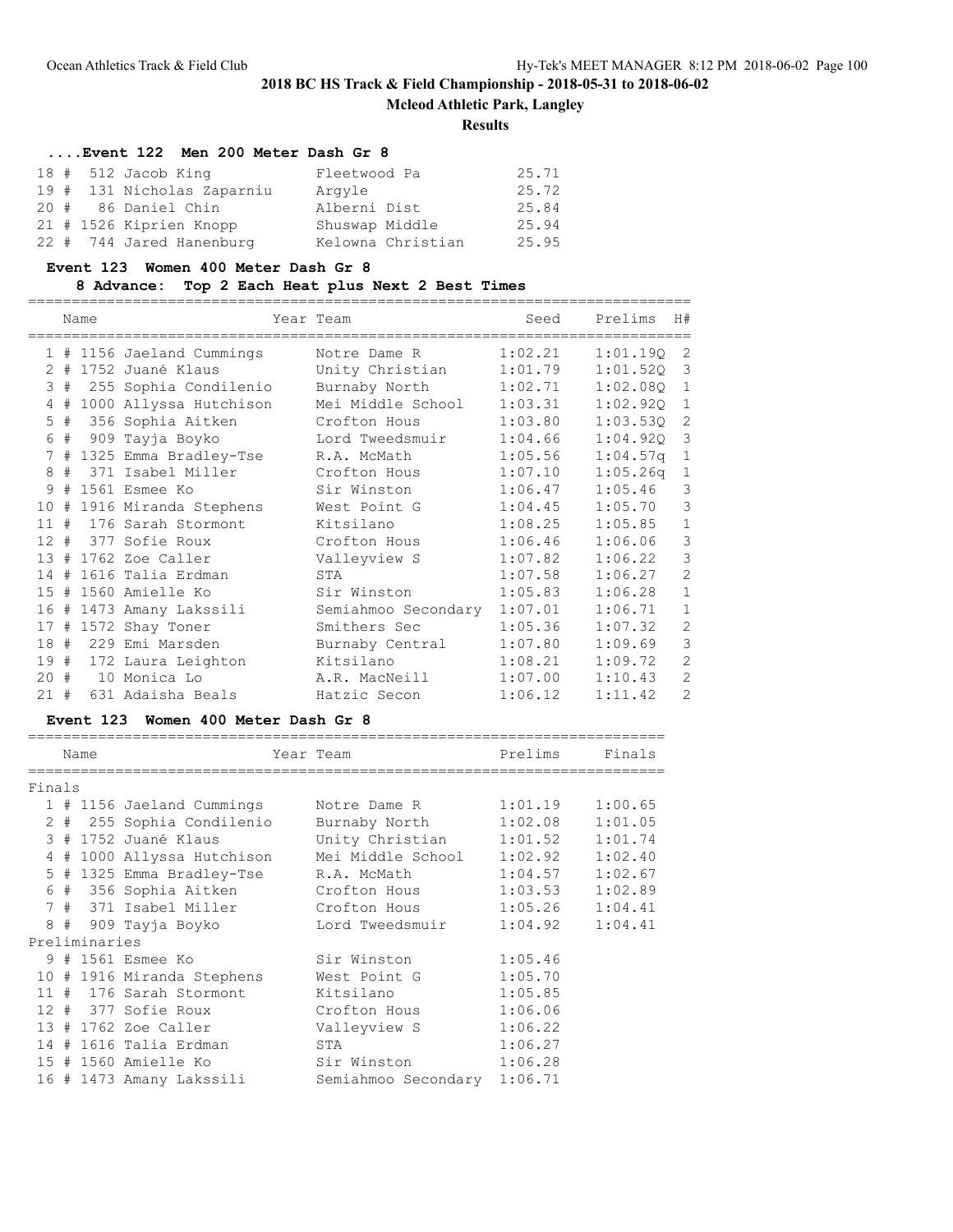**Mcleod Athletic Park, Langley**

### **Results**

# **....Event 123 Women 400 Meter Dash Gr 8**

|  | $17$ # $1572$ Shay Toner | Smithers Sec    | 1:07.32 |
|--|--------------------------|-----------------|---------|
|  | 18 # 229 Emi Marsden     | Burnaby Central | 1:09.69 |
|  | 19 # 172 Laura Leighton  | Kitsilano       | 1:09.72 |
|  | 20 # 10 Monica Lo        | A.R. MacNeill   | 1:10.43 |
|  | 21 # 631 Adaisha Beals   | Hatzic Secon    | 1:11.42 |

#### **Event 124 Men 400 Meter Dash Gr 8**

## **8 Advance: Top 2 Each Heat plus Next 2 Best Times**

============================================================================

|     |    | Name |                          | Year Team           | Seed    | Prelims | H#             |
|-----|----|------|--------------------------|---------------------|---------|---------|----------------|
|     |    |      | 1 # 242 Brandon Hsu      | Burnaby Moun        | 59.26   | 55.92Q  | -2             |
|     |    |      | 2 # 114 Christian Wong   | Archbishop C        | 56.09   | 57.390  | 3              |
|     |    |      | 3 # 1606 Jeffery Lin     | St. George's School | 58.73   | 57.420  | $\sqrt{1}$     |
|     |    |      | 4 # 100 Leo Vezina       | Alberni Dist        | 59.09   | 57.560  | $\mathbf{3}$   |
|     |    |      | 5 # 512 Jacob King       | Fleetwood Pa        | 56.14   | 57.840  | 2              |
|     |    |      | 6 # 1617 Kiyan Izadkhah  | STA                 | 57.16   | 58.750  | $\mathbf{1}$   |
|     | 7# |      | 953 Maximillian Meeke    | Maple Ridge         | 58.91   | 57.88q  | 2              |
|     |    |      | 8 # 1286 Fred Dai        | Prince of Wales     | 59.02   | 58.67q  | 3              |
| 9   | #  |      | 384 Donald Ha            | David Thomps        | 1:02.05 | 58.96   | $\overline{c}$ |
|     |    |      | 10 # 1537 Ryder Johns    | Sir Charles Tupper  | 1:01.51 | 59.63   | 3              |
|     |    |      | 11 # 1086 Cooper Leong   | Mount Slesse        | 1:01.08 | 59.83   | $\overline{c}$ |
|     |    |      | 12 # 669 Ethan Tansky    | Highland Secondary  | 1:00.60 | 1:00.11 | 3              |
|     |    |      | 13 # 130 Kaden Wigard    | Arqyle              | 1:01.09 | 1:00.16 | $\mathbf{1}$   |
|     |    |      | 14 # 1758 Levi Vanegdom  | Unity Christian     | 1:00.68 | 1:00.16 | 3              |
| 15# |    |      | 1729 Ruben Hari          | Sutherland          | 1:02.32 | 1:00.51 | $\mathbf{1}$   |
|     |    |      | 16 # 1605 Carson Lecky   | St. George's School | 1:02.10 | 1:00.58 | $\mathbf{1}$   |
|     |    |      | 17 # 801 Cameron Carelse | King's Chris        | 1:01.13 | 1:00.88 | $\mathbf{1}$   |
|     |    |      | 18 # 952 Joel Born       | Maple Ridge         | 1:02.71 | 1:01.97 | $\overline{c}$ |
|     |    |      | 19 # 60 Jeremy Xu        | Abbotsford C        | 1:01.86 | 1:02.03 | 3              |
| 20# |    |      | 590 Neil Andrada         | Guildford Park      | 59.27   | 1:02.75 | $\mathbf{1}$   |

### **Event 124 Men 400 Meter Dash Gr 8**

|        |  | Name          |                           |  | Year Team                   | Prelims | Finals      |
|--------|--|---------------|---------------------------|--|-----------------------------|---------|-------------|
|        |  |               |                           |  |                             |         |             |
| Finals |  |               |                           |  |                             |         |             |
|        |  |               | 1 # 242 Brandon Hsu       |  | Burnaby Moun                | 55.92   | 55.19       |
|        |  |               | 2 # 114 Christian Wong    |  | Archbishop C                | 57.39   | 55.42       |
|        |  |               | 3 # 1606 Jeffery Lin      |  | St. George's School 57.42   |         | 56.80       |
|        |  |               | 4 # 512 Jacob King        |  | Fleetwood Pa                |         | 57.84 56.82 |
|        |  |               | 5 # 100 Leo Vezina        |  | Alberni Dist                |         | 57.56 56.96 |
|        |  |               | 6 # 1617 Kiyan Izadkhah   |  | STA                         | 58.75   | 56.99       |
|        |  |               | 7 # 953 Maximillian Meeke |  | Maple Ridge                 |         | 57.88 57.54 |
|        |  |               | 8 # 1286 Fred Dai         |  | Prince of Wales             |         | 58.67 57.61 |
|        |  | Preliminaries |                           |  |                             |         |             |
|        |  |               | 9 # 384 Donald Ha         |  | David Thomps                | 58.96   |             |
|        |  |               | 10 # 1537 Ryder Johns     |  | Sir Charles Tupper 59.63    |         |             |
|        |  |               | 11 # 1086 Cooper Leong    |  | Mount Slesse                | 59.83   |             |
|        |  |               | 12 # 669 Ethan Tansky     |  | Highland Secondary 1:00.11  |         |             |
|        |  |               | 13 # 130 Kaden Wigard     |  | Arqyle                      | 1:00.16 |             |
|        |  |               | 14 # 1758 Levi Vanegdom   |  | Unity Christian             | 1:00.16 |             |
|        |  |               | 15 # 1729 Ruben Hari      |  | Sutherland                  | 1:00.51 |             |
|        |  |               | 16 # 1605 Carson Lecky    |  | St. George's School 1:00.58 |         |             |
|        |  |               | 17 # 801 Cameron Carelse  |  | King's Chris                | 1:00.88 |             |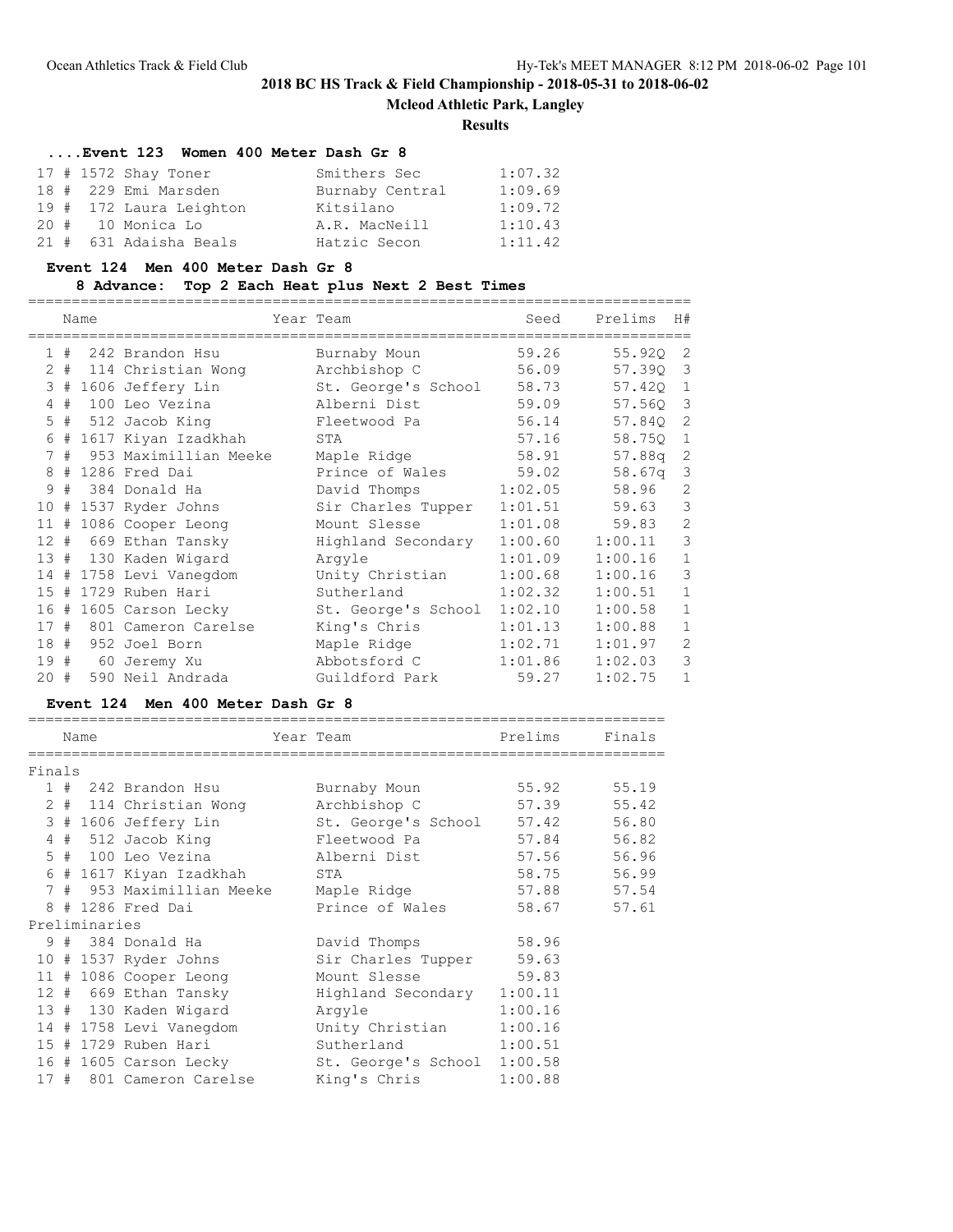**Mcleod Athletic Park, Langley**

### **Results**

| Event 124 Men 400 Meter Dash Gr 8 |                |         |
|-----------------------------------|----------------|---------|
| 18 # 952 Joel Born                | Maple Ridge    | 1:01.97 |
| 19 # 60 Jeremy Xu                 | Abbotsford C   | 1:02.03 |
| 20 # 590 Neil Andrada             | Guildford Park | 1:02.75 |

#### **Event 125 Women 800 Meter Run Gr 8**

**8 Advance: Top 2 Each Heat plus Next 2 Best Times**

|        |    | Name |                            | Year Team          | Seed    | Prelims    | H#             |
|--------|----|------|----------------------------|--------------------|---------|------------|----------------|
|        | 1# |      | 92 Emily Hunt              | Alberni Dist       | 2:28.31 | 2:25.330 2 |                |
|        |    |      | 2 # 1752 Juané Klaus       | Unity Christian    | 2:21.10 | 2:27.810   | 3              |
|        |    |      | 3 # 1313 Ruby Nicholas     | Ouesnel JR School  | 2:38.22 | 2:28.750   | $\mathbf{1}$   |
|        |    |      | 4 # 357 Carina Chilcott    | Crofton Hous       | 2:30.90 | 2:26.980   | $\overline{c}$ |
|        |    |      | 5 # 304 Christina Peet-Wi  | Chilliwack M       | 2:31.28 | 2:27.940   | 3              |
| 6      | #  |      | 1532 Tilda Cressman        | Sir Charles Tupper | 2:29.54 | 2:32.460   | $\mathbf 1$    |
| 7      | #  |      | 864 Abigail Yakemchuk      | Langley Chri       | 2:33.17 | 2:28.87q   | $\mathcal{S}$  |
| 8      |    |      | # 1495 Sofia Day           | Sentinel           | 2:33.89 | 2:28.93q   | $\mathbf{2}$   |
| 9      |    |      | # 563 Monika Arcadi        | Glenbrook Middle   | 2:39.30 | 2:32.26    | $\overline{c}$ |
| 10     |    |      | # 713 Kezia Kawamura       | Hugh McRoberts     | 2:42.11 | 2:33.31    | $\overline{c}$ |
|        |    |      | 11 # 170 Lily-Anna Girand  | Kitsilano          | 2:35.26 | 2:34.43    | $\mathbf{1}$   |
| $12 +$ |    |      | 1000 Allyssa Hutchison     | Mei Middle School  | 2:29.97 | 2:34.44    | $\mathbf 1$    |
|        |    |      | 13 # 371 Isabel Miller     | Crofton Hous       | 2:37.40 | 2:35.20    | $\overline{c}$ |
|        |    |      | 14 # 172 Laura Leighton    | Kitsilano          | 2:35.80 | 2:36.18    | $\overline{c}$ |
|        |    |      | 15 # 1762 Zoe Caller       | Valleyview S       | 2:38.91 | 2:38.29    | $\mathbf{1}$   |
|        |    |      | 16 # 1572 Shay Toner       | Smithers Sec       | 2:36.60 | 2:38.49    | 3              |
|        |    |      | 17 # 377 Sofie Roux        | Crofton Hous       | 2:43.10 | 2:38.94    | $\overline{c}$ |
|        |    |      | 18 # 120 Lily Irish        | Arqyle             | 2:34.74 | 2:39.76    | $\mathbf{1}$   |
|        |    |      | 19 # 1442 Emily Bowles     | Sands Secondary    | 2:40.28 | 2:41.51    | 3              |
|        |    |      | 20 # 1812 Mia Hyer         | Vernon             | 2:40.20 | 2:43.17    | 3              |
|        |    |      | 21 # 1916 Miranda Stephens | West Point G       | 2:42.12 | 2:44.45    | $\mathbf{1}$   |
|        |    |      | 22 # 993 Hannah Bains      | Meadowridge        | 2:46.31 | 2:45.32    | 3              |
|        |    |      | 23 # 1905 Jessica Kieffer  | West Point G       | 2:42.74 | 2:46.59    | $\mathbf{1}$   |
| $24 +$ |    |      | 459 Caitlyn Collingwo      | Klo Middle         | 2:36.40 | 2:50.05    | 3              |

## **Event 125 Women 800 Meter Run Gr 8**

|        |  | Name          |                                                        | Year Team               | Prelims             | Finals  |  |  |  |  |
|--------|--|---------------|--------------------------------------------------------|-------------------------|---------------------|---------|--|--|--|--|
|        |  |               |                                                        |                         |                     |         |  |  |  |  |
| Finals |  |               |                                                        |                         |                     |         |  |  |  |  |
|        |  |               | 1 # 357 Carina Chilcott                                | Crofton Hous            | 2:26.98 2:23.95     |         |  |  |  |  |
|        |  |               | 2 # 1313 Ruby Nicholas         Quesnel JR School       |                         | 2:28.75             | 2:24.06 |  |  |  |  |
|        |  |               | 3 # 304 Christina Peet-Wi Chilliwack M                 |                         | 2:27.94             | 2:24.09 |  |  |  |  |
|        |  |               | 4 # 1495 Sofia Day                                     | Sentinel                | $2:28.93$ $2:27.20$ |         |  |  |  |  |
|        |  |               | 5 # 1532 Tilda Cressman Sir Charles Tupper             |                         | $2:32.46$ $2:31.32$ |         |  |  |  |  |
|        |  |               | 6 # 864 Abigail Yakemchuk Langley Chri 2:28.87 2:32.39 |                         |                     |         |  |  |  |  |
|        |  |               | 7 # 92 Emily Hunt                                      |                         |                     |         |  |  |  |  |
|        |  |               | $--$ # 1752 Juané Klaus                                | Unity Christian 2:27.81 |                     | DO      |  |  |  |  |
|        |  | Preliminaries |                                                        |                         |                     |         |  |  |  |  |
|        |  |               | 9 # 563 Monika Arcadi                                  | Glenbrook Middle        | 2:32.26             |         |  |  |  |  |
|        |  |               | 10 # 713 Kezia Kawamura                                | Hugh McRoberts          | 2:33.31             |         |  |  |  |  |
|        |  |               | 11 # 170 Lily-Anna Girand Kitsilano                    |                         | 2:34.43             |         |  |  |  |  |
|        |  |               | 12 # 1000 Allyssa Hutchison                            | Mei Middle School       | 2:34.44             |         |  |  |  |  |
|        |  |               | 13 # 371 Isabel Miller Crofton Hous                    |                         | 2:35.20             |         |  |  |  |  |
|        |  |               | 14 # 172 Laura Leighton Kitsilano                      |                         | 2:36.18             |         |  |  |  |  |
|        |  |               | 15 # 1762 Zoe Caller                                   | Valleyview S            | 2:38.29             |         |  |  |  |  |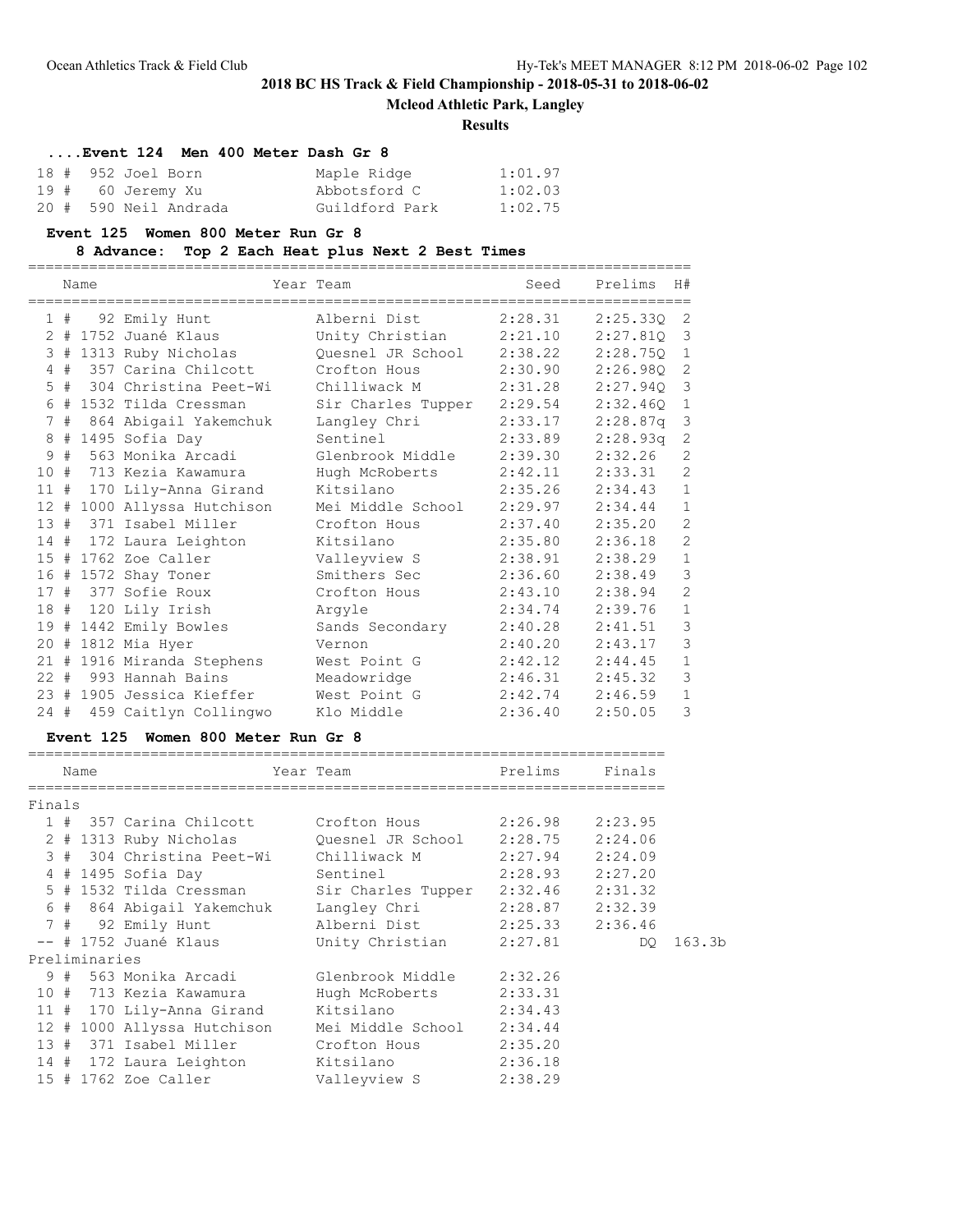**Mcleod Athletic Park, Langley**

**Results**

| Event 125 Women 800 Meter Run Gr 8 |                 |         |
|------------------------------------|-----------------|---------|
| 16 # 1572 Shay Toner               | Smithers Sec    | 2:38.49 |
| 17 # 377 Sofie Roux                | Crofton Hous    | 2:38.94 |
| 18 # 120 Lily Irish                | Arqyle          | 2:39.76 |
| 19 # 1442 Emily Bowles             | Sands Secondary | 2:41.51 |
| 20 # 1812 Mia Hyer                 | Vernon          | 2:43.17 |
| 21 # 1916 Miranda Stephens         | West Point G    | 2:44.45 |
| 22 # 993 Hannah Bains              | Meadowridge     | 2:45.32 |
| 23 # 1905 Jessica Kieffer          | West Point G    | 2:46.59 |
| 24 # 459 Caitlyn Collingwo         | Klo Middle      | 2:50.05 |

# **Event 126 Men 800 Meter Run Gr 8**

## **8 Advance: Top 2 Each Heat plus Next 2 Best Times**

|     | Name  |  |                            | Year Team                   |         | Seed Prelims | H#             |
|-----|-------|--|----------------------------|-----------------------------|---------|--------------|----------------|
|     | 1#    |  | 724 Jaxon Kuchar           | JL Crowe Secondary 2:25.37  |         | 2:14.490     | $\overline{3}$ |
|     | $2 +$ |  | 324 Ashton Takhar          | Fulton                      | 2:18.82 | 2:16.83Q     | 2              |
| 3   | #     |  | 614 Charlie Kanuka         | Handsworth                  | 2:23.12 | 2:18.090     | 1              |
| 4   | #     |  | 734 Jake Putz              | John Barsby                 | 2:21.15 | 2:16.430     | 3              |
| 5   | #     |  | 546 Kris Reddy             | Fraser Heigh                | 2:21.01 | 2:17.250     | 2              |
| 6   | #     |  | 1580 Jackson Maccubbin     | South Delta School          | 2:19.68 | 2:19.130     | $\mathbf{1}$   |
| 7   | #     |  | 932 Jonathan Soares        | Lord Tweedsmuir             | 2:21.19 | 2:16.90q     | 3              |
| 8   | #     |  | 508 Gurmun Ghuman          | Fleetwood Pa                | 2:17.20 | 2:16.93q     | $\mathcal{S}$  |
| 9   | #     |  | 266 Niklas Iwan            | Burnaby Sout                | 2:25.92 | 2:18.12      | $\overline{2}$ |
| 10  | #     |  | 1787 Colin Kitts           | Vancouver College           | 2:25.30 | 2:18.43      | $\overline{2}$ |
| 11  | #     |  | 1286 Fred Dai              | Prince of Wales             | 2:20.80 | 2:20.82      | $\mathbf{1}$   |
| 12  | #     |  | 1605 Carson Lecky          | St. George's School 2:26.70 |         | 2:20.93      | $\mathbf{1}$   |
| 13  | #     |  | 1372 Elliot Wilson         | Revelstoke                  | 2:25.95 | 2:22.71      | $\mathbf{1}$   |
| 14# |       |  | 1441 Jacob Wall            | Samuel Rober                | 2:28.53 | 2:23.31      | $\mathbf{1}$   |
| 15# |       |  | 4 Nathan Chu               | A.R. MacNeill               | 2:29.70 | 2:24.35      | $\mathbf{1}$   |
|     |       |  | 16 # 1758 Levi Vanegdom    | Unity Christian             | 2:28.07 | 2:25.22      | 3              |
| 17# |       |  | 953 Maximillian Meeke      | Maple Ridge                 | 2:22.33 | 2:25.94      | $\overline{c}$ |
|     |       |  | 18 # 1789 Sparsh Mohindroo | Vancouver College           | 2:28.00 | 2:27.52      | $\mathcal{S}$  |
| 19# |       |  | 55 Evan Venema             | Abbotsford C                | 2:27.67 | 2:27.68      | $\mathbf{2}$   |
| 20  | #     |  | 997 Sam Brandsma           | Mei Middle School           | 2:28.12 | 2:28.72      | $\overline{2}$ |
|     |       |  | 21 # 1488 Kasra Aleshagh   | Sentinel                    | 2:25.44 | 2:29.07      | $\mathcal{S}$  |
|     |       |  | 22 # 273 Aleks Oclarino    | Burnsview Secondary 2:30.83 |         | 2:29.22      | 3              |
| 23# |       |  | 854 Daniel De-Heer-Am      | Langley Chri                | 2:30.16 | 2:31.45      | $\overline{2}$ |

## **Event 126 Men 800 Meter Run Gr 8**

|             |    | Name          |                        |  | Year Team          | Prelims | Finals  |  |  |  |  |  |
|-------------|----|---------------|------------------------|--|--------------------|---------|---------|--|--|--|--|--|
|             |    |               |                        |  |                    |         |         |  |  |  |  |  |
| Finals      |    |               |                        |  |                    |         |         |  |  |  |  |  |
|             | 1# |               | 724 Jaxon Kuchar       |  | JL Crowe Secondary | 2:14.49 | 2:13.65 |  |  |  |  |  |
| 2           | #  |               | 1580 Jackson Maccubbin |  | South Delta School | 2:19.13 | 2:14.42 |  |  |  |  |  |
|             | 3# |               | 324 Ashton Takhar      |  | Fulton             | 2:16.83 | 2:14.80 |  |  |  |  |  |
| 4           | #  |               | 546 Kris Reddy         |  | Fraser Heigh       | 2:17.25 | 2:15.80 |  |  |  |  |  |
| $5 -$       | #  |               | 734 Jake Putz          |  | John Barsby        | 2:16.43 | 2:16.94 |  |  |  |  |  |
| 6           | #  |               | 932 Jonathan Soares    |  | Lord Tweedsmuir    | 2:16.90 | 2:18.43 |  |  |  |  |  |
| $7^{\circ}$ | #  |               | 614 Charlie Kanuka     |  | Handsworth         | 2:18.09 | 2:19.40 |  |  |  |  |  |
| 8           | #  |               | 508 Gurmun Ghuman      |  | Fleetwood Pa       | 2:16.93 | 2:25.27 |  |  |  |  |  |
|             |    | Preliminaries |                        |  |                    |         |         |  |  |  |  |  |
| 9           | #  |               | 266 Niklas Iwan        |  | Burnaby Sout       | 2:18.12 |         |  |  |  |  |  |
|             |    |               | 10 # 1787 Colin Kitts  |  | Vancouver College  | 2:18.43 |         |  |  |  |  |  |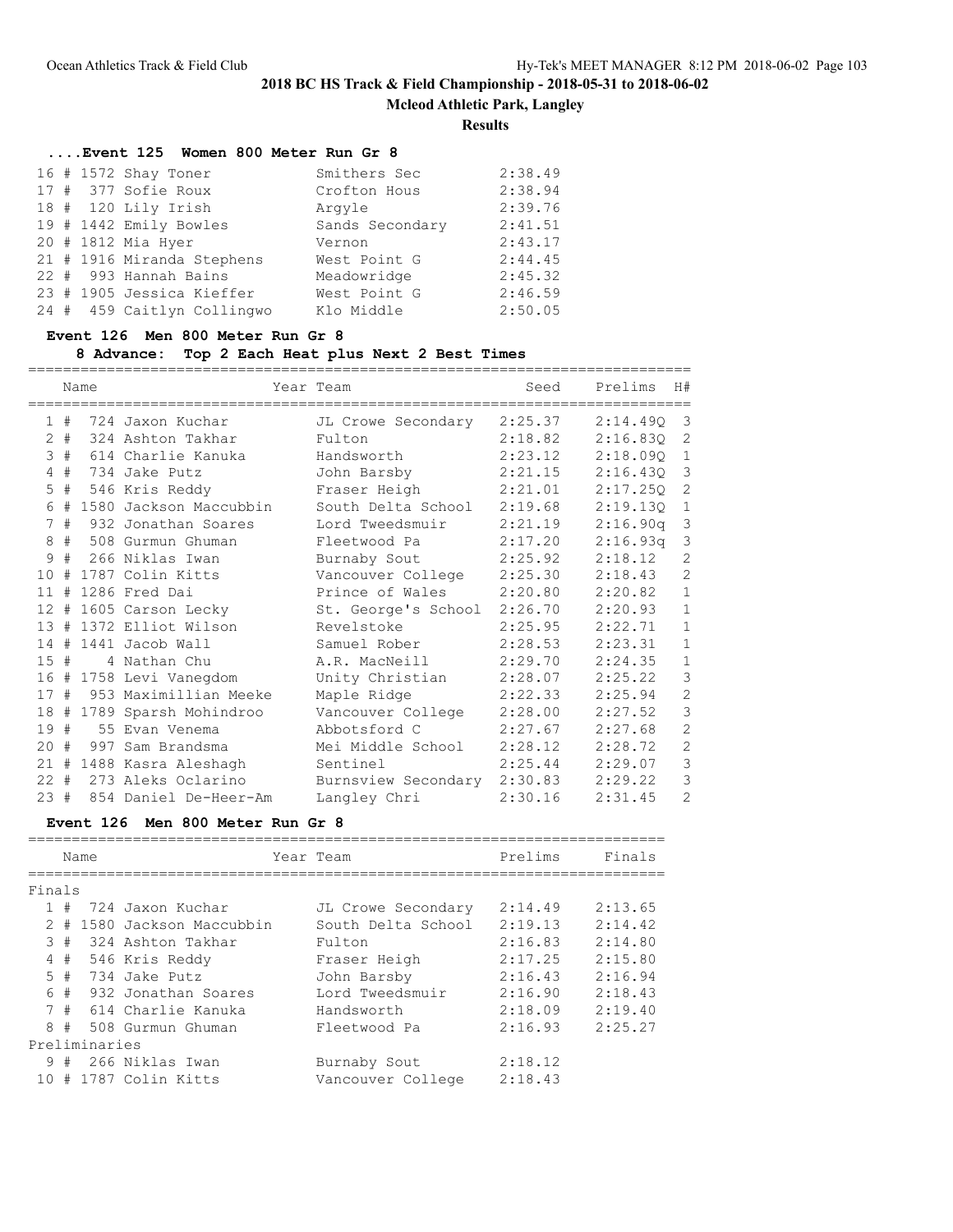**Mcleod Athletic Park, Langley**

### **Results**

# **....Event 126 Men 800 Meter Run Gr 8**

|          |   | 11 # 1286 Fred Dai         | Prince of Wales     | 2:20.82 |
|----------|---|----------------------------|---------------------|---------|
|          |   | 12 # 1605 Carson Lecky     | St. George's School | 2:20.93 |
|          |   | 13 # 1372 Elliot Wilson    | Revelstoke          | 2:22.71 |
|          |   | 14 # 1441 Jacob Wall       | Samuel Rober        | 2:23.31 |
|          |   | 15 # 4 Nathan Chu          | A.R. MacNeill       | 2:24.35 |
|          |   | 16 # 1758 Levi Vanegdom    | Unity Christian     | 2:25.22 |
|          |   | 17 # 953 Maximillian Meeke | Maple Ridge         | 2:25.94 |
|          |   | 18 # 1789 Sparsh Mohindroo | Vancouver College   | 2:27.52 |
|          |   | 19 # 55 Evan Venema        | Abbotsford C        | 2:27.68 |
| $20 -$   | # | 997 Sam Brandsma           | Mei Middle School   | 2:28.72 |
|          |   | 21 # 1488 Kasra Aleshagh   | Sentinel            | 2:29.07 |
|          |   | 22 # 273 Aleks Oclarino    | Burnsview Secondary | 2:29.22 |
| $23 \pm$ |   | 854 Daniel De-Heer-Am      | Langley Chri        | 2:31.45 |

### **Event 127 Women 1500 Meter Run Gr 8**

|                   |   | Name |                            | Year Team         | Seed    | Finals  |
|-------------------|---|------|----------------------------|-------------------|---------|---------|
| Finals            |   |      |                            |                   |         |         |
|                   |   |      | 1 # 1752 Juané Klaus       | Unity Christian   | 4:56.70 | 4:57.12 |
| $\mathfrak{D}$    | # |      | 304 Christina Peet-Wi      | Chilliwack M      | 5:26.27 | 5:01.45 |
| 3                 | # |      | 800 Alexandra Campbel      | King George       | 5:10.69 | 5:01.76 |
| 4                 | # |      | 1222 Tatum Wade            | Okanagan Mission  | 5:15.37 | 5:03.93 |
| 5                 | # |      | 92 Emily Hunt              | Alberni Dist      | 5:01.87 | 5:07.76 |
| 6                 | # |      | 27 Emily De Jager          | Abbotsford C      | 5:15.13 | 5:07.76 |
| 7                 | # |      | 1495 Sofia Day             | Sentinel          | 5:18.95 | 5:08.34 |
| 8                 | # |      | 170 Lily-Anna Girand       | Kitsilano         | 5:15.26 | 5:11.12 |
| 9                 | # |      | 864 Abigail Yakemchuk      | Langley Chri      | 5:21.95 | 5:11.74 |
| 10                | # |      | 448 Julie Mackie           | Earl Marriot      | 5:11.00 | 5:13.01 |
| 11                | # |      | 514 Viviana Li             | Fleetwood Pa      | 5:19.52 | 5:15.14 |
| $12 \overline{ }$ |   |      | # 1313 Ruby Nicholas       | Ouesnel JR School | 5:30.28 | 5:16.82 |
| 13 <sup>°</sup>   | # |      | 1934 Rachael Watkins       | West Van          | 5:31.66 | 5:18.10 |
| 14                | # |      | 713 Kezia Kawamura         | Hugh McRoberts    | 5:35.00 | 5:18.19 |
|                   |   |      | 15 # 1720 Tayla Ingram     | Summerland M      | 5:26.86 | 5:18.80 |
| 16                | # |      | 459 Caitlyn Collingwo      | Klo Middle        | 5:28.07 | 5:23.72 |
| 17#               |   |      | 1812 Mia Hyer              | Vernon            | 5:23.00 | 5:26.07 |
| 18#               |   |      | 472 Anna Chatterton        | Ecole Phoeni      | 5:24.38 | 5:28.22 |
| 19#               |   |      | 1899 Cadence Gunther       | West Point G      | 5:37.09 | 5:28.27 |
| 20                | # |      | 120 Lily Irish             | Arqyle            | 5:24.26 | 5:30.66 |
| 21                | # |      | 1442 Emily Bowles          | Sands Secondary   | 5:37.67 | 5:37.21 |
|                   |   |      | 22 # 1232 Sophia Schulz    | Pacific Academy   | 5:42.49 | 5:40.06 |
|                   |   |      | 23 # 1638 Lucianna Andrews | ST Thomas More    | 5:33.14 | 5:44.86 |

### **Event 128 Men 1500 Meter Run Gr 8**

|   | Name |                            | Year Team          | Seed    | Finals  |
|---|------|----------------------------|--------------------|---------|---------|
|   |      | 1 # 746 Michael Schriemer  | Kelowna Christian  | 4:31.37 | 4:25.45 |
|   |      | 2 # 1741 Kalem Schofield   | Thomas Haney       | 4:32.00 | 4:35.09 |
|   |      | 3 # 1804 Connor Crevier    | Vedder Middl       | 4:38.92 | 4:36.75 |
|   |      | 4 # 1813 Carter Leahy      | Vernon             | 4:46.00 | 4:38.00 |
|   |      | 5 # 737 Jayden Watson      | John Barsby        | 4:50.72 | 4:41.33 |
|   |      | 6 # 1580 Jackson Maccubbin | South Delta School | 4:45.12 | 4:42.20 |
|   |      | 7 # 502 Paul Van Raamsdon  | Eric Hamber        | 4:44.38 | 4:42.29 |
| 8 |      | # 1109 Gus Johnson         | Nanaimo District   | 4.46    | 4:42.86 |
|   |      |                            |                    |         |         |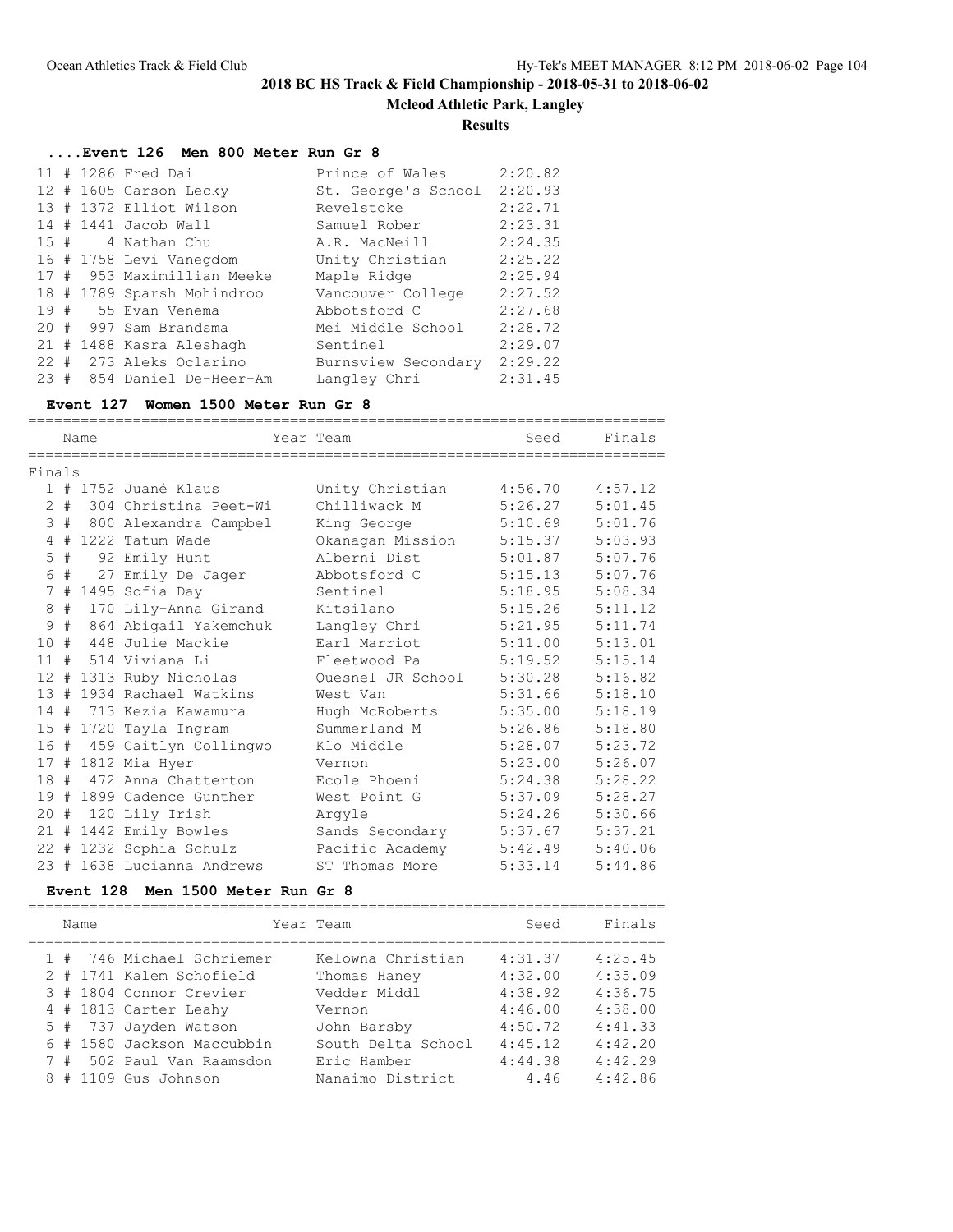**Mcleod Athletic Park, Langley**

### **Results**

# **....Event 128 Men 1500 Meter Run Gr 8**

|                 | 9#  | 724 Jaxon Kuchar         | JL Crowe Secondary  | 5:00.13 | 4:43.62 |
|-----------------|-----|--------------------------|---------------------|---------|---------|
| 10              | #   | 1268 Mac Bryden          | Point Grey          | 4:50.30 | 4:46.34 |
|                 | 11# | 616 Francois Maurice     | Handsworth          | 4:55.45 | 4:46.81 |
|                 |     | 12 # 324 Ashton Takhar   | Fulton              | 4:47.11 | 4:47.74 |
|                 | 13# | 475 Isaac Baker          | Elgin Park S        | 4:47.09 | 4:47.82 |
|                 | 14# | 1482 Pavel Potashov      | Semiahmoo Secondary | 4:51.71 | 4:48.27 |
| 15 <sub>1</sub> | #   | 1294 Harkamal Gill       | Princess Mar        | 4:49.07 | 4:49.14 |
|                 |     | 16 # 614 Charlie Kanuka  | Handsworth          | 4:53.31 | 4:49.37 |
|                 |     | 17 # 266 Niklas Iwan     | Burnaby Sout        | 4:54.84 | 4:50.79 |
|                 |     | 18 # 1372 Elliot Wilson  | Revelstoke          | 5:02.85 | 4:52.57 |
|                 |     | 19 # 730 Michael Edwards | John Barsby         | 4:59.88 | 4:53.36 |
|                 |     | 20 # 477 Kaelem Dumont   | Elgin Park S        | 4:59.30 | 4:54.74 |
|                 | 21# | 1912 Matthew Reddock     | West Point G        | 5:01.59 | 4:56.95 |
|                 |     | 22 # 997 Sam Brandsma    | Mei Middle School   | 5:00.94 | 4:57.23 |
|                 |     | 23 # 594 Khauner Fast    | GW Graham -         | 4:54.70 | 4:57.93 |
|                 |     | 24 # 1857 Atkinson Kuo   | Walnut Grove        | 4:54.21 | 4:57.99 |

### **Event 129 Women 3000 Meter Run Gr 8**

|        | Name |                                        | Year Team                                          | Seed     | Finals   |
|--------|------|----------------------------------------|----------------------------------------------------|----------|----------|
| 1#     |      | 800 Alexandra Campbel                  | King George                                        | 10:59.09 | 10:47.89 |
| $2 +$  |      | 304 Christina Peet-Wi     Chilliwack M |                                                    | 11:46.55 | 10:57.41 |
|        |      | 3 # 27 Emily De Jager Abbotsford C     |                                                    | 11:34.21 | 11:01.14 |
| $4$ #  |      | 514 Viviana Li                         | Fleetwood Pa                                       | 11:20.00 | 11:14.13 |
| $5$ #  |      |                                        |                                                    | 11:29.00 | 11:19.98 |
| 6 #    |      | 891 Skyla MacDonald                    | Lord Byng                                          | 11:45.85 | 11:20.53 |
|        |      | 7 # 1934 Rachael Watkins               | West Van                                           | 11:37.63 | 11:29.91 |
| 8#     |      | 472 Anna Chatterton                    | Ecole Phoeni                                       | 11:57.62 | 11:42.88 |
| 9#     |      | 1720 Tayla Ingram                      | Summerland M                                       | 11:46.03 | 11:43.60 |
| 10#    |      | 120 Lily Irish                         | Arqyle                                             | 11:26.03 | 11:45.65 |
| 11#    |      | 396 Alexa Berg                         | Dover Bay Secondary 11:55.86                       |          | 11:50.76 |
|        |      |                                        | 12 # 1313 Ruby Nicholas Quesnel JR School 12:10.27 |          | 11:51.79 |
| 13#    |      |                                        | 159 Cassidy Buchanon Betty Gilber                  | 12:49.40 | 11:53.72 |
|        |      |                                        | 14 # 459 Caitlyn Collingwo Klo Middle              | 11:43.28 | 11:58.56 |
| 15#    |      | 987 Alex Vinzenz                       | Mark R. Isfe                                       | 12:26.87 | 12:09.32 |
|        |      | 16 # 226 Kaitlyn Heslop                | Burnaby Central                                    | 12:50.00 | 12:33.74 |
|        |      | 17 # 1232 Sophia Schulz                | Pacific Academy                                    | 12:44.20 | 12:38.75 |
| 18#    |      | 639 Trinity Barnard                    | Heritage Par                                       | 14:08.90 | 13:27.67 |
| 19#    |      |                                        | 1877 Daniela Sada             Walnut Grove         | 12:59.70 | 14:21.39 |
| $20 +$ |      | 709 Janelle Tuazon-Ca     Hugh Boyd Se |                                                    | 13:17.98 | 14:47.60 |
|        |      | $--$ # 1561 Esmee Ko                   | Sir Winston                                        | 11:36.61 | DQ.      |

### **Event 130 Men 3000 Meter Run Gr 8**

|   |    | Name |                           | Year Team         | Seed     | Finals   |
|---|----|------|---------------------------|-------------------|----------|----------|
|   |    |      | 1 # 746 Michael Schriemer | Kelowna Christian | 9:47.79  | 9:21.56  |
|   |    |      | 2 # 1741 Kalem Schofield  | Thomas Haney      | 10:12.00 | 9:44.24  |
|   |    |      | 3 # 1813 Carter Leahy     | Vernon            | 10:00.45 | 9:44.26  |
|   | 4# |      | 475 Isaac Baker           | Elgin Park S      | 10:18.96 | 9:52.00  |
|   |    |      | 5 # 737 Jayden Watson     | John Barsby       | 10:16.00 | 9:56.83  |
|   | 6# |      | 502 Paul Van Raamsdon     | Eric Hamber       | 10:28.00 | 10:02.39 |
|   | 7# |      | 1804 Connor Crevier       | Vedder Middl      | 10:31.55 | 10:11.48 |
| 8 | #  |      | 616 Francois Maurice      | Handsworth        | 10:43.08 | 10:18.87 |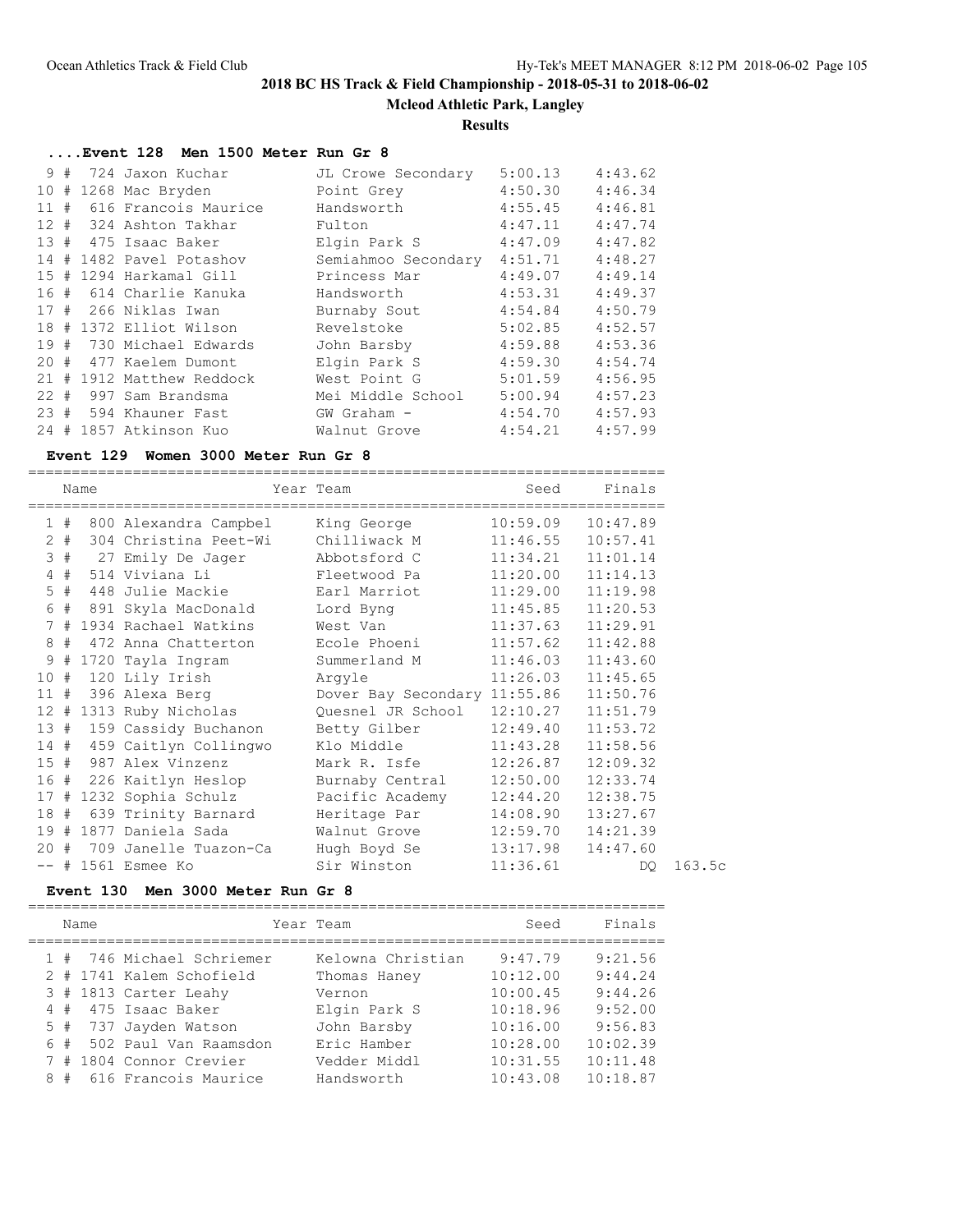**Mcleod Athletic Park, Langley**

### **Results**

# **....Event 130 Men 3000 Meter Run Gr 8**

|          |   | 9 # 1268 Mac Bryden      | Point Grey          | 10:32.14 | 10:21.78  |
|----------|---|--------------------------|---------------------|----------|-----------|
| 10#      |   | 1294 Harkamal Gill       | Princess Mar        | 10:47.44 | 10:23.01  |
|          |   | 11 # 1482 Pavel Potashov | Semiahmoo Secondary | 10:38.90 | 10:24.66  |
| $12 \pm$ |   | 734 Jake Putz            | John Barsby         | 10:17.46 | 10:26.03  |
|          |   | 13 # 1719 Evan Guota     | Summerland M        | 10:52.57 | 10:28.32  |
|          |   | 14 # 477 Kaelem Dumont   | Elgin Park S        | 10:56.10 | 10:29.60  |
|          |   | 15 # 730 Michael Edwards | John Barsby         | 10:19.92 | x10:32.90 |
|          |   | 16 # 594 Khauner Fast    | $GW$ Graham $-$     | 10:28.70 | 10:33.31  |
|          |   | 17 # 938 Darby Walsh     | Lord Tweedsmuir     | 10:55.90 | 10:45.68  |
|          |   | 18 # 614 Charlie Kanuka  | Handsworth          | 10:41.51 | 10:51.45  |
| 19#      |   | 1961 Jared Faw           | White Rock C        | 10:55.69 | 10:55.18  |
| $20 -$   | # | 1214 Eli Harris          | Okanagan Mission    | 11:08.00 | 10:56.24  |
|          |   | 21 # 231 Quinn O'Shea    | Burnaby Central     | 11:03.50 | 10:58.42  |
|          |   | 22 # 173 Myles Mantle    | Kitsilano           | 10:57.51 | 10:58.91  |
|          |   | 23 # 640 Kyle Fiset      | Heritage Par        | 11:03.32 | 11:10.56  |
|          |   | $--$ # 1109 Gus Johnson  | Nanaimo District    | 10.23    | DNF       |
|          |   |                          |                     |          |           |

### **Event 131 Women 80 Meter Hurdles Gr 8**

## **8 Advance: Top 2 Each Heat plus Next 2 Best Times**

|     | Name          |                            | Year Team                                  | Seed  | Prelims Wind H#  |                |               |
|-----|---------------|----------------------------|--------------------------------------------|-------|------------------|----------------|---------------|
|     |               |                            |                                            |       |                  |                |               |
|     | Preliminaries |                            |                                            |       |                  |                |               |
|     |               |                            | 1 # 548 Krysthina Vlahovi     Fraser Heigh | 12.55 | $12.530 - 3.7$ 3 |                |               |
|     |               | 2 # 1909 Lauren Mosley     | West Point G                               | 13.72 | $13.460 - 1.7$ 1 |                |               |
|     |               | 3 # 2009 Adria Sellers     | York House School                          | 13.81 | $13.67Q - 2.9$ 2 |                |               |
|     |               | 4 # 534 Emily Carlson      | Frances Kels                               | 15.13 | $13.530 - 1.7$ 1 |                |               |
|     |               | 5 # 1008 Vanessa Pirani    | Mei Middle School                          | 13.63 | $13.84Q - 2.9$   |                | 2             |
|     |               | 6 # 1049 Alannah Noble     | Minnekhada Middle                          |       | $14.49Q - 3.7$ 3 |                |               |
|     |               | 7 # 334 Elayna Glen        | Constable Neil B                           | 13.72 | $14.25q -1.7$ 1  |                |               |
|     |               | 8 # 369 Allison Meikle     | Crofton Hous                               | 15.02 | $14.32q -2.9$ 2  |                |               |
|     |               | 9 # 210 Kayden Piniewski   | Brooks Secondary                           | 14.31 | $14.39 -2.9$ 2   |                |               |
|     |               | $10$ # 1984 Pyper White    | Windsor - No                               | 14.80 | $14.68 - 2.9$    |                | 2             |
|     |               | 11 # 599 Claire Ambrozic   | Handsworth                                 | 14.10 | $14.72 - 3.7$ 3  |                |               |
|     |               | 12 # 211 Mackenzie Sayer   | Brooks Secondary                           | 15.07 | $14.75 - 1.7 1$  |                |               |
|     |               | 13 # 1305 Emma Blair       | Quesnel JR School                          | 15.52 | $15.34 -1.7$ 1   |                |               |
|     |               | 14 # 671 Myah Elgersma     | Highroad Academy                           | 15.31 | 15.34            | $-3.7$ 3       |               |
|     |               | 15 # 1764 Michelle Ritter  | Valleyview S                               | 15.19 | 15.50            | $-2.9$ 2       |               |
|     |               | 16 # 906 Elaine Yang       | Lord Byng                                  | 15.52 | 15.65            | $-2.9$         | $\mathcal{L}$ |
|     |               | 17 # 1872 Rachel Parchment | Walnut Grove                               | 14.93 | 15.88            | $-3.7$ 3       |               |
|     |               | 18 # 1044 Avery Warren     | Merritt Secondary                          | 15.45 | 15.94            | $-3.7$ 3       |               |
|     |               | 19 # 1237 Jasman Bhullar   | Panorama Rid                               | 14.36 | 16.31            | $-1.7$ 1       |               |
| 20# |               | 72 Tess Peacock            | Aberdeen Hal                               | 16.20 | 16.95            | $-1.7 \quad 1$ |               |
|     |               | -- # 1567 Madison Boerner  | Skaha Lake M                               | 14.66 | DQ.              | $-1.7$ 1 162.7 |               |

## **Event 131 Women 80 Meter Hurdles Gr 8**

|        | Name |                           | Year Team         | Prelims | Finals        | Wind |
|--------|------|---------------------------|-------------------|---------|---------------|------|
|        |      |                           |                   |         |               |      |
| Finals |      |                           |                   |         |               |      |
|        |      | 1 # 548 Krysthina Vlahovi | Fraser Heigh      | 12.53   | $12.20 - 2.5$ |      |
|        |      | 2 # 1909 Lauren Mosley    | West Point G      | 13.46   | $13.29 - 2.5$ |      |
|        |      | 3 # 1049 Alannah Noble    | Minnekhada Middle | 14.49   | $13.29 - 2.5$ |      |
|        |      | 4 # 2009 Adria Sellers    | York House School | 13.67   | $13.42 - 2.5$ |      |
|        |      | 5 # 534 Emily Carlson     | Frances Kels      | 13.53   | $13.44 - 2.5$ |      |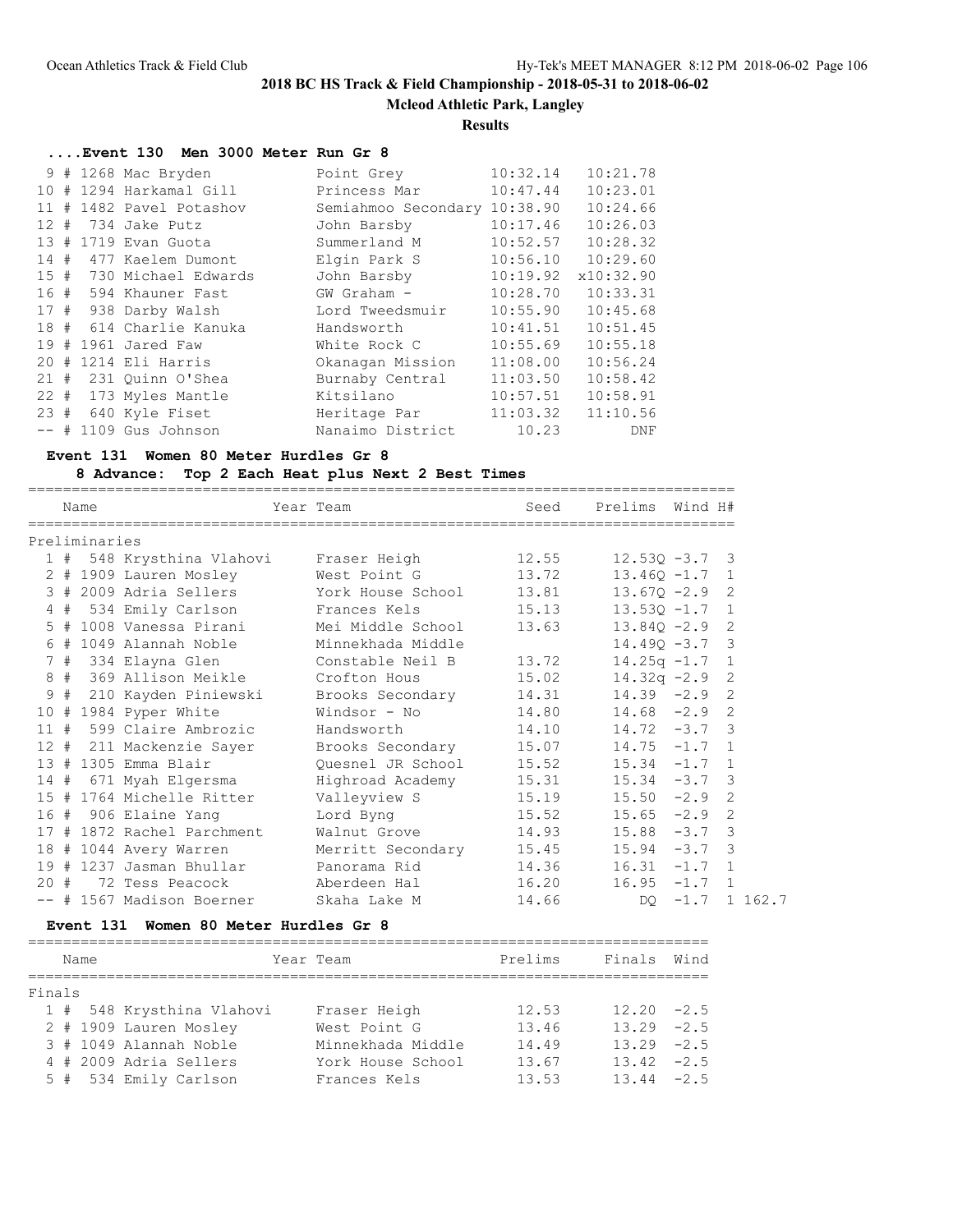**Mcleod Athletic Park, Langley**

#### **Results**

|  |               | Event 131 Women 80 Meter Hurdles Gr 8                        |                         |                        |               |  |
|--|---------------|--------------------------------------------------------------|-------------------------|------------------------|---------------|--|
|  |               | 6 # 1008 Vanessa Pirani Mei Middle School 13.84              |                         |                        | $13.62 - 2.5$ |  |
|  |               | 7 # 369 Allison Meikle Crofton Hous                          |                         | $14.32$ $14.40$ $-2.5$ |               |  |
|  | Preliminaries |                                                              |                         |                        |               |  |
|  |               | 7 # 334 Elayna Glen             Constable Neil B       14.25 |                         |                        |               |  |
|  |               | 9 # 210 Kayden Piniewski Brooks Secondary 14.39              |                         |                        |               |  |
|  |               | $10$ # 1984 Pyper White                                      | $Windows - No$ 14.68    |                        |               |  |
|  |               | 11 # 599 Claire Ambrozic Mandsworth 14.72                    |                         |                        |               |  |
|  |               | 12 # 211 Mackenzie Sayer Brooks Secondary 14.75              |                         |                        |               |  |
|  |               | 13 # 1305 Emma Blair                                         | Quesnel JR School 15.34 |                        |               |  |
|  |               | 14 # 671 Myah Elgersma                                       | Highroad Academy 15.34  |                        |               |  |
|  |               | 15 # 1764 Michelle Ritter                                    | Valleyview S 15.50      |                        |               |  |
|  |               | 16 # 906 Elaine Yang                                         | Lord Byng 15.65         |                        |               |  |
|  |               | 17 # 1872 Rachel Parchment                                   | Walnut Grove            | 15.88                  |               |  |
|  |               | 18 # 1044 Avery Warren                                       | Merritt Secondary 15.94 |                        |               |  |
|  |               | 19 # 1237 Jasman Bhullar           Panorama Rid              |                         | 16.31                  |               |  |
|  |               | 20 # 72 Tess Peacock                Aberdeen Hal             |                         | 16.95                  |               |  |
|  |               | -- # 1567 Madison Boerner                                    | Skaha Lake M            | DQ.                    |               |  |

#### **Event 132 Men 100 Meter Hurdles Gr 8**

#### **8 Advance: Top 2 Each Heat plus Next 2 Best Times**

================================================================================= Name Year Team Seed Prelims Wind H# ================================================================================= 1 # 1926 Bruce Jones West Van 17.11 16.24Q -0.8 1 2 # 1967 Yang Luo White Rock C 16.64 16.46Q -2.4 2 3 # 275 Micah Piva Burnsview Secondary 17.41 16.86Q -1.7 3 4 # 1687 Sugar Moo St. John Brebeuf 16.92 16.65Q -0.8 1 5 # 512 Jacob King Fleetwood Pa 17.34 17.15Q -2.4 2 6 # 1011 Albert Sperling Mei Middle School 17.42 17.51Q -1.7 3 7 # 173 Myles Mantle Kitsilano 17.80 17.12q -0.8 1 8 # 1397 James Harris Rutland Midd 18.16 17.56q -2.4 2 9 # 1861 Cameron Lockyer Walnut Grove 17.95 17.57 -0.8 1 10 # 274 Jaden Pawluk Burnsview Secondary 19.44 17.60 -0.8 1 11 # 420 Austin Wright Dr Knox Midd 17.67 17.72 -2.4 2 12 # 1903 Samuel Jones West Point G 18.61 18.43 -0.8 1 13 # 60 Jeremy Xu Abbotsford C 18.41 19.03 -1.7 3 14 # 1874 Nick Reimer Walnut Grove 19.32 19.06 -1.7 3 15 # 1640 Cameron Dewith ST Thomas More 18.56 19.21 -2.4 2 16 # 1781 Owen Fitzpatrick Vancouver College 19.21 19.27 -1.7 3 17 # 1603 Caden Ferguson St. George's School 18.23 19.36 -1.7 3 18 # 1734 Matthew Wood Sutherland 19.76 19.42 -0.8 1 19 # 485 Nathan Bantog Enver Creek 18.77 19.53 -0.8 1 20 # 934 Kaelan Strini Lord Tweedsmuir 19.86 19.56 -2.4 2 21 # 1844 Jeewoo Chung Walnut Grove 19.35 19.58 -2.4 2 22 # 1991 Zack Loland WL Seaton 20.02 19.74 -1.7 3 23 # 807 Tyson Kamstra King's Chris 18.78 20.61 -2.4 2

#### **Event 132 Men 100 Meter Hurdles Gr 8**

| Name   |  |                                                                   |                     | Prelims   | Finals Wind   |  |  |  |  |  |
|--------|--|-------------------------------------------------------------------|---------------------|-----------|---------------|--|--|--|--|--|
|        |  |                                                                   |                     |           |               |  |  |  |  |  |
| Finals |  |                                                                   |                     |           |               |  |  |  |  |  |
|        |  |                                                                   | White Rock C        | 16.46     | $15.71 -2.2$  |  |  |  |  |  |
|        |  |                                                                   | West Van            | 16.24     | $15.80 -2.2$  |  |  |  |  |  |
|        |  |                                                                   | Burnsview Secondary | 16.86     | $16.72 - 2.2$ |  |  |  |  |  |
|        |  | 1 # 1967 Yang Luo<br>$2$ # 1926 Bruce Jones<br>3 # 275 Micah Piva |                     | Year Team |               |  |  |  |  |  |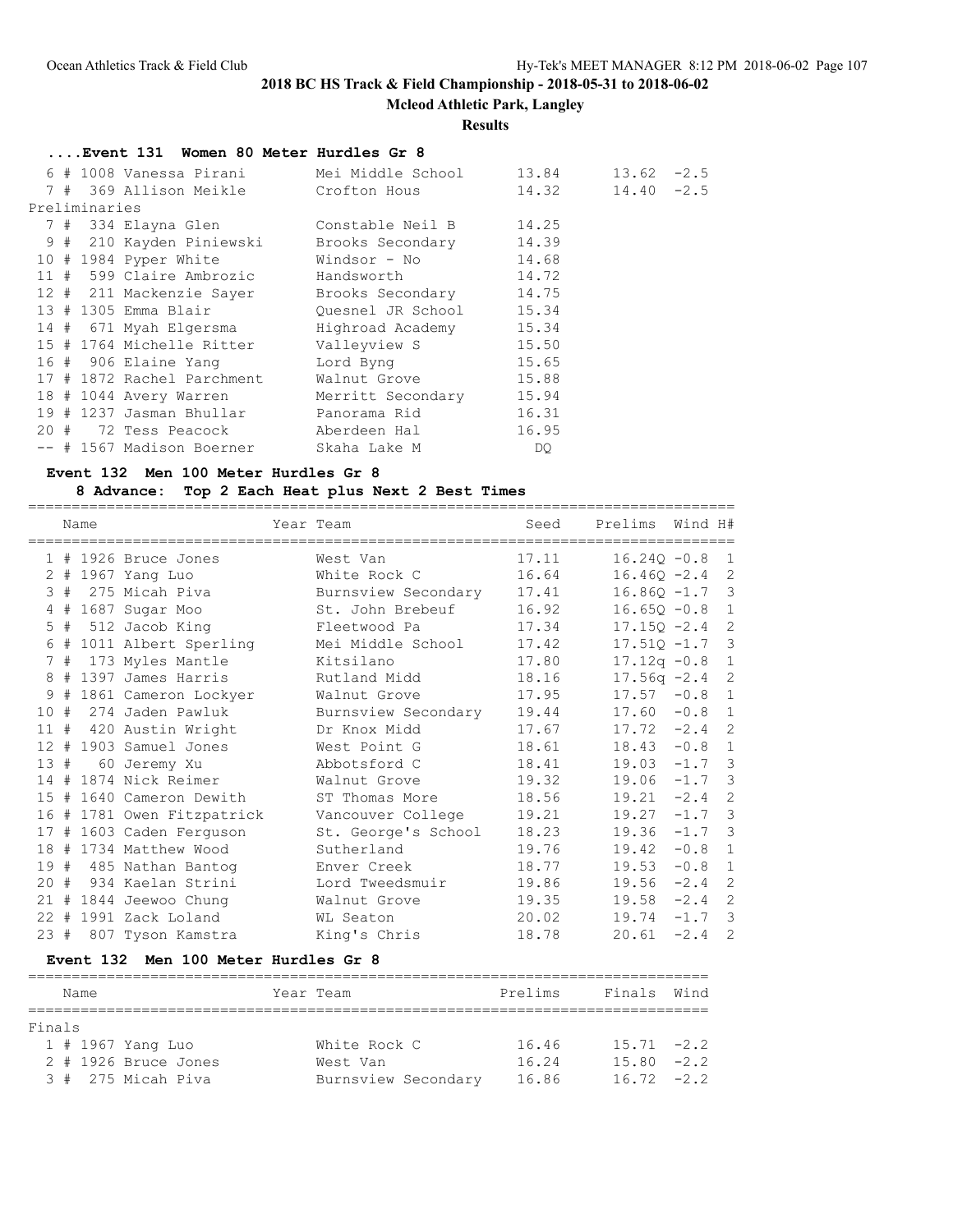**Mcleod Athletic Park, Langley**

### **Results**

|  |               | Event 132 Men 100 Meter Hurdles Gr 8 |                                                                  |       |               |  |
|--|---------------|--------------------------------------|------------------------------------------------------------------|-------|---------------|--|
|  |               |                                      | 4 # 512 Jacob King             Fleetwood Pa               17.15  |       | $16.89 - 2.2$ |  |
|  |               |                                      |                                                                  |       | $16.92 - 2.2$ |  |
|  |               |                                      | 6 # 1397 James Harris           Rutland Midd               17.56 |       | $17.00 - 2.2$ |  |
|  |               |                                      | 7 # 1011 Albert Sperling Mei Middle School 17.51 17.58 -2.2      |       |               |  |
|  |               |                                      | 8 # 1687 Sugar Moo St. John Brebeuf 16.65 18.20 -2.2             |       |               |  |
|  | Preliminaries |                                      |                                                                  |       |               |  |
|  |               |                                      | 9 # 1861 Cameron Lockyer Malnut Grove 17.57                      |       |               |  |
|  |               |                                      | 10 # 274 Jaden Pawluk Burnsview Secondary 17.60                  |       |               |  |
|  |               |                                      | 11 # 420 Austin Wright Dr Knox Midd 17.72                        |       |               |  |
|  |               |                                      | 12 # 1903 Samuel Jones West Point G 18.43                        |       |               |  |
|  |               |                                      | 13 # 60 Jeremy Xu    Abbotsford C    19.03                       |       |               |  |
|  |               |                                      | 14 # 1874 Nick Reimer Walnut Grove 19.06                         |       |               |  |
|  |               |                                      | 15 # 1640 Cameron Dewith ST Thomas More 19.21                    |       |               |  |
|  |               |                                      | 16 # 1781 Owen Fitzpatrick Vancouver College 19.27               |       |               |  |
|  |               |                                      | 17 # 1603 Caden Ferguson St. George's School 19.36               |       |               |  |
|  |               |                                      | 18 # 1734 Matthew Wood Sutherland 19.42                          |       |               |  |
|  |               |                                      | 19 # 485 Nathan Bantog Bnver Creek 19.53                         |       |               |  |
|  |               |                                      | 20 # 934 Kaelan Strini Lord Tweedsmuir 19.56                     |       |               |  |
|  |               |                                      | 21 # 1844 Jeewoo Chung [21] Malnut Grove [29.58]                 |       |               |  |
|  |               |                                      | 22 # 1991 Zack Loland WL Seaton                                  | 19.74 |               |  |
|  |               |                                      | 23 # 807 Tyson Kamstra King's Chris 20.61                        |       |               |  |

## **Event 133 Women 200 Meter Hurdles Gr 8**

## **8 Advance: Top 2 Each Heat plus Next 2 Best Times**

|                |   | Name |                        | Year Team          | Seed  | Prelims            | Wind H# |                |
|----------------|---|------|------------------------|--------------------|-------|--------------------|---------|----------------|
| $\mathbf{1}$   | # |      | 548 Krysthina Vlahovi  | Fraser Heigh       | 30.18 | 29.180             | NWI     | 3              |
| $\overline{2}$ | # |      | 1008 Vanessa Pirani    | Mei Middle School  | 31.98 | 30.060             | NWI     | 2              |
| 3              | # |      | 356 Sophia Aitken      | Crofton Hous       | 32.15 | 30.10Q             | NWI     | $\mathbf{1}$   |
| 4              | # |      | 1049 Alannah Noble     | Minnekhada Middle  | 32.63 | 30.960             | NWI     | 3              |
| 5              | # |      | 1984 Pyper White       | Windsor - No       | 33.10 | 31.10Q             | NWI     | $\mathbf{1}$   |
| 6              | # |      | 1532 Tilda Cressman    | Sir Charles Tupper | 32.47 | 31.540             | NWI     | 2              |
| 7              | # |      | 369 Allison Meikle     | Crofton Hous       | 32.43 | 31.58 <sub>q</sub> | NWI     | $\mathbf{1}$   |
| 8              | # |      | 1237 Jasman Bhullar    | Panorama Rid       | 33.07 | 31.68 <sub>q</sub> | NWI     | $\overline{2}$ |
| 9              | # |      | 241 Lindsay Hoffman    | Burnaby Moun       | 33.94 | 32.08              | NWI     | $\mathbf{1}$   |
| 10             | # |      | 828 Meagan Macvicar    | Kwalikum Secondary | 35.13 | 32.73              | NWI     | $\mathbf{1}$   |
| 11             | # |      | 43 Eileen Noordam      | Abbotsford C       | 34.10 | 32.98              | NWI     | $\overline{2}$ |
| 12             | # |      | 1638 Lucianna Andrews  | ST Thomas More     | 34.57 | 33.12              | NWI     | $\mathbf{3}$   |
| 13             | # |      | 1305 Emma Blair        | Ouesnel JR School  | 34.18 | 33.53              | NWI     | 3              |
| 14             | # |      | 1852 Jasmine Hasanovic | Walnut Grove       | 35.63 | 33.54              | NWI     | $\mathbf{1}$   |
| 15             | # |      | 572 Hannah Milne       | Glenbrook Middle   | 34.84 | 33.88              | NWI     | 2              |
| 16             |   |      | # 1836 Linnea Bergen   | Walnut Grove       | 36.36 | 34.75              | NWI     | $\overline{2}$ |
| 17             | # |      | 1974 Hannah Rogers     | White Rock C       | 36.17 | 35.63              | NWI     | $\mathbf{2}$   |
| 18             | # |      | 569 Keira Lee          | Glenbrook Middle   | 36.34 | 36.11              | NWI     | 3              |
| 19             | # |      | 1962 Hannah Francois   | White Rock C       | 36.19 | 36.53              | NWI     | 3              |
| 20             | # |      | 1567 Madison Boerner   | Skaha Lake M       | 32.99 | 36.55              | NWI     | 3              |
| 21             | # |      | 940 Ariya Wutke        | Lord Tweedsmuir    | 36.60 | 37.00              | NWI     | $\mathbf{1}$   |
| $22 +$         |   |      | 630 Camille Wilhelmso  | Handsworth         | 37.43 | 37.39              | NWI     | $\mathbf{1}$   |
| 23#            |   |      | 50 Abigail Van Deven   | Abbotsford C       | 37.46 | 37.81              | NWI     | 2              |
| $24 +$         |   |      | 568 Katharine Gallowa  | Glenbrook Middle   | 43.54 | 39.80              | NWI     | 3              |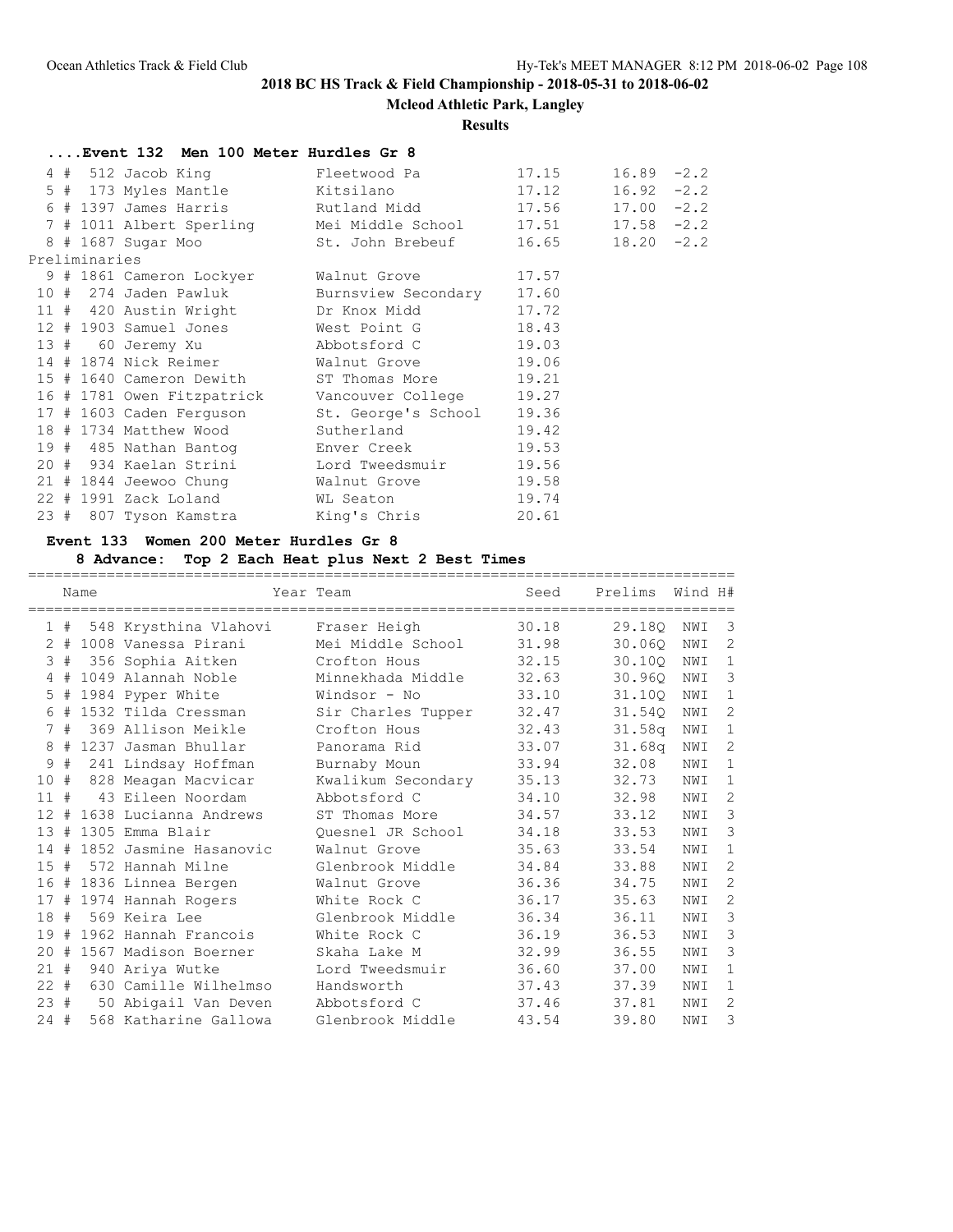# **Mcleod Athletic Park, Langley**

### **Results**

**Event 133 Women 200 Meter Hurdles Gr 8**

|        | Name          |                                     | Year Team                                         | Prelims | Finals Wind |     |
|--------|---------------|-------------------------------------|---------------------------------------------------|---------|-------------|-----|
| Finals |               |                                     |                                                   |         |             |     |
|        |               |                                     | 1 # 548 Krysthina Vlahovi     Fraser Heigh        | 29.18   | 28.85       | NWI |
|        |               |                                     |                                                   | 30.10   | 29.74       | NWI |
|        |               |                                     | 3 # 1049 Alannah Noble       Minnekhada Middle    | 30.96   | 30.39       | NWI |
|        |               |                                     | 4 # 1984 Pyper White                 Windsor - No | 31.10   | 31.08       | NWI |
|        |               |                                     | 5 # 1008 Vanessa Pirani Mei Middle School 30.06   |         | 31.22       | NWI |
|        |               | 6 # 369 Allison Meikle Crofton Hous |                                                   | 31.58   | 31.42       | NWI |
|        |               |                                     | 7 # 1532 Tilda Cressman Sir Charles Tupper        | 31.54   | 32.50       | NWI |
|        |               | 8 # 1237 Jasman Bhullar             | Panorama Rid                                      | 31.68   | 33.22       | NWI |
|        | Preliminaries |                                     |                                                   |         |             |     |
|        |               | 9 # 241 Lindsay Hoffman             | Burnaby Moun                                      | 32.08   |             |     |
|        |               | 10 # 828 Meagan Macvicar            | Kwalikum Secondary                                | 32.73   |             |     |
|        |               | 11 # 43 Eileen Noordam              | Abbotsford C                                      | 32.98   |             |     |
|        |               | 12 # 1638 Lucianna Andrews          | ST Thomas More                                    | 33.12   |             |     |
|        |               | 13 # 1305 Emma Blair                | Quesnel JR School                                 | 33.53   |             |     |
|        |               |                                     | 14 # 1852 Jasmine Hasanovic Walnut Grove          | 33.54   |             |     |
|        |               | 15 # 572 Hannah Milne               | Glenbrook Middle                                  | 33.88   |             |     |
|        |               |                                     | 16 # 1836 Linnea Bergen Malnut Grove              | 34.75   |             |     |
|        |               |                                     | 17 # 1974 Hannah Rogers White Rock C              | 35.63   |             |     |
|        |               | 18 # 569 Keira Lee                  | Glenbrook Middle                                  | 36.11   |             |     |
|        |               |                                     | 19 # 1962 Hannah Francois Mhite Rock C            | 36.53   |             |     |
|        |               | 20 # 1567 Madison Boerner           | Skaha Lake M                                      | 36.55   |             |     |
|        |               | 21 # 940 Ariya Wutke                | Lord Tweedsmuir                                   | 37.00   |             |     |
|        |               | 22 # 630 Camille Wilhelmso          | Handsworth                                        | 37.39   |             |     |
|        |               |                                     | 23 # 50 Abigail Van Deven Abbotsford C            | 37.81   |             |     |
| 24#    |               | 568 Katharine Gallowa               | Glenbrook Middle                                  | 39.80   |             |     |

### **Event 134 Men 200 Meter Hurdles Gr 8**

## **8 Advance: Top 2 Each Heat plus Next 2 Best Times**

|                   |    | Name |                       | Year Team          | Seed  | Prelims | Wind H# |                |
|-------------------|----|------|-----------------------|--------------------|-------|---------|---------|----------------|
|                   | 1# |      | 1967 Yang Luo         | White Rock C       | 28.86 | 27.710  | NWI     | 2              |
| 2                 | #  |      | 1113 Nate Paris       | Nanaimo District   | 27.94 | 28.320  | NWI     | 3              |
| 3                 | #  |      | 1217 Nathan Loo       | Okanagan Mission   | 28.97 | 28.550  | NWI     | $\mathbf{1}$   |
| 4                 | #  |      | 1397 James Harris     | Rutland Midd       | 29.33 | 28.600  | NWI     | $\mathbf{1}$   |
| 5                 | #  |      | 1537 Ryder Johns      | Sir Charles Tupper | 29.52 | 28.98Q  | NWI     | 2              |
| 6                 | #  |      | 60 Jeremy Xu          | Abbotsford C       | 30.02 | 29.360  | NWI     | 3              |
| 7                 | #  |      | 916 Justin Ganase     | Lord Tweedsmuir    | 30.62 | 29.06q  | NWI     | $\mathbf{1}$   |
| 8                 | #  |      | 857 Mathieu Gale      | Langley Chri       | 30.90 | 29.38q  | NWI     | $\overline{2}$ |
| 9                 | #  |      | 508 Gurmun Ghuman     | Fleetwood Pa       | 30.04 | 29.52   | NWI     | 2              |
| 10                | #  |      | 807 Tyson Kamstra     | King's Chris       | 29.68 | 29.57   | NWI     | 3              |
| 11                | #  |      | 1011 Albert Sperling  | Mei Middle School  | 30.38 | 30.21   | NWI     | $\mathbf{1}$   |
| $12 \overline{ }$ | #  |      | 590 Neil Andrada      | Guildford Park     | 31.19 | 30.55   | NWI     | 3              |
| 13                | #  |      | 934 Kaelan Strini     | Lord Tweedsmuir    | 31.89 | 30.82   | NWI     | $\mathbf{1}$   |
| 14#               |    |      | 669 Ethan Tansky      | Highland Secondary | 31.56 | 30.89   | NWI     | 2              |
| 15                | #  |      | 1640 Cameron Dewith   | ST Thomas More     | 32.65 | 31.26   | NWI     | $\mathbf{1}$   |
| 16                | #  |      | 1781 Owen Fitzpatrick | Vancouver College  | 32.79 | 31.27   | NWI     | $\mathbf{1}$   |
| 17                | #  |      | 1684 Stephen Durante  | St. John Brebeuf   | 31.92 | 31.52   | NWI     | 1              |
| 18                | #  |      | 592 Ace Suasola       | Guildford Park     | 31.44 | 31.94   | NWI     | 3              |
| 19                | #  |      | 1991 Zack Loland      | WL Seaton          | 32.60 | 33.17   | NWI     | 3              |
| $20^{\circ}$      | #  |      | 55 Evan Venema        | Abbotsford C       | 32.23 | 34.18   | NWI     | 2              |
| $21 +$            |    |      | 1360 Tye Hoshizaki    | Revelstoke         | 32.65 | 38.71   | NWI     | $\overline{2}$ |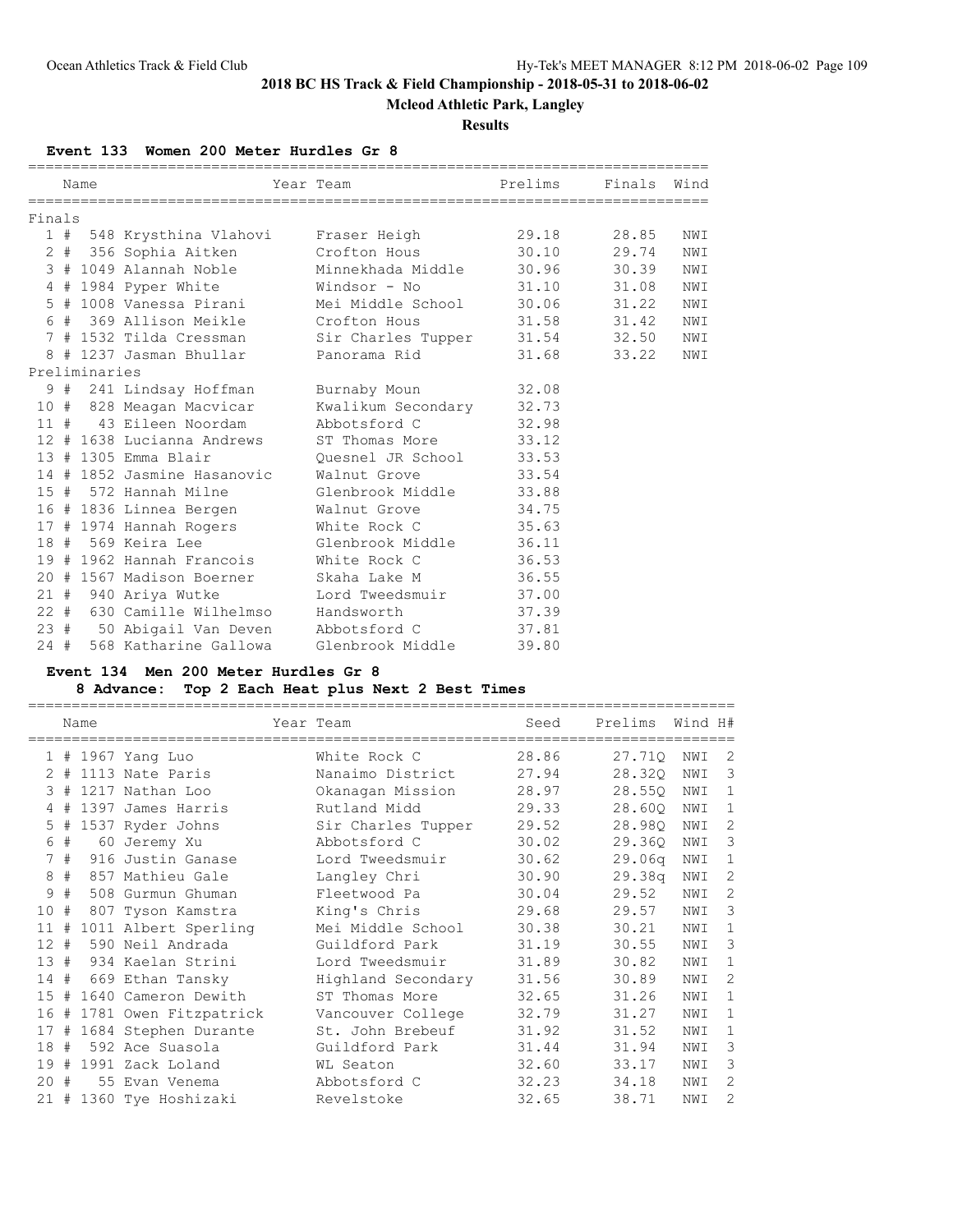## **Mcleod Athletic Park, Langley**

### **Results**

**Event 134 Men 200 Meter Hurdles Gr 8**

|        |    |                   |                                                                                                                            |         | :=========<br>===========                                                                                   |         | ========================= |      |
|--------|----|-------------------|----------------------------------------------------------------------------------------------------------------------------|---------|-------------------------------------------------------------------------------------------------------------|---------|---------------------------|------|
|        |    | Name              |                                                                                                                            |         | Year Team                                                                                                   | Prelims | Finals                    | Wind |
|        |    |                   |                                                                                                                            |         |                                                                                                             |         |                           |      |
| Finals |    |                   |                                                                                                                            |         |                                                                                                             |         |                           |      |
|        |    |                   | $1$ # 1113 Nate Paris                                                                                                      |         | Nanaimo District                                                                                            | 28.32   | 27.72                     | NWI  |
|        |    |                   | 2 # 1967 Yang Luo                                                                                                          |         | White Rock C                                                                                                | 27.71   | 27.81                     | NWI  |
|        |    |                   | 3 # 1217 Nathan Loo                                                                                                        |         | Okanagan Mission                                                                                            | 28.55   | 28.70                     | NWI  |
|        |    |                   | 4 # 857 Mathieu Gale                                                                                                       |         | Langley Chri                                                                                                | 29.38   | 28.96                     | NWI  |
|        |    |                   | 5 # 1537 Ryder Johns                                                                                                       |         | Sir Charles Tupper                                                                                          | 28.98   | 29.24                     | NWI  |
|        |    |                   | 6 # 916 Justin Ganase                                                                                                      |         | Lord Tweedsmuir                                                                                             | 29.06   | 29.41                     | NWI  |
|        |    |                   | 7 # 1397 James Harris                                                                                                      |         | Rutland Midd                                                                                                | 28.60   | 29.42                     | NWI  |
|        | 8# |                   | 60 Jeremy Xu                                                                                                               |         | Abbotsford C                                                                                                | 29.36   | 29.65                     | NWI  |
|        |    | Preliminaries     |                                                                                                                            |         |                                                                                                             |         |                           |      |
|        |    |                   | 9 # 508 Gurmun Ghuman                                                                                                      |         | Fleetwood Pa                                                                                                | 29.52   |                           |      |
|        |    |                   | 10 # 807 Tyson Kamstra                                                                                                     |         | King's Chris                                                                                                | 29.57   |                           |      |
|        |    |                   | 11 # 1011 Albert Sperling                                                                                                  |         | Mei Middle School                                                                                           | 30.21   |                           |      |
|        |    |                   | 12 # 590 Neil Andrada                                                                                                      |         | Guildford Park                                                                                              | 30.55   |                           |      |
|        |    |                   | 13 # 934 Kaelan Strini                                                                                                     |         | Lord Tweedsmuir                                                                                             | 30.82   |                           |      |
|        |    |                   | 14 # 669 Ethan Tansky                                                                                                      |         | Highland Secondary                                                                                          | 30.89   |                           |      |
|        |    |                   | 15 # 1640 Cameron Dewith                                                                                                   |         | ST Thomas More                                                                                              | 31.26   |                           |      |
|        |    |                   | 16 # 1781 Owen Fitzpatrick                                                                                                 |         | Vancouver College                                                                                           | 31.27   |                           |      |
|        |    |                   | 17 # 1684 Stephen Durante                                                                                                  |         | St. John Brebeuf                                                                                            | 31.52   |                           |      |
|        |    |                   | 18 # 592 Ace Suasola                                                                                                       |         | Guildford Park                                                                                              | 31.94   |                           |      |
|        |    |                   | 19 # 1991 Zack Loland                                                                                                      |         | WL Seaton                                                                                                   | 33.17   |                           |      |
|        |    |                   | 20 # 55 Evan Venema                                                                                                        |         | Abbotsford C                                                                                                | 34.18   |                           |      |
|        |    |                   | 21 # 1360 Tye Hoshizaki                                                                                                    |         | Revelstoke                                                                                                  | 38.71   |                           |      |
|        |    |                   |                                                                                                                            |         |                                                                                                             |         |                           |      |
|        |    |                   | Event 135 Women High Jump Gr 8                                                                                             |         |                                                                                                             |         |                           |      |
|        |    | Name              |                                                                                                                            |         | Year Team                                                                                                   | Seed    | Finals                    |      |
|        |    |                   |                                                                                                                            |         |                                                                                                             |         |                           |      |
| Finals |    |                   |                                                                                                                            |         |                                                                                                             |         |                           |      |
|        |    | $P \qquad \qquad$ | $\mathbb{P}$                                                                                                               |         | 1 # 963 Paige Johnson Maple Ridge<br>1.20 1.25 1.30 1.35 1.40 1.45 1.50 1.55 1.60 1.63<br>O O XXO<br>XO XXX | 1.53m   | 1.60m                     |      |
|        |    | P                 | 2 # 1582 Isla Stewart<br>1.20 1.25 1.30 1.35 1.40 1.45 1.50 1.55 1.60<br>$\mathbf{P}$<br>$\mathbf{P}$<br>$P \qquad \qquad$ | $\circ$ | South Delta School<br>XO<br>$\circ$<br>XO<br>XXX                                                            | 1.50m   | 1.55m                     |      |
|        |    | P                 | 3 # 1258 Ana Milos<br>1.20 1.25 1.30 1.35 1.40 1.45 1.50 1.55 1.60<br>$\mathbf{P}$<br>$\overline{O}$                       |         | Pitt Meadows<br>O O O O XXO XXX                                                                             | 1.55m   | 1.55m                     |      |
|        |    |                   | 1.20 1.25 1.30 1.35 1.40 1.45 1.50 1.55 1.60                                                                               |         | 4 # 723 Sadie Joyce JL Crowe Secondary                                                                      | 1.58m   | 1.55m                     |      |
|        |    |                   | P P P P O O XO XXO XXX<br>5 # 1803 Larissa Cote Vedder Middl<br>1.20 1.25 1.30 1.35 1.40 1.45 1.50 1.55                    |         |                                                                                                             | 1.58m   | 1.50m                     |      |
|        |    |                   | P P P O O O XXO XXX<br>1.20 1.25 1.30 1.35 1.40 1.45 1.50<br>0 0 0 0 0 0 XXX                                               |         | 6 # 334 Elayna Glen Constable Neil B 1.47m 1.45m                                                            |         |                           |      |

8 # 866 Jordan Blaker Langley Fundamental 1.35m 1.45m

 1.20 1.25 1.30 1.35 1.40 1.45 1.50 P O O O XO XO XXX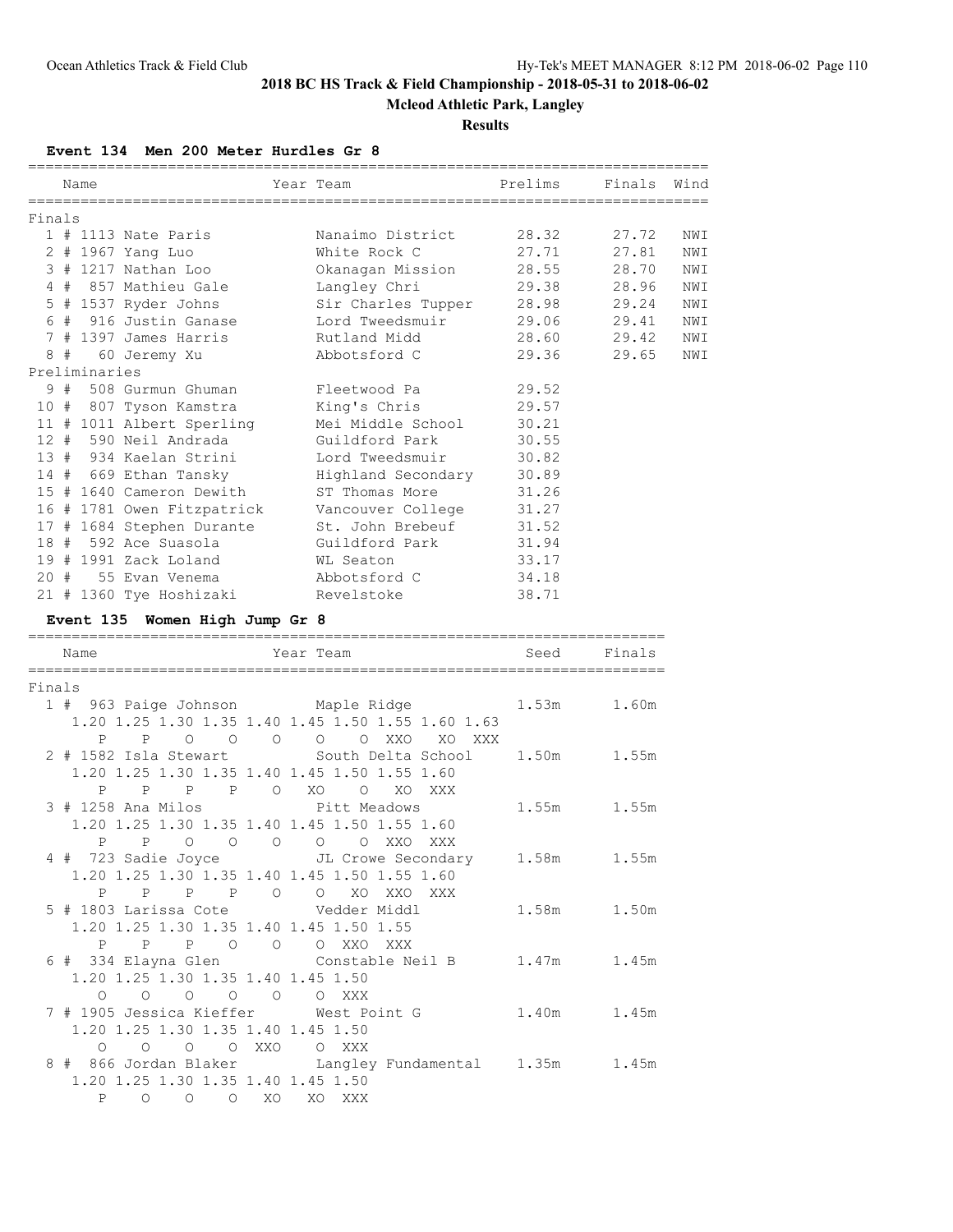**Mcleod Athletic Park, Langley**

## **Results**

| Event 135 Women High Jump Gr 8                                                                                    |                                 |       |              |
|-------------------------------------------------------------------------------------------------------------------|---------------------------------|-------|--------------|
| 8 # 1163 Maisie Phan $\blacksquare$ Notre Dame R 1.40m $\blacksquare$ 1.45m<br>1.20 1.25 1.30 1.35 1.40 1.45 1.50 |                                 |       |              |
| O O O O XO XO XXX<br>10 # 176 Sarah Stormont Kitsilano<br>1.20 1.25 1.30 1.35 1.40 1.45                           | 1.45m 1.40m                     |       |              |
| O O O XXO O XXX<br>11 # 1310 Baillie Jackson  Quesnel JR School  1.35m  1.40m<br>1.20 1.25 1.30 1.35 1.40 1.45    |                                 |       |              |
| P O O O XO XXX<br>12 # 343 Margo Blummel Cowichan Secondary<br>1.20 1.25 1.30 1.35 1.40 1.45                      |                                 |       | 1.40m        |
| XO XO O O XO XPP<br>13 # 563 Monika Arcadi 61enbrook Middle 1.45m 1.40m<br>1.20 1.25 1.30 1.35 1.40 1.45          |                                 |       |              |
| P P P O XXO XXX<br>13 # 617 Emily Millard Handsworth 1.40m 1.40m<br>1.20 1.25 1.30 1.35 1.40 1.45                 |                                 |       |              |
| P P O O XXO XXX<br>15 # 1877 Daniela Sada Malnut Grove 1.45m 1.35m<br>1.20 1.25 1.30 1.35 1.40                    |                                 |       |              |
| P O XO O XXX<br>16 # 1638 Lucianna Andrews ST Thomas More 1.35m 1.35m<br>1.20 1.25 1.30 1.35 1.40                 |                                 |       |              |
| P OXXO OXXX<br>17 # 1563 Nicole Villaraso Sir Winston 1.50m 1.35m<br>1.20 1.25 1.30 1.35 1.40                     |                                 |       |              |
| P O O XO XXX<br>18 # 168 Sofie Dierks Kitsilano<br>1.20 1.25 1.30 1.35                                            |                                 |       | 1.40m 1.30m  |
| O O O XXX<br>18 # 210 Kayden Piniewski Brooks Secondary 1.35m 1.30m<br>1.20 1.25 1.30 1.35                        |                                 |       |              |
| O O O XXX<br>20 # 31 Jacinda Fleming Mbbotsford C 1.40m 1.30m<br>1.20 1.25 1.30 1.35                              |                                 |       |              |
| O O XO XXX<br>20 # 1473 Amany Lakssili<br>1.20 1.25 1.30 1.35                                                     | Semiahmoo Secondary 1.35m 1.30m |       |              |
| O O XO XXX<br>22 # 2011 Rain Thomas<br>1.20 1.25 1.30 1.35                                                        | York House School 1.35m 1.30m   |       |              |
| O O XXO XXX<br>23 # 166 Brynn Adrian<br>1.20 1.25 1.30 1.35                                                       | Kitsilano                       |       | 1.40m x1.30m |
| XO XO XXO XXX<br>24 # 84 Maria Banman<br>1.20 1.25 1.30 1.35                                                      | Alberni Dist                    | 1.35m | 1.30m        |
| O XO O XXX<br>25 # 1005 Gabby Marazzi<br>1.20 1.25 1.30                                                           | Mei Middle School 1.35m         |       | 1.25m        |
| O O XXX<br>26 # 1038 Hannah Howard<br>1.20 1.25 1.30<br>O XO XXX                                                  | Merritt Secondary 1.35m         |       | 1.25m        |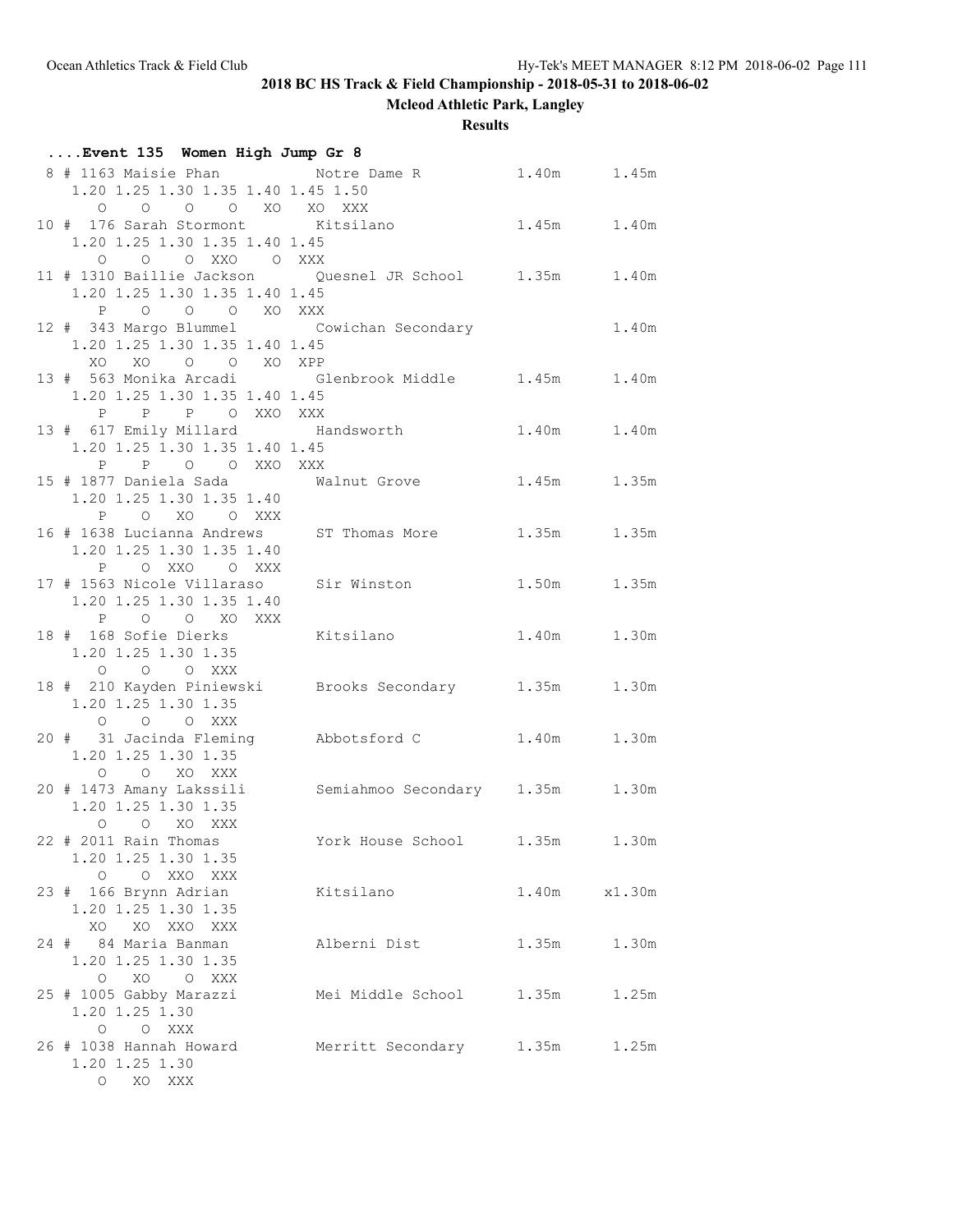**Mcleod Athletic Park, Langley**

### **Results**

# **....Event 135 Women High Jump Gr 8**

| 27 # 1643 Beatrice Pang | ST Thomas More | 1.35m | 1.25m |
|-------------------------|----------------|-------|-------|
| 1.20 1.25 1.30          |                |       |       |
| XO XXO XXX              |                |       |       |
| 28 # 197 Carley Sweet   | Brockton       | 1.30m | 1.20m |
| 1.20 1.25               |                |       |       |
| XXO XXX                 |                |       |       |

## **Event 136 Men High Jump Gr 8**

=========================================================================

| Year Team<br>Name                                                                          | Seed Finals                  |                 |
|--------------------------------------------------------------------------------------------|------------------------------|-----------------|
| ====================================<br>1 # 252 Kiran Wanniarachc Burnaby Moun 1.79m 1.75m |                              |                 |
| 1.30 1.35 1.40 1.45 1.50 1.55 1.60 1.65 1.70 1.75 1.80                                     |                              |                 |
|                                                                                            | P P P P P XO O O O XXO XXX   |                 |
| 2 # 862 Ben Wergeland Langley Chri                                                         |                              | $1.70m$ $1.70m$ |
| 1.30 1.35 1.40 1.45 1.50 1.55 1.60 1.65 1.70 1.75                                          |                              |                 |
| P P P P O O O XO XXO XXX<br>3 # 573 Roman Nikolaev     Glenbrook Middle                    |                              |                 |
|                                                                                            |                              | 1.55m 1.65m     |
| 1.30 1.35 1.40 1.45 1.50 1.55 1.60 1.65 1.70                                               |                              |                 |
| P P P P XXO O XXO XO XXX<br>4 # 199 Cole Baron Brooks Secondary                            |                              |                 |
|                                                                                            |                              | 1.65m 1.65m     |
| 1.30 1.35 1.40 1.45 1.50 1.55 1.60 1.65 1.70                                               |                              |                 |
| P P P P P P O O XXO XXX<br>5 # 1113 Nate Paris                                             | Nanaimo District 1.70m 1.60m |                 |
| 1.30 1.35 1.40 1.45 1.50 1.55 1.60 1.65                                                    |                              |                 |
| P P P P P P O O XXX                                                                        |                              |                 |
| 5 # 1039 Cole Jackson Merritt Secondary 1.55m 1.60m                                        |                              |                 |
| 1.30 1.35 1.40 1.45 1.50 1.55 1.60 1.65                                                    |                              |                 |
| P P O O O O O XXX                                                                          |                              |                 |
| 7 # 1902 John Izdebski Mest Point G                                                        |                              | 1.55m 1.60m     |
| 1.30 1.35 1.40 1.45 1.50 1.55 1.60 1.65                                                    |                              |                 |
| P P O O O O XO XXX                                                                         |                              |                 |
| 7 # 1687 Sugar Moo St. John Brebeuf 1.60m 1.60m                                            |                              |                 |
| 1.30 1.35 1.40 1.45 1.50 1.55 1.60 1.65                                                    |                              |                 |
| $\begin{matrix} 0 & 0 & 0 & 0 \end{matrix}$<br>$P$ 0                                       | XO XXX                       |                 |
| 9 # 1713 Angelo Wang Steveston Lo                                                          |                              | 1.60m 1.60m     |
| 1.30 1.35 1.40 1.45 1.50 1.55 1.60 1.65                                                    |                              |                 |
| P P P O O O XXO XXX                                                                        |                              |                 |
| 1.30 1.35 1.40 1.45 1.50 1.55 1.60 1.65                                                    |                              |                 |
| P P O O O XXO XXO XXX                                                                      |                              |                 |
| 11 # 600 Jack Bader Mandsworth                                                             |                              | 1.55m 1.55m     |
| 1.30 1.35 1.40 1.45 1.50 1.55 1.60                                                         |                              |                 |
| 0 0 0 0 0 0 XXX                                                                            |                              |                 |
| 12 # 953 Maximillian Meeke Maple Ridge                                                     |                              | 1.65m 1.55m     |
| 1.30 1.35 1.40 1.45 1.50 1.55 1.60 1.65 1.70                                               |                              |                 |
| P XO P O O O XPP P XX                                                                      |                              |                 |
| 13 # 1155 Dominik Bury Notre Dame R                                                        |                              | 1.58m 1.55m     |
| 1.30 1.35 1.40 1.45 1.50 1.55 1.60                                                         |                              |                 |
| O O O O XO XXX<br>$\mathsf{P}$                                                             |                              |                 |
| 13 # 854 Daniel De-Heer-Am Langley Chri                                                    |                              | 1.55m 1.55m     |
| 1.30 1.35 1.40 1.45 1.50 1.55 1.60                                                         |                              |                 |
| P O O O O XO XXX                                                                           |                              |                 |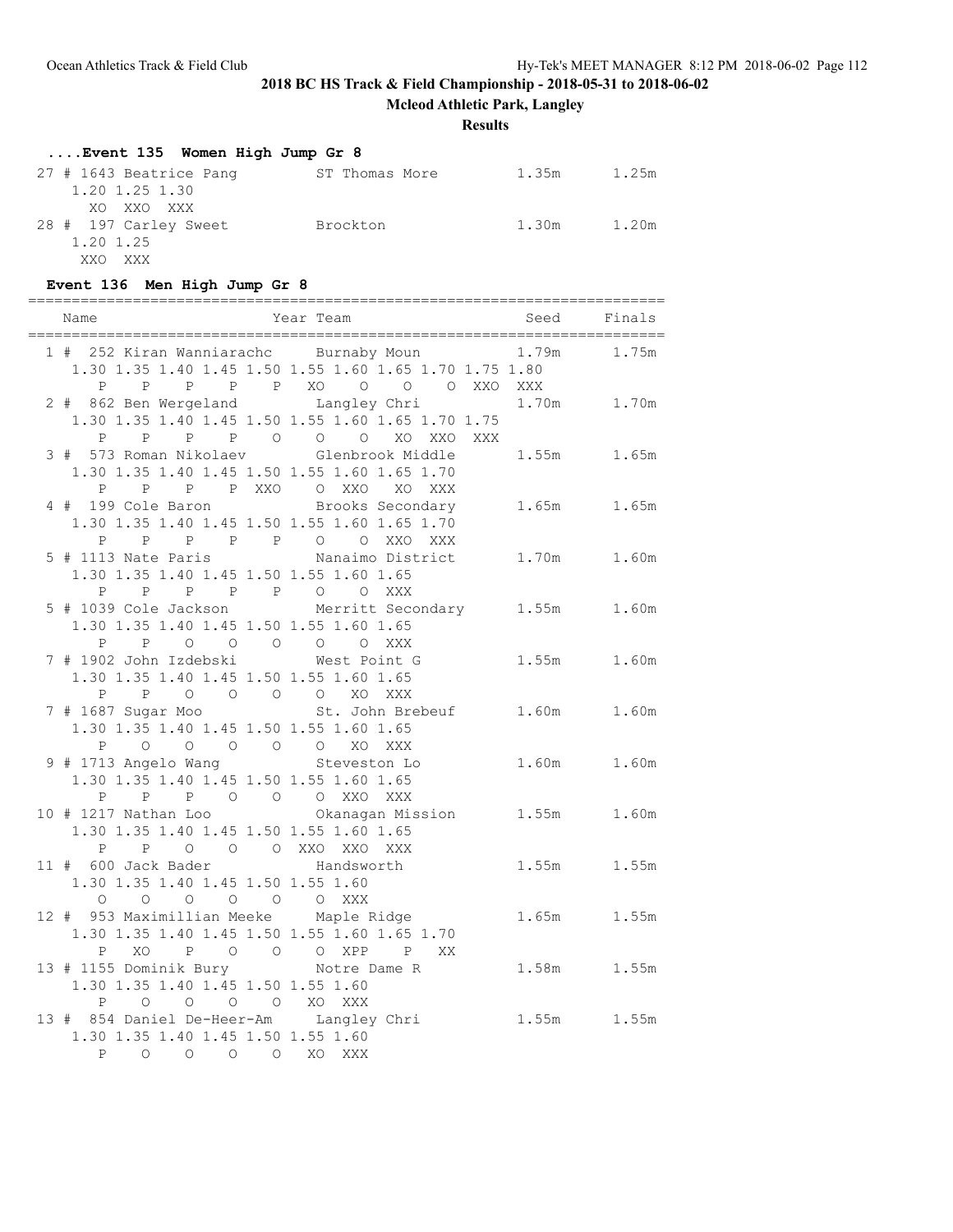**Mcleod Athletic Park, Langley**

**Results**

### **....Event 136 Men High Jump Gr 8**

| 15 # 123 Luke Nash Manayle                           |              | 1.55m 1.50m |       |
|------------------------------------------------------|--------------|-------------|-------|
| 1.30 1.35 1.40 1.45 1.50 1.55                        |              |             |       |
| $XO$ 0 0<br>P –                                      | O XXX        |             |       |
| 16 # 726 Connor Nagle JL Crowe Secondary 1.61m 1.50m |              |             |       |
| 1.30 1.35 1.40 1.45 1.50 1.55                        |              |             |       |
| OOXXOXXX<br>P<br>$\mathbf{P}$                        |              |             |       |
| 17 # 1317 Linden Spencer Quesnel JR School           |              | 1.58m       | 1.50m |
| 1.30 1.35 1.40 1.45 1.50 1.55                        |              |             |       |
| O XXO XXX<br>XO.<br>P<br>$\circ$                     |              |             |       |
| 18 # 1527 Jasper Durocher Sir Alexande               |              | 1.58m       | 1.45m |
| 1.30 1.35 1.40 1.45 1.50                             |              |             |       |
| O XO XXX<br>P<br>$\circ$                             |              |             |       |
| 19 # 508 Gurmun Ghuman                               | Fleetwood Pa | 1.55m       | 1.45m |
| 1.30 1.35 1.40 1.45 1.50                             |              |             |       |
| P<br>XXO<br>$\Omega$<br>$\circ$<br>XXX               |              |             |       |

#### **Event 137 Women Long Jump Gr 8**

============================================================================== Name Tear Team Seed Finals Wind ============================================================================== 1 # 1858 Dani Kurylyk Walnut Grove 4.46m 4.86m 0.2 4.74m(-0.1) 4.64m(-1.5) 4.48m(-1.4) 4.86m(0.2) 4.86m(-0.5) 4.53m(-0.6) 2 # 215 Jaime Rettig Brookswood 4.76m 4.67m +0.0 FOUL(-1.4)  $4.44m(-1.1)$   $4.29m(-1.1)$  FOUL(-1.1)  $4.67m(+0.0)$   $4.52m(0.7)$  3 # 400 Sara Hurt Dover Bay Secondary 4.80m 4.62m -1.0 FOUL(-1.1)  $4.50m(-1.8)$  FOUL  $4.46m(-1.4)$   $4.62m(-1.0)$   $4.47m(+0.0)$  4 # 497 Katherine Keng Eric Hamber 4.56m 4.53m +0.0 4.17m(-1.7) 4.53m(+0.0) 4.38m(-1.6) 4.05m(+0.0) 4.45m(+0.0) 4.53m(+0.0) 5 # 1803 Larissa Cote Vedder Middl 4.75m 4.50m -1.7 4.50m(-1.7) 4.43m(-1.7) 4.44m(-2.0) 4.38m(-0.3) FOUL(0.6) 4.50m(+0.0) 6 # 617 Emily Millard Handsworth 4.52m 4.49m -1.2 4.15m(-2.2) 4.45m(-0.9) 4.49m(-1.2) 4.43m(-1.3) 4.43m(-1.1) 4.43m(0.3) 7 # 31 Jacinda Fleming Abbotsford C 4.68m 4.40m -2.2 4.13m(-1.1) 4.40m(-2.2) 4.36m(-0.9) FOUL(+0.0) 3.74m(1.2) 3.86m(1.0) 8 # 110 Vanessa Chung Archbishop C 4.65m 4.32m -0.9 4.31m(-3.0) 4.32m(-0.9) 4.10m(-1.8) 4.30m(+0.0) FOUL(+0.0) FOUL(+0.0) 8 # 85 Portia Bernar Alberni Dist 4.37m 4.32m -1.1 4.23m(-0.4) 3.92m(-1.6) 4.32m(-1.1) 10 # 505 Shaelyn Woo Eric Hamber 4.53m 4.31m -0.2 4.31m(-0.2) 4.15m(-1.3) 4.24m(-1.6) 10 # 2012 Maddie Yee York House School 4.46m 4.31m +0.0 3.50m(-1.0) 4.31m(+0.0) 3.69m(-1.0) 12 # 723 Sadie Joyce JL Crowe Secondary 4.61m 4.27m -2.3 4.00m(-0.7) 4.21m(-1.8) 4.27m(-2.3) 13 # 1909 Lauren Mosley West Point G 4.34m 4.22m -1.9 4.22m(-1.9) 4.17m(-1.4) 4.16m(-2.0) 14 # 101 Olivia Warman Alberni Dist 4.38m 4.19m -1.8 4.19m(-1.8) FOUL(-1.3) 4.09m(-1.2) 15 # 2019 Hope Nystrom Yorkson Cree 4.32m 4.14m -1.9 4.14m(-1.9) 3.81m(-2.0) FOUL(-1.7) 16 # 364 Caroline Ho Crofton Hous 4.52m 4.12m -0.7 FOUL FOUL  $4.12m(-0.7)$  17 # 479 Maddie Lehman Elgin Park S 4.58m 4.09m -0.5 4.09m(-0.5) 3.86m(-1.8) FOUL(-2.5)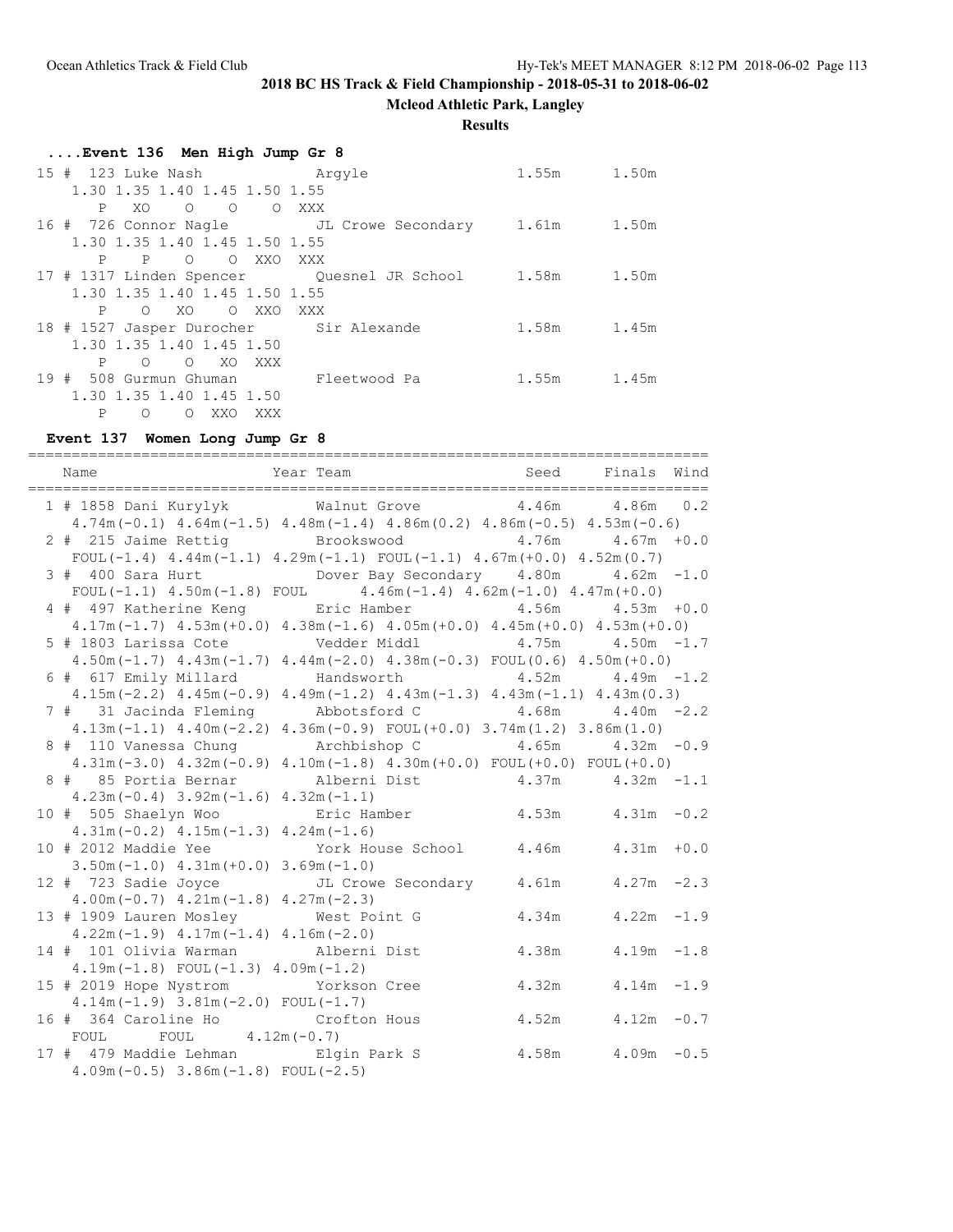**Mcleod Athletic Park, Langley**

**Results**

| Event 137 Women Long Jump Gr 8                              |                        |               |  |
|-------------------------------------------------------------|------------------------|---------------|--|
| 18 # 915 Macy Fournier Lord Tweedsmuir 4.32m 4.07m -1.5     |                        |               |  |
| $4.07m(-1.5)$ $3.82m(-0.5)$ $3.95m(-1.6)$                   |                        |               |  |
| 19 # 2009 Adria Sellers Tork House School 4.46m 3.99m -3.1  |                        |               |  |
| $3.99m(-3.1)$ $3.60m(-0.2)$ $3.90m(-1.7)$                   |                        |               |  |
| 20 # 127 Abigail Rauh Mandyle                               | $4.40m$ $3.95m$ $-2.1$ |               |  |
| $3.95m(-2.1)$ $3.94m(-2.9)$ $3.84m(-2.8)$                   |                        |               |  |
| 21 # 483 Anureet Aulukh blower Creek                        | $4.28m$ $3.83m$ $-1.1$ |               |  |
| $3.83m(-1.1)$ $3.28m(-2.2)$ FOUL $(-2.0)$                   |                        |               |  |
| 22 # 2022 Kaylyn Williams Yorkson Cree                      | $4.73m$ $3.80m$ $-1.1$ |               |  |
| $3.73m(-1.5)$ $3.66m(-1.6)$ $3.80m(-1.1)$                   |                        |               |  |
| 23 # 1003 Cassidy Loewen Mei Middle School 4.38m 3.52m -1.2 |                        |               |  |
| $2.72m(-1.1)$ FOUL $(-0.1)$ 3.52m $(-1.2)$                  |                        |               |  |
| 24 # 2220 Payton Farlick Highland Secondary                 |                        | $3.49m - 1.8$ |  |
| FOUL FOUL $3.49m(-1.8)$                                     |                        |               |  |

# **Event 138 Men Long Jump Gr 8**

| 1 # 601 Lenny Bonduau Mandsworth 5.46m 5.88m +0.0<br>$4.14m(-0.4)$ FOUL $(+0.0)$ 5.88 $m(+0.0)$ FOUL $(+0.0)$ 5.87 $m(2.6)$ FOUL                       |                 |             |        |
|--------------------------------------------------------------------------------------------------------------------------------------------------------|-----------------|-------------|--------|
| 2 # 1749 Natanael Haan Unity Christian 5.57m 5.58m<br>$5.58$ m $(1.3)$ $5.48$ m $(1.3)$ $5.51$ m $(1.2)$ $5.05$ m $(1.3)$ $FOUL(2.3)$ $5.46$ m $(1.7)$ |                 |             | 1.3    |
| 3 # 131 Nicholas Zaparniu Argyle 5.32m 5.48m<br>$4.83m (+0.0)$ $5.48m (0.4)$ $5.30m (+0.0)$ $5.37m (+0.0)$ $5.33m (1.4)$ $5.40m (1.1)$                 |                 |             | $0.4$  |
| 4 # 545 Lorenzo Pelayo Fraser Heigh 5.05m<br>$5.31m(1.3)$ $5.04m(1.6)$ $5.04m(+0.0)$ $4.96m(+0.0)$ $2.45m(0.7)$                                        |                 | 5.31m       | 1.3    |
| 5 # 1558 David Gao               Sir Winston<br>$4.97m(0.8)$ $5.26m(+0.0)$ $5.00m(0.1)$ $4.88m(+0.0)$ $4.88m(1.7)$ $5.29m(1.6)$                        |                 | 5.11m 5.29m | 1.6    |
| 6 # 111 J.P. De Chavez Archbishop C 5.21m<br>$5.11m (+0.0)$ $5.24m (-0.3)$ $4.90m (0.2)$ $5.20m (1.1)$ $5.11m (+0.0)$ $5.12m (+0.0)$                   |                 | 5.24m       | $-0.3$ |
| 7 # 1113 Nate Paris Manaimo District 5.28m<br>$5.07m(1.6)$ 4.93 $m(1.3)$ FOUL                                                                          |                 | $5.07m$ 1.6 |        |
| 8 # 573 Roman Nikolaev Glenbrook Middle $4.90m$ 5.05m +0.0<br>$4.94m (+0.0) 5.05m (+0.0) 4.93m (0.2)$                                                  |                 |             |        |
| 8 # 1216 Nolan Humphries 6 Okanagan Mission 5.19m 5.05m -1.4<br>$4.98m(1.3) 5.05m(-1.4)$                                                               |                 |             |        |
| 10 # 802 Zylomon Clarke King's Chris<br>$5.04m(0.9)$ 4.94m $(1.4)$ 4.50m $(+0.0)$                                                                      | 4.87m 5.04m 0.9 |             |        |
| 11 # 726 Connor Nagle JL Crowe Secondary 4.94m 4.96m -0.9<br>$4.96m(-0.9) FOUT(0.3) FOUT(1.0)$                                                         |                 |             |        |
| 12 # 1589 Jackson Dolittle Southgate Mi 4.99m<br>$FOUL$ 4.94m (0.5) FOUL                                                                               |                 | 4.94m       | 0.5    |
| $4.67m(0.6)$ $4.77m(-0.3)$ $4.91m(1.5)$                                                                                                                |                 | $4.91m$ 1.5 |        |
| 14 # 1398 Jacob Pulanco Rutland Midd<br>$4.90m (+0.0)$ $4.85m (-0.0)$ $4.63m (0.7)$                                                                    | 4.84m           | 4.90m       | $+0.0$ |
| 15 # 1158 Tyler Hernandez Notre Dame R<br>$4.85m(1.5)$ $4.70m(1.1)$ $4.70m(-0.1)$                                                                      | 5.03m           | 4.85m 1.5   |        |
| 16 # 1140 Jun Gillham Norma Rose Point 4.94m<br>$4.80m (+0.0)$ $3.37m (1.1)$ $3.19m (+0.0)$                                                            |                 | 4.80m       | $+0.0$ |
| 17 # 858 Grayson Gehrer Langley Chri<br>$4.63m(0.7)$ $4.56m(1.4)$ $4.79m(+0.0)$                                                                        |                 | 4.78m 4.79m | $+0.0$ |
| 18 # 1230 Wei Ong           Pacific Academy       3.89m       4.76m   1.2<br>$4.76m(1.2)$ 3.96m (+0.0) 4.46m (+0.0)                                    |                 |             |        |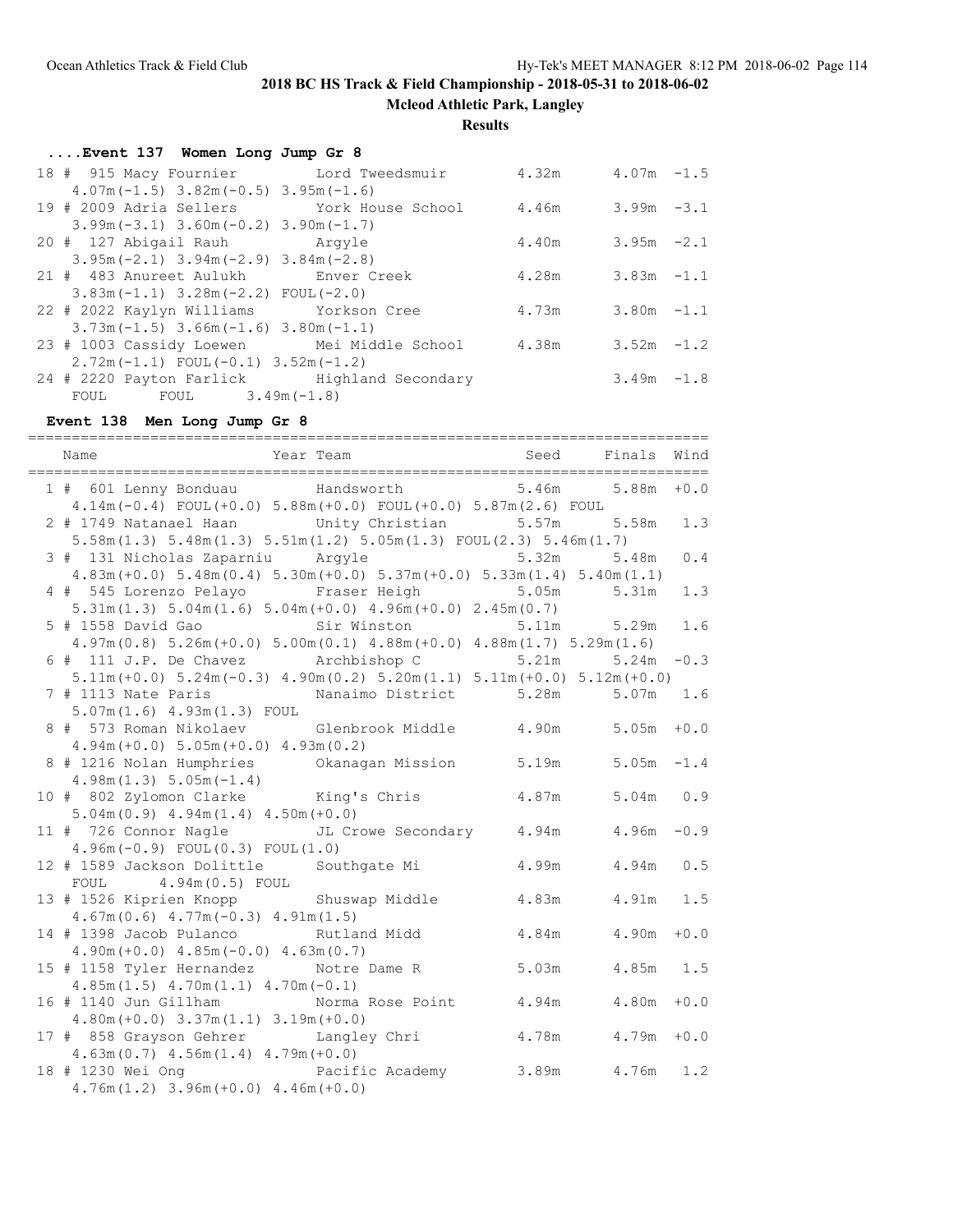**Mcleod Athletic Park, Langley**

**Results**

## **....Event 138 Men Long Jump Gr 8** 19 # 1779 Justen Denman Vancouver College 4.82m 4.75m -0.3 4.42m(0.6) 4.75m(-0.3) FOUL(1.5) 20 # 115 Ethan Brauner Argyle 4.82m 4.57m +0.0 4.57m(+0.0) 4.34m(+0.0) 4.33m(+0.0) 21 # 1352 Cole Bibby Revelstoke 4.86m 4.54m 1.3

| $4.54m(1.3)$ $4.36m(1.5)$                   |             |       |               |  |
|---------------------------------------------|-------------|-------|---------------|--|
| $22$ # 1552 Ethan Baron                     | Sir Winston | 4.74m | 4.50m 0.7     |  |
| $4.26m (+0.0)$ $4.50m (0.7)$ $4.06m (1.1)$  |             |       |               |  |
| 23 # 772 Hayato Chow Killarney              |             | 4.95m | $4.31m + 0.0$ |  |
| $4.31m (+0.0)$ $4.31m (0.4)$ $4.19m (+0.0)$ |             |       |               |  |

#### **Event 139 Women Javelin Throw Gr 8**

|  | Name                                                                                                  | Year Team        | Seed           | Finals |
|--|-------------------------------------------------------------------------------------------------------|------------------|----------------|--------|
|  | 1 # 410 Sonya Urbanowicz bover Bay Secondary 28.65m 30.59m<br>28.49m 28.85m 30.59m 28.55m 27.53m FOUL |                  |                |        |
|  | 2 # 1808 Marijke Meinderts Vedder Middl<br>26.95m  23.96m  29.91m  FOUL  27.31m  FOUL                 |                  | 25.72m         | 29.91m |
|  | 3 # 215 Jaime Rettig<br>20.81m 26.63m 26.52m 29.02m FOUL 28.10m                                       |                  | 28.50m         | 29.02m |
|  | 4 # 375 Fiona Pan Crofton Hous<br>24.58m 21.67m 26.24m FOUL FOUL 27.05m                               |                  | 21.48m         | 27.05m |
|  | 5 # 1117 Bailey Rossnagel Manaimo District<br>FOUL FOUL 26.79m FOUL FOUL FOUL                         |                  | 26.23m         | 26.79m |
|  | 5 # 1807 Dashia Lightle Vedder Middl<br>26.79m  24.18m  22.90m  19.25m  FOUL  22.19m                  |                  | 26.22m         | 26.79m |
|  | 7 # 684 Alexandra Kennedy Holy Cross Regional<br>FOUL 21.66m 25.15m 22.89m 23.26m 19.47m              |                  | 25.12m         | 25.15m |
|  | 8 # 1344 Vicki Wideski R.A. McMath<br>23.89m FOUL 24.70m FOUL FOUL FOUL                               |                  | 25.67m         | 24.70m |
|  |                                                                                                       |                  | 27.50m         | 24.42m |
|  | 10 # 678 Shaelyn Grimard Highroad Academy 25.01m<br>24.05m 21.16m 21.85m                              |                  |                | 24.05m |
|  | 11 # 1340 Meghan Smith<br>23.98m  21.16m  FOUL                                                        | R.A. McMath      | 23.14m         | 23.98m |
|  | 12 # 2014 Julia Cotton<br>23.50m FOUL FOUL                                                            | Yorkson Cree     | 24.50m         | 23.50m |
|  | 13 # 1847 Teagan Gammel<br>FOUL 22.60m FOUL                                                           | Walnut Grove     | 23.22m         | 22.60m |
|  | 14 # 109 Amanda Anzulovich<br>22.54m 17.90m 18.91m                                                    | Archbishop C     | 21.20m         | 22.54m |
|  | 15 # 1891 Carys Menard<br>21.39m  22.50m  21.98m                                                      | Wellington S     | 23.35m         | 22.50m |
|  | 16 # 1871 Ella Panser<br>21.30m  20.44m  FOUL                                                         | Walnut Grove     | 26.70m         | 21.30m |
|  | 17 # 2021 Hayley Wilde<br>21.14m  19.23m  15.88m                                                      | Yorkson Cree     | 21.56m         | 21.14m |
|  | 18 # 1458 Jordan Murrell<br>17.98m 20.91m 18.32m                                                      | Seaquam Seahawks | 24.34m         | 20.91m |
|  | 19 # 96 Aleah McKimm<br>20.10m  18.83m  FOUL                                                          | Alberni Dist     | 20.59m 20.10m  |        |
|  | 20 # 1328 Kendall Downie<br>19.98m 19.22m 19.18m                                                      | R.A. McMath      | 20.40m x19.98m |        |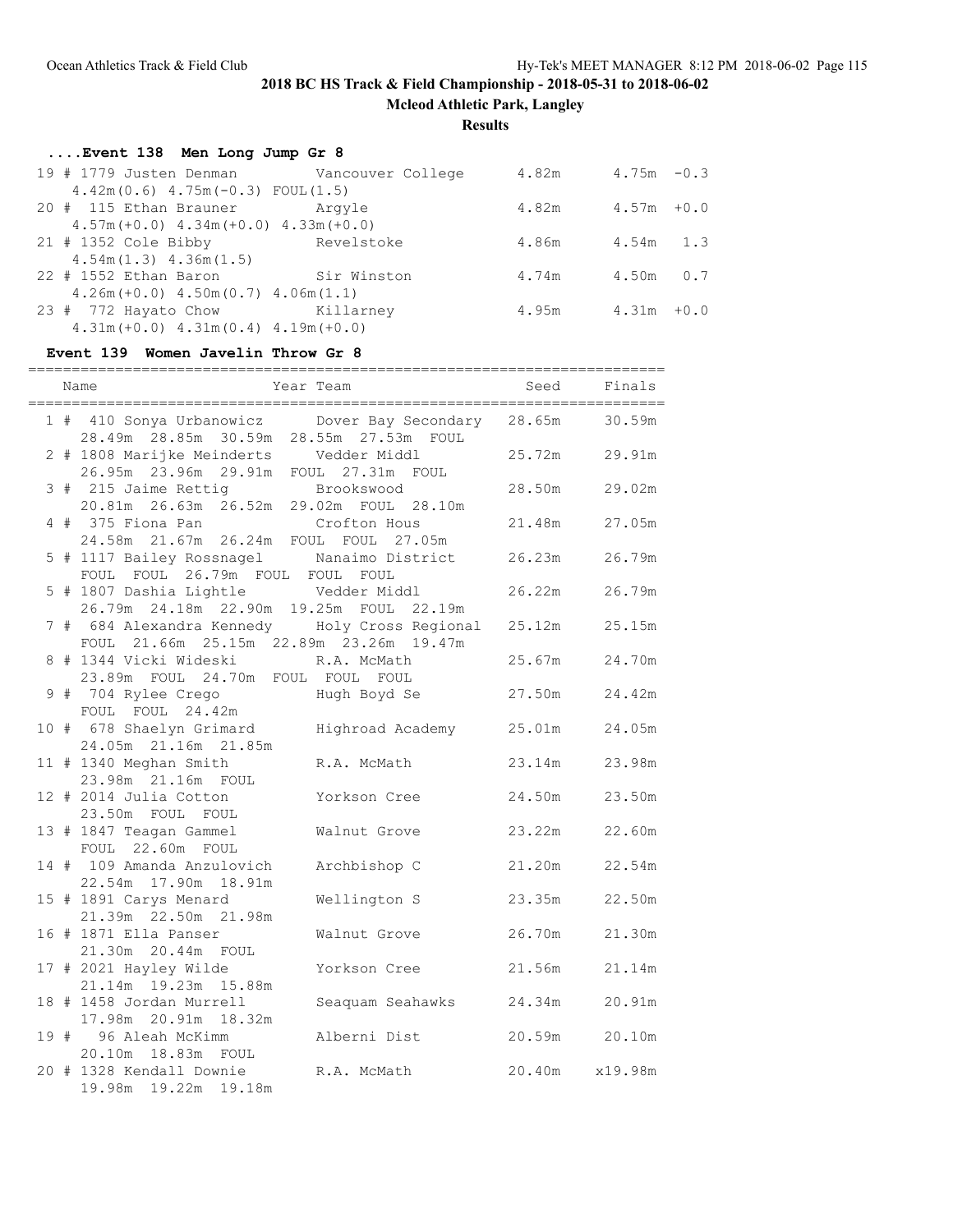**Mcleod Athletic Park, Langley**

### **Results**

| Event 139 Women Javelin Throw Gr 8 |                 |        |        |
|------------------------------------|-----------------|--------|--------|
| 21 # 1359 Megan Hoshizaki          | Revelstoke      | 22.70m | 19.45m |
| 18.13m 19.45m 18.62m               |                 |        |        |
| 22 # 1707 Adriana Bellia           | St. Patrick'    | 20.82m | 19.42m |
| 19.42m FOUL FOUL                   |                 |        |        |
| 23 # 787 Kiana Ly                  | Killarney       | 21.61m | 17.88m |
| 16.82m 16.29m 17.88m               |                 |        |        |
| 24 # 1225 Ishika Bhajan            | Pacific Academy | 12.54m | 14.66m |
| 10.45m 14.66m FOUL                 |                 |        |        |
| -- # 2022 Kaylyn Williams          | Yorkson Cree    | 21.05m | FOUL   |
| FOUL<br>FOUL<br>FOUL               |                 |        |        |

## **Event 140 Men Javelin Throw Gr 8**

| 1 # 173 Myles Mantle Kitsilano                               |                                                | 34.33m        | 37.68m |
|--------------------------------------------------------------|------------------------------------------------|---------------|--------|
|                                                              | 32.10m 37.65m FOUL 37.68m 34.21m 32.91m        |               |        |
| 2 # 803 Jacob Dewitt                                         | King's Chris                                   | 30.23m 37.32m |        |
| 37.32m FOUL FOUL 36.93m FOUL FOUL                            |                                                |               |        |
| 3 # 579 Emmett Allan GP Vanier                               |                                                | 34.32m        | 36.64m |
|                                                              | 36.64m 34.32m 30.66m 33.46m 35.52m 34.01m      |               |        |
| 4 # 1352 Cole Bibby<br>32.80m 36.03m 33.71m FOUL 35.11m FOUL |                                                | 41.67m        | 36.03m |
|                                                              |                                                |               |        |
| 5 # 926 Michael Ogbeiwi Lord Tweedsmuir                      |                                                | 38.54m        | 35.91m |
| 30.98m 32.66m 35.91m 33.63m 34.41m FOUL                      |                                                |               |        |
| 6 # 1557 Roko Gabrilo                                        | Sir Winston                                    | 28.70m        | 35.37m |
|                                                              | 27.55m  28.08m  35.37m  27.70m  32.49m  30.12m |               |        |
| 7 # 333 Lucas Blatchford Constable Neil B                    |                                                | 31.07m        | 33.04m |
|                                                              | 33.04m 32.01m 26.85m 32.46m 29.40m 25.78m      |               |        |
| 8 # 2018 Ethan Longley Yorkson Cree                          |                                                | 29.98m        | 31.90m |
| 25.99m  27.91m  31.90m  FOUL  28.78m  27.32m                 |                                                |               |        |
| 9 # 199 Cole Baron                                           | Brooks Secondary 35.05m                        |               | 31.73m |
| FOUL 31.73m FOUL                                             |                                                |               |        |
| 10 # 1527 Jasper Durocher<br>28.70m  29.20m  30.96m          | Sir Alexande                                   | 29.48m        | 30.96m |
| 11 # 239 Haziq Daredia                                       | Burnaby Moun                                   | 31.24m        | 30.37m |
| 30.37m FOUL FOUL                                             |                                                |               |        |
| 12 # 1360 Tye Hoshizaki                                      | Revelstoke                                     | 32.45m        | 30.15m |
| 24.20m 26.50m 30.15m                                         |                                                |               |        |
| 13 # 1035 Mason Fox                                          | Merritt Secondary 30.65m                       |               | 29.91m |
| 29.91m  26.42m  FOUL                                         |                                                |               |        |
| 14 # 274 Jaden Pawluk                                        | Burnsview Secondary 29.81m                     |               | 29.42m |
| 24.18m 29.42m 28.38m                                         |                                                |               |        |
| 15 # 884 Zack Epp                                            | Lord Byng                                      | 28.06m        | 29.38m |
| FOUL 29.38m 26.20m                                           |                                                |               |        |
| 16 # 1861 Cameron Lockyer                                    | Walnut Grove                                   | 28.66m        | 29.15m |
| 29.15m 27.09m FOUL                                           |                                                |               |        |
| 17 # 326 Andy Wang                                           | Clayton Heig                                   | 29.69m        | 28.24m |
| 25.87m 21.17m 28.24m                                         |                                                |               |        |
| 18 # 68 Declan Acres                                         | Aberdeen Hal                                   | 27.65m        | 27.59m |
| 23.49m 26.27m 27.59m                                         |                                                |               |        |
| 19 # 559 Luis Zavala                                         | Garibaldi Secondary 32.54m                     |               | 27.40m |
| FOUL 27.40m 25.77m                                           |                                                |               |        |
| 20 # 1307 Kyle Eggert                                        | Quesnel JR School 28.69m                       |               | 25.67m |
| 25.18m 25.67m FOUL                                           |                                                |               |        |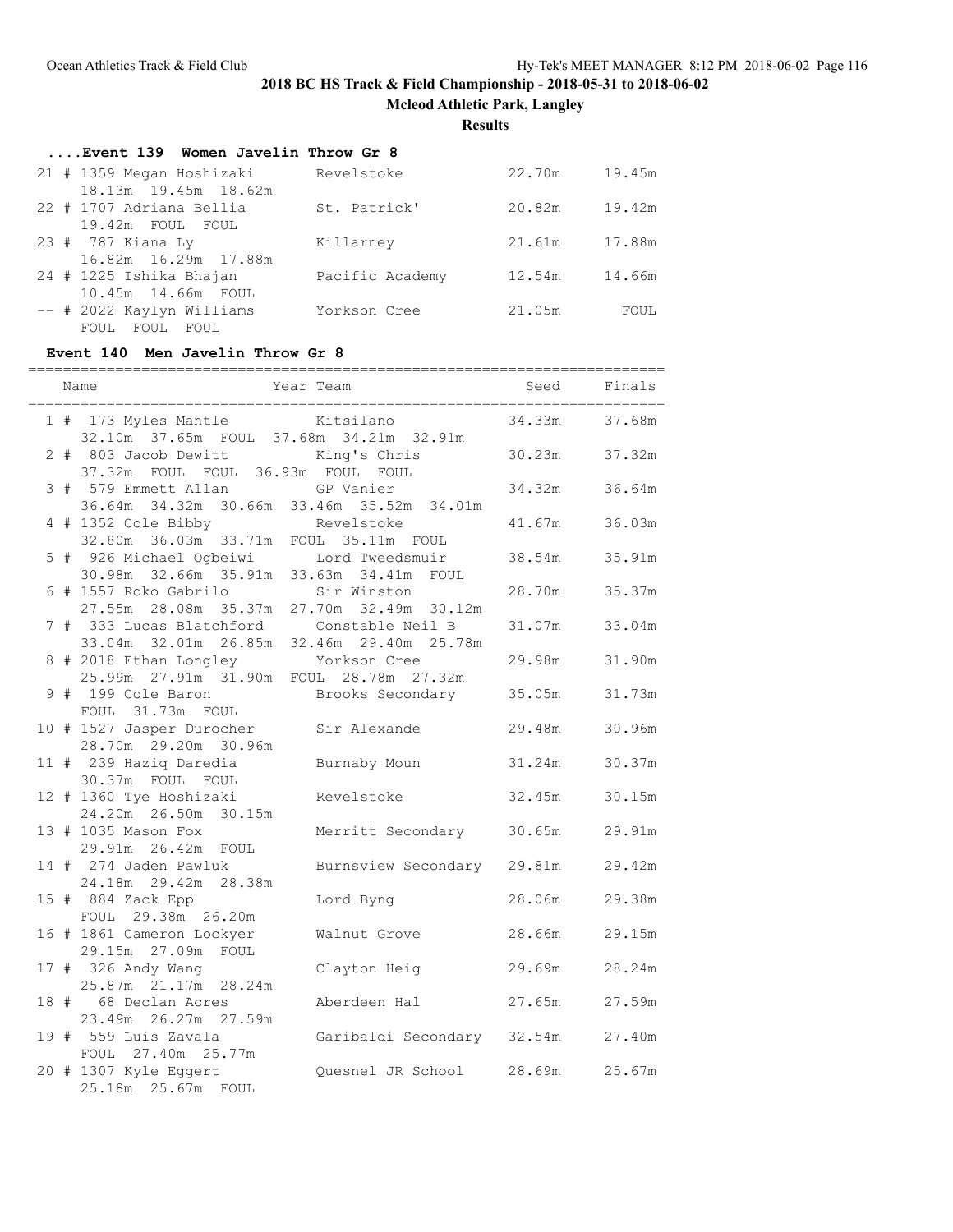**Mcleod Athletic Park, Langley**

### **Results**

# **....Event 140 Men Javelin Throw Gr 8**

| 21 # 345 Graeme Dailey   | Cowichan Secondary |        | 25.30m |
|--------------------------|--------------------|--------|--------|
| 22.50m 25.01m 25.30m     |                    |        |        |
| 22 # 1332 Pierce Jing    | R.A. McMath        | 29.33m | 21.86m |
| 21.86m 17.36m 19.70m     |                    |        |        |
| -- # 167 Samuel Agerskov | Kitsilano          | 29.19m | FOUL   |
| FOUL FOUL FOUL           |                    |        |        |

### **Event 141 Women Shot Put Gr 8**

|  | , ____________________________<br>Name                                                   | Year Team                   | _______________________________<br>Seed | Finals         |
|--|------------------------------------------------------------------------------------------|-----------------------------|-----------------------------------------|----------------|
|  | 1 # 1344 Vicki Wideski<br>8.79m 8.71m 9.34m 10.61m 9.71m 9.72m                           | R.A. McMath                 | 10.36m                                  | 10.61m         |
|  | 2 # 361 Charleigh Cohee Crofton Hous<br>9.95m 9.04m 9.42m 9.82m 9.70m 8.81m              |                             |                                         | 10.38m 9.95m   |
|  | 3 # 694 Easton Duplessis Hope Secondary<br>8.93m 8.31m 8.63m 9.14m 9.87m 9.01m           |                             | 10.71m                                  | 9.87m          |
|  | 4 # 109 Amanda Anzulovich Archbishop C<br>9.16m 8.96m 8.68m 8.85m 9.86m 9.83m            |                             | 9.63m                                   | 9.86m          |
|  | 5 # 936 Leah Voisey  Lord Tweedsmuir<br>8.80m 8.89m 9.03m 8.25m 9.09m 8.44m              |                             | 9.48m                                   | 9.09m          |
|  | 6 # 704 Rylee Crego<br>7.65m 7.70m 8.77m 8.12m 7.49m 8.42m                               | Hugh Boyd Se                |                                         | 8.87m 8.77m    |
|  | 7 # 1045 Cienna Warrington Merritt Secondary 8.47m<br>7.29m 7.92m 8.59m 7.58m 8.48m FOUL |                             |                                         | 8.59m          |
|  | 8 # 1153 Taylor Bochek North Shuswa<br>7.87m 8.13m 8.51m 8.52m 8.19m 8.44m               |                             | 8.19m                                   | 8.52m          |
|  | 9 # 643 Briana Sampson<br>8.46m 8.13m 8.02m                                              | Heritage Par                |                                         | 9.07m 8.46m    |
|  | 10 # 43 Eileen Noordam<br>8.02m 8.45m 7.80m                                              | Abbotsford C                |                                         | 8.96m 8.45m    |
|  | 11 # 1808 Marijke Meinderts Vedder Middl<br>8.44m 8.21m 8.22m                            |                             | 8.81m                                   | 8.44m          |
|  | 12 # 1117 Bailey Rossnagel<br>FOUL 8.09m 7.86m                                           | Nanaimo District            | 8.53m                                   | 8.09m          |
|  | 13 # 984 Katie Phillips<br>7.37m 7.56m 7.88m                                             | Mark R. Isfe                | 8.42m                                   | 7.88m          |
|  | 14 # 2019 Hope Nystrom<br>FOUL 7.86m FOUL                                                | Yorkson Cree                | 9.70m                                   | 7.86m          |
|  | 15 # 1727 Cassie Thompson<br>7.78m 7.44m 7.02m                                           | Surrey Christian 8.54m      |                                         | 7.78m          |
|  | 16 # 1009 Claudia Reilander<br>7.03m 7.12m 7.73m                                         | Mei Middle School 8.00m     |                                         | 7.73m<br>7.69m |
|  | 17 # 254 Kiera Cheng<br>7.69m FOUL 7.48m<br>18 # 1225 Ishika Bhajan                      | Burnaby North               | 8.65m<br>7.17m                          | 7.61m          |
|  | 6.96m 7.32m 7.61m<br>19 # 1930 Libby Meldrum                                             | Pacific Academy<br>West Van | 8.49m                                   | 7.28m          |
|  | 6.96m FOUL 7.28m<br>20 # 1618 Gabby Panzetta                                             | STA                         | 8.61m                                   | 6.95m          |
|  | FOUL FOUL 6.95m<br>21 # 951 Marie Abramova                                               | Maple Ridge                 | 8.43m                                   | 6.87m          |
|  | 6.87m FOUL 6.74m<br>22 # 1501 Emily Jiang                                                | Sentinel                    |                                         | 7.04m 6.29m    |
|  | 6.29m FOUL 5.96m                                                                         |                             |                                         |                |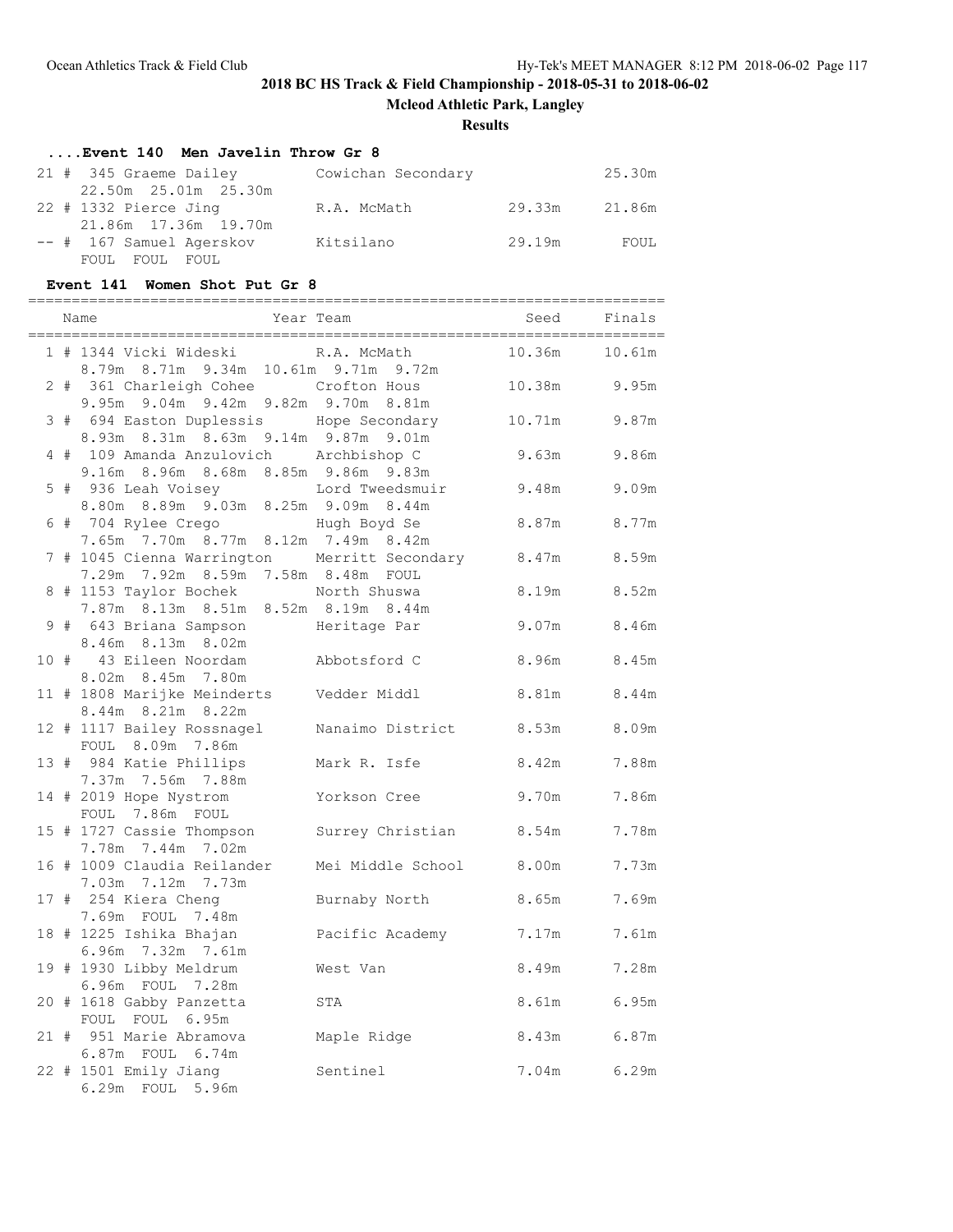7.10m 8.31m FOUL

7.28m 7.59m 7.30m

6.94m 6.67m 7.06m

### **2018 BC HS Track & Field Championship - 2018-05-31 to 2018-06-02**

### **Mcleod Athletic Park, Langley**

#### **Results**

## **....Event 141 Women Shot Put Gr 8** -- # 348 Ashley Poppe Cowichan Secondary FOUL **Event 142 Men Shot Put Gr 8** ========================================================================= Name Year Team Seed Finals ========================================================================= 1 # 926 Michael Ogbeiwi Lord Tweedsmuir 14.04m 15.07m 15.07m 14.89m 14.89m 13.77m 13.65m 14.87m 2 # 1612 Matthew Uliana St. George's School 12.03m 13.05m 12.63m 13.00m 13.05m 12.93m 12.59m 12.70m 3 # 1255 Kai Hussein Pitt Meadows 12.45m 12.92m 12.92m 12.66m FOUL 11.97m 12.55m 12.68m 4 # 263 Lucas Herold Burnaby Sout 11.80m 12.47m 11.70m 11.52m 12.47m 11.74m 12.19m 11.58m 5 # 1966 David Li White Rock C 10.10m 11.29m 10.30m 10.56m 11.29m 10.65m 10.62m 11.02m 6 # 1001 Leif Joiner Mei Middle School 11.31m 11.03m 11.03m 10.35m 10.81m 9.55m 10.82m 10.75m 7 # 213 Tate Van Hees Brooks Secondary 10.08m 11.01m 10.83m 10.52m 11.01m 10.29m 10.51m 10.45m 7 # 157 Nolan Bencharski Betty Gilber 9.74m 11.01m 11.01m 7.81m 9.35m 8.08m 8.84m FOUL 9 # 2018 Ethan Longley Yorkson Cree 11.40m 10.94m 10.94m 9.78m 9.98m 10 # 463 Michael Jowsey Klo Middle 11.54m 10.74m 10.04m 10.74m 10.10m 11 # 559 Luis Zavala Garibaldi Secondary 10.26m 10.54m 10.35m 10.32m 10.54m 12 # 1039 Cole Jackson Merritt Secondary 10.70m 10.46m 10.46m 9.27m 10.02m 13 # 1289 Odin Liu Prince of Wales 10.69m 10.39m 10.16m 9.88m 10.39m 14 # 579 Emmett Allan GP Vanier 10.57m 10.35m 10.06m 8.75m 10.35m 15 # 1006 Matthew McKay Mei Middle School 11.16m 10.00m 9.12m FOUL 10.00m 16 # 112 Jaden Laberge Archbishop C 10.25m 9.73m FOUL 9.72m 9.73m 17 # 1283 Gurpreet Chahal Prince of Wales 9.93m 9.62m 9.62m FOUL 9.08m 18 # 1398 Jacob Pulanco Rutland Midd 9.73m 9.55m 9.41m 9.33m 9.55m 6.94m 6.67m 7.06m 19 # 1352 Cole Bibby Revelstoke 10.30m 9.52m 9.52m 9.09m 9.29m 20 # 1557 Roko Gabrilo Sir Winston 9.92m 9.24m 8.35m 8.80m 9.24m 21 # 1873 Nicholas Reimer Walnut Grove 10.06m 9.10m 9.10m 8.31m FOUL 22 # 2020 Jaden Santa Yorkson Cree 9.97m 8.31m

23 # 190 Colin Benedet Brockton 8.53m 7.59m

24 # 68 Declan Acres Aberdeen Hal 7.66m 7.06m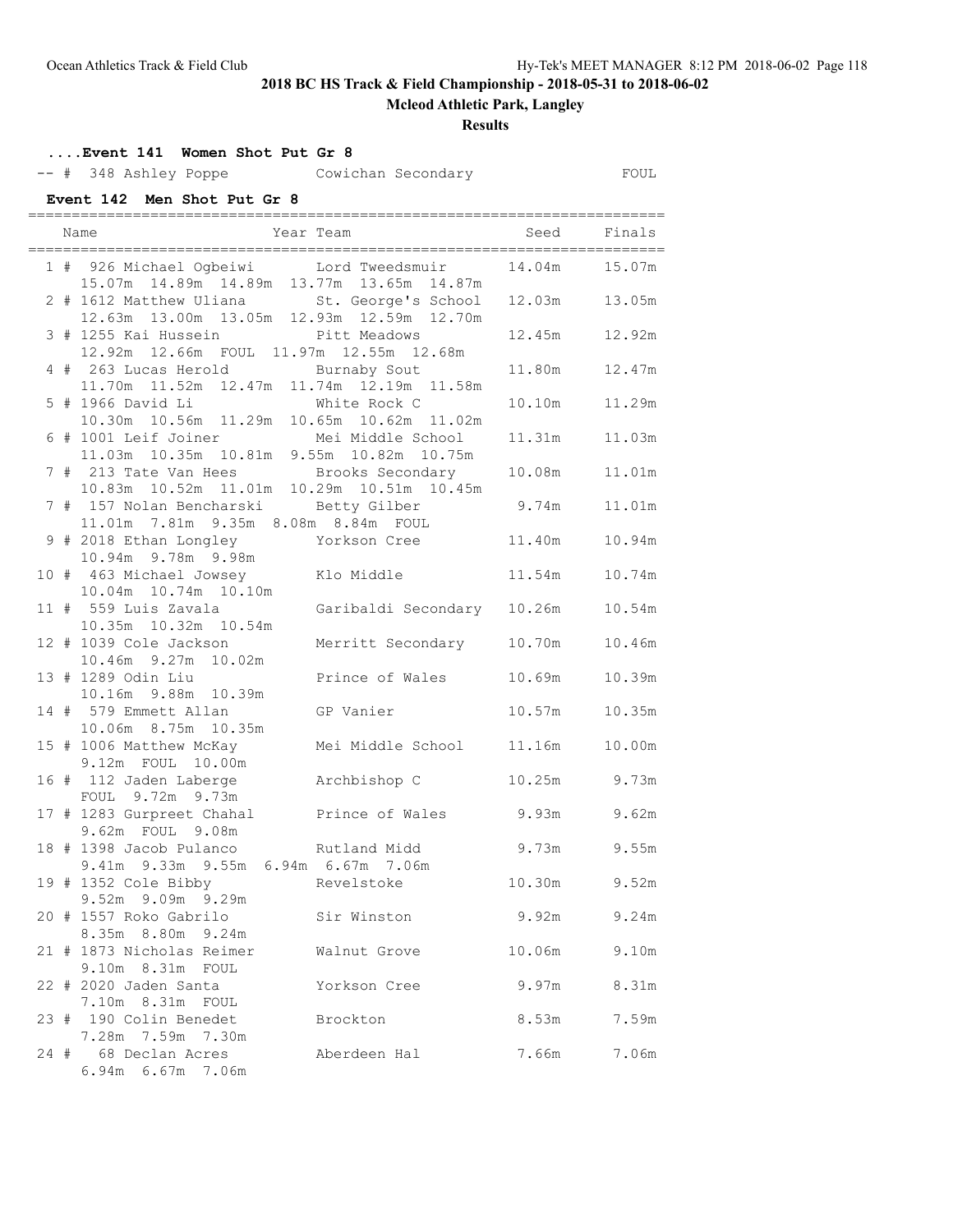## **Mcleod Athletic Park, Langley**

### **Results**

### **Event 145 Women 4x100 Meter Relay Gr 8**

| 53.53<br>52.42<br>3<br>1 Crofton House School<br>$\mathsf{A}$<br>1) #356 Sophia Aitken<br>2) #369 Allison Meikle<br>3) #364 Caroline Ho<br>4) #357 Carina Chilcott<br>' A'<br>2 Walnut Grove Secondary<br>53.35<br>52.52<br>3<br>3 Mei Middle School<br>53.65<br>53.72<br>3<br>' A'<br>1)<br>2) #1010 Jessica Reimer<br>3) #1000 Allyssa Hutchison<br>4) #1008 Vanessa Pirani<br>4 Mark R. Isfeld Secondary 'A'<br>54.82<br>54.20<br>3<br>1) #985 Victoria Porcher<br>2) #983 Olivia Macintyre<br>3) #987 Alex Vinzenz<br>4) #982 Meghan Lineger<br>5 York House School<br>' A'<br>54.41<br>3<br>54.31<br>1) #2012 Maddie Yee<br>2) #2013 Kaitlin Yung<br>3) #2009 Adria Sellers<br>4) #2008 Sophie Newell<br>6 Burnaby North 'A'<br>54.94<br>2<br>54.51<br>7 Walnut Grove Secondary<br>"B"<br>57.17<br>54.61<br>$\mathbf 1$<br>$\mathsf{A}$<br>$\overline{2}$<br>8 Blue Demons<br>55.00<br>54.64<br>$\mathbf{2}$<br>9 Archbishop Carney Secondary<br>' A'<br>55.07<br>54.77<br>3<br>10 West Point Grey Academy<br>54.44<br>54.81<br>' A '<br>2) #1905 Jessica Kieffer<br>1) #1909 Lauren Mosley<br>3)<br>4) #1916 Miranda Stephens<br>55.16<br>54.98<br>2<br>11 R.A. McMath Secondary<br>$\mathsf{A}$<br>12 A.R. MacNeill<br>54.62<br>55.24<br>3<br>' A'<br>$\overline{c}$<br>' A'<br>55.80<br>13 ST Thomas More<br>55.42<br>$\overline{2}$<br>14 Lord Byng 'A'<br>55.88<br>55.51<br>3<br>15 Burnaby Mountain Secondary 'A'<br>46.96<br>55.83<br>16 Argyle 'A'<br>57.40<br>$\mathbf{1}$<br>56.14<br>1) #120 Lily Irish<br>2) #127 Abigail Rauh<br>3) #119 Maya Finden<br>4) #122 Sophie McLennan<br>17 Valleyview Secondary<br>' A'<br>56.85<br>56.25<br>1<br>1) #1764 Michelle Ritter<br>#1762 Zoe Caller<br>2) |
|-------------------------------------------------------------------------------------------------------------------------------------------------------------------------------------------------------------------------------------------------------------------------------------------------------------------------------------------------------------------------------------------------------------------------------------------------------------------------------------------------------------------------------------------------------------------------------------------------------------------------------------------------------------------------------------------------------------------------------------------------------------------------------------------------------------------------------------------------------------------------------------------------------------------------------------------------------------------------------------------------------------------------------------------------------------------------------------------------------------------------------------------------------------------------------------------------------------------------------------------------------------------------------------------------------------------------------------------------------------------------------------------------------------------------------------------------------------------------------------------------------------------------------------------------------------------------------------------------------------------------------------------------------------------------------------------------------------------|
|                                                                                                                                                                                                                                                                                                                                                                                                                                                                                                                                                                                                                                                                                                                                                                                                                                                                                                                                                                                                                                                                                                                                                                                                                                                                                                                                                                                                                                                                                                                                                                                                                                                                                                                   |
|                                                                                                                                                                                                                                                                                                                                                                                                                                                                                                                                                                                                                                                                                                                                                                                                                                                                                                                                                                                                                                                                                                                                                                                                                                                                                                                                                                                                                                                                                                                                                                                                                                                                                                                   |
|                                                                                                                                                                                                                                                                                                                                                                                                                                                                                                                                                                                                                                                                                                                                                                                                                                                                                                                                                                                                                                                                                                                                                                                                                                                                                                                                                                                                                                                                                                                                                                                                                                                                                                                   |
|                                                                                                                                                                                                                                                                                                                                                                                                                                                                                                                                                                                                                                                                                                                                                                                                                                                                                                                                                                                                                                                                                                                                                                                                                                                                                                                                                                                                                                                                                                                                                                                                                                                                                                                   |
|                                                                                                                                                                                                                                                                                                                                                                                                                                                                                                                                                                                                                                                                                                                                                                                                                                                                                                                                                                                                                                                                                                                                                                                                                                                                                                                                                                                                                                                                                                                                                                                                                                                                                                                   |
|                                                                                                                                                                                                                                                                                                                                                                                                                                                                                                                                                                                                                                                                                                                                                                                                                                                                                                                                                                                                                                                                                                                                                                                                                                                                                                                                                                                                                                                                                                                                                                                                                                                                                                                   |
|                                                                                                                                                                                                                                                                                                                                                                                                                                                                                                                                                                                                                                                                                                                                                                                                                                                                                                                                                                                                                                                                                                                                                                                                                                                                                                                                                                                                                                                                                                                                                                                                                                                                                                                   |
|                                                                                                                                                                                                                                                                                                                                                                                                                                                                                                                                                                                                                                                                                                                                                                                                                                                                                                                                                                                                                                                                                                                                                                                                                                                                                                                                                                                                                                                                                                                                                                                                                                                                                                                   |
|                                                                                                                                                                                                                                                                                                                                                                                                                                                                                                                                                                                                                                                                                                                                                                                                                                                                                                                                                                                                                                                                                                                                                                                                                                                                                                                                                                                                                                                                                                                                                                                                                                                                                                                   |
|                                                                                                                                                                                                                                                                                                                                                                                                                                                                                                                                                                                                                                                                                                                                                                                                                                                                                                                                                                                                                                                                                                                                                                                                                                                                                                                                                                                                                                                                                                                                                                                                                                                                                                                   |
|                                                                                                                                                                                                                                                                                                                                                                                                                                                                                                                                                                                                                                                                                                                                                                                                                                                                                                                                                                                                                                                                                                                                                                                                                                                                                                                                                                                                                                                                                                                                                                                                                                                                                                                   |
|                                                                                                                                                                                                                                                                                                                                                                                                                                                                                                                                                                                                                                                                                                                                                                                                                                                                                                                                                                                                                                                                                                                                                                                                                                                                                                                                                                                                                                                                                                                                                                                                                                                                                                                   |
|                                                                                                                                                                                                                                                                                                                                                                                                                                                                                                                                                                                                                                                                                                                                                                                                                                                                                                                                                                                                                                                                                                                                                                                                                                                                                                                                                                                                                                                                                                                                                                                                                                                                                                                   |
|                                                                                                                                                                                                                                                                                                                                                                                                                                                                                                                                                                                                                                                                                                                                                                                                                                                                                                                                                                                                                                                                                                                                                                                                                                                                                                                                                                                                                                                                                                                                                                                                                                                                                                                   |
|                                                                                                                                                                                                                                                                                                                                                                                                                                                                                                                                                                                                                                                                                                                                                                                                                                                                                                                                                                                                                                                                                                                                                                                                                                                                                                                                                                                                                                                                                                                                                                                                                                                                                                                   |
|                                                                                                                                                                                                                                                                                                                                                                                                                                                                                                                                                                                                                                                                                                                                                                                                                                                                                                                                                                                                                                                                                                                                                                                                                                                                                                                                                                                                                                                                                                                                                                                                                                                                                                                   |
|                                                                                                                                                                                                                                                                                                                                                                                                                                                                                                                                                                                                                                                                                                                                                                                                                                                                                                                                                                                                                                                                                                                                                                                                                                                                                                                                                                                                                                                                                                                                                                                                                                                                                                                   |
|                                                                                                                                                                                                                                                                                                                                                                                                                                                                                                                                                                                                                                                                                                                                                                                                                                                                                                                                                                                                                                                                                                                                                                                                                                                                                                                                                                                                                                                                                                                                                                                                                                                                                                                   |
|                                                                                                                                                                                                                                                                                                                                                                                                                                                                                                                                                                                                                                                                                                                                                                                                                                                                                                                                                                                                                                                                                                                                                                                                                                                                                                                                                                                                                                                                                                                                                                                                                                                                                                                   |
|                                                                                                                                                                                                                                                                                                                                                                                                                                                                                                                                                                                                                                                                                                                                                                                                                                                                                                                                                                                                                                                                                                                                                                                                                                                                                                                                                                                                                                                                                                                                                                                                                                                                                                                   |
|                                                                                                                                                                                                                                                                                                                                                                                                                                                                                                                                                                                                                                                                                                                                                                                                                                                                                                                                                                                                                                                                                                                                                                                                                                                                                                                                                                                                                                                                                                                                                                                                                                                                                                                   |
|                                                                                                                                                                                                                                                                                                                                                                                                                                                                                                                                                                                                                                                                                                                                                                                                                                                                                                                                                                                                                                                                                                                                                                                                                                                                                                                                                                                                                                                                                                                                                                                                                                                                                                                   |
|                                                                                                                                                                                                                                                                                                                                                                                                                                                                                                                                                                                                                                                                                                                                                                                                                                                                                                                                                                                                                                                                                                                                                                                                                                                                                                                                                                                                                                                                                                                                                                                                                                                                                                                   |
|                                                                                                                                                                                                                                                                                                                                                                                                                                                                                                                                                                                                                                                                                                                                                                                                                                                                                                                                                                                                                                                                                                                                                                                                                                                                                                                                                                                                                                                                                                                                                                                                                                                                                                                   |
|                                                                                                                                                                                                                                                                                                                                                                                                                                                                                                                                                                                                                                                                                                                                                                                                                                                                                                                                                                                                                                                                                                                                                                                                                                                                                                                                                                                                                                                                                                                                                                                                                                                                                                                   |
|                                                                                                                                                                                                                                                                                                                                                                                                                                                                                                                                                                                                                                                                                                                                                                                                                                                                                                                                                                                                                                                                                                                                                                                                                                                                                                                                                                                                                                                                                                                                                                                                                                                                                                                   |
|                                                                                                                                                                                                                                                                                                                                                                                                                                                                                                                                                                                                                                                                                                                                                                                                                                                                                                                                                                                                                                                                                                                                                                                                                                                                                                                                                                                                                                                                                                                                                                                                                                                                                                                   |
|                                                                                                                                                                                                                                                                                                                                                                                                                                                                                                                                                                                                                                                                                                                                                                                                                                                                                                                                                                                                                                                                                                                                                                                                                                                                                                                                                                                                                                                                                                                                                                                                                                                                                                                   |
|                                                                                                                                                                                                                                                                                                                                                                                                                                                                                                                                                                                                                                                                                                                                                                                                                                                                                                                                                                                                                                                                                                                                                                                                                                                                                                                                                                                                                                                                                                                                                                                                                                                                                                                   |
|                                                                                                                                                                                                                                                                                                                                                                                                                                                                                                                                                                                                                                                                                                                                                                                                                                                                                                                                                                                                                                                                                                                                                                                                                                                                                                                                                                                                                                                                                                                                                                                                                                                                                                                   |
| 18 Crofton House School<br>"B"<br>56.58<br>56.72<br>2                                                                                                                                                                                                                                                                                                                                                                                                                                                                                                                                                                                                                                                                                                                                                                                                                                                                                                                                                                                                                                                                                                                                                                                                                                                                                                                                                                                                                                                                                                                                                                                                                                                             |
| 2) #374 Mariella Palma<br>1)                                                                                                                                                                                                                                                                                                                                                                                                                                                                                                                                                                                                                                                                                                                                                                                                                                                                                                                                                                                                                                                                                                                                                                                                                                                                                                                                                                                                                                                                                                                                                                                                                                                                                      |
| 4) #377 Sofie Roux<br>3) #359 Sophia Chong                                                                                                                                                                                                                                                                                                                                                                                                                                                                                                                                                                                                                                                                                                                                                                                                                                                                                                                                                                                                                                                                                                                                                                                                                                                                                                                                                                                                                                                                                                                                                                                                                                                                        |
| 19 Pacific Academy<br>$^{\prime}$ A $^{\prime}$<br>56.80<br>57.10<br>1                                                                                                                                                                                                                                                                                                                                                                                                                                                                                                                                                                                                                                                                                                                                                                                                                                                                                                                                                                                                                                                                                                                                                                                                                                                                                                                                                                                                                                                                                                                                                                                                                                            |
| 3) #1229 Naomi Mpondwa<br>4) #1228 Elena Lim                                                                                                                                                                                                                                                                                                                                                                                                                                                                                                                                                                                                                                                                                                                                                                                                                                                                                                                                                                                                                                                                                                                                                                                                                                                                                                                                                                                                                                                                                                                                                                                                                                                                      |
| 20 Enver Creek Secondary 'A'<br>57.70<br>57.28<br>1                                                                                                                                                                                                                                                                                                                                                                                                                                                                                                                                                                                                                                                                                                                                                                                                                                                                                                                                                                                                                                                                                                                                                                                                                                                                                                                                                                                                                                                                                                                                                                                                                                                               |
| 21 Alberni District Sec. School<br>' A'<br>57.42<br>57.76<br>$\mathbf{1}$                                                                                                                                                                                                                                                                                                                                                                                                                                                                                                                                                                                                                                                                                                                                                                                                                                                                                                                                                                                                                                                                                                                                                                                                                                                                                                                                                                                                                                                                                                                                                                                                                                         |
| 22 Abbotsford Christian School<br>'A'<br>57.24<br>$\mathbf{1}$<br>58.08                                                                                                                                                                                                                                                                                                                                                                                                                                                                                                                                                                                                                                                                                                                                                                                                                                                                                                                                                                                                                                                                                                                                                                                                                                                                                                                                                                                                                                                                                                                                                                                                                                           |
| 23 Walnut Grove Secondary 'F'<br>57.89<br>x58.13<br>$\mathbf{1}$                                                                                                                                                                                                                                                                                                                                                                                                                                                                                                                                                                                                                                                                                                                                                                                                                                                                                                                                                                                                                                                                                                                                                                                                                                                                                                                                                                                                                                                                                                                                                                                                                                                  |
| Event 146 Men 4x100 Meter Relay Gr 8                                                                                                                                                                                                                                                                                                                                                                                                                                                                                                                                                                                                                                                                                                                                                                                                                                                                                                                                                                                                                                                                                                                                                                                                                                                                                                                                                                                                                                                                                                                                                                                                                                                                              |
| Finals<br>H#<br>Team<br>Seed                                                                                                                                                                                                                                                                                                                                                                                                                                                                                                                                                                                                                                                                                                                                                                                                                                                                                                                                                                                                                                                                                                                                                                                                                                                                                                                                                                                                                                                                                                                                                                                                                                                                                      |
| 1 Archbishop Carney Secondary 'A'<br>49.74<br>48.82<br>3                                                                                                                                                                                                                                                                                                                                                                                                                                                                                                                                                                                                                                                                                                                                                                                                                                                                                                                                                                                                                                                                                                                                                                                                                                                                                                                                                                                                                                                                                                                                                                                                                                                          |
| 49.08<br>49.04<br>$\overline{\mathbf{3}}$<br>2 Fraser Heights Secondary Schoo<br>'A'                                                                                                                                                                                                                                                                                                                                                                                                                                                                                                                                                                                                                                                                                                                                                                                                                                                                                                                                                                                                                                                                                                                                                                                                                                                                                                                                                                                                                                                                                                                                                                                                                              |
| 1) #545 Lorenzo Pelayo<br>2) #542 Floyd Morfe                                                                                                                                                                                                                                                                                                                                                                                                                                                                                                                                                                                                                                                                                                                                                                                                                                                                                                                                                                                                                                                                                                                                                                                                                                                                                                                                                                                                                                                                                                                                                                                                                                                                     |
| 3) #546 Kris Reddy<br>4) #540 David Gallagher                                                                                                                                                                                                                                                                                                                                                                                                                                                                                                                                                                                                                                                                                                                                                                                                                                                                                                                                                                                                                                                                                                                                                                                                                                                                                                                                                                                                                                                                                                                                                                                                                                                                     |

 3 St. George's School 'A' 49.43 2 4 Fleetwood Park School 'A' 50.93 49.83 3

4) #515 Vince Nguyen<br>50.32 50.03 3

1) #512 Jacob King 2) #508 Gurmun Ghuman

5 Yorkson Creek Middle School 'A'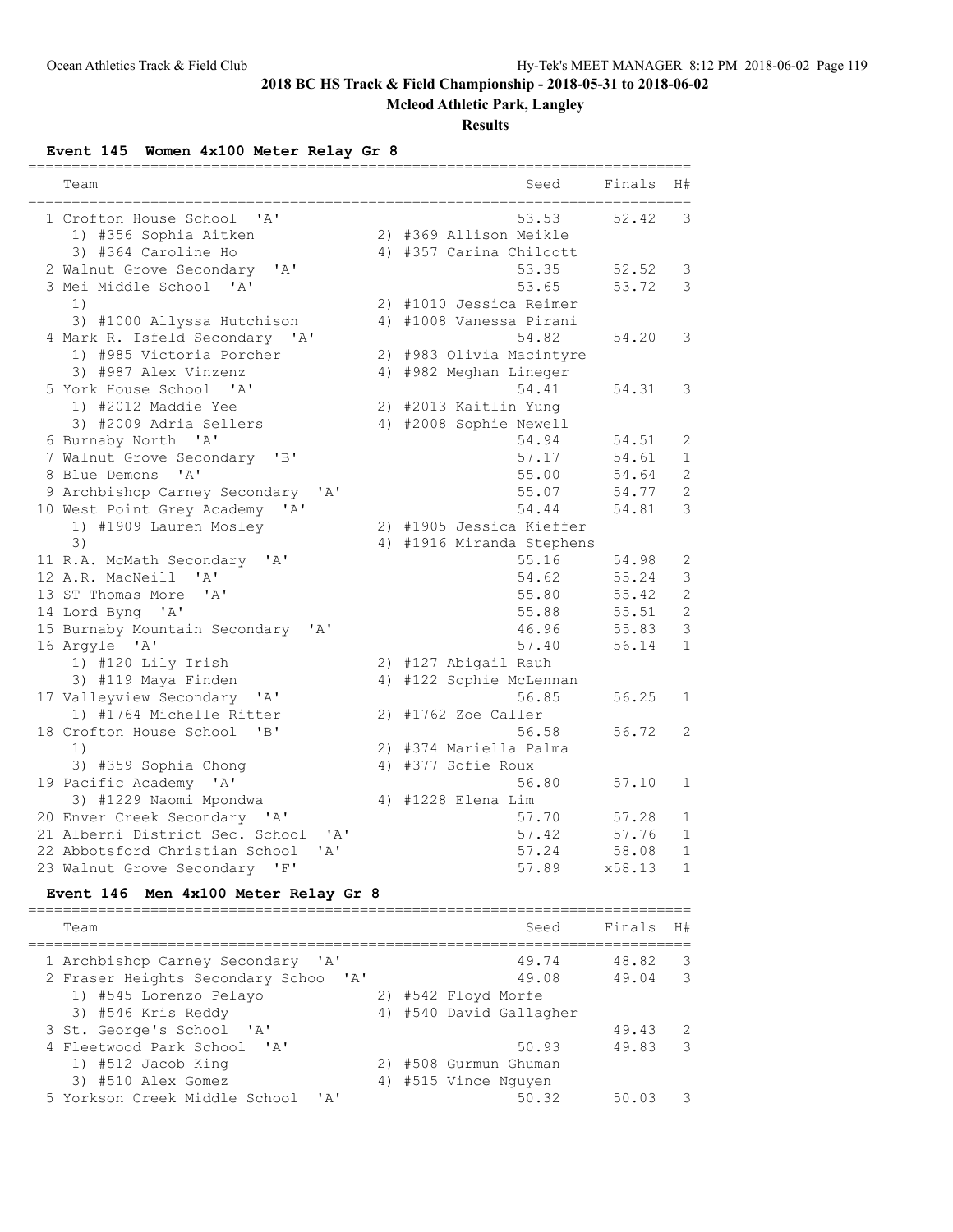### **Mcleod Athletic Park, Langley**

### **Results**

| Event 146 Men 4x100 Meter Relay Gr 8     |    |                               |       |              |
|------------------------------------------|----|-------------------------------|-------|--------------|
| 6 Lord Tweedsmuir 'A'                    |    | 50.50                         | 50.12 | 3            |
| 7 Killarney 'A'                          |    | 51.00                         | 50.37 | 3            |
| 8 Nanaimo District 'A'                   |    | 49.52                         | 50.44 | 3            |
| 1) #1116 James Rideout                   |    | 2) #1113 Nate Paris           |       |              |
| 3) #1106 Stirling Henry                  |    | 4) #1098 Spencer Brown        |       |              |
| 9 King's Christian School 'A'            |    | 51.49                         | 50.64 | 2            |
| 10 Betty Gilbert Middle School 'A'       |    | 51.96                         | 50.84 | 2            |
| 1)                                       |    | 2) #164 Connor Kelleher       |       |              |
| 3) #165 Klayton Tomlinson                |    | 4) #162 Alex Houghton         |       |              |
| 11 Langley Christian High School<br>' A' |    | 51.47                         | 50.93 | 2            |
| 12 Sentinel 'A'                          |    | 51.77                         | 51.20 | 2            |
| 1) #1503 Brian Lee                       |    | 2) #1505 Rory MacDonald       |       |              |
| 3) #1521 Arthur Yun                      |    | 4) #1508 Ardalan Nishabourian |       |              |
| 13 Alberni District Sec. School 'A'      |    | 51.64                         | 51.54 | 2            |
| 14 Elgin Park Secondary 'A'              |    | 50.93                         | 51.69 | 3            |
| 1) #478 Michael Greenough                |    | $2)$ #480 Ajax Shen           |       |              |
| 3) #477 Kaelem Dumont                    |    | 4) #475 Isaac Baker           |       |              |
| 15 Lord Byng 'A'                         |    | 53.14                         | 51.72 | 1            |
| 16 ST Thomas More 'A'                    |    | 52.16                         | 51.75 | 2            |
| 17 Notre Dame Regional School 'A'        |    | 52.23                         | 51.77 | $\mathbf{1}$ |
| 1) #1155 Dominik Bury                    | 2) |                               |       |              |
| 18 Walnut Grove Secondary 'A'            |    | 54.23                         | 52.15 | $\mathbf{1}$ |
| 19 St. John Brebeuf 'A'                  |    | 53.22                         | 52.17 | $\mathbf{1}$ |
| 20 Vancouver College 'A'                 |    | 52.90                         | 52.63 | $\mathbf{1}$ |
| 21 Burnaby South Secondary 'A'           |    | 53.04                         | 53.17 | $\mathbf{1}$ |
| 1) #269 Ryan Mao                         |    | 2) #265 Justin Huang          |       |              |
| 3)                                       |    | 4) #262 Christopher Fong      |       |              |
| 22 Blue Demons<br>$\mathsf{A}$           |    | 51.22                         | 53.89 | 2            |
| -- A.R. MacNeill 'A'                     |    | 52.74                         | DO.   | $\mathbf{1}$ |

### **Event 147 Women 4x400 Meter Relay Gr 8**

Team Seed Finals H# ============================================================================ 1 Crofton House School 'A' 4:28.15 4:21.57 3 1) #371 Isabel Miller 2) #369 Allison Meikle 3) #377 Sofie Roux 4) #356 Sophia Aitken 2 Lord Byng 'A' 4:35.52 4:29.31 3 3 Mei Middle School 'A' 4:33.38 4:29.57 3 1) #1008 Vanessa Pirani 2) #1000 Allyssa Hutchison 3) 4) #1003 Cassidy Loewen 4 Burnaby North 'A' 4:43.66 4:29.62 2 5 West Point Grey Academy 'A' 4:43.27 4:30.98 3 1) #1909 Lauren Mosley 2) #1905 Jessica Kieffer 3) 4) #1916 Miranda Stephens 6 Argyle 'A' 4:49.62 4:31.34 2 1) #120 Lily Irish 2) #127 Abigail Rauh 3) #119 Maya Finden 4) #122 Sophie McLennan 7 R.A. McMath Secondary 'A' 4:45.90 4:35.08 2 9 Valnut Grove Secondary 'A' 4:45.90 4:35.08 2<br>
8 Lord Tweedsmuir 'A' 4:41.43 4:35.79 3<br>
9 Walnut Grove Secondary 'C' 4:49.92 4:36.41 2<br>
0 Abbotsford Christian School 'A' 4:43.32 4:38.38 2 9 Walnut Grove Secondary 'C' 4:49.92 4:36.41 2 10 Abbotsford Christian School 'A' 4:43.32 4:38.38 2 11 Burnaby Mountain Secondary 'A' 4:08.63 4:39.37 3 12 Langley Christian High School 'A' 4:39.83 4:39.40 3 13 Crofton House School 'B' 4:54.89 4:39.97 1

============================================================================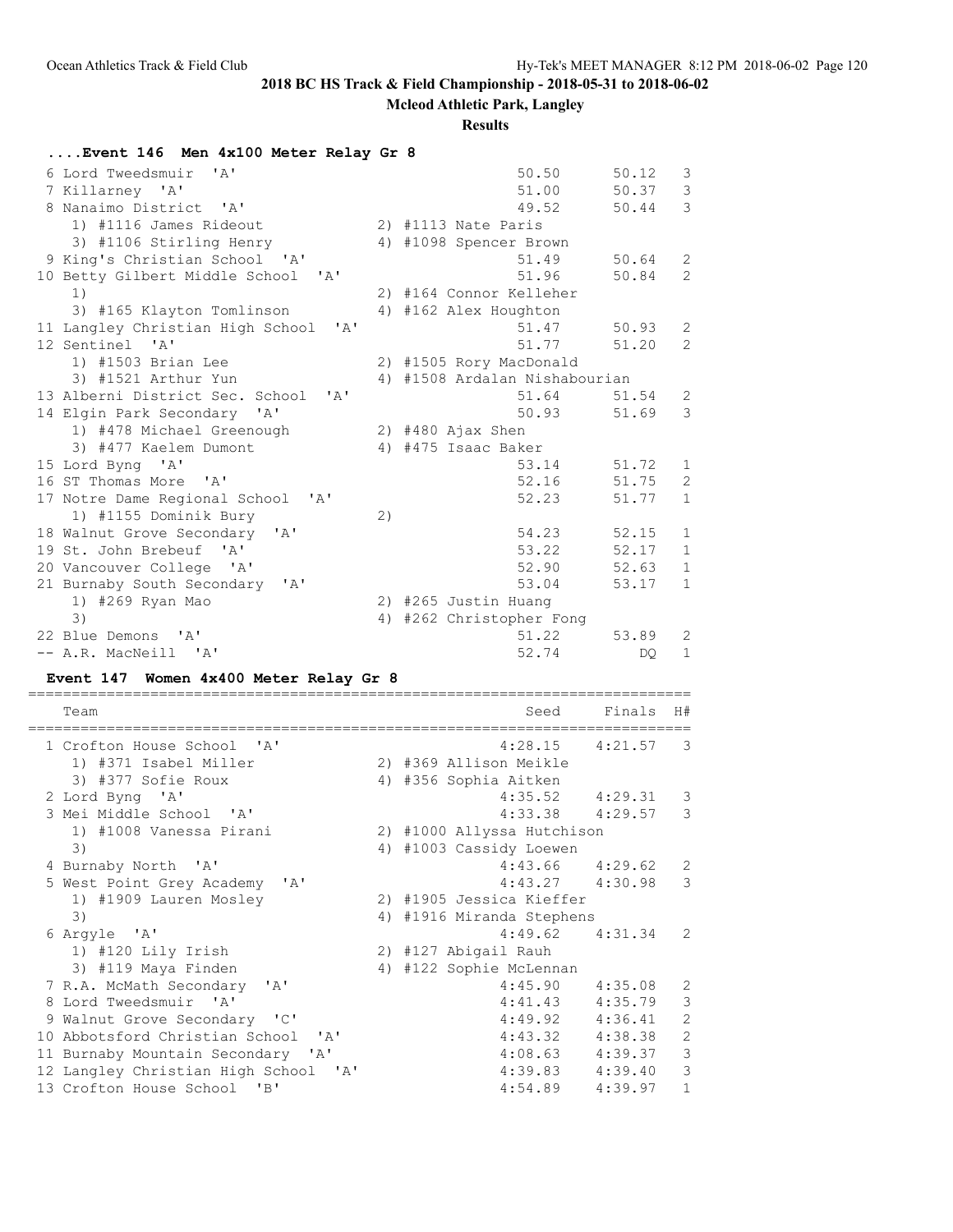**Mcleod Athletic Park, Langley**

#### **Results**

### **....Event 147 Women 4x400 Meter Relay Gr 8**

| 1) #359 Sophia Chong            | 2) #364 Caroline Ho                  |
|---------------------------------|--------------------------------------|
| 3) #374 Mariella Palma          | 4)                                   |
| 14 ST Thomas More 'A'           | 4:42.34<br>4:50.07<br>$\overline{2}$ |
| 15 Mark R. Isfeld Secondary 'A' | 4:42.38<br>4:56.85<br>$\overline{1}$ |
| 1) #987 Alex Vinzenz            | 2) #983 Olivia Macintyre             |
| 3) #984 Katie Phillips          | 4) #982 Meghan Lineger               |
| 16 Blue Demons 'A'              | 4:48.76<br>4:43.65<br>$\overline{2}$ |
| 17 Walnut Grove Secondary 'A'   | 4:52.90<br>4:56.56<br>$\overline{1}$ |
| 18 Lord Tweedsmuir 'B'          | 5:09.33<br>$\overline{3}$<br>4:41.43 |

#### **Event 148 Men 4x400 Meter Relay Gr 8**

============================================================================ Team Seed Finals H# ============================================================================ 1 Fleetwood Park School 'A' 4:06.76 3:57.02 3 1) #512 Jacob King 2) #508 Gurmun Ghuman 3) #510 Alex Gomez 4) #515 Vince Nguyen 2 Princess Margaret Secondary Sc 'A' 4:26.03 4:04.76 2 3 ST Thomas More 'A' 4:26.33 4:07.66 2 4 White Rock Christian Academy 'A' 4:21.45 4:08.17 2 1) #1967 Yang Luo 2) #1966 David Li 3) #1961 Jared Faw 4) #1976 Calvin Tews 5 St. George's School 'A' 4:10.14 3 6 Walnut Grove Secondary 'A' 4:14.60 4:11.81 3 7 Burnaby South Secondary 'A' 4:20.87<br>1) #269 Ryan Mao 4:20.87<br>2) #265 Justin Huang 1) #269 Ryan Mao 2) #265 Justin Huang 3) 4) #266 Niklas Iwan 8 Killarney 'A' 4:15.93 4:13.54 3<br>9 St. John Brebeuf 'A' 4:20.79 4:13.90 3 9 St. John Brebeuf 'A' 10 Handsworth 'A' 4:20.99 4:14.04 2 11 Sir Charles Tupper 'A' 4:19.78 4:14.47 3 1) #1551 Oscar Waddell 2) #1546 Deacon Sowerby 3) #1547 Ian Sproule 4) #1537 Ryder Johns 12 A.R. MacNeill 'A' 4:29.00 4:16.99 1 13 Abbotsford Christian School 'A' 4:30.61 4:18.02 1 14 Langley Christian High School 'A'<br>15 Sutherland 'A' 15 Sutherland 'A' 4:28.89 4:19.22 1 16 Guildford Park 'A' 4:21.42 4:20.04 2 17 Mei Middle School 'A' 4:17.92 4:21.34 3 1) #1011 Albert Sperling 2) #998 Lincoln Edwards 3) #999 Thomas Frew 4) #1006 Matthew McKay 18 Lord Tweedsmuir 'A' 4:23.70 4:22.28 2 19 Vancouver College 'A' 4:33.70 4:23.00 1 20 Sentinel 'A' 4:25.12 4:24.70 2 1) #1503 Brian Lee 2) #1505 Rory MacDonald 3) #1521 Arthur Yun 4) #1508 Ardalan Nishabourian 21 Argyle 'A' 4:32.78 4:26.30 1 1) #123 Luke Nash 2) #115 Ethan Brauner 3) #131 Nicholas Zaparniuk 4) #130 Kaden Wigard 22 Heritage Park Middle 'A' 4:32.81 4:26.97 1 23 King's Christian School 'A' 4:31.68 4:27.85 1 24 Betty Gilbert Middle School 'A' 4:34.04 4:28.72 1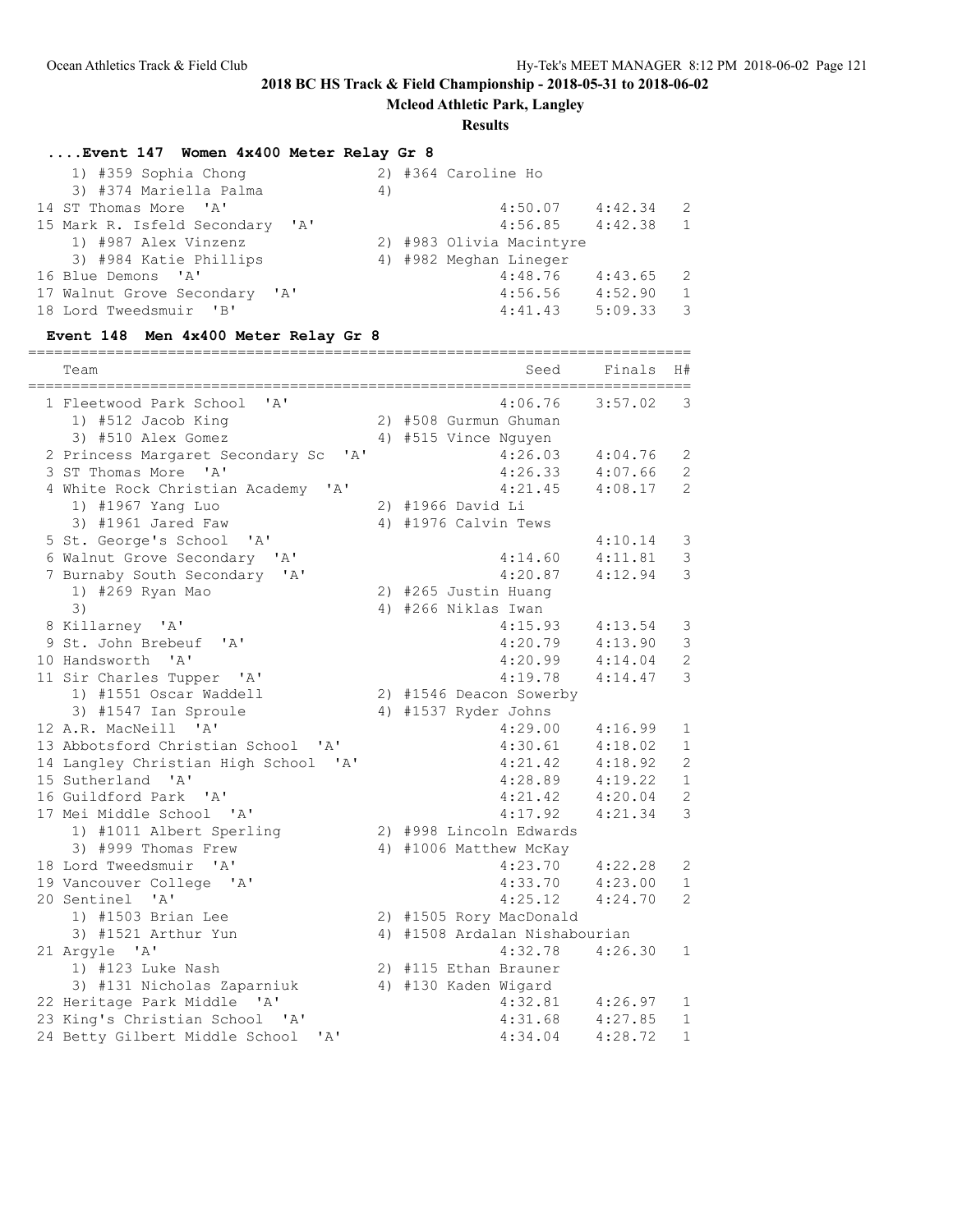# **Mcleod Athletic Park, Langley**

### **Results**

**Event 149 Men Triple Jump Gr 8**

| 1 # 545 Lorenzo Pelayo Fraser Heigh 11.15m<br>11.47m(1.9) FOUL FOUL FOUL FOUL FOUL FOUL                                                                           |                          |                          | $11.47m$ 1.9   |        |
|-------------------------------------------------------------------------------------------------------------------------------------------------------------------|--------------------------|--------------------------|----------------|--------|
| 2 # 1967 Yang Luo Mhite Rock C 10.96m 11.46m 0.9                                                                                                                  |                          |                          |                |        |
| $10.29$ m (-0.9) $10.90$ m (+0.0) $10.54$ m (+0.0) $0.11$ m (1.5) $10.67$ m (1.1) $11.46$ m (0.9)<br>3 # 272 Dawson Inkster Burnsview Secondary 10.31m 11.13m 2.2 |                          |                          |                |        |
| $10.11m(1.2)$ $10.77m(+0.0)$ $10.50m(-0.1)$ $10.77m(+0.0)$ $10.88m(-1.0)$ $11.13m(2.2)$                                                                           |                          |                          |                |        |
| 4 # 129 Max Tyson Argyle                                                                                                                                          |                          | $10.85m$ $10.74m$ $+0.0$ |                |        |
| $10.72m(1.0)$ $10.39m(1.3)$ $FOUL(-0.5)$ $10.11m(-0.4)$ $10.74m(+0.0)$ $10.48m(1.0)$                                                                              |                          |                          |                |        |
| 5 # 999 Thomas Frew Mei Middle School 10.94m 10.72m +0.0<br>$10.32m(-0.4)$ $10.72m(+0.0)$ $10.15m(+0.0)$ $F0UL(0.2)$ PASS PASS                                    |                          |                          |                |        |
| 6 # 854 Daniel De-Heer-Am Langley Chri 10.89m 10.68m 1.6                                                                                                          |                          |                          |                |        |
| $10.22m (+0.0)$ $10.21m (0.4)$ $10.62m (+0.0)$ $9.94m (+0.0)$ $10.45m (+0.0)$ $10.68m (1.6)$                                                                      |                          |                          |                |        |
| 7 # 803 Jacob Dewitt King's Chris 10.05m 10.59m 1.1                                                                                                               |                          |                          |                |        |
| $10.48m (+0.0)$ $10.32m (0.1)$ $9.58m (-1.4)$ $10.59m (1.1)$ $10.59m (0.6)$ $10.48m (1.0)$                                                                        |                          |                          |                |        |
|                                                                                                                                                                   |                          |                          |                |        |
|                                                                                                                                                                   |                          |                          |                |        |
| 10.48m(T0.0) 10.52m(0.1) 5.52m(0.1) 5.52m(0.1) 5.52m(1.2) FOUL<br>10.52m(1.2) FOUL FOUL FOUL FOUL FOUL<br>9 # 1652 Tyler Finlay 5t. Andrews' 10.00m 10.45m -0.6   |                          |                          |                |        |
| $10.37m (+0.0) 10.45m (-0.6) 10.35m (+0.0)$<br>10 # 1006 Matthew McKay                                                                                            | Mei Middle School 10.83m |                          | $10.19m - 1.1$ |        |
| $9.56m(0.1) 10.12m(0.1) 10.19m(-1.1)$                                                                                                                             |                          |                          |                |        |
| 11 # 1918 Kai Tukker Mest Point G 10.29m                                                                                                                          |                          |                          | $10.10m + 0.0$ |        |
| $10.10m (+0.0)$ 9.65 $m(1.4)$ 9.77 $m(0.3)$                                                                                                                       |                          |                          |                |        |
| 12 # 1552 Ethan Baron Sir Winston 10.18m 9.99m 0.6                                                                                                                |                          |                          |                |        |
| 9.99m(0.6) 9.69m(0.9) FOUL(1.0)                                                                                                                                   |                          |                          |                |        |
| 13 # 130 Kaden Wigard Argyle                                                                                                                                      |                          | 9.99m 9.91m              |                | $-0.1$ |
| $9.85m(-0.1)$ $9.82m(+0.0)$ $9.91m(-0.1)$                                                                                                                         |                          |                          |                |        |
| 14 # 416 Evan Fejer br Knox Midd 10.41m 9.90m<br>FOUL $(0.5)$ 9.90m $(+0.0)$ 9.71m $(-0.6)$                                                                       |                          |                          |                | $+0.0$ |
| 15 # 1002 Sam Ko Mei Middle School 9.59m x9.89m -0.4                                                                                                              |                          |                          |                |        |
| $9.51m(-0.4)$ $9.52m(-1.3)$ $9.89m(-0.4)$                                                                                                                         |                          |                          |                |        |
| 16 # 115 Ethan Brauner Argyle                                                                                                                                     | 10.12m                   |                          | x9.84m         | $-1.5$ |
| $9.84m(-1.5)$ $9.42m(1.0)$ $9.75m(0.9)$                                                                                                                           |                          |                          |                |        |
| 17 # 832 Baqar Abbas Kwantlen Par 9.42m 9.76m +0.0                                                                                                                |                          |                          |                |        |
| $9.76m (+0.0)$ $9.49m (-1.1)$ $9.73m (-2.1)$<br>18 # 1691 Sernay Taw St. John Brebeuf 9.24m 9.73m 0.8                                                             |                          |                          |                |        |
| FOUL $(2.1)$ 9.67m $(1.4)$ 9.73m $(0.8)$                                                                                                                          |                          |                          |                |        |
| 19 # 905 Darren Yang Manus Lord Byng                                                                                                                              |                          | 9.61m 9.71m 1.3          |                |        |
| FOUL $(-2.4)$ 9.65m $(-1.4)$ 9.71m $(1.3)$                                                                                                                        |                          |                          |                |        |
| 20 # 485 Nathan Bantog                                                                                                                                            | Enver Creek              | 9.97m                    | 9.65m          | $+0.0$ |
| $9.62m(-1.7)$ $9.53m(0.6)$ $9.65m(+0.0)$                                                                                                                          |                          |                          |                |        |
| 21 # 123 Luke Nash                                                                                                                                                | Argyle                   | 9.76m                    | x9.35m         | 0.6    |
| $9.17m(0.7)$ FOUL $(1.1)$ $9.35m(0.6)$                                                                                                                            |                          |                          |                |        |
| 22 # 1613 Jack Vandenberg St. George's School<br>9.21m (2.1) 8.79m (0.3) FOUL                                                                                     |                          | 9.32m                    | 9.21m          | 2.1    |
| 23 # 1564 Bill Vu                                                                                                                                                 | Sir Winston              | 9.50m                    | 9.03m          | 1.6    |
| $8.95m (+0.0)$ $9.03m (1.6)$ $8.75m (+0.0)$                                                                                                                       |                          |                          |                |        |
|                                                                                                                                                                   |                          |                          |                |        |

### **Event 150 Women Triple Jump Gr 8**

| Name                  | Year Team                                                                | Seed | Finals Wind |      |
|-----------------------|--------------------------------------------------------------------------|------|-------------|------|
| 1 # 631 Adaisha Beals | Hatzic Secon                                                             | 991m | 10.55m      | NW T |
|                       | $10.55m(3.0)$ $9.94m(1.4)$ $10.39m(+0.0)$ $9.91m(0.7)$ $9.99m(0.9)$ FOUL |      |             |      |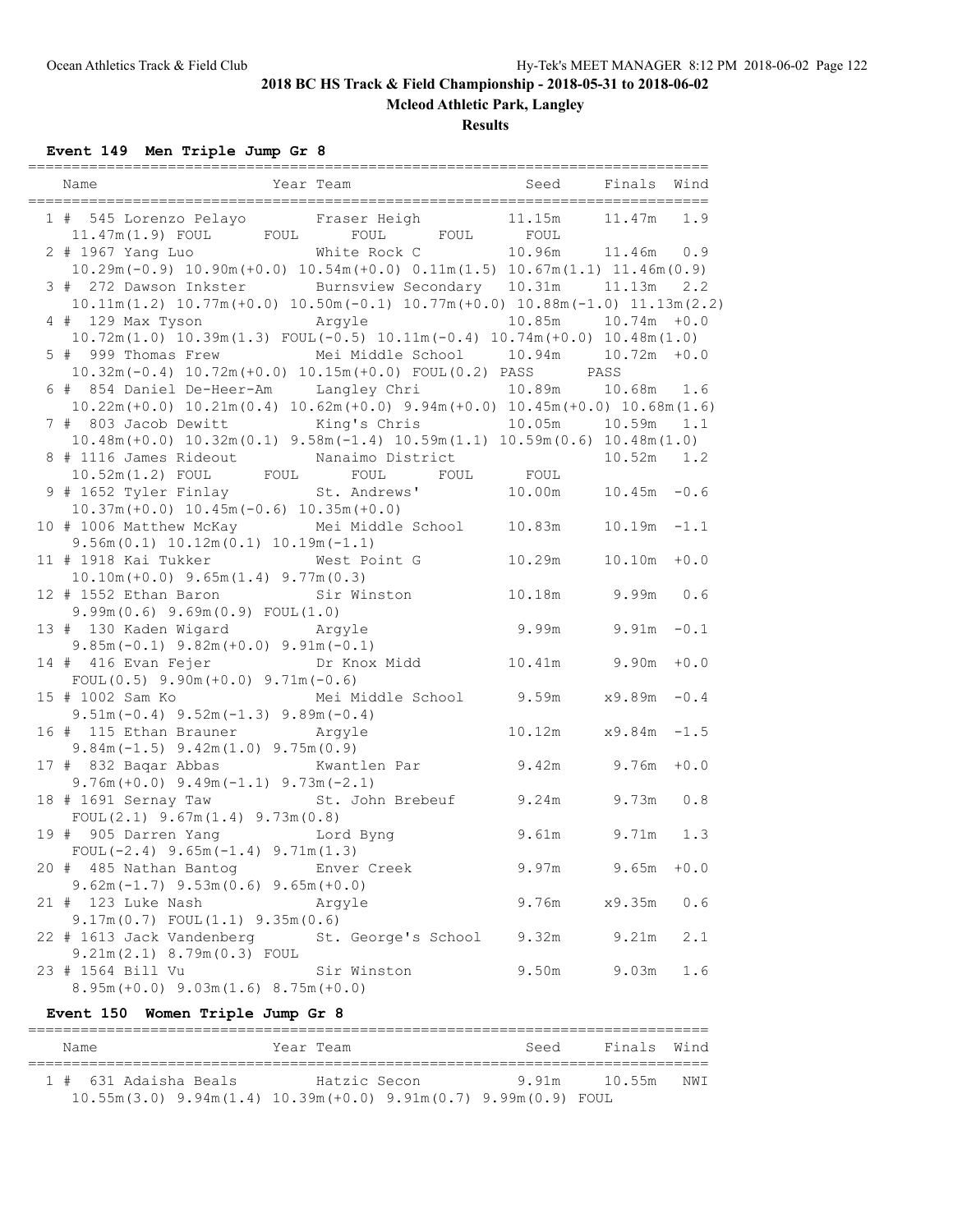**Mcleod Athletic Park, Langley**

### **Results**

# **....Event 150 Women Triple Jump Gr 8**

| 2 # 364 Caroline Ho Crofton Hous 9.72m 10.33m                                                                                     |                                                                                         |        |       | NWI |
|-----------------------------------------------------------------------------------------------------------------------------------|-----------------------------------------------------------------------------------------|--------|-------|-----|
| $9.81m (+0.0)$ $9.80m (-1.4)$ $9.66m (+0.0)$ $10.21m (+0.0)$ $10.01m (-0.3)$ $10.33m (2.8)$                                       |                                                                                         |        |       |     |
| 3 # 599 Claire Ambrozic Handsworth                                                                                                |                                                                                         | 9.70m  | 9.98m | NWI |
| $9.76m(1.2)$ $9.79m(-0.6)$ $9.76m(+0.0)$ $9.91m(+0.0)$ $9.98m(+0.0)$ $9.84m(1.8)$                                                 |                                                                                         |        |       |     |
| 4 # 894 Risa Nakamura     Lord Byng                                                                                               |                                                                                         | 9.67m  | 9.90m | NWI |
| FOUL<br>5 # 617 Emily Millard Handsworth                                                                                          | $9.90m (+0.0)$ $9.67m (2.1)$ $9.53m (1.7)$ $9.47m (+0.0)$ $9.46m (1.7)$<br><b>9.95m</b> |        |       |     |
|                                                                                                                                   |                                                                                         |        | 9.86m | NWI |
| $9.25m(0.6)$ $9.40m(-1.4)$ $9.86m(+0.0)$ $9.73m(+0.0)$ $9.68m(-0.5)$ $9.77m(0.5)$<br>6 # 357 Carina Chilcott Crofton Hous 9.93m   |                                                                                         |        |       |     |
| $9.37m (+0.0)$ $9.65m (-0.7)$ $9.83m (+0.0)$                                                                                      |                                                                                         |        | 9.83m | NWI |
|                                                                                                                                   |                                                                                         |        |       |     |
| 7 # 1909 Lauren Mosley Mest Point G 9.82m 9.79m<br>$9.50m(0.7)$ $9.65m(1.0)$ $9.55m(0.6)$ $9.79m(1.3)$ $9.48m(+0.0)$ $9.68m(1.3)$ |                                                                                         |        |       | NWI |
| 8 # 43 Eileen Noordam Abbotsford C                                                                                                |                                                                                         | 9.22m  | 9.75m | NWI |
| $9.32m(1.5)$ $9.75m(1.8)$ $9.55m(-0.2)$ $9.51m(1.3)$ $9.12m(+0.0)$ $9.64m(1.8)$                                                   |                                                                                         |        |       |     |
| 9 # 334 Elayna Glen Constable Neil B 9.50m                                                                                        |                                                                                         |        | 9.65m | NWI |
| $9.55m(1.4)$ $9.65m(-0.0)$ $9.39m(+0.0)$                                                                                          |                                                                                         |        |       |     |
| 10 # 2009 Adria Sellers York House School 9.57m                                                                                   |                                                                                         |        | 9.63m | NWI |
| $9.54m(1.2)$ $9.60m(0.7)$ $9.63m(1.9)$                                                                                            |                                                                                         |        |       |     |
| 11 # 2012 Maddie Yee York House School 9.51m                                                                                      |                                                                                         |        | 9.59m | NWI |
| $9.32m(1.3)$ $9.59m(0.7)$ $9.35m(+0.0)$                                                                                           |                                                                                         |        |       |     |
| 12 # 215 Jaime Rettig                                                                                                             | Brookswood                                                                              | 9.57m  | 9.52m | NWI |
| $9.04m (+0.0) 9.52m (0.4) 9.51m (0.7)$                                                                                            |                                                                                         |        |       |     |
| 13 # 900 Sarah Wang Mord Byng                                                                                                     | 9.26m                                                                                   |        | 9.50m | NWI |
| $9.28m(0.4)$ $9.36m(1.4)$ $9.50m(2.0)$                                                                                            |                                                                                         |        |       |     |
| 14 # 1891 Carys Menard Wellington S                                                                                               |                                                                                         | 9.06m  | 9.38m | NWI |
| $9.07m(2.8)$ $9.32m(1.3)$ $9.38m(1.3)$                                                                                            |                                                                                         |        |       |     |
| 15 # 127 Abigail Rauh<br>Arqyle                                                                                                   |                                                                                         | 8.95m  | 9.36m | NWI |
| $9.36m(0.9)$ 8.92m(+0.0) 9.27m(1.1)                                                                                               |                                                                                         |        |       |     |
| 16 # 548 Krysthina Vlahovi Fraser Heigh                                                                                           |                                                                                         | 10.19m | 9.25m | NWI |
| 9.25m (2.0) PASS PASS                                                                                                             |                                                                                         |        |       |     |
| 17 # 505 Shaelyn Woo Fric Hamber                                                                                                  |                                                                                         | 9.84m  | 9.21m | NWI |
| $9.19m(1.0) 8.87m(0.9) 9.21m(+0.0)$                                                                                               |                                                                                         |        |       |     |
| 18 # 1953 Charlie McCulloug Whistler                                                                                              |                                                                                         | 8.84m  | 9.09m | NWI |
| FOUL $8.99m(1.2) 9.09m(1.8)$                                                                                                      |                                                                                         |        |       |     |
| 19 # 678 Shaelyn Grimard Highroad Academy 9.32m                                                                                   |                                                                                         |        | 9.05m | NWI |
| $9.02m(-0.0)$ $9.05m(+0.0)$ $8.92m(0.7)$                                                                                          |                                                                                         |        |       |     |
| 20 # 1852 Jasmine Hasanovic Walnut Grove 9.05m                                                                                    |                                                                                         |        | 8.87m | NWI |
| $8.39m (+0.0) 8.59m (+0.0) 8.87m (+0.0)$                                                                                          |                                                                                         |        |       |     |
| 21 # 1380 Nicole Chan Nichmond Christian 9.13m 8.71m                                                                              |                                                                                         |        |       | NWI |
| FOUL $(+0.0)$ 8.71m $(0.3)$ FOUL $(+0.0)$                                                                                         |                                                                                         |        |       |     |
| 22 # 343 Margo Blummel                                                                                                            | Cowichan Secondary                                                                      |        | 8.63m | NWI |
| $8.54m (+0.0) 8.33m (-1.6) 8.63m (1.1)$                                                                                           |                                                                                         |        |       |     |
| -- # 1344 Vicki Wideski                                                                                                           | R.A. McMath                                                                             | 9.37m  | FOUL  |     |
| FOUL FOUL (+0.0) FOUL                                                                                                             |                                                                                         |        |       |     |

## **Event 151 Mixed Shot Put Special O**

| Name                                           | Year Team             | Seed  | Finals |
|------------------------------------------------|-----------------------|-------|--------|
| 1 # 2201 Michael Phillips<br>7.67m 7.90m 7.49m | M Dover Bay Secondary | 6.11m | 7.90m  |
| 2 # 2202 Thomas Rak<br>7.06m 7.08m 7.45m       | M Enver Creek         | 8.60m | 7.45m  |
| 3 # 2212 Rafi Thiele<br>7.04m 6.54m 7.40m      | M Walnut Grove        | 9.15m | 7.40m  |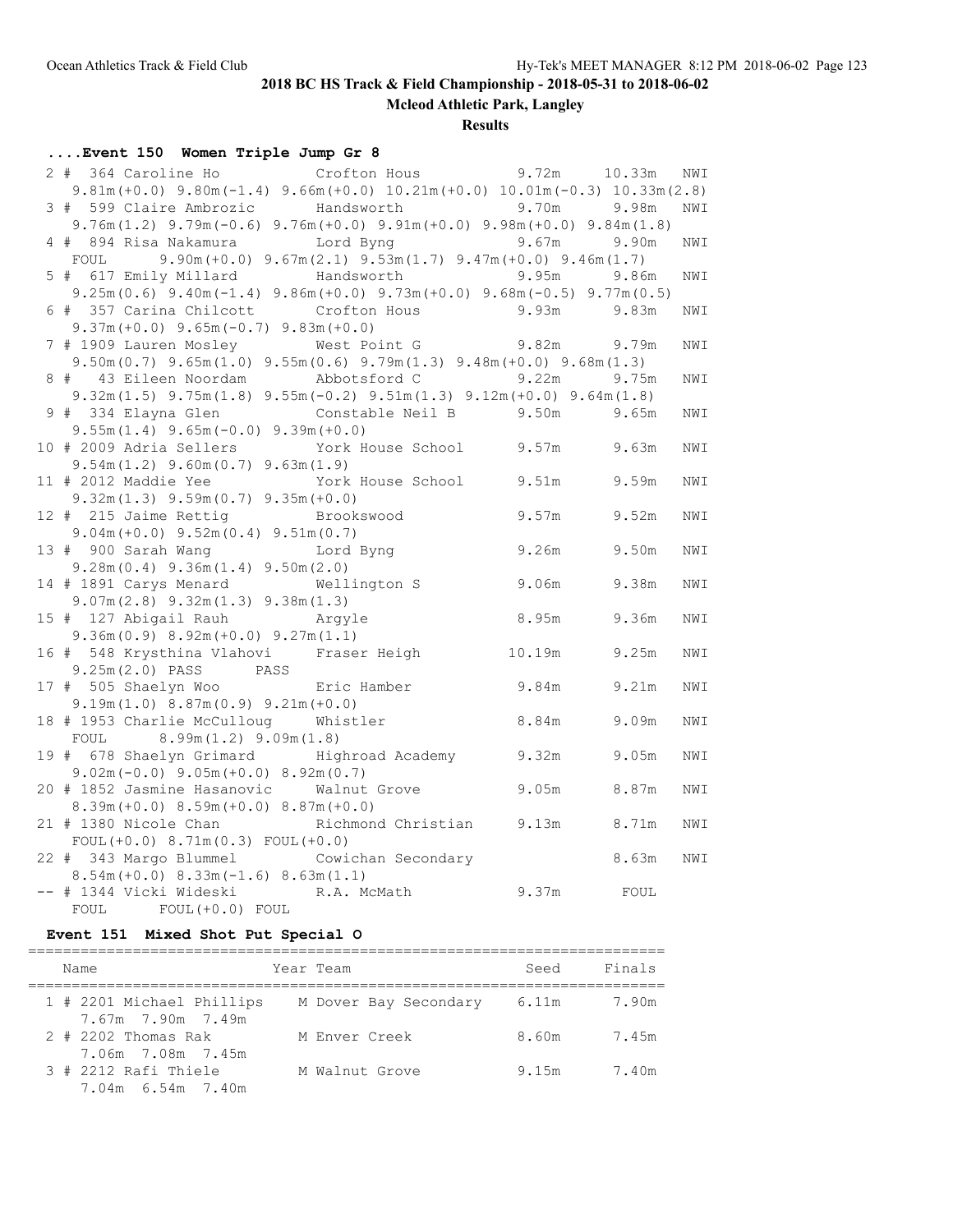**Mcleod Athletic Park, Langley**

**Results**

|  | Event 151 Mixed Shot Put Special O |                       |       |              |
|--|------------------------------------|-----------------------|-------|--------------|
|  | 4 # 2217 Ryerson Shelvey           | M Langley Chri        |       | 7.27m        |
|  | 7.27m 6.57m 6.72m                  |                       |       |              |
|  | 5 # 2215 Arianna Philips           | W Discour             |       | 6.88m        |
|  | $6.88m$ $6.74m$ $6.19m$            |                       |       |              |
|  | 6 # 2203 Ryland Mallari            | M North Delta         | 7.41m | 5.84m        |
|  | 5.84m 4.56m 5.82m                  |                       |       |              |
|  | 7 # 2206 Aneil Kullar              | M Semiahmoo Secondary | 5.50m | 5.67m        |
|  | 5.67m 5.32m FOUL                   |                       |       |              |
|  | 8 # 2216 Olivia Neuman             | W Lord Tweedsmuir     |       | 5.40m        |
|  | 4.43m 5.40m 5.35m                  |                       |       |              |
|  | 9 # 2205 Marcus Fauchon            | M Semiahmoo Secondary | 4.74m | 4.16m        |
|  | $4.00m$ $4.12m$ $4.16m$            |                       |       |              |
|  | 10 # 2207 Isabel Rose              | W Semiahmoo Secondary |       | 2.58m x2.80m |
|  | 2.80m 2.14m 2.46m                  |                       |       |              |

### **Event 152 Men 100 Meter Run Special O**

================================================================================= Name Tear Team Seed Finals Wind H# ================================================================================= 1 # 2202 Thomas Rak Enver Creek 13.30 13.61 -2.7 2 2 # 2201 Michael Phillips Dover Bay Secondary 13.83 13.99 -2.7 2 3 # 2204 Paolo Faganello Notre Dame R 14.58 14.05 -2.7 2 4 # 2213 Charlie Kleininge Wellington S 14.02 14.25 -2.7 2 5 # 2203 Ryland Mallari North Delta 14.57 14.45 -2.7 2 6 # 2212 Rafi Thiele Walnut Grove 14.35 15.01 -2.7 2 7 # 2217 Ryerson Shelvey Langley Chri 15.66 -3.1 1 8 # 2209 Gian Emil Arucan ST Thomas More 17.00 15.80 -3.1 1 9 # 2210 Alexander McPhee ST Thomas More 18.00 17.64 -3.1 1

10 # 2205 Marcus Fauchon Semiahmoo Secondary 20.13 19.66 -3.1 1

### **Event 153 Women 100 Meter Run Special O**

|  | Name |                            | Year Team       | Seed  | Finals Wind   |
|--|------|----------------------------|-----------------|-------|---------------|
|  |      | 1 # 2215 Arianna Philips   | Discour         |       | $16.23 - 3.2$ |
|  |      | 2 # 2216 Olivia Neuman     | Lord Tweedsmuir |       | $16.56 - 3.2$ |
|  |      | 3 # 2208 Suraya Pittalwala | STA             | 16.06 | $16.69 - 3.2$ |

### **Event 154 Men 400 Meter Run Special O**

| Finals<br>Year Team<br>Seed<br>Name<br>$1$ # 2202 Thomas Rak<br>1:02.25<br>1:01.94<br>Enver Creek<br>2 # 2203 Ryland Mallari<br>1:07.33<br>1:07.07<br>North Delta<br>3 # 2204 Paolo Faganello<br>1:09.51<br>1:15.84<br>Notre Dame R<br>4 # 2201 Michael Phillips<br>1:09.41<br>1:11.69<br>Dover Bay Secondary<br>5 # 2212 Rafi Thiele<br>1:21.39<br>1:12.55<br>Walnut Grove<br>1:25.33<br>6 # 2217 Ryerson Shelvey<br>Langley Chri<br>7 # 2205 Marcus Fauchon<br>1:47.57<br>Semiahmoo Secondary<br>1:42.58 |  |  |  |  |                |
|------------------------------------------------------------------------------------------------------------------------------------------------------------------------------------------------------------------------------------------------------------------------------------------------------------------------------------------------------------------------------------------------------------------------------------------------------------------------------------------------------------|--|--|--|--|----------------|
|                                                                                                                                                                                                                                                                                                                                                                                                                                                                                                            |  |  |  |  | H#             |
|                                                                                                                                                                                                                                                                                                                                                                                                                                                                                                            |  |  |  |  | $\overline{2}$ |
|                                                                                                                                                                                                                                                                                                                                                                                                                                                                                                            |  |  |  |  | - 2            |
|                                                                                                                                                                                                                                                                                                                                                                                                                                                                                                            |  |  |  |  | $\overline{1}$ |
|                                                                                                                                                                                                                                                                                                                                                                                                                                                                                                            |  |  |  |  | 2              |
|                                                                                                                                                                                                                                                                                                                                                                                                                                                                                                            |  |  |  |  | 2              |
|                                                                                                                                                                                                                                                                                                                                                                                                                                                                                                            |  |  |  |  | $\overline{1}$ |
|                                                                                                                                                                                                                                                                                                                                                                                                                                                                                                            |  |  |  |  | $\overline{1}$ |

### **Event 155 Women 400 Meter Run Special O**

|  |  | Name |                          |  |  | Year Team | Seed | Finals  |
|--|--|------|--------------------------|--|--|-----------|------|---------|
|  |  |      | 1 # 2215 Arianna Philips |  |  | Discour   |      | 1:16.13 |